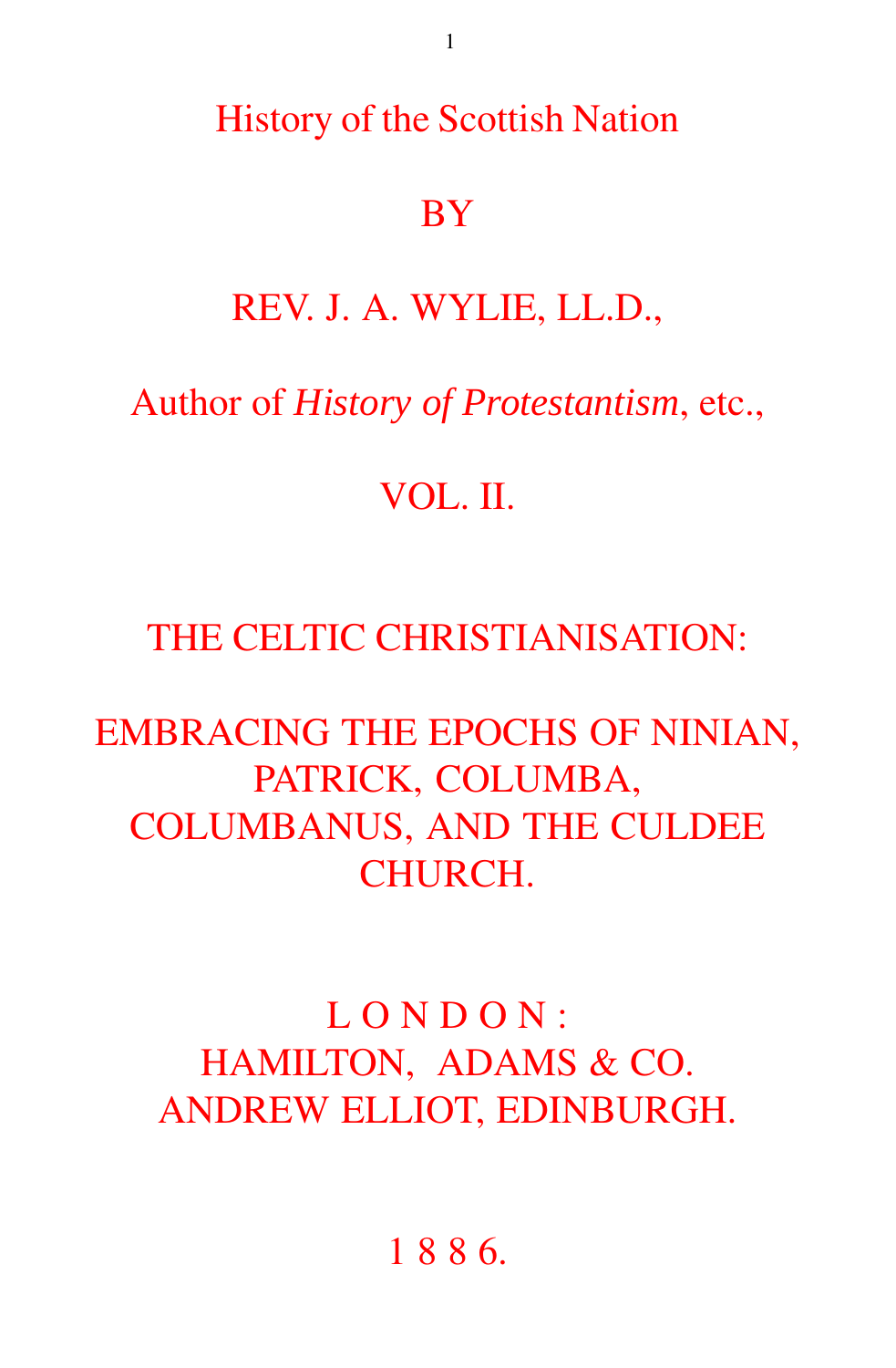## Table of Contents

## CHAPTER I.—page 11

#### A NEW AGE FROM THE NORTH.

The Revolution of the Fifth Century—The World in a Deadlock—The World's one Work and its Three Workers, The Jew, the Greek, the Roman, unable to advance—The Jew could not have discovered Christianity— Nor the Greek, the Baconian Philosophy—Nor the Roman, Constitutional Government—A fresh Race needed to give the World a Second Start— A New Race arrives from the North.

### CHAPTER II.<sup>16</sup>

## THE SERVICE OF THE SCOTS TO CHRISTIANITY IN THE MIDDLE AGES.

The *Scoti* the first of the Northern Nations to appear in Southern Europe— Their name missing from the Roll of Scythian Invaders, Why have Historians overlooked them?—They were earliest on the Scene—A considerable Interval elapsed between their Appearance and that of Tribes that followed—They were comparatively few—Portents which Rome's Statesmen could not read—The Work of the Huns, Vandals, etc., to destroy —The Mission of the *Scoti* to rebuild—Bird's-eye view of the Scottish Missions in the early centuries—Rome's Claim to have preserved Letters, Arts, and Christianity examined and rejected.

#### CHAPTER III.<sup>30</sup>

#### A SECOND MORNING IN SCOTLAND.

Destruction of the Ancient World by the Gothic Nations—The share each had in rebuilding—The Frank, the Lombard, the Ostrogoth give a little help—The Saracens give more—Chief burden of restoring the World assigned to the Scots—Located outside the Roman Empire— Shut out from Rome and shut in with the Bible—Other Causes of Isolation—The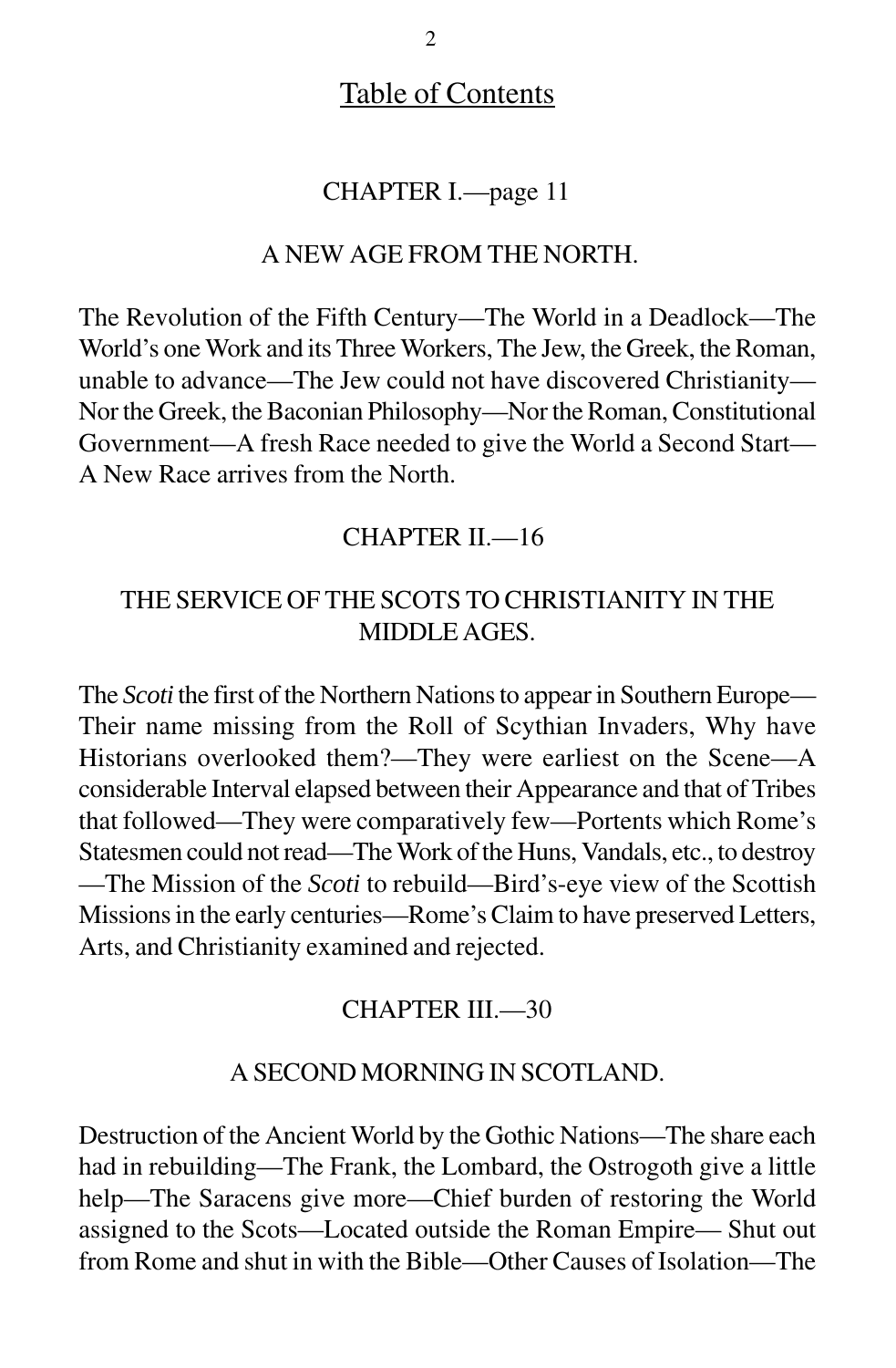Headquarters of the Scottish Church at Iona—The Bible the Fountain of its Theology and of its Government—The Scottish Church *Freeborn*

#### CHAPTER IV.—39

#### NINIAN.

Breath of a new Life—Three great Individualities—Ninian—Parentage and Education—His Native Landscape—Calamities of his Times and Country—His Conversion—Ebb of Christianity and revival of Paganism in Galloway—He resolves to Evangelise in Galloway, Numerous Miracles attributed to him—The real Ninian simply a Home Missionary— Ninian converts not by Miracle but by the Truth.

#### CHAPTER V.—48

#### NINIAN VISITS ROME.

Motives assigned for his Journey by Ailred—His true Motives, His Road tracked through England—Through France—Lyons and Irenaeus—Ninian crosses the Alps—Ninian enters Rome—Pagan Rome changing into Christian Rome—Rome in Ninian's day—Election of Damasus as Pope— Splendour and Avariciousness of the Clergy—Jerome lashes Greed of Clergy —Imperial Edicts restraining it—Citizens of Rome—A Black Cloud in the North.

#### CHAPTER VI.—61

#### NINIAN RETURNS HOME.

Visits Martin of Tours on his way back—Martin a great Patron of Monachism—He transplants it into the West—Ninian resolves to work on these lines—Martin's Masons follow him into Galloway—Build him a Church at Whithorn —CANDIDA CASA—Basis of his Missionary labours, and adeptness of Site—Landscape as seen from Candida Casa —Has Rome given Ninian clearer Views of the Gospel?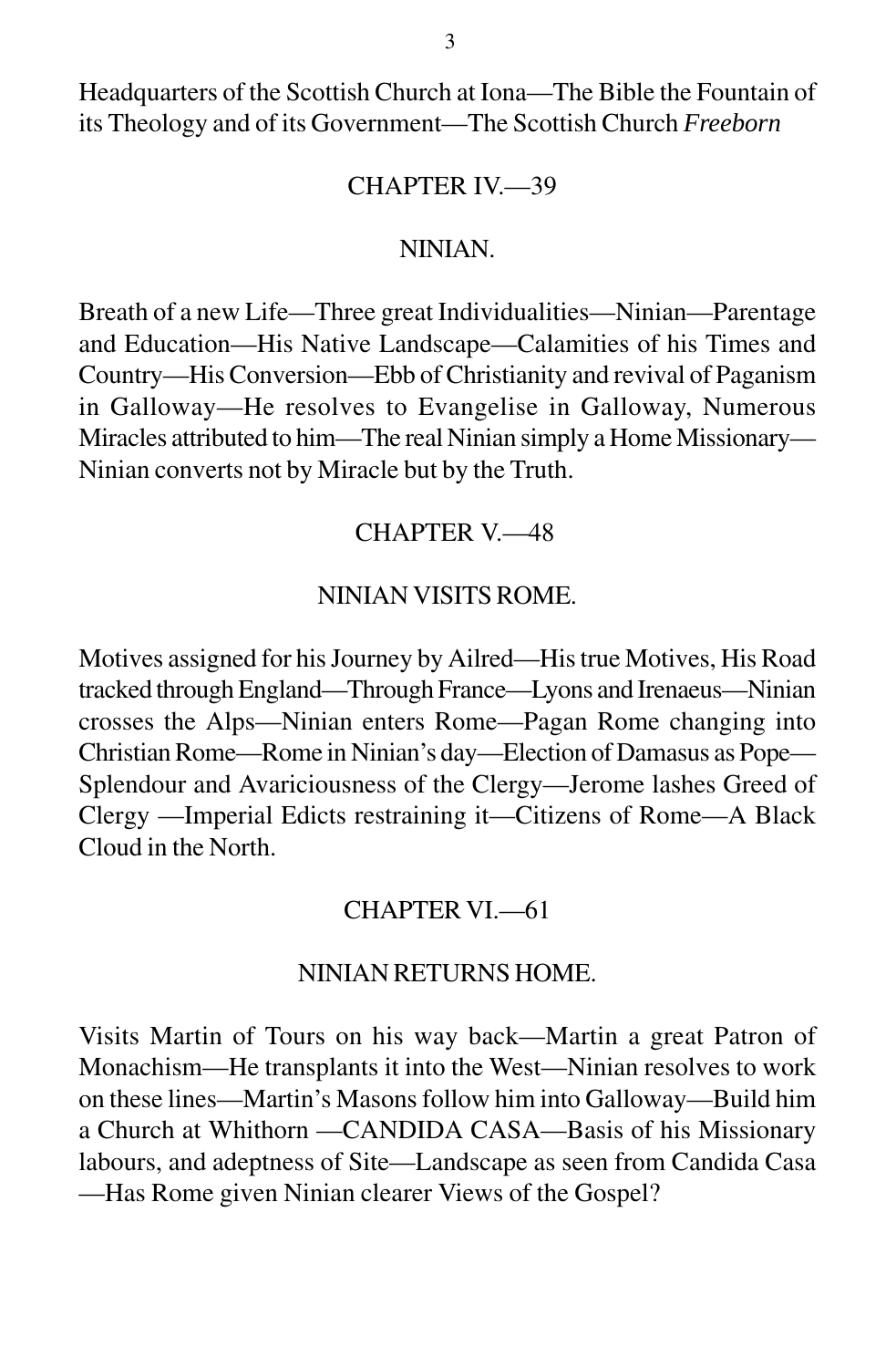#### CHAPTER VII.—66

#### NINIAN'S LAST LABOURS AND DEATH.

Description of Eastern Monachism—It becomes Fashionable at Rome— Monachism a selfish and self-righteous thing—The Monachism introduced into Galloway by Ninian active and aggressive—His Monastery a College for training Missionaries—Picture of Ninian's School and Pupils — Arrangements of Daily Work—Plan and Subjects of Study —Theology of Candida Case—"Pillars of Salt" on the Highroad of Ecclesiastical History—Ninian not the first Planter of Christianity among the Southern Picts—He Reforms the already Christianised Picts—Ninian's Posthumous Individuality—His Death and Burial—Three Mighties.

#### CHAPTER.VIII.—77

#### PALLADIUS.

A shadowy Personage—Conflict of Old Systems with Christianity—Rise of Pelagianism—A Denial of the Fall, and by consequence, of the Atonement—Its authors, Morgan and Kelly—Its supposed real Author, Rufinius—Jerome Opposes it—Coelestius (Kelly) Opposed and Defeated by Augustine —Pelagius (Morgan) Condemned and Acquitted by turns at Rome—Pelagianism enters Britain—Palladius sent to check it —Appointed "First Bishop of the Scots"—Palladius sent to the Scots in Ireland—Historic Proofs—Rejected by the Scots —Leaves Ireland Appears among the Picts—Dies at Fordum in the Mearns—Memorials of him at Fordun.

#### CHAPTER IX.—91

#### PATRICK.

With Patrick comes a second commencement of Scotland's History— The Patrick of the Monkish Chroniclers—The real Patrick—His Birthplace—His Parentage—His Boyhood and its Pleasures—His Conscience asleep—A terrible Calamity befalls him—Carried captive to Ireland—Sold for a Slave.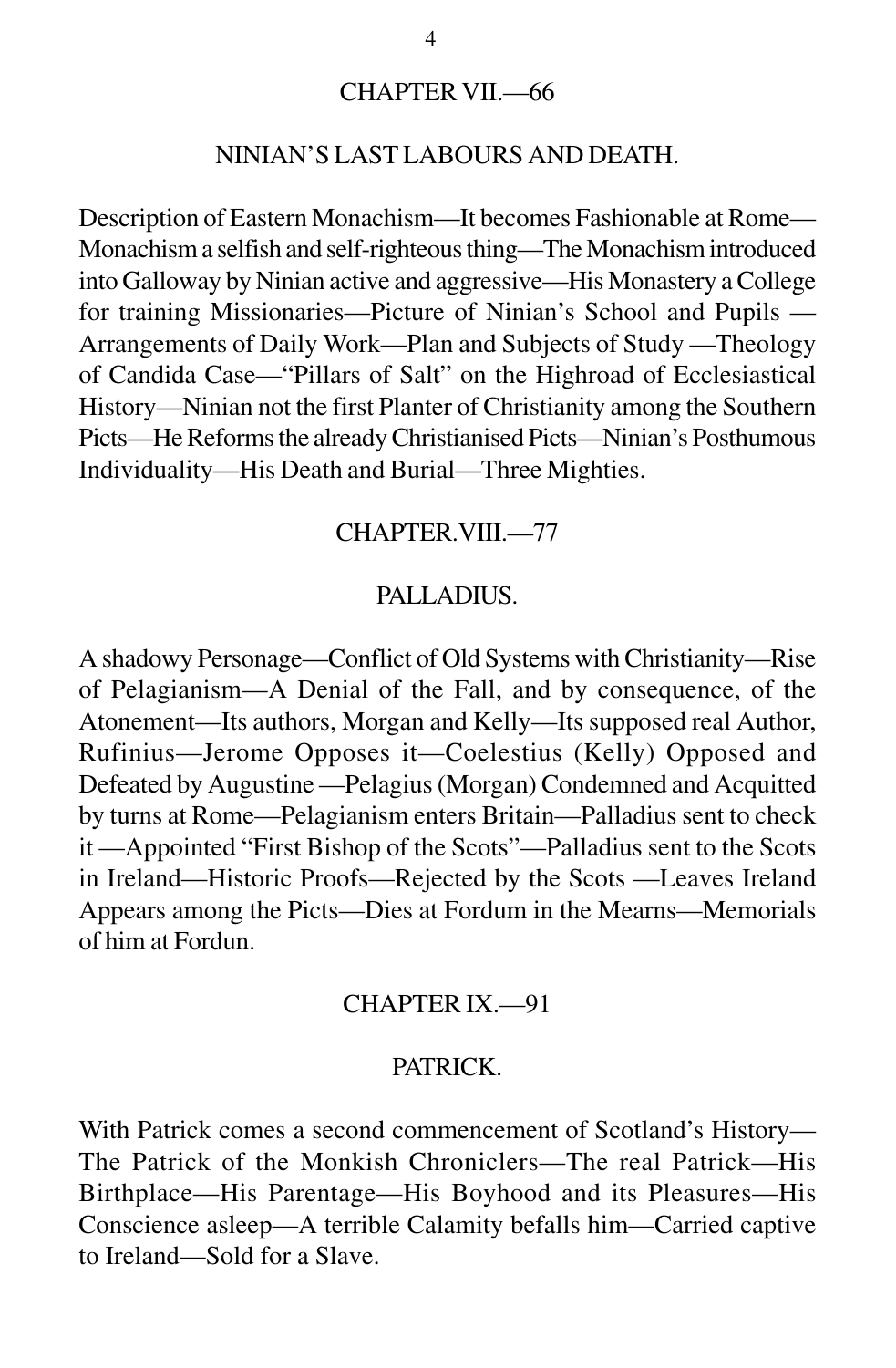#### CHAPTER X.—100

#### PATRICK IN IRELAND.

A veiled Actor—Unpitied Anguish—The *timing* of Patrick's Calamity— Patrick in Adversity's School—The son of Calpurnius a Swineherd— He sees himself—His past Life as seen by him a thing of Guilt and Horror—An Ulcer in the Soul—The Tempest within makes him insensible to the Tempest without—Terror of God—His Cry for Pardon—End gained by his prolonged Distress.

#### CHAPTER XI.—108

#### PATRICK FINDS PEACE.

A Hand put forth to Heal—An old Truth with a new Meaning —Patrick enters into a new Life—His Joy—His preparation for his lifework thorough—He begins to have Dreams of Deliverance from Captivity— He flees—Finds a Ship and is taken on Board—Returns Home.

#### CHAPTER XII.—114

#### PATRICK AGAIN AT HOME.

Spiritual Greatness through Agony—Illustrative examples —Luther etc.— Patrick at his Father's Door—Again amid the Scenes of his Youth—His old Companions around him —Ireland the land of his second and better Birth—His Heart still in it—Hears Voices in his Sleep calling him to return to it —Resolves to give himself to the Conversion of Ireland— His purpose opposed by Parents and Presbyters—Patrick's Preparations and Equipments as a Missionary—His Anointing not of Man.

#### CHAPTER XIII.—123

#### PATRICK GOES TO IRELAND.

Sets out for Ireland—Opportuneness of his Mission—Arrives in Ireland A.D. 405—Was Palladius or Patrick the first to arrive in Ireland—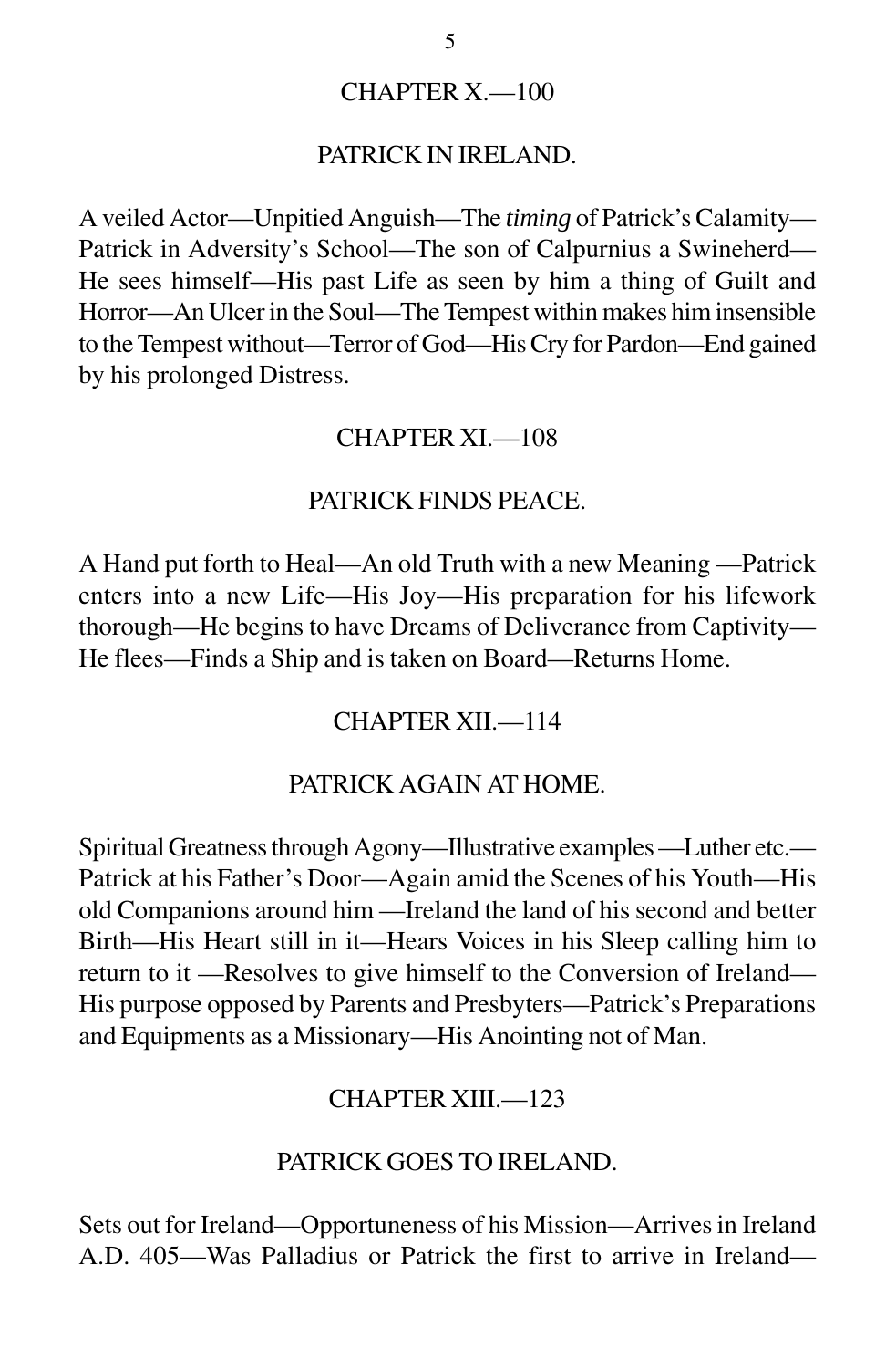Medieval chroniclers make Palladius the first to arrive—Proofs that the Mission of Patrick did not follow but preceded the Mission of Palladius— Palladius sent by the Pope to counteract Patrick—Hence rejection of Palladius by the Scots.

## CHAPTER XIV.—131

## PATRICK'S MINISTRY IN IRELAND.

Patrick's following—Disembarks at mouth of Slany, Ulster —His first Sermon—Simplicity of his Preaching—Effect upon his Hearers—The first Seal of his Commission.

## CHAPTER XV.—136

### PATRICK'S EVANGELISTIC TOURS.

Patrick's Barn—Monkish Caricatures of Patrick—The *Confessio* the one true Portrait—Tours in rural Villages—His Sermons— Visits the Towns—A better Sacrifice than that of the Druid—Change of his converts—His Labours and Perils —Patrick's real Miracles—Efforts on behalf of Slaves—Was Patrick ever at Rome—His Anointing by the Pope a Fable.

#### CHAPTER XVI.—148

#### DAY OF TARA.

Patrick and Luther, Columba and Calvin, Patrick's first Congregation— Extension of His Mission—Rumours of a Great Advent—Festival of Tara—Patrick goes thither—His Fire on Hill of Slane—Brought into Presence of King—His Address to King Logaire—Converts of High Rank—Patrick enters Meath—The Games interrupted—Goes Westward—Arrives at Wood of Focloid—Evangelises in Leinster and Munster—Ireland Christianised.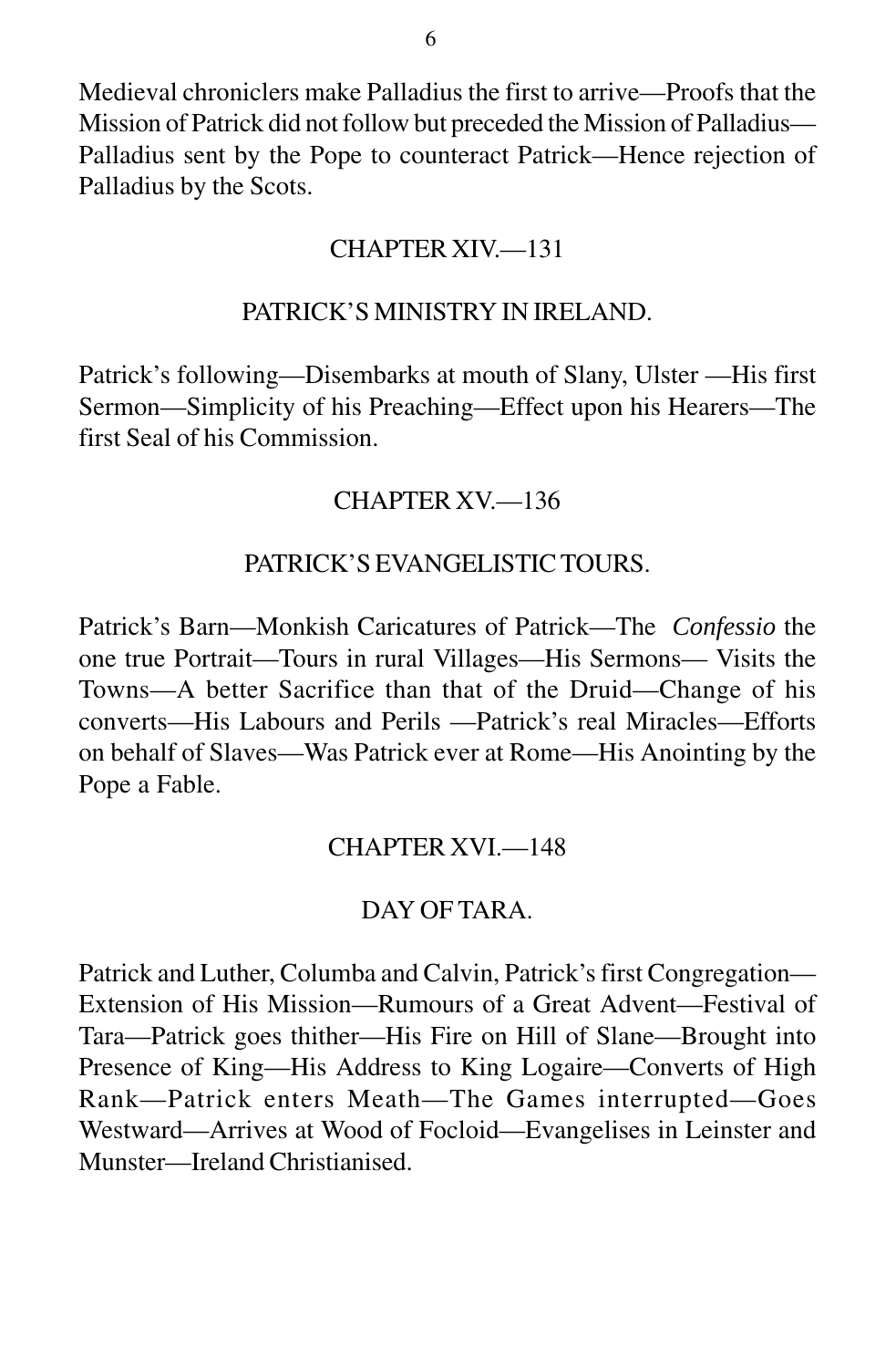#### CHAPTER XVII.—161

#### THREE HUNDRED AND SIXTY-FIVE CHURCHES.

Sum of Patrick's Labours in Ireland—Three hundred and sixty-five Bishops—Were these Diocesan or Congregational Bishops?—Picture of Roman Church in Third Century, as drawn by Hippolytus—In Third Century a Congregation, a Pastor, and Elders formed a complete Church— Elders a Teaching and Ruling Body—How the Cardinalate arose — After Council of Nice great Changes—Picture of Cyprianic Church in Africa—Down to Middle of Third Century Bishop and Pastor were the designation of the same Church-Officer —Patrick's Bishops not Diocesan but Village Bishops—His Monasteries and first Churches—His Death.

#### CHAPTER XVIII.—171

#### SCHOOLS OF EARLY IRELAND.

Glory of Times succeeding Patrick—Ireland a Land of Scholars and Pastors—Historic Testimonies of this Fact—Its Schools richly Endowed—Malachy the first to introduce Monks and Monkery into Ireland—Number of Students in Irish Schools —Resorted to by Foreign Youth—Church and School in every Tribe—Send Forth Band after Band of Pastors and Missionaries—Vast Physical and Moral Change in Ireland —Seven Centuries of Peace.

#### CHAPTER XIX.—181

#### ABERNETHY.

Ninian's Lamp dying—England plunged into a Second Night —Abernethy kindled: a Link between Candida Casa and Iona —Grandeur of its Site— Is meanwhile the Centre of Scotland's Christianisation—Its Foundation by King Nectan—Style of Edifice—Early Stone Churches of Scotland— Picture of the Abernethy Establishment—Abernethy a Brotherhood — Planted at the Centre of the Kingdom—Methods of Evangelising— Wayside Addresses—Conscience the Foundation Stone of the World— Round Towers—Age of Round Tower of Abernethy—Uses of Round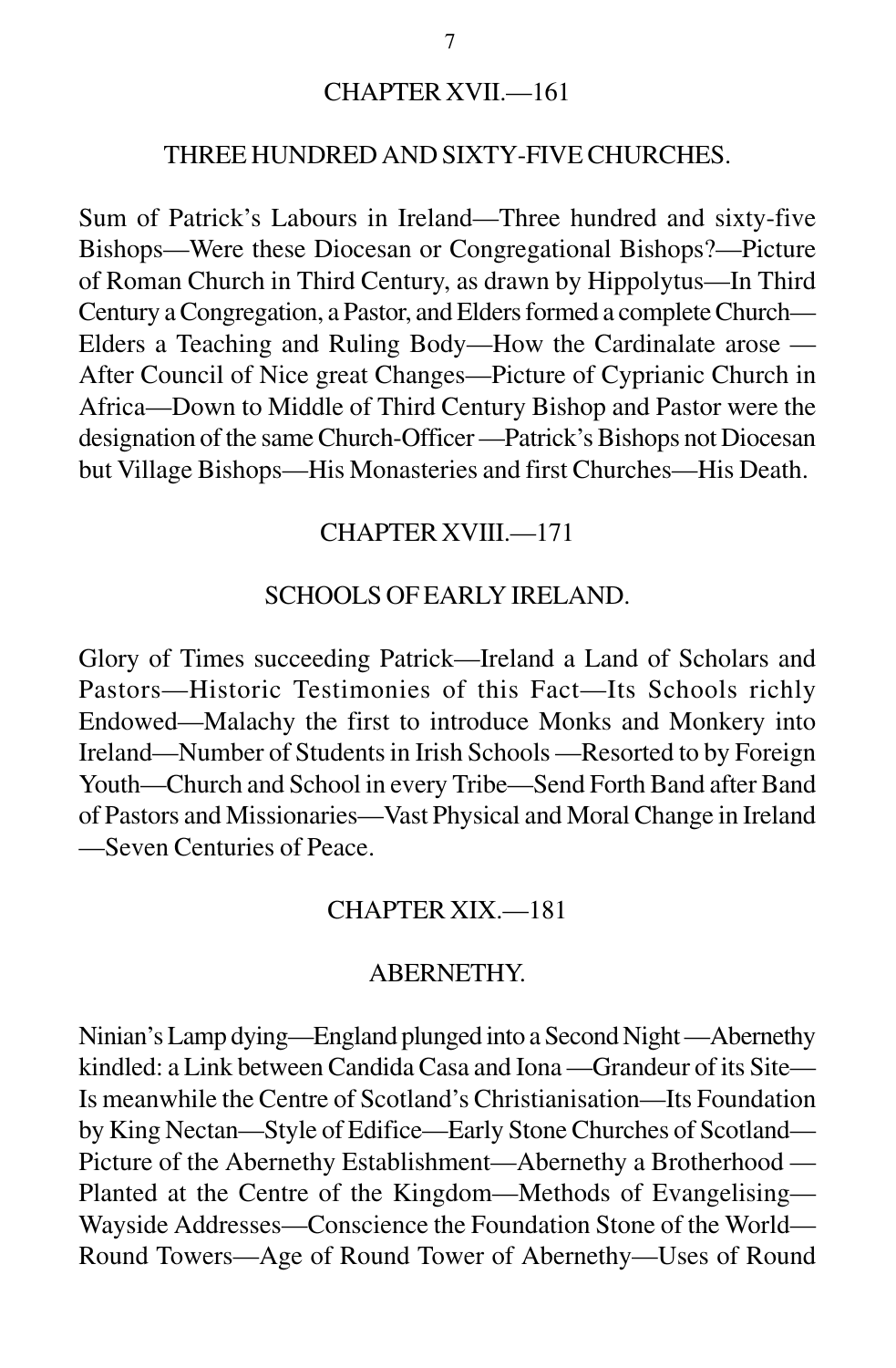Towers—Branch Institutions of Abernethy—Interest still attaching to it.

#### CHAPTER XX.—197

#### COLUMBA.

Light carried back to Scotland—Arrival of thirteen Strangers —Birth and Parentage of Columba—Endowments of Mind and Body—His Education—His Schoolmasters—Irish Monasteries—Monasteries Founded by Columba —Transcription of a Psalter—Quarrels consequent thereon—Battle of Cooldrevny—Christianity Stationary, Christian Character Progressive.

### CHAPTER XXI.—208

## VOYAGE TO SCOTLAND.

Columba's Complications—Leaves Ireland—Voyage across Channel— Touch at Oronsay—Arrive at Iona—Iona —Physical Properties— Mission Adaptabities —Zion and Iona —Grant of the Island—First Habitations—A Critical Hour in the World's History —The "Church" falls and Christianity rises —Christianity finds a new Foothold—Rome in the South, Iona in the North.

#### CHAPTER XXII.—219

#### ORGANISATION OF IONA.

Neutral position of Iona—First Columban Hamlet—Dress and Diet of Fathers—The form of their Tonsure—A supposed Traveller—Iona and Rome, a Contrast—Spiritual Mechanism of Iona—At the Centre the Bible—Columban Transcribers—Iona a Protest for Independence—A Fight for Freedom of Conscience—Government of Iona by an Abbot — Obedience of the Brethren—Points of Difference between the Monks of Iona and the Monks of Asia and of Mediaeval Europe —No Vow of Celibacy, or of Poverty, or Passive Obedience taken by Iona Presbyters— Iona a Missionary Institute—No Bishop at Iona—Ordination performed by Presbyters—Knox and Presbyterian Polity.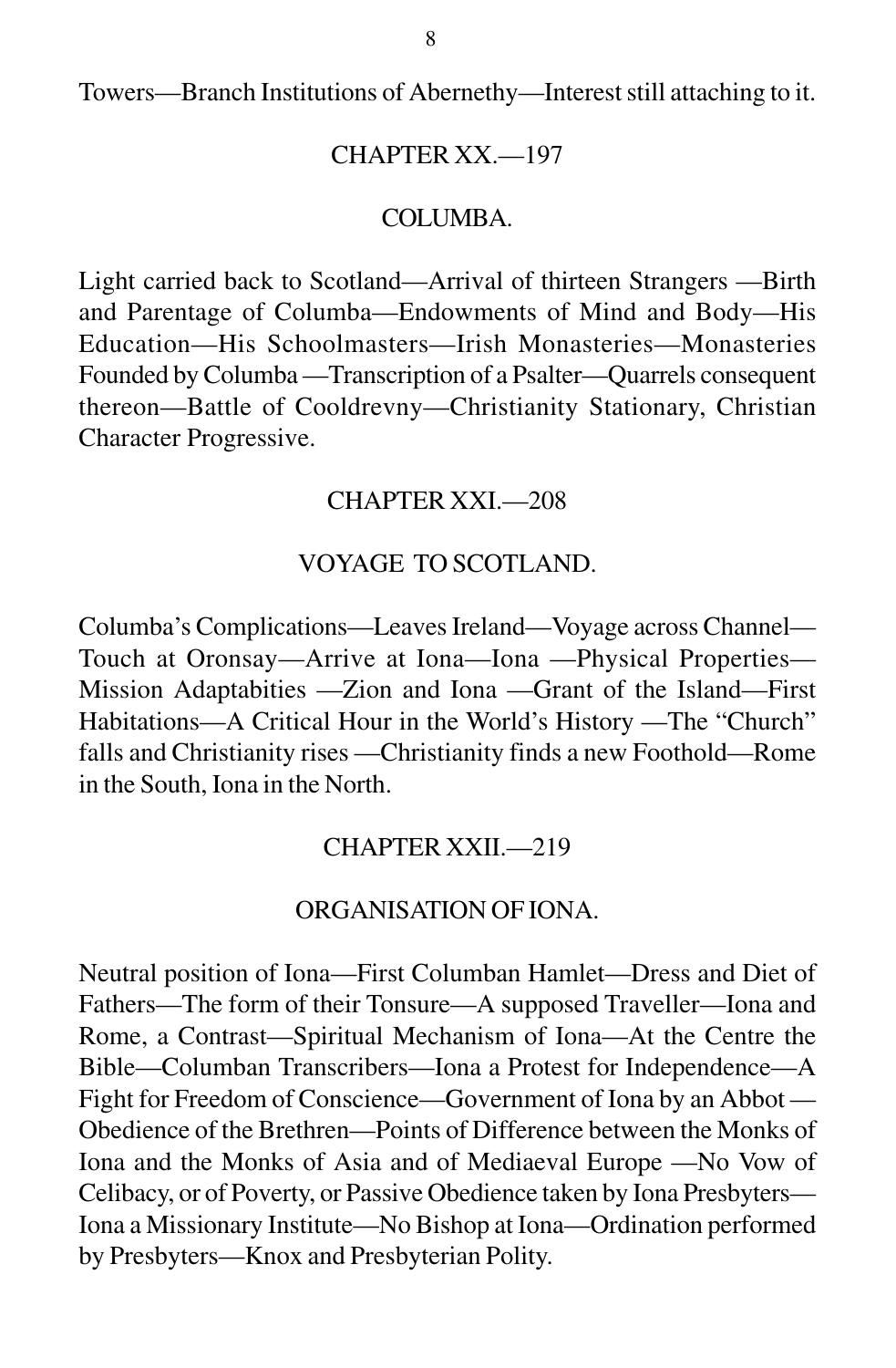#### CHAPTER XXIII.—232

## AGRICULTURE, SCIENCE, AND THEOLOGY OF IONA.

Seedtime and Harvest restored to Caledonia—Iona a Model Farm— First Book on Holy Land issues from Iona—The Healing Art Studied— Astronomy and Theology—Holy Scripture the only Rule in Iona— Testimony of Bede, —Testimony of Columbanus—The Reformation in Iona before it was in Wittenberg—Gallus and Sedulius on Election — Sedulius and Claudius Scotus on *Free Will*—On the Function of the Law—On the New Birth—Sedulius etc., on Faith as the Instrument of Justification—Sedulius on Faith and Good Works—Unchangeableness of Christianity —Meteors and Stars.

#### CHAPTER XXIV.—242

#### COLUMBAN PLAN OF EVANGELISATION.

Columba Visits King Brude—Journey and Interview —Through the King Pioneers his way to the Nation —Columban Evangelisation proceeds on the Tribal Organisation—A Columban Mission planted in each Clan — Iona the Model of the Branch Institutes—These latter set down on a Strategic Principle—Spread of Columban Institutes over Scotland—The Caledonian a new man—All Institutes ruled from Iona—Columba's watchful Oversight,—A Presbyter ruling Bishops—Culdee Transcribers—Culdee Preachers.

#### CHAPTER XXV.—255

### COLUMBA'S LAST DAYS.

Critical Position of the Scots—Columba Negotiates the INDEPENDENCE of the Scottish Throne—Crowns the First really Independent Scottish King—Parliament of Drumceat, Changes in Caledonia—Columba's Last Days—His Last Visits and Sayings—He Dies—A Tomb of the Whitest Marble.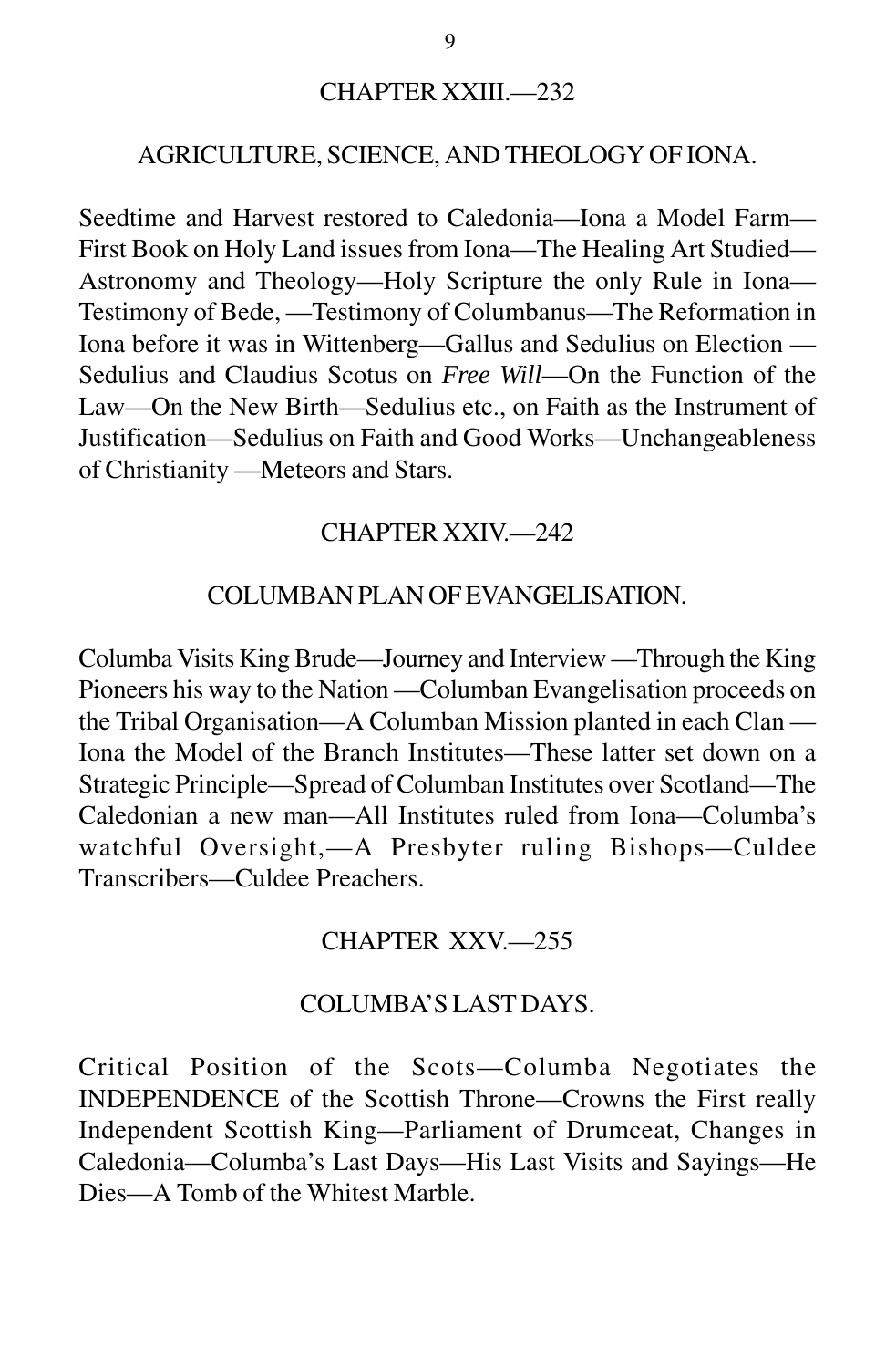#### CHAPTER XXVI.—262

#### THE CELTIC EVANGELISATION.

No Pause—Flight of "Doves of Iona" to Northumbria —Bede's Testimony to the Men and their Labours—They Christianise England—The Culdees enter France—Fridolt —He Evangelises at Poitier and in the Rhine Valley —Succeeded by Disibod—A Half-Century's Culdee Evangelisation— Columbanus—Appears as Columba dies —Prophet to the Nations— Crosses to France—Evangelises in the Vosges—Plants Churches and Schools—Missionaries from Iona join the Evangelisation—Columbanus driven from the Vosges—Goes to Switzerland—Evangelises at Constance and Zurich—Again driven out—Goes to Italy—Gentleness of the Culdees.

#### CHAPTER XXVII.—278

#### THE PROTEST OF COLUMBANUS.

Columbanus in Italy—His Mission in Italy—Phocas and Boniface— Controversy of the Three Chapters—Independence of Culdee Church— Testimony of Baronius—Letter of Columbanus to Pope Boniface IV.— Pope bidden "Cleanse his Chair"—Told he is Fallen—Significance of Letter as a Protest against the Supremacy of Rome—Columbanus dies.

#### CHAPTER XXVIII.—288

#### SPREAD OF CULDEAN CHURCH.

The Culdees in France—France strewed with Culdee Institutions— Culdees in Rhineland—They Christianise Gerrmany—Willibrod in Germany—Killean—Culdees in Iceland—Bird's-eye view of Culdee Church in Europe—History of its Overthrow—Winfrid, *alias* Boniface, sent as a Spy from Rome—Creeps into the Confidence of the Culdee Leader —After Three Years, goes back to Rome—Returns to Germany as Papal Legate—Obtains the Help of the Carlovingian Kings—Puts down the Culdean Institutes, and replaces them with Benedictine Monasteries— Papal Sees planted—The Culdee Evangelisation trodden out—The Dark Ages follow.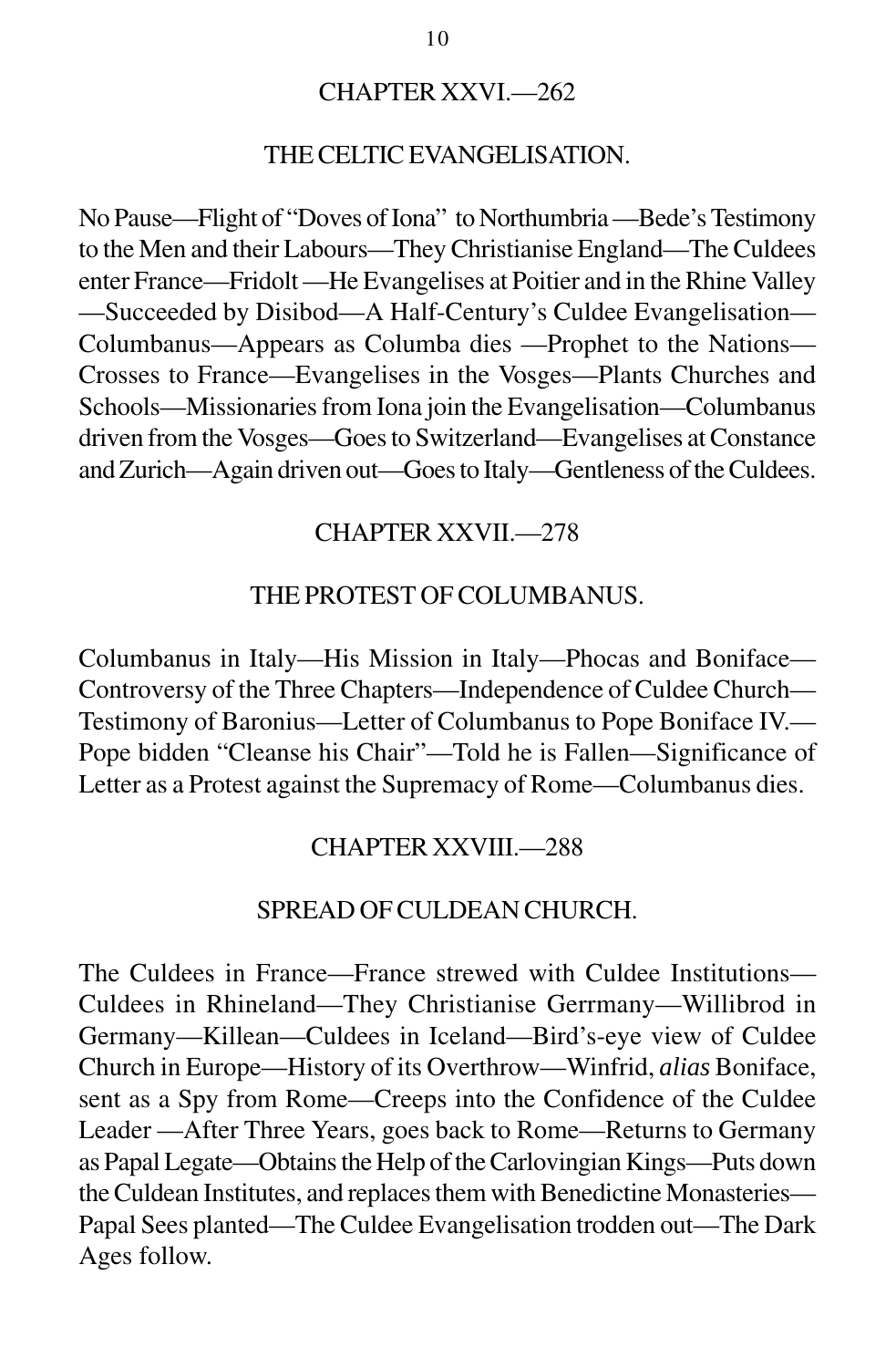### CHAPTER I.

## A NEW AGE FROM THE NORTH.

THE opening of the fifth century brought with it changes of transcendent magnitude and importance in Europe. For ages the arms of the South had overflowed the countries of the North, but now the tide of conquest turned, the North was bearing down on the South, and that haughty Power which had subjected to her sceptre so many tribes and realms, was about to suffer in her turn the miseries of foreign invasion, and taste the bitterness of a barbarian yoke. These changes were preparatory to the erection of a kingdom which was destined to flourish when the victories of Rome had crumbled into dust.

We must here pause in order specially to note the deadlock into which the affairs of the world had come at this great turning-point of its history. Its three leading nations are seen to be unable to advance beyond the point at which they had now arrived. Hence the necessity of bringing new races upon the stage if the human march was to go forward. This extraordinary position of matters must be taken into account and distinctly apprehended if we would intelligently follow the course of succeeding events; and especially we would understand the place of the Scots in general history, and the part they were selected to fulfill in the cause of Christian civilization and constitutional liberty. It is here that we find the key of modern history.

Till this epoch the business of the world had been left in the hands of the Jew, the Greek, and the Roman. These were its three leading nations. The march of all three was towards the same goal, but they approached it on separate lines. The world's work was too onerous to be undertaken by any one of them singly, and accordingly we see it partitioned among the three, in fit correspondence with the age in which each flourished, and the peculiar idiosyncrasy with which each had been endowed.

Each rendered a distinct, and, in truth, brilliant contribution to the world's one work. The Jew came first; for his share of the mighty labour had respect to the foundations. He presented us, although in figure and symbol, with a system of spiritual truth, to which we have been able to make no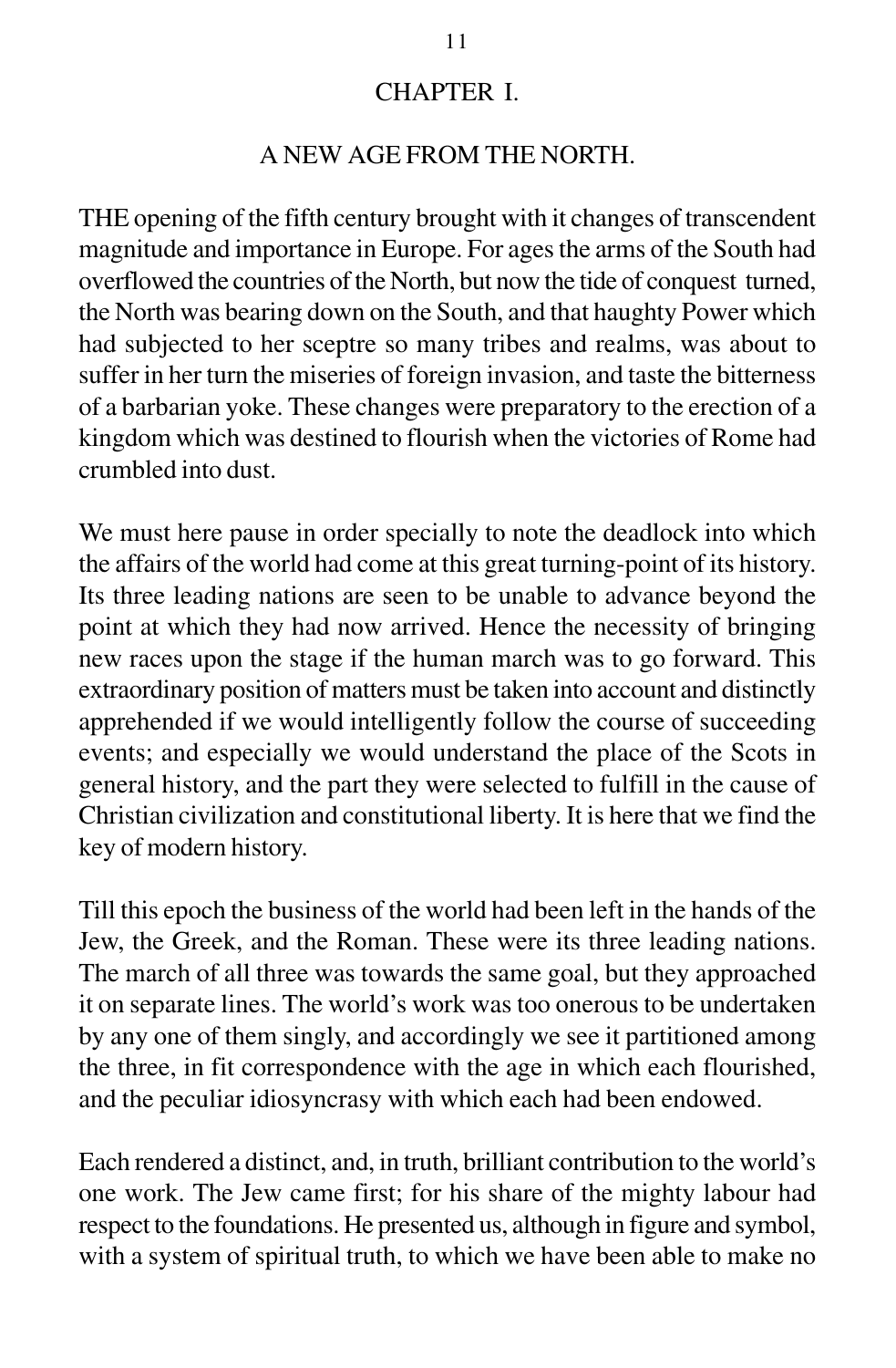material addition, and which we accept as by far the mightiest instrumentality for regenerating the race, and building up society. The Greeks followed, furnishing us, by means of their great thinkers, with the laws of thought, and moulding for us, by their great orators, the most melodious of the tongues of earth. Last of all came the Roman. After the spiritual and the intellectual had been supplied by his two predecessors, the Roman added the political. He gathered the scattered races into one empire, and taught them to be obedient to one law. So far the work was done, but done only up to a certain point. At this point the workers found themselves arrested, and farther progress impossible to them; but though they left their great task incomplete, the world never can forget what it owes to those who sowed the first seeds of that rich inheritance of truth and knowledge and liberty which awaits it in the future.

These three workers—the Jew, the Greek, the Roman—had brought the human family to the confine of a new age, but they were unable to conduct them across the boundary. At the portals of this new era they must demit their functions as the pioneers in the human march, and from the van, which they had occupied till now, they must fall into the rear, and leave to others a work which they were no longer able to carry forward. In truth the very fitness of these three nations to do the world's work in the times that preceded the advent of Christianity, made them unfit for doing it in the times that followed that great revolution. All three had been engrossed with the forms of knowledge, rather than with knowledge itself. They had seen and handled only the images or pictures of truth. This in process of time produced an intellectual and moral incapacity to apprehend the verities which lay hid beneath the forms and symbols with which they were versant. The Jew would have given us a religion of the letter, but he never would have given us a religion of the spirit. The Greek would have given us a philosophy of syllogism, but never would he have given us a philosophy of fact. And the Roman would have given us a polity shaped by a power outside society, but not a polity springing from forces acting from within—a polity in accordance with the will of Caesar, but not in harmony with the rights and wishes of humanity. In a word, the Jew never would have evolved Christianity, nor the Greek the Baconian philosophy, nor the Roman constitutional government.

Under this incapacity did all three labour, hence the arrest of the world;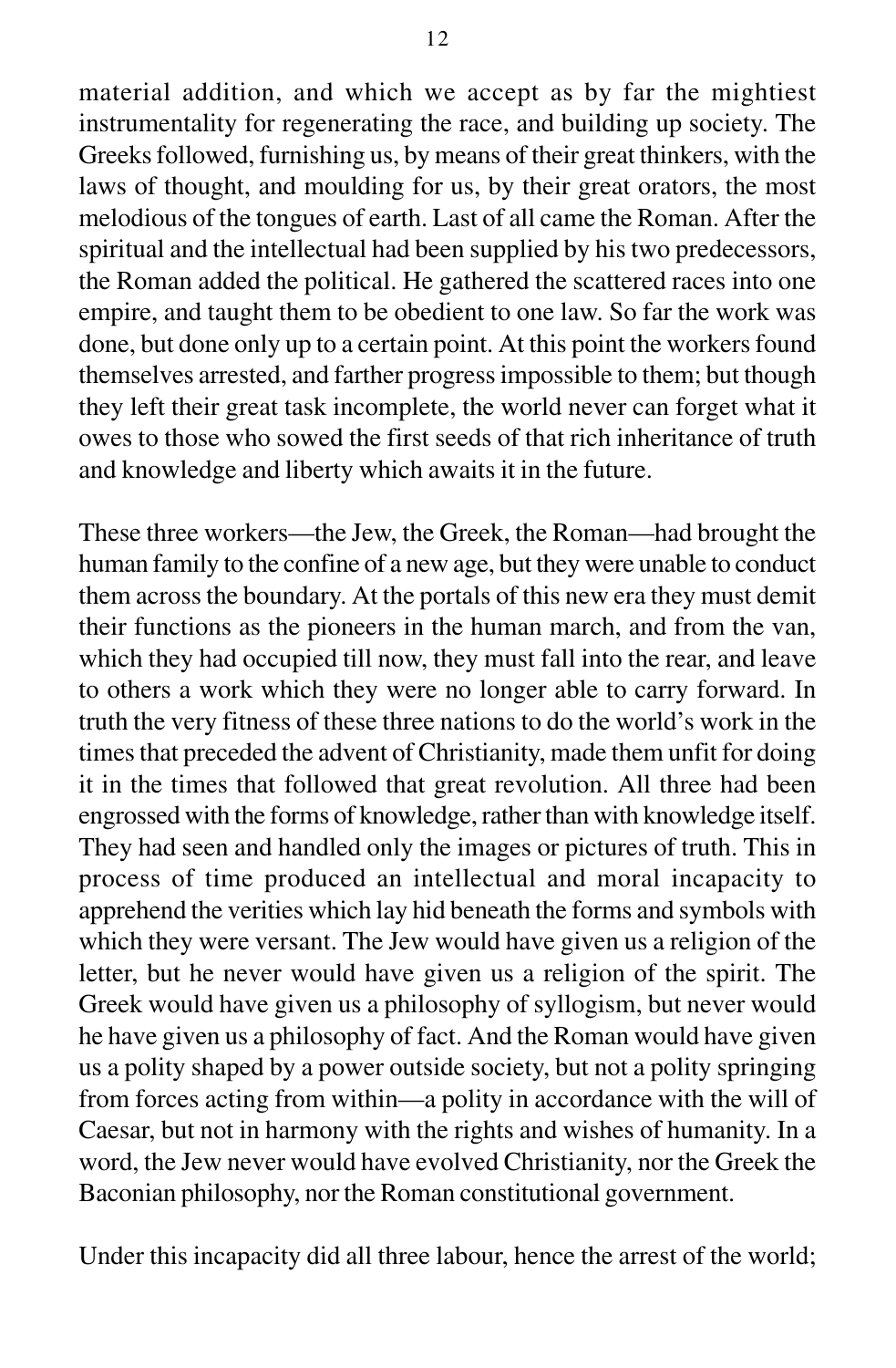nor was it possible for it to resume its march till fresh races had come forward to break through the trammels in which long custom had enchained the old nations. The Jew had lived two thousand years amid ceremonial ordinances and ritualistic observances. These had become to him a second nature: they were to him what the senses of seeing, hearing, and handling are to the soul; and should he be cut off from the means by which he held intercourse with the spiritual world, truth would be placed beyond his reach, and he would account himself condemned to dwell in a world of utter isolation. He would have resisted the change as he would have resisted the destruction of truth itself,—for to the Jew the change was equivalent to the destruction of truth. Had it depended on the Jew, the Temple would have been still standing, the sacrifices of bullocks and rams still burning on its altar, and the sublime doctrines of Christianity still shining dimly through the veils of ceremony and type.

His syllogistic philosophy had as completely enslaved the Greek as his ceremonial religion had fettered the Jew; and the former equally with the latter needed emancipation. The Greek was familiar with but the form of wisdom. His philosophy was a philosophy of ingenious speculations and syllogistic reasonings. It assumed as its basis not the ascertained facts of the natural and moral worlds, but the conceptions or dreams which had their birth in the minds of the great thinkers who stood at the head of their respective schools. Lyrics of melting sweetness, epics of thrilling and tragic grandeur, statues of dazzling beauty, philosophies theoretically perfect, only lacking foundation in nature, the loves, revels, and battles of gods and goddesses that did not exist, celebrated in an empyrean, which was as unreal and imaginary as the divinities with which the Greek imagination had peopled it: all this and much more the Greek could and did give us; but a science with enough of truth and substance in it to form a solid basis for the arts of life, such as those which the modern world has at its service, the Greek could not give us, because he turned away from the quarter where alone the materials for such a science are to be found. He refused to look at nature. Shirking the patient induction of facts, and the careful registration of laws, he set his imagination to work, and that enchantress found for him the materials on which his wondrous intellect worked, and out of which it wove these brilliant but baseless philosophies, which dazzled the world before the advent of Christianity.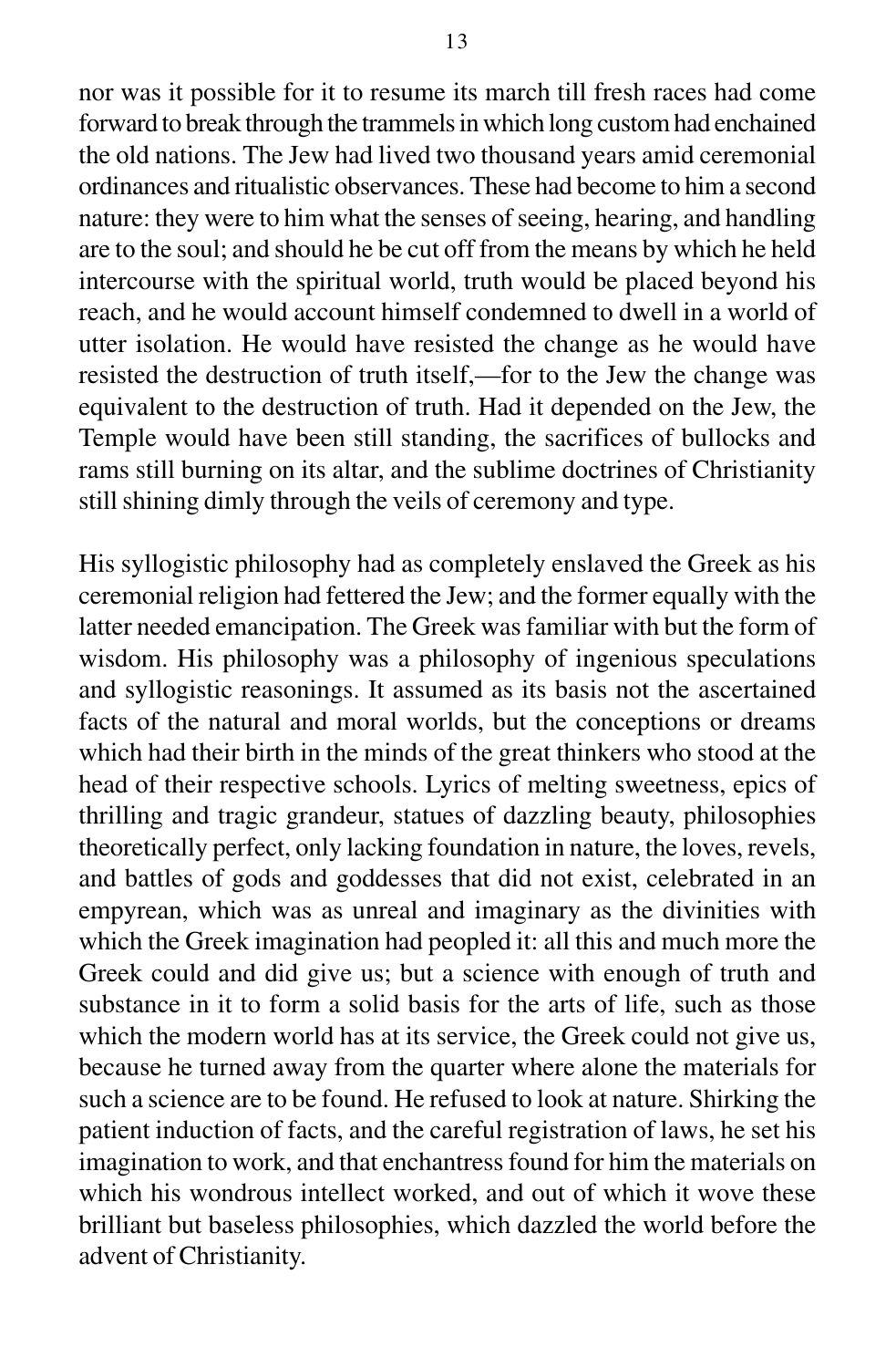And so was it as regards the Roman. He excelled all the nations that had been before him in the order and organization of his empire, but that very organization at last fettered his mind, stereotyped all his ideas in that special department of the world's work which had been committed to him; and henceforward the farther progress of the race under the Roman became impossible. His empire was but a vast political machine for carrying out the will of one man. His scheme of government took no cognizance of individual rights; it did not train the citizen in independence and self-government; it made no provision for gathering up and combining the myriad wishes of the people into one supreme sentiment or will, and making that the governing power. The day of constitutional and representative government was yet afar off. The despotism of Rome was perhaps the most lenient, the most equitable, and the most moral despotism which has ever, either before or since, flourished upon the earth. It was a despotism, nevertheless, and the more its organization was perfected, the more complete and irresistible that despotism became, being but the vehicle for carrying into effect that one will which the empire made supreme over all rights, over all liberties, and over all consciences. The government of Rome, although unrivaled in point of organization among the governments of the ancient world, could, by the very necessity of its constitution, only work downwards,—it never would have elevated the masses into self-government; it never could have given liberty.

Thus all three nations, at the period we speak of, had come into a deadlock. The Jew could not get beyond Moses; the Greek could not advance beyond Plato; and the Roman could not rise above Caesar. The Jew, while the spell of ritualism was upon him, would never have worked his way to the doctrine of Justification by faith. The Greek, bound in the fetters of syllogism, and not daring to stray beyond the narrow confine of his own ratiocination—that unfathomed and inexhaustible well of wisdom in his eyes—never would have given the world the mariner's compass, the printing press, the steam-engine, and the mechanical and chemical arts, which so abundantly minister to the comforts and elegancies of modern life. And the Roman, with the yoke of imperialism on his thoughts, would never have introduced the era of free parliaments and constitutional government. Here, then, the world had halted, and over this same spot we should have found it anchored today had not a new objective revelation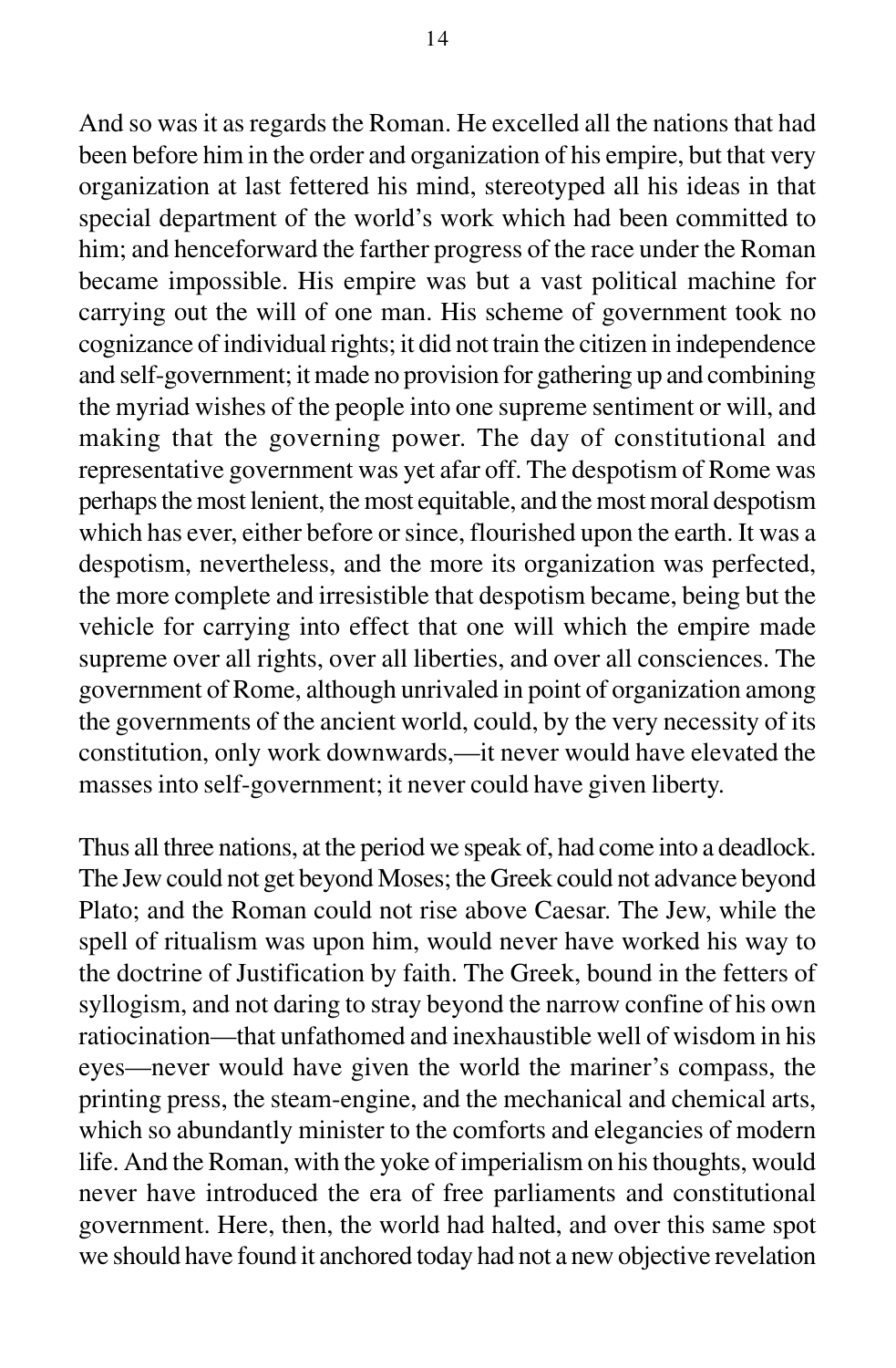been made to all three—to the Jew the Cross; to the Greek, Nature; and to the Roman, Society.

But the old nations were not able to enter the new road now opened to them. The Jew disdained to accept the religion of the Cross. The Greek showed equal contempt for the teaching of Nature. And the Roman refused to make his government conformable to the laws and rights of Society. The enchaining power of habit, the blinding prestige of past achievement, and the pride of high attainment, incapacitated all three for compliance with the great intellectual and spiritual revolution, which was needed if the world was to advance. The Greek and the Roman were no more able than the Jew to become as a little child, that they might enter this new kingdom. The Great Ruler, therefore, made choice of a new race, and into their hands was the world's farther progress committed—a race, which having no past to forget, and no acquisitions to unlearn, might sit down, docile and obedient, at the feet of new and better instructors, and in process of time resume the work at the point where their predecessors had left it.

Such a race was at that hour growing up amid the forests of northern Europe. That race was strong in those very points in which the Greek and Roman peoples were weak. Self-reliance and the passion of individual freedom were powerfully developed in them; and when, as afterwards happened, the Divine graft of Christianity, and the human product of Greek and Roman culture, came to be incorporated with that hardy stock, the result in due course was a race of more varied faculty, and capable of a wider and higher civilization than any nation that had yet flourished on the earth. Hence that great revolution, which divided the ancient from the modern times: a revolution in which the heavens and the earth that had been of old—to use the sublime metaphor in which the Hebrew Seers had foretold that grand transition—were taken down, and the ecclesiastical, the literary and the political firmaments shaken and removed. We behold the world of the Jew, the Greek, and the Roman dissolving in ruins, that the new heavens and the new earth of spiritual Christianity and constitutional liberty may be set up.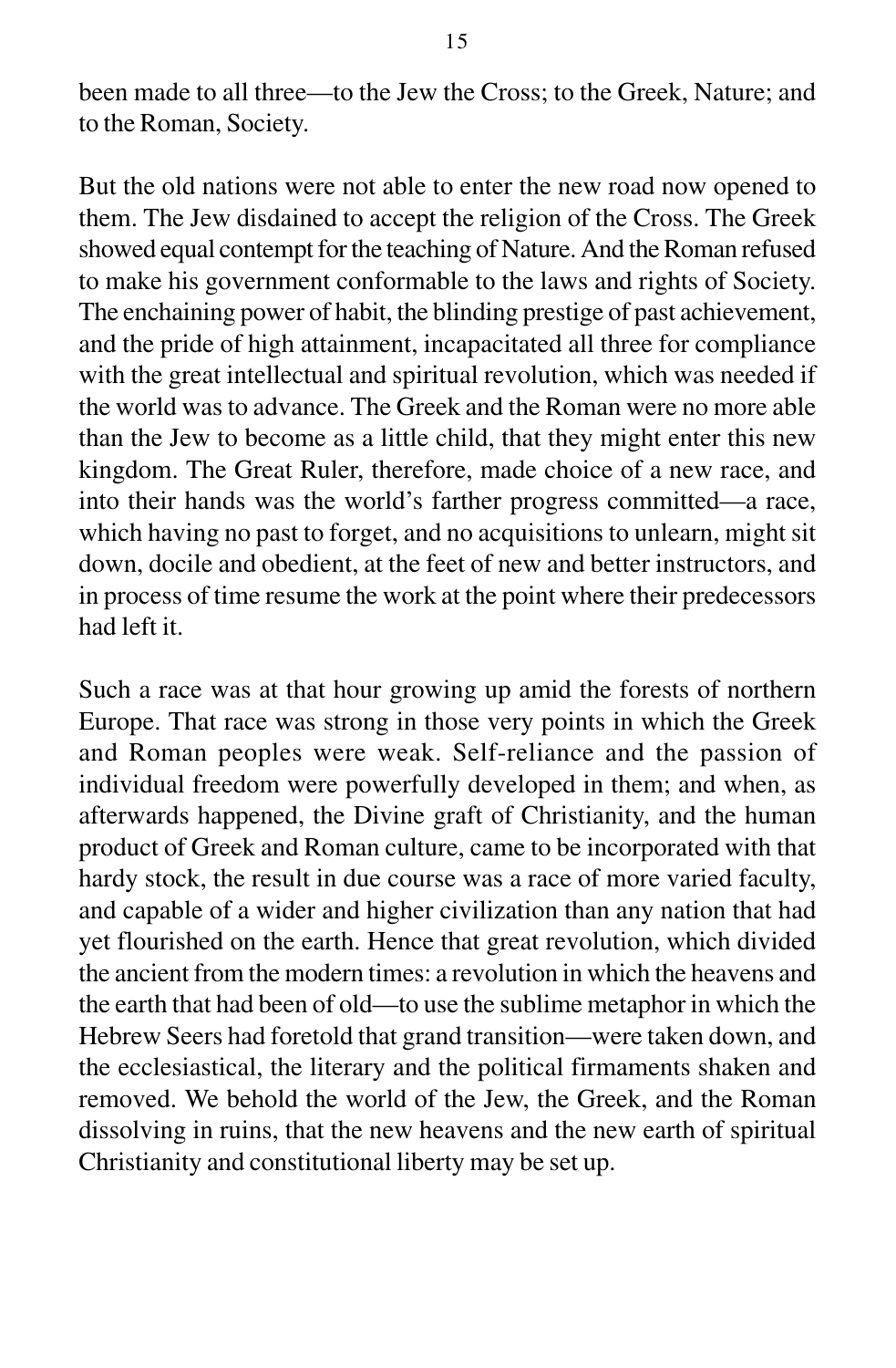#### CHAPTER II.

## THE SERVICES OF THE SCOTS TO CHRISTIANITY IN THE MIDDLE AGES.

THE Scots are missing from the roll of barbarous nations that descended from the North in the fifth century upon the Roman empire and overturned it. Historians have been careful to enumerate the other races that left their homes in the deserts of Scythia at this eventful epoch, and journeyed southward on a mission of transcendent consequence to the world, though unknown to themselves. The Huns, the Vandals, the Lombards, and other nationalities whose existence was unknown till the gates of the North opened and revealed them to the world, all figure in that terrible drama. But the Scots have been passed over in silence. Yet the truth is that the *Scoti* ought to have stood at the head of this roll, inasmuch as they formed the van of the procession, and had an important part to play in the great revolution that followed the advent of these races.

This omission on the part of historians is not surprising. The Scots came early, in fact, pioneered the movement. We are accustomed to connect this uprising of the fresh, unbroken, vigorous barbarism of the North upon the effeminate and corrupt civilization of the South with the fifth century. As a general date this may be accepted as accurate, for in that century this great ethnical movement was in full flood, but in truth this upheaval of the nations neither began nor ended in the fifth century. It had begun before the Christian era. Rome was yet in her zenith: along the vast sweep of her frontier no enemy dared show himself; and, far as her eye could gaze into the wildernesses beyond, sign of danger there was none. Yet even then the first contingent of what was to grow in the future into a myriad host, was on the move, but their march was with steps so noiseless that Rome neither heard nor heeded their advance; and when at last she came to have some knowledge of their peregrinations, the matter had no interest for her. Looking with eyes of pride, she deemed their movements not deserving her notice. The Scots were to her but a tribe of herdsmen and fighters, wandering hither and thither in quest of richer pastures, or it might be of more exciting combats. It was not likely that they would court battle with her legions. With the warrior tribes of Scythia, their neighbours, they might engage, but surely they would never incite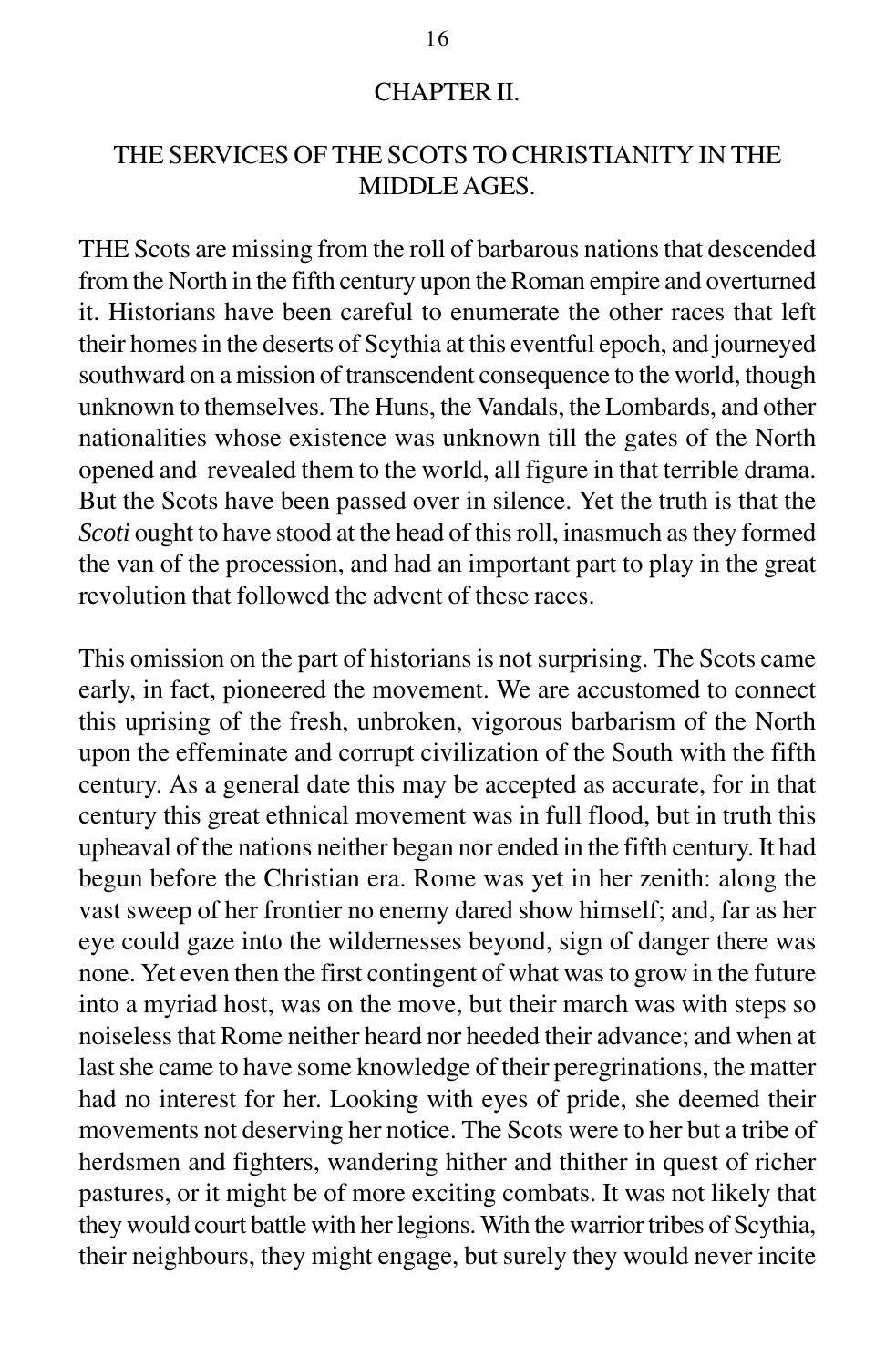destruction by thrusting themselves upon the bosses of her empire—so did Rome reason. In what a different light would she have viewed the matter had Fate lifted the curtain, and shown her behind this little vanguard the terrible and almost endless procession of barbarous nations that was to follow—the Frank, the Goth, the Suevi, the Ostro-Goth, the Hun, the Vandal, the Lombard, and others from the same mysterious and inexhaustible region. In the southward march of this little company of *Scoti* the mistress of the world would have heard the first knell of her empire.

The descent of the Scots from the North was divided by a considerable interval from that of the other nations. This is another circumstance that has prevented historians viewing the Scottish race as an integral part of the great irruption of the Scythean nations. The Scots left their original settlements probably about the times of the first Caesar; but it is not till the last emperors had filled up the cup of Rome's oppression, and of the nations' endurance, that the full stream of northern invasion began to flow. The four or five centuries that intervene between the appearance of the Scots on the scene, and that of the hordes which were the last to issue from the gates of the North, do not affect the character of the movement, or invalidate the claim of the first, any more than it does that of the last, to be ranked as actors in this great providential drama. The Scots opened it in truth. They were sprung of the same stock as those who succeeded them; their dwellings had been placed under the same iron sky; they had been buffeted with the same northern blasts; they had tasted privation, and learned endurance on the same sterile earth; the same mysterious impulse acted on them that moved the others; and we are shut up to speak of them as part of that great torrent of emigrants which may be variously described as warriors or as missionaries, according as we view the work—destruction or restoration—that they were sent forth to execute.

Another circumstance which tended to mislead historians, and to hide from their view the connection of the early Scottish immigration with the great movement which required centuries for its accomplishment, and which was so prolific in ethnical and political changes, was the comparative smallness of the numbers of the Scots. They were a mere handful compared with the swarms—countless as the sands of the sea that followed them. This hid the importance of the movement from the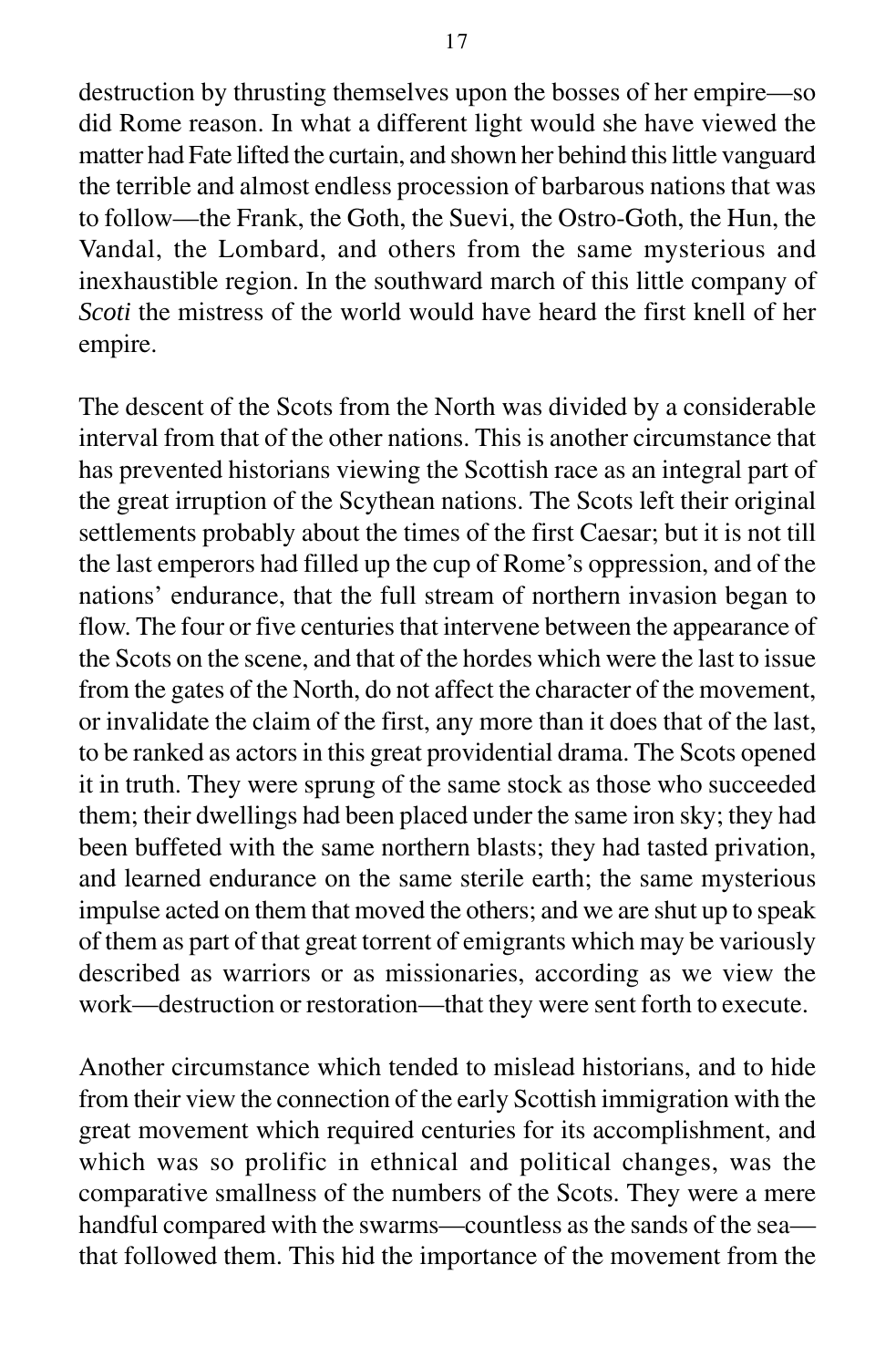age in which it took place and has helped to conceal its peculiar character and preeminent significance from succeeding times. A contemporary historian, Ammianus Marcellinus, speaks disdainfully of the *Scoti* as "wanderers," whose migratory steps and shifting encampments it were bootless attempting to follow. Today on this stream, tomorrow on the banks of that, as the necessities of water and pasturage demand, but ever holding on their course, by slow stages, to the South, and summer by summer drawing nearer the line guarded by the victorious standards of Rome. Even should they cross that line, why should Rome take alarm, or tremble for her empire? Her realms are wide enough surely to afford water and pasturage to the flocks of those roaming herdsmen without greatly taxing her own resources. Or should they drop their peaceful pursuits, and transform themselves into warriors, were they likely to cause undue dismay to the legions, or put their valour to any severe test? A capable statesman would have read this apparently trivial incident differently. He would have seen more in it than met the eye; and instead of counting the number of those he saw, he would have essayed to compute the millions or myriads he did not see, and which lay concealed in the dark recesses of the north. The appearance of these roving bands gave sure intimation that there were forces at work in the heart of the Scythean nations that might yet breed danger to Rome. They warned her to set her house in order, for she should die and not live. Who could guess how many swarms, far larger than the present, the same vast, populous, but unknown region might send forth; and having once tasted the corn and wine, the milk and honey of the south, it would not be easy to compel these hungry immigrants to go back to the niggard soils and scanty harvests which they had left behind them.

But able statesmen was just what the Rome of that age signally lacked. It is always so with empires fated to fall. Decay is seen at the council table before it has become manifest in the field. Corruption creeps in among the senators of a State, then discipline and valour forsake its armies. But even had Rome been as plentifully as she was sparingly supplied with sagacious statesmen, it is hard to say whether any forecast could then have been formed of the danger that impended. That danger was new; it was wholly unknown to former ages. Till now the ethnic stream had flowed in the opposite direction. The South had sent her prolific swarms northward to people the empty spaces around the pole. That the tide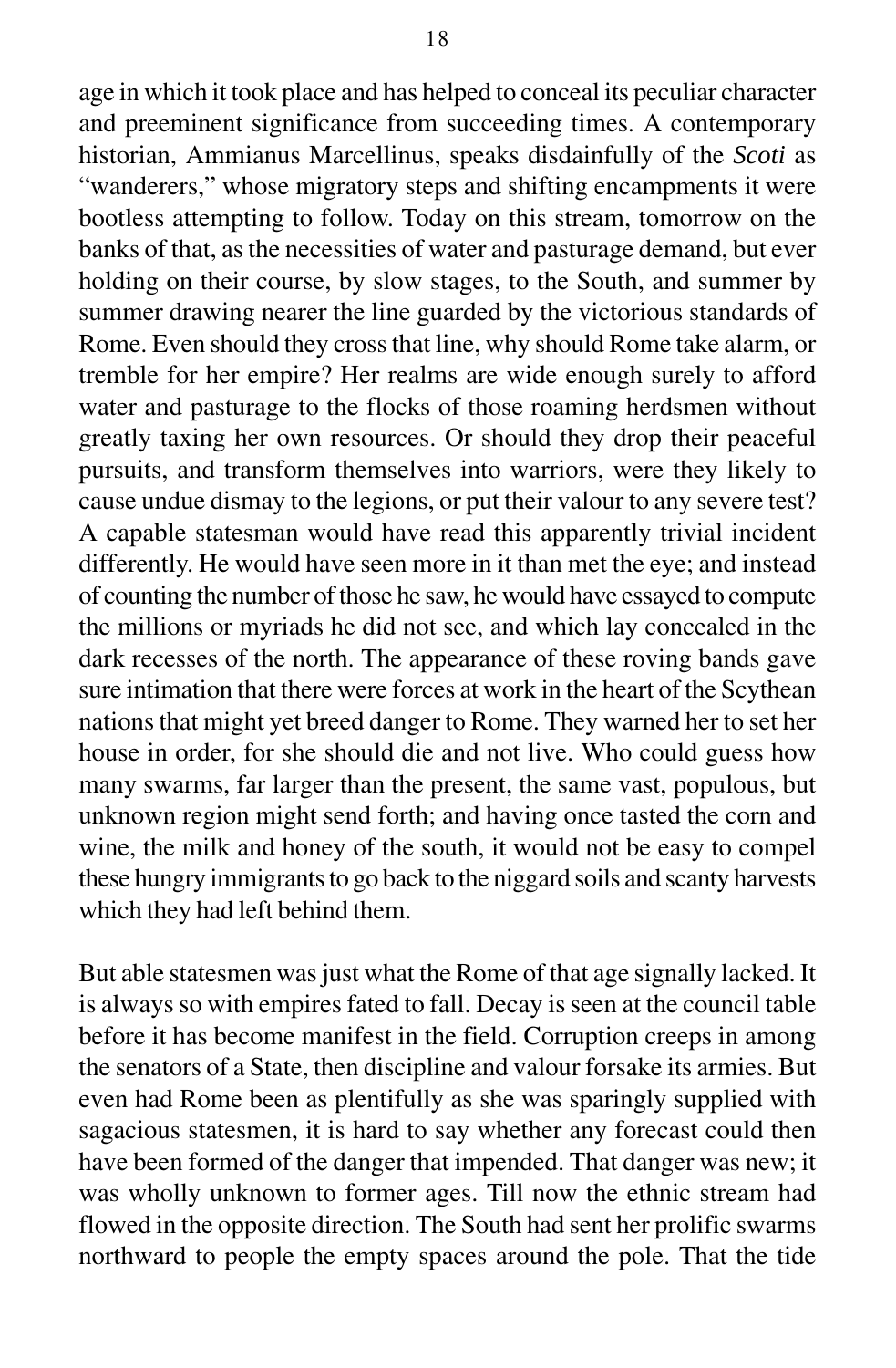should turn: that the North should pour down upon the South, overwhelming the labours of a thousand years in a flood of barbarism, and quenching the lights of science and art in the darkness of a northern night, was what no one could then have presaged. The Roman sentinel who first descried on the northern horizon the roving tents of the Scottish herdsmen, and marked that morning by morning they were pitched nearer the frontier he guarded, had the coming hailstorm prognosticated to him, but he could not read the portent. He failed to see in these wanderers the pioneer corps of a mighty army, which lay bound on the frozen steppes of the North, but which was about to be loosed, and roll down horde on horde on the fair cities of Italy, and the fruitful fields of the Romans.

In the march of these nations we see the advent of a new age. The world, as we have already said, had stopped, and had a second time to be put in motion. Now we see it started on lines that admitted of a truer knowledge and a more stable liberty than it had heretofore enjoyed, or ever could have reached on the old track. But first must come dissolution. Much of what the wisdom and labour of former ages had accumulated had now become mere obstruction, and had to be cleared away. This was a work to which the nations of the classic countries would never have put their hands. So far from destroying, they would have done their utmost to preserve the splendid inheritance of law, of empire, of religion, and of art, which the wisdom, the arms, and the genius of their fathers had bequeathed to them. But no veneration for these things restrained the children of the savage North. The world of Greek art and Roman power, into the midst of which they had been so suddenly projected, fell beneath their sturdy blows.

Like a great rock falling from a lofty mountain, so fell the Gothic tribes upon the ancient world. Codes and philosophies, schools and priesthoods, thrones, altars, and armies, there all prostrated before this rolling mass of northern barbarism, broken like a potsherd, ground to dust; and thus a political and mythological order of things, which might otherwise have lingered on the earth for long centuries, and kept the nations rotting in vice and sunk in slavery, was swept away.

It has been customary to raise a wail over the destruction of letters and arts by the breaking in of this sudden tempest. But, in truth, letters and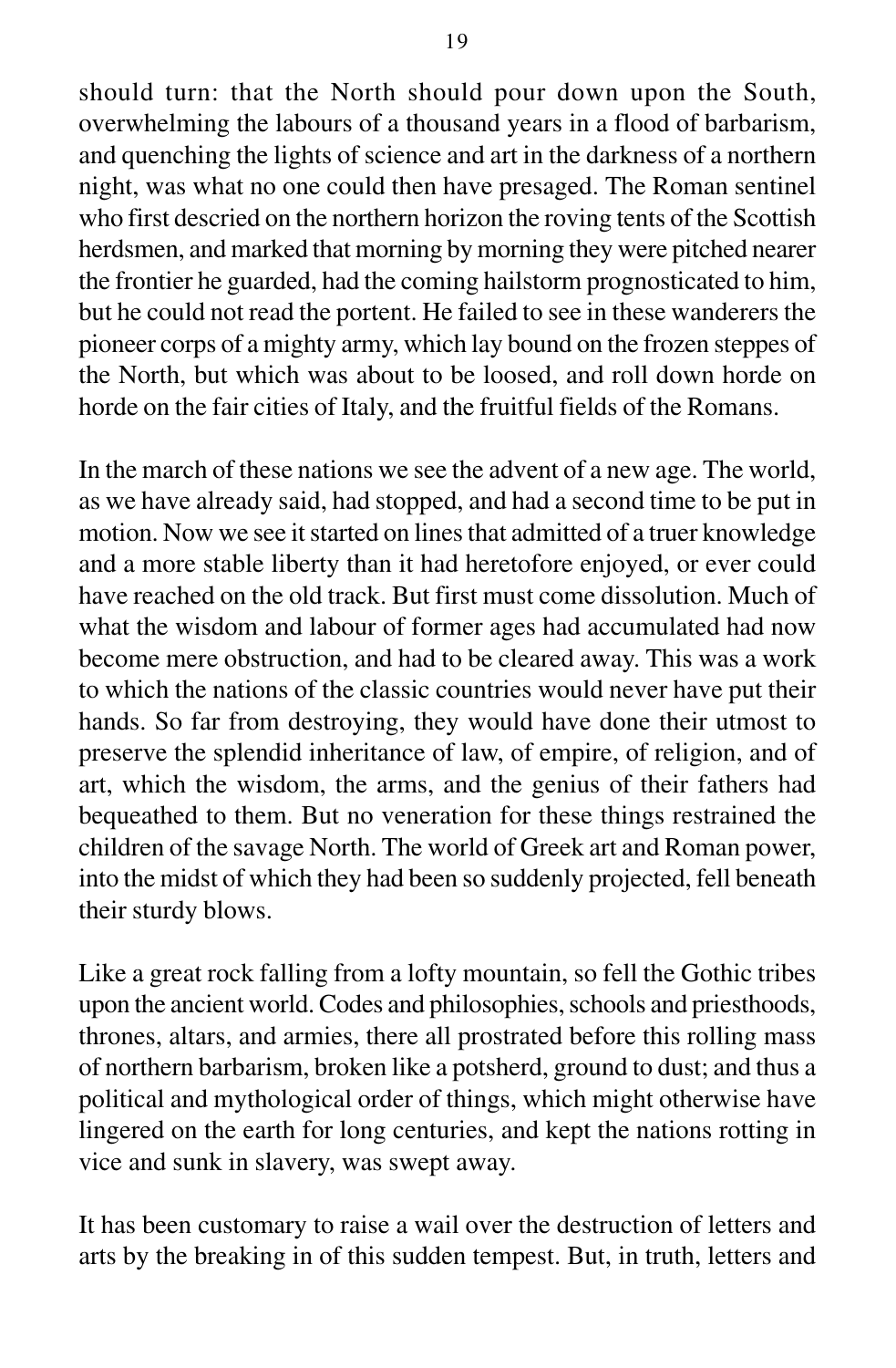arts had already perished. It was not the Goth that wrought this literary havoc, it was the effeminate and dissolute Roman, it was the sensuous and enslaved Greek. The human intellect was no longer capable of producing, hardly even was it capable of appreciating, what former ages had produced; and never, to all appearances, would the world have recovered its healthy tone but for the new blood which the northern races poured into it.

Nor had the world lost only its literary and artistic power, it had lost still more signally its moral vigour. The records of the times disclose a hideous and appalling picture. They show us a world broken loose from every moral restraint, greedily giving itself to every form of abominable wickedness, and rushing headlong to perdition. Greek and Roman society was too rotten to sustain the graft of Christianity. It was on that old trunk that it was set at first, and there its earliest blossoms were put forth; but the stock to which it was united lacked moral robustness to nourish the plant into a great tree which might cover the nations with its boughs. That plant was already beginning to sicken and die; the living had been united to the dead, and if both were not to perish the union must be broken, and Christianity set free from its companion which was hastening to the tomb. It was at this juncture that the Goths came down and saved the world by destroying it.

The work of bringing in the new age consisted of two parts. The Old had to be broken up and removed, and over the field thus cleared had to be scattered the seeds from which the New was to spring. This work was partitioned among the newly arrived nations. To certain of them was assigned the work of demolition. To others the nobler part of reconstruction. The fiercer of these tribes were to slay and burn. But when the Hun, the Vandal, and the Goth had done their work, the Scots were to come forward, and to lay, not by the force of arms, but by the mightier power of principles, the foundation of a new and better order of things. But they must, first, themselves be enlightened, before they could be light-bearers to a world now plunged into the darkness of a twofold night. They had to stand apart, outside the immediate theatre on which the tempests of barbarian war were overturning thrones and scourging nations, till the sword had done its work, and then their mission of reconstruction would begin. It may startle the reader to be told that it is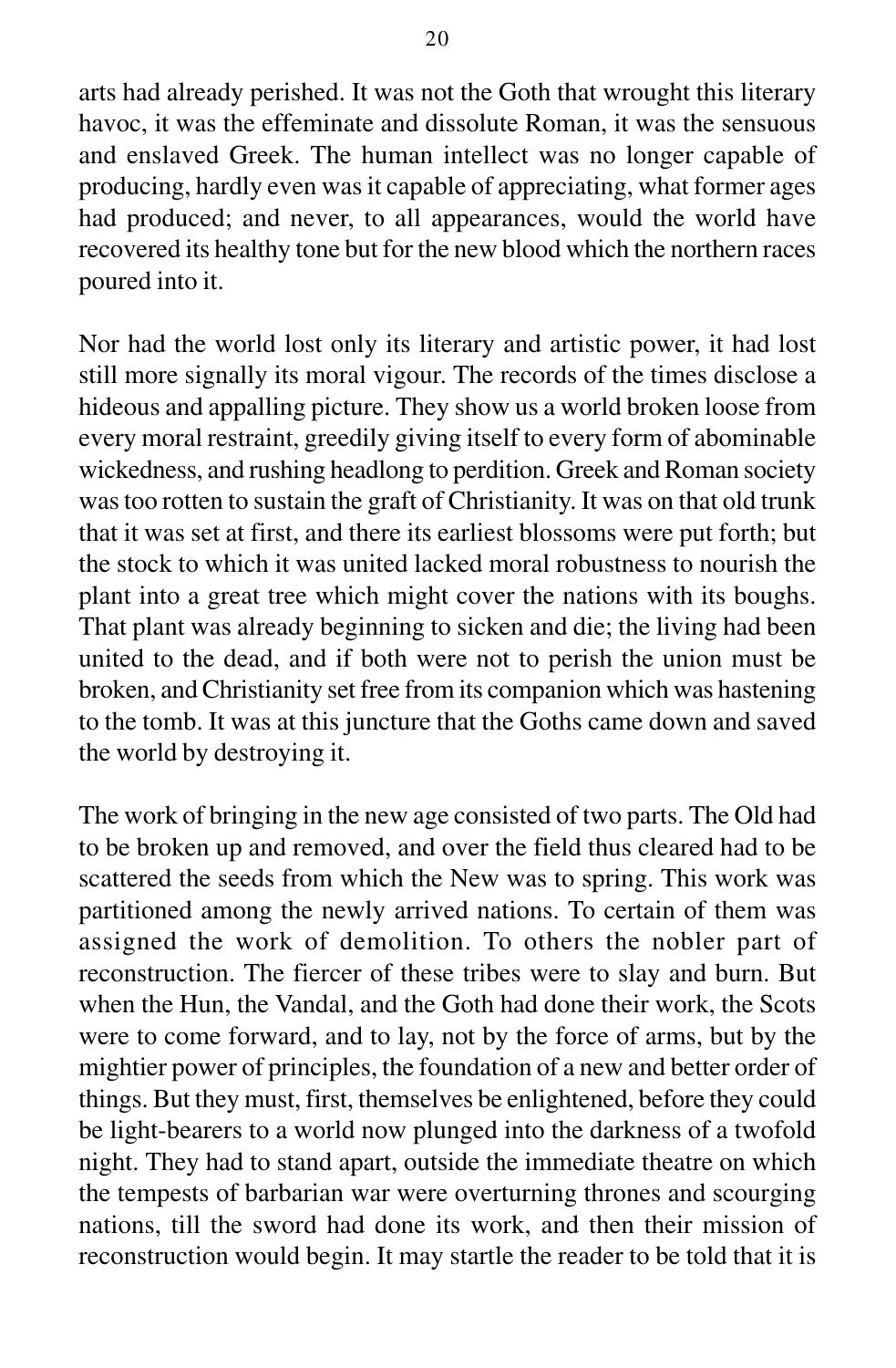to this little pioneer band of northmen, the Scots to wit, that the modern world owes its evangelical Christianity. This may appear a too bold assertion, and one for which it is impossible to find authority or countenance in history. Let the reader, however, withhold his surprise till he has examined the trains of proof we have to lay before him, and we venture to anticipate that before he has closed the volume he will find himself shut up to the same conclusion, or at least he will find himself much nearer agreement with us than he now deems possible. The honour of preserving Christianity, and transmitting it to modern times, is commonly awarded to Rome. She herself claims to have performed this great office to the nations of Europe. The claim has been so often advanced, and so generally concurred in, that now it passes as true, and is held a fact that admits neither of challenge nor of denial. It is nevertheless a vulgar fallacy. The history of all the ages since the era of the Gothic invasion refuses to endorse this claim, and assigns the honour to another and far humbler society. An error of so long standing, and which has come to be so generally entertained, can be met only by the clear, full, and continuous testimony of history; and this we shall produce as, stage by stage, and century by century, we unfold the transactions of churches and nations. But it may not be amiss to glance generally at the subject here.

What do we see taking place as soon as the Gothic tempests have come to an end, and something like settled order has again been established in Europe? From the sixth century onward pilgrim-bands of pious and earnest preachers are seen traversing the various countries. In the midst of perils, of poverty, and of toil, these scholars and divines—for they have been taught letters and studied Scripture at the feet of renowned teachers have come forth to enlighten races which have been baptized but not instructed, which have bowed before the chair of the Pontiff, but have not bowed before the cross of the Saviour. We behold them prosecuting their mission on the plains of France, among the woods of Germany, and in the cities of Italy. Scarce is there tribe or locality in the vast space extending between the Apennines and the shores of Iceland which these indefatigable missionaries do not visit, and where they do not succeed in gaining disciples for the Christian faith. As one generation of these preachers dies off, another rises to take its place, and carry on its work; and thus the evangelical light is kept burning throughout these ages, which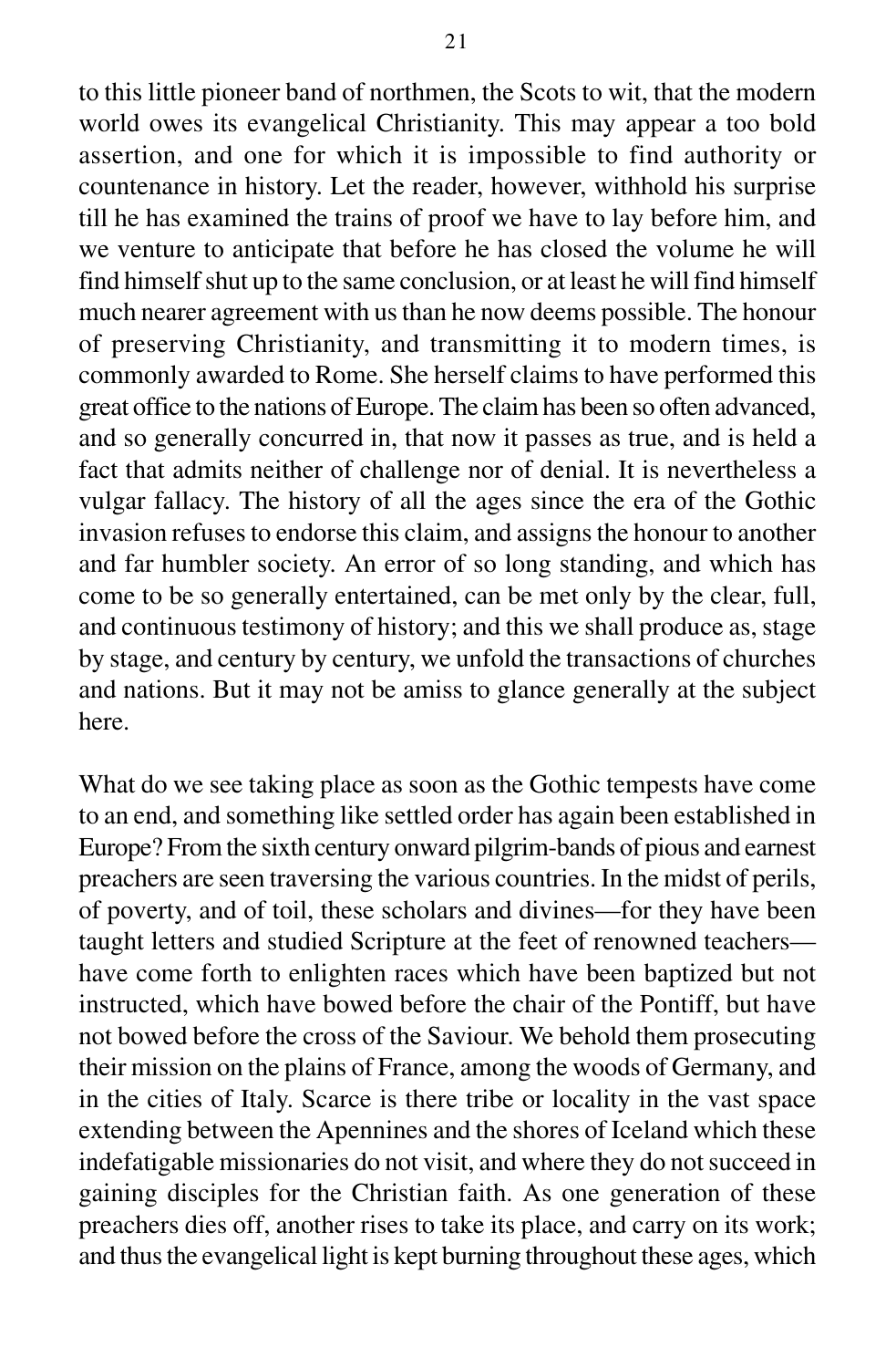were not so dark as we sometimes believe them to have been, and as they certainly would have been but for the exertions of these pious men. The monkish chroniclers have done their best to bury the memory of these simple evangelists, by disguising, or perverting, or wholly expunging their record; but we trace their footsteps by the very attempts of their enemies to obliterate them, as also by the edicts of Popes to suppress their missions; and especially do we see their traces in the literary and theological writings they left behind them in the various countries they visited, and which modern research has drawn forth from the darkness of the museums and convents to which they had been consigned, and where for ages they had slumbered. We have a farther monument of the labours of this great missionary host in the training institutions which they planted in France and Germany and the north of Italy, and which existed for centuries as nurseries of missionaries and schools of evangelical light, but which eventually fell as evangelical posts, and were seized and made the foundation of Romish institutions.

Who sent forth these missionaries? From what school or church did they come from? Was it Rome which commissioned those evangelists to teach the ignorant and savage tribes she had received within her fold, and on whose persona she had sprinkled her baptismal water, but whose hearts she had not purified by communicating to them a knowledge of the truth? No! these preachers never visited the "threshold of the Apostles." Rome disowned them. They had come from the missionary schools of Iona and of Ireland. They were Scotsmen from Ireland and Scotland—the two countries which were at that time the common seat of the Scottish nation.

These northern evangelists soon find coadjutors. As they pass on through the countries of Europe they kindle in the hearts of others the same missionary fire that burns so strongly in their own. Little parties of natives, whose souls their words have stirred, gather round them, and take part with them in their work. We see them opening schools on the Rhine, in the forests of France, and south as far as the Alps; gathering the native youth into them, and having instructed them in divine things they send them forth to instruct their countrymen. It was thus that the well of living water from Iona, as it flowed onward, widened into a river, and at last expanded into a flood which refreshed the thirsty lands over which it diffused its waters. These missionaries from the Scottish shores had not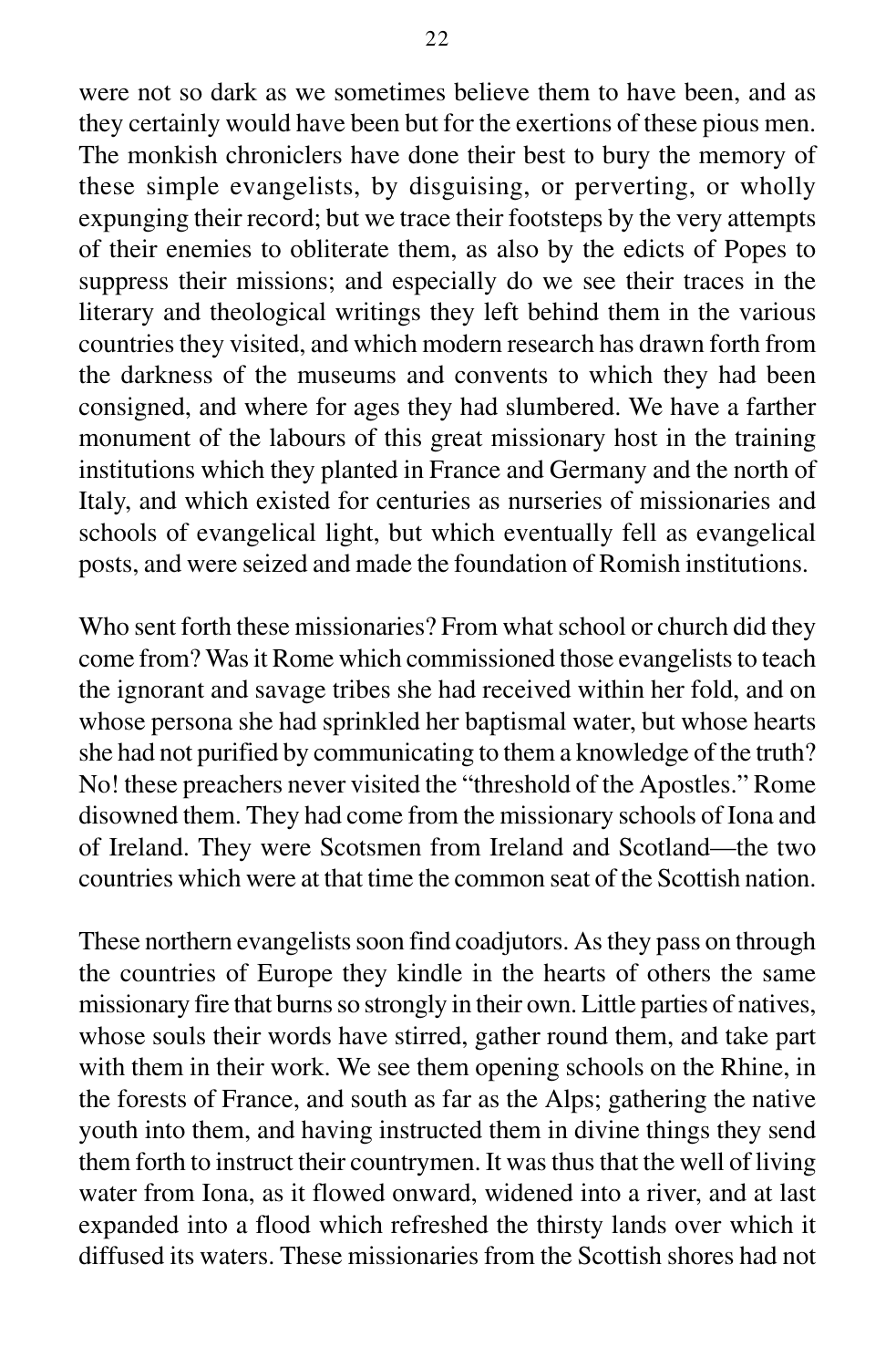a little to do, we cannot doubt, with that remarkable awakening which the eleventh and twelfth centuries witnessed in the south of France, and which drew whole populations to the Evangelical faith. Along the foot of the Alps sounded forth the same Gospel which had been preached on the shores of the lake of Galilee in the first century; and the provinces of Languedoc and Dauphin became vocal with the melody of the Troubadours, who published in their rich and melodious language, the evangelical tenets. Next came the sermons of the Barbes; and lastly there appeared in the field a yet more potential instrumentality, which at once quickened and consolidated the movement. This was the translation of the New Testament into the Romance language; believed to be the earliest vernacular version of modern times. The printing press was not then in existence; and copies of the Romance New Testament could be produced not otherwise than by the skill of slow and laborious scribes: but a speedier and wider diffusion was given the truths of the inspired volume by the traveling Troubadours, who recited them in song in the towns and villages of southern France. Barons, provinces and cities joined the movement, and it seemed, as if in obedience to the summons sent forth from Iona, the Reformation was to break out, and the world to be spared three centuries of spiritual oppression and darkness.

But the morning which it was believed had already opened, was suddenly turned into the "shadow of death." The most astute of all the mitered chiefs who have ruled the world from the Vatican now stood up. With Innocent III. came the crusades. Armies of soldiers and inquisitors poured down from the Alps to extinguish a movement which menaced the kingdom of Rome with ruin. The smiling provinces of Languedoc and Dauphine were converted into deserts. The crusaders, armed with sword and torch, reddened the earth with blood, and darkened the sky with the smoke of burning towns. But this terrible blow did not extirpate this evangelical movement. In countries more remote from the seat of the Papal power, the missionary still dared to go forth sowing the good seed; and here and there, in convents, or in forests, or in the shady lanes and nooks of city, individual souls, or little companies, enlightened from above, fed in secret on the heavenly bread, and quenched their thirst with living water. So did matters continue till the days of Wycliffe. Wycliffe and his Lollards took up the work of the Elders of Iona. After Wycliffe came John Huss and after Huss came Luther, and with the rising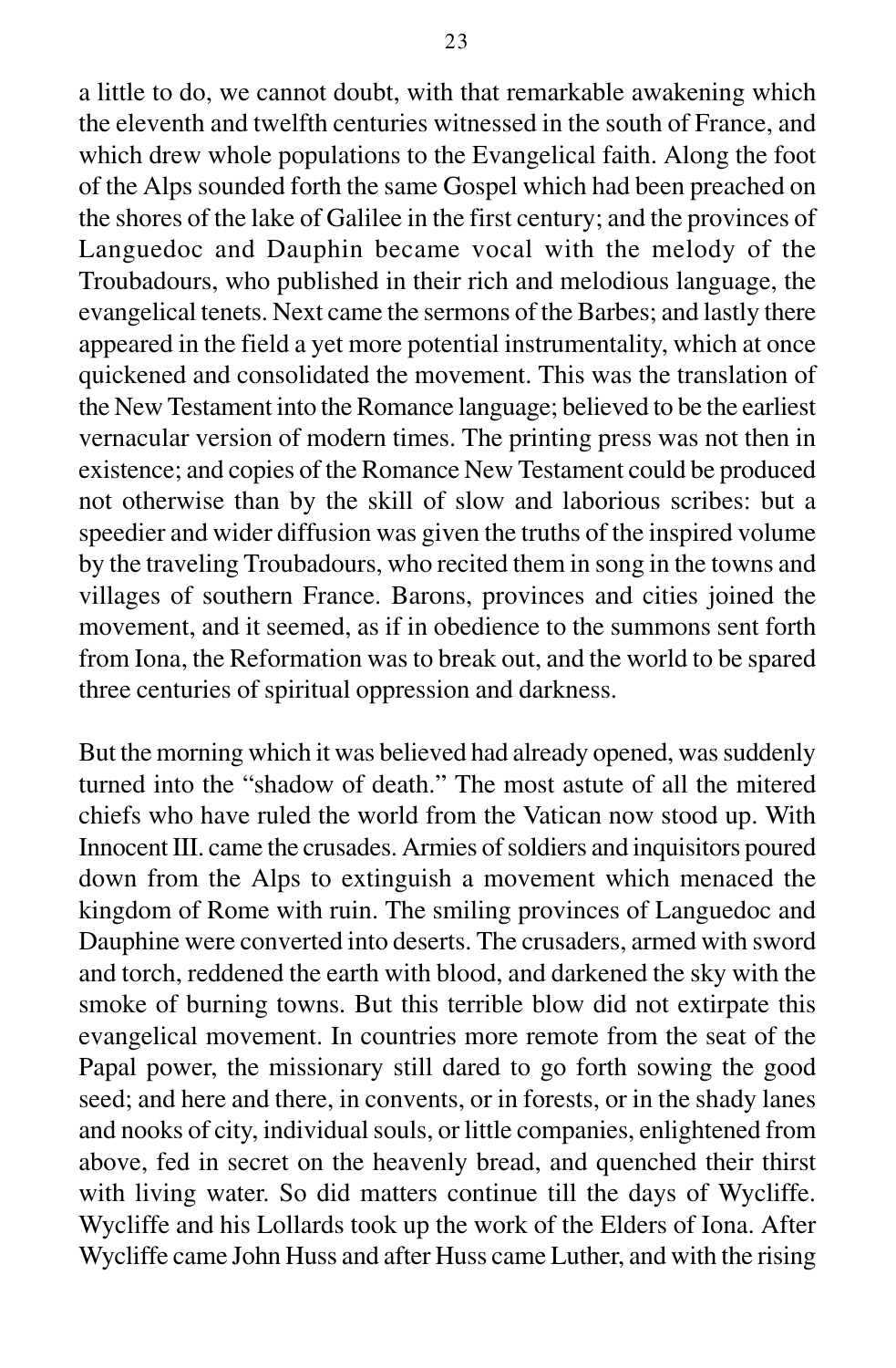of Luther the darkness had fulfilled its period. Before expiring at the stake, Huss had foretold that a "hundred years must revolve," and then a great voice would be heard, and to that voice the nations would give ear. The words of the martyr did not fall to the ground. The century passed on amid the thunders of the Hussite victories. And now the number of its years are complete, and the skies of Europe are seen to brighten, not this time with an evanescent and transitory gleam which after awakening the hopes of men is to fade away into the night, but with a light that is to wax and grow till it shall have attained the splendour of the perfect day. Such are the historic links that connect the first missionary band that is seen to

issue from Iona in the seventh century, with the great army of evangelists and teachers, with Luther at their head, which makes its appearance in the sixteenth century.

What share has Rome in this work? Her claim is that she is the successor of the apostles, and that to her the nations were committed, that she might feed and rule them. Where is the seal and signature of this? If she is the Light of the world, and its one Light as she claims to be, it must lie just as easy to trace her passage along the ages as it is to trace the path of the sun in the firmament. The one can no more be hidden in history than the other can be hidden in the sky—their beams must reveal both. Where is the splendour Rome sheds on the world? We do not mean the splendour of power, of wealth, of authority; of that sort of magnificence there is more than enough: but where is the splendour of knowledge, of piety, of truth, of holiness? We see her exalting her chief bishop to the throne of Cæsar, and, to maintain his state as a temporal monarch, enriching him with the territories, and adorning him with the crowns of three kings whom she had conquered by the arms of the Franks. Entered on the road of worldly ambition the Roman church makes for herself a great position among the princes and nations of Europe. She has armies at her service; her riches are immense, her resources are boundless; but what use does she make of her brilliant opportunities and vast influence? We see her building superb cathedrals, setting up episcopal thrones, loading her clergy with wealth and titles; but what efforts does she make to instruct and Christianise the ignorant and superstitious nations of the North who had now come to occupy southern Europe, and whom she had received within her pale? Where are the mission-schools she founds? where are the preachers she sends forth? and where are the copies of the Scriptures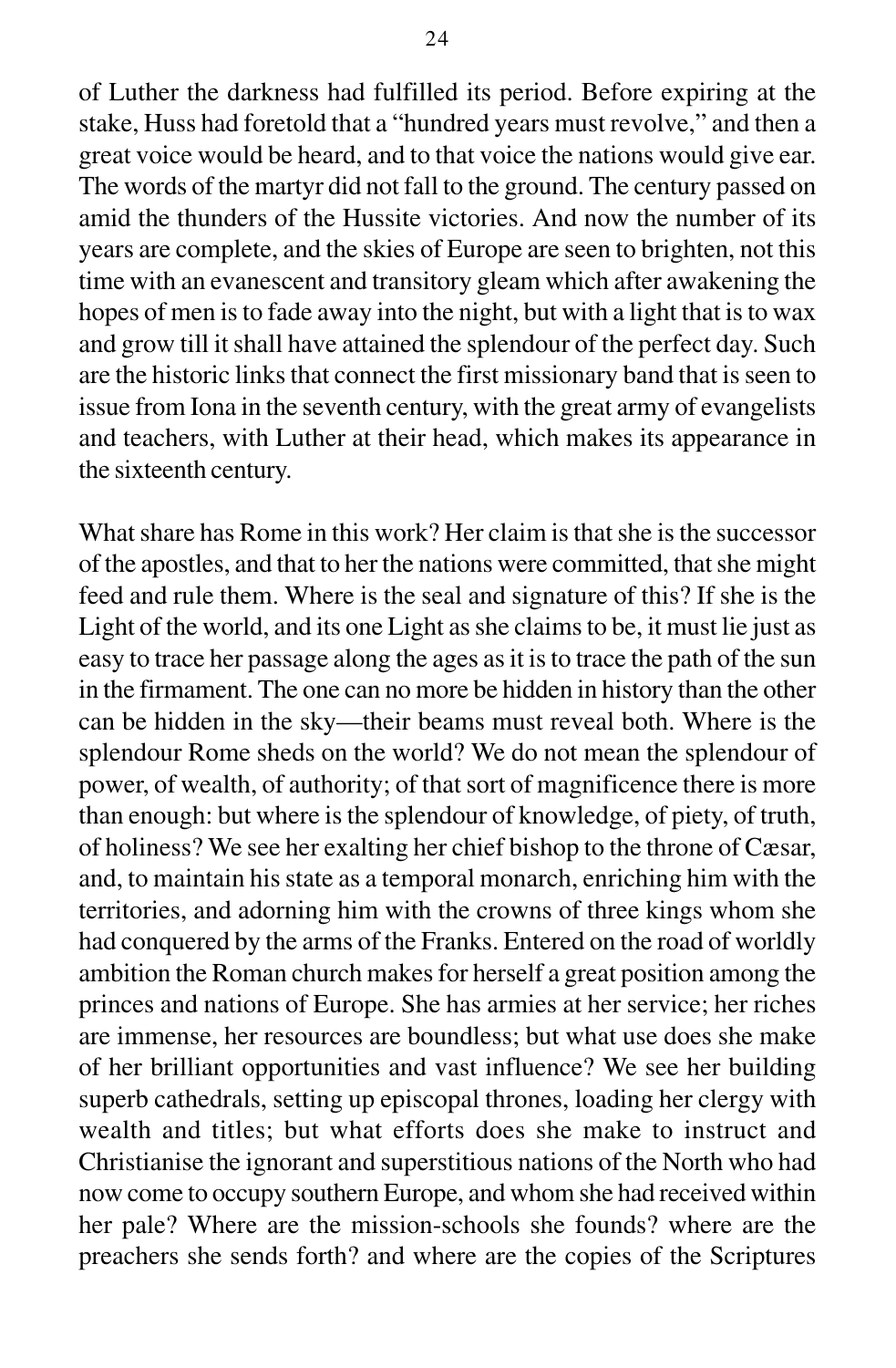which she translates and circulates? The new races, though under the crook of the Christian shepherd, are still substantially the same in heart and life as when they lived in their native forests. They have been led to the baptismal font, and entered on the church rolls, but other Christianisation they have not received from Rome.

From the fifth century onward any assistance which Christianity received from the Church of Rome was incidental. The order established at the beginning was Christianity first, and the church second. But after the fifth century, to take the latest date, that order was completely inverted. Henceforward it was the church first, and Christianity second. The main and immediate object was lost sight of. Instead of a spiritual empire which should embrace all nations, and be ruled by the sceptre of the Heavenly King, Rome aspired to build up a monarchy which should excel that of Cæsar, with a loftier throne for her earthly head, and wider realms for her sway, and she recognized Christianity only in so far as it might be helpful to her in the execution of her vast project. She soon came to see that an adulterated Christianity would serve her purpose better than the pure and simple Gospel, and she now began to work her way steadily back to paganism. It was the speediest way of procuring reverence in the eyes of barbarous nations, and of reconciling them to her yoke. These were the *conversions* which illustrated the power of the "church" in the sixth and seventh centuries.

This was the Christianity which the Church of Rome propagated east and west, and which she transmitted to modern times. This was the Christianity which she sent Boniface to preach to the Germans; and this, too, was the Christianity which she missioned Augustine and his monks to proclaim to the Saxons. This is the only Christianity which we find in the Church of Leo X., at the close of the dark ages, when the new times were about to open in the Christianity which Luther found partly in the Old Bible of the Erfurt Library, and partly in the proscribed doctrines of Wycliffe and Huss. The Christianity of the age of Leo X. was Paganism. The demoniac worship and hideous vices of the age of the Cæars would have been rampant in Europe at this day, but for the great missionary enterprise of the seventh and following centuries which had its first inception in the school and church of Icolmkill. An utter arid desert would the middle ages have been but for the hidden waters, which, issuing from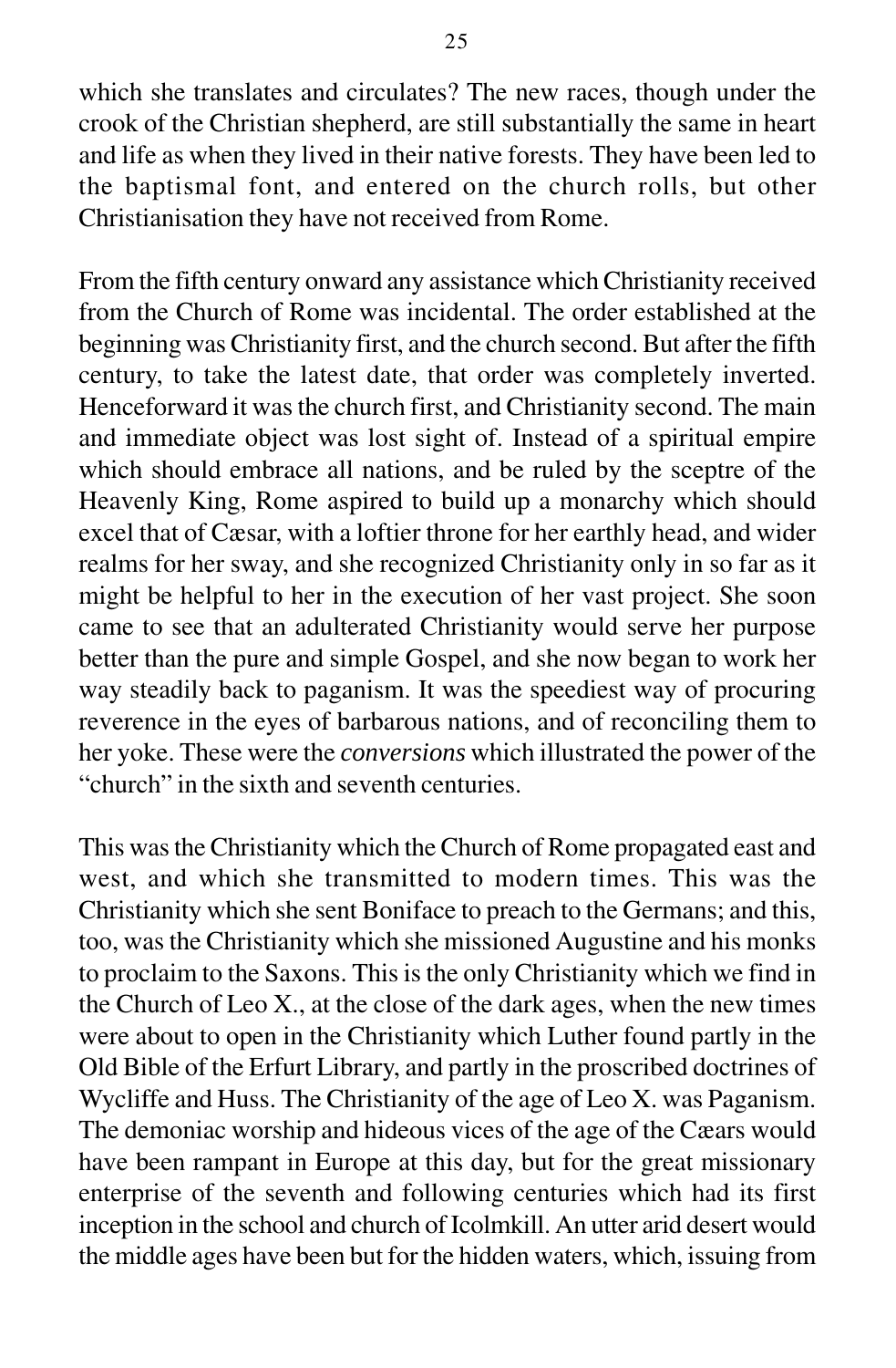their fountain-head in the Rock of Iona—smitten like the ancient rock that the nations might drink—flowed in a thousand secret channels throughout Europe.

True, there were individual souls who knew the truth and fed upon it in secret, and who lived holy lives. But they were the exceptions, and their light is all the sweeter and lovelier from the dark sky in which they are seen. We speak of the general drift and current of the Roman Church. The set of that current, as attested by the policy of her Popes, and the edicts and teaching of her councils, was away from Apostolic Christianity, and steadily and with ever increasing velocity and force towards the paganism of old Rome. The laudations which the monkish chroniclers have pronounced on the Roman Church can avail but little in the face of the public monuments of the times which are overwhelmingly condemnatory of that church. These chroniclers naturally wished to glorify their own organisation, and their knowledge of Christianity being on a par with that of their church, they wrote as they believed. But we cannot make the same excuse for later historians, who have been content to repeat, one after the other, the fables of the monkish writers. They ought to have looked with their own eyes, instead of using the eyes of the "holy fathers," and they ought to have interpreted more truthfully the monuments of history, which are neither few nor difficult to read; and if they had done so they would have been compelled to acknowledge, that if Christianity has been preserved and transmitted to us, it has been preserved and transmitted in spite of the efforts of Rome, continued through successive centuries, and perseveringly put forth to disguise, to corrupt, and to destroy the Christian faith.

There is another service which the laudators of the Roman Church have credited her with, but which we must take leave to challenge. She preserved and transmitted, say they, letters and arts. They are loud in praise of her fine genius and the patronage she lavished on men of letters, and they are pleased to compare her taste and enlightenment with the Vandalic barbarism, as they style it, of the Reformation. History tells another tale, however. The unvarnished fact is, that under the reign of Papal Rome letters and arts were lost, and what the "church" suffered to be lost to the world she never would have been able to recover for it. The vulgar imagination pictures medieval Europe astir from side to side,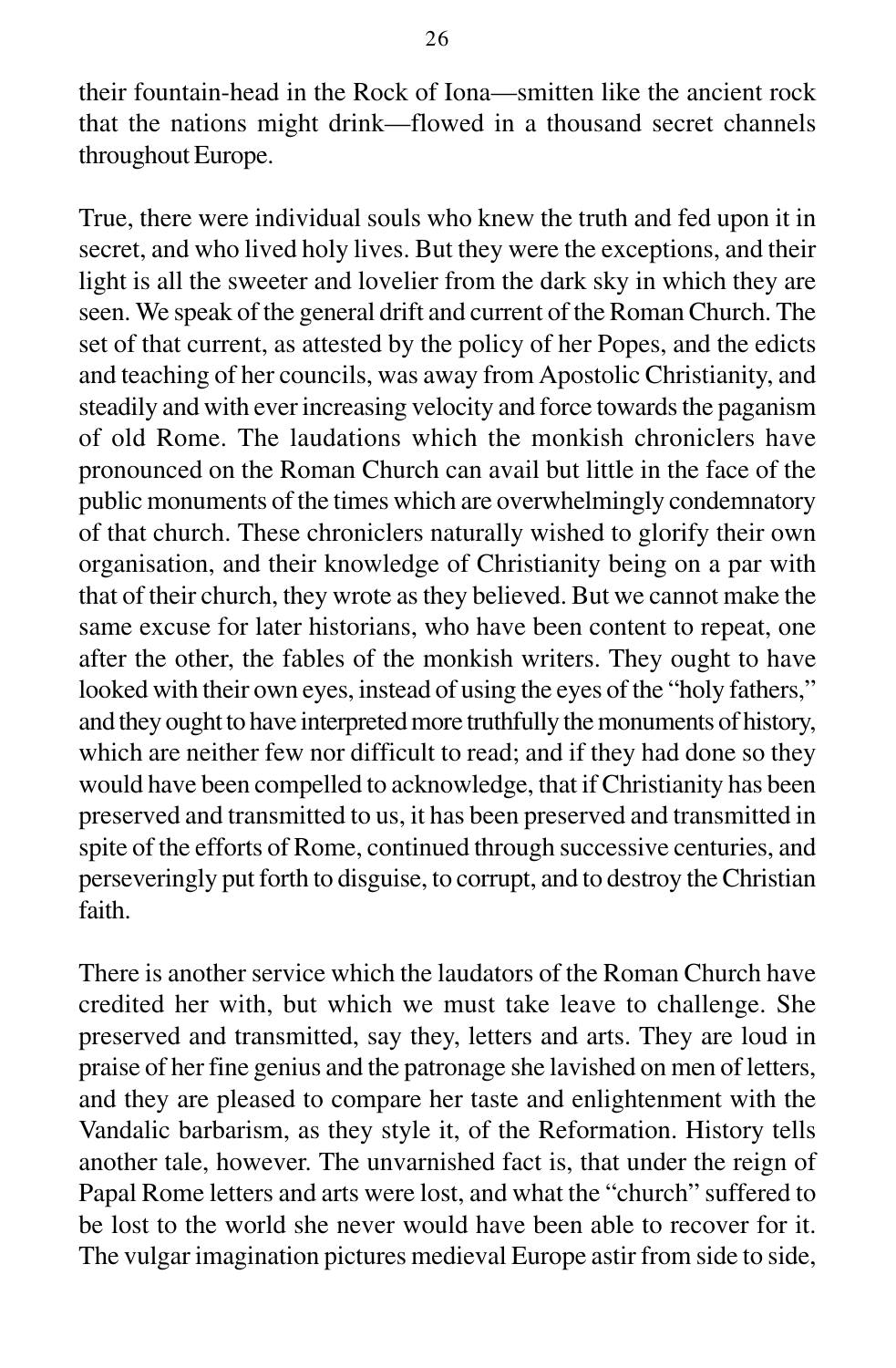with busy hives of industrious monks who devote their days and nights to original studies, or to the transcription of the writings of the ancients. The picture is wholly imaginary. We see the monks busy in their cells; but about what are they busy? With what occupations do they fill up the vacant spaces in the weary routine of their daily functions? Who are their favourite authors? What books lie open before them. Of this learned and studious race, as the imagination has painted them, few have Latin enough to understand the Vulgate. Not one of them can read a page of the Greek or Hebrew Bible. The sacred tongues have been lost in Christendom. The great writers of Pagan antiquity have no charms for the ecclesiastics of that age. They take the parchments to which the grand thoughts of the ancients had been committed, and to what use do they put them? They "palimpsest" then, and over the page from which they have effaced the glorious lines traced by a Homer or a Virgil they gravely write their own stupid legends. It is thus they preserve letters! What fruit has come of the toils of the laborious race of schoolmen, who flourished from the twelfth to the fourteenth century? The modern world has long since pronounced its verdict on that mass of ingenious speculation which they have transmitted to us, fondly believing that they were leaving a heritage which posterity never would let die. That verdict is— "rubbish, simply rubbish." It is utterly worthless, and is now wholly disused, unless, it may be, to back up a papal brief, or to furnish materials for the compilation of a textbook for some popish seminary. A few names belonging to those ages have survived; but the great multitude have gone into utter oblivion. Bede, and Anselm, and Lafranc, and Bernard, and Aquinas, and Abelard, and a few more have escaped extinction. But what are these few when distributed over so many ages! What are six or a dozen stars in a night of a thousand years!

The truth is that we owe the revival of letters to the Turk; but the sense of obligation need not oppress us, seeing the service was done unwittingly. It was no part of the Turks' plan to make it day in the West, when his arms plunged the East into night: yet this was what happened. When Constantinople fell in the fifteenth century the scholars of the Greek empire sought refuge in Europe, carrying with them the treasures of antiquity. These they scattered over the West. A new world was unfolded to the eyes of men in Europe. The original tongues of the Scriptures, Hebrew and Greek, were recovered. The immortal works of ancient Greece and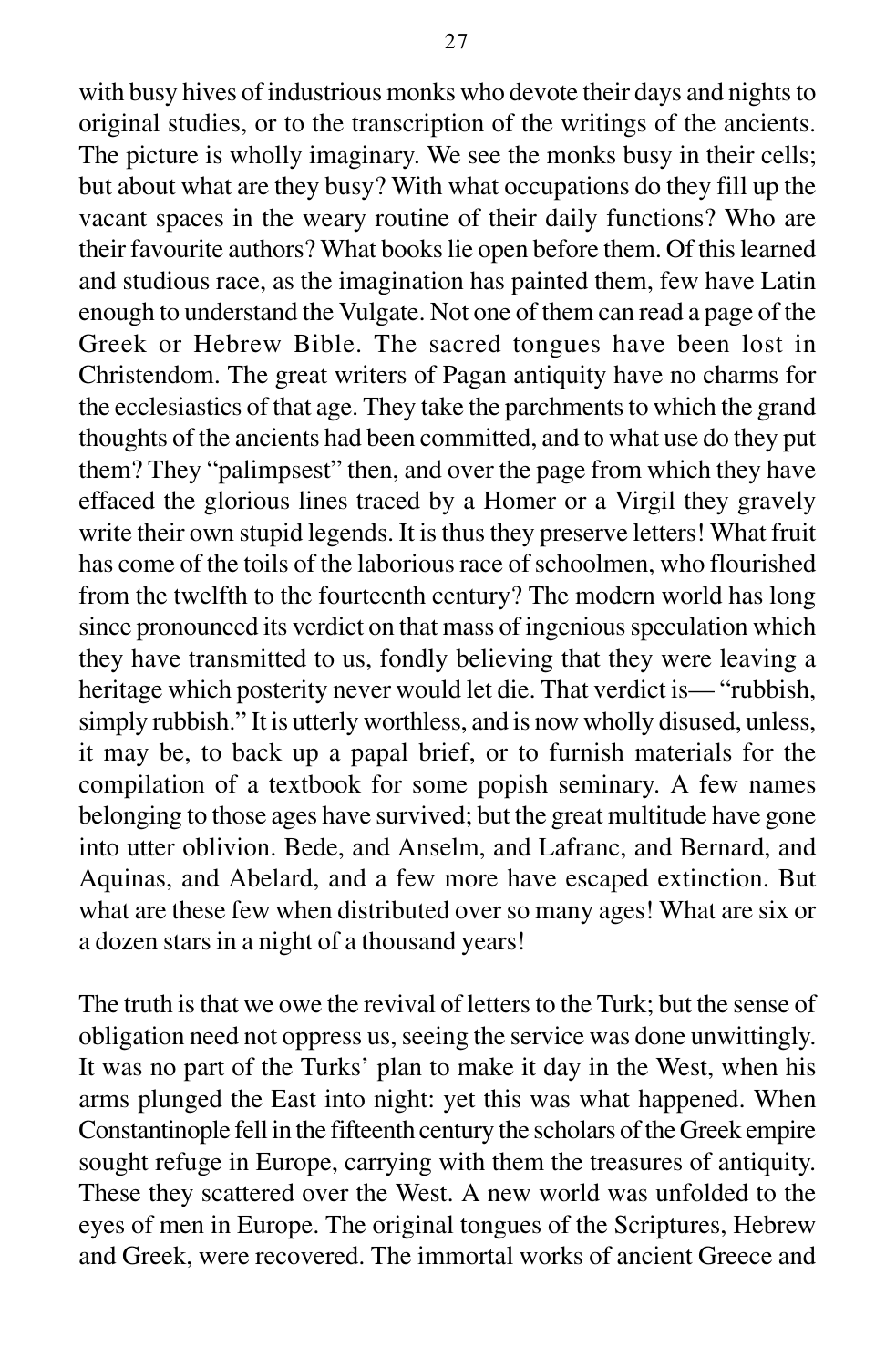Rome were again accessible. These were eagerly read and studied: thought was stimulated, minds strengthened, the age was illuminated by a new splendour, and modern genius, kindling its torch at the lamp of ancient learning, aspired to rival the great masters of former days. The Reformation arriving in the following century the movement was deepened, and its current directed towards a higher goal than it otherwise would ever have attained. But it must be noted that the Renaissance broke on no Europe bathed, as the result of the genial patronage of Popes, in the splendour of letters and arts; it rose on a Europe shrouded in intellectual and spiritual darkness. We must except Celtic literature and art, of which many monuments still remain scattered up and down in the museums and libraries of Europe,—the attesting proofs of the refinement that accompanied the great missionary enterprise of which we have spoken. This Celtic art was indigenous to Scotland, and in simple beauty was excelled by no art of any country or age.

But the new learning which the Renaissance brought with it found only a limited number of patrons and disciples among the hierarchy of Rome. We must go to the camp of the Reformation to find the scholars of the age. At Wittenberg, not at Rome, was the true seat of the Renaissance. The Grecians and Hebraists, the jurists, historians, and poets of the time are found among the reformers. The court of Leo X. was rich in dancers, musicians, players, jugglers, painters, courtesans, but it had little besides to boast of. When the Pope sought among his theologians for some one to proceed to Germany and extinguish the rising flame of the Reformation, he could find only Dr. Eck and Cardinal Cajetan, and the armour of these champions was shivered at the first onset of Luther, and they fain to shelter themselves from the piercing shafts of his logic behind the ægis of the papal authority. The Pope can hardly claim Raphael and Michael Angelo. True, they worked for him, and took his wages—as they were entitled to do—but they declined submission to his creed. The same may be said of the two earlier and mightier names, Dante and Petrarch: they were Protestants at the core. Rome meted out persecution to them when alive, and appropriated their glory when dead. To do the Popes justice, however, they have enriched the world with one work of prodigious magnitude, the Bullarium, to wit. It is a monument of their labour; we wish we could add, of their charity.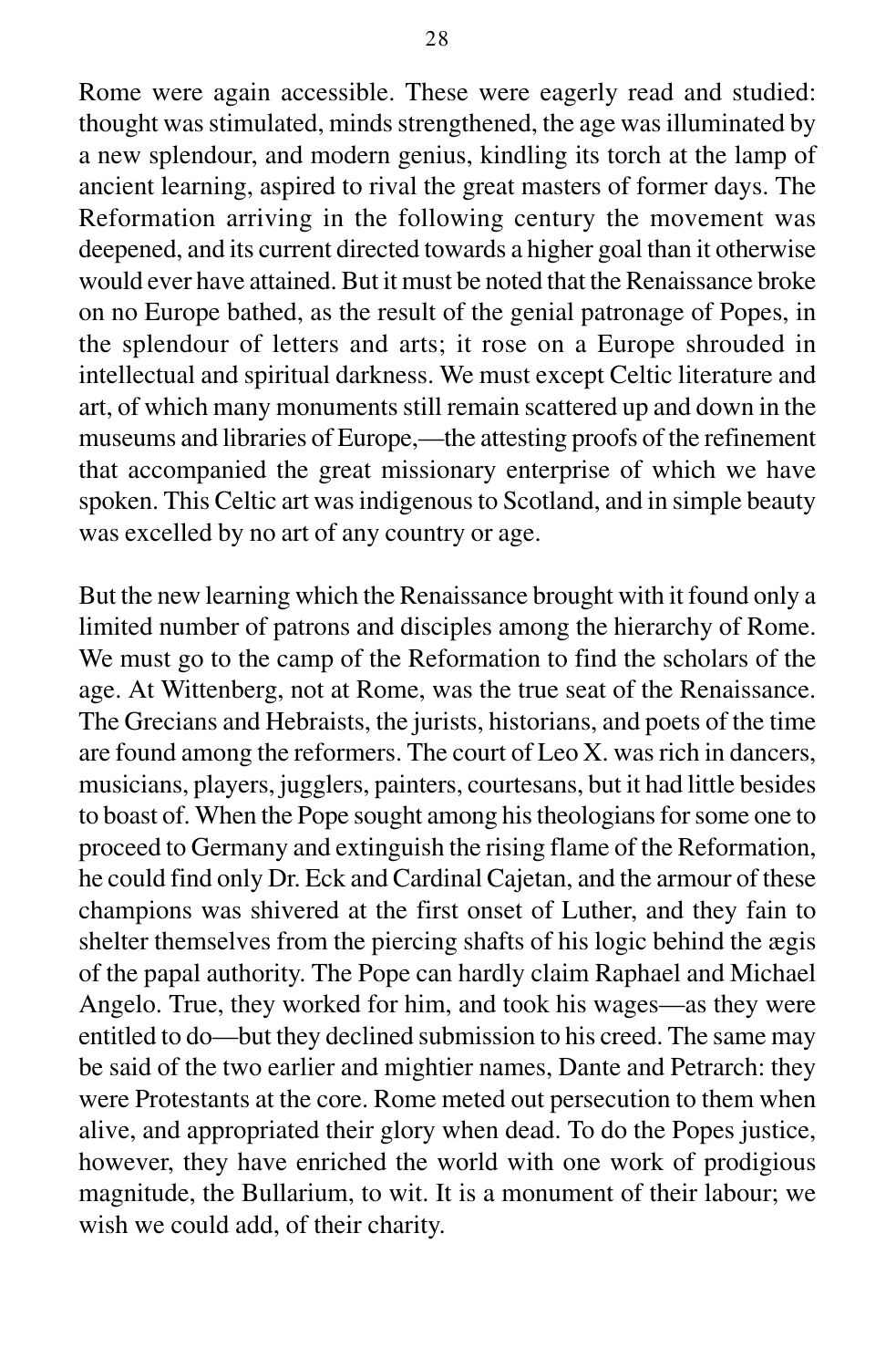It is with sincere regret that we find ourselves unable to write better things of a "Church" which has stood so long before history, which has occupied so unrivalled a position, and which has enjoyed unequalled opportunities of benefiting the world. But we dare not credit her with services which she never performed, nor award her praise which is the due of others. The hour draws nigh when she must descend from the place she has so long occupied. Her descent into the grave is determined by a law as fixed and unalterable as that which brings the midday sun in due course to the horizon. Seen in the light of that terrible hour, even she must regret that the record of her past should contain so little to awaken in her the hope that the nations will mourn her departure and that the ages to come will mention her name with respect and reverence.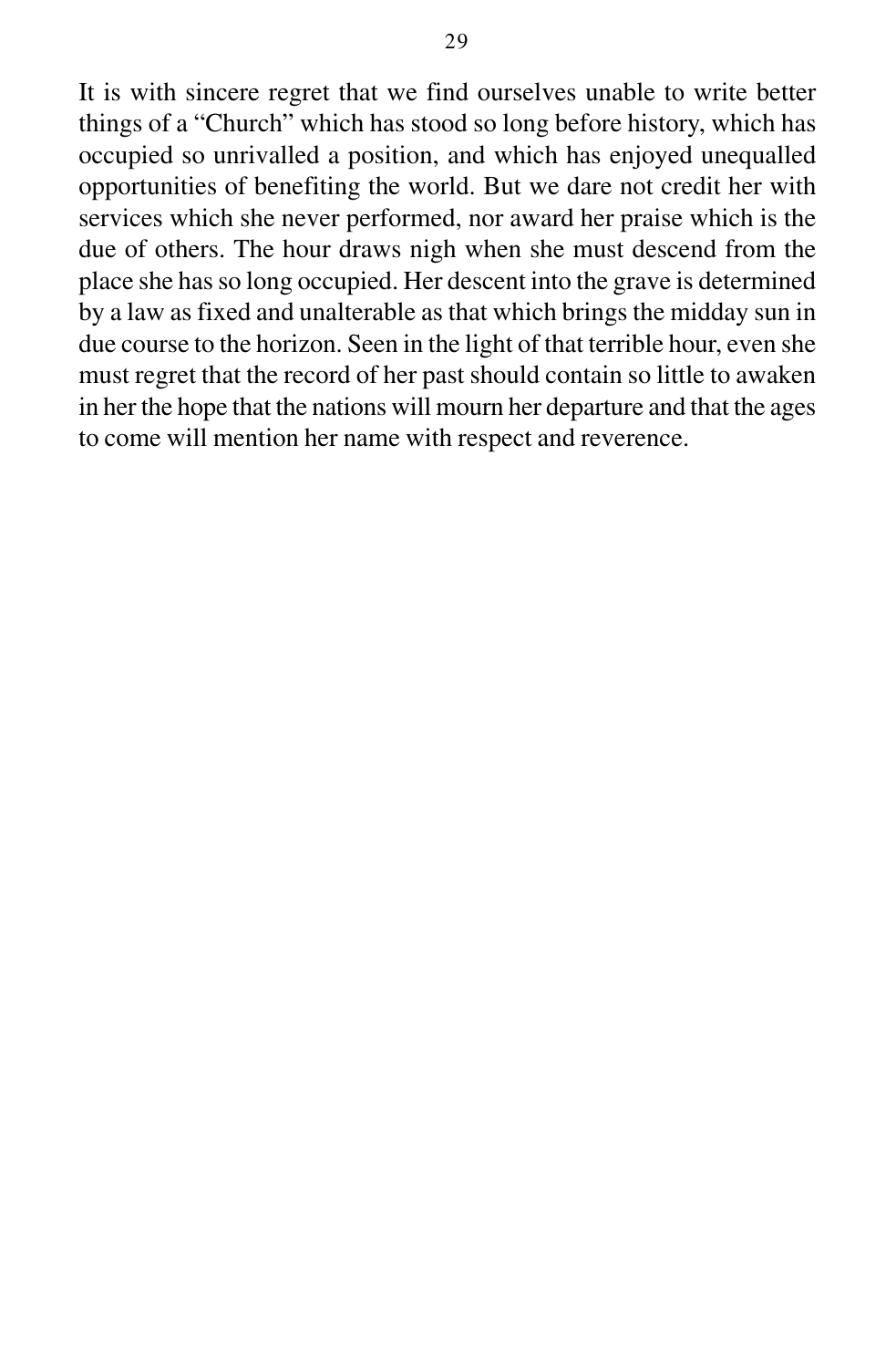#### CHAPTER III.

## A SECOND MORNING IN SCOTLAND.

WE have seen the Goths summoned from their native forests to shake into ruin the heavens and the earth of the ancient world. These structures had served their end, and must now be removed to make room for a political and social constitution better fitted for the development of the race, and the wider and more varied career on which they were about to enter. So vast a change could not be accomplished without the destruction of much that was intrinsically valuable, as well as of much that was no better than superannuated lumber. It was a world that was to be destroyed. The authority of ancient schools, the sanctity of ancient religions, and the prestige of ancient empires, round which had gathered the glory of arms and of arts—on all had doom been pronounced, and all must go down together into destruction, and lie overwhelmed in a common ruin. Like the house of the leper, the old world of Paganism and paganised Christianity must be razed to its very foundations, its stones and timber removed, and the ground on which it stood purified by fire, before the new structure can safely be set up.

For two whole centuries the sky of Europe was darkened by storm after storm. The northern hail did its work with impartial and unpitying thoroughness. It fell alike on Pagan shrine and Christian sanctuary, on Arian and orthodox, on the man of equestrian rank and the tiller of the soil, on the proud trophies of war and the beautiful creations of genius. What the Hun had spared the Vandal destroyed, and what escaped the rage of the Vandal perished by the fury of succeeding hordes. The calamity was tremendous, and seemed irreparable. Yet no shock less terrible could have lifted the world out of the groove in which it had been working three thousand years, in the course of which it had so stereotyped its methods, both of thought and of action, that progress had become impossible to it. If affairs had been left to their ordinary course, instead of pushing boldly on into the future, the human race would have dwelt with morbid tenacity upon its past, ever attempting to come up to the tidemark of former achievement, but ever falling short of it, yet working on under a growing languor, till, wearied out by its abortive efforts, it would have sunk at last into the slumber of senility and dotage.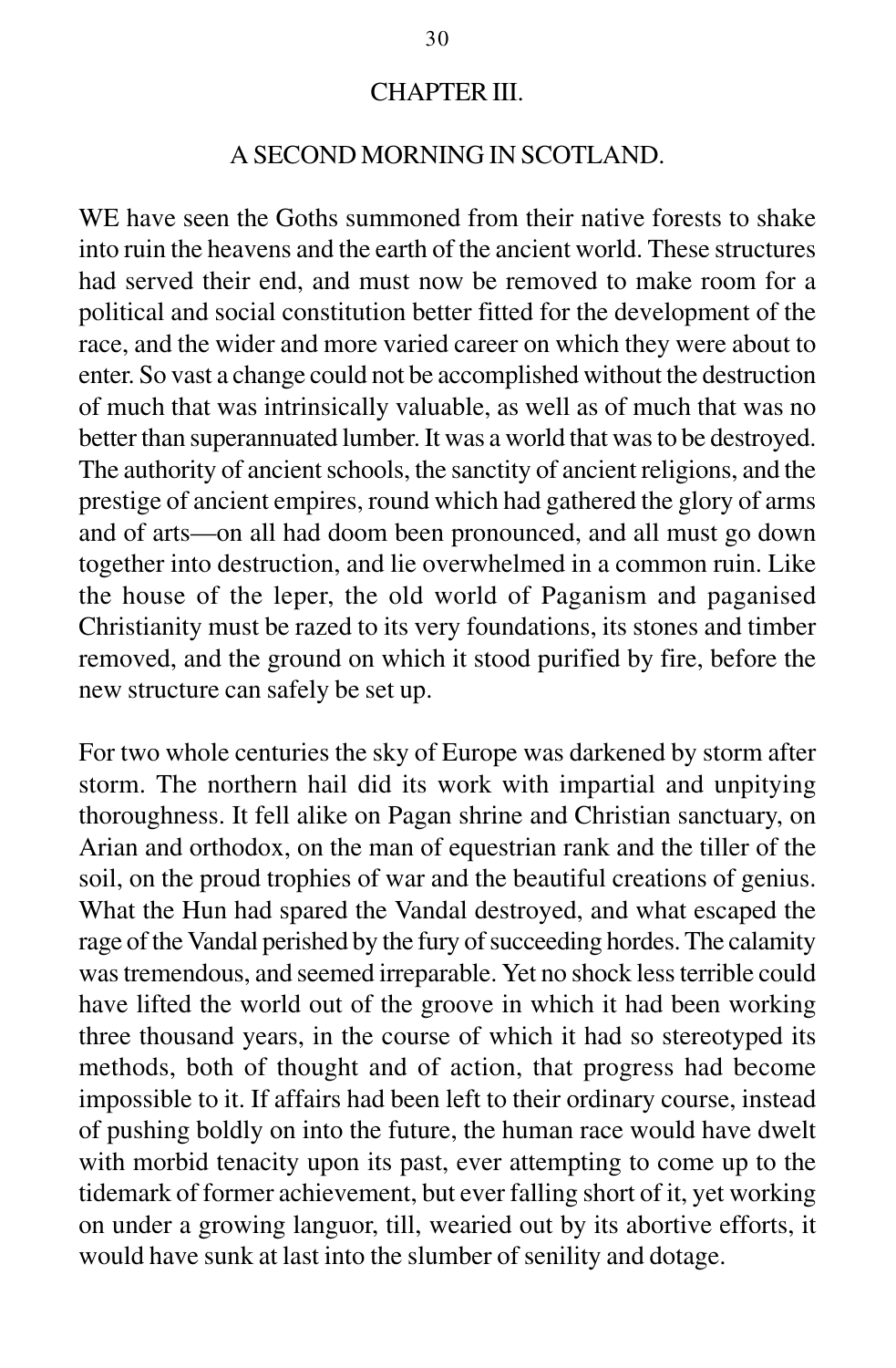We have seen races first stagnate, then rot, and finally pass out of sight. "Turkey is dying for want of Turks." The exhaustion, physical, intellectual, and moral, which is rapidly converting into a desert a region once so populous in men and cities, and still so highly favoured by nature, would have been the fate of both the Eastern and Western worlds. The work of Rome in years to come would have been to bury the nations she had conquered; and this task performed, there would have remained to her but one other, even that of digging her own grave and celebrating her own obsequies. This catastrophe, which so surely impended over the world, was averted by the terrific blasts which rushed down upon the dying nations, bringing life upon their wings, by mingling or replacing the corpse-like men with new races, whose bodies were hardy, whose minds wore no fetters, who courted danger, loved freedom, and who saw before them the inspiring vision of a grand future.

A comprehensive survey of the whole terrible drama, from the first bursting of the northern barrier to the final settlement of the ten Gothic kingdoms, warrants the conclusion that the latter and nobler half of the work, that even of building up and restoring, was allotted to the Scots. The other races, it is true, were permitted to share so far in the good work of restoration, though the burden of their mission was mainly to destroy. The Franks, the Lombards, and the Ostro-Goths set up in their several provinces the landmarks of political order after the deluge had subsided. The new Italian race resumed the work of the ancient Greeks, following them *longo intervallo* in the arts of music, of sculpture, and of painting. The Franks, too, though not till after the renaissance, aspired to imitate the old masters in the drama, in history, and in philosophy. The schoolmen of the twelfth and the succeeding century strove to awaken the mind of Europe from its deep sleep, by speculations and discussions which were as ingenious and subtle as they were unquestionably barren of fruit. But in truth the glory of these ages was outside the Gothic world. It was then while the modern European intellect lay folded up, or rather had not yet opened, that the Saracenic genius blossomed. The renown of this people in arms was succeeded by a yet higher fame won in the fields of the severer sciences. To their knowledge of algebra and chemistry they added an enviable acquaintance with ancient letters and learning, and no country did they conquer on which they have not left the marks of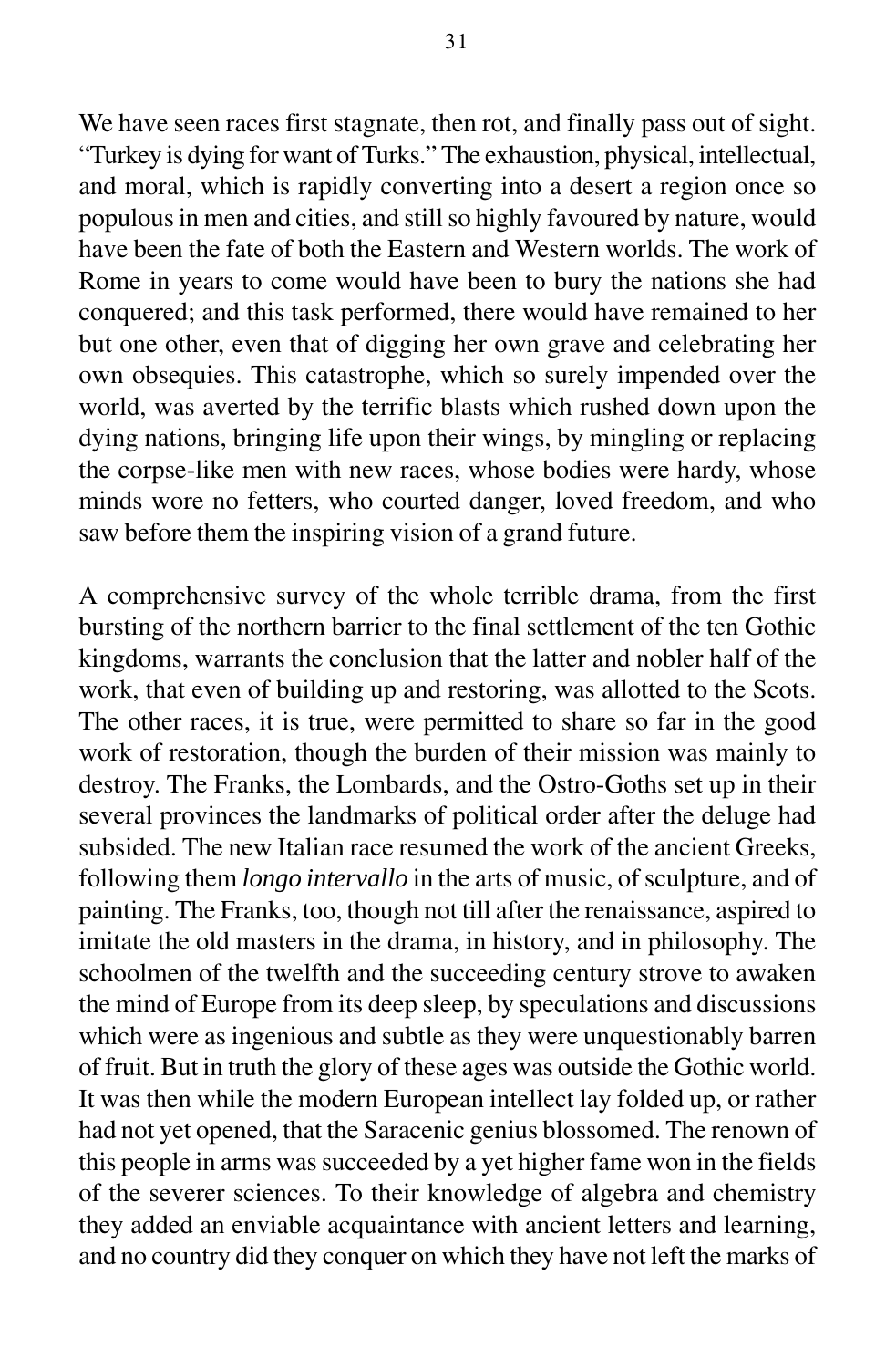their original intellect and their exquisite taste. All these labourers contributed to the setting up of the modern world. And yet into how small a compass have all these labours now come. The Saracenic noon, which shed a short but brilliant day on the south of Europe and the north of Africa, has set in the night of Islam. The political institutions of the Goths, found to be incompatible with the modern liberties, are now in course of removal. Even their architecture, the earliest and the loveliest product of the northern mind, is unsuited for a worship in spirit: and its imposing majesty and grandeur can never again be united with utility unless adoration should be replaced with pomp, and a worship of soul by a ceremonial performed solely by the body. But there is one notable exception to the stamp of futility and transitoriness borne by all the labours of the world from the fifth to the fifteenth century. And these were ages during which man never rested. He toiled and warred: for, in truth, there was a seed of unrest at the heart of the nations, a principle of agitation at the centre of Europe, which made it impossible that its kingdoms should know repose. This incessant conflict and friction would have worn out the world a second time but for one remarkable fact, which merits our attention; for it is here that we discern the first signs that the storm is to abate, and that out of the night of dark ruin is to emerge the fair morning of a new creation

Among the new races now occupying Europe, there was one race of marked and peculiar idiosyncrasy. This race had been the first to leave their original country—the spacious region which stretched northward from the Rhine and the Danube, and which was then the dwelling-place of numerous but as yet nameless nations. There the earth, held in the chains of winter, save for a brief month or two in the year, brings few of its products to maturity; but the same rigours that stunt the creations of the vegetable world, nourish into strength the body of man. From this land of shrubless plains and icy skies came the Scots, with frames of iron, and souls of singular intensity and ardour. To care for their flocks, or do battle with their enemies, was alike easy and welcome to them. Today, it was the more peaceful part of the shepherd or husbandman which they were called to enact; tomorrow, it was that of the invader and warrior. Thus did they journey onward: feeling the attraction which every new day brought with it of richer pastures, and fearing no enemy who might dispute their advance. Their wandering steps brought them to the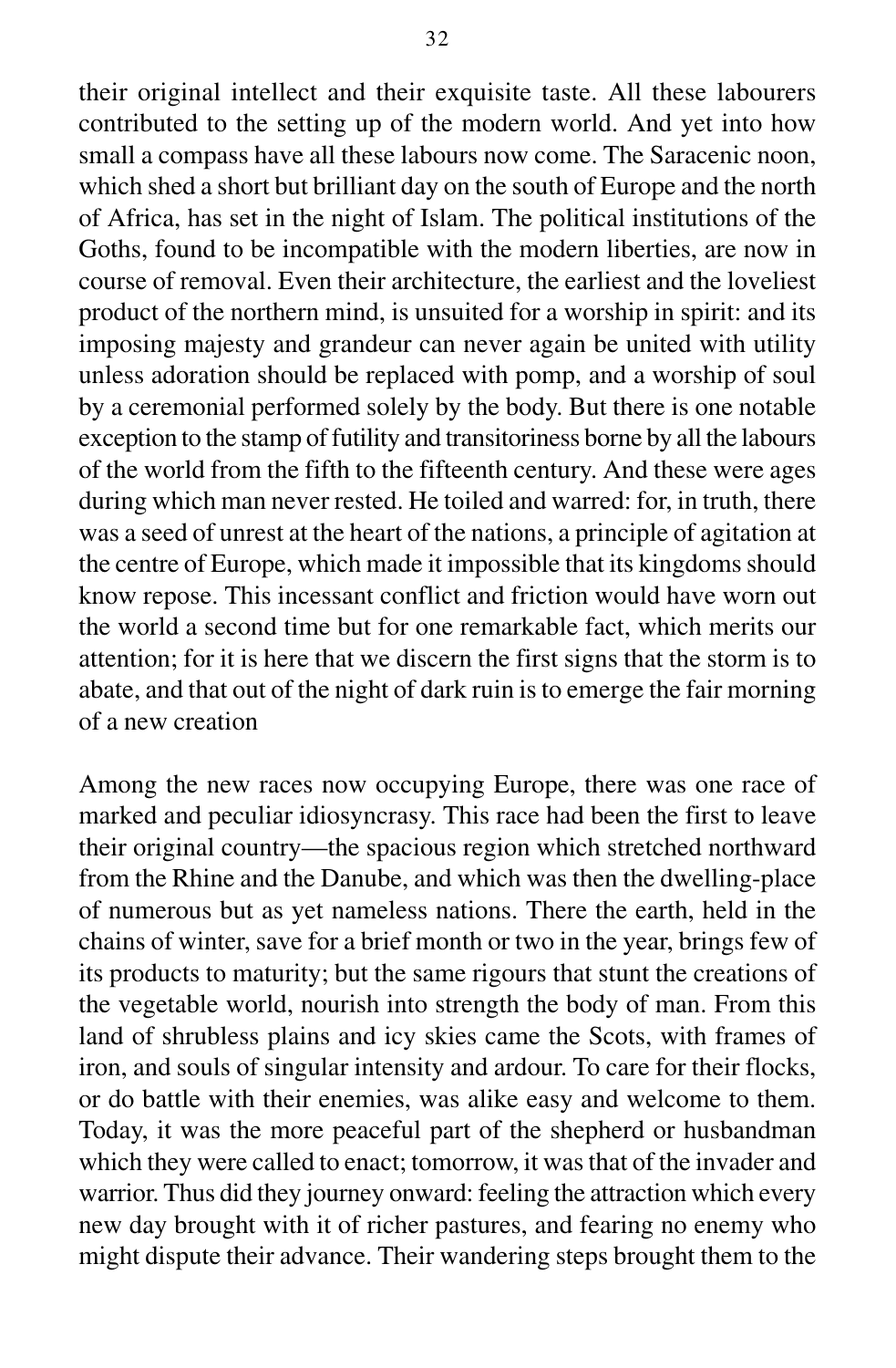Rhine. Its banks were not yet clothed with the vine, nor its waters reddened with the slaughter which Cæsar was to carry into this region of physical beauty, but tragic memories, at a future day. An extemporised fleet of canoes and rafts transports their families, their camp equipage, and their numerous herds across the "milk-white" river: and now the tops of the Vosges attract their eyes and draw them onward. From the summit of these hills the grassy plains of Gaul are seen spreading out at their feet. Their flocks now depasture the plains which the Soane and Rhone water, and on which the Burgundians are afterwards to find a seat. The Pyrenees are the limits of their farthest wanderings to the south, and from the shores of Spain they pass across the sea to Ireland. In that thinly-peopled country they find room for themselves, and abundant pasturage for their flocks, and here their long journey terminates.

By-and-by this people began to addict themselves to other pursuits. In the parts into which they have come the first disciples of the Gospel, fleeing from the sword of the Roman emperors, have found refuge. From these early Christians they learn a purer faith than any they have brought with them from their northern home. It is now that it begins to be seen that to them a higher mission has been assigned than to the other tribes, which by this time have begun to pour down upon the Roman empire. To the latter it had been said, "Go scatter the fires of judgment over the earth" to the Scots was the command given, "Go forth and sow the seeds of new and better institutions." For a work of this importance a special preparation was needed. The seed with which the fields, plowed by the sword, was to be sown, had to be made ready. A remote and solitary retreat, from which the sound of battle and the wrangle of the schools were shut out, must be found for the future "sowers" of Europe. With a view to this the Scots were not permitted to settle within the limits of the empire. They were passed on from country to country, and at last were compelled to fix their permanent home at what was styled "the extremities of the earth." There they could pursue without distraction their work of preparing the seed for their future sowing. The rising glory of the Roman church could not dazzle them; the Greek and Oriental philosophies, which had begun again to fascinate so many minds, could not withdraw them from the study of that one Book with which they were here shut in. Their thoughts were left free; their conclusions were unfettered; and their theology, drawn from its original source, was the same with that which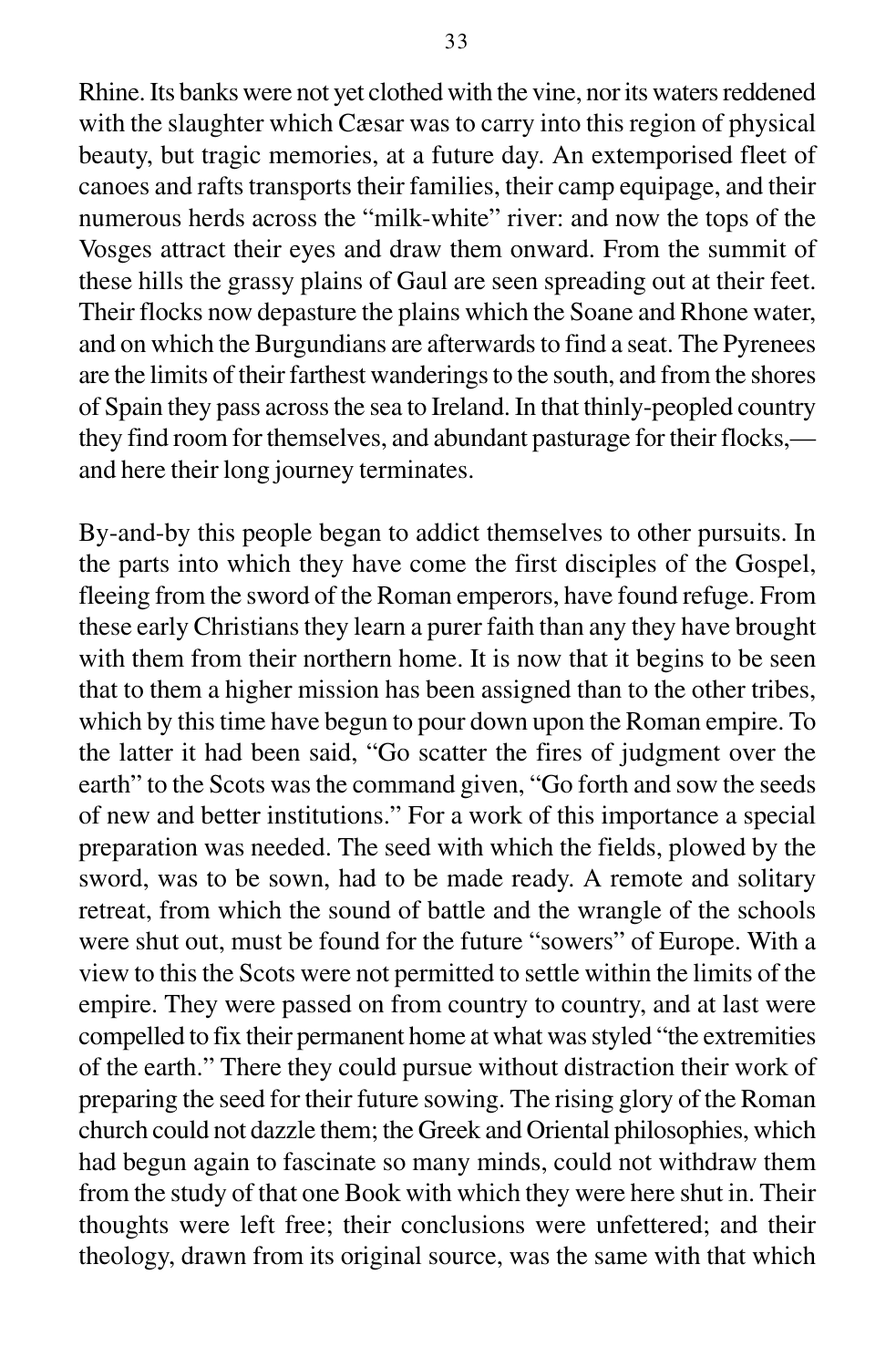the twelve fishermen had brought from the shores of Galilee in the first century. Christianity had lost its power in the schools of Alexandria and Jerusalem; but it recovered its first purity and vigour in the silence of Iona; and, when all was ready, its disciples came forth from their school amid the western seas to preach throughout Europe a purified and reinvigorated Gospel.

It is the men whom we see in the seventh and following centuries traversing Europe in the simple attire of sandals, of pilgrim staff, and long woollen garments, who turned the tide a second time in the great conflict betwixt Christianity and Paganism. Victory had forsaken the standards of Christianity in the seats of her first triumphs. The theories of Origen had covered the East with anchorites; Rome was planting the West with colonies of monks. From the school of Iona came forth missionaries and teachers who laid anew the foundations of law and order. These were the first builders, after the Gothic deluge, of the "new heavens and the new earth," wherein were to dwell the inductive sciences, the constitutional liberties, and a purified Christianity; and, wherever in after ages these blessings shall extend, it will be acknowledged that the march of the new civilization was led by the missionaries of Iona.

Other causes, too, operated in the way of perfecting the isolation of the Scots during this eventful and formative period of European history. At nearly the same time when the Romans were taking their final departure from Britain, the Scots were crossing the Irish Channel to take possession of that country which was to be the permanent seat of their nation. Immediately consequent on these movements, came another great change which tended still farther to limit, if not extinguish for the time, the intercourse betwixt Scotland and the Continent, and especially between Scotland and that city which was now to reign by her arts as her predecessor had reigned by her arms. The Frank rushed down and occupied Gaul. Next came the Goth, who pushed his bands across the Pyrenees into Spain. Thus, suddenly a wall of barbarism arose between the Scots and the nations of the Continent. That wall kept them separate for well nigh two centuries. The cessation of intercourse between them and their continental neighbours is strikingly marked by the mystery, and even awe with which the writers of the period refer to Britain when it happens to them to mention its name. They speak of it as a land which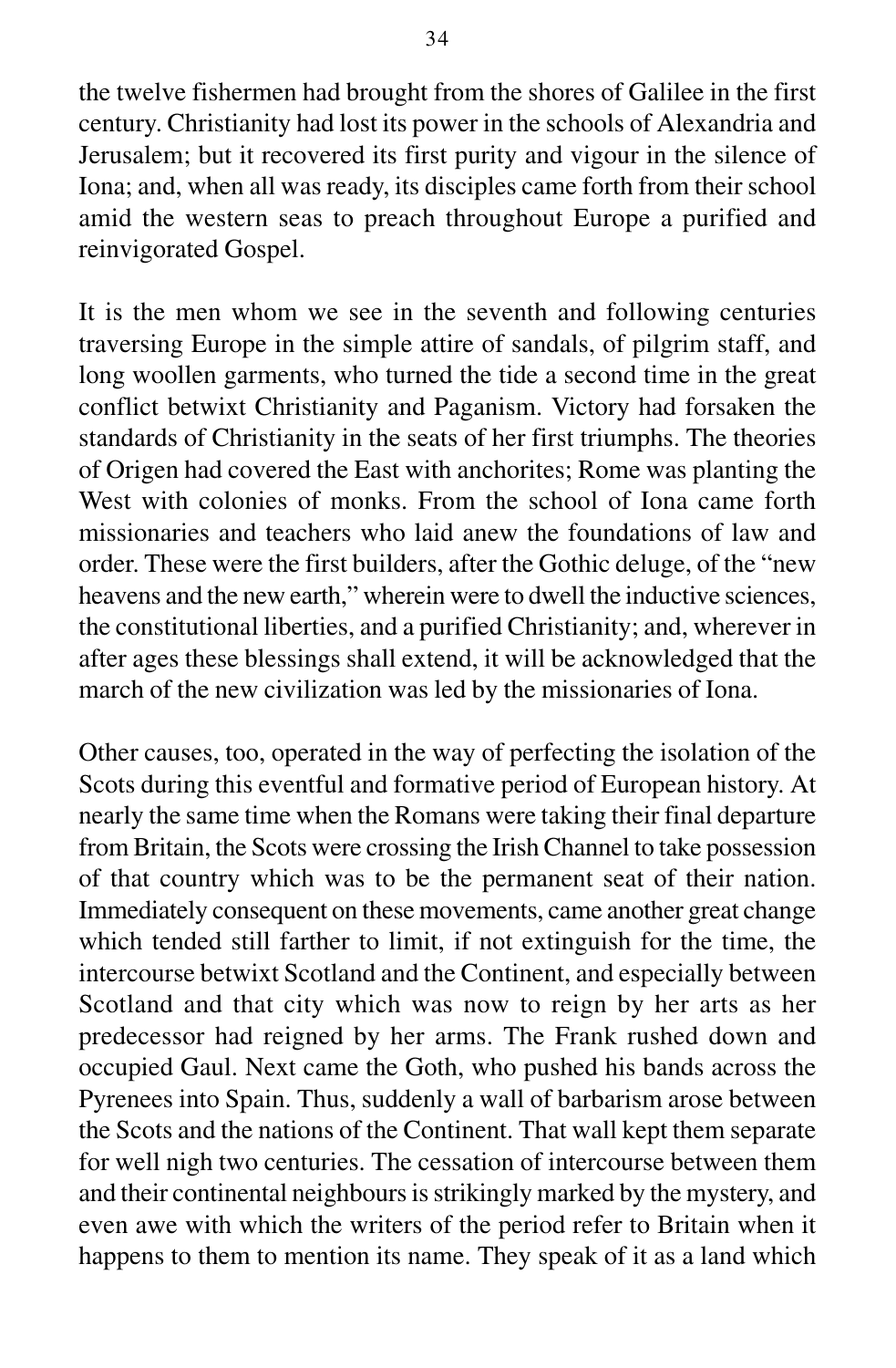men trembled to visit, which was overhung by a cloud like that of night, and in which walked the doleful shapes which haunt the darkness. But, in truth, nothing better could have happened for British Christianity. Barbarous tribes were rushing to and fro upon the continent of Europe, giving its cities to sack, its fields to devastation, and extinguishing the lights of human learning and divine revelation. In Rome, the ancient saying was being fulfilled, "the day goeth away." The churches, now beginning to gather beneath her sceptre, sat in deep eclipse. She had wandered from the evangelical path, and could not show the true road to others. Nevertheless, in proportion as she became unfit to lead, the more ambitiously did she aspire to that high office. It was at this moment, when the prestige of her great name, and the arts she had begun to employ, might have wielded a seductive influence upon the Christians of Britain, that this partition wall of heathen barbarism suddenly rose between them and Rome. For two whole centuries they were shut in with the Bible the book which Augustine boasted had in his day been translated into all the languages of the world. They drew their system of Christian doctrine from the Scriptures, and they framed their simple ecclesiastical polity on rules borrowed from the same divine source. They asked Rome to tell them neither what they should believe, nor how they should govern themselves. They had found a better instructor, even the Spirit speaking in the Scriptures; and they neither owed nor owned subjection to any authority on earth.

These two centuries of isolation were a singularly fruitful period in Britain, and in particular in the northern half of the island. They were a springtime thrice welcome after the long dark winter of heathenism which had gone before. Christianity, indeed, had been planted in the country some centuries previously, but its organization was feeble, the times were unsettled, the spirit of ancient Paganism was still in the air; and, as the result of these hostile influences there had set in a period of decay. But now there came a second morning to Scottish Christianity. That morning broke on our country not from the Seven Hills; it descended upon it from the skies. Vigorous evangelistic agencies sprang up, one after the other, on our soil, by which the Christianisation of our land was carried to its northernmost shore.

The tempests of Gothic invasion were overturning the Roman empire in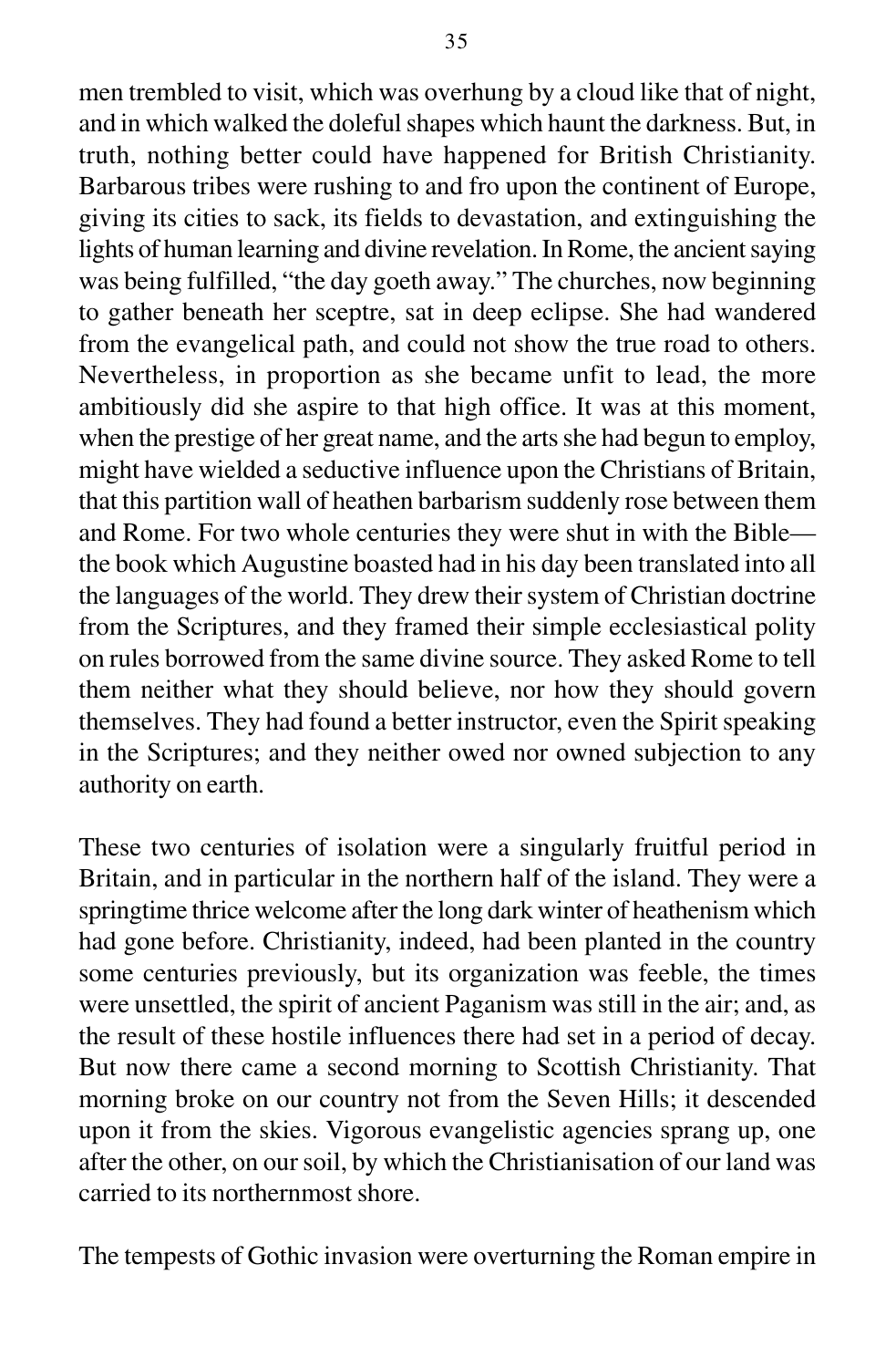continental Europe; and although it could not be said to be peace in Britain, yet, compared with the furious storms that were raging abroad, the convulsions that agitated the atmosphere of our country might almost be termed a calm. We had no Attila or Alaric, but the Picts from the north, and Scots from Ireland, were making periodic raids into the British kingdom of Strathclyde; and the pagan Jutes, Angles, and Saxons, were ravaging the eastern border of England. Nevertheless, in the midst of these convulsions and alarms, the good work of evangelization went on in our land, and the foundations of the Christian Church were laid deeper than before.

Great Christian individualities now appear on the historic stage. Of some the names still survive; and we can form to ourselves a tolerably well-defined picture both of the men and the work which they did. At the earlier epoch, that is, the first Christianisation of Scotland, although we were conscious that the light was growing, we could not discern the agencies by which it was being spread. But it is different now. Great personalities stand out before us in connection with the evangelization of our country. Simple in life and courageous in spirit, they are seen prosecuting their work with devoted zeal in the midst of manifold confusions and perils. We see them establishing centres, from which they attack and subjugate the heathenism of the surrounding district. We see them kindle with strategic tact a line of lights at certain intervals from end to end of our country; and the evangelic day steadily grows in brightness from the appearance of the first beacon on the shores of the Solway, to that greater lamp which burned at Iona, and in such splendour, that its light, shining beyond the shores of Britain, penetrated the darkness of Gaul, of Germany, and of regions lying still farther north.

No authority outside our island, no foreign church or bishop, originated or directed this movement. It arose on our own soil, and was carried out by our own sons. Its authors sought no permission to preach, to baptize, to plant churches, and to rule them, even from Rome. Their anointing was from a higher source. One of the earliest evangelists, as we shall afterwards see, is reputed to have visited Rome, with what benefit to himself or to his work is not apparent; but with this exception, the early Scottish preachers of the gospel learned it from the Bible, sitting at the feet of native doctors, who sent them forth to teach others so soon as they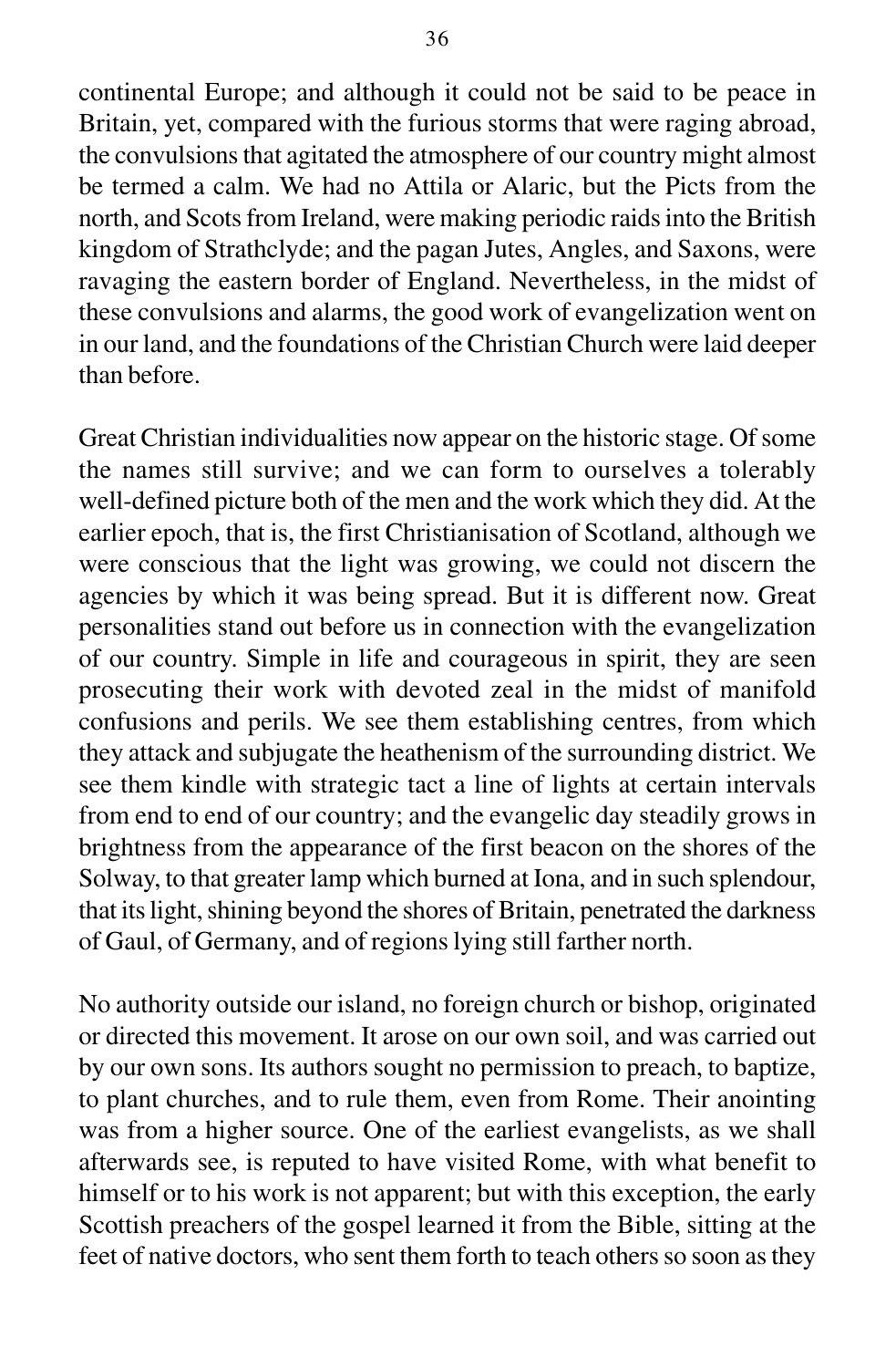judged them qualified and to whom they returned to tell how they had sped in the discharge of their commission.

Thus the Church of Scotland, placed in isolation, and growing up under native tutorship, was independent from the first. She was free born. It never occurred to her to ask right to exist from any foreign church whatever. She found that right in her Heaven-bestowed charter; and the confirmation of a hundred pontiffs, or a hundred councils, would not have added one particle of weight to it. She honoured the Church of Gaul, and she honoured the Church of Rome, though her esteem of the latter might have been less, had she stood nearer to it and known it better; and she adopted what she believed to be good wherever she found it; but she called no church "mistress" in the way of framing herself on its model, much less of submitting to its government.

While affirming the historic fact of the independence of the British churches of the period, we must add that it does not concern us to establish that the early Church of Scotland was not prelatic; nor does it even concern us to establish that it was Presbyterian. The men of that day are not our rule; their opinions and their acting do not bind us. We go higher higher in time, and higher in authority—for examples to follow, and models on which to frame ourselves. It is the pattern shown to us on the page of the New Testament, and it alone, with which we have to do. There is our exemplar. The early Scottish evangelists may have done right or they may have done wrong; that determines nothing as regards the divinely appointed method of conducting the affairs of what Holy Scripture calls the "kingdom of heaven." We have here to do with the question only as a historic one. And all history attests that the plan of evangelisation adopted by the earliest founders of the Scottish Church was simple, that it was the plan which they judged best adapted to the circumstances of their country, and that in following it out they acted with conscious and perfect independence of all exterior authority. Details will come before us afterwards. Meanwhile it deserves our notice, that by the opening of the seventh century the Church of Scotland was so consolidated in both her doctrine and her autonomy, that she was able to resist the wiles of Rome, which now, the wall of separation thrown down, approached her more closely than ever, and in vastly enhanced power. The stamp of independence impressed thus early on the Scottish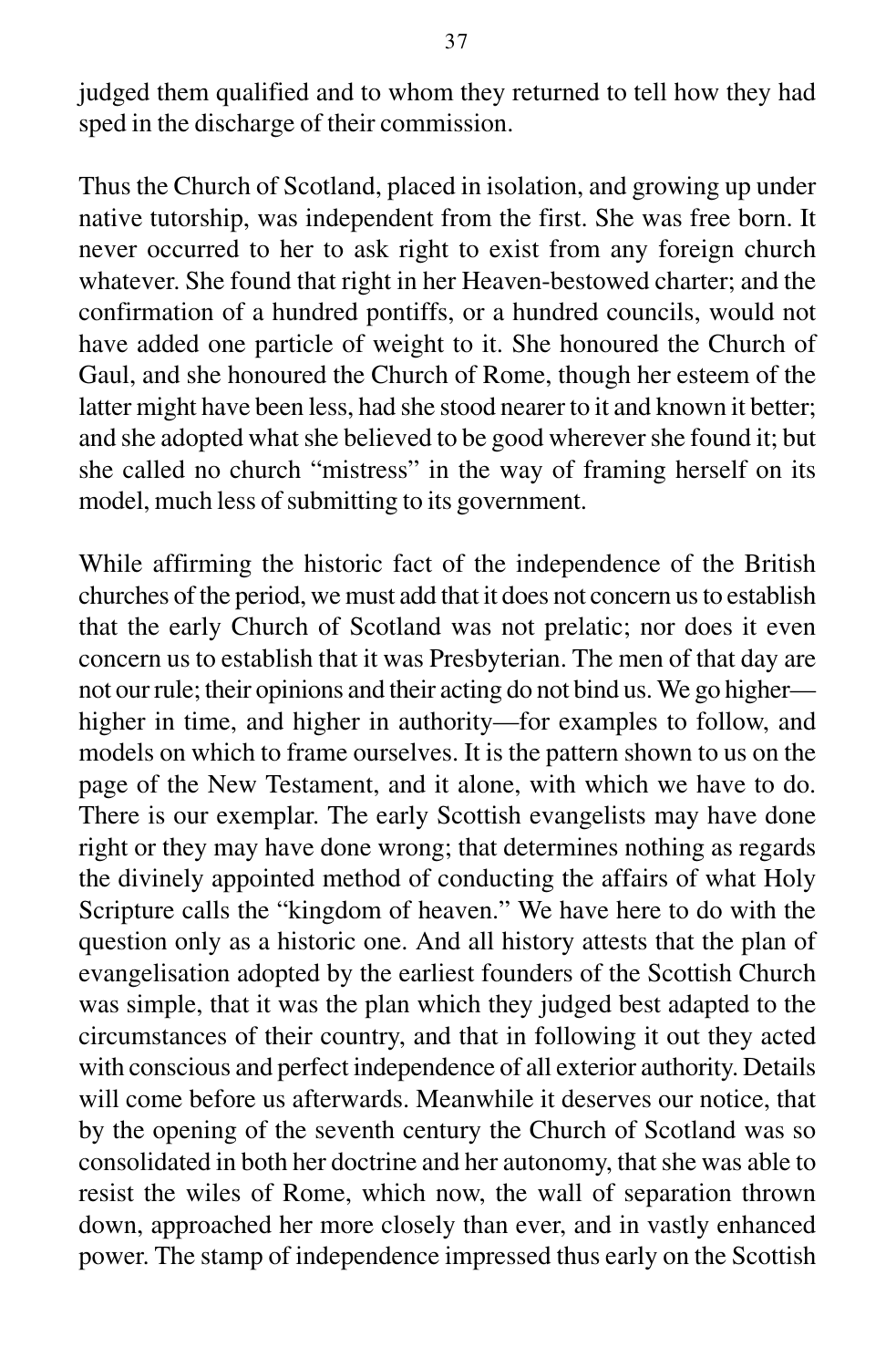Church she long continued to retain. Like the disciple, when she was "young she girded herself and walked whither she would;" like him too, when she was old, she stretched out her hands and another bound her, and carried her whither she would not. But the memory of her youth returned: the spirit of old days descended upon her; and under the influence of that spirit the fetters on her arms became but as "green withs," and rising up she came forth from captivity to challenge more boldly than ever her birthright, which was Freedom.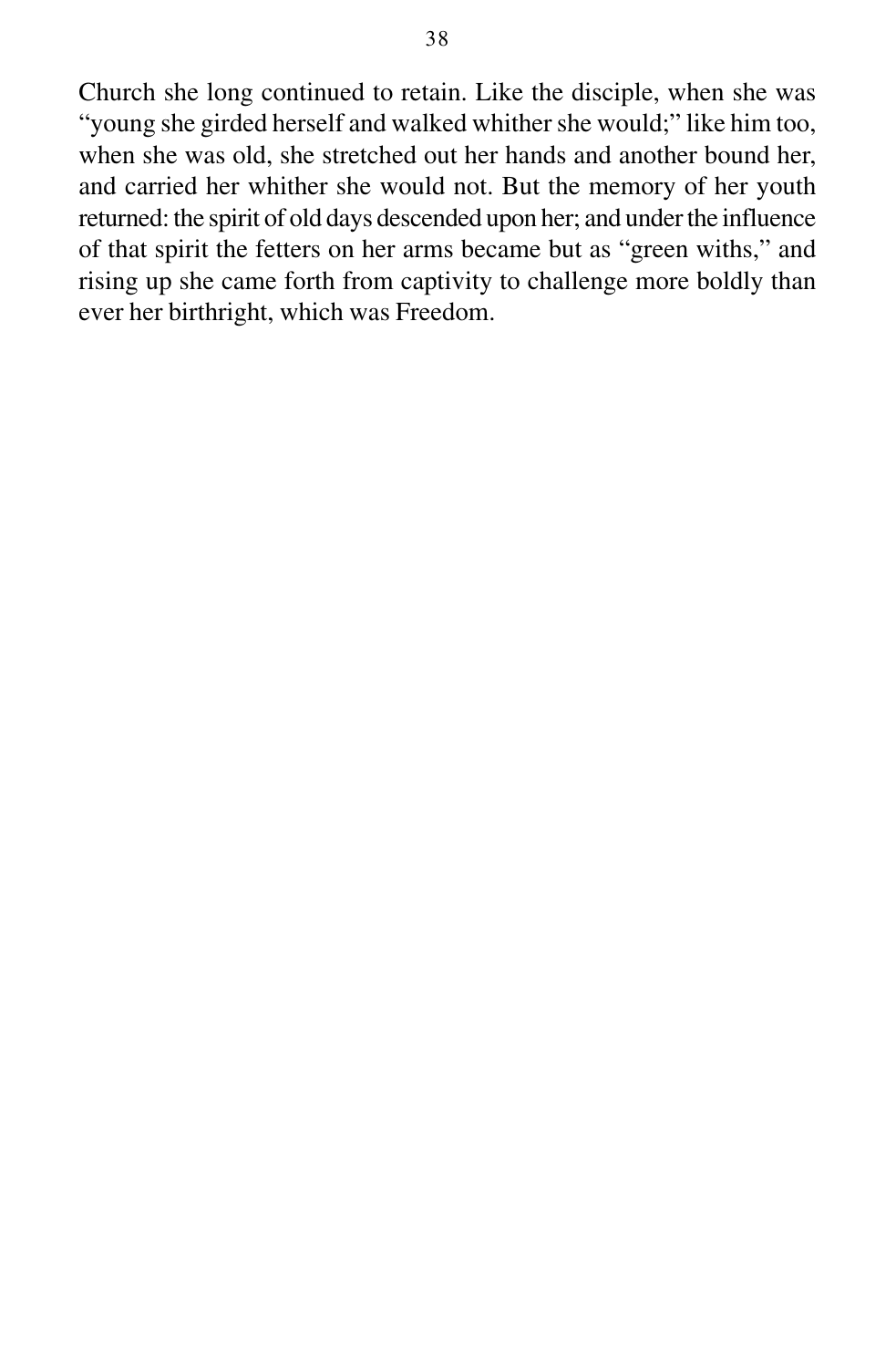### CHAPTER IV.

# NINIAN—SCENE OF HIS YOUTH—CONVERSION—FIRST EVANGELISTIC LABOURS—MODE OF EVANGELISING.

THE breath of a new life was moving over the land. This new life created new men. The new men constituted a new society. Till this time hardly had there been social life in Scotland. There had been chiefs, clans, nationalities, and these nationalities had formed combinations and alliances for war; but the elements which conspire for the creation of social and civil life were lacking. Each man in his innermost being dwelt apart. Christianity, by imparting a common hope, brought men together, and summoned into being a new and powerful brotherhood. Around this new society all interests and classes, all modes of thought and of action began to group themselves. On this root grew up the Scotland of the following ages. Three great personalities—great they must have been since they are seen across the many ages that have since elapsed—lead us onward into the wide field of Scottish history.

The first Scottish individuality that stands out distinct and bold before us is NINIAN.1 He was born in Galloway towards the middle of the fourth century; the exact year of his birth, no biographer has ventured to fix. A Briton by blood, he was a subject of the emperor by birth, seeing his native district was comprehended in the Roman province of Valentia, of which the boundaries were the Clyde on the north, and the Solway or Roman wall on the south. On the west it extended to the Irish Sea, and on the east it was co-terminous with the Roman province of Bernicia. Ninian's father was a British king. So has it been affirmed. But we have not been told where the dominions of this king lay, and in the absence of any information on the point it is not easy to conjecture. The limits of the Roman empire extended at that time to the shores of the Clyde; and it seems vain to look for the kingdom of Ninian's royal father on the south of that river. And it would seem equally vain to look for it on the north of it; for beyond the Clyde was the region of the Picts. There seems, therefore, no room for such a potentate as some have conjured up to grace the descent of the earliest of Scottish evangelists. "When you hear of Ninian being a king's son," says Alford, naively, "consider that it is the language of legendaries who are very liberal in bestowing that title. By it they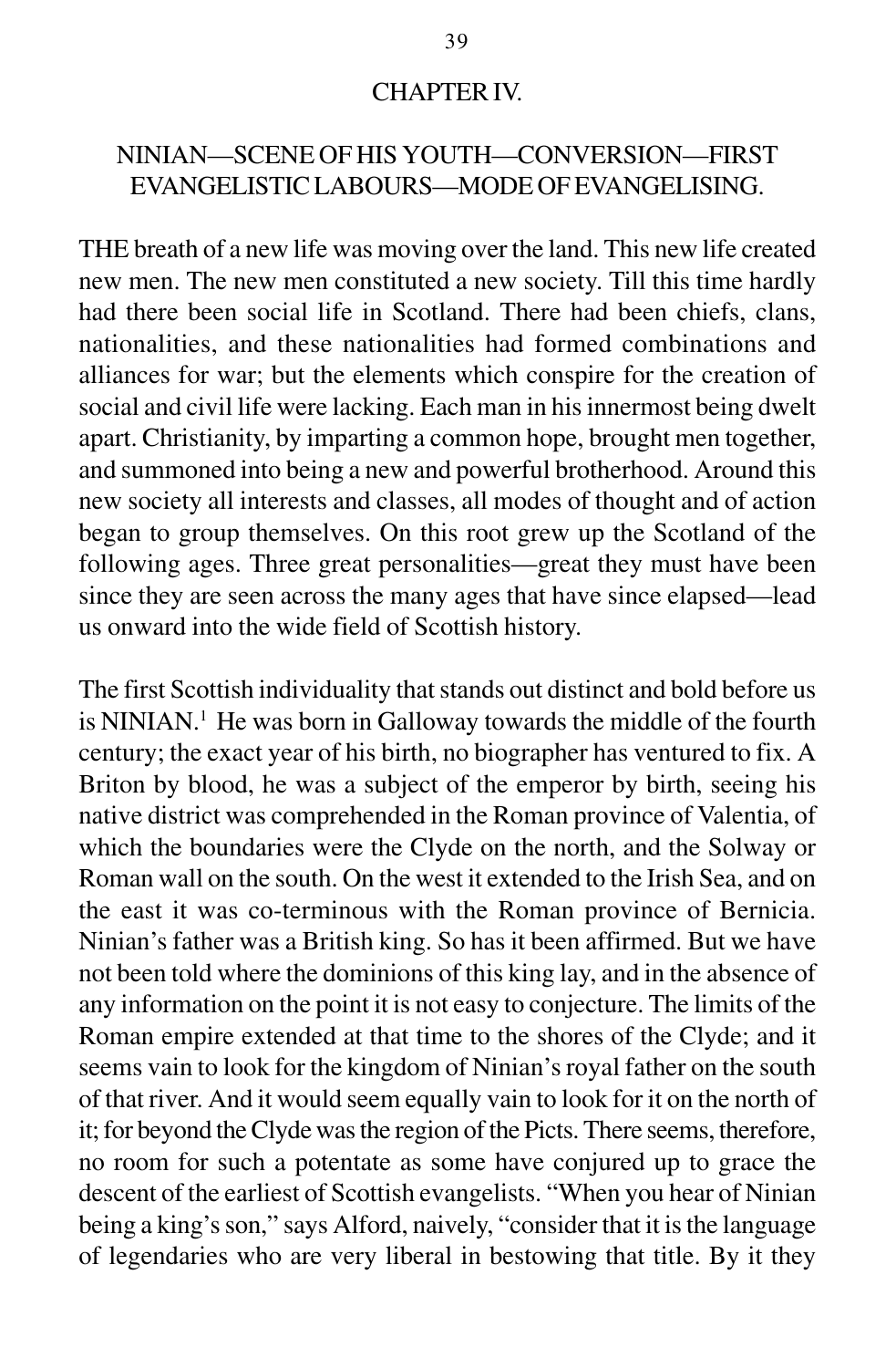understood the princes and petty chiefs of the provinces of whom Britain in every century had plenty." The statement of Camerarius, that he was the son of a small chieftain, best accords with the facts of his life as well as with what is known regarding the state of society at the time. It was evidently no common home in which Ninian grew up. His education had more than the usual care bestowed upon it. He enjoyed advantages of home training and foreign travel which would never have fallen to his lot had he been peasant-born.

The landscape on which the youthful eyes of the future evangelist rested was thinly inhabited and poorly cultivated, and apt, when the scud came up the Solway from the Irish Sea, to look a little gloomy. It was a rolling country of knolls and woodlands and grazing grounds, traversed by silvery rivulets which flowed into the Solway, beyond whose broad placid stream rose the dark hills of Westmoreland. It was dotted, moreover, by the mud huts, or dry-stone houses of the inhabitants. In the midst of these poor abodes there rose, but at wide intervals, edifices of a somewhat more pretentious character. These more imposing structures were churches; and they owed their attractiveness rather to the contrast they offered to the humble dwellings around them, than to any grace of architecture, for their construction was of the simplest and rudest kind. Their wall of wattles, plastered with clay, was surmounted by a roof of thatch. So humble were the sanctuaries of the early Britons.

The district had already been Christianised. It had now for some centuries been under the civilizing influences of the Romans, but its religious life had ebbed of late, and the sway of Rome was now becoming dubious and intermittent. As a consequence, the inhabitants passed their lives amid frequent alarms and wars. The Picts and Scots hovered on their northern border, ever on the watch for a favourable opportunity for a raid into the debatable land between the two walls. Such opportunities were of but too frequent occurrence, as the wretched inhabitants knew to their cost. The midland Britons had leaned for defence on the sword of Rome; the Roman Power was now about to withdraw; and left without protection in the presence of fierce and warlike enemies, the Britons greatly needed the invigorating power of a revived Christianity to inspirit them to withstand their invaders. It should still farther tend to the security and quiet of the Britons if they should carry the olive branch of a religious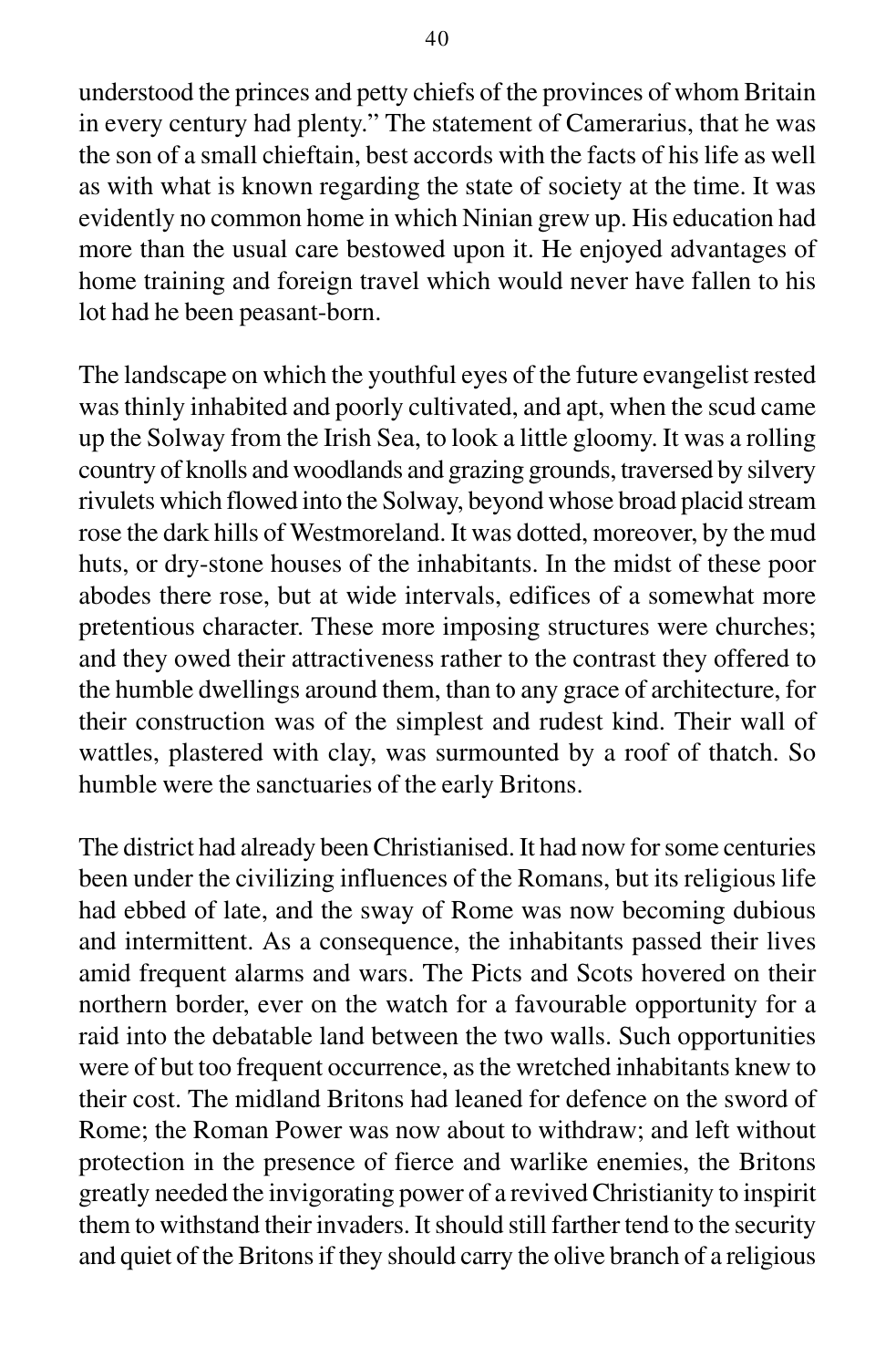revival into the wild country on the north of them. The Christianisation of the region would moderate if it did not bridle those furious blasts that ever and anon were bursting in from Pictland, and which left traces so frightful on the unhappy country lying between the Clyde and the Solway. Such, possibly, were the views with which Ninian began his evangelization.

We behold Ninian at the opening of his career. What were the stages of his inner life previous to his coming forth as a public teacher? This is precisely what his biographers have not told us. We would have been well content to have been without the account of the miracles with which they have credited him, if only they had given us some of his experiences and wrestlings of soul. No one comes forth on such an errand as Ninian's, and at such a time, without having undergone a previous, and, it may be, prolonged and severe mental discipline. So was it, as we shall see in the sequel, in the case of one of the greatest of his successors, and doubtless it was also so in the case of Ninian himself. But the length and severity of his inward training we have been left to conjecture. "Our saint," says one of his biographers, 2 "was in infancy regenerated in the waters of baptism; the white garment which he then put on he preserved unsullied." The business of his conversion is here dispatched in two sentences; but the process described is too summery, and, we must take leave to say, too mechanical to satisfy us of its reality. It is light, not water, that renews the soul. We should like to know how the light entered, and by what stages Ninian passed to the full apprehension of those great truths which alone can impart to the soul a new life, and open to it a new destiny. His parents, professedly Christian, had told him, doubtless, that Christ was a Saviour. This was a fact which it was pleasant for Ninian to know, even as it is pleasant for one in health to know that there is a physician within reach, although he feels no present need to avail himself of his skill. But one day Ninian felt sick—sick at heart, sick in soul; and he saw that his sickness was unto death—eternal death. Already he felt its sting within him, and a horror of great darkness fell upon him. The morning came, brightening the waters of the Solway, and scenting the flowers that grew along its banks, but now its coming brought no joy to his spirit. What availed these delights to one who felt himself encompassed by a night on which no morning would ever rise? He hid himself from the face of companion and friend. He communed with his own heart, and wept in the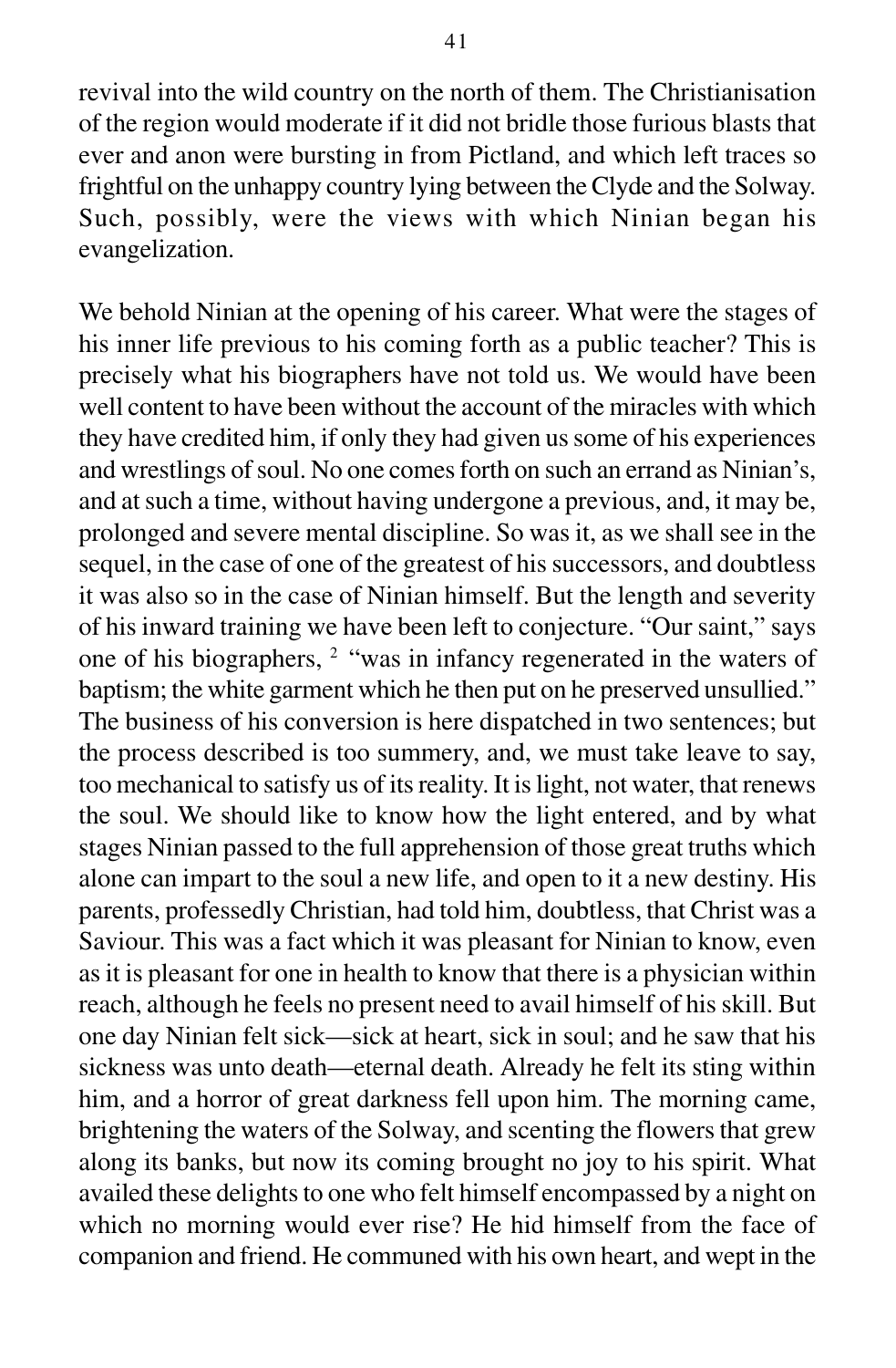silent glen or by the solitary seashore. It was now that the fact, heard before, returned to his memory, with new and infinite significance, even that there was a physician who could heal the soul. He threw himself at the feet of this Physician, and was healed. A new life had entered into Ninian. He had been born again into a new world.

Ninian now looked with new eyes upon the world of men and women around him. He saw that they too were sick unto death, even as he himself had been, though they knew it not. How could he forbear pointing these unhappy multitudes to that same physician who had wrought the "miracle of healing" upon himself? The multiform misery under which his native province groaned confirmed and intensified his resolution to make known the good news to its inhabitants.

The Christianity of the second and third centuries, which had created not a few beautiful lives, and fostered the order and prosperity of the province, was rapidly declining. There were still pastors in the church, doubtless, but they exercised a shorn influence, and they ministered to dwindling flocks. Of the population not a few had forsaken the sanctuary for the grove, and were now worshipping at the altars under the oaks. The counsels of Scripture and the maxims of experience had been alike disregarded, and the Druidic shrines which the fathers spared to cast down, had become a snare to the sons. On every side was heard the loud laugh of the scoffer and the ribald jest or profane oath of the open profligate. Meanwhile disaster was gathering round the province. The Romans were retiring beyond the southern wall; and with their retreating steps was heard the advancing tread of the Picts and Scots. No longer held in check by the legions, these fierce marauders were breaking over the northern boundary, and inflicting untold calamities on the men of Valentia. The unhappy Britons were in an evil case. The night was often made terrible by the flames of burning raths, and the morning ghastly by the hideous spectacles it disclosed, of the inhabitants slaughtered, or carried captive. Fordun says: "O vengeance of Heaven, exclaims Geoffrey, for past wickedness! O madness in the tyrant Maximus, to have brought about the absence of so many warlike soldiers! . . . The enemy plied them (the Britons of Galloway) unceasingly with hooked weapons, wherewith the wretched populace were dragged off the walls, and cruelly dashed to the ground.... Then they speedily summoned the peasantry, with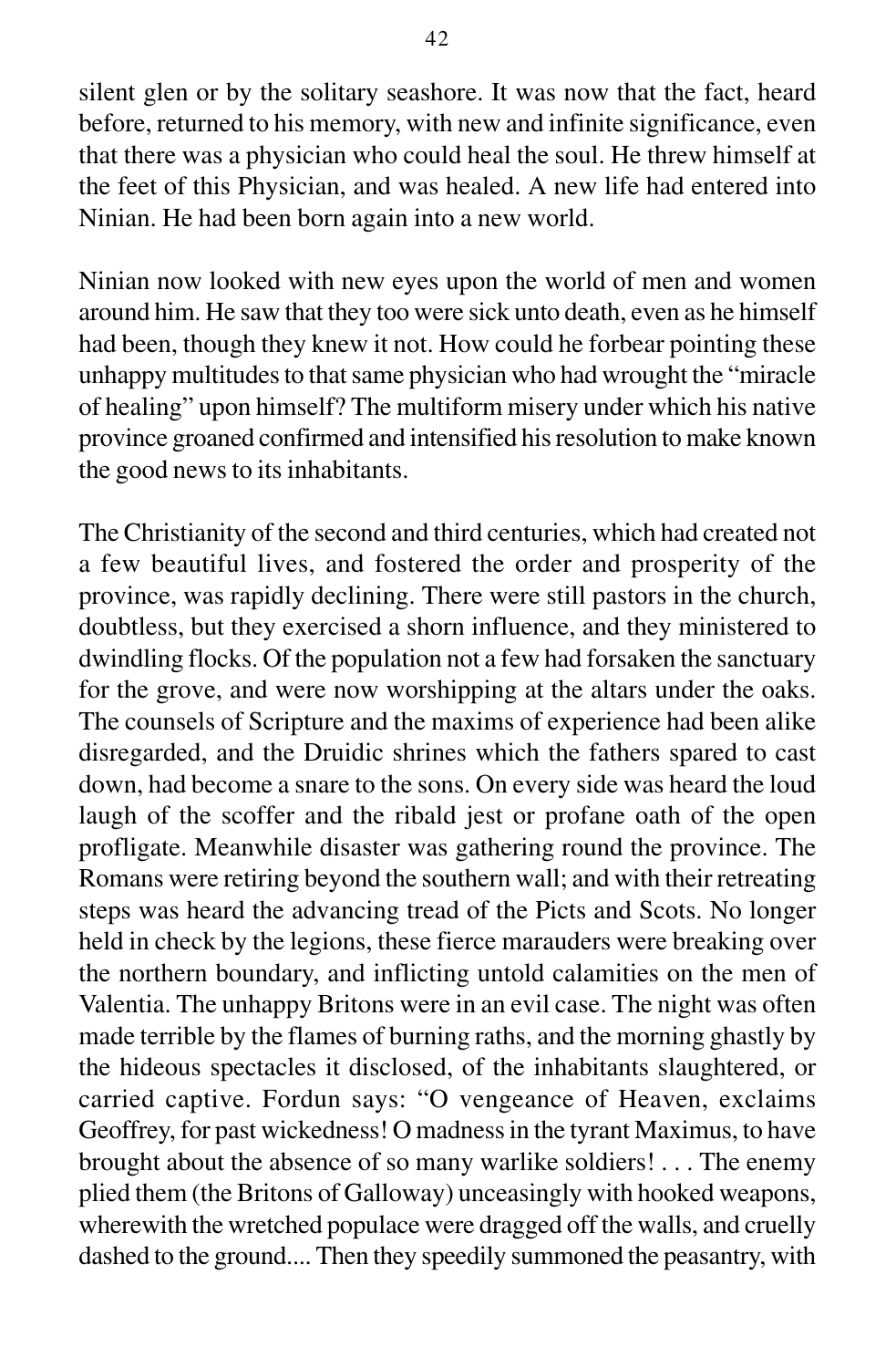whose hoes and mattocks, pickaxes, forks, and spades, they all, without distinction, set to work to dig broad clefts and frequent breaches through the wall, whereby they might everywhere readily pass backwards and forwards $"$ <sup>3</sup>

It was amid scenes like these that the daily life of Ninian was passed. What could he do to lessen the weight of a misery so intolerable? Such, doubtless, was the question he asked himself as he listened to the oft-recurring tale of rapine and slaughter. He could not recall the legions, nor could he chase from the northern frontier the hordes that were crowding to it and swarming over it. But might he not do something toward restoring the manhood of the Britons, who, instead of facing courageously their foes, were sending their "groans" to Rome for help. He knew enough to understand that Christianity is by far the mightiest creative power in the world. Rome had withdrawn her ægis; might he not replace it with the Gospel, that nurse of bravery as of virtue? Such were the aims with which Ninian entered on his work.

The transition involved a great sacrifice of ease. His youth had been passed in the tranquil pursuit of knowledge, surrounded by the comforts, if not the elegancies of home. The quiet of the study, and the delights of the family, must now be forsaken, and he must brace himself for thankless labour among a rude and semi-barbarous population. The Romans were retiring, and the thin lacquering of civilization which they were leaving behind them had been purchased at the cost of the enervation of spirit which their long dominancy had engendered, and the love for Italian vices with which they had inoculated the simple natives. Moreover, Ninian's missionary labours must be performed on a field liable to the sudden incursions of war, exposing him to daily peril, and compelling him to be the frequent witness of the agonising sights which war brings in its train. Nor could he flatter himself that his mission would be welcomed by his countrymen, or that either his person or his message would receive much consideration or reverence at their hands. They were returning to the altars of the Druid, and were in no mood to receive meekly the reproofs he might find it necessary to tender to them for their apostacy. They were more likely to deride and scoff than to listen and obey. It was an evil time. The early glory of the British church had faded. When the altar of the Druid smoked in the land, the Britons were saying,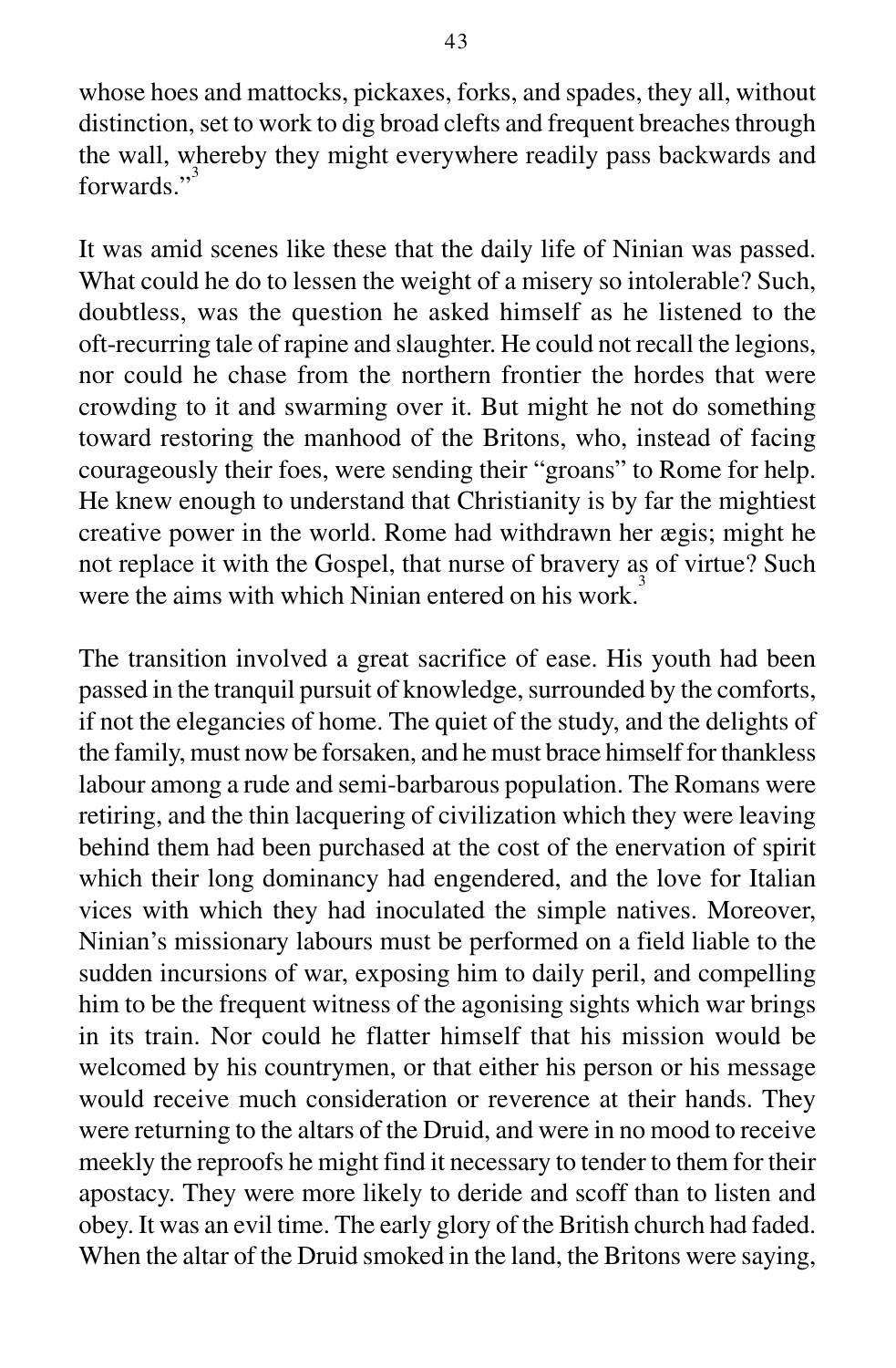it was better with us than now. There was then no ravaging Pict, no slaughtering Scot. But since the old shrines had been cast down, we have never ploughed our fields, or reaped our harvests in peace. We will return to the service of our fathers' deities. With returning superstition had come dark minds, reprobate consciences, inhuman dispositions, and violent deeds. Such were the men among whom Ninian went forth to begin his missionary labours.

At the hands of the presbyters or bishops—for these two names were then employed to designate the same men and the same office, that, to wit, of the pastor of a congregation—at the hands of the presbyters and bishops that remained in these degenerate times to the British church of Valentia, did Ninian receive ordination. A late writer, speaking of the British church of that period, tells us that "a regular hierarchy with churches, altars, the Bible, discipline, and the creeds existed," in it, "and that we know this from many sources."<sup>4</sup> We are not told what these sources are, and we are unable to conjecture. But until we do know we must take the liberty to believe that this "hierarchy" in the early British church is a work of pure imagination. We possess a contemporary, or nearly contemporary description of the British church of Valentia in Ninian's day. We refer to the "Confession of Patrick," written a few years later. There we can see only two offices, those of presbyter and deacon, in this church. If this is the "hierarchy" which this writer has in his eye, we grant that it did exist; but let it be noted that this is the simple hierarchy or order of the New Testament church: not the pompous gradation of offices and dignities which the Church of Rome instituted in the fourth century. That this was the order of the church of Valentia in Patrick's day, appears from the fact that his father was a deacon, and his grandfather a presbyter; and of higher offices he says not a word; and such, doubtless, was the order of that same church in Ninian's day.  $\frac{5}{3}$  The existing state of things, as revealed in the records of the time, make it undoubted that Ninian went forth to begin his evangelization among his countrymen, holding no ecclesiastical rank save that of plain presbyter, or, to use the alternative designation, bishop.

Had Ninian been a monk of the twelfth century he would have gone to Rome to seek consecration, and on his return would have perambulated his native province in miter and crosier, followed by a suitable train of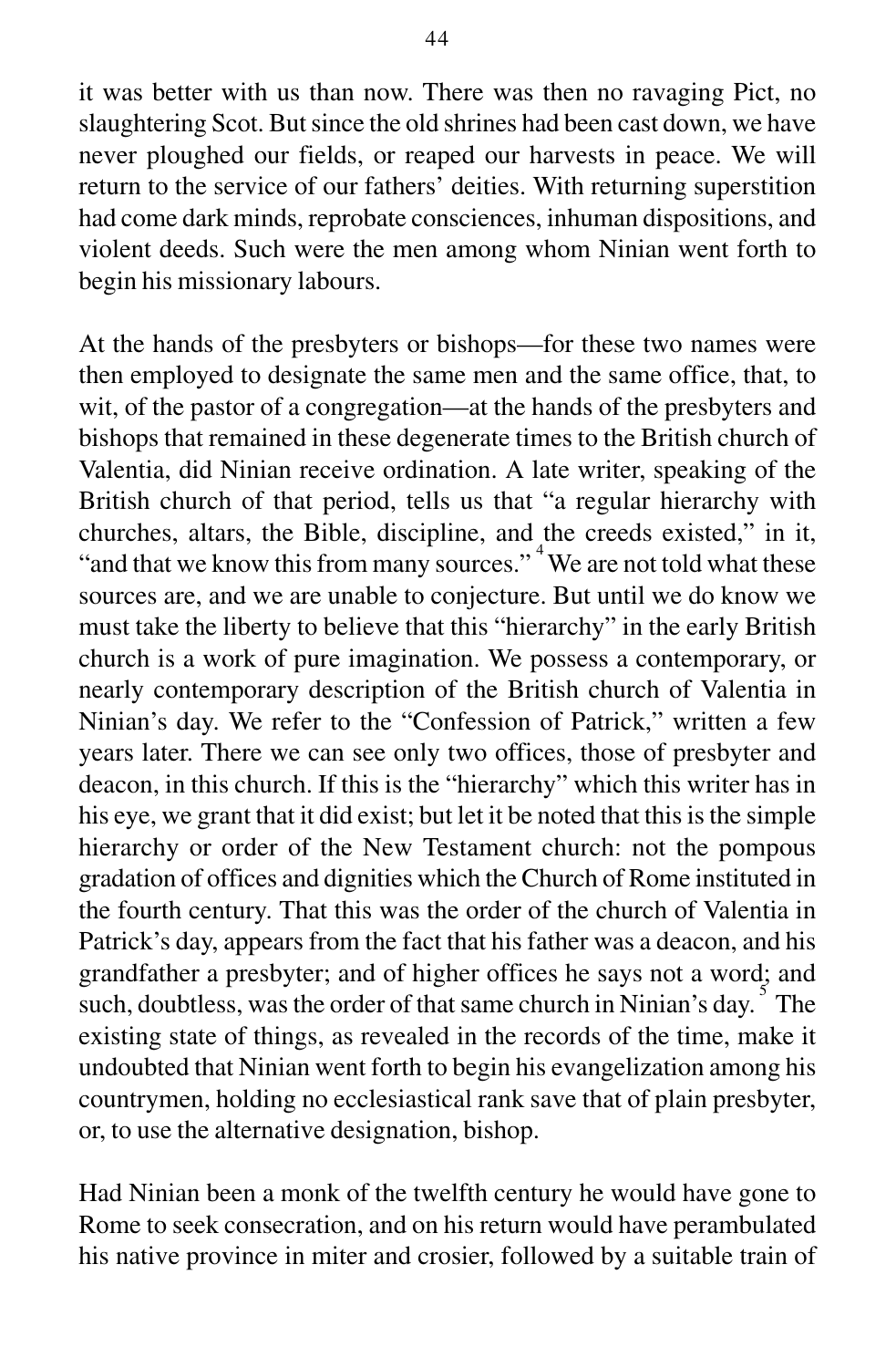ecclesiastical subordinates. Ailred of Rievaux, who wrote his life in the twelfth century, when Gratian of Bologna was embodying the forgeries of Isidore in his "Decretum" as historic facts, does indeed send Ninian all the way to Rome for authority to teach the ignorant people of his native province the Gospel. And Alford detains him not less than twenty-four years in Rome, and occupies him all that while in the study of the doctrine and discipline of the Western Church. Such are the astounding statements of his twelfth century biographers. That Ninian should deem a period of twenty-four years requisite to qualify him to preach to his simple countrymen, or that he should wait till a generation had passed away before returning with the evangelical message to Britain, is what is capable of belief only in the century in which it was first advanced—the century that accepted the Isidorean forgeries, and made them the foundations of Canon Law. We offer no refutation of these statements. Their huge improbability, indeed absurdity, place them beyond the need, we had almost said beyond the possibility of refutation.

What plan did Ninian follow in his missionary labours? None of his biographers have introduced him to us as he appeared while engaged in his ordinary everyday work. Ailred invests him with a halo of miracle; and seen through this luminous haze, his figure appears of more than mortal stature. A preternatural glory, according to Ailred, now broke on the wilds of Galloway. These moorlands became the scene of the same mighty works, which were wrought in Galilee when the Messiah opened his ministry. Ninian healed the sick, opened the eyes of the blind, cleansed the leper, and raised the dead. These stupendous acts conquered the incredulity and disarmed the hatred of his countrymen to the Gospel. So says his biographer, with an air so simple and confiding, as to leave no doubt that he firmly believed the truth of what he wrote, and could hardly deem it possible that any one should question the miracles of the saint. There will be only one opinion, we should think, among our readers, regarding these astounding statements; and yet some of Ninian's modern biographers seem half inclined to believe that the saint did, indeed, possess miraculous powers, and that the extraordinary acts attributed to him by Ailred are not altogether fabulous.

The real Ninian, however, was simply a home missionary. In the circumstances of his time and country, he could be nothing else. Had we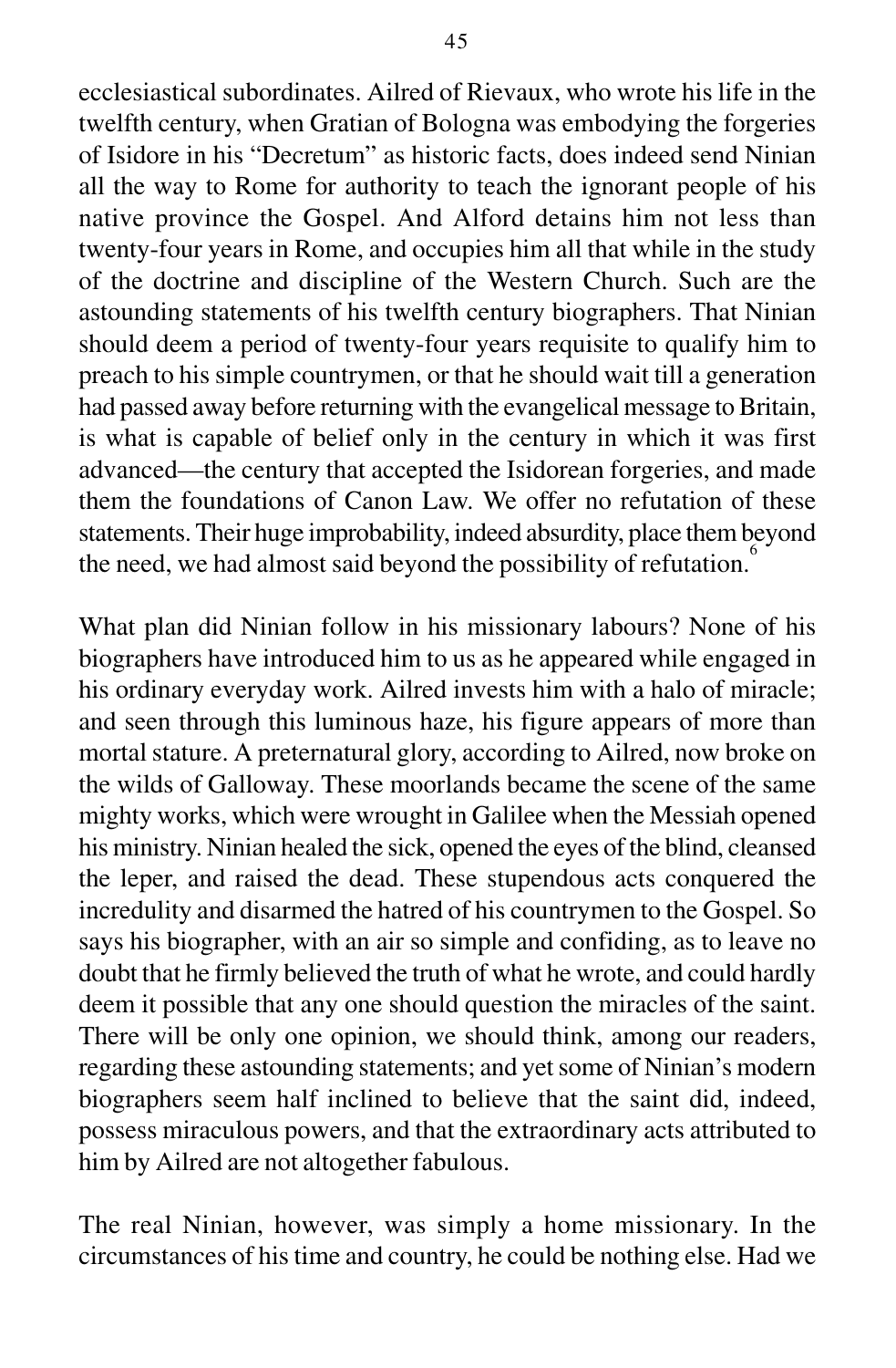met him in his daily round of labour, we should, most probably, have seen nothing at all remarkable about him; nothing materially different from the same functionary whom we see, in our own day, prosecuting his labours in our city lanes and amid our rural hamlets. Had we understood his ancient tongue, we should have found Ninian telling to his countrymen the same message which the colporteur and the missionary carry to the outcasts of our own age. Truth acts upon the mind in essentially the same manner in every age—the same in the fourth as in the nineteenth century; and the teacher who would combat vice and ignorance must adopt radically the same methods, whatever his era; or if there be aught of difference, it must be on the side of greater simplicity and directness in early ages than in later times. The men of Ninian's day were rude, the times were calamitous, and, if the missionary really aimed at grappling to purpose with the gross ignorance and daring wickedness that surrounded him, the more simple his methods, and the less he burdened and fettered his message with forms and conventionalities, the greater would his success be. We credit Ninian simply with earnest piety and ordinary sense when we say that he resembled much more the home missionary of our own day than the stoled, tonsured, and girdled functionary of the twelfth century. Ninian went forth among his countrymen not to enlighten them touching the prerogatives of him who assumes to keep the keys of the Kingdom of Heaven, but to tell them that the "Son of Man hath power on earth to forgive sins." That such a message, delivered in a loving, earnest spirit, was followed by conversions, we cannot doubt. The fruits and monuments of his ministry remain even to this day.

#### Endnotes

1.. His name is variously written. In the Roman martyrology his name is Ninian. In Bede it is Nynias. In William of Malmesbury, Ninas. In Scotland he is popularly called Ringan. The authorities consulted for the life of Ninian are Bede and Ailred, abbot of Rievaux. These are the two primary authorities. The secondary and minor ones are the author of the *Lives of the English Saints*, a work attributed to the Rev. John Barrow, D.D., late Principal of St. Edmund Hall, Oxford; Dr. Forbes, bishop of Brechin; Dr. Skene, Historiographer Royal for Scotland; and others. Ailred's *Life of Ninian* was first printed by John Pinkerton (London, 1789), from a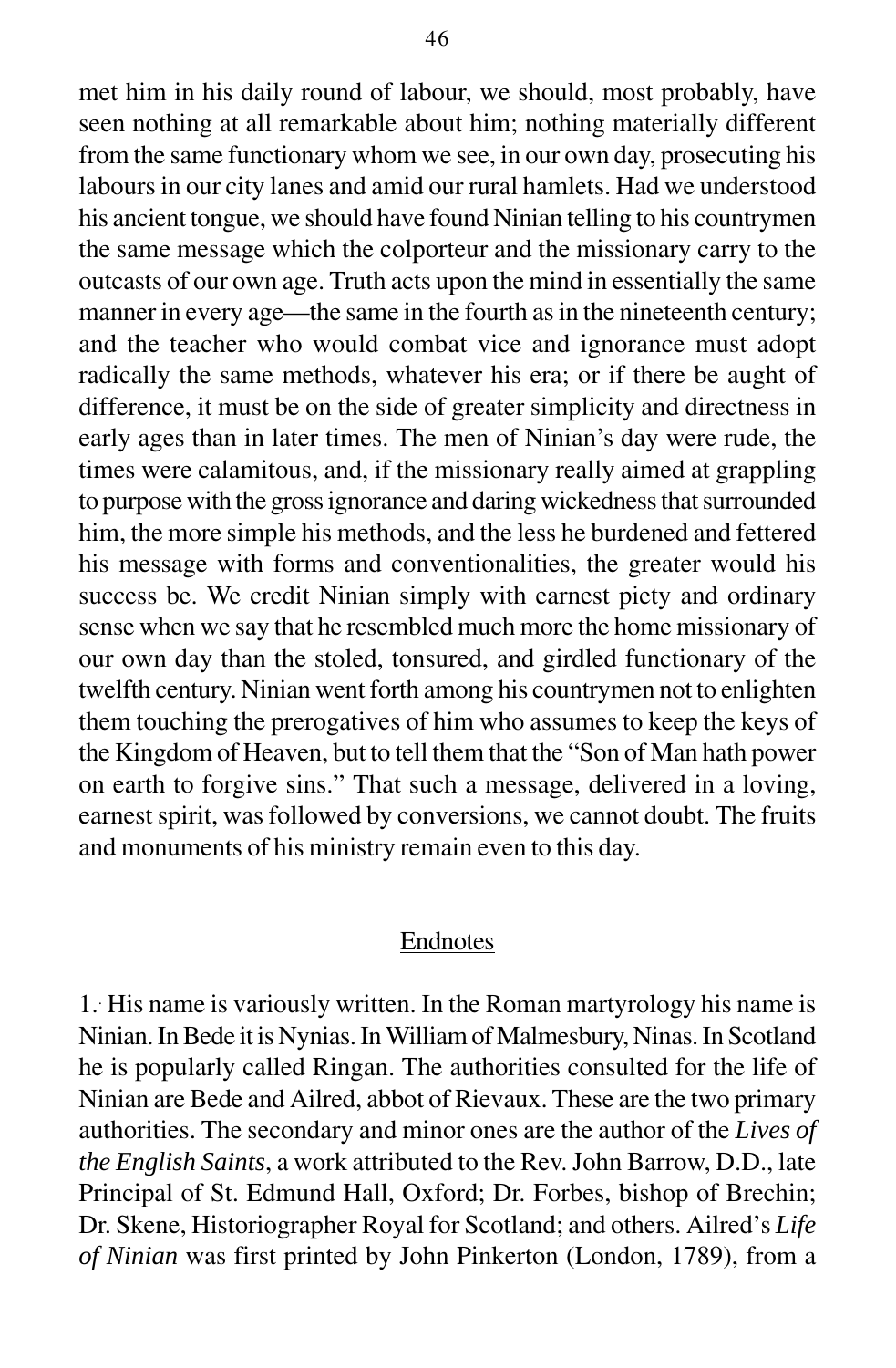fine manuscript in the Bodleian library at Oxford. Pinkerton's *Life* has been inserted in the *Historians of Scotland*, after having been carefully collated with the Bodleian MS., and amended in some places, by Bishop Forbes. Ailred tells us that he derived his materials for the biography of Ninian from an earlier *Life of the Saint*, *Barbario Scriptus*. But neither the abbot of Rievaux, nor the barbarous writer who preceded him, tell us much more about Ninian than had been previously communicated by Bede. Both are indebted for their facts to the monk of Jarrow. *The Life* by Ailred, is meagre in its facts, but rich in miracles and prodigies. In this respect it is a picture of the twelfth century in which it was written, not of the Apostle of Galloway in the fourth. We have not followed slavishly any of Ninian's biographers. We have taken the liberty to form our own judgment as to what manner of man he was. Discarding legend we have looked at Ninian in the light of his age, the work he did, and the records that remain of it; and from this complex view we have arrived at our own conclusion, touching his character and his aims.

2. *Lives of the English Saints*, St. Ninian, chap. ii. 21. London, 1845.

3. John of Fordlun's *Chronicle of the Scottish Nation*, lib. iii. cap. 10.

4. Bishop Forbes, *Life of St. Ninian*, p. 28; *Hist. of Scotland*, vol v.

5. Even two centuries later there was but one ecclesiastic, and he a Roman pervert (see vol. i. 329) who was reckoned a bishop in all the region of the Picts, Scots, and Britons. Prior Richard, writing of the year 689, says, "At that time he (S. Wilfrid) was the sole bishop in all the territories of King Oswi, that is, in all the nations of the Bernecians, the Britons, the Scots of Lindisfarne, the Picts, for Candida Casa had not yet had a proper bishop."—*Hist. Ch. of Hexham*, p. 22, Surtees ed.

6. His biographer, Ailred, says, "He ordained priests, consecrated bishops, arranged the ecclesiastical orders, and divided the whole country into parishes." This is probably the chief authority on which the Bishop of Brechin rests the statement given above. Ailred's statement refutes itself. To facilitate the working of this imaginary hierarchy, Ailred makes Ninian divide the whole country into parishes. But it is agreed on all hands that parishes were unknown in Scotland for about 600 years after Ninian.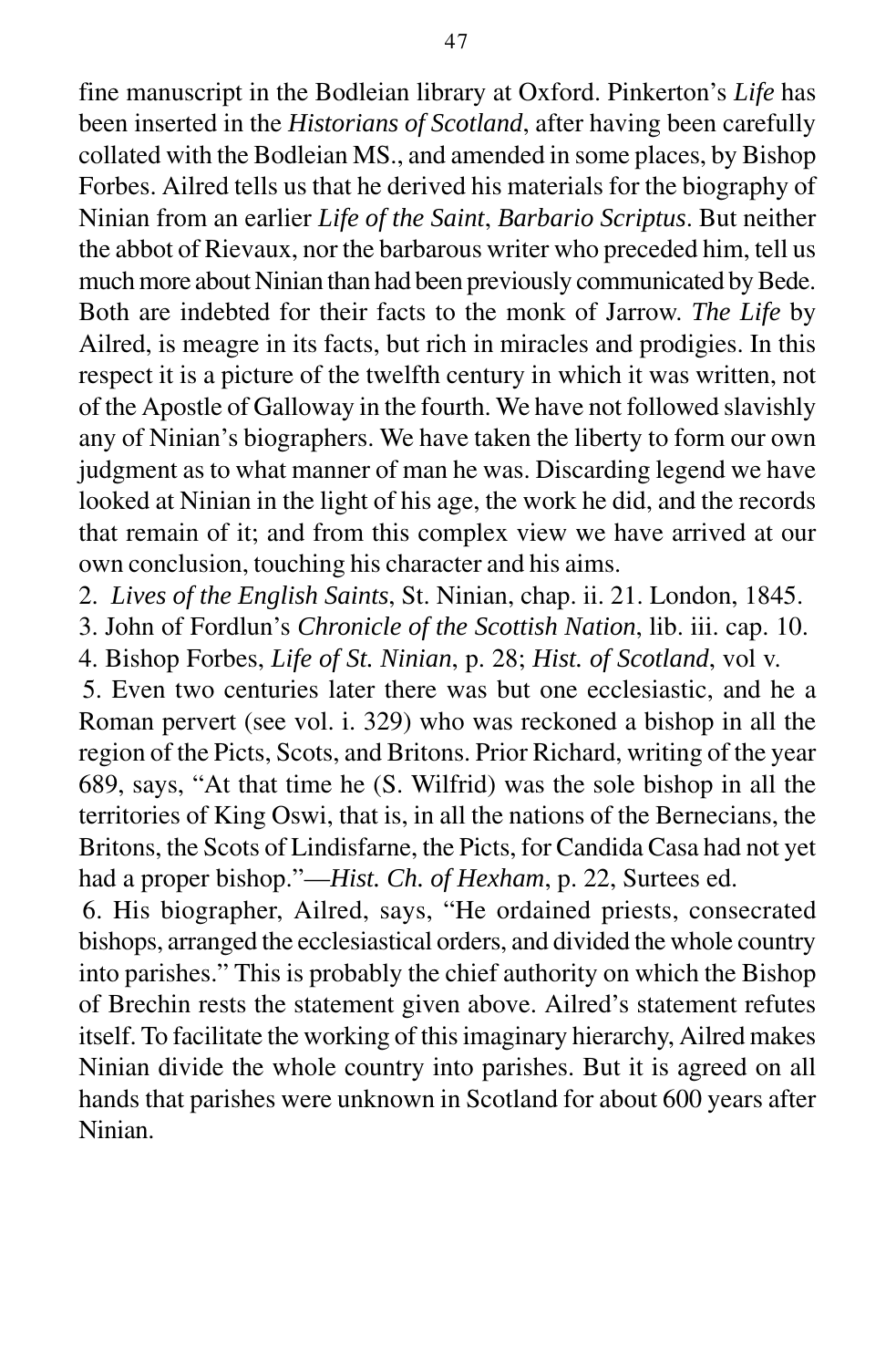### CHAPTER V.

# NINIAN VISITS ROME—HIS JOURNEY THITHER—ROME IN NINIAN'S DAY.

BY-AND-BYE there comes a change over Ninian. The simple missionary of Galloway sets out on a visit to Rome. So do all his biographers relate, though none of them on what seems perfectly reliable authority. As we see him depart, we fear lest Ninian may not return the same man he went. The Church of Rome was just then beginning to forsake the simple path of the Gospel for the road that leads to riches and worldly grandeur. As yet, however, her glory was in good degree around her, although the prestige of the old city on the Tiber, and the rank to which her pastor had by this time climbed, was filling the air of western Christendom with a subtle, intoxicating element, which was drawing to Rome visitors from many lands who felt and yielded to the fascination. Of the number we have said was Ninian. Damasus, in whom the papal ambition was putting forth its early blossoms, then filled the Roman See. The pontiff welcomed, we cannot doubt, this pilgrim from the distant Britain. He saw in his visit an omen that the spiritual sway of the second Rome would be not less extensive than the political dominion which the first Rome had wielded. This journey painfully convinces us that even in Britain, Ninian had begun to breathe Roman air. This is seen in the motives attributed to him for undertaking this journey to "the threshold of the Apostles." He began to suspect that the Christian pastors of Britain did not know the true sense of Scripture, and that he himself was but imperfectly grounded in it, and that should he go to Rome and seat himself at the feet of its bishop, he would be more thoroughly instructed, and the Bible would reveal to his eye many things which it refused to disclose to him in the remote realm of Britain.

We know of nothing in the Bible itself which warrants the belief that it is a book which can be rightly understood in but one particular spot of earth, or truly interpreted by only one class of men. It bears to be a revelation to mankind at large.

"There is nothing more certain in history," says Bingham, "than that the service of the ancient church was always performed in the vulgar or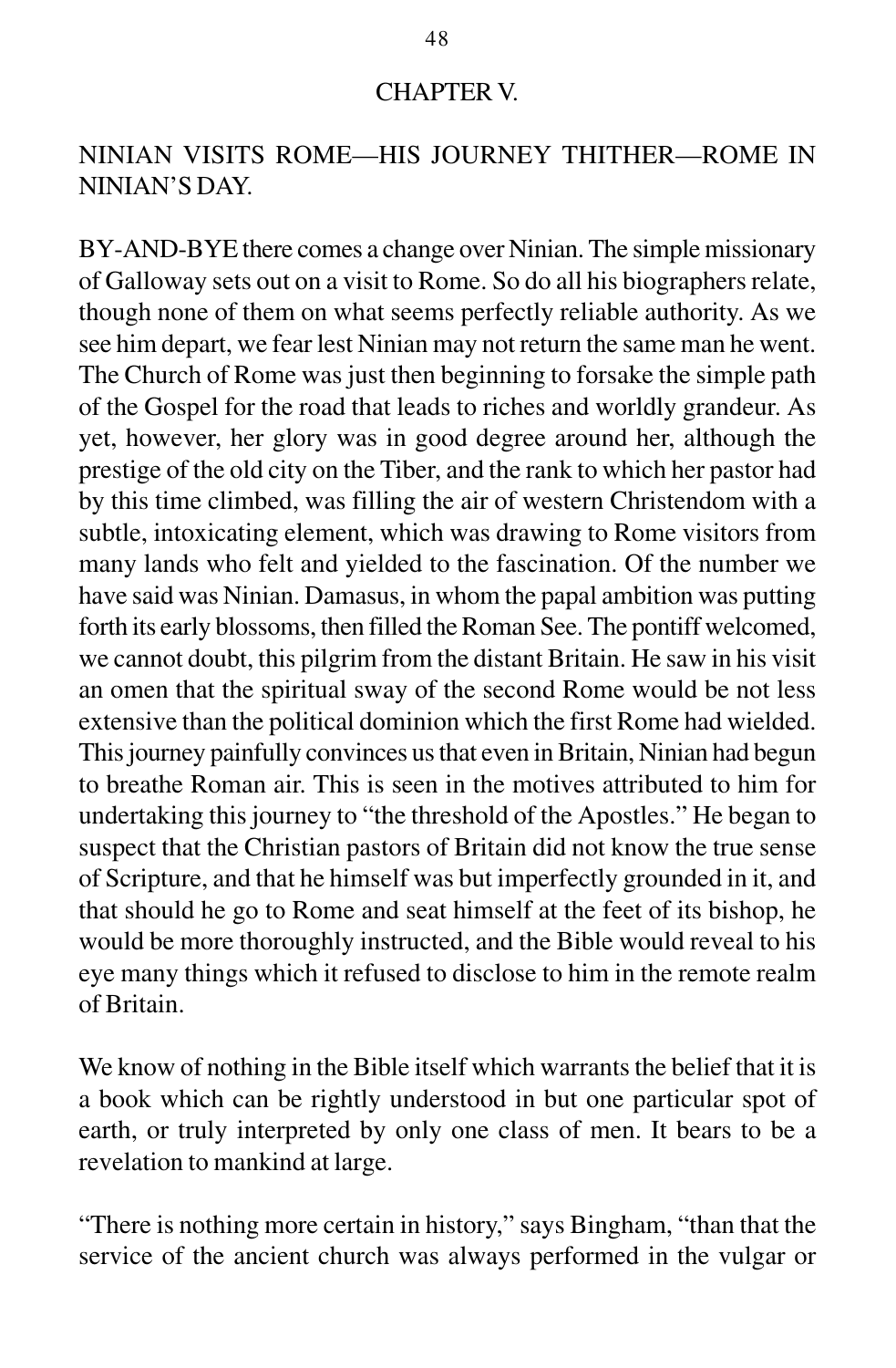common language of every country."1 From her first foundation it was the pious care of the church, when a nation was converted, to have the Scriptures translated into the tongue of that nation. Eusebius says, "they were translated into all languages, both of Greeks and barbarians, throughout the world, and studied by all nations as the oracles of God." 2 Chrysostom assures us that "the Syrians, the Egyptians, the Indians, the Persians, the Ethiopians, and multitude of other nations, translated them into their own tongues, whereby barbarians learned to be philosophers, and women and children, with the greatest case, imbibed the doctrine of the Gospel."3 Theodoret asserts the same fact, "that every nation under heaven had the Scripture in their own tongue; in a word, into all tongues used by all nations in his time." 4 The long residence of the Romans in the country had familiarized the provincial Britons with their tongue, and they had access to the Word of God in Latin, and, doubtless also in Belgic or Armoric, if not British Celtic. The Bible till now had been regarded as a book for the world, to be translated, read, and interpreted by all.

But towards the opening of the fifth century it began to be whispered that this was an erroneous and dangerous opinion. Only episcopal insight, and especially Roman episcopal insight, could see all that is contained in this book. Ordinary Christians were warned, therefore, not to trust their own interpretations of it, but to seek to have it expounded to them by that sure and unerring authority which had been appointed for their guidance, and which was seated at Rome. It is easy to see with what a halo this would invest that old city on the banks of the Tiber, and with what authority it would clothe its pastor. It was the first step towards the withdrawal of the Book, and the installing of the Roman bishop in its room as the sole dictator of the faith and the sole lord and ruler of the consciences of men.

These arrogant assumptions would seem to have gained so far an ascendancy over the missionary of Galloway, that he forsook for a while his labours among his countrymen who so greatly needed his instructions and guidance, and set out towards the eternal city. He crossed the Alps, it is said, by the Mons Cenis pass—in those days a rugged path that wound perilously by the edge of black abysses, and under horrid rocks and gathering avalanches. His biographer, Ailred, in enlarging on the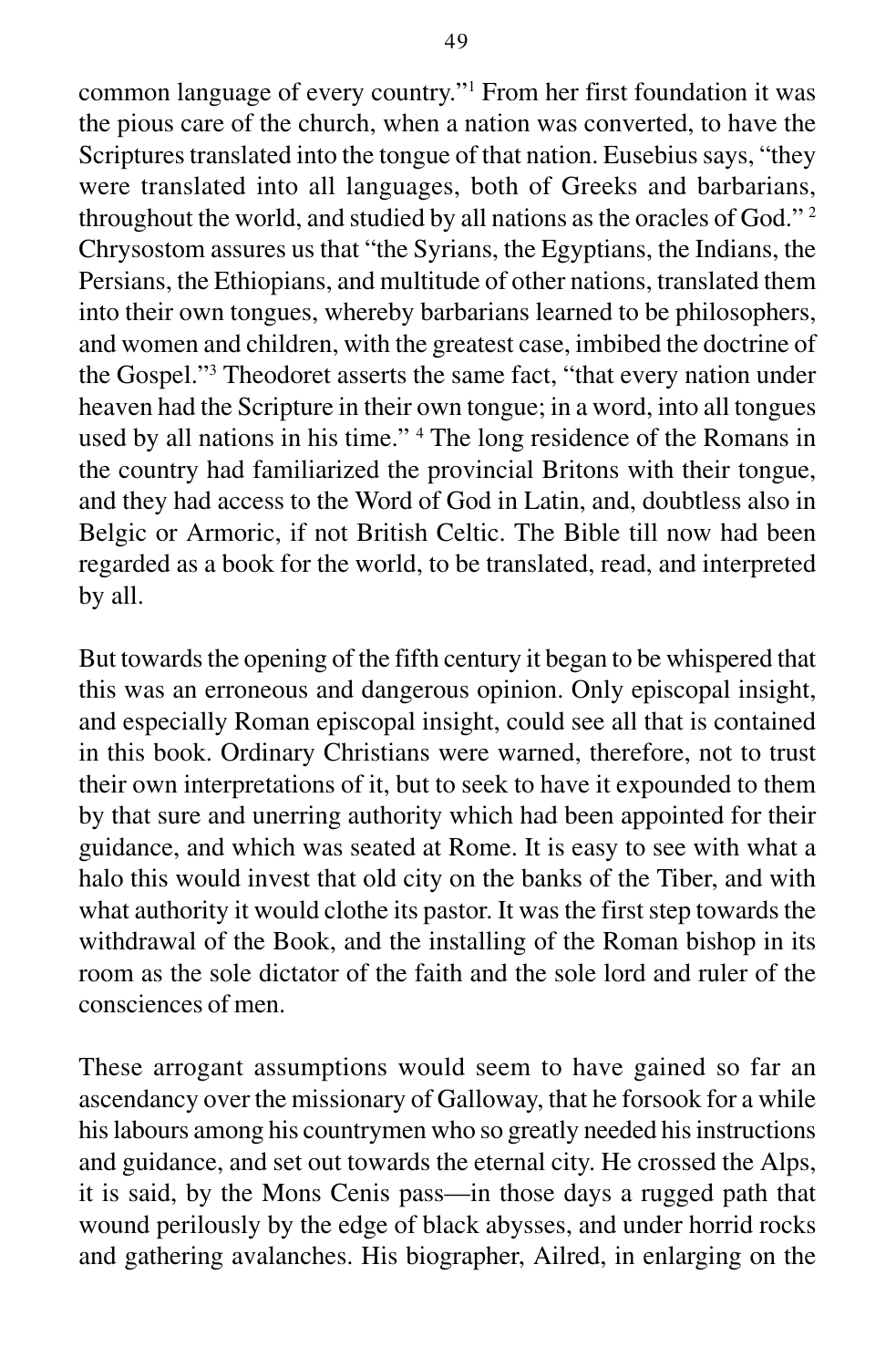motives which led him to undertake this journey, speaks of him as assailed by the temptation "to throw himself on the resources of his own mind, to trust to the deductions of his own intellect, either from the text of Holy Scriptures, or the doctrines he had already been taught. For this he was too humble."

Shielded by his humility from the snare to which he was exposed, that even of exercising the "right of private judgment," Ailred makes Ninian break out into the following soliloquy, expressive of ideas and sentiments altogether foreign to the fourth century, but which had come to be fully developed in the twelfth, when Ailred puts them into Ninian's mouth. "I have in my own country," Ninian is made to say, "sought him whom my soul loveth, and have not found him. I will arise: I will compass sea and land to seek the truth which my soul longs for. But is there need of so much toil? Was it not said to Peter, thou art Peter, and upon this rock will I build my church, and the gates of hell shall not prevail against it? In the faith of Peter then, there is nothing defective, obscure, imperfect: nothing against which evil doctrine or perverted sentiment, the gates as it were of hell, could prevail. And where is the faith of Peter, but in the See of Peter? Thither, certainly, I must go, that leaving my country, and my relations, and my father's house, I may be thought worthy to behold with inward eye the fair beauty of the Lord, and to be guarded by his temple."5

There was now at Rome a galaxy of talent, which, doubtless, helped to draw Ninian thither. Jerome, and others, whose renown in learning and piety filled Christendom, and has crossed the ages to our own days, were then residing in that city. These men had no sympathy with the rising tide of superstition, or the growing ambition of the Popes; on the contrary, they strove to repress both, foreseeing to what a disastrous height both would grow if allowed to develop. But their presence dignified the old city, and the simple grandeur of their character, and the fame of their erudition, shed upon Rome a glory not greatly inferior to that of its first Augustan age. It was natural that Ninian should wish to see, and to converse with these men.

The Itineraries and the Roman roads, portions of which are still traceable on the face of England, enable us to track the route by which Ninian would travel. Starting from Annandale, he crosses the Solway and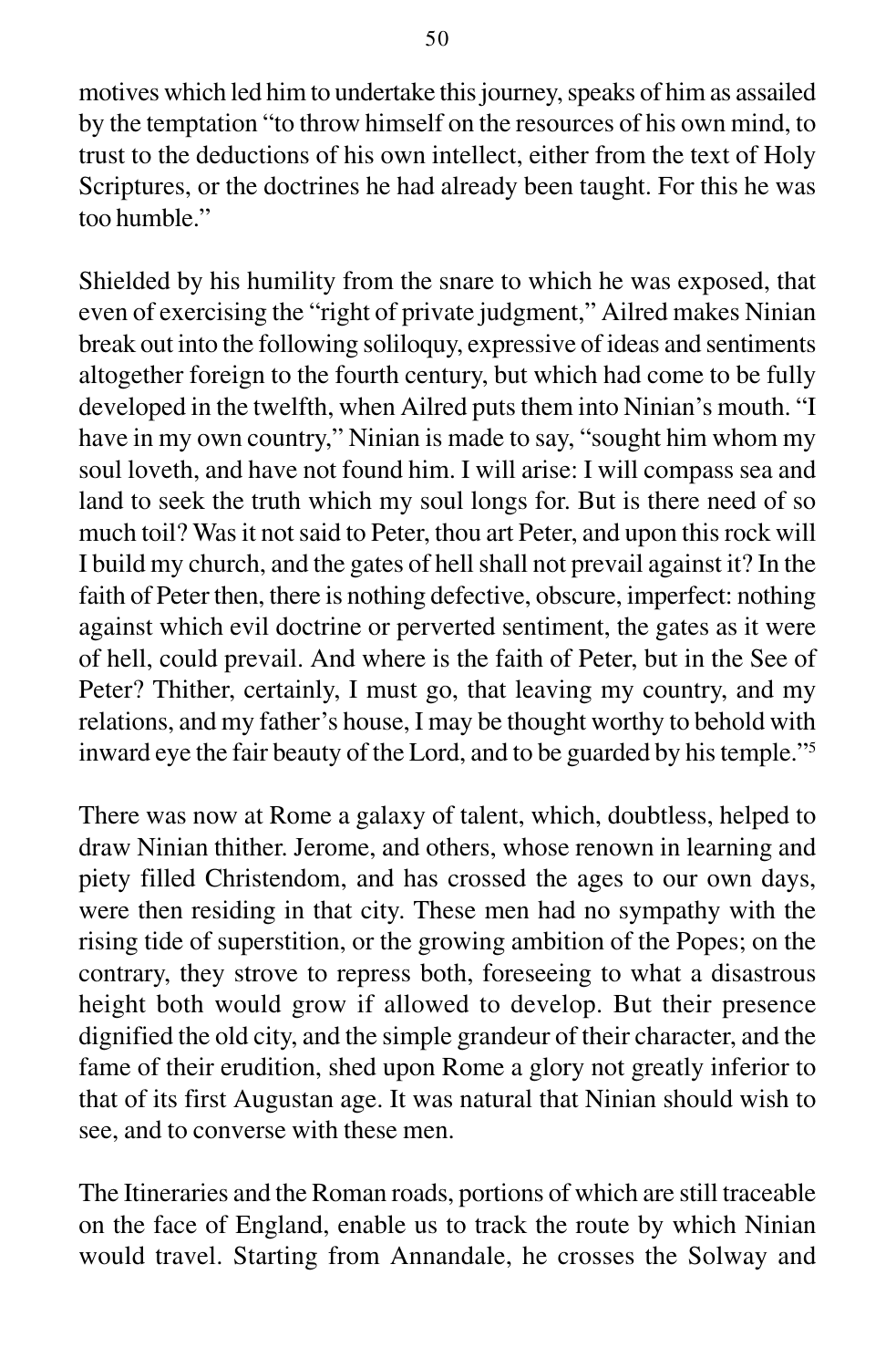traverses the great military way to Carlisle. Thence he would continue his journey along the vale of the Eden and over the dark hills of Stanemoor. We see him halt on their summit and take his parting look of the mountains amid which he had passed his youth. As he pursued his way, many tokens would meet his eye of the once dominant, but now vanished, power of the Druids. Here and there by the side of his path would be seen oak groves felled by the axe, dolmens overturned, and stone circles wholly or in part demolished. Even in our day these monuments of a fallen worship are still to be beheld in the north of England: they were doubtless more numerous in Ninian's time.

Resuming his journey, Ninian would next cross the moorlands that lie on the other side of the Stanemoor chain. The Roman road that runs by Catterick would determine his path. Traversing this great highway, not quite obliterated even yet, and then doubtless in excellent condition, seeing it led to the main seat of the Roman government in Britain, Ninian in due course arrived at York.

This city was then one of the main centres of Christianity in Britain. It had its schools of sacred and secular learning; nevertheless its predominant air was still Roman. It had its courts of Roman judicature, its theatres, baths, mosaic pavements, and tutelary shrines within the walls; and suburbs in the Italian style. It was honoured at times with the presence of the Emperor. It was, in fact, a little Rome on English soil. From York our pilgrim would proceed by the well-frequented line of Wattling Street to London, and thence to Sandwich, where he would embark for Boulogne.

Ninian's steps are now on Gallic earth. He beholds around him the monuments of an older civilization than that of his native Britain. Pursuing his way he arrives at Rheims, a city which, in little more than a century afterwards, was to witness the baptism of Clovis an event which gave to the "church" her "eldest son," and to France the first of its Christian kings. Lyons is the next great city on his route. Here Ninian's heart would be more deeply stirred than at any previous stage of his journey. The streets on which he now walked had been trodden by the feet of Irenæus: for Lyons was the scene of the ministry and martyrdom of that great Christian Father. Every object on which Ninian's eye lighted—the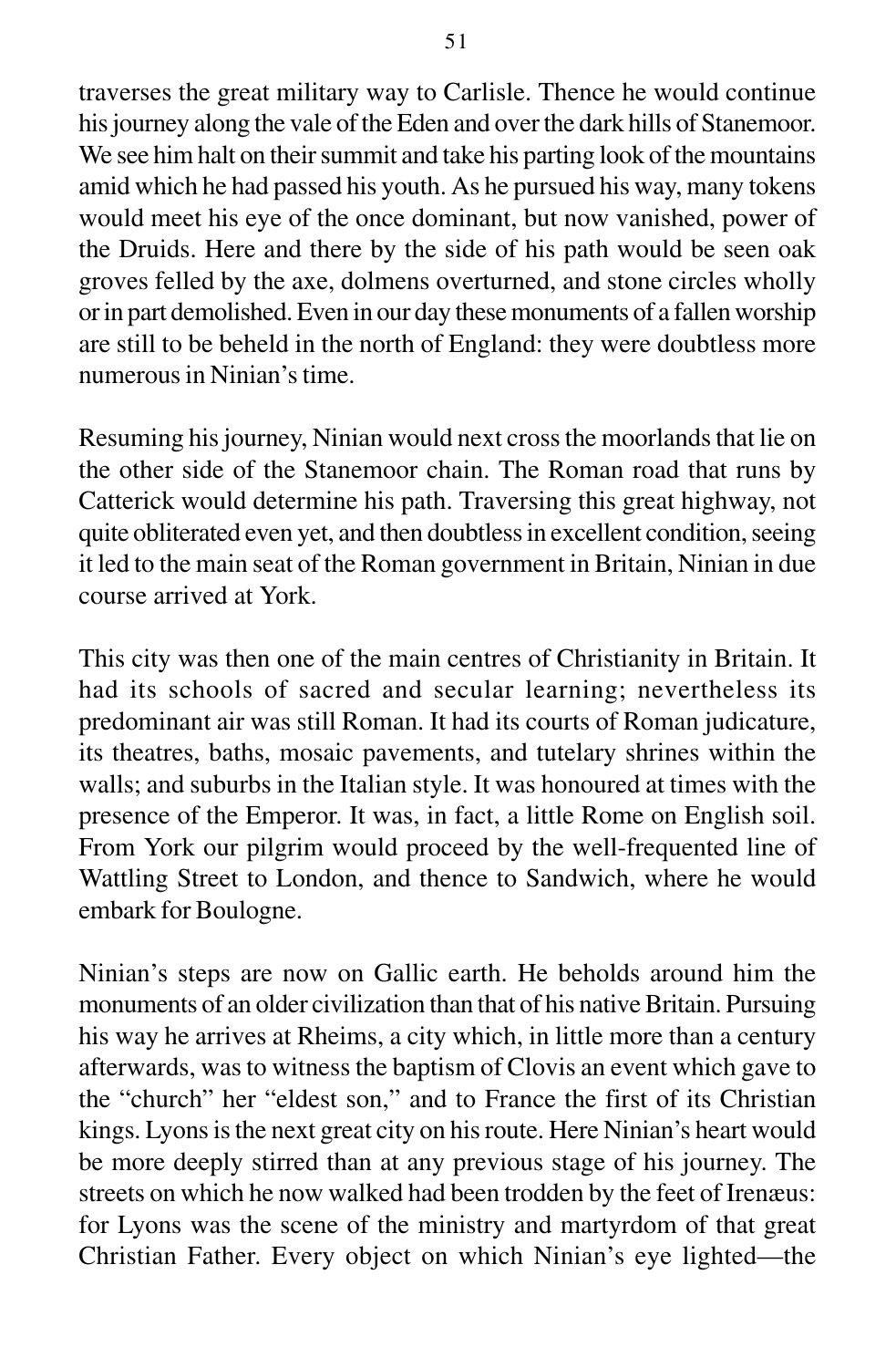majestic Rhone, the palatial edifices, the crescent-like hills that walled in the city on the north—all were associated with the memory of Irenæus, and not with his memory only, but with that of hundreds besides, whose love for the Gospel had enabled them to brave the terrors of the "red-hot iron chair" the form of death that here awaited the early disciples of Christianity. As Ninian ruminated on these tragedies, for they were of recent occurrence and must have been fresh in his knowledge, he accepted these morning tempests, now past, as the pledges of a long and cloudless day to Christian France. Alas, Ninian did not know, and could not forecast, those far more dreadful storms that were to roll up in the sky of that same land in a future age and drench its soil with the blood of hundreds of thousands of martyrs.

Not long does Ninian linger on this scene of sad but sublime memories. Again he sets forth. His steps are now directed towards those white summits, which, seen across the plains of Dauphine, tower up before him in the southern sky, and admonish him that the toils and perils of his journey are in a measure only yet beginning. The Alps were already passable, but with extreme difficulty and hazard. The legions, marching to battle, and the merchants of the Mediterranean coast, seeking the markets of Gaul, had established routes across them; but to the solitary traveller the attempt to climb their summits was an arduous and almost desperate one. He was in danger of stepping unawares into the hidden chasm, or of being overtaken by the blinding tourmette, or surprised and crushed by the falling avalanche. Nor were their precipices and whirlwinds the only perils that attended the traveller in these mountains. He ran the farther risk of being waylaid by robbers or devoured by wolves. These hazards were not unknown to Ninian. His journey must be done nevertheless. Classic story, and now the tale of Christian martyrdom, had made the soil of Italy enchanted ground to him. But a yet greater fascination did its capital wield. That city had cast out its Cæsar, but it had placed in his seat one who aspired to a higher lordship than emperor ever yielded. These gates Ninian must enter, and at these feet must he sit. Accordingly, joining himself, most probably, to a few companions, for such journeys were now beginning to be common, we see him climbing the lofty rampart of rocks and snows that rose between him and the goal of his pilgrimage, and their summits gained, he descends by an equally perilous path into the Italian plains. The Goth had not yet entered that fair land, and Ninian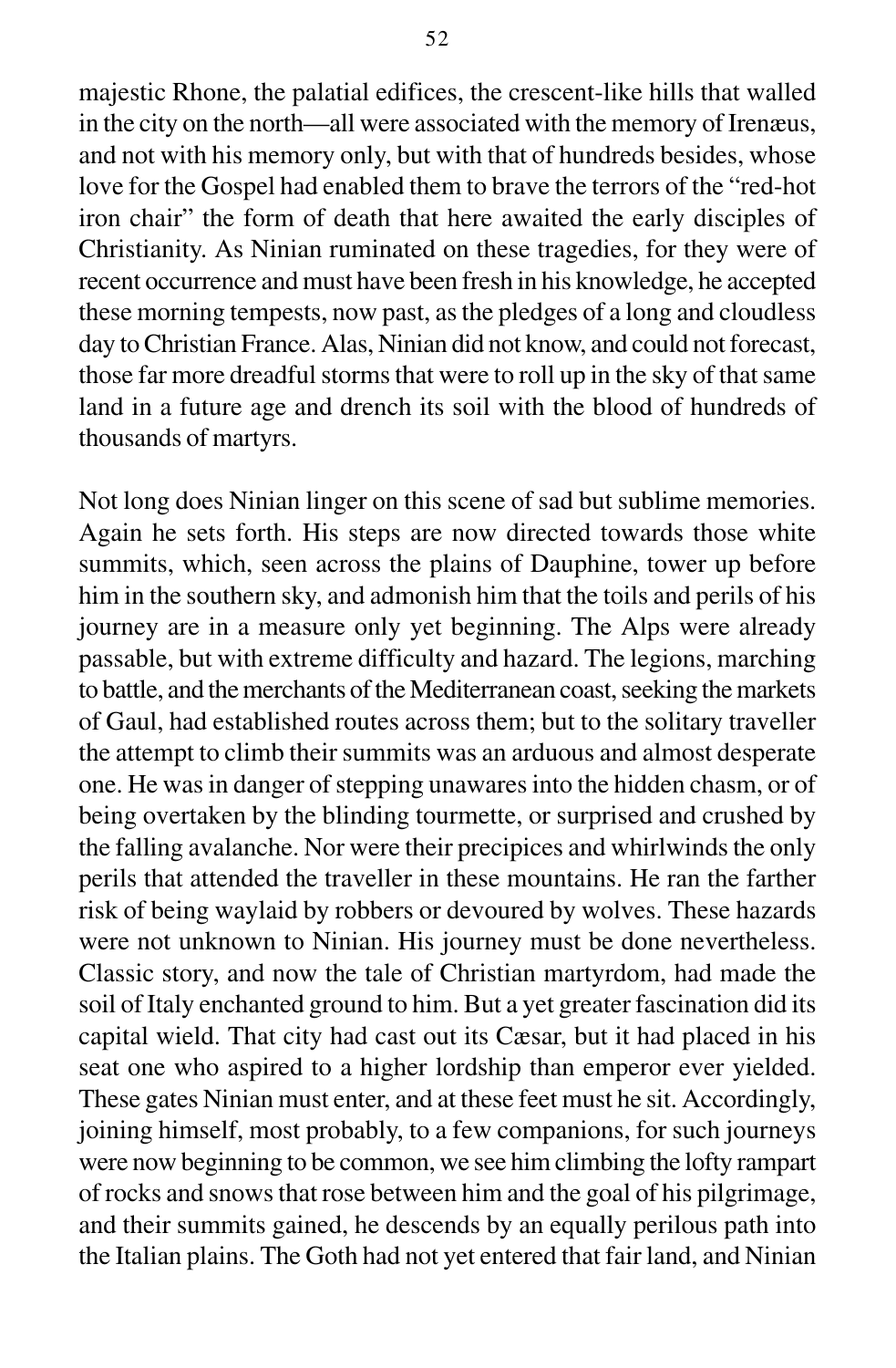saw it as it appeared to the eye of the old Roman. The bloom of its ancient fertility was still upon its fields, nor had its cities lost the chaste glory of classic times. But the flower of Italy was Rome, the fountain of law, the head of the world, and now the centre of the Christian church; and Ninian hastens his steps thither.

We behold the missionary of Galloway at the "threshold of the Apostles," as the church of the first parish in Rome now began to be magnificently styled. Here the greatest of the Apostles had suffered martyrdom, and here thousands of humble confessors had borne testimony to the faith by pouring out their blood in the gladiatorial combats of the Coliseum, or at the burning stakes in the gardens of Nero. But now the faith for which they had died was triumphing over the paganism of the empire, and the churches of the west were crowding to Rome and laying their causes at the feet of her bishop, as if in acknowledgment that their homage was justly due to her who had fought so terrible a battle, and had won so glorious a victory. Such, doubtless, were the thoughts of Ninian as he drew nigh to the eternal city. We know the overpowering emotions with which a greater than Ninian, eleven centuries later, approached the gates of Rome. Ninian entered these gates, not, indeed, unmoved, but with pulse more calm, and mind less perturbed, than the monk of Wittenberg. In Ninian's day the Papacy was only laying the foundations of its power, and laying them in a well-simulated humility; in Luther's age it had brought forth the top-stone, and its vaulting pride and towering dominion made it the wonder and the terror of the nations.

How did Ninian occupy himself in Rome? How long did he sojourn in it? What increase did he make in knowledge and in piety from all that he saw and heard in the capital of Christendom? To these questions we are not able to return any answer, or an answer that is satisfactory. The mythical haze with which his medieval biographers invest him is still around him. In their hands he is not the missionary of the fourth century but the monk of the twelfth; and if we shall relate, it is not necessary that we shall believe all that they have told us of his doings in Rome. He was shown, doubtless, the prison in which Paul had languished, and perhaps the bar at which he had pleaded. He was taken to the dark chambers in the tufa rock beneath the city, which had given asylum to the Church during the terrible persecutions of her infancy. He saw the basilicas being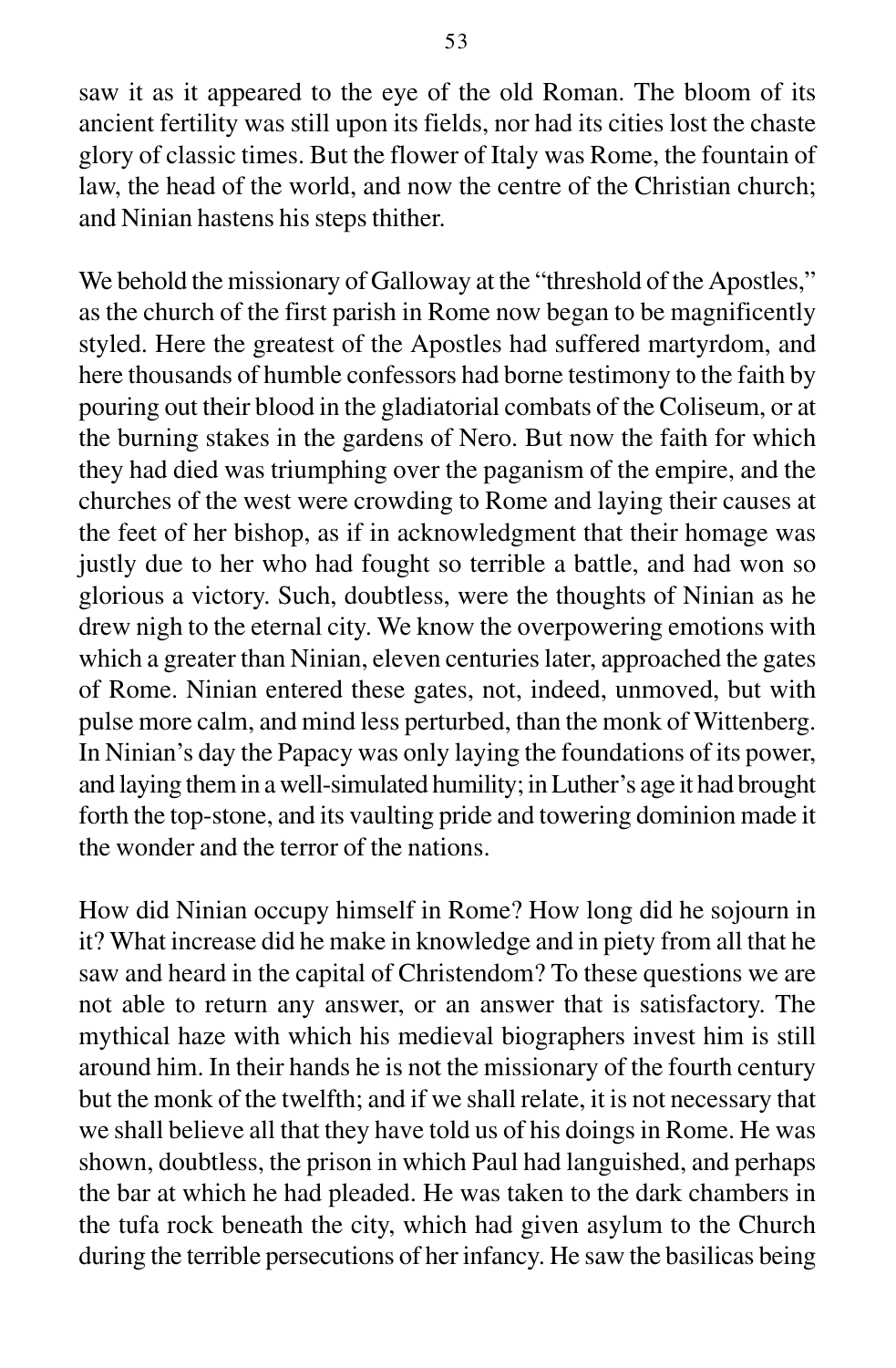converted into churches; and in the transformation of the ancient shrines into Christian sanctuaries, he beheld the token that the great battle had gone against paganism, despite it was upheld by all the authority of Cæsar and by all the power of the legions. The descendants of those who had lived in the catacombs were in Ninian's day filling the curial chairs of the capital, and the tribunals of the provinces, or leading the armies of Rome on the frontiers. The orations of Chrysostom, the "golden-mouthed," and the writings of Augustine, were supplanting the orators and poets of pagan literature. These auspicious prodigies—the monuments of the irresistible might with which Christianity was silently obliterating the ancient pagan world, and emancipating men from the bondage in which its beliefs, philosophies, and gods had held them—Ninian did not fail to mark. These victories he could contemplate with an unmixed delight, for in their train no nation mourned its liberties lost, nor mother her sons slaughtered. They enriched the vanquished even more than the victor; and they gave assurance that the power which had subdued Rome would yet subdue the world.

But there were other things to be seen at Rome fitted to awaken a dread that a new paganism was springing up, which might prove in time as formidable a rival and as bitter a persecutor of the Gospel as that whose decay and fall was to be read in the deserted altars and desolate fanes of the metropolis. Crowds were flocking to the catacombs, not fleeing from persecution like their fathers, but seeking to enkindle their devotion, and add merit to their services, performed in the gloom of these sanctified caverns. The supper was celebrated at the graves of the martyrs: the dead were beginning to be invoked: art, which is first the handmaid, and next the mistress, was returning with her fatal gifts: the churches were aglow with costly mosaics and splendid paintings. But the "holy of holies" in Rome was the tomb in which slept the Apostles Peter and Paul. Their bodies, exempt from the law of corruption, exhaled a celestial odour, able to regale not the senses only, but to refresh and invigorate the spirit. Thither, doubtless, was Ninian conducted, that he might return to his own country fully replenished with such holiness as the bones of martyrs and the mystic virtue of sanctified places can confer.

But what of the new truths and deeper meanings with which Ninian hoped his understanding was to be enlightened, when, lifting his eyes from the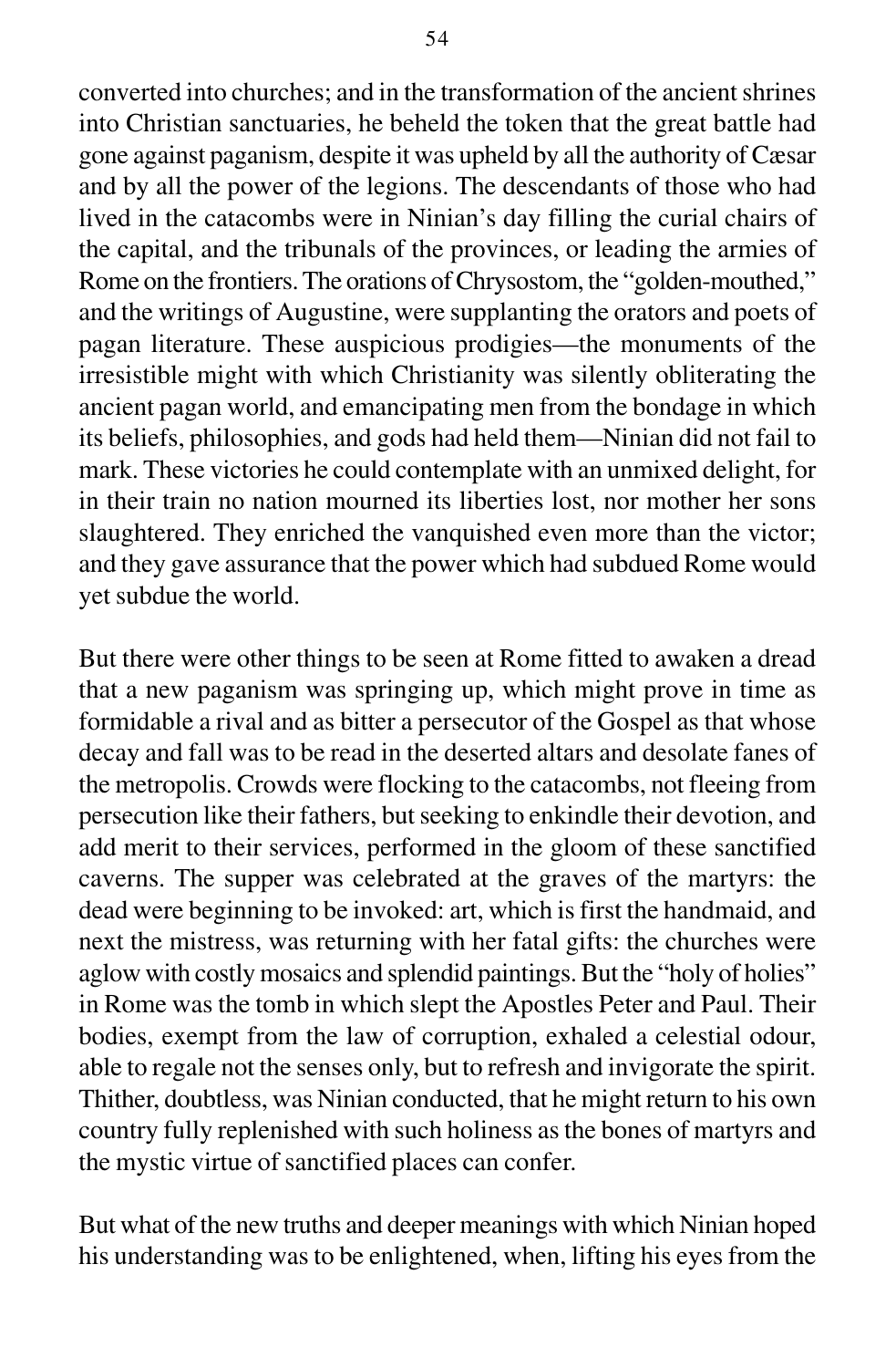page of Scripture, he fixed them on the holy city of Rome, and set forth on his journey to it? Some things met his gaze in Rome that were indeed new, and which, if they did not minister to his edification, we may well believe, excited not a little his surprise. The temples which the followers of the humble Nazarene had reared for their worship, presented by their magnificence a striking contrast to the wattle-built churches of Galloway! And then came the pomp of the church's services: the rich and costly vestments of the clergy! the splendid equipages with which they rode out! the luxurious tables at which they sat—all these things were new to him. Compared with the golden splendour in which Ninian found the Roman Church basking, it was but the iron age with the Church in Scotland.

Ninian saw something in Rome more magnificent still. There he beheld, with wonder, doubtless, the blossoming power of her chief bishop; fed by riches, by adulation, by political power, and the growing subservience of the western churches, the Roman prelate was already putting forth claims, and displaying an arrogance which gave promise in due time of eclipsing the glory of the Cæsars. And not unlike their shepherds, were the flocks of the Eternal City. The members of the church, not slow to follow the example set then, were delighting in pomps and vanities. The days were long past when the profession of Christianity exposed one to the sword of the headsman, or the lions of the amphitheatre. The bulk of the professors of that age had succeeded in converting religion into a round of outward observances, which cost them far less pain than self-denial and sanctification of heart.

The bishop and clergy of Rome at the time of Ninian's visit have been pictured to the life by historians of unimpeachable veracity, eyewitnesses of the men and the scenes which they describe. Let us enter the gates which those writers throw open to us, and observe what is passing within them. It is the year 366. We find Rome full of violence, war is raging on its streets; the very churches are filled with armed combatants, who spill one another's blood in the house where prayer is wont to be made. What has given rise to these sanguinary tumults? The Papal See has become vacant, and Rome is electing a new bishop to fill the empty chair. Two aspirants offer themselves for the episcopal dignity—Damasus and Ursinus. Both are emulous of the honour of feeding the flock; but which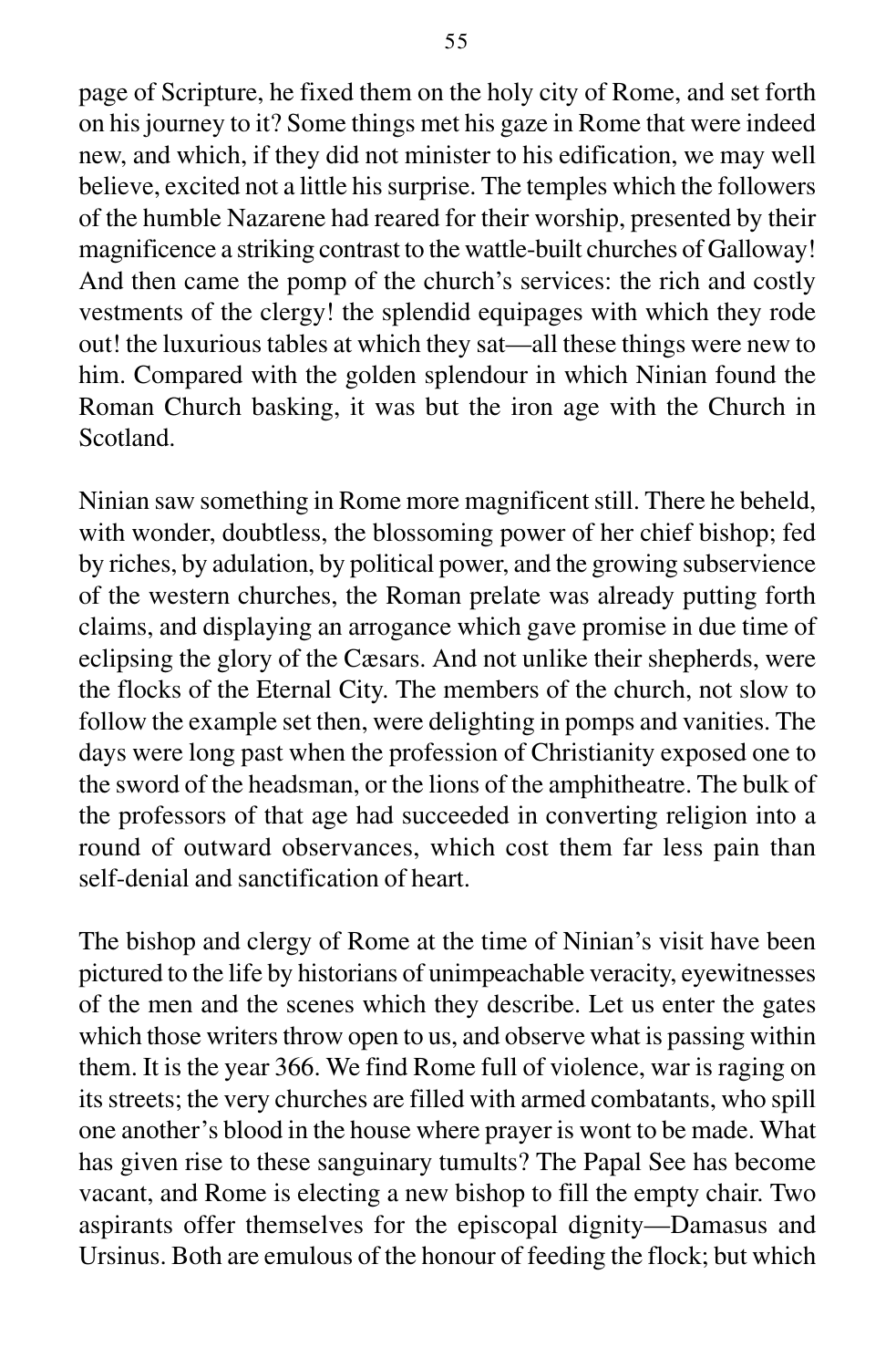of the two shall become shepherd and wield the crook, is a question to be determined by the sword. Damasus is backed by the more powerful faction of the citizens; and when the struggle comes to an end, victory remains with him. He has not been elected to the chair in which we now see him seating himself—he has fought his way to it and conquered it, as warrior conquers an earthly throne, and he mounts it on steps slippery with blood. He has fought a stout if not a good fight, and his mitre and crook are the rewards of victory. The choice of the Holy Ghost, say the scoffers in Rome, has fallen on him who had the biggest faction. So do contemporary historians tell us. "About the choice," says Ruffinus, speaking of the election of Damasus, and describing what was passing before his eyes, "arose a great tumult, or rather an open war, so that the houses of prayer, that is, the churches, floated with man's blood." <sup>6</sup> The historian Ammianus Marcellinus has drawn a similar picture of Rome at that time. The ambition that inflamed Damasus and Ursinus to possess the episcopal chair was so inordinate and the contest between them so fierce, that the Basilica of Sicinius, instead of psalms and prayers, resounded with the clash of arms and the groans of the dying. "It is certain," says Marcellinus, "that in the church of Sicinius, where the Christians were wont to assemble, there were left in one day an hundred and thirty-seven dead bodies."7 The historian goes on to say that when he reflected on the power, the wealth, and the worship which the episcopal chair brought to its occupant, he ceased to wonder at the ardour shown to possess it. He pictures the Roman prelate in sumptuous apparel proceeding through the streets of Rome in his gilded chariot, the crowd falling back before the prancing of his steeds; and after his ride through the city, he enters his palace and sits down at a table more delicately and luxuriously furnished than a kings. <sup>8</sup> Baronius admits the truth of this picture, when he replies that Marcellinus, being a pagan, could not but feel a little heathen envy at the sight of the Christian Pontiff eclipsing in glory the Pontifex Maximus of old Rome. And as regards the "good table" of the bishop, Baronius rejoices in it "as one who delighted," says Lennard, "to hold his nose over the pot." <sup>9</sup> Again we find the pagan historian counseling the Christian bishop thus: "You would consult your happiness more if, instead of pleading the greatness of the City as an excuse for the swollen pride in which you strut about, you were to frame your life on the model of some provincial bishops, who approve themselves to the true worshippers of the Deity by purity of life, by modesty of behaviour,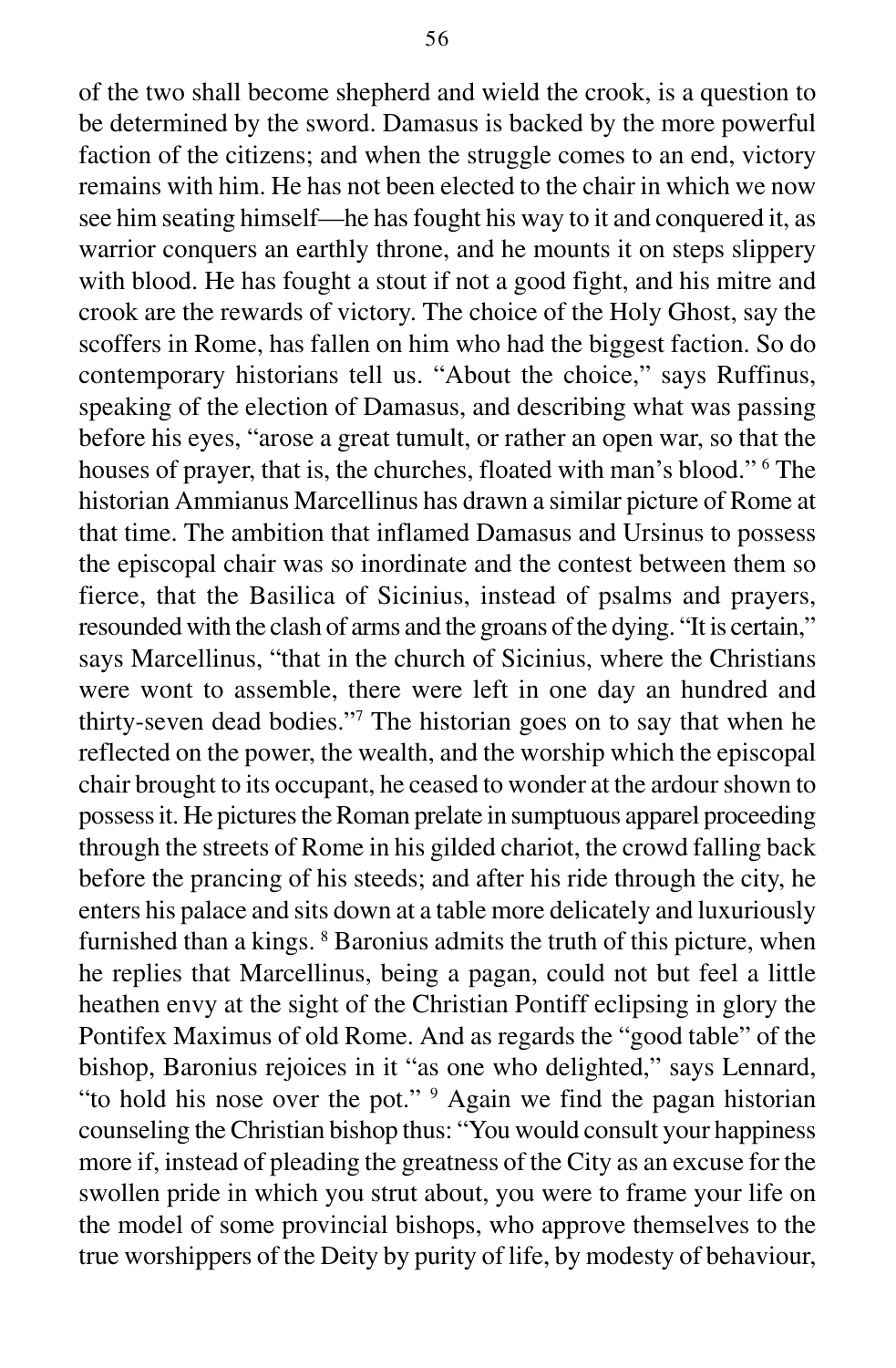by temperance in meat and drink, by plain apparel and lowly eyes;" 10 a piece of excellent advice doubtless, which, we fear, was not appreciated by him of the "western eyebrow," as Basil styled Pope Damasus.

When these sordid humours, to speak leniently of them, infected the Head, what was to be looked for in the clergy? With such an example of pomp and luxury daily before their eyes, they were not likely to cultivate very assiduously the virtues of humility, abstinence, and self-denial. The Roman clergy of the day, it should seem, were devoured by a passion for riches, and that passion was fed by the wealthier members of their flocks, whose profuse liberality ought to have more than satisfied their avariciousness. A stream of oblations and gifts flowed without intermission into the episcopal exchequer. Not on the dignitaries of the church only did this shower of riches descend; it fell in almost equal munificence on many of the lower clergy. It was the practice of the time for the matrons and widows of Rome to choose a cleric to act as their spiritual director. The office gave occasion to numerous scandals and gross abuses. The pagan Protestratus, the consul of the city, could afford to be jocular over the subject of clerical magnificence. "Make me bishop of Rome and I shall quickly make myself a Christian," said he to Damasus, putting his satire into the pleasant form of a jest. Jerome, who was then in Rome in the midst of all this, was too much in earnest to give way to pleasantry. It was indignation, not mirth, with which the sight filled him. He denounces the salutations, the cozenings, the kissings, with which these reverend guides flavoured their spiritual counsels. 11 He describes, in terms so plain that we cannot here reproduce them, the devices to which the clergy had recourse to win the hearts and open the purses of their female devotees. He addresses his brother ecclesiastics now in earnest admonition, now in vehement invective, and now in keen sarcasm. The world aforetime honoured them as poor, now the Church blushed to see them rich. "There are monks," says Jerome, "richer now than when they lived in the world, and clerks which possess more under poor Christ than they did when they served under rich Beelzebub." But grave admonition and cutting sarcasm were alike powerless. The rebukes of Jerome, instead of moderating the greed of the clergy, only drew down their hatred upon their reprover; and soon he found it prudent to withdraw from the metropolis, which he styles "Babylon," and to seek again his cave at Bethlehem, where, no longer pained by the sight of the pride, ambition,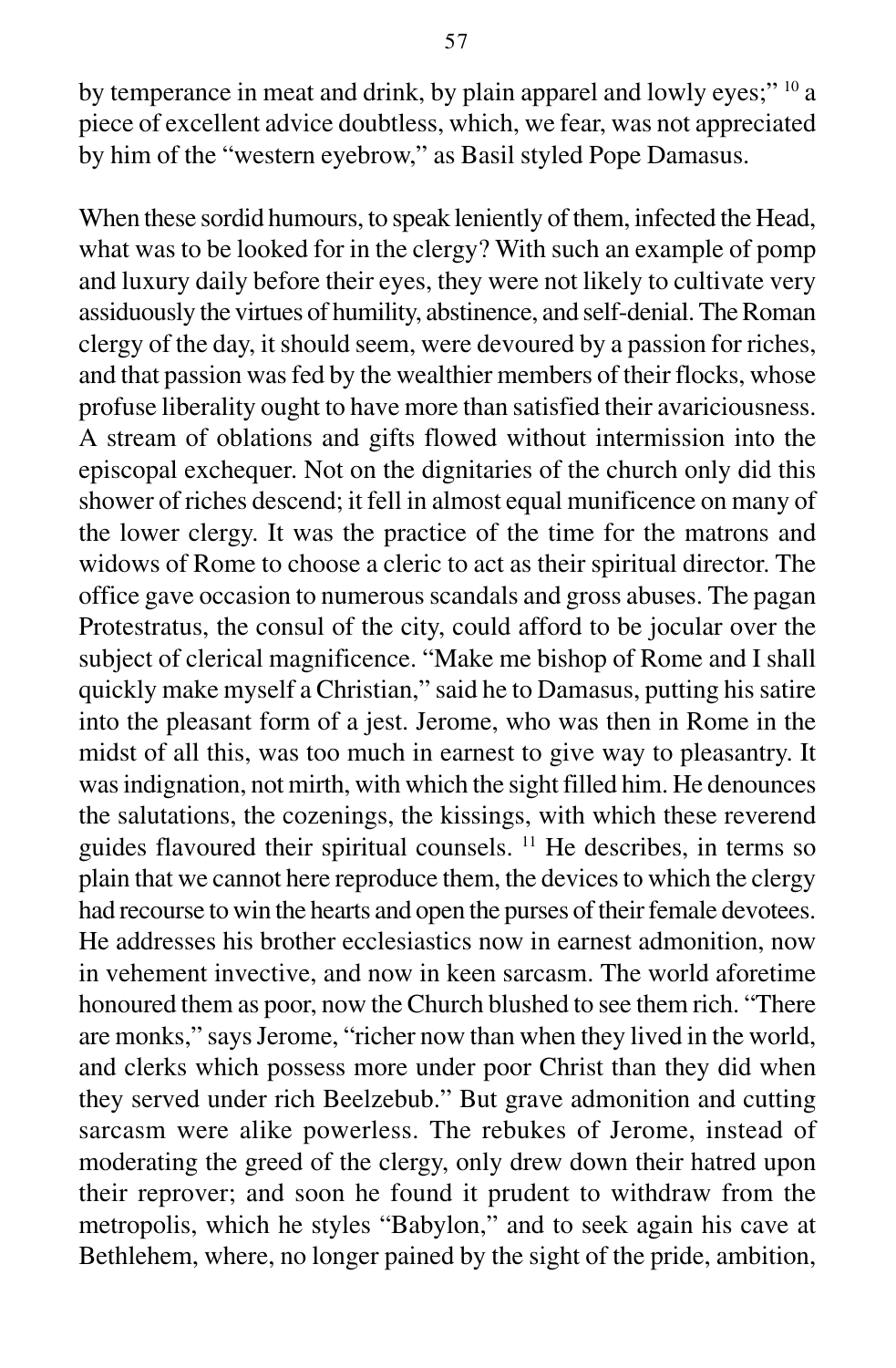and sensuality of Rome, he might pursue his studies in the quiet of the hills of Judah.

Even the Emperor Valentinian found it necessary, by public edict (A.D. 370), to restrain the wealth and avariciousness of the ecclesiastics. More striking proof there could not be of the extent to which this contagion had grown in the Church. The edict was addressed to Damasus, and was read in all the churches of Rome. The emperor prohibited, under certain penalties, all ecclesiastics from entering the houses of widows and orphans. And, farther, it was made illegal for one of the ecclesiastical order to receive testamentary gift, legacy, or inheritance from those to whom he acted as spiritual director, or to whom he stood in religious relations only. The money or property bequeathed by such illegal deeds was confiscated to the public treasury. This edict had respect to the clergy alone; and it is worthy of notice that it proceeded not from a pagan persecuting ruler, but from a Christian emperor. Its significance was emphasized by Jerome, when he pointed out that of all classes, not excepting the most sunken, this edict singled out and struck at the ecclesiastical order. "I am ashamed," said he, "to speak it: but the priests of idols, stage-players, charioteers, and courtesans, are capable of legacies and inheritances; only clergymen and monks are disabled from inheriting. Neither do I complain of the law, but grieve to see that we should deserve it." Approving the wisdom of the law, Jerome yet bewails its utter inefficiency. The avarice of the clergy baffled the vigilance of the emperor. The law stood, but methods were devised for circumventing and evading its enactment. Donations and deathbed bequests to ecclesiastics continued, only they reached them in a more circuitous way. They were made over to others, to be held by them in trust for clerical uses. This law was renewed by succeeding emperors in even stricter terms. Theodosius and Arcadius attempted to grapple by statute with this great evil, but the churchmen of the day were fertile in expedients, and the patriotic intentions of these legislators were completely frustrated. Legal enactment's cannot reach the roots of moral maladies. The thirst for gold on the part of the clergy continued unabated; and with the increase of superstition, the disposition to load priests and monks with the good things which they professed to have renounced, grew stronger, baffling not only legal restraints but the sanctity of personal and family obligations. Eight centuries later the evil had come to such a head in England that the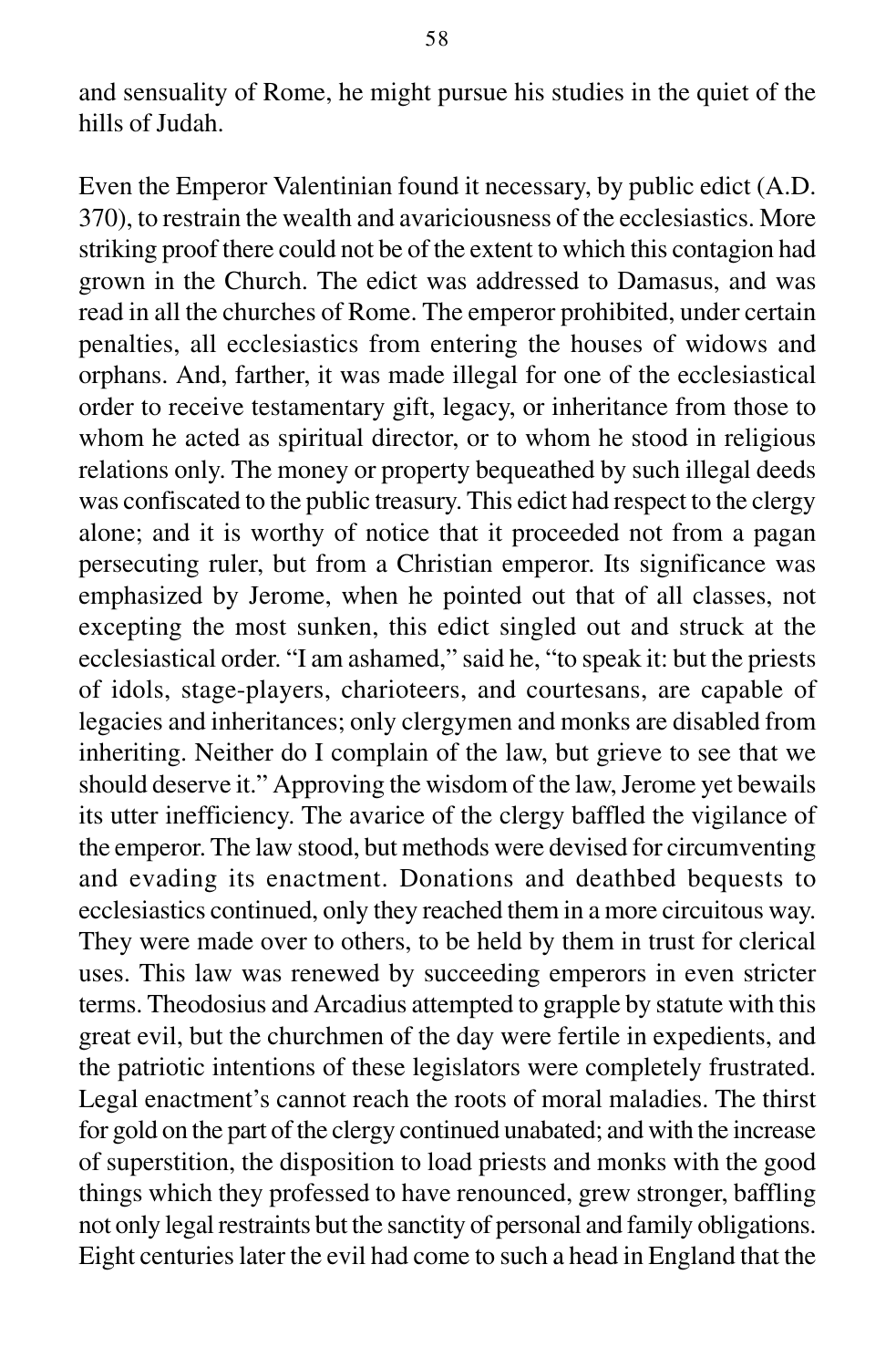sovereigns of that country found it necessary to revive the spirit of the laws of Valentinian and Theodosius. These statutes came just in time to prevent the absorption of the whole landed property of England into the "Church"' and by consequence, just in time to save the people from inevitable serfdom, and the public order and liberties from utter destruction.

To return to Rome, where Ninian was still sojourning, the growth of ecclesiasticism and the decay of piety went on by equal stages. The citizens of the metropolis and of Italy generally were leading careless and luxurious lives. They had invented a devotion which could be slipped on or of at pleasure. A few moments were all that was needed to put them into a mood fit for the church or for the theatre. They passed with ease from the secular games to the religious festivals, for both ministered an equal excitement and an equal pleasure. They thought not of what was passing on the distant frontier. There the Scythian bands were mustering, prepared to take vengeance on the mistress of the world for centuries of wrong endured at her hands. The Romans deemed themselves far removed from danger under the ægis of an empire the prestige and power of which were a sufficient guarantee, they believed, against attack or overthrow. Rome was entering on a new and grander career: There awaited her in the future, victories which would throw into the shade those her generals had won in the past. She had linked her destinies with Christianity; and that would never perish. She had become the seat of a pure faith, and this, it was presumed, had imparted to her a new life and a higher intellectual vigour. Her bishop was filling the place of Cæsar. Her city was consecrated by the labours and blood of martyrs. Within her were the tombs of the apostles, and their protection would not be wanting to a city in which their ashes reposed. Bishops and Presbyters, as of old kings and ambassadors, were crowding to her gates. The churches East and West were beginning to recognize her as umpire and judge by submitting their quarrels and controversies to her decision. The barbarous nations were beginning to embrace her creed and submit to her sway; and surely her children in the faith would never come with armies to destroy her. If ever they should appear at the gates of Rome, it would be to bow at the footstool of her bishop, not to rifle her treasures and slay or carry captive her citizens. On all sides were prognostications of growing power and extending dominion. Deceived by these signs of outward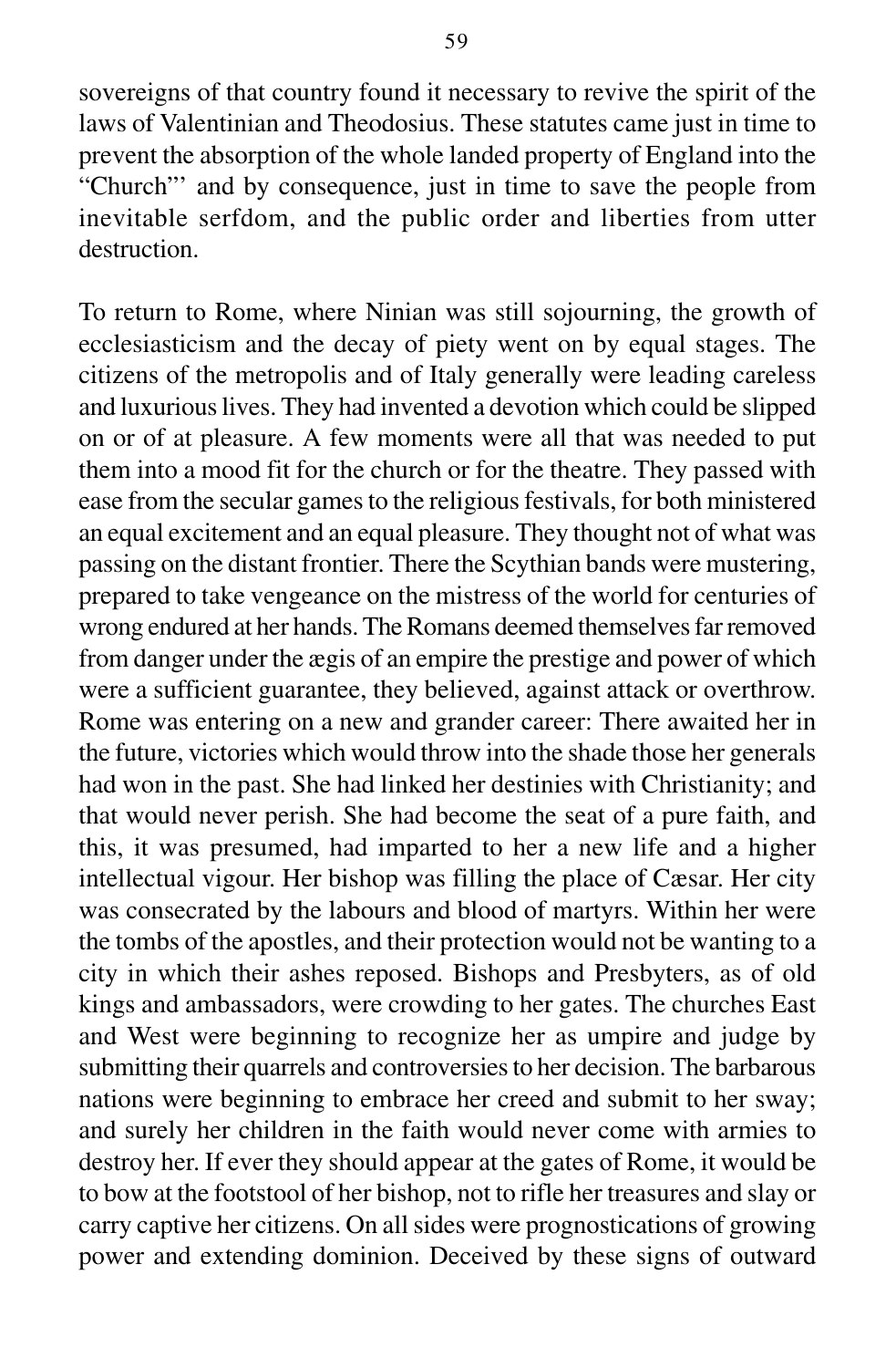grandeur, the Romans failed to note the cloud of barbarian war which was every day growing bigger and blacker in the northern horizon.

### **Endnotes**

- 1. Bingham, *Origines Ecclesiasticæ*, vol. v., p. 90. London, 1719.
- 2. Eusebius, *Præpar. Evang*., lib. xii., cap. 1.
- 3. Chrys., *Hom. in Ioan.*
- 4. Theod.; Bingham, *Origines Eccl*., vol. v., p. 96.

5. *Life of Ninian*, by Ailred, chap. 2; *Historians of Scotland*, vol. V., *Lives of the Eng. Saints, Ninian*, p. 39.

6. Ruffin., lib. i. c. 10.

7. The Basilica of Sicinius is probably the church of the *Santa Marie Maggiore* on the Esquiline Hill.

8. *Am. Marcel*., lib. xxvii. See also *Gregory Nazianzen, Orat*. xxxvii.

9. *Baronius*, tom. iv, An. 367.; Samson Lennard, *History of the Papacy*, prog. 6, 41.

10. Am. Marcel, xxvii. 3.

11. *Hieron. ad Eustochium,* Epist. 22.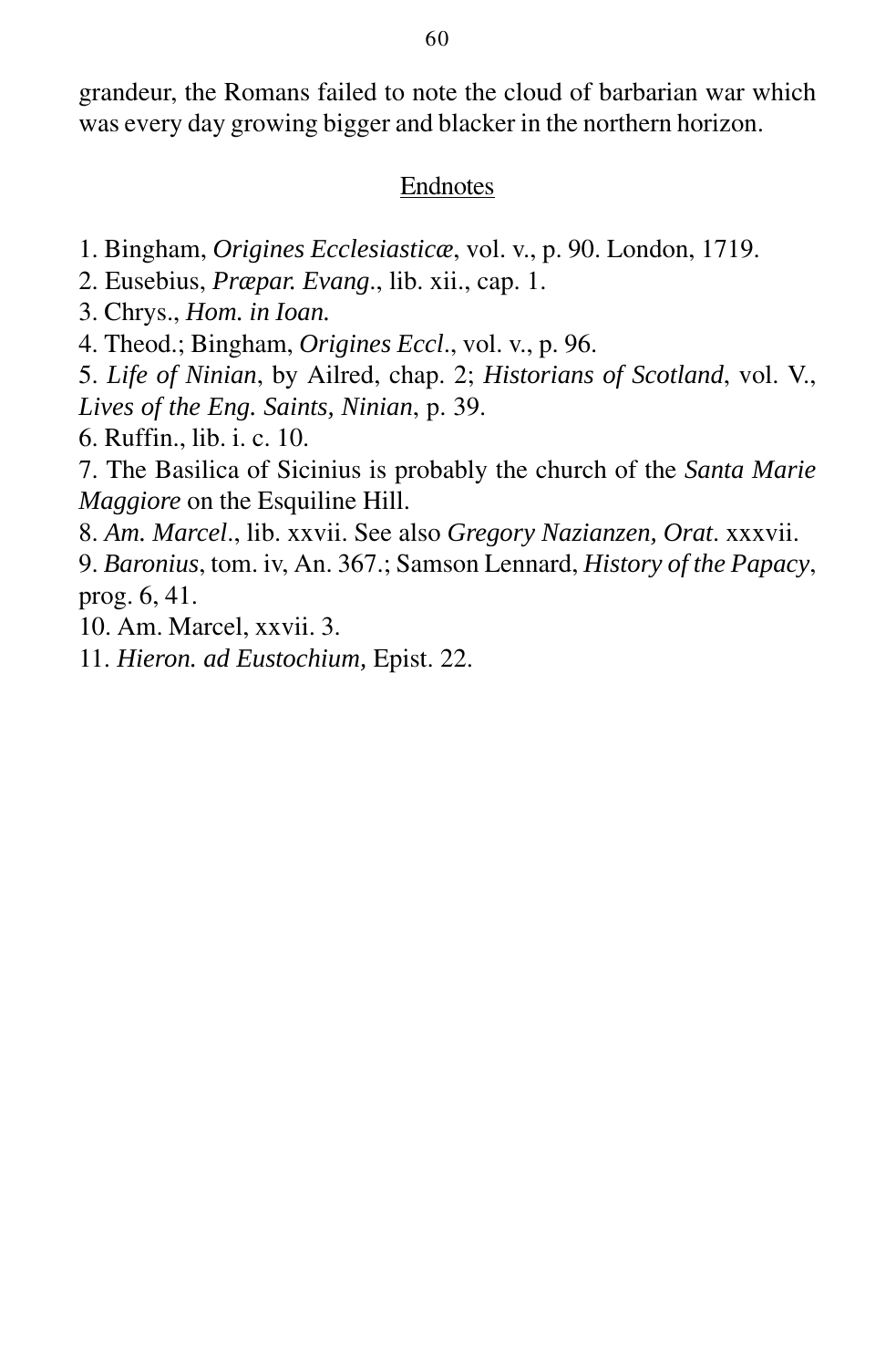### CHAPTER VI.

# NINIAN RETURNS TO BRITAIN—VISITS MARTIN OF TOURS— BUILDS A CHURCH AT WHITHORN.

NINIAN returned to Britain before the storm burst. He stands once more amid the scenes of his youth. It is the silver tides of the Solway, not the yellow waves of the Tiber that flow past him: and over him is spread the hazy canopy which encircles the brown moorlands of his native land, not the vault of sapphire light which is hung above the vine-terraced hills and marble cities of Italy. This brilliance of earth and air he left behind him when he crossed the Alps. But Ninian knows that there is a better light than that which kindles the landscapes of southern countries into glory; and the supreme wish of his heart is to diffuse that light over his native Britain, and carry it into every mud hut and wattle-built dwelling of his beloved Galloway; and if he shall succeed in this he will not envy Italy those natural splendours in which it basks, and in which it so far transcends the dusky plains of the land of his birth.

The statement may be accepted as true, that on his way back to Britain, Ninian visited Martin of Tours. This doctor was beyond doubt a man of capacious intellect, of large and bold conceptions, of resolute will, and, we may add, of fervent piety. His genius stamped itself not only upon his own age, but also upon the ages that came after him. He aimed at elevating society by exhibiting to it a new, a grand, and a striking model of self-denial. We must be permitted, however, to caution our readers when we speak of these great fathers, by asking them to bear in mind that their greatness was relative rather than absolute. The general level of knowledge and piety in those ages was lose, and men like Martin towered, therefore, all the more conspicuously above their fellows. Their contemporaries were somewhat prone to worship what seemed so far above themselves. It behooves us at this day, in taking the real measure of these giants, as they seemed to the men of their own age, and still more to the chroniclers of succeeding centuries, to reflect that we view them through the mythical and magnifying clouds of the Middle Ages; and the effect of being seen through such a medium may be fairly judged of when we say that the biographer of Martin, Sulpicius Severus, relates of him, that he was made bishop of Tours (A.D. 371) for the benevolent act of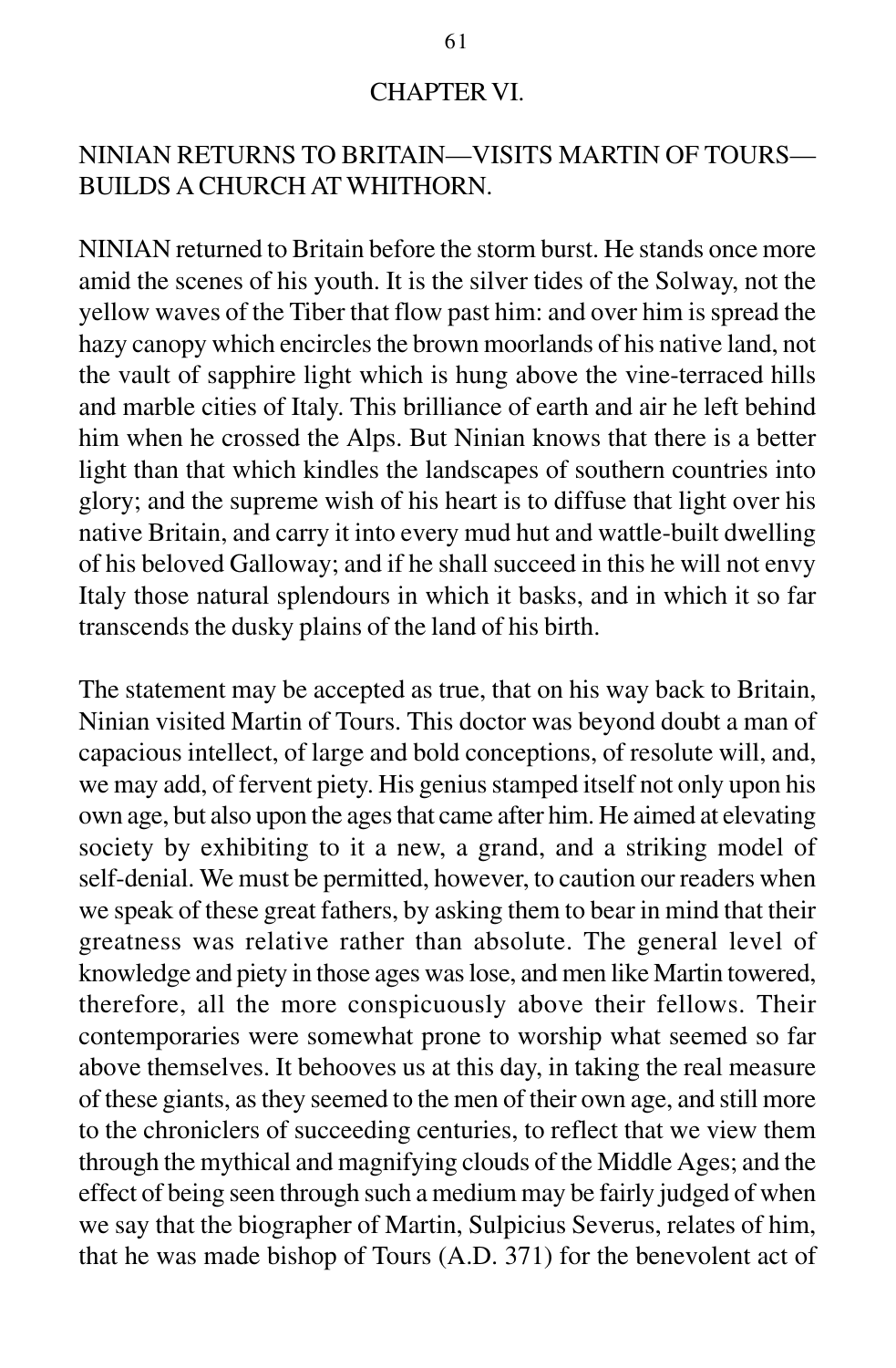raising two men from the dead. Christianity was then young, and it breathed its spirit of youthful enthusiasm into some of its disciples. We, at this day, walk by precedents; we inquire for the "old paths." There was room in that day for bold, original, and untried experiments; and it was in this way that Martin of Tours put forth his great powers, and sought to benefit his age.

After Jerome, Martin of Tours was the great patron and promoter of monachism in the West. It seemed to him, the one only cure for the great evil of his age. He could not help contrasting the self-indulgent, easygoing lives of the Christians of the West with the austerities practiced by the anchorites, amid the sands of Nubia, or the rocks of Arabia Petræa; and he sought, by transplanting the monastic system into Gaul, to restore the moral tone of society. Martin would have better succeeded had he restored the purity of the church's worship, and the vigour of her early discipline, the decline of which had occasioned the universal laxity and corruption he bewailed. Instead, he grafted on the church an order unknown to primitive times. He did not, however, transplant the monachism of the Thebaid into the West without very materially modifying it. In the East eremitism had been an utterly idle thing. The hermit could not have benefited the world less, if instead of retiring to his cell he had gone to his grave. Eastern eremitism was even a more idle thing than the idleness Martin sought to cure by it. The monachism of Gaul was not recluse and solitary, but social and operative. The members of the new brotherhoods worked together in the way of diffusing Christianity, or of reviving it in the particular localities in which their branches or houses were placed. The days of monastic greed and dissoluteness were yet remote; and, meanwhile, these religious confraternities were in a measure "the hearth of a near national life." In a society becoming every day more demoralized, they were, in some cases, missionary institutes; in others, schools of letters and philosophy; and in others, examples and models of agricultural industry,—and not infrequently, all three in one.<sup>1</sup>

Martin, as a matter of course, could communicate his views to Ninian; and Ninian would as naturally defer to the great doctor then in the zenith of his fame. The missionary of Galloway became a convert to monachism as an agency for combating the corruption and dispelling the ignorance of the age. On these lines he would henceforward work on returning to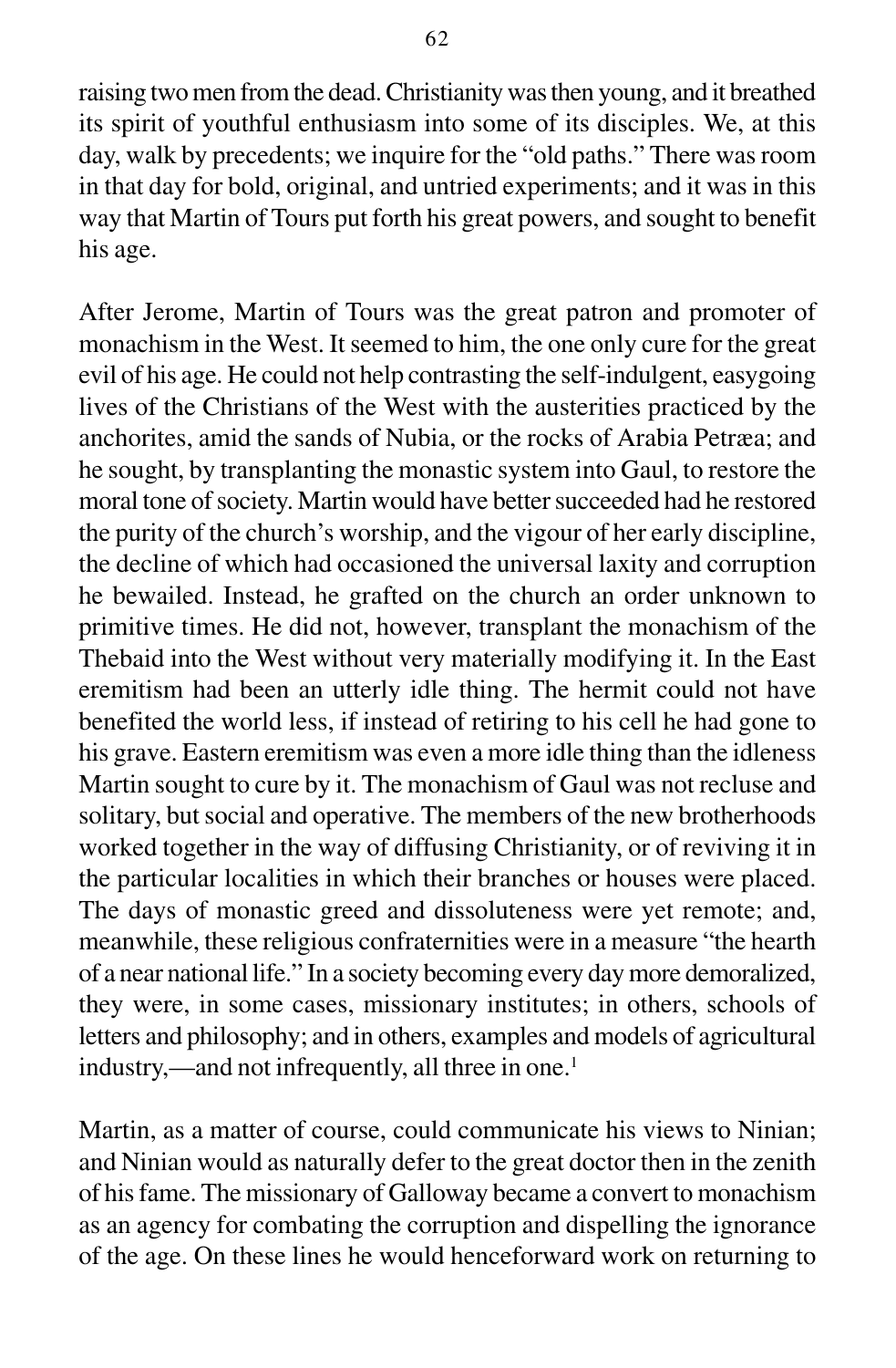his native land. Accordingly, before leaving Tours he arranged with Martin that masons should follow him into Scotland and build him a sanctuary in which he might celebrate worship with more solemnity than aforetime. Were there no workers in stone in Scotland? Doubtless there were, but they were unskilled in the architecture of such edifices as Ninian now wanted for the worship of the Britons. A church of wattles had contented him aforetime, but now he had been to Rome, and he must needs frame his worship somewhat more on an Italian model. He had sat at the feet of Pope Damasus; and though he had not changed the substance of his Christianity, he had changed somewhat the outward forms of its expression. His piety bore about it henceforeward a Roman flavour. The experts arrived from Tours in due time, and the building was commenced. It rose at Whithorn, on the north shore of the Solway, on a rocky promontory jutting boldly out into the Irish Sea.<sup>2</sup> It was constructed of white stone; hence its name, Candida Casa, the white house. Martin of Tours died while it was in course of erection, and this fixes its date at the year A.D. 397. 3 It was dedicated to Martin, and is believed to be the first edifice of stone which was built for the worship of God in Scotland.

No better site could Ninian have selected as a basis from which to carry on his missionary labours. His field of service lay within the two walls. This was the territory, of all others in Britain, the most exposed to the tempests of invasion and war. Now it was the Picts and Scots who descended upon it from the North to spoil the fair fields of the provincials; and now it was the Romans who hurried up from the South to drive back the plundering hordes and rescue the lives and properties of the helpless natives. It is hard to say whether the spiritless people suffered more from the ravaging Pict, or from their ally the Roman. When battle raged, Ninian could retire to his promontory, and there find sanctuary; and when the storm had passed, he would again come forth and resume his labours. For though the promontory of Galloway formed part of the debatable land, it was really outside of it, so far as concerned the incursions of plundering armies. It ran off to the southwest, stretching far into the tides of the Irish Channel, and was surrounded on all sides by the sea, save on the north where it joins the mainland. Its southern and western sides present a wall of precipitous cliffs, inaccessible to the invader, though they open in creeks in which a boat, pressed by the tempest, may find shelter. The remote and difficult character of the locality gave it exemption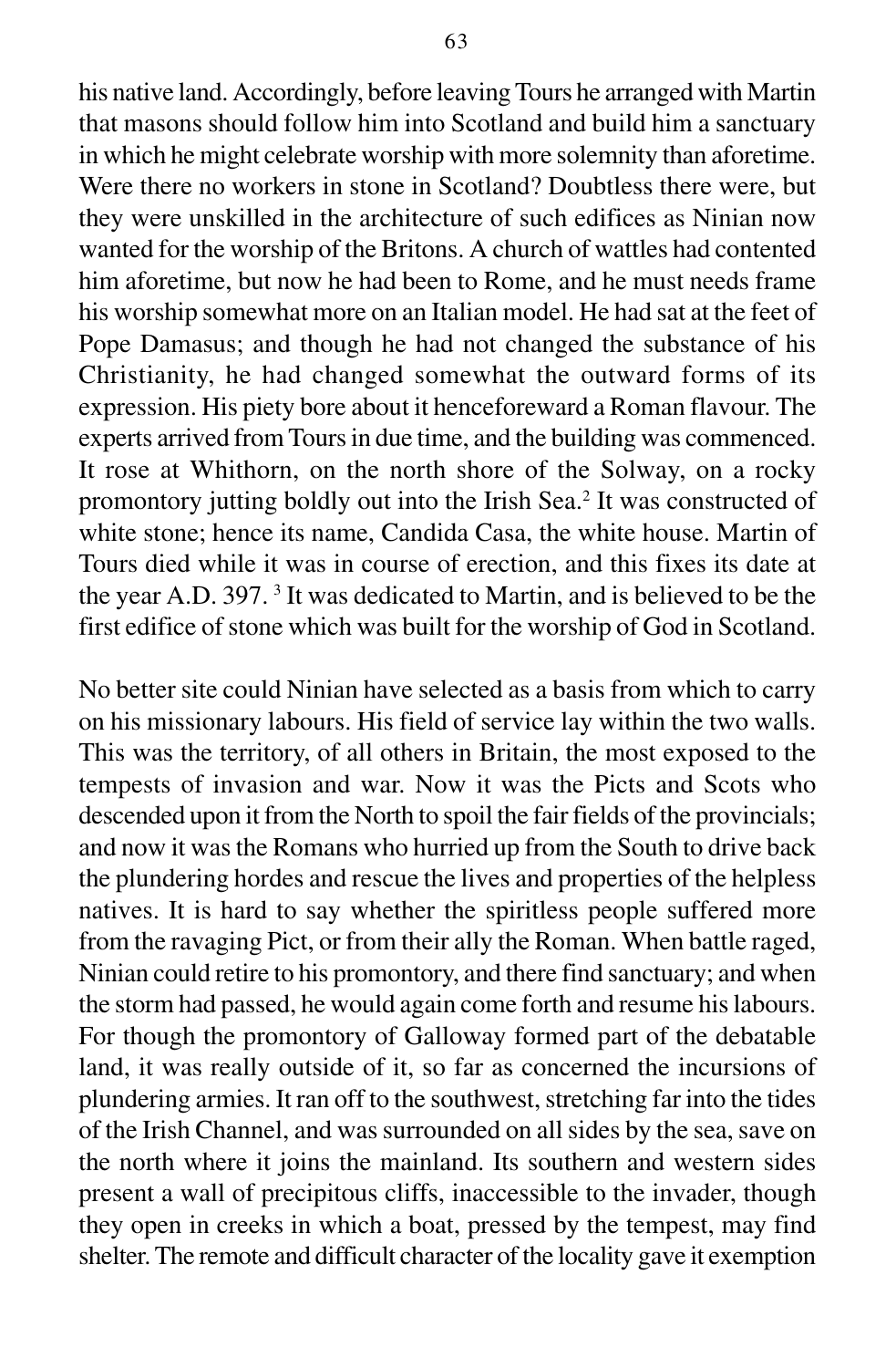from the inroads of war, though the echoes of battle sounded almost continually in its solitudes. The Romans in their progress northward passed it by, seeing nothing in the lonely wood-clad projection to make them diverge from their line of march; and when the mountaineers descended to rob the harvests and barnyards of its neighbours, they concluded, doubtless, that there was nothing in the barren promontory to reward a predatory visit, and so they too left it untouched. It was lying in its native ruggedness when Ninian took possession of it. It was covered with thick forests, amid which dwelt a tribe of native Britons, to which Ptolemy gives the name of Novantes, and which he tells us had built two towns, clearing, doubtless, a space in the forest, and constructing their houses with the timber which had grown on the site. The names of the two towns were Rerigonium and Leucopibia.4

Let us recall the scene as it presented itself to the eyes of the apostle of Galloway as he went and returned on his missionary tours. From the highest point of the promontory the view is extensive and imposing. At our feet are the waters of the Irish Channel laying the headland all round, save on the north where it expands into the mainland. Across a narrow reach of sea, looking distinct and near, are seen the mountains of the Isle of Man, rising before us out of the ocean. Turning to the north the eye falls on the successive headlands of Galloway, ranged in line along the coast, and running onwards to near Portpatrick. Following their rugged tops, the eye rests on the hills of Wigtown, Kirkcudbright, and Dumfries shires, which are seen, ridge behind ridge, swelling up from the shores of the Solway. The view to the east completes the picture. Spread out before us is the coast of Cumberland, with its nestling bays, and its white houses gleaming on the beach; and behind is the waving and picturesque line of its blue hills. Such was the chosen retreat of Ninian. Its clothing was not so rich as in our day. It wore its natural wildness and ruggedness, but its varied panoramic beauty of ocean and bay, of headland and mountain, was the same then as now.

Here, then, we behold Ninian establishing his headquarters, and founding a college or school of missionaries, or monks, as they now began to be called, though we must be careful not to confound them with the class that bore this name in after ages. That Ninian continued to labour in the cause of his country's Christianity we cannot doubt, but the change his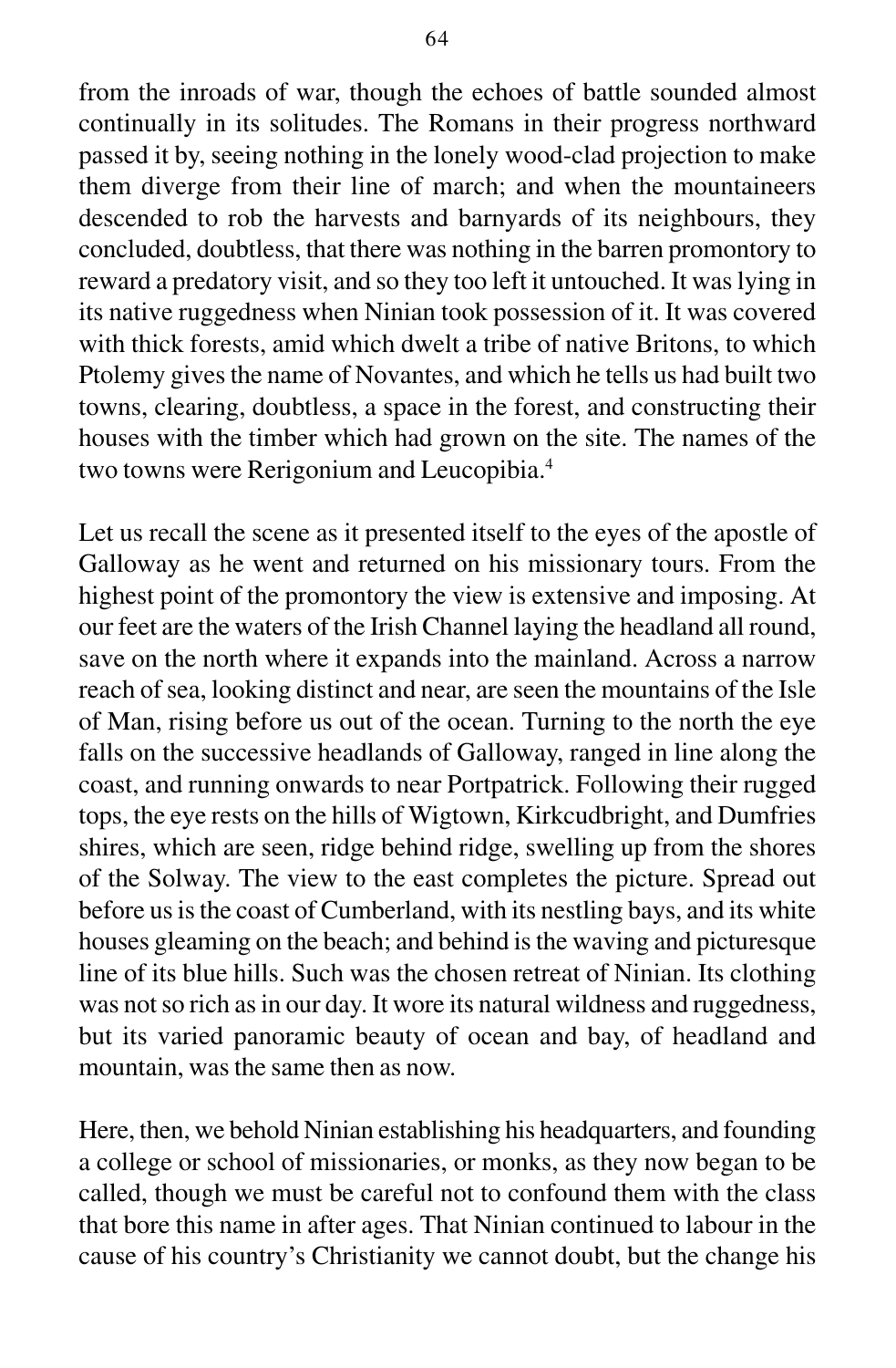views had undergone was followed, doubtless, by some change in his modes of working. His methods were now more histrionic. He made less use of oral instruction, and relied for results more on the celebration of church services, after the pattern he had seen abroad. He had gone to Rome to be better instructed in Holy Scripture. Was its meaning clearer to him now? Did it open, as never before, and disclose hidden treasures of grace and wisdom? Or, rather, was there not now a shadow on the page of the Bible which dimmed its light, and made Ninian imagine that he was gazing into profounder depths when he was only looking through an obscurer medium? We much fear that so it was, in part, with the apostle of Galloway, after his return from Rome; for when popes and synods are accepted as the interpreter of the Bible, the Spirit, who is the divine interpreter, withdraws.

### Endnotes

I. Guizot, *Hist. de la Civilization en France*, t. i., p. 110.

2. Bede, *Eccl. Hist*., lib. iii. cap. 4.

3. The precise year is disputed; but all, or nearly all authorities, place the death between A.D. 397 and 401. The Church of St. Martin in Tours was destroyed at the first French Revolution. His tomb was behind the grand altar, a plain erection, rising three feet from the ground, and without figures—Tillemont, *Memoires*; Le Brun des Marettes, *Voyage Liturgigues de France*, Paris, 1757.

4. All three, Leucopibia, or Leucoikidia, Candida Casa, and Whithern, are identical in meaning, signifying Whitehouse. The first is of Greek derivation, the second Latin, and the third Saxon, from *ærn,* house.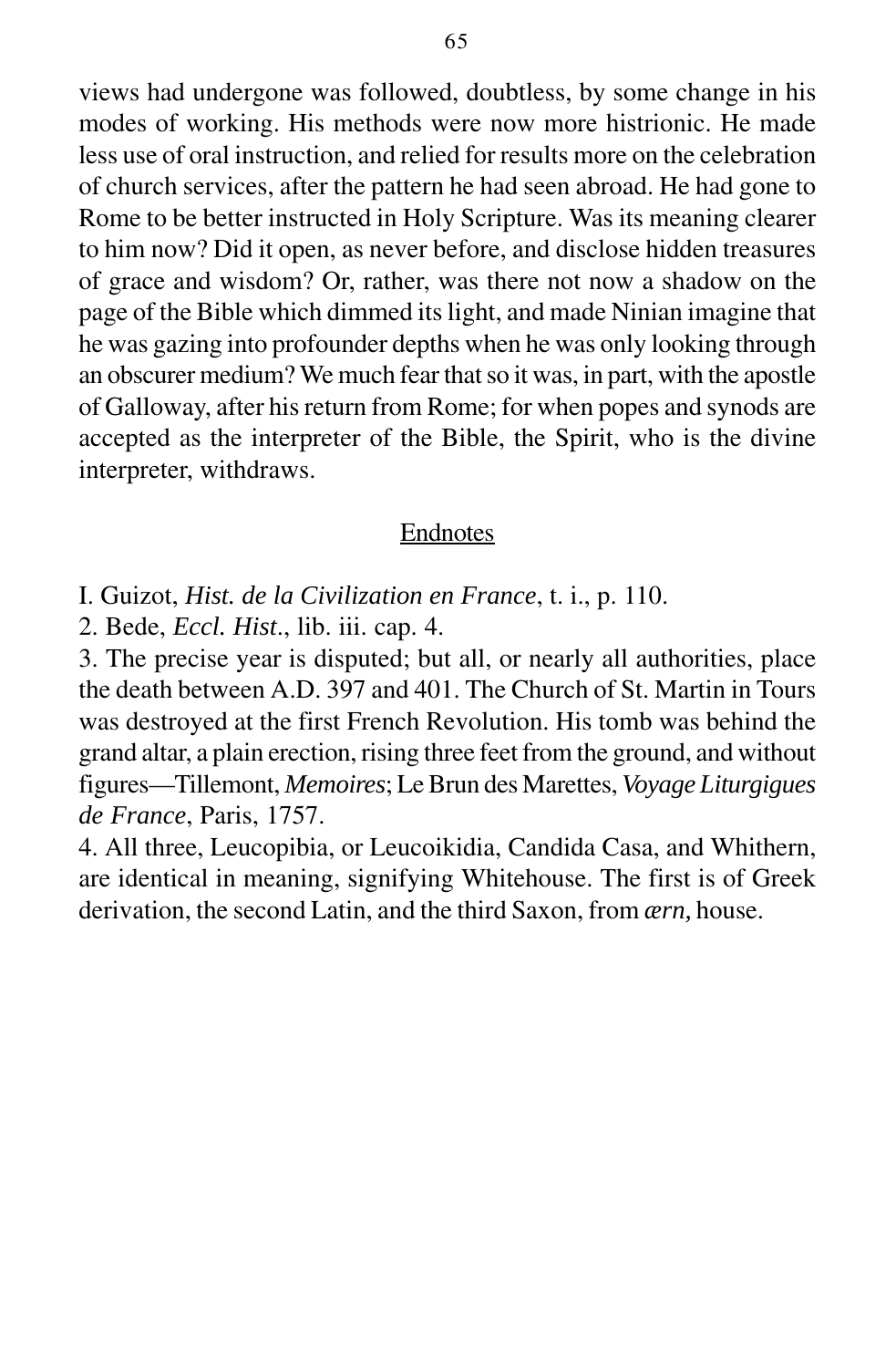#### CHAPTER VII.

## EASTERN MONACHISM—SCOTCH MONACHISM— ARRANGEMENTS AND STUDIES IN CANDIDA CASA—NINIAN'S LAST LABOURS AND DEATH.

NINIAN'S visit to the metropolis of the Christian world had, doubtless, enlarged his knowledge of men, and made him more exactly informed as regards the actual condition of the churches of Italy and France. It gave him an opportunity of judging for himself how the current was setting at the centre of ecclesiastical affairs, and afforded him, moreover, a near view of the men, the fame of whose names was then filling the Christian world. He could not but feel how little successful he was in his search for the simplicity and humility of early days; and he must have noted the contrast, sufficiently striking, between the lowliness in which Paul had preached the Gospel in this same city, and the pomp in which Damasus, who claimed to be the apostle's successor, filled the chair and performed the duties of the Roman pastorale. Nor could he fail to observe what an affluence of music and painting, of festival and ceremony, was required to keep alive the piety of the age, and how successful the Christians of Rome were in combining pleasure with devotion. But what mainly drew his eye, doubtless, was the striking phase which was passing upon the Christian world. This was the rage for monachism. Speaking of the number of the monks of Egypt, Gibbon sarcastically remarks, that "posterity might repeat the saying, which had formerly been applied to the sacred animals of the same country, that in Egypt, it was less difficult to find a god than a man." 1 A colony of the disciples of Anthony, the patriarch and leader of the Egyptian hermits, made their appearance at Rome a little before Ninian's visit. Their savage appearance excited at first astonishment and horror, which, however, speedily passed into applause, and finally, into imitation. Senators and matrons of rank, seized with the new enthusiasm, converted their palaces and villas into religious houses; and frequent monasteries were seated on the ruins of ancient temples, and in places still more unlikely. A monastery arose in the midst of the Roman forum. Its inmates were here environed by no desert, unless it were a moral and spiritual one

The first preachers of the Gospel were sent forth into lands teeming with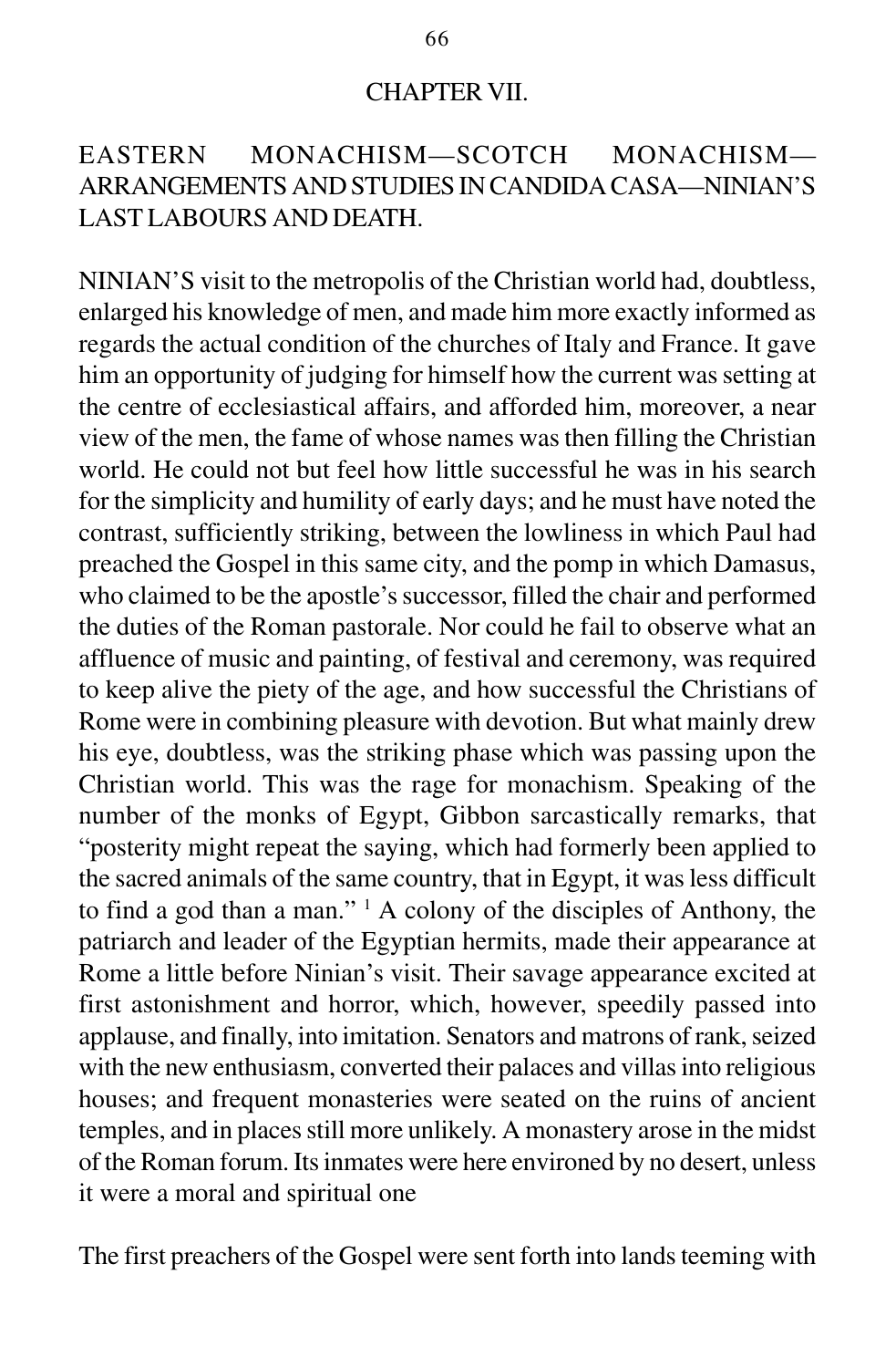inhabitants, and cities crowded with population. They were the salt of the world; and how else could they perform their function but by mingling with the mass of mankind? The new champions of Christianity and propagators of the Gospel retired to the desert and burying themselves in its solitudes, held converse with only the wild beasts of the wilderness. The good this accomplished for Christianity is at least not obvious. He who would disperse the darkness must hold aloft the light, not hide it under a bushel or bury it in the caves of the earth. He who would subdue the wickedness around him must grapple with it, not surrender the field to the enemy, by abandoning the combat. It is contact and conflict with evil that gives the finishing touch to the nobility and purity of human character. It is a low and selfish Christianity which has no higher aim than one's own perfection and happiness. No higher aim had the thousands of eremites who peopled the deserts of the East. Monachism at the best was an intensely selfish and self righteous thing. It exacted, moreover, from its votaries, but little real self-denial. To sleep on a bed of stone, to make one's daily meal on herbs, and to drink only the water of the spring, is no extraordinary stretch of self-mortification. We are not sure that the hermits that swarmed in the deserts of Syria and Egypt in Ninian's day did not find a hazy pleasure in this sort of life. But to toil among the wretched and fallen; to put up with the thanklessness or the hatred of those whom one seeks to turn from the paths of ruin; or to endure the reproach and loss which fall to the lot of the man who stands up against the evil though fashionable courses of the world—that is real mortification, and it is also the highest style of Christianity. The Christianity that began to be popular in Ninian's day was not of this sort. It lacked bone and muscle; and instead of seeking to stem the tide of evil, it retired to sleep and dream in the sunny air and quiet solitudes of Egypt and Palestine, and left the great world to go its own way. It was said of old, "a living dog is better than a dead lion." We may repeat the saying with reference to monachism. One single man girded for Christian service would have been worth more than all this multitude of somnolent monks.

It is creditable to Ninian, coming from Rome, where this folly was beginning to be held in repute as the perfection of the Christian life; and coming too from the feet of Martin of Tours, who was introducing this type of religious life into France, thought as we have already said, in a modified form; that he instituted in Galloway, not a monachism that would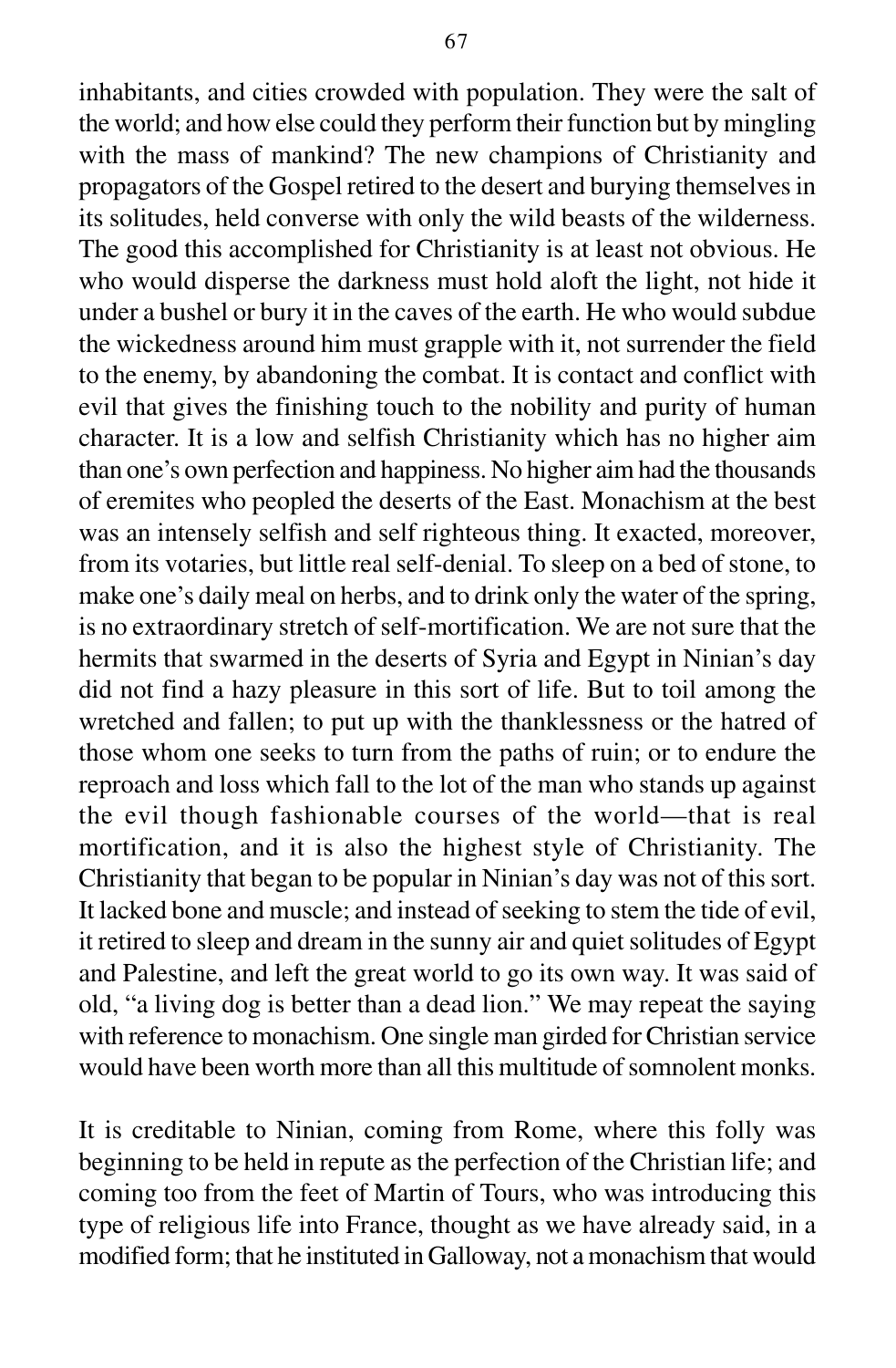retire to its cell, and shut itself up from the people whose conversion it professed to seek, but a monachism that would walk abroad, traversing the length and breadth of Galloway, would mingle with the peasantry, visit them in their huts, and join itself to them as they pursued their labours, and by patient instruction and loving admonition, reclaim them to the "old paths" in which their fathers walked, but from which the sons had turned aside. The task before Ninian was not that of a first-planting of Christianity in Galloway. Earlier, if humbler, missionaries had kindled the light in this region two centuries before Candida Casa rose on the promontory of Whithorn. But much had gone and come since. The unsettling influences of war, the corrupting example of the Roman soldiery, and the difficulty attending access to the fountains of knowledge—all worked together to the effect of well-nigh obliterating the traces of the early evangelization of the region, and left it nearly as dark as before the first missionary had set foot in it. The roots of Druidic paganism were still in the soil; the unsettled times favoured an aftergrowth of this branch of heathenism, and the altars in the groves were being rebuilt; and with the old worship returned the old impieties. There followed a dismal train of evils—war, robbery, massacre, and famine. These occurrence sharply castigated but did not reform this degenerate race.

The work was too great for Ninian alone. It must be his first care to create a staff of fellow-labourers. The monastic institutions of the age suggested perhaps the first idea of the method by which he must proceed in gathering round him a fitting agency for his contemplated evangelisation. His institution must not be exactly of the sort of those now rapidly rising all over the East: for what good would a colony of drowsy monks, entrenched on the promontory of Whithorn, do the ignorant natives of Galloway? The monasteries of Martin in Gaul came nearer Ninian's idea of the community he wished to found. But history presented him with a still better model. He knew that there had flourished in ancient Israel schools of the prophets, and that the youth trained in these seminaries did not waste their energies in the desert, or shirk the duties of manhood and citizenship under the mantle of the prophet. Nothing that appertained to the good of their nation was foreign to them. They mingled with their countrymen, courted hard service, studied the law this hour, and cultivated their plot of ground the next. They taught in the synagogue and in the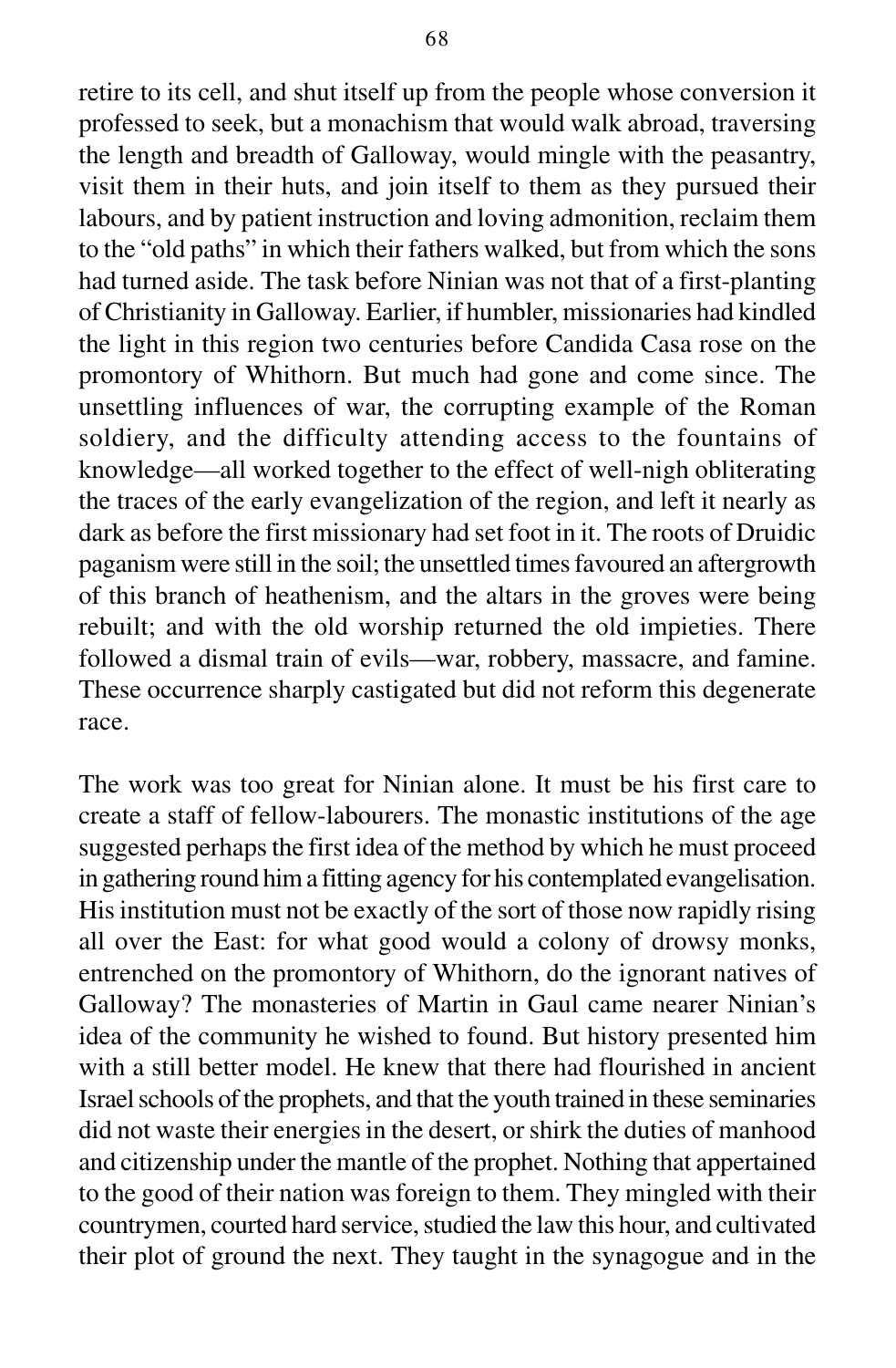school. They went their circuit, instructed, reproved, and warned, as occasion required, and thus kept alive the spirit of the nation, and delayed, though they could not avert, its ultimate degeneracy. It was to these ancient and sacred models that Ninian turned back in search of a pattern to work by. He would revive the "schools of the prophets" on British soil, only borrowing from the monasteries of Gaul such alterations and improvements as the country and the age made necessary, and grafting the new appliances on the ancient Hebrew institution.

We are able thus to picture the interior of Candida Casa. It is at once a church and a school; a house of prayer on Sabbath, a scene of catechetical instruction on week day. The youth that here assemble to Ninian belong probably to all three nations—the Britons, the Picts, and the Irish Scots. They forget their nationality at the feet of their teacher. Their Christianity makes them one. They are fettered by no vow of obedience. They are voluntary recruits in the evangelical army; and the same devotion that led them to enroll in the corps makes them submissive to the commands of its general. Nevertheless there must needs be a prescribed order in the little community, and that rule all must walk by; otherwise the household will get into confusion, and the school of Candida Casa be broken up. Each portion of the day has its allotted task: there are hours for sleep, hours for devotion, hours for study, and hours for recreation or manual labour. Care is taken that there shall be no lost time. Horologes had not yet been invented, nevertheless the inmates of Candida Casa could measure the march of the hours with wonderful precision. They could read the movements of time on the great clock of nature. The first gleam of light on the summit of the mountains of the Isle of Man was the signal for quitting their dormitories, and commencing the labours of the day. The slow march of the western shadows up the sides of the Kirkcudbright hills announced in like manner the approach of the hour for retiring to rest. So did they pass the summer months. In winter they rose before the sun, and waited, in devotion or in meditation, the slow coming of the day. When its brief hours had sped, and evening had dropped her veil on the face of the Irish Sea, and wrapped in darkness the tops of the Cumberland and Dumfriesshire hills, they would prolong their labours far into the evening.

The main business of the monastery was study. Its inmates were there to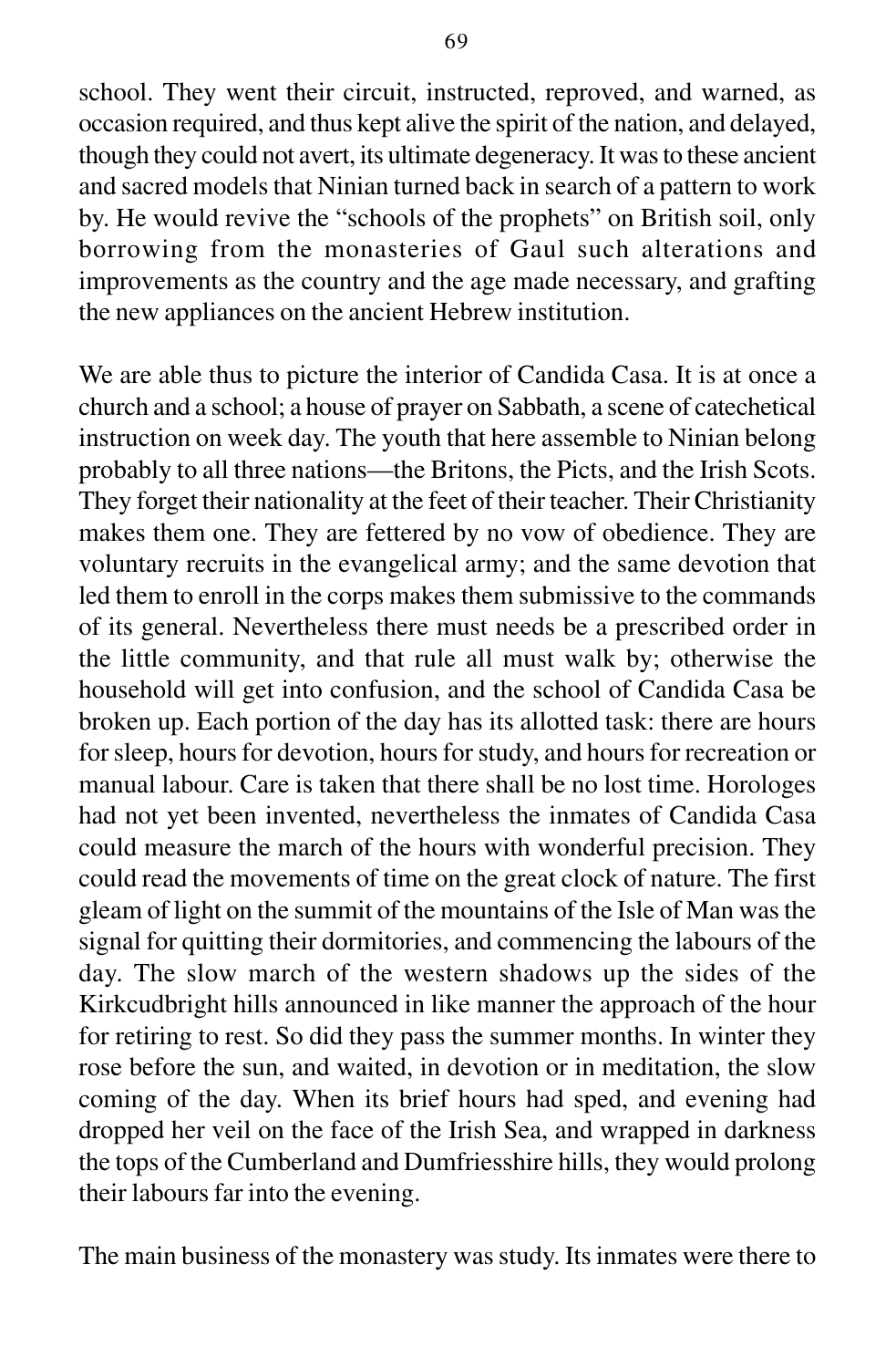prepare for public work, and all the arrangements of the institution were with a view to that great practical end. They had bidden adieu to the world, not, like the eastern anchorites, for ever, but only for a while, that they might come back to it better fitted for doing it service. They could serve it only by knowledge; and they made haste to learn, that they might the sooner begin their work of teaching. The hours were precious, for every day their countrymen were straying farther from the path of true knowledge and heavenly virtue.

What were the branches that occupied the attention of the youth in Ninian's college, and what was the length of their curriculum? These are two points of great interest, but, unhappily, no history, and no tradition even, have transmitted to us any information respecting either of them. It is probable that the subjects studied were few, and that the curriculum was short. It was then "the day of small things" as regards philosophical and theological studies in Britain, and the two great universities of England might not be flattered were we to assign to Candida Casa the honour of being their pioneer. It is probable that the Scriptures, either in British Celtic or in Latin, were the textbook in this humble seminary. Jerome's translation of the Bible, the Vulgate, was already in existence; and the familiarity of the British youth with the Latin tongue, through their intercourse with the Romans, would enable them to peruse it. If the scholars of Ninian drew their theology from this fountain alone, that theology would be of crystalline purity. What other source than the Scriptures had the first evangelists who planted the Gospel on the ruins of Paganism? The works of Augustine, too, were finding their way into Britain, and it is possible that copies of some of the writings of this father may have enriched the monastery of Candida Casa. Numerous other commentaries were beginning about this time to make their appearance, and were being circulated throughout the Christian world. Whether these expositions traveled so far as Britain we cannot say. If they failed to reach our shores, their absence could be no cause of regret. They only made dark what the Bible had made clear. They contained a large admixture of the Platonic philosophy. Their authors, not content with the natural and obvious meaning of Holy Writ, searched beneath its letter for allegorical and philosophic mysteries; and instead of discovering the "deep things" of revelation, brought to light only the follies of past ages. They created a kind of twilight which was neither the Pagan night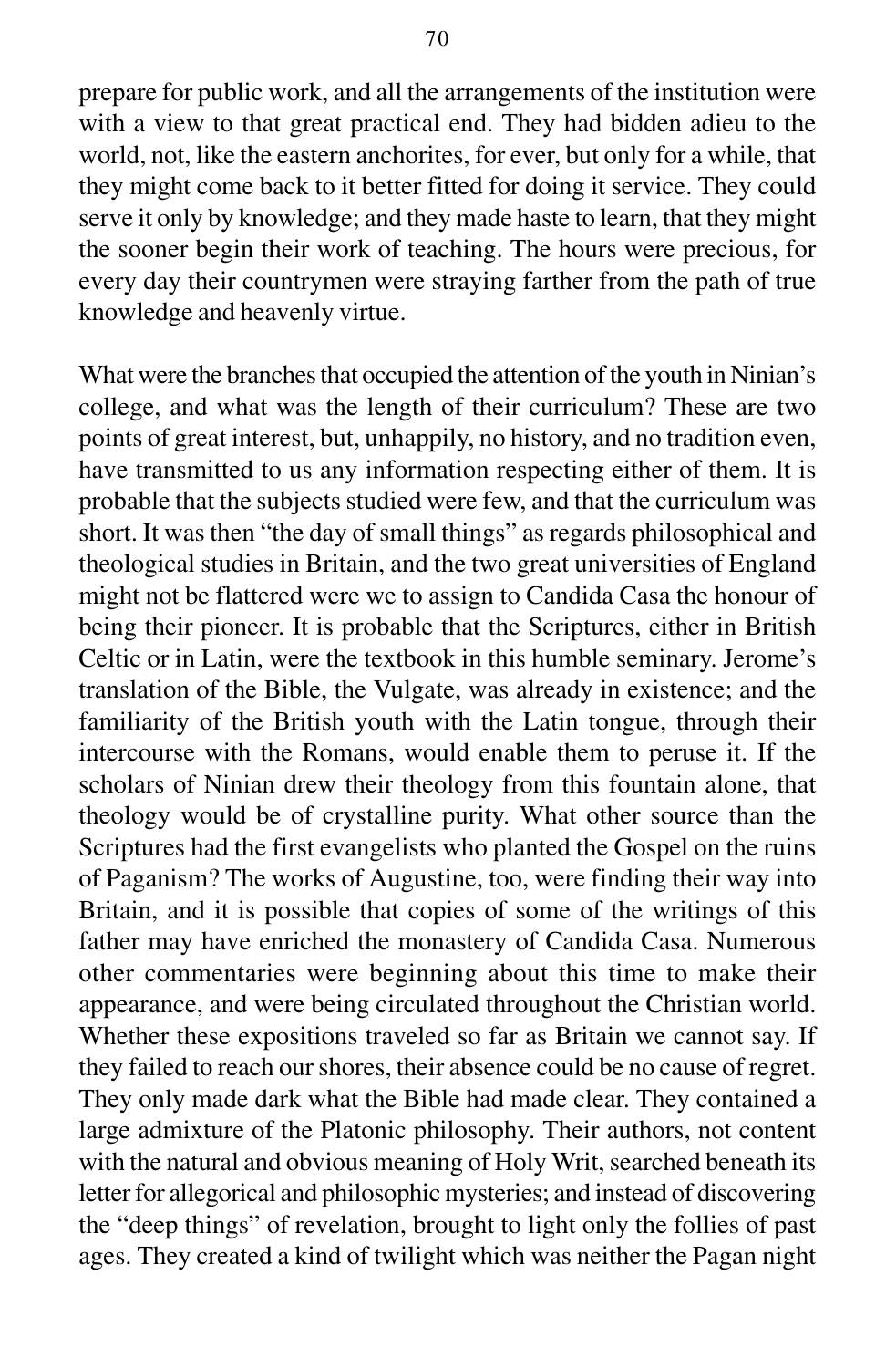nor the Christian day. The Platonic philosophy was the upas tree of the Church of the fourth century.

After the Scriptures the oral instructions of Ninian were doubtless the staple of the educational means of the young evangelists who gathered round him. If to have trodden the path is one's best qualification for being the guide of others, Ninian was well fitted to preside over the youth of Candida Casa. He had himself gone every step of the way along which he was to conduct them. He had sat in darkness, and knew how to lead them out of night. He had served on the mission-field on which their lines were to be passed. He had stood in the midst of the ignorance, the misery, and the vice of his countrymen, and he knew the patience needed to bear, and the courage needed to grapple with this host of evils. He knew how to equip those young soldiers for the battle into which he was about to send them forth. They must put on the armour of light; they must grasp more ethereal weapons than those with which earthly warriors fight. Moreover, he would fortify them beforehand with suitable counsels, so that they might not be taken by surprise when they encountered unexpected obstacles, nor grow fainthearted when they saw that victory was not to be so easily or so speedily won as they had hoped. Having clothed them in armour suited to their warfare, that even of both dogmatic and pastoral theology, as then known, he gave them their staff, their water bottle, their woolen robe, along with his benediction, and sent them forth.

But what of the theology of Candida Casa? Was it a well of knowledge undefiled, or was it slightly tinctured with the Platonic philosophy? And what of the president of the institution? Was Ninian still the humble missionary, or was there now about him just a little affectation of prelatic arrogance and rule? It is possible that these things Ninian might have unconsciously brought with him from Rome. Ecclesiastical history presents us with not a few melancholy examples of men who have passed from light—into darkness, and from a first into a second and deeper darkness, believing all the while that they were advancing into clearer light. Many have thus fallen who have been altogether unconscious of declension. The change begins, not in the understanding, but in the heart that fountain of life and death. The heart, beginning to disrelish the light, says, "It is not good." The understanding hastens to support the choice of the heart, and says, "The light is not sufficient." At this stage the man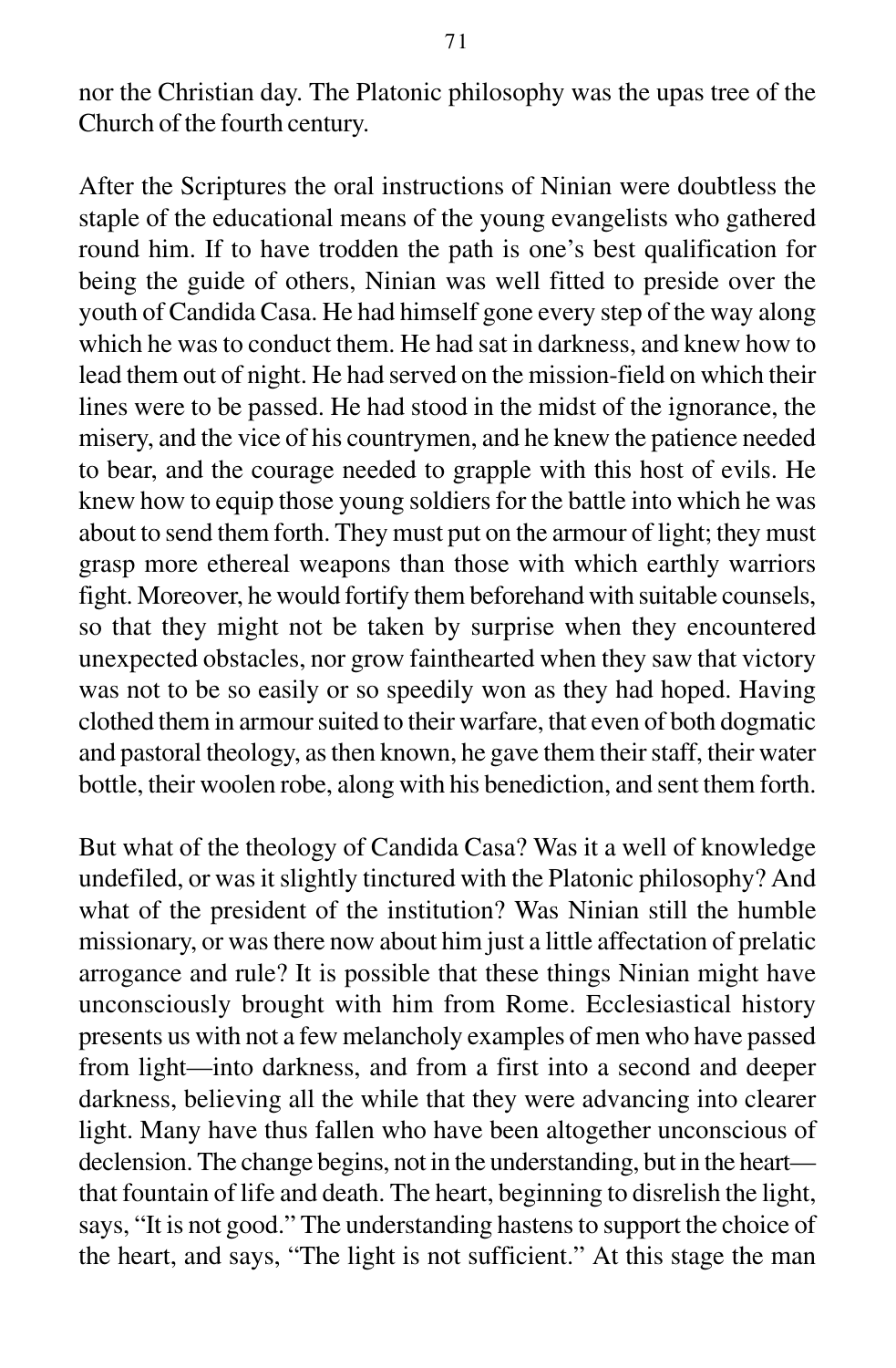turns inward in search of a clearer light in himself than the light which has been stored up in the Sacred Volume. He finds it, as he believes, in his own consciousness or inward judgment concerning things. "This," he says, "is a clearer and a surer light than any without me. I feel it; it is within me; I am sure of it. It cannot mislead, and I will guide myself by it." By this light within him, he tests the light without him. He inverts the true order; he puts the human above the divine; he makes his reason or the reason of other men, the church for instance, the judge and test of the light of revelation. From the moment that the exterior light, the one infallible guide is forsaken, the man rushes onward, with the full consent of heart and understanding, from error to error, never doubting that he is advancing from truth to truth. Each successive error is held to be a fresh discovery of truth; and each successive shade, as the darkness deepens around him, is welcomed as a new and brighter illumination. The delusion becomes at last complete, and the unhappy man, having wandered out of the way of understanding, "remains in the congregation of the dead." These are the mementos and monuments—very solemn and terrible they are—that meet one's gaze, at every short distance, on the highway of ecclesiastical history.

But we have no reason to think that the change Ninian's views had undergone was of this sweeping character. What must have helped to retain him within the old landmarks was his devotion to the cause of his country's evangelisation. While sojourning at Rome, he could hardly avoid being somewhat influenced by the two rising forces of the time, the Platonic philosophy and the old pagan ritual, but once back again in his own country, and face to face with its ignorance and vice, Ninian must have felt how short a way philosophic fancies and ritualistic ceremonies could go as a cure of these evils. If his understanding was somewhat dimmed, the fervour of his spirit was not extinguished. The fire within him continued to burn to the close of his life. We have no contemporary record of the reformation which Ninian accomplished, but there is enough of traditional and monumental proof to satisfy us that the change he effected was great, and that the school of prophets which he established at Whithorn continued, after he had gone to his grave, to be a centre of evangelical Christianity which diffused its light all round over a very wide area.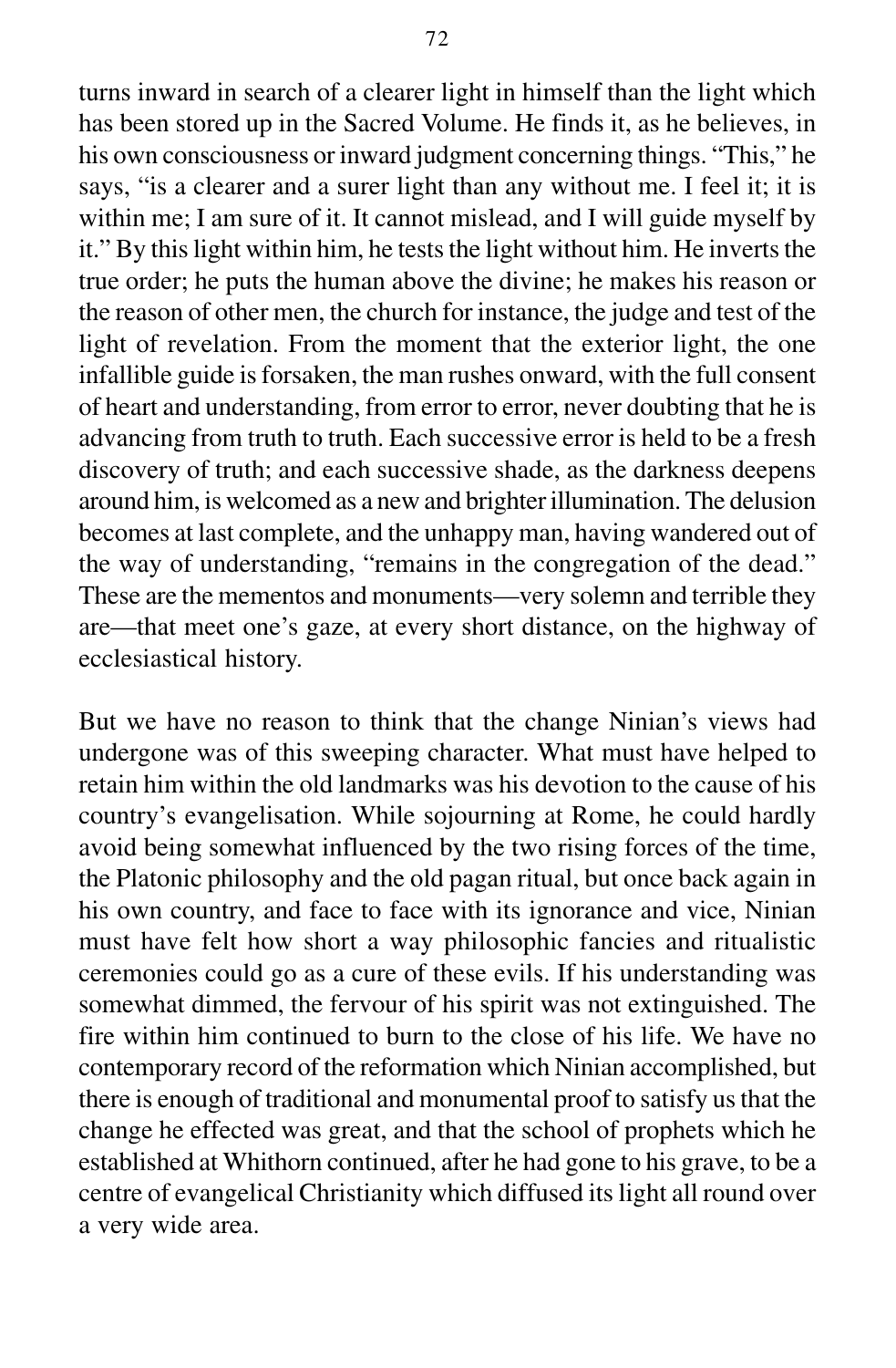Bede has credited Ninian with the conversion of the southern Picts, and says that the glory is his of spreading the light of Christianity over that whole region of Scotland, which extends from the Clyde to the foot of the Grampian mountains, $2$  and in this the monk of Jarrow has been followed by all who have written on the life and labours of the apostle of Galloway. But we know that the venerable chronicler is mistaken when he makes Ninian the first apostle of the Picts. There were earlier missionaries in those parts than the men of Ninian's school and time, though possibly Bede, in an unhistoric age, knew nothing of them, and was not unwilling to have it thought that the first light that shone on our country came from that city from which Ninian had just returned. There is undoubted historic evidence for the fact that the southern Picts were Christianized two centuries before Ninian flourished. The Gospel outran the arms of Rome, and won victories where Rome reaped only defeats. The terrible persecutions that broke out, first, under Domitian, and finally, under Dioclesian, forced many of the Christians to flee beyond the Roman wall into Pictland, carrying with them the light of Christianity. Irenæus of Lyons, Tertullian<sup>3</sup> of Carthage, and Origen, the men of the widest information and highest character of their day, in clear and unmistakable words affirm the same thing. Our own Buchanan, who is better informed on these matters, and whose judgment is more reliable than many of our late writers on early Scottish affairs, tells us that Donald I. (about 204) not only himself professed the Christian religion with his family, but used his influence to extirpate the superstition of the Druids and plant Christian teachers throughout his dominions; though his efforts were greatly hindered by his wars with the Romans. In these good labours he was followed by King Crathilinth in the end of the same century, and by his successor Fincormachus (A.D. 312-350), in whose reign "the Gospel did flourish in purity and in peace." These facts violently conflict with the assertion that Ninian was the first planter of Christianity among the southern Picts<sup>4</sup>

But though we refuse to Ninian the honour of being the first to open the door of the evangelical kingdom to the Picts we willingly concede the probability of his having effected a much needed revival of religion in that nation. Matters had recently changed greatly for the worse in Pictland. The Romans contrived to sow dissension between the Picts and their allies the Scots. The latter were forced to leave the country for a time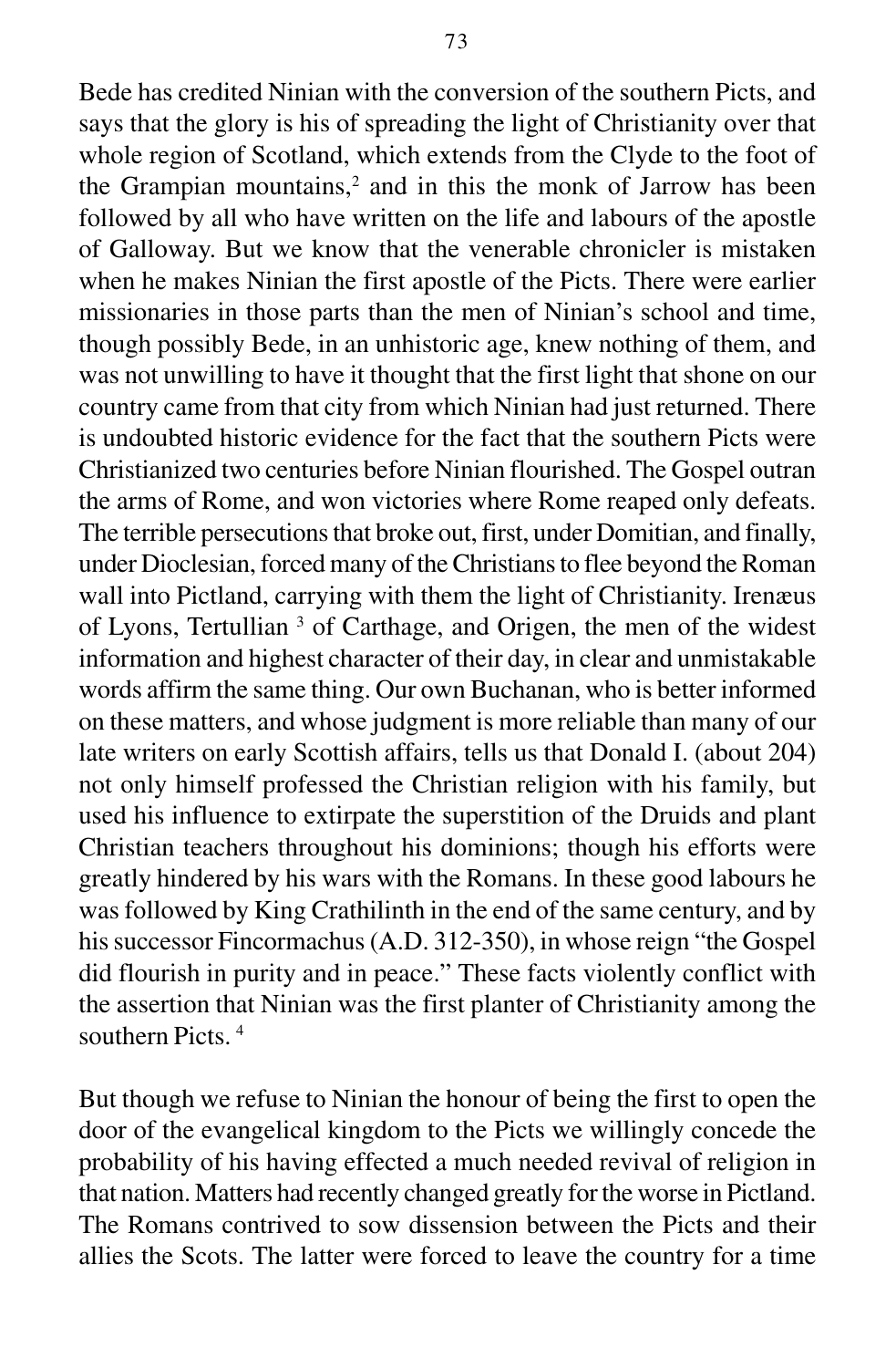and pass over into Ireland. The Romans seeing the Picts weakened by the departure of their companions in arms, fell upon then and exacted bloody satisfaction for the many raids they had made into the region beyond the wall. There followed confusion in both Church and State in Pictland. These were the sorrowful scenes that were passing before the eyes of Ninian. He knew well the miserable estate of his neighbors, and if he did not go in person, he would not fail to send missionaries from Candida Casa to reanimate the spirits of the people, borne down by so many calamities, and to restore the churches fallen into ruins mid the factions and wars which had overwhelmed the State. It is true that hardly could one bring with him a worse recommendation to the Picts than that he came from Rome, and bore a commission from thence. Rome they regarded as their mortal enemy; they were contending daily in battle against her as the invader of their country and the destroyer of their liberties, but affliction lay heavy upon them, and they listened to the missionaries of Ninian despite that their teaching mayhap bore about it a savour of Rome. So far we are able to concur in the statement of Bede, but not farther. Ninian revived but did not plant Christianity among the Picts.

We return to Candida Casa. On the promontory of Whithorn, looking forth upon the Irish Sea, the waters of the Solway at its feet, rises the fair white temple which the orthodox masons of Martin of Tours had reared as the first stone-shrine of the evangelical faith in our land. It attracts the eye of the mariner as he pursues his voyage up the Irish Channel. "What building is this," he asks, "so unlike all else in this land? " and he is told that "it is the church and school of the Apostle of Galloway." He carries tidings of it to Ireland. From across the sea come the young Scots of Ulster to take their place with the British youth at the feet of Ninian; and from this Missionary Institute, as it would now be called, go forth trained evangelists to spread the light of the Gospel on both sides of the Irish Sea. There is a doubtful tradition that Ninian's last years were passed in Ireland, and the 16th of September is sacred to his memory in the Irish calendar. We incline, notwithstanding, to think that the life and labours of Ninian closed where they had been begun. He died, it is said, in the year 432; but this too is only conjecture.

Ninian left behind him a name which continued to grow in brightness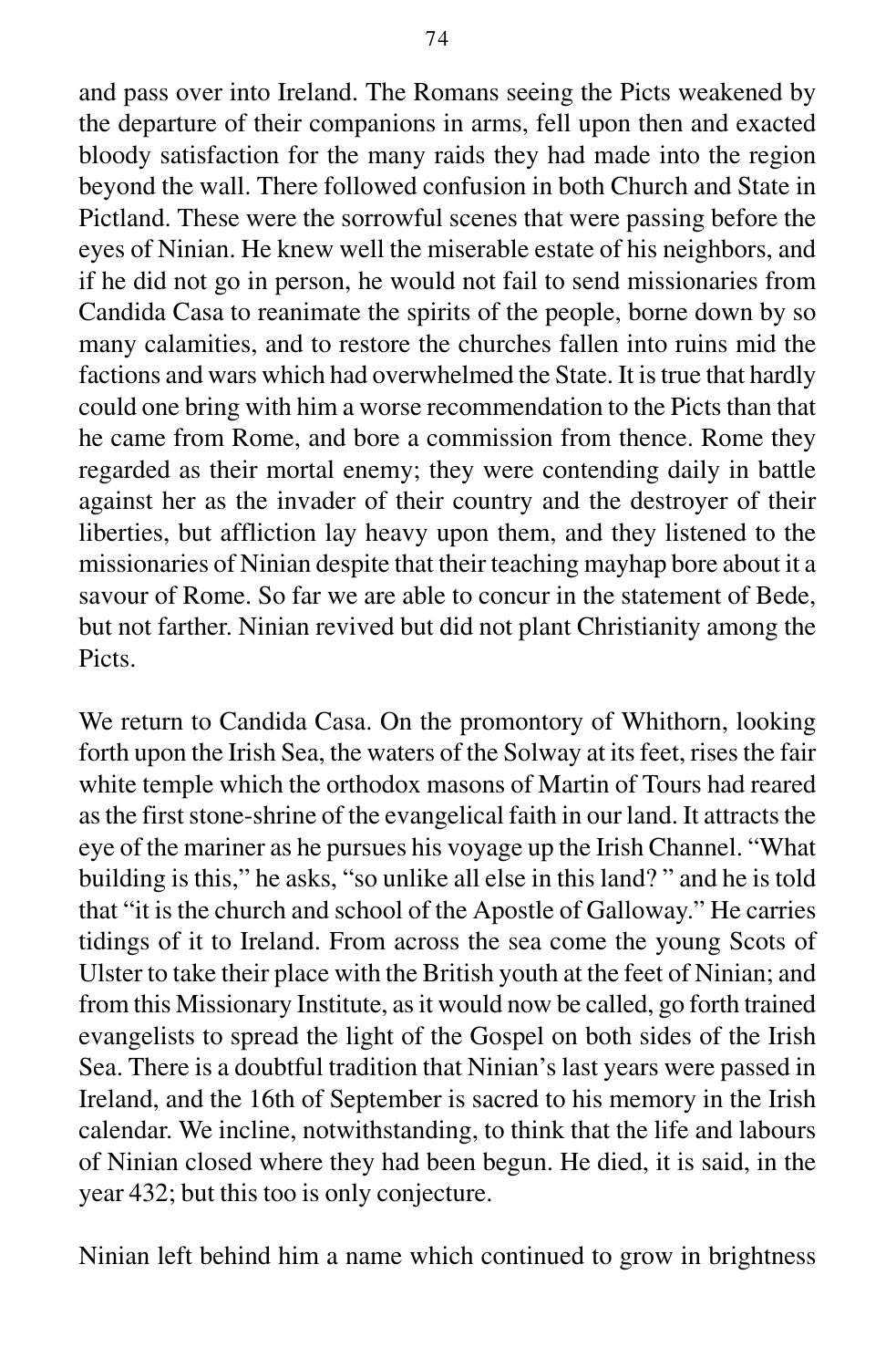during the succeeding centuries. Other doctors arose to fill his place, now vacant, at the head of Candida Casa, and this establishment, under the name of the "Monastery of Rosnat," continued for a considerable time in great repute as a school of Christian doctrine and a nursery of religious teachers.<sup>5</sup> When we reflect how few are the recorded facts of Ninian's life, it is truly marvelous to think with what a fullness and vividness of personality he has stood these fifteen centuries before the Scottish people. He owes this distinct and lifelike individuality, in part at least, to this immediate background. Behind him hangs the prehistoric darkness, and this sable curtain makes him stand out bold and full in the eyes of posterity. But there must have been in the man himself elements of power to make an impression so profound that it has never been effaced from that day to this. His name is still a household word in his native Galloway. The tourist stumbles on churches and memorials bearing his name, north and south—in short, in almost every part of the country. His biographers of the Middle Ages have thrown around him the glory of miracle. Ninian had no need of this legendary apotheosis. His true miracle was his work accomplished in so dark an age and amongst so rude a people.

Of the last hours of Ninian we have no record, not even a tradition. That his end was peace we cannot doubt. Let us hope that as he neared his setting the dimness of Rome departed and that the clear unclouded light of the Bible returned and once more shone around him. When the rumour spread that the missionary of Candida Casa was no more, we can well imagine there was mourning over all the land. From north and south devout disciples, who in former days had sat at his feet, assembled to carry their revered master to the tomb, sorrowing that they should hear his voice no more. Pict and Scot met with Briton around his grave, and the solemn act in which all three took part of committing his mortal remains to their last resting-place enabled them to realize their essential unity, and the oneness of their faith. He was buried probably on the scene of his labours, but no man knoweth of his sepulchre to this day.

We have seen in Ninian a missionary, but a great missionary; a little swayed, it may be, by the rising fashions of his age—monachism and ceremonialism—but his heart notwithstanding in the right place, and ardently set on the enlightenment of his countrymen and the redemption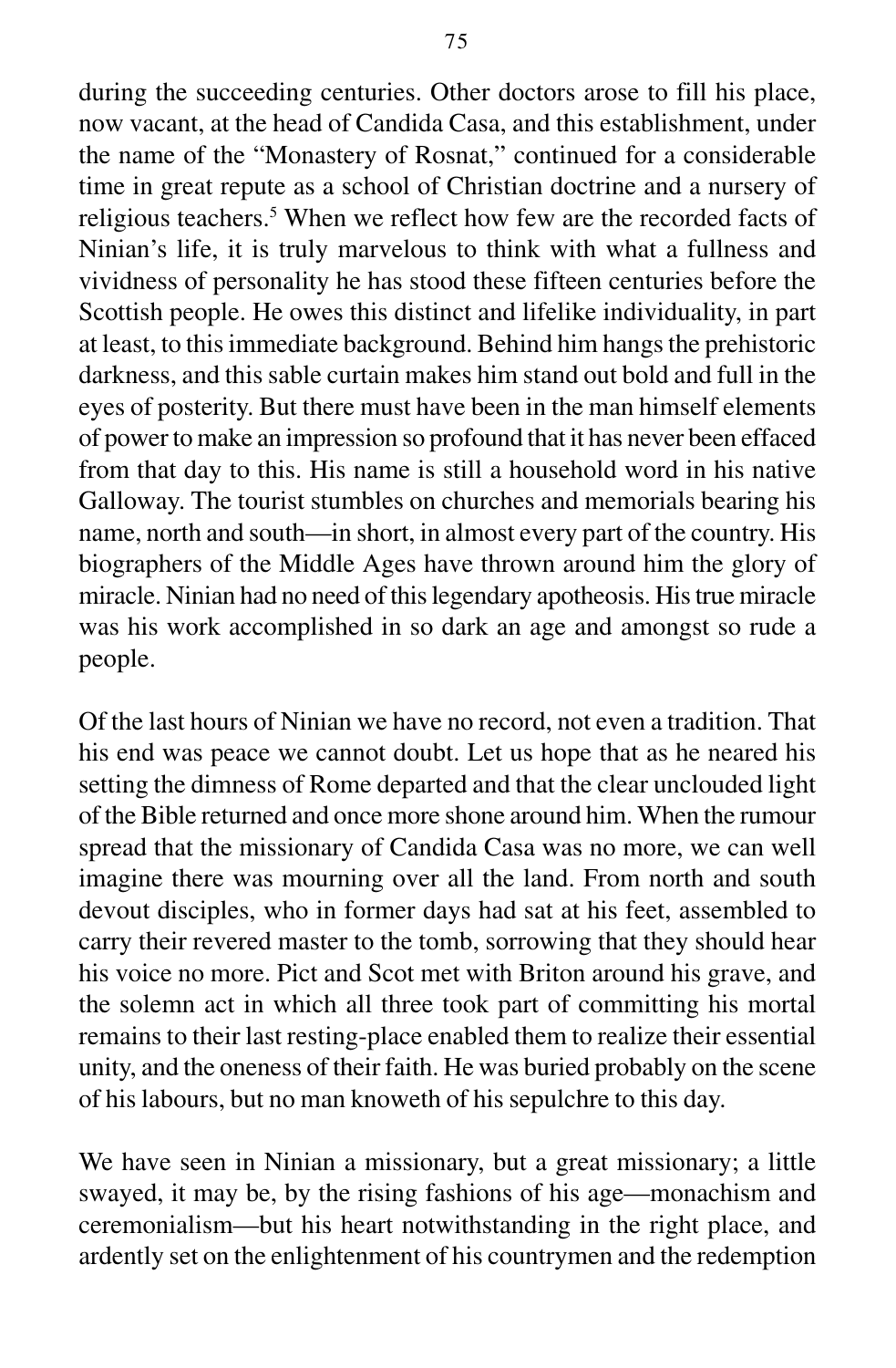of his native land from the twin powers of ignorance and superstition in short, one of the three mighties in Scotland that preceded the Reformation as Reformers of the church and champions of Christianity. These three were Ninian, Patrick, and Columba.

#### Endnotes

1. *Decline and Fall of the Roman Empire*, vol. vi., chap. 37.

2. Bede, lib, iii., c. 4.

3. *Britannorum, inaccessa loca, Christo vero subdita*—contra Judæos,

4. Buchan. *Hist.*, lib. iv. See also David Buchanan's *Preface to Knox's History*, pp. xxxviii. xxxix. Edin., 1790.

Patrick in his letter to Coroticus, speaks of the Picts as having apostatised, which clearly implies a previous conversion.

Bishop Forbes, of Brechin, admits that "the circumstances of his (Ninian's) life, as well as other testimonies, make it evident that before his time the light of the Gospel had shone upon these remote shores."—*Life of Saint Ninian*, General Introduction, p. xxvi.; *Historians of Scotland*, vol. v.; Haddan & Stubs, *Councils and Eccl. Documents*, vol. i., p. 1-14. 5. *Life of Ninian*, Introduction XLII, *Historians of Scotland*, vol. v.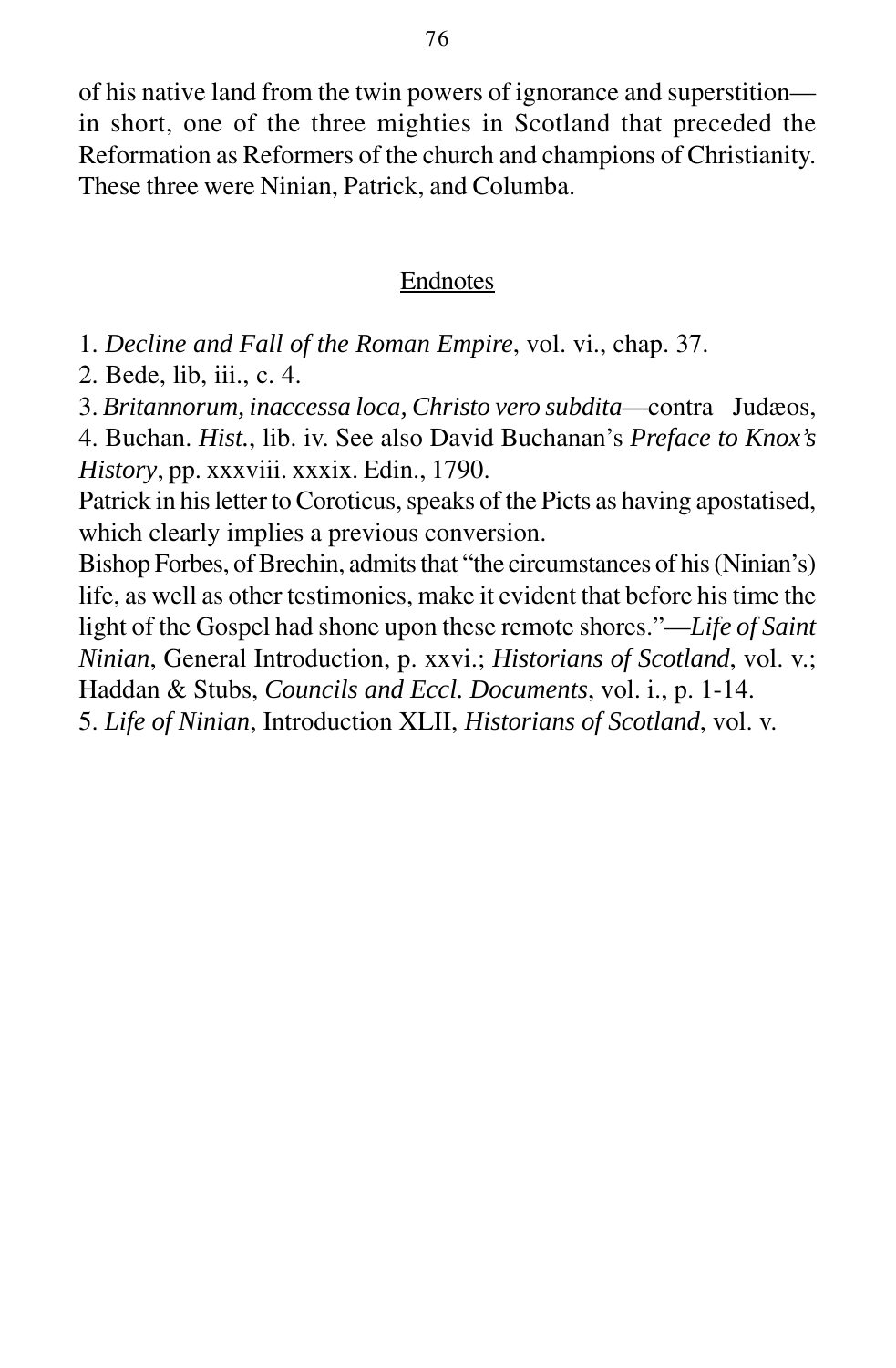#### CHAPTER VIII.

## PALLADIUS—PELAGIANISM—PALLADIUS SENT TO THE SCOTS IN IRELAND—REJECTED BY THEM. DIES AND IS BURIED AT FORDUN.

PALLADIUS is the next name in which the history of Scotland runs on. He comes upon the stage as Ninian is disappearing from it. The life and labours of Palladius are among the most obscure of which history has deigned to take notice. We see him dispatched from Rome on an important mission to the British Isles. We do not doubt that he arrives in due course on our shores, but when we search for his footsteps in our country, no traces can we discover of his presence, and the first monument on which we light of his having ever been in Scotland is his burial-place at Fordun, in the Mearns. So shadowy a personage could have no claim to appear on the historic page were it not that his name stands connected with a noted heresy which arose at that period, and which was beginning to corrupt the simplicity and dim the early glory of the Church in Britain.

There was then great fermentation of ideas going on at the centre of the religious world. It was now as when the four winds of the heaven strove upon the great sea, and creatures of new and monstrous shape lifted up their head above the waves. The appearance of Christianity had awakened into temporary life the worn-out energies of the Pagan world. The action and interaction of the Greek, the Roman, and the Asiatic mind, and the struggles of old and expiring systems to graft themselves on the living stock of Christianity, and so prolong their existence under a new name, gave birth to numerous and diverse theories in which the Gospel was modified, or metamorphosed, or altogether subverted. Among other heresies which arose at this time was Pelagianism.

The exposition of Pelagianism belongs to the province of the theologian rather than to that of the historian. Nevertheless the purposes of history require that we offer a sketch of the general features and character of this system. It will show how the current is setting, and what are the thoughts that occupy the men of the age, if we attend a little to this matter. Pelagianism has as its central proposition that man's freewill is unimpaired, that no influence fetters or dominates his choice between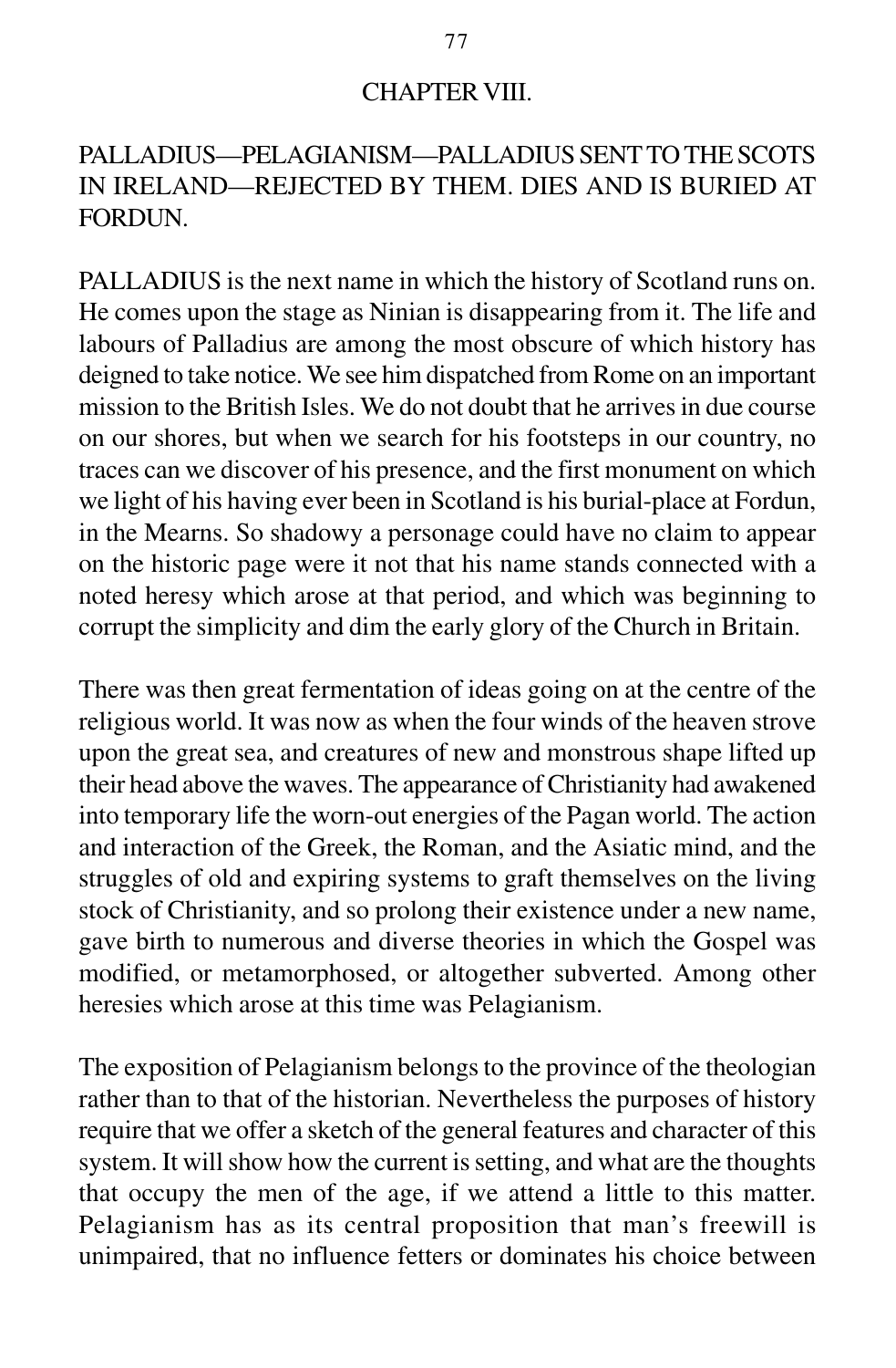good and evil, and that he has all the power he ever had, or needs to have, if he chooses to put it forth, to will and to do what is spiritually good. In short, that man now is as perfect as Adam was when he came from the hand of his Maker. One sees at a glance that this is a doctrine which cannot stand alone, and that it must needs be buttressed on all sides by cognate ideas and propositions. Pelagianism sweeps the whole field of theological science, and urgently demands that all within that field shall be brought into harmony with itself. In other words, it demands a remodeling of the Gospel as a remedial scheme. It is clear that a perfect man can have known no fall, and it is just as clear that he can need no saviour. The authors of Pelagianism, therefore, felt themselves bound, in consistency, to deny the fall in the Scriptural sense. They admitted indeed that Adam had sinned, but they maintained that the consequences of his sin were restricted to himself, that he did not transmit either guilt or corruption to his posterity, and that though he died, death was not a penalty but a natural evil. They farther taught, as a necessary consequence of their main and central doctrine, that every human being comes into the world with as pure a nature and as free a will as Adam possessed in innocence. So much for the back-look in the case of Pelagianism.

Turning to its forward aspect, it was seen to have attendant upon it, on this side also, certain very serious consequences. If man is not in bondage to guilt and corruption, where is the need of a Redeemer? If he retains his original perfection, where is the need of the Spirit to renew him. Is he not able to save himself? His understanding, as clear as Adam's was, shows him what is good; his will, as unfettered as was that of the first man, enables him to choose good; he has but to walk straight on and he will without fail inherit life eternal. Such are the conclusions at the two extremes of this system, and no other conclusions could such a middle position have, logically and consistently, save these—a denial of the fall on the one side, and a denial of the atonement on the other. Pelagianism was Greek thought in a Christian dress. The essence of the theology of Pelagius was the ethical development of man, as the Greeks taught it, resulting at last in perfection, and attained simply by his own natural powers.

Pelagianism was the boldest defiance which had as yet been flung down to Christianity. Its rise marks a noted advance in the war, already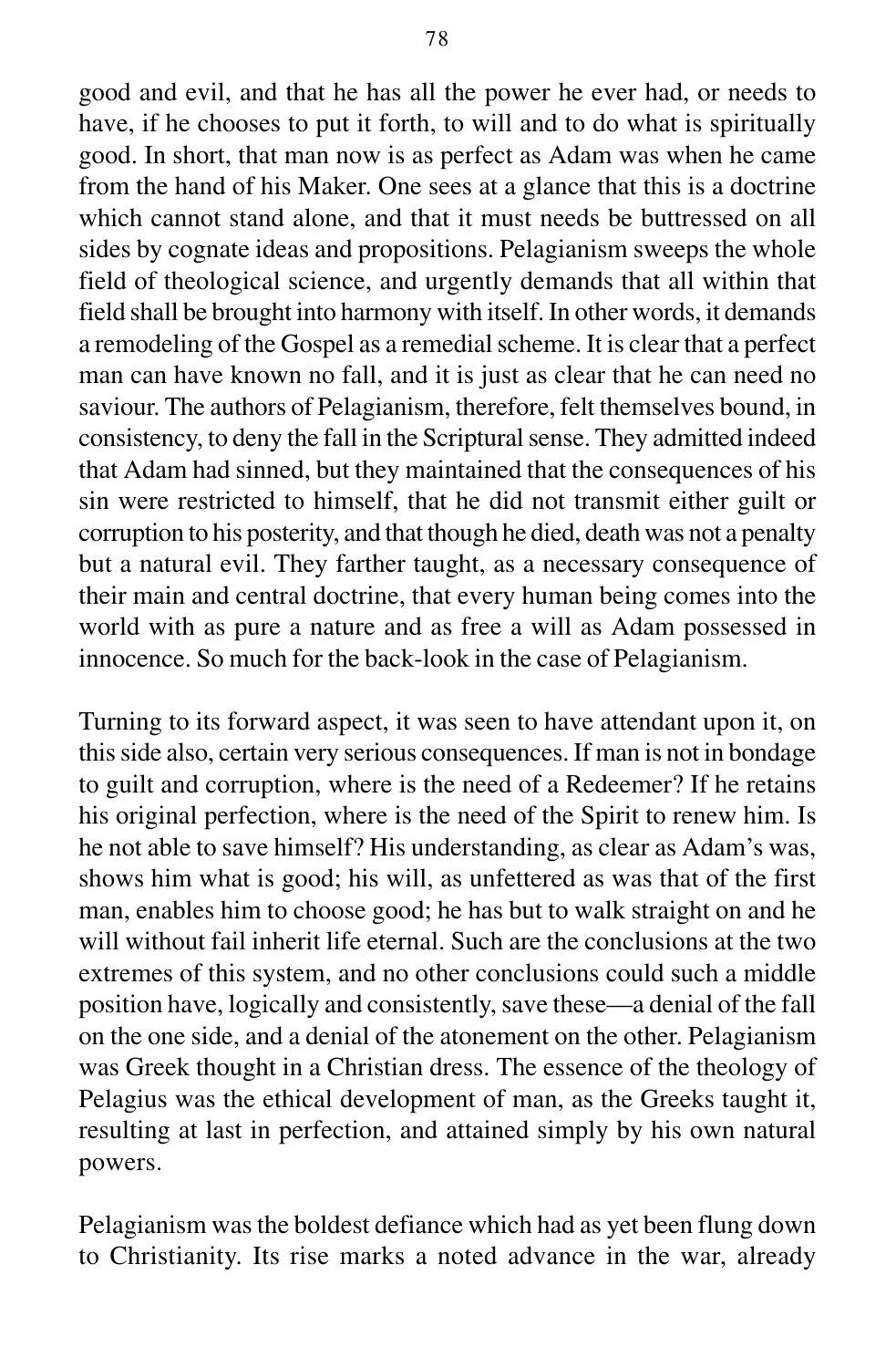organized, in which the Gospel was fated to struggle century after century for the redemption of the race. Pelagianism was a change of front in that war—in truth, a march back to old Paganism. All previous heresies had assailed Christianity from the Divine side, by impugning the rank or the nature or the person of its Author, the second person of the adorable Trinity. This assailed Christianity from the human side, by underrating the injury to man by the Fall, and representing his nature as so perfect as to need no renewal. The policy pursued till now had been to lower Deity; the plan now followed was to elevate humanity—to lift up man into a position in which he should not need the aids of Divine grace. All subsequent heresies have grown out of the Pelagian root; they have been but modifications or developments of Pelagianism. But we touch the verge of polemical theology, and must again return within the lines of history.

The Romans quitted our country about the year 410. Their departure was followed by a century of darkness, and during that dreary period we are left without historic guides, or guides that we can follows, their facts are so few, and their fables are so many. It was during this century that the Pelagian heresy broke out. It arose at Rome, but it had for its author a native of Britain. That author was surnamed Morgan, a Welshman, it is supposed, who, after the manner of the times, had Latinised his name into Pelagius.<sup>1</sup> Pelagius had as his fellow-labourer in the work of propagating the heresy which bore his name an Irishman called Celleagh, or Kelly, who too, following the fashion of the day, dropped the Hibernian appellation, and assumed the more classic term of Coelestius.<sup>2</sup> Morgan and Kelly, or, as they chose now to be called, Pelagius and Coelestius, were the first two promoters of this heresy. Its real author, however, if we may believe Marius Mercator,<sup>3</sup> was Rufinus, who having instilled his pernicious principles into the minds of his two disciples from the British Isles, sought through them to give currency to his opinions while he himself remained in the background.

Morgan and Kelly, or as we shall henceforth call them, Pelagius and Coelestius had arrived in Rome before the year 400. Sound in the faith, and blameless in life, they were honoured with the friendship of the eminent men then living in the Metropolis of Christendom. Their reputation for talent and learning was great. Though Pelagius gave his name to the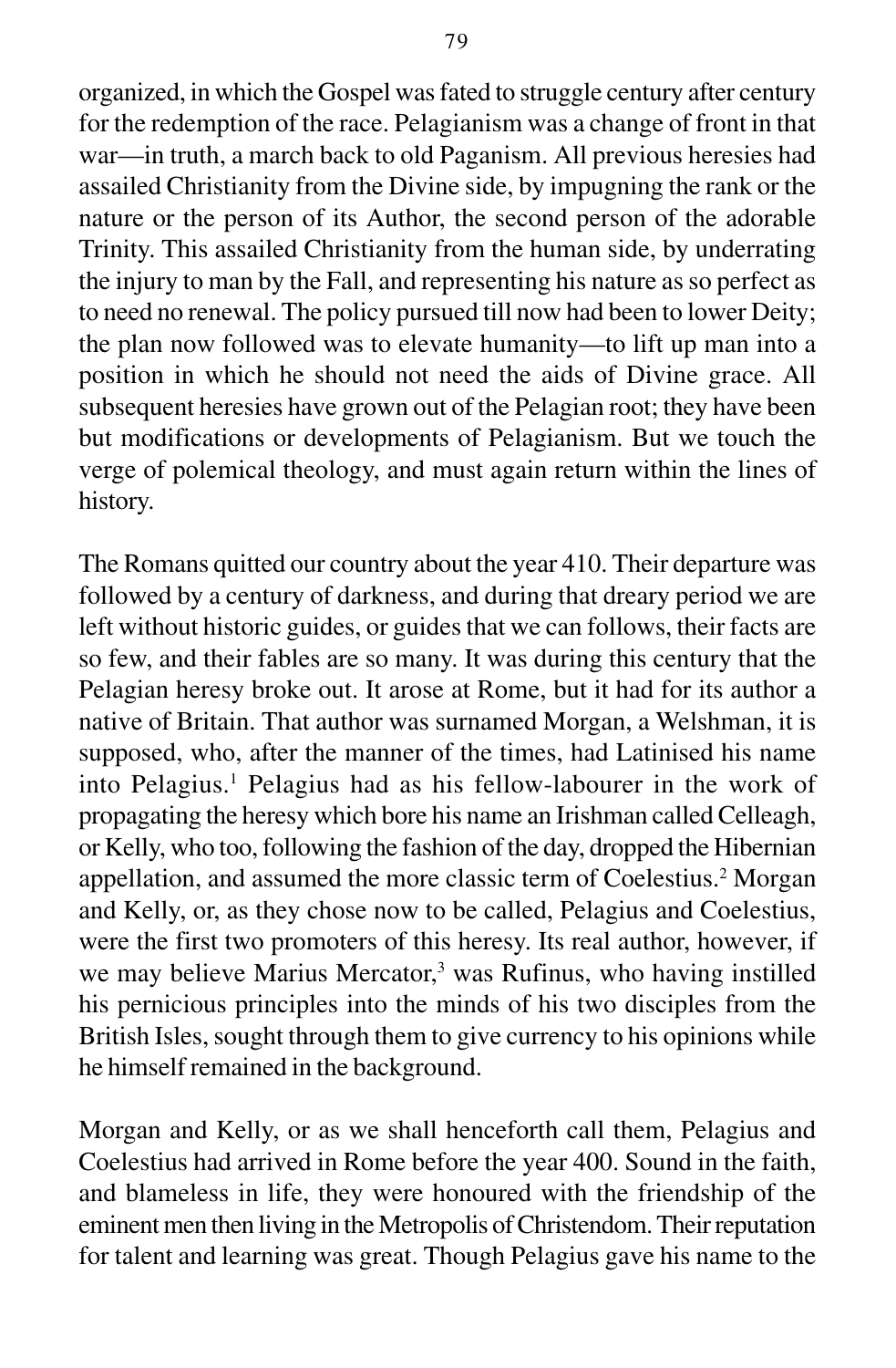heresy he was not its chief propagator. This unenviable distinction fell to the lot of his coadjutor Coelestius. The latter was of noble birth; and being a man of acknowledged ability, and possessing, moreover, the quick wit of his countrymen, he stood forth at the head of the sect as its *facile princeps*, and the most successful expounder of its peculiar tenets. Jerome, who was at Rome when the Pelagian heresy broke out, opposed it with characteristic vigour. He could find no name to vent his contempt of it but the scathing epithet, "puls Scotorum," that is, Scotch porridge, or Irish flummery. Morgan, he compared to Pluto, and Kelly to his dog Cerberus, hinting at the same time that of these two infernal divinities the "dog" was better than the "king," and the "master rather than the disciple of the heresiarch." 4

Pelagius and Coelestius went forth to spread their doctrines at an hour dark with portents of coming evil. On the northern frontier of the empire was seen the avenging Goth; the twilight of the Middle Ages was already darkening the sky of the world; and more ominous still, the "shepherds" of the church slumbered at their post. Drowned in worldly pleasures, they gave no warning to the flocks over which it was their duty to watch. The two apostles of Pelagianism, finding the field free to them, divided Christendom between them. Pelagius selected the East as his field of labour, Coelestius turned his steps toward the West. The latter crossing the sea announced to the famous churches of Africa that he had come to emancipate them from the slavery of the Fall, and the enfeebling doctrine of man's inability to work out his own salvation. Augustine, who was then in the zenith of his influence, was not slow to enter the lists against the preacher of these novelties. In presence of such an antagonist, the defeat of Pelagius was assured from the first. He failed to plant Pelagianism in Africa, and retired crestfallen from the field, where he expected he would be hailed as a deliverer, and over which he hoped to walk in triumph. The churches of Africa, even under the "Doctor of grace" might have no very clear or definite view of the great doctrine of justification by faith as the church had till Luther appeared; yet they were not prepared at the bidding of Coelestius, to accept a theology which made the history of the Fall little better than a fable, and the doctrine of original sin an ensnaring and enfeebling delusion.

Pelagius had better success in the East. There Pelagianism was already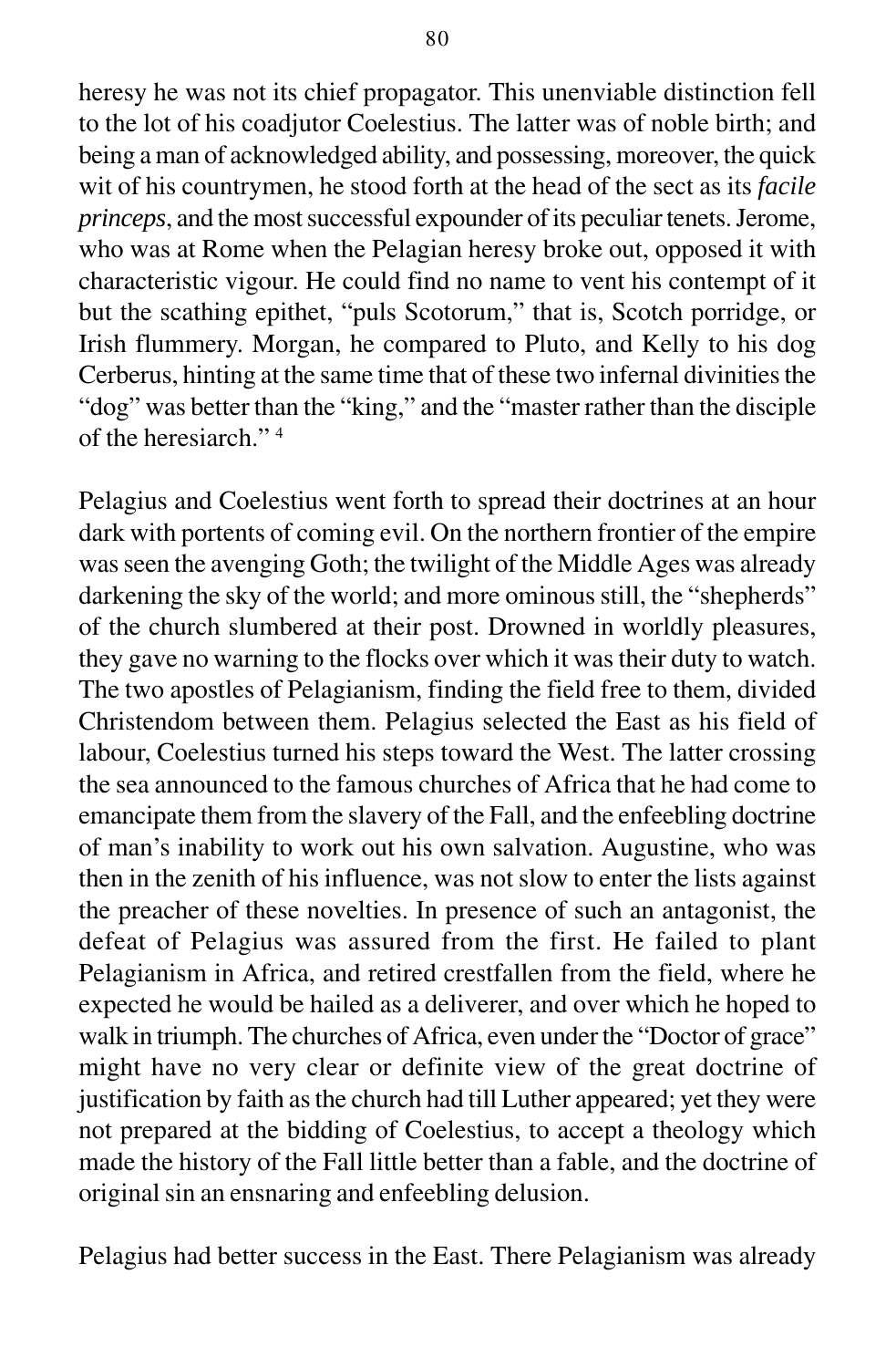in the air. This unhappy state of things was mainly owing to the teaching of Origen whose views were somewhat akin to those of Pelagius. The bishop of Jerusalem welcomed the heresiarch, and in that very city where the great Sacrifice had been offered did a doctrine find favour which made its offering to be in reality without purpose. In a synod held soon after at Diospolis, the ancient Lydda, the tenets of Pelagius were pronounced orthodox. This judgment, however, was reversed by Pope Innocent. Condemned by Innocent, Pelagius was next acquitted by his successor Zosimus. But again Zosimus, at the expostulation of Augustine, retracted his own judgment, and finally condemned Pelagius as a heresiarch.<sup>5</sup> So little theological discernment had the synods and bishops of those days. The Pelagian champion was bandied from council to Pope, and from one Pope to another; he was branded with heresy this hour; he was absolved and pronounced orthodox the next, and finally the brand was reimposed by the same hands which had taken it off. Ecclesiastics who show so little confidence in their own judgment have verily small claim to demand the absolute submission of ours.

Meanwhile the heresy which was being approved and condemned by turns at Rome, was spreading in the countries north of the Alps. It had infected the churches of France, and in that country synods were convoked to examine and pass sentence upon it. Traveling still farther northward Pelagianism reached at last the land which had given birth to its alleged authors. It was tainting the theology and rending the unity of the British and Scottish churches (A.D. 420), and this it is that now brings Palladius upon the scene. The mitre of the See of Rome—for as yet the tiara had not been achieved—now sat on the brow of Celestine. This Pope and his advisers could not but see that the opinions of Pelagius, whether true or false, menaced the unity and stability of the Roman See, and they resolved to discountenance the new tenets. Accordingly Pope Celestine dispatched Palladius to check the ravages which Pelagianism was making in the churches of the British Isles, and having recovered them to orthodoxy, he empowered him to place himself at their head, at least at the head of one of them, as its "first bishop." Thus we read in the Chronicle of Prosper of Aquitane, under the year A.D. 431: "Palladius is ordained by Pope Celestine, and sent as the first bishop to the Scots believing in Christ." 6 The man and his mission bulk so little in after years that we might take Prosper's words as the record of a myth, were it not that his statement is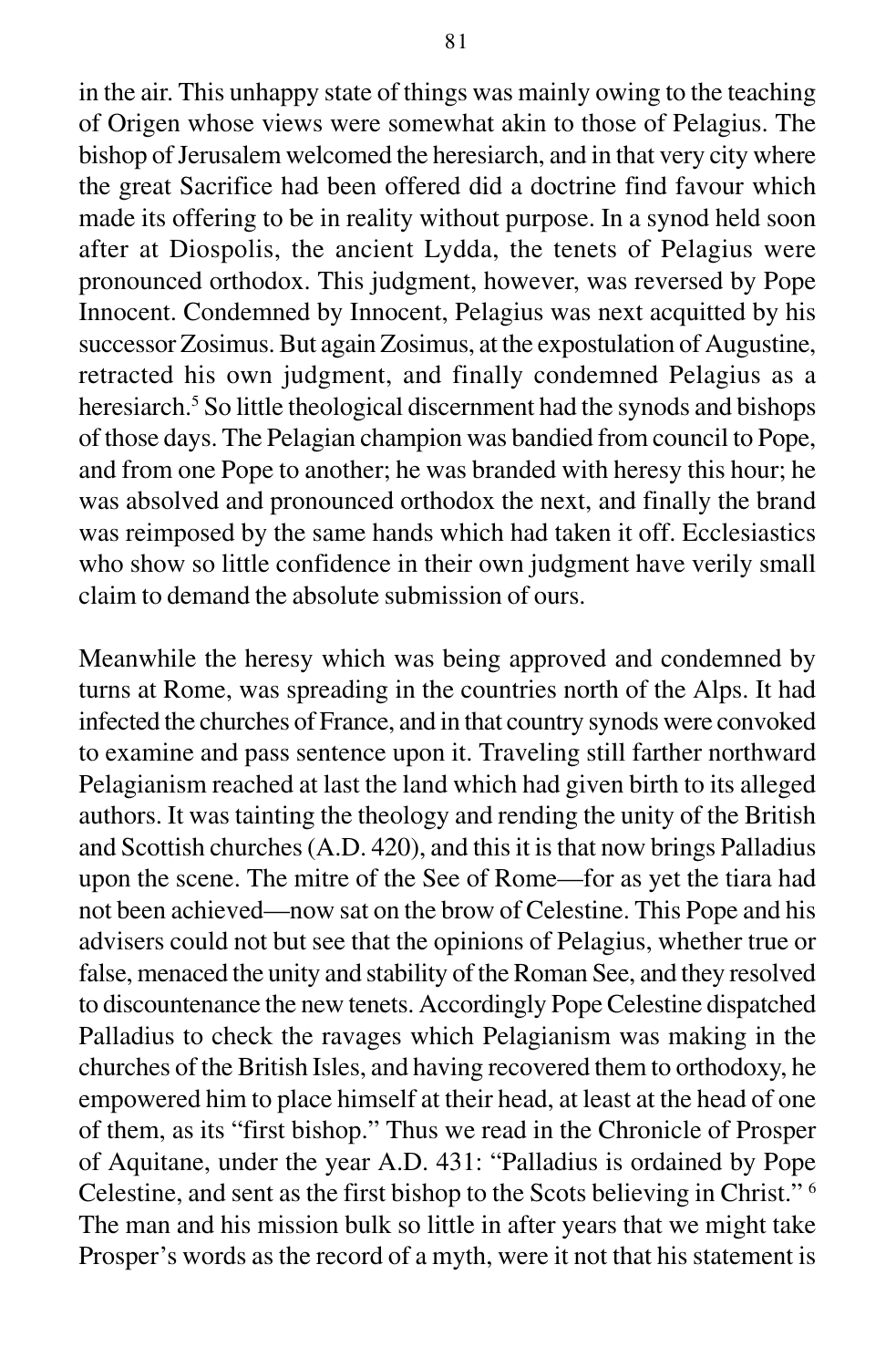repeated and confirmed by both Bede and Baronius.

This matter throws a clear light upon the ecclesiastical state of our nation in the centuries that preceded the coming of Palladius, and therefore we shall study a little fulness in our historic treatment of it. All the historians of the time agree that Palladius was sent as their first bishop to the Scots. Bede, as we have said, testifies to the fact, and Cardinal Baronius does so not less explicitly. The words of the latter are, "All men agree that this nation (the Scots) had Palladius their first bishop from Pope Celestine"<sup>7</sup> The same authority again says, "From this you will know how to refute those who allege that Sedulius, the Christian poet, whom Pope Gelasius so much extols, had for his master Hildebert the Archbishop of the Scots, for seeing even Sedulius himself lived in the time of Theodosius the emperor, how could he have had for his teacher Hildebert archbishop of the Scots, seeing there was no archbishop yet ordained in Scotland, and Palladius is without debate affirmed to have been the first bishop of that nation." <sup>8</sup> The same thing is asserted in a fragment of the "Life of St. Kentigern." The venerable Palladius, says the writer, "the first bishop of the Scoti, who was sent, in the year of the incarnation, 431, by Pope Celestine, as the first bishop to the Scots, who believed." <sup>9</sup> To the same purpose the Magdeburg Centuriators, who, speaking of the fifth century, say, "Nor were the Scots without a church at this time, seeing Palladius was sent as their first bishop from Celestine." <sup>10</sup> With this agree all the ancient writers of our own country. "Before the coming of Palladius," says Fordun, "the Scots, following the custom of the primitive church, had teachers of the faith and dispensers of the sacraments who were only Presbyters or monks." <sup>11</sup> And John Major says, "The Scots were instructed in the faith by priests and monks without bishops." 12 The current of testimony to this fact runs on unbroken to our own day, but to trace it farther were to heap up a superfluous abundance of proof. It does not in the least alter the meaning, or weaken the force of these statements on whichever side of the Irish Sea we shall place the Scots. Till Palladius appeared amongst them a diocesan bishop was unknown to them; and as he was the first, so he was the last bishop to the Scots for a long while; for as we shall see in the sequel, many centuries passed before a second appeared.

We come now to the vexed question, To what country was Palladius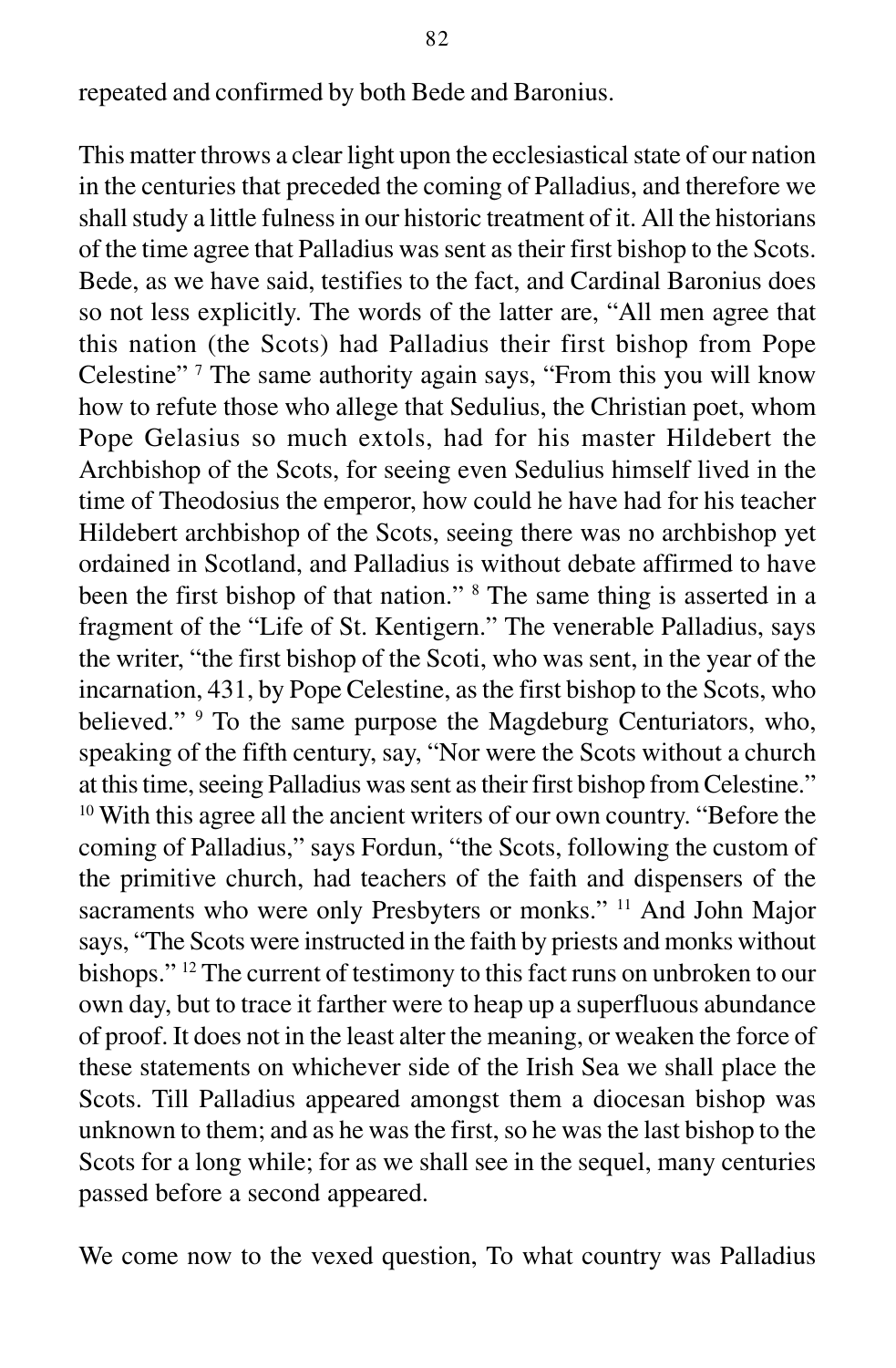missioned? We have no hesitation in replying that the Scotland to which Palladius was sent was the Scotland of the fifth century, the century in which Prosper of Aquitane wrote. The Scotland of the fifth century was Ireland. The Scotland of our day was known in that age as Albania. For, as Bishop Usher remarks, "there cannot be produced from the whole of the first eleven centuries a single writer who has called Albania by the name of Scotia."13 And "whoever," says Dr. Todd, "reads the works of Bede and Adamnan will not need to be informed that even in their times, *Scotia* meant no country but Ireland, and *Scoti* no people but the inhabitants of Ireland." 14 We have already shown that the Scots had a common origin with the other races which descended from the regions of the north, with life new and fresh, and ideas unfettered by the past, to begin the modern times on broader foundations than the Greeks and Romans which preceded them.

We take it as a matter about which there call hardly be any doubt that Palladius was sent to Ireland. There were at that time no Scots in Scotland. Pioneer bands of Scots had before this crossed the channel and planted themselves in the mountains of Argyleshire. They were welcomed by the Picts for the sake of the aid they brought them in the forays and raids in which they indulged. Pict and Scot fought beneath the same banner against their enemies the Romans, or joined their arms not infrequently in a common onslaught on their neighbours the British, on the other sidle of the Roman wall. But, as we have already said, the Romans, a little before this time, had succeeded in sowing dissension between the Scots and the Picts, and the result was that the Scots had found it convenient to quit Scotland, or had been driven out of it by force. The mission of Palladius took place in the interval between their expulsion and return, and this makes it undoubted that the Scots, to which Celestine, in A.D. 431 sent Palladius as their "first bishop," were those in Ireland, the Scotia of that day. Prosper says, in almost so many words, that Ireland was the scene of Palladius' mission, when he writes in another place, "Having ordained a bishop to the Scots, while he (Celestine) studied to preserve Roman Britain Catholic, he made the barbarian island Christian."15 The words of Prosper may indeed be held to apply to the northern and barbarian part of Scotland in contradistinction to its southern and Roman portion, but it is much more probable that he has Ireland in his eye.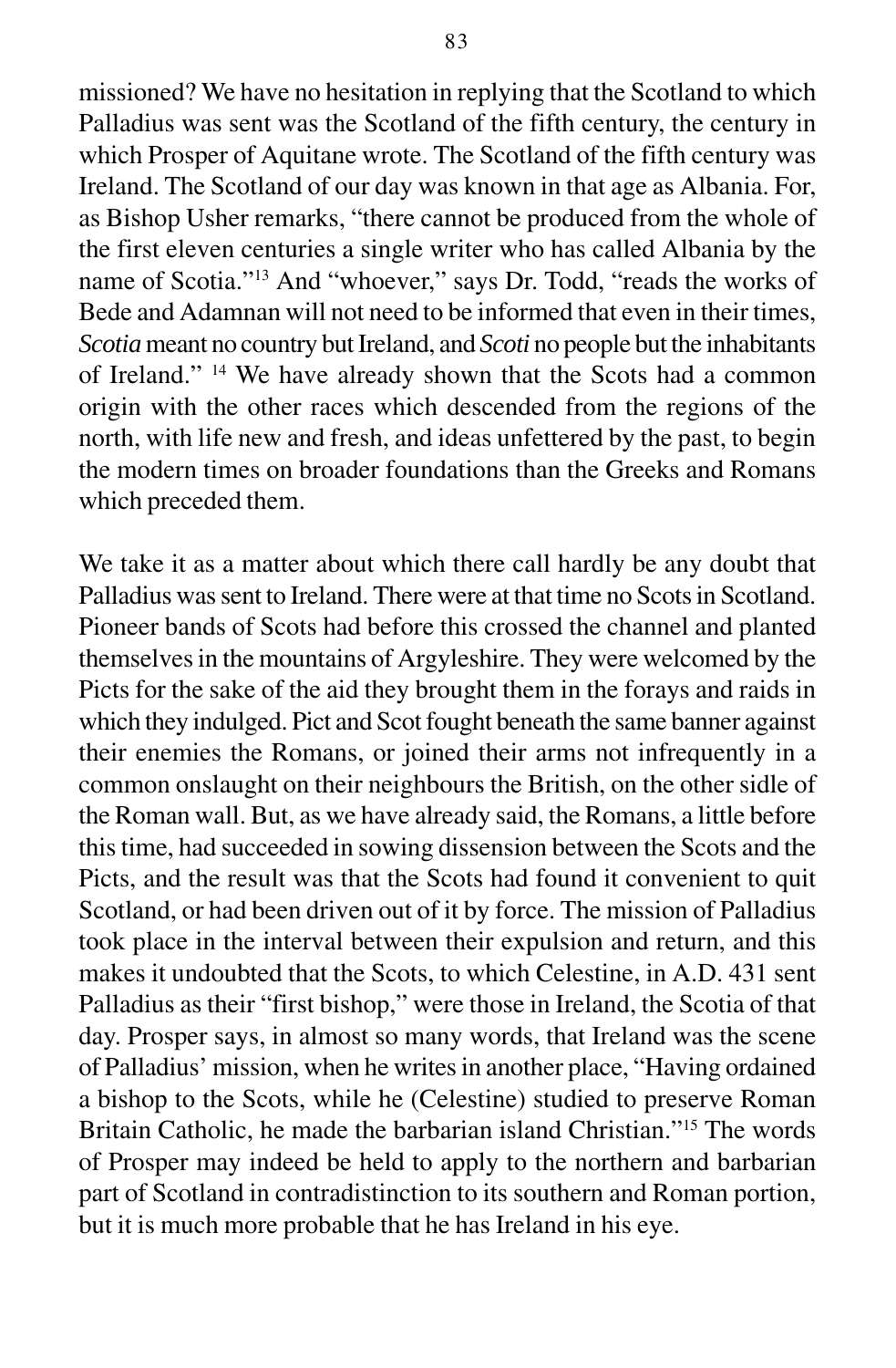On the showing of Prosper then, the Scots in Ireland were already believers in Christ. We do not see what should hinder Ireland receiving the gospel as early as England and Scotland. It is nearer to Spain, where Christianity was planted in the apostles' days, than Scotland is. The navigation across from Cape Finisterre, the ancient Promontorium Celticum, to the south of Ireland is direct and short. The coasts and harbours of Ireland, Tacitus informs us, were better known in his day to the foreign merchant than those of Britain. Traders from Cartage and North Africa and even from the more distant Levant frequently visited them. If the merchant could find his way to that shore why not also the herald of the Gospel? That Ireland should remain unchristianised till the fifth century is incredible, we might say impossible. From Ireland came Coelestius, bringing with him from thence a pure faith to have it corrupted at Rome. From that same country came yet a greater theologians and scholar, Sedulius, that is Shiel. Sedulius, who was a contemporary of Coelestius, was amongst the most accomplished divines of his day: he was an elegant Latin poet, and a zealous opponent of Pelagianism. "Sedulius the presbyter," says Trithemius, "was a Scot." He speaks of himself as "Sedulius Scotigena," that is, a born Scot. Having left the Scotia of that day, Ireland to wit, he traveled over France and other countries, and ultimately settled in Italy, where his rich erudition and his beautiful genius gained him many admirers. His hymns, Dr. Lanigan informs us, were often used in the church services, and among his prose writings is a commentary on all the epistles of Paul, entitled "Collectaneum of Sedulius, a Scot of Ireland," a work not unworthy of taking its place in any Protestant theological library of our day. A church that could send forth a man so richly endowed with the gifts of genius and learning must have held no mean place among her sisters of the fifth century.

But the Scots of Ireland had opened their ears to the syren song of Pelagianism, and were being lured into a path which promises much at its beginning, but is bitterness in the end, that of one's saving one's self. Celestine seeing the danger to which they were exposed, sent Palladius from Rome to lead them back into the old ways. So has it been assumed, though no ancient writer says that Palladius came to combat Pelagianism. The pontiff had another end in view, though less openly avowed, that of breaking the Scots to the curb of a Roman bridle and preventing them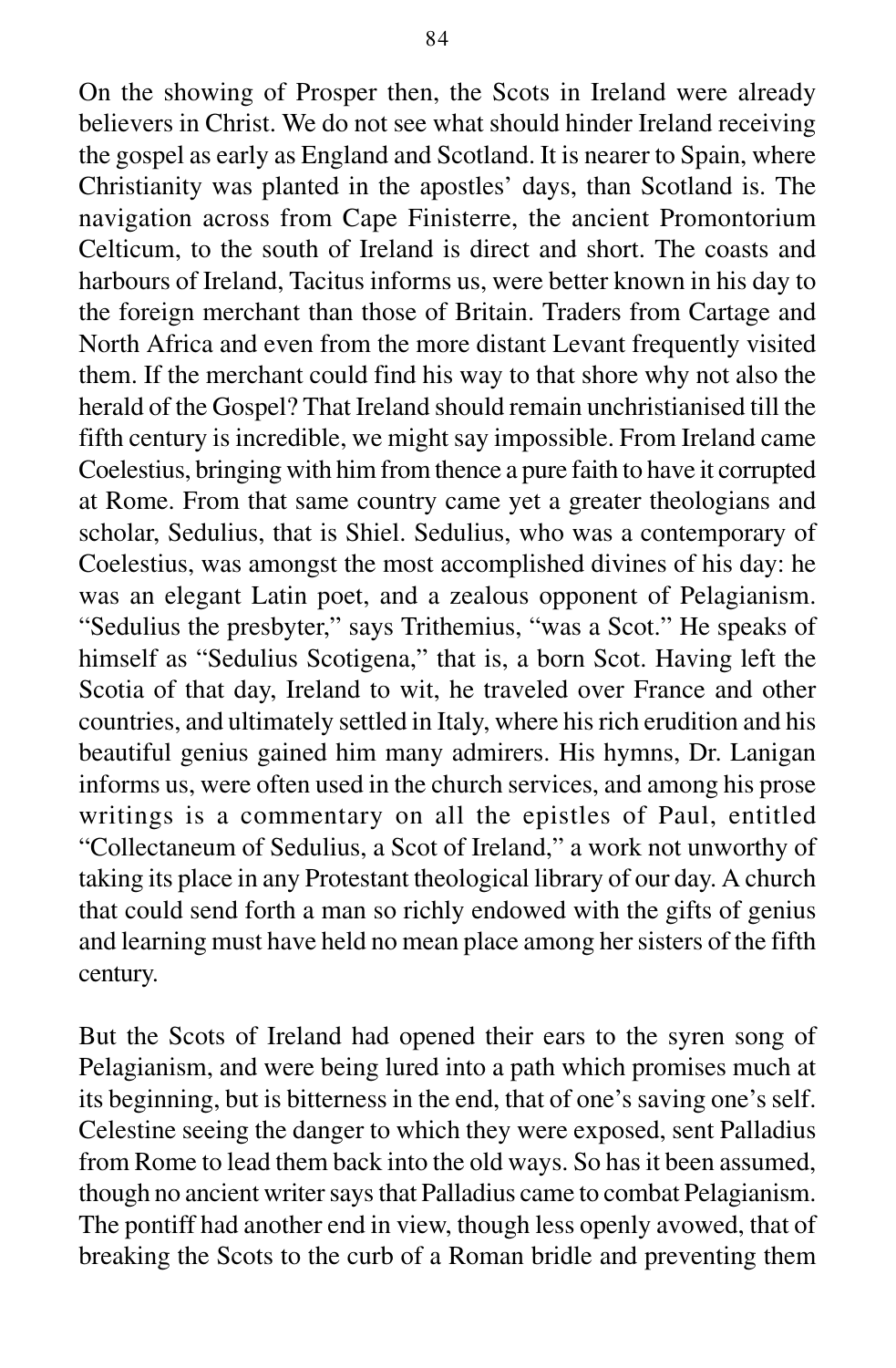escaping from under his crozier in days to come. The Scots probably divined the real purpose underlying Celestine's affected concern, and hence the cold reception they appear to have given his missionary. From the time that Palladius sets out on his journey, we obtain only dim and shadowy glimpses of him. No bishop or church salutes him by the way. We pursue the dubious steps of this "first bishop" of the Scots through the fragmentary notices of successive chroniclers, only to find that he is enveloped in the haze of legend, and we are conscious of a touch of pity for one who had come so far, and encountered such a diversity of fortune, in quest of a miter, at least a diocese, which after all he failed to find. The earliest Irish traditions indicate Wicklow as the place where Palladius landed.<sup>16</sup> From this point he turned his steps inland. But again we lose all track of him. He makes no converts that we can discover. He finds no flock over which to exercise his episcopal authority, or flock willing to receive him as their shepherd.

The authorities that follow tell us in plain words that the mission of Palladius was a failure, and that the same year that saw him arrive in Ireland saw him take his departure from it. Those of the inhabitants of that country who were already Christians declined his authority, being jealous probably of his having come to impose a foreign yoke upon them, and a yoke which above all others they detested, and with good reason. From Rome the Scots had received nothing but war and persecutions. They dreaded her missionaries not less than her soldiers. It had cost then much suffering to resist the imposition of her political yoke, and they were in no humour to bow their necks to her ecclesiastical tyranny. Rome they had come to regard as the symbol of intrigue, of force, and of boundless ambition. Her bishops, they knew, were following in the footsteps of her emperors, and were seeking to grasp the universal government of the church and to become the one bishop of the ecclesiastical world as Caesar had been the one king of the political. Such were the feelings with which the Scots of that day were inspired towards Rome. It is probable that Palladius had not been an hour in their company till he discovered how the matter stood, and saw, that in no character could he approach the Scots which would be less welcome or more ungracious than that of missionary or bishop of the Pope. Like the raven from the ark; he goes forth from the foot of the pontifical chair, but he returns not, and the explanation of the matter lies in the point we have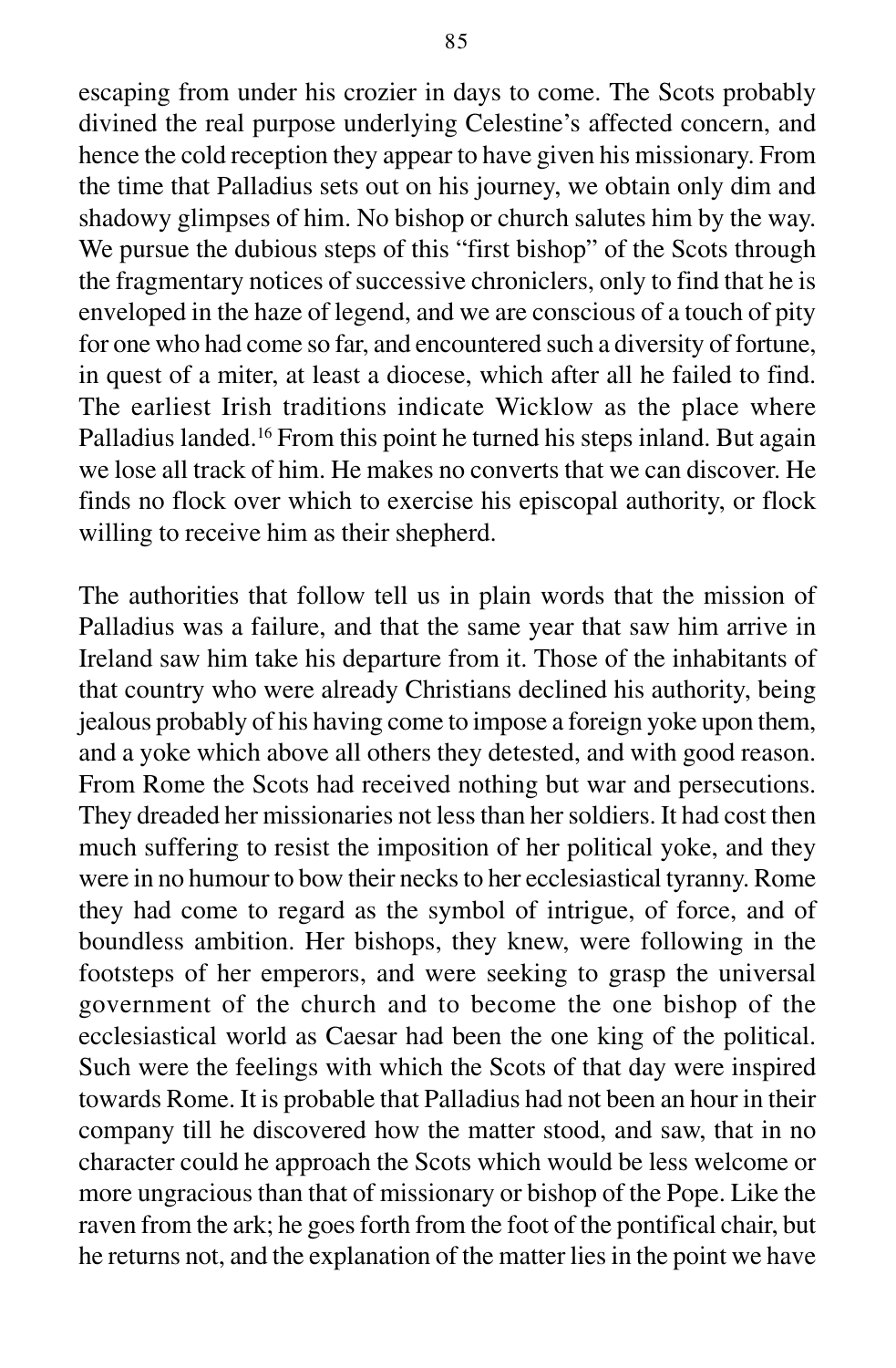stated—Scotch mistrust of Romish envoys.

As regards those of the inhabitants of Ireland who were still Pagan—that is, the descendants of the race that were found occupying the county when the Scots arrived in it. "God hindered him" —that is Palladius says the first Life of St. Patrick, "for neither did those fierce and savage men receive his doctrine readily, neither did he himself wish to spend time in a land not his own, but returning hence to him that sent him, having begun his passage the first tide, little of his journey being accomplished, he died in the territory of the Britons." 17

The Scots declined to receive him, and Pagan Ireland he did not evangelize. Palladius was not the man to do this. He lacked the faith and courage requisite for such a work. Pope Celestine could elevate him to the dignity of the miter, he could not crown him with the higher glory of converting Ireland. The old Druidic priesthood of that island was still powerful—more powerful than in either England or Scotland. The Romans were great iconoclasts when Druidic oaks or altars were concerned; and hence a vast demolition of stone circles and sacred groves in Britain and Caledonia; but the Romans had never been in Ireland; and as a consequence, no ax or hammer had been lifted up upon the consecrated trees, and the sacrificial dolmens of that land, unless it might be that of some iconoclastic Scot, and so the priesthood of Ireland retained much of its ancient influence and power. This made the task of Christianising pagan Ireland a formidable one indeed. When Palladius shook off the dust from his feet against the Scots who had rejected him as their bishop, as manifestly they did, he might have turned to the pagan Irish, but his heart failed him, when he thought how hazardous the enterprise would prove. The Anakim of Irish paganism were "fierce and savage," says an old chronicler Muirchu, "and ready to wash out in blood any affront that might be offered to their Druidic divinities," and so Palladius leaving "those few sheep in the wilderness," he had been appointed to feed, turned and fled from a land which, doubtless, it repented him he ever had entered. "He crossed the sea," says the authority quoted above, "and ended his days in the territories of the Britons."

In the second and fifth *Life of St. Patrick*, a similar account is given of the mission of Palladius, with this exception, that "the territories of the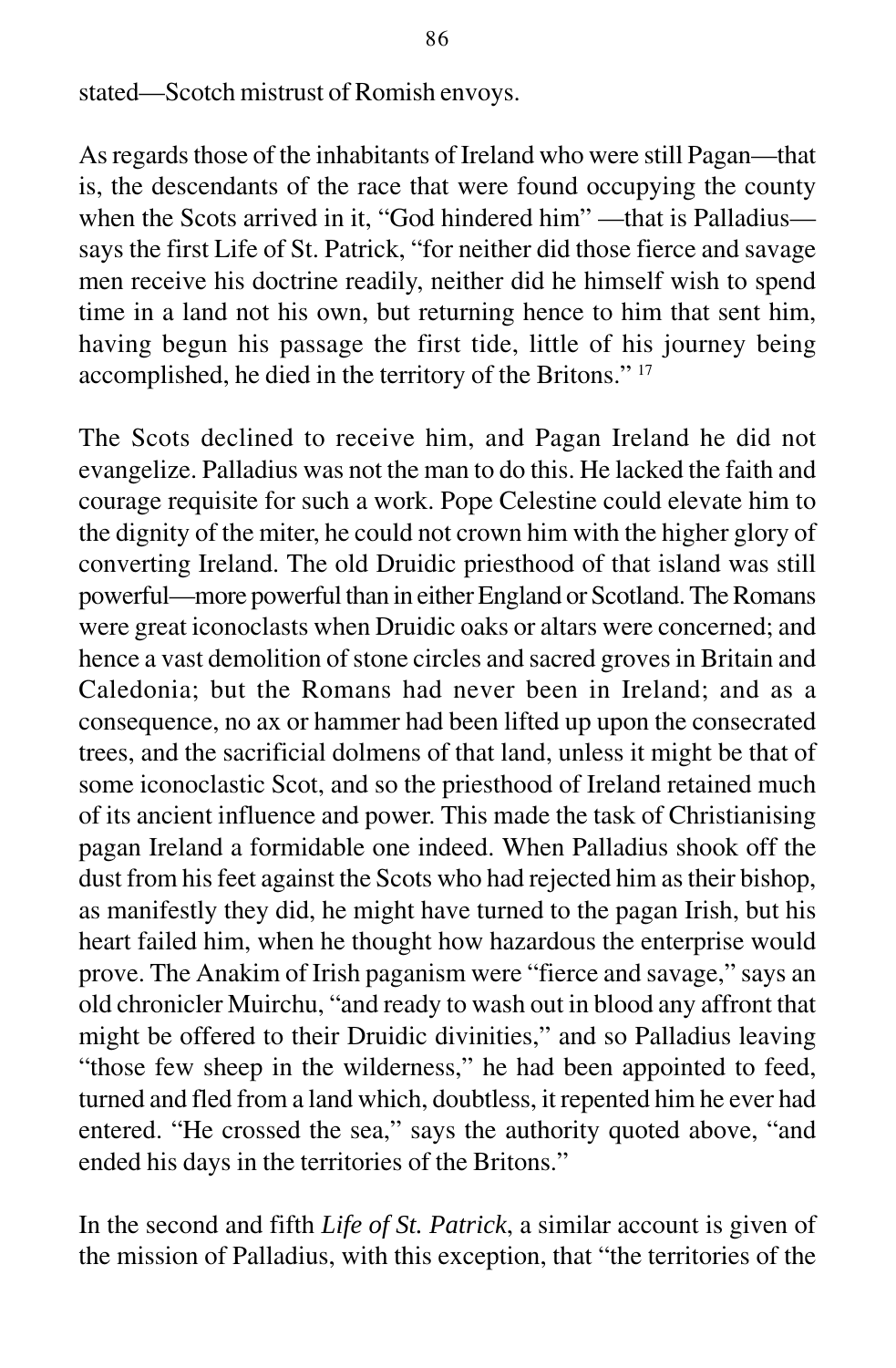Britons" is changed into "the territories of the Picts." 18 The precise spot in the territories of the Picts where the ill-fated deputy of Pope Celestine died is fixed by another ancient biographer. The Scholia on Fiacc's Hymn, given by Colgan in has collection of the Lives of St. Patrick, speaking of Palladius, says, "He was not well received by the people, but was forced to go round the coast of Ireland towards the north, until, driven by a great tempest, he reached the extreme part of Moidhaidh towards the south, where he founded the Church of Fordun, and Pledi is his name there."<sup>19</sup> In harmony with these statements is a still later biography, of date probably about A.D. 900. This writer makes the death of Palladius take place at Fordun in Scotland, and adds a few particulars not found in the other accounts. He says, that Celestine, when he missioned him to Ireland, committed to him the relics of "the blessed Peter and Paul," that he disembarked at Leinster, that he was withstood by a chief named Garrchon, that, nevertheless, he founded three churches, depositing in them the bones of the apostles, and certain books which the Pope had given him, and that, "after a short time, Palladius died on the plain of Girgin, in a place which is called Fordun." Girgin or Maghgherginn was the Irish name for the Mearns. 20 One of his biographers, not unwilling, perhaps, to put honour on one who had borne so many humiliations, states that Palladius "received the crown of martyrdom" at Fordun. Even this compensation was denied him in all probability, for the southern Picts of that age were Christian.

The mission of Palladius is a tangled though interesting story. It is to the Scots in Ireland that he is sent, and yet it is among the Picts of the Mearns only that we find any monuments of him. If Palladius set sail from Ireland to go to Rome, his first port of disembarkation would be Wales, or the north of France. Instead, we find him arriving on the eastern coast of Scotland. This was to go a long way out of his road if he wished to return to the eternal city. There must have been some reason for this. Palladius would naturally be in no hurry to appear before his master. He had nothing to tell Pope Celestine, save that his mission had failed: that the Scots whom he hoped to bring to his apostolic feet had repulsed him as their bishop, and that the pagan Irish still clung to their idols. Palladius might think it well to let another carry these unwelcome tidings to Rome. Meanwhile, as some of his biographers hint, expelled by Garrchon, he set out northward in the hope of finding in some other part of Ireland a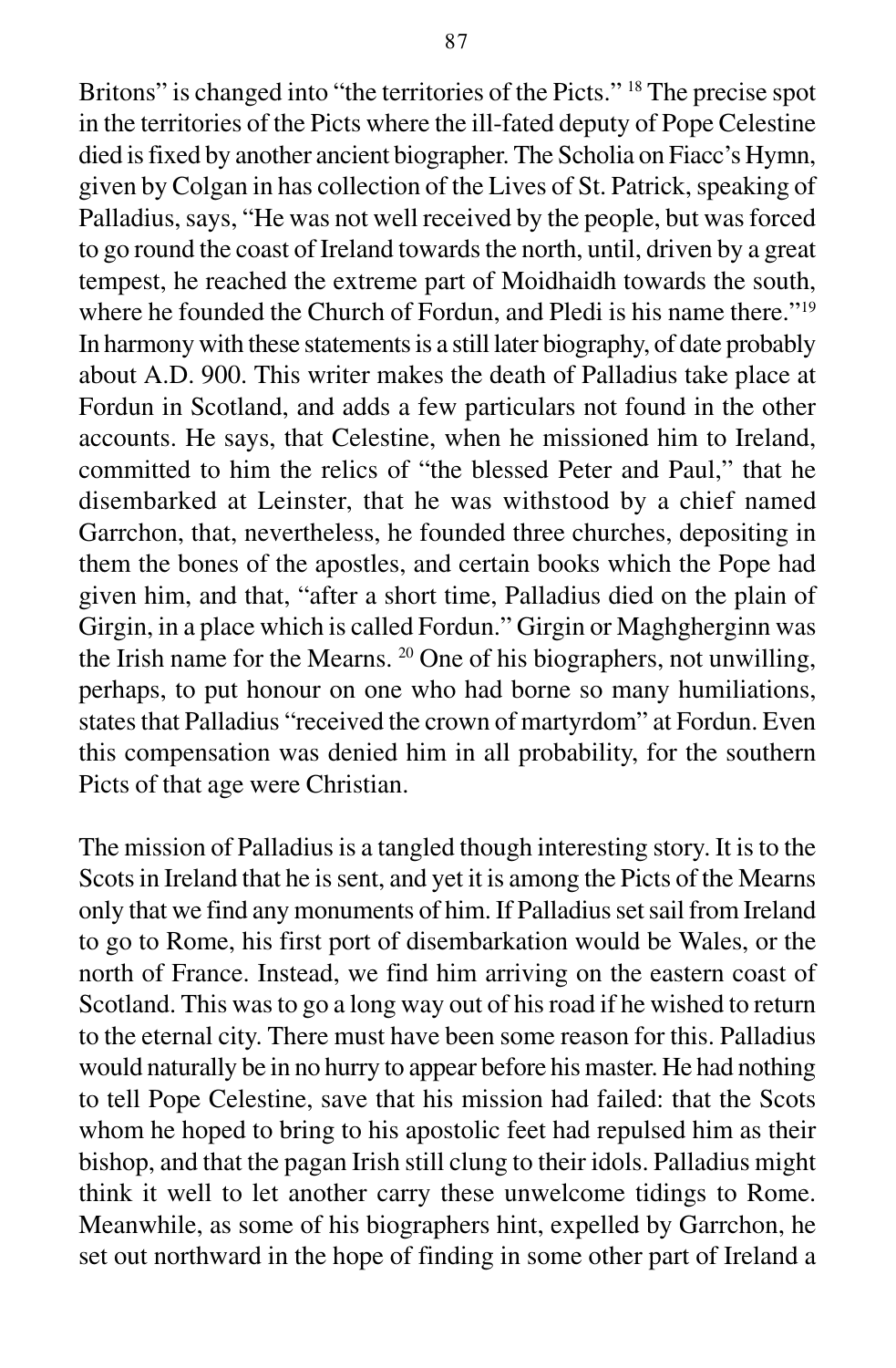tribe who might bid him welcome, and whose conversion to the Christian faith might extend the glory of the Papal See, and redeem his own mission from total failure. Nor is there any improbability in the statement that while so engaged he was caught in one of the Atlantic storms, and carried through the Pentland Firth, and along the coast of Scotland southward, and finally landed on the shore of Kincardineshire. Whatever the causes that operated, and these it is now impossible to discover, there can be no doubt that Palladius after years of wanderings, pursued now by fierce Irish chieftains, and now by the tempests of the sky, took up his abode at Fordun in the Mearns; and there, near the spot where, according to one theory, Galgacus made that noble stand which checked the northward advance of the Romans, did the first bishop sent from Rome to the Scots, also terminate his career, and spend his last years, most probably, in peace.

The village of Fordun is situated on a spur of the Grampians, looking sweetly down on the well cultivated plains of the Mearns, doubtless less fertile then than now. This is the spot which gave rest to the "traveled feet" of Palladius. All the ancient chroniclers say so with one voice. And if the singular unanimity of their testimony needed farther corroboration we have it in the chain of evidence, partly monumental, and partly traditionary, that comes down from Palladius' day to our own. In the churchyard of Fordun is a little house of most ancient aspect. Its thick wall, low roof, and small window, through which the sun struggles with no great success to dispel the darkness of the interior, make it more like a cave than sanctuary. This edifice, which one can well believe was reared in the days of Palladius, enjoys the traditional reputation of being his chapel. Here, it is said, the image of the "saint" was kept, which crowds of pilgrims from the most distant party of Scotland, year after years, came to worship. So does Camerarius affirm on the authority of Polydore Virgil. And so, too, does Baronius. He tells us that "they highly honoured the relics of Palladius which are buried in the Mearns, a province of Scotland."' 21 In the corner of the manse garden is a well that goes by the name of Paddy's well.<sup>22</sup> And the market held yearly at Fordun is styled Paddy's fair, or, in the vulgar speech of the district, "Paddy Fair." This last is the strongest proof of all that a church and festival in honour of Palladius once existed here. The festivals of the Roman church were always followed by a fair, and sometimes they were festival and fair in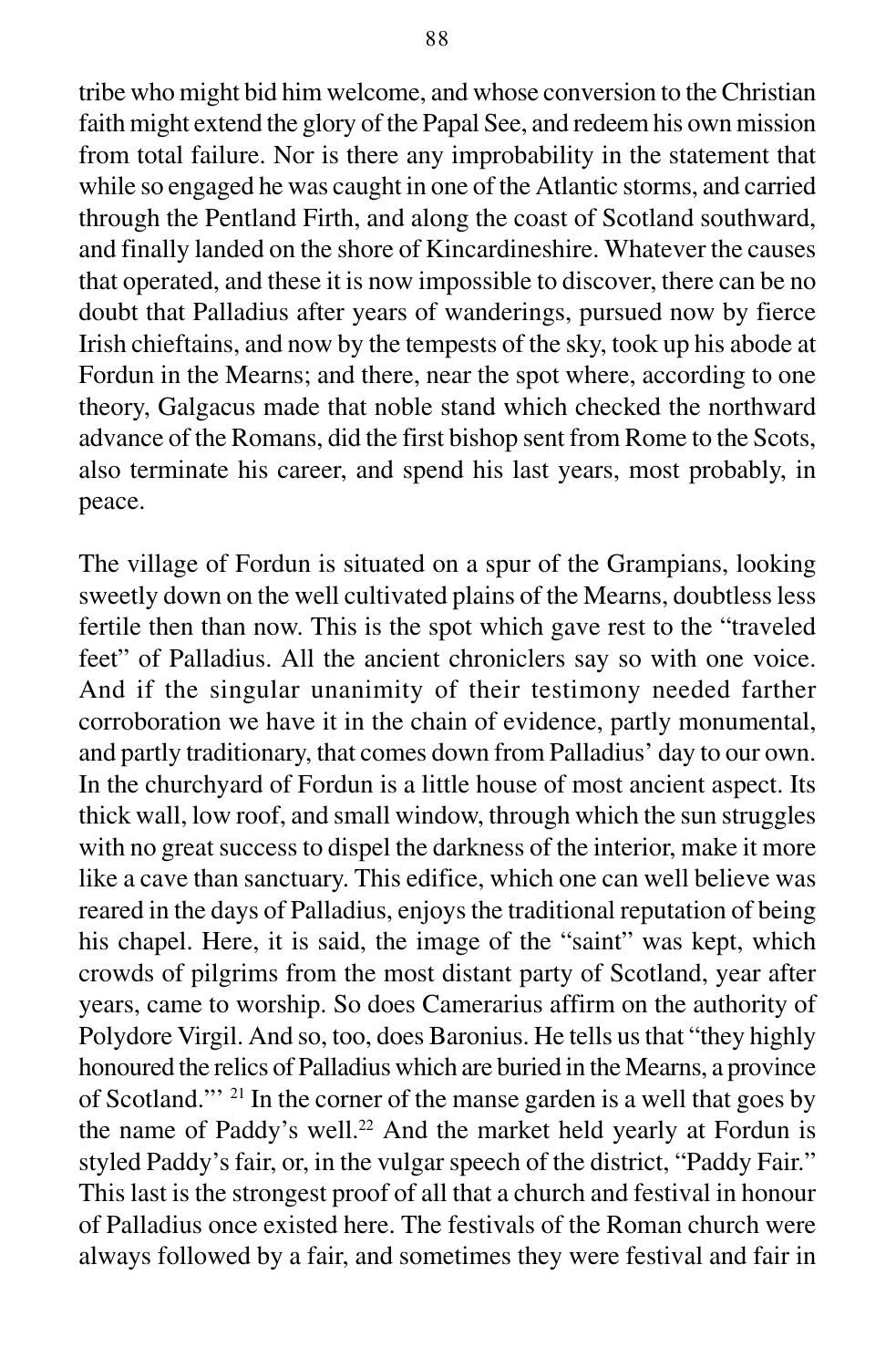one. At the Reformation they were abolished in their religious character of a festival, but retained in their secular form of a fair, and so here the festival is dropped, but the fair is continued. 23

One other circumstance in the story of Palladius must we notice. It is surely touching to reflect that in the spot to which the "first bishop to the Scots" came to breathe his last, one of the earliest and noblest of our reformers first saw the light. Lying sweetly in the valley beneath Fordun, about a mile off, is Pittarrow. Fordun and Pittarrow! The first gave a grave to Palladius; the second a cradle to George Wishart.

# Endnotes

1. Mor is the Welsh word for *sea*, which is *Pelagus* in Latin.

2. Coelestius is the Latin for Celleagh.

3. See Dupin under Mercator.

4. O'Conner, *Rerum Hibernicarum*, vol. i., Prol. i., p. 74; *Baronius Annal*, cent. v.

5. All three judgments are infallible on the principles of the Syllabus of 1864, and the decree of the Vatican Council of 1870.

6. Ad Scotos in Christum credentes ordinates a Papa Celestino Palladius, et primus episcopus mittitur.*—Prosper Chron*., A.D. 455.

7. Primum vero eam gentem a Cælestino papa episcopum habiusse Palladium omnes consentiunt.—*Baron. Ann*. 42D, Tom. vi., p. 587. Colon. 1609.

8. Ex his autem habes quibus redarguas asserentes Sedulium Christianum poetam quem tantopore Gelasius laudat habuisse præceptorem Hildebertum Scotorum archiepiscopum: etinam cum ipsæ Sedulius ad Theodosii imperatoris tempora referatur quo modo usus esse potuit Hildeberto, Scotorum Archiepiscopo preceptore, si nullus adhuc ordinatus erat in Scotia archiepiscopus et Palladius absque controversia primus dicatur ejus gentis artistes. *Ibid.*

9. Bishop Forbes, *Life of St. Kentigern*, *Historians of Scotland*, vol. v. p. 1.26.

10. Centur, *Magd*., vol. ii., cent. v. cap. 2, p. 10. Basileæ, 1624.

11. Ante cujus (Palladii) adventum habebant Scoti fidei doctores, ac sacramentorum ministratores, prerbyteros sulummodo vel monachos, ritum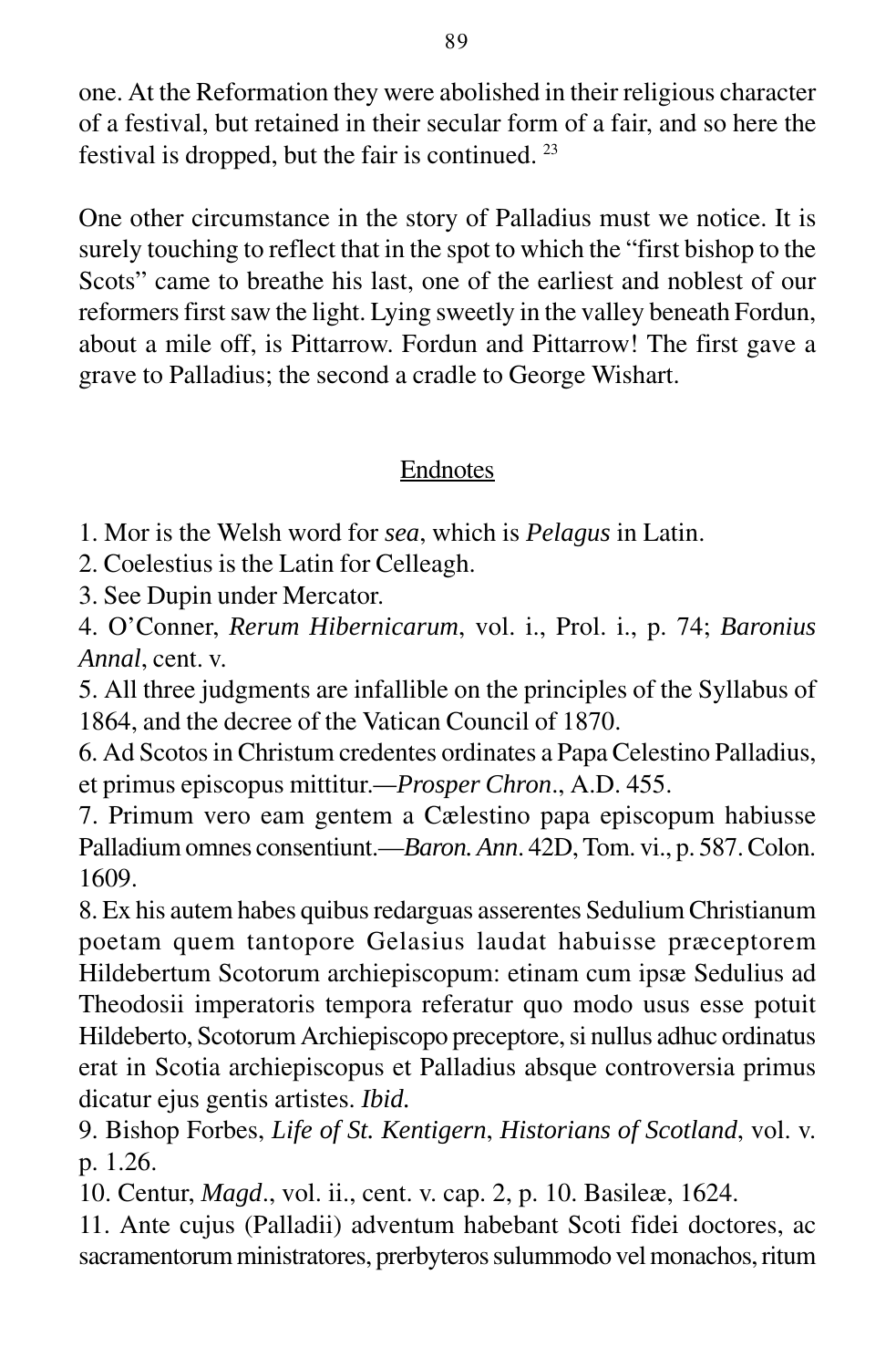sequentes ecclesiæ primitivæ.—Fordun, lib. iii. c. 8.

12. Per sacerdotes et monachos, sine episcopis Scoti in fide erudiebantur. Major, *Die Gestis Scotorum*, lib. ii., cap. 2 , p. 53. Edin. 1740.

13. Usher, *De Primord*, c. 16.

14. Todd, *Life of St. Patrick*, p. 282.

15. Et ortlinato Scotis episcopo, dum Romanam insulam studet servare Catholicam, fecit etiam barbaram Christianam. Prosper, Cont. Collat., A.D. 432. See Skene's *Celtic Scotland*, " vol. ii., p. 5.

16. The Scholia on Fiacc's Hymn. Original Irish in the MS. at St. lsidore's Convent, Rome.

17. Written by Muirchu about A.D. 700, and preserved in the *Book of Armagh*, A.D. 800.

18. Dr. Todd, *Life of St. Patrick*, p 288.

19. *Ibid.*, p. 290.

20. Todd, *Life of St. Patrick*, pp. 294, 295, Skene's *Celtic Scotland*, vol. ii., pp. 27-29.

21. Magno honore prosequentes ejus reliquias in Mernia Scotiæ provincia collocatus. Baron., *Annal. Ann*., in. 31, cent. v., c 2.

22. *Statis. Acct. of Scotland*, vol. iv., p. 499. We quote the "Statistical Account" at the same time we may state that we, ourselves, have seen and examined on the spot the objects we describe above.

23. Dr. Skene, who is unwilling to admit that Palladius was ever in Scotland, in his learned work, *Celtic Scotland*, assumes that the church at Fordun was built by Teranus, a disciple of Palladius, and dedicated to his master, and that he brought his master's relics from Ireland or Galloway to Fordun: a not very probable assumption.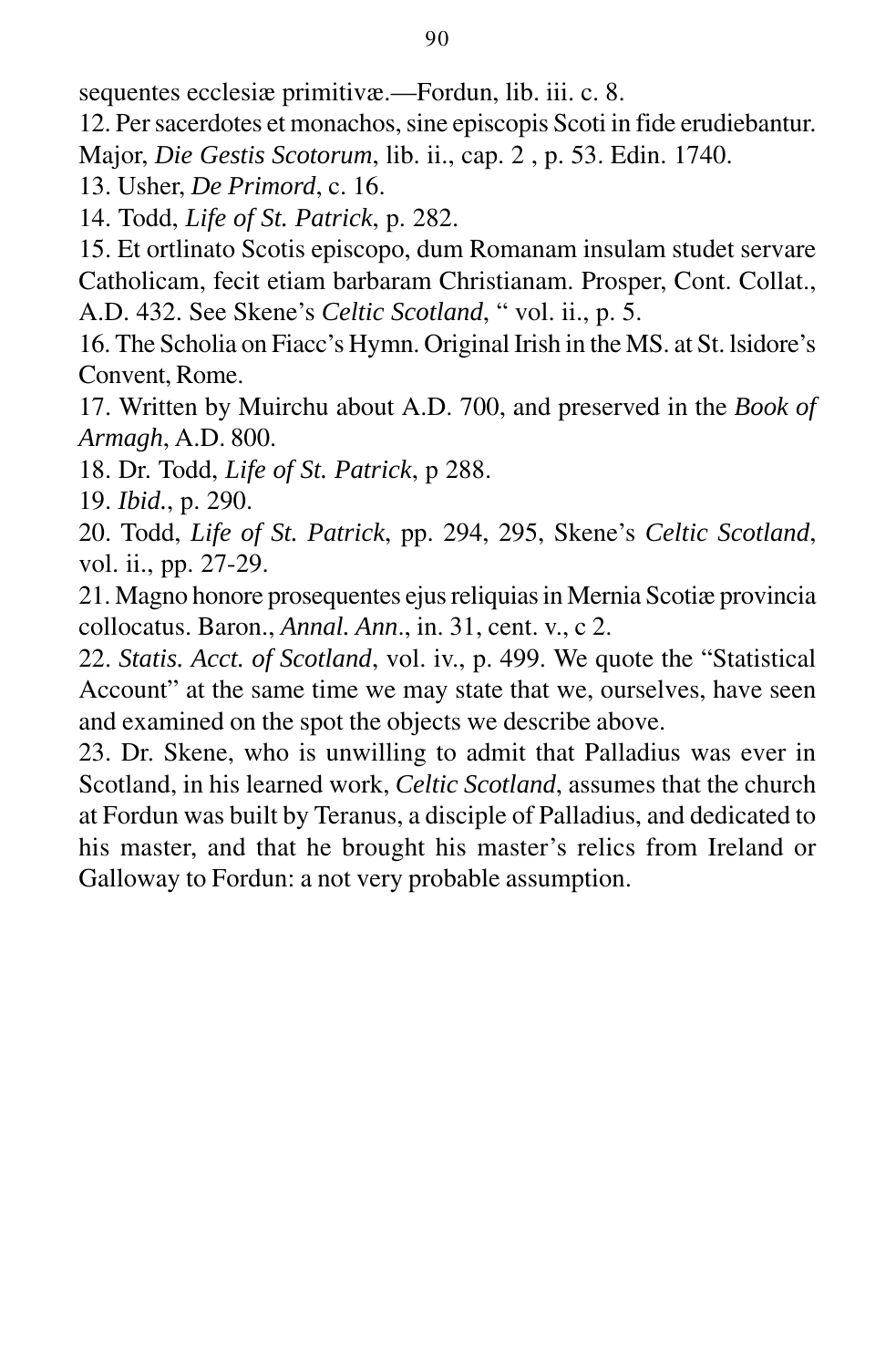#### CHAPTER IX.

# PATRICK—BIRTH, BOYHOOD, AND YOUTH—CARRIED OFF BY PIRATES.

THE scene that next opens takes us to a land which a narrow sea parts from the country to which, at this day, the name of Scotland is exclusively applied. But though withdrawn for a time from the soil of Scotland, it does not follow that we are withdrawn from the history of Scotland. On the contrary, it is only now that we feel that we are fairly launched on the great stream of our nation's annals, and may follow without pause its ever-enlarging volume. The events on which we now enter, though episodical, are the pregnant germs of the great future that is to succeed. They determine that Scotland shall be a puissance in the world; not a puissance in arms like Rome, but a moral puissance, to go before the nations, and open to them the paths of knowledge and liberty.

This new and greater commencement in our country's career had its birth in the soul of one man. Let us mark its beginning, so obscure as to be scarce perceptible. We behold one of Scotland's sons, borne away to captivity in Ireland, and there, amid the miseries and wretchedness, bodily and mental, attendant on the lot of a slave, brought to the true knowledge of God, and prepared as an instrument for spreading the light of the Gospel in the land to which he was carried captive. From Ireland that light is to be carried back to Scotland where it is to shine in a splendour that shall far surpass the feeble illumination of all previous evangelisations. The time was driving near when the dim and expiring light of Candida Casa was to be superseded by the brighter lamp of Iona. Between the setting of the one and the rising of the other, comes in the episode of Succat. This youth, whose story rises from romance to the dignity and grandeur of history, forms the connecting link between the two Scotlands, the Scotland on the hither side of the Irish Channel, and the Scotland on this, its eastern shore. In his life and labours the history of the two countries runs on for some time in the same channel—in the same person.

In entering on the story of Succat, whom our readers will more familiarly recognise under his later and better known appellative of St. Patrick, we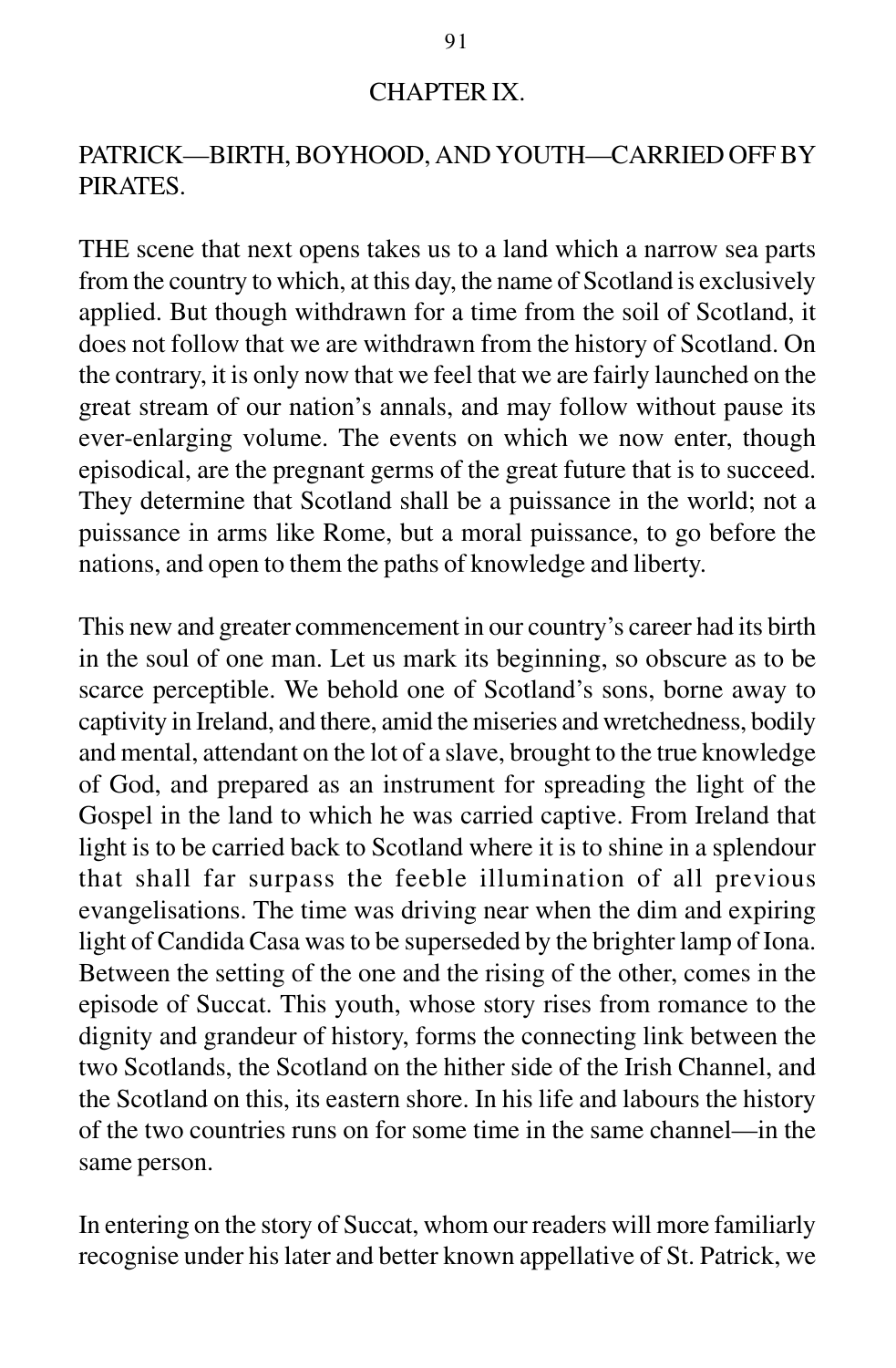feel that we tread on ground more stable and reliable than that which we had to traverse when relating the earlier evangelization of Whithorn. St Patrick, it is true, has not wholly escaped the fate which has usually befallen early and distinguished missionaries at the hands of their monkish chroniclers. Unable to perceive or to appreciate his true grandeur as a humble preacher of the Gospel, some of his biographers have striven to invest him with the fictitious glory of a miracle-worker.

No monk of the Middle Ages could have imagined such a life as Patrick's. These scribes deemed it beneath their heroes to perform, or their pens to record, whatever did not rise to the rank of prodigy. Humility, self-denial, deeds of unaffected piety and benevolence, discredited rather than authenticated one's claim to saintship. Boastful professions and acts of fantastic and sanctimonious virtue were readier passports to monkish renown than lives which had no glory save that of sterling and unostentatious goodness.

We can trace the gradual gathering of the miraculous halo around Patrick on the pages of his successive chroniclers. His miracles are made to begin before he himself had seen the light. His story grows in marvel and prodigy as it proceeds. Each successive narrator must needs bring a fresh miracle to exalt the greatness of his hero and the wonder of his readers. Probus in the tenth century outdoes in this respect all who had gone before him, and Jocelin, in the twelfth, outruns Probus as far as Probus had outrun his predecessors. Last of all comes O'Sullivan in the seventeenth century, and he carries off the palm from every previous writer of the "Life of St. Patrick." The man who comes after O'Sullivan may well despair, for surely nothing more foolish or more monstrous was ever imagined by monk than what this writer has related of Patrick. So rises this stupendous structure which lacks but one thing—a foundation.

But happily it is easier in the present instance than in most cases of a similar kind, to separate what is false, and to be put aside, from what is true, and, therefore, to he retained. Before the monks had any opportunity of disfiguring the great evangelist by encircling him with a cloud of legends, Patrick himself had told the story of his life, and with such marked individuality, with such truth to Christian experience, and with such perfect accordance to the age and the circumstances, that we are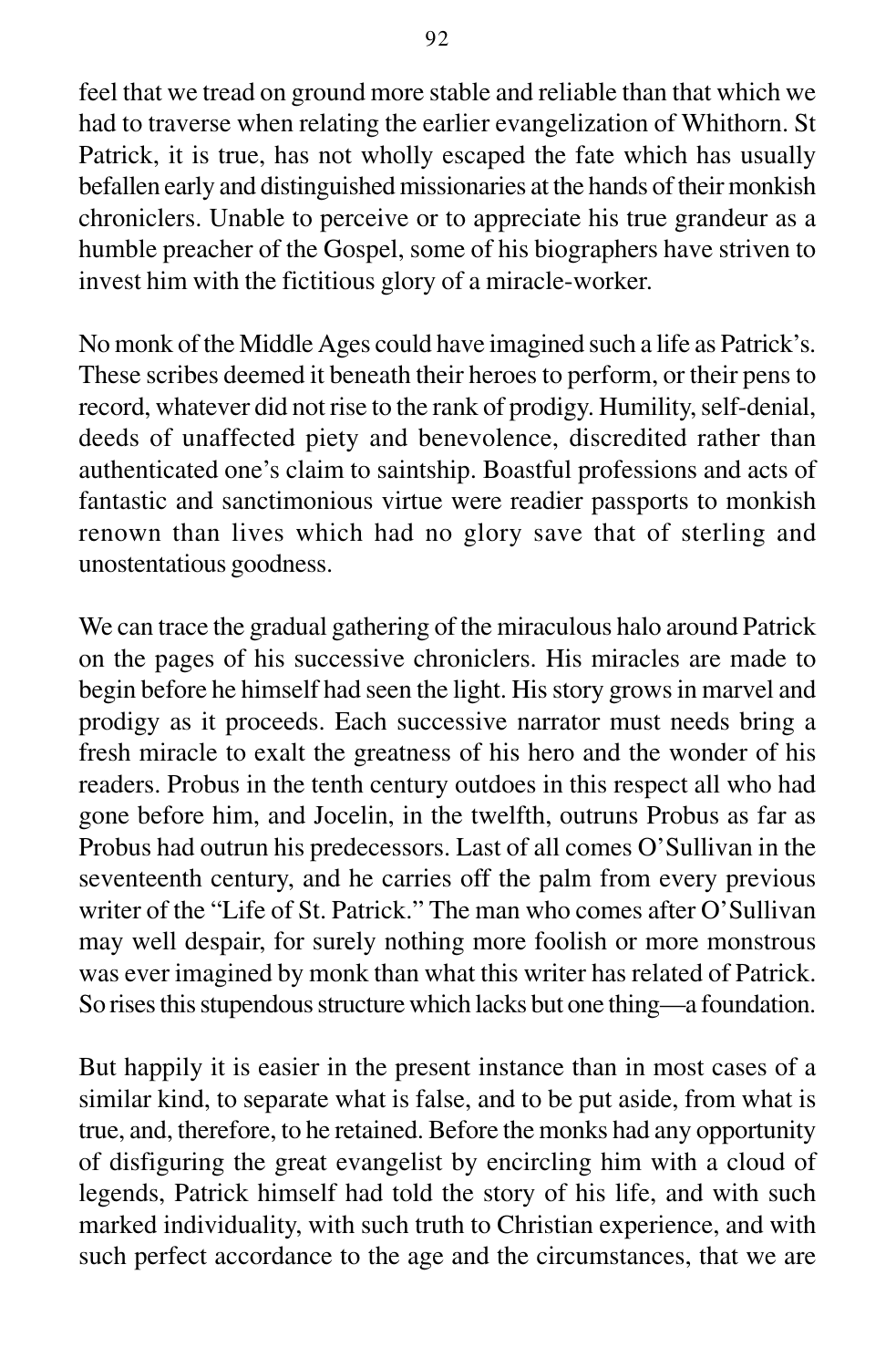irresistibly led to the conclusion that the life before us is a real life, and must have been lived, it could not have been invented. The confessions here poured forth could come from no heart but a heart burdened with a sense of guilt; and the sorrows here disclosed with so simple yet so touching a pathos, authenticate themselves as *real* not *ideal*. They are the experiences of the soul, not the creations of the imagination

Succat—the first name of the man who has taken his permanent place in history as Patrick or St. Patrick—was born on the banks of the Clyde. So much is certain, but the exact spot it is now impossible to determine. The present towns of Hamilton and Dumbarton compete for the honour of his birthplace; near one of the two must he have first seen the light. He himself says in his "Confession," My father was of the village of 'Bonaven Taberniæ,' near to which he had a Villa, where I was made captive."1 In the dialect of the Celtic known as the ancient British, Bonaven signifies "the mouth of the Aven," and the added "Taberniæ," or place of Tabernacles, indicates, doubtless, the district in which the village of Bonaven was situated. This favours the claims of Hamilton, and leads us to seek in Avondale, on the banks of the torrent that gives its name to the dale, and near the point where it falls into the Clyde, the birthplace of the future apostle. And what strengthens the probability that here may be the spot where Patrick was born, is the fact that some greatly defaced remains show that the Romans had a station here; and as the legionaries had but recently quitted Britain, the buildings they had vacated may be presumed to have been comparatively entire and fresh in Patrick's time. This would decide the point, if the evidence stood alone, and did not conflict with other and varying testimony.

Fiacc, one of the earliest and most reliable of his biographers, tells us that Patrick "was born at Nemthur," and that his first name, among his own tribes, was Succat. Nemthur signifies in Irish the *lofty rock*; and the reference undoubtedly is to All-Cluid, or Rock of the Clyde, the rock that so grandly guards the entrance of that river, now known as the Rock of Dumbarton, which then formed the capital of the British Kingdom of Strathclyde. Here too are the yet unobliterated vestiges of a Roman encampment, and one of much greater importance than any on the southern shore, for here did the Roman wall which extended betwixt the Firths of Forth and Clyde terminate. This must have led to the creation of a town,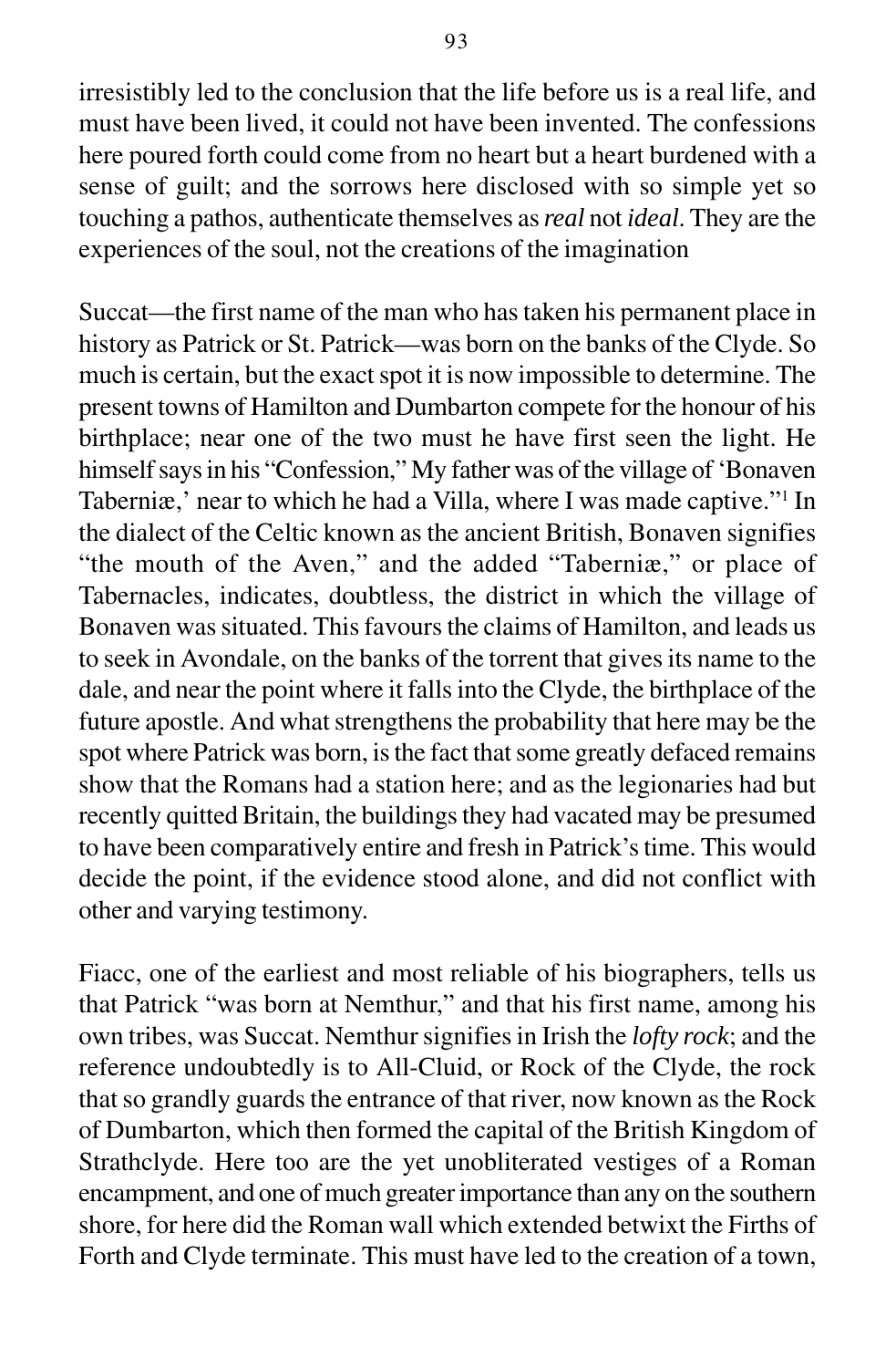with suburban villas, and Roman municipal privileges, such as we know were enjoyed by the community in which the ancestors of Patrick lived. Tradition, moreover, has put its finger on the spot, by planting here "Kilpatrick," that is Patrick's Church. Here then, on the northern shore, where the Roman had left his mark in the buildings, in the cultivation, in the manners, and in the language of the people, are we inclined to place the birth of one who has left a yet deeper mark on Scotland, and one infinitely more beneficent, than any left by Roman.

There is yet greater uncertainty as regards the year in which Patrick was born. We can hope only to approximate the time of his birth; and we think we are not far from the truth when we place it towards the end of the fourth century. It was an evil age. Apostolic times were fading from the memory, and apostolic examples vanishing from the sight of men. An incipient night was darkening the skies of countries which had been the first to brighten beneath the rays of Christianity. There was need that the simple Gospel should anew exhibit itself to the world in the life and labours of some man of apostolic character, if the decline setting in was to be arrested. Tokens are not wanting that it is to be so. For now as the shades gather in the south, the light of a new day is seen to suffuse the skies of the north.

Patrick was descended of a family which, for two generations at least, had publicly professed the Gospel. His father, Calpurnius, was a deacon, and his grandfather, Potitus, a presbyter in the Christian Church. He was well born, as the phrase is, seeing his father held the rank of "decurio," that is, was a member of the council of magistracy in a Roman provincial town. These facts we have under Patrick's own hand. In his autobiography, to which we have referred above, written but a little while before his death, and known as "Patrick's Confession," he says, " I, Patrick, a sinner, had for my father, Calpurnius, a deacon, and for my grandfather, Potitus, a presbyter." We should like to know what sort of woman his mother was, seeing mothers not infrequently live over again in their sons. Patrick nowhere mentions his mother, save under the general term of "parents." But judging from the robust and unselfish qualities of the son, we are inclined to infer that tradition speaks truth when it describes "Conchessa," the mother of the future apostle, as a woman of talent, who began early to instruct her son in divine things, and to instill into his heart the fear of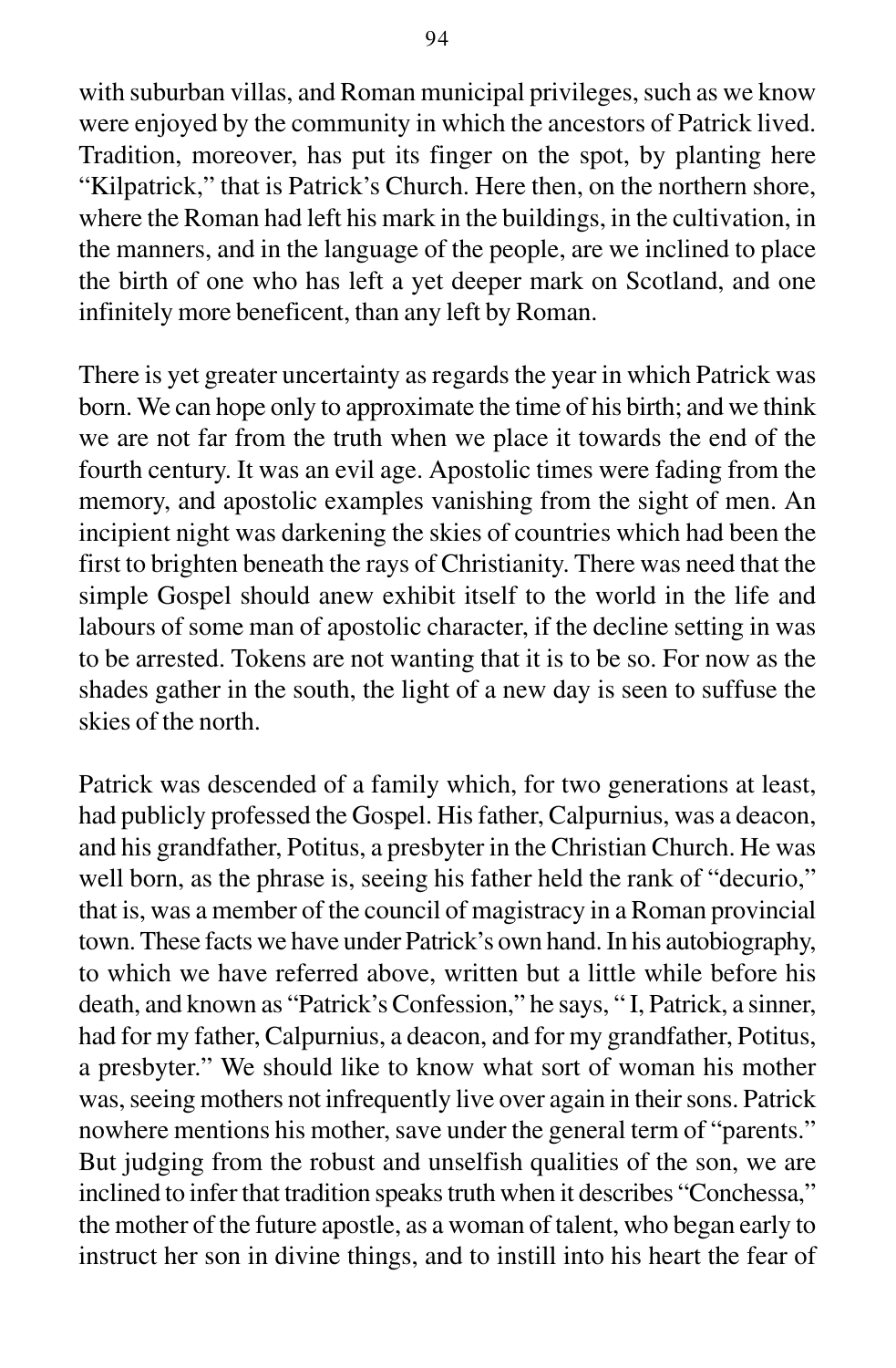that God whom his father and grandfather had served.

Here, then, on the banks of the Clyde, within sight, if not under the very shadow of the rock of Dumbarton, was placed the cradle of that child, which, in after life, was to win, though not by arms, so many glorious triumphs. The region is one of varied loveliness and sublimity. It is conspicuous, in these respects, in a land justly famed for its many fine combinations of beauty and grandeur. As the young Succat grew in years, his mind would open to the charms of the region in which he lived. His young eye would mark with growing interest the varying aspects of nature, now gay, now solemn; and his ardent soul would daily draw deeper and richer enjoyment from the scenes amid which his home was placed. He saw the ebbing and flowing of the river on whose banks he played, And doubtless mused at times on those mighty unseen forces that now compelled its waves to advance, and now to retreat. He saw the white-winged ships going and coming on its bosom: he saw the fisherman launching his net into its stream, and again drawing it ashore laden with the many treasures of the deep. He beheld the silver morning coming up in the east, and the day departing behind the vermilion-tinted tops of the mountains in the west. He saw the seasons revolve. Spring, with her soft breath, wooing the primroses and the buttercups from their abodes in the earth to bedeck mountain and vale; autumn spotting the woods with gold; and winter bringing up her black clouds, in marshaled battalions, from the western sea. These ever-changing aspects of nature would awaken their fitting responses in the soul of the youth. His heart would expand this hour with joy as the hills and shores around him lay clad in light; and now again, as mountain and vale were wrapped in gloom, or trembled at the thunder's voice, there would pass over his soul, as over the sky, darkness and terror. Thus he would begin to feel how awful was that which lived and thought within him! How vast the range of its capacity for happiness or for suffering: and how solemn a matter it is to live.

So passed the boyhood of the future apostle of Ireland. As he advanced in years, his nature expanded and grew richer in generous impulses and emotions. All those exquisite sensibilities which fill the bosom in the fresh dawn of manhood were now stirring within him. Every day opened to him a new source of enjoyment, because every day widened the range of his capacity to enjoy. A sudden thrill of pleasure would, at times,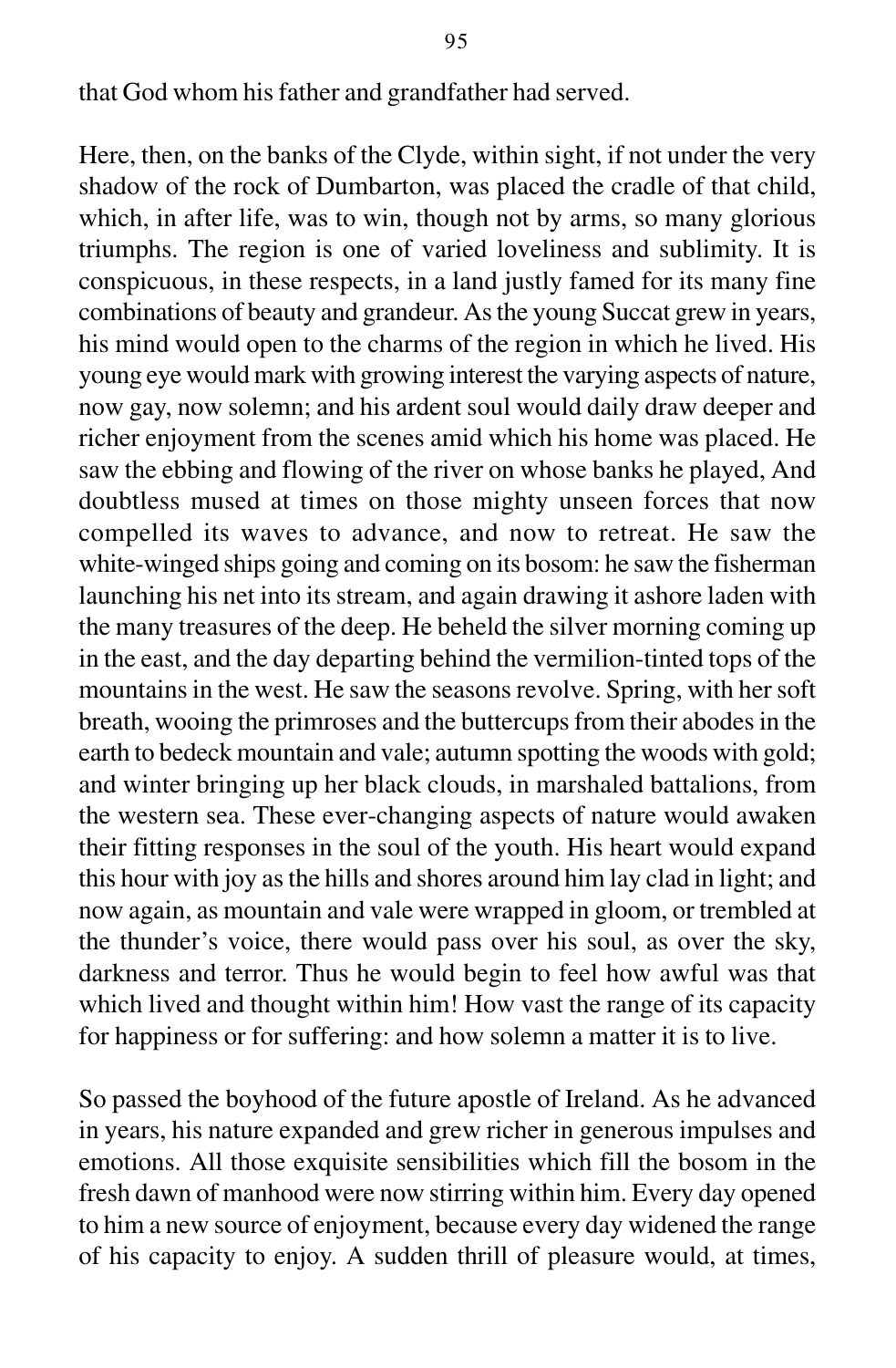shoot through his being from objects he had been wont to pass without once suspecting the many springs of happiness that lay hidden in them. Relationships were growing sweeter, friendships more tender. In a word, all nature and life seemed to teem with satisfactions and pleasures, endless in number, and infinitely varied in character. He has only to open his heart and enjoy. But this was a happiness which was born of earth, and like all that springs of the earth, it returns to the earth again. Young Succat's sensibilities were quickened, but his conscience slept.

The youth had not opened his heart to the instructions of home. The loving counsels of a mother, and the weightier admonitions of a father, had fallen upon a mind preoccupied with the delights of sense, and the joys of friendship: his cup seemed full. He knew not that the soul which is the man cannot feed on such pleasures as these, nor live by them. It must drink of living waters, or suffer unappeasable thirst. His relations to God—that matter of everlasting moment—had awakened in him no thought, and occasioned him no concern. The age, we have said, was a degenerate one. The lamp of Candida Casa burned low and dim. The teachers that emanated from it possessed but little authority; their reproofs were but little heeded. The truth which is the light was dying out from the knowledge of men; and the feeble Christianity that remained in the kingdom and church of Strathclyde, in which Succat's grandfather had ministered, was becoming infected with pagan ideas and Druidic rites. A few more decades, it seemed, and the Christian sanctuaries of Caledonia would give place to the groves of the Druid, or the returning altars of the Roman.

The handful of missionaries sent forth from the school of Ninian, could but ill cope with the growing, apostasy. They were but poorly equipped for the warfare in which they were engaged. There needed one man of commanding eloquence and burning zeal to redeem the age from its formalism and impiety. But no such man arose; and so the stream of corruption continued to roll on; and among those who were engulfed in its flood, and drifted down in its current, was the grandson of the Presbyter Potitus. Succat, with all his fine sympathies, and all his enjoyment of nature and life, lived without God, and he would so have lived to the end of his days, had not He who had "chosen him front the womb, and ordained him a prophet to the nations," had mercy upon him. Sudden as the lightning,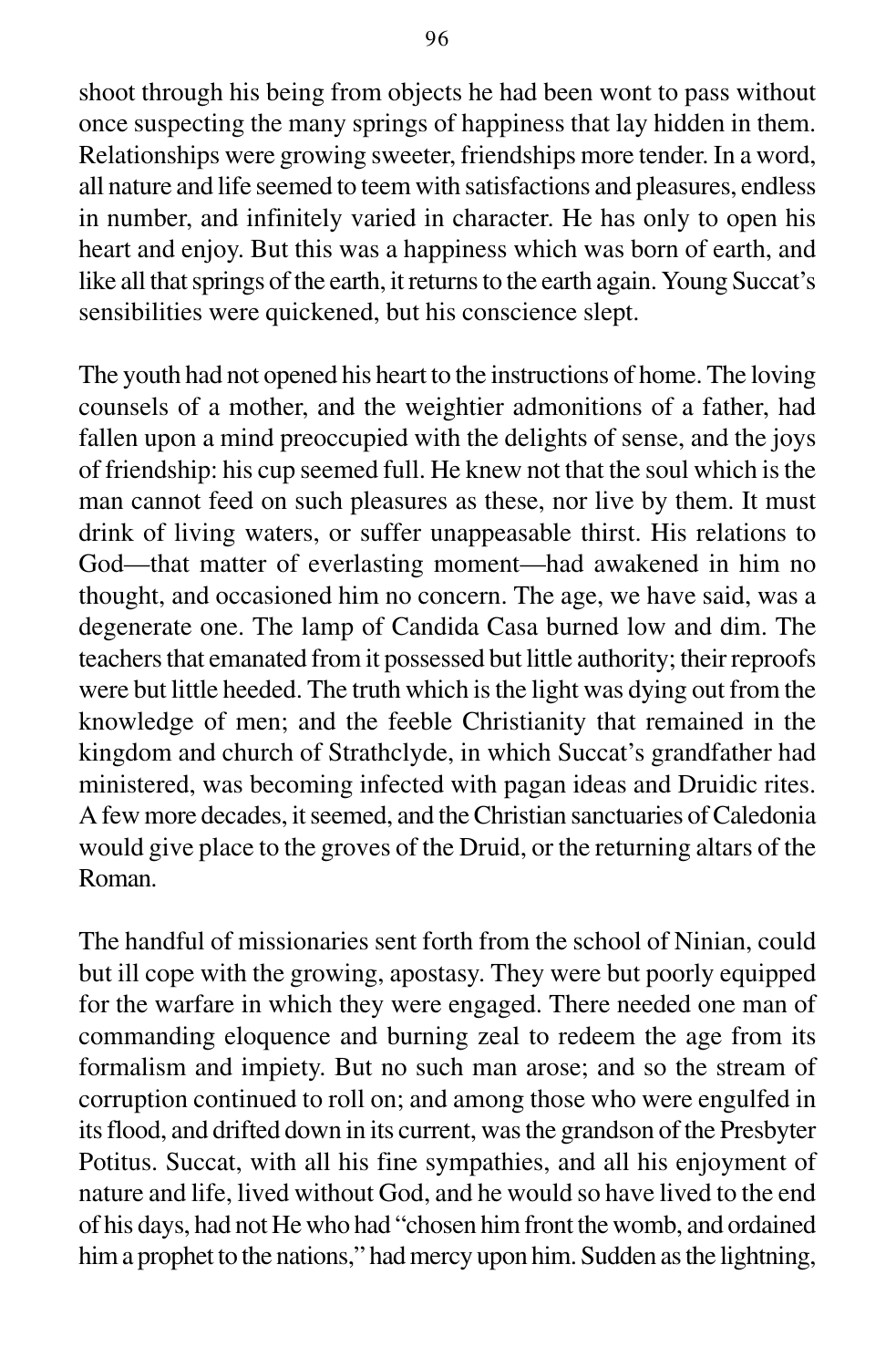and from a cloud as black as that from which the lightning darts its fires, came the mercy that rescued him when ready to perish.

One day a little fleet of strange ships suddenly made their appearance in the Clyde. They held on their course up the lovely frith till past the rock of Dumbarton. Whence, and on what errand bound, were these strange ill-omened vessels? They were piratical craft from across the Irish ocean, and they were here on the shores of the Clyde on one of those marauding expeditions which were then but too common, and which the narrow sea and the open navigable firth made it so easy to carry out. Succat, with others, was at play on the banks of the stream, and they remained watching the new arrivals, not suspecting, the danger that lurked under their apparently innocent and peaceful movements. Quietly the robber crew drew their barks close in to the land. In a few minutes the bandits, rushing through the water, leaped on shore. The inhabitants of Bonaven had no time to rally in their own defense. Before they were well aware of the presence of the piratical band in their river, the invaders had surrounded them, and some hundreds of the inhabitants of the district were made captive.

Driving the crowd of bewildered and unhappy men before them, the pirates embarked them in their ships, and bore away with them to Ireland. In this miscellaneous company of miserable captives was the son of Calpurnius the deacon, now a lad of nearly sixteen. He himself has recorded the event, telling us that it happened at Bonaven Taberniæ, "near to which my father had a farm, where I was taken captive. I was scarcely sixteen years of age. But I was ignorant of God, therefore it was that I was led captive into Ireland with so many thousands. It was according to our deserts, because we drew back from God and kept not His precepts, neither were obedient to our Presbyters who admonished us for our salvation<sup>"</sup>

What a crushing blow to the youth! When it fell on Succat he had reached that season of life when every day and almost every hour brings with it a new joy. And if the present was full of enjoyment, the years to come were big with the promise of a still richer happiness. Standing at the portals of manhood and casting his glance forward, Succat could see the future advancing towards him dressed in golden light, and bringing with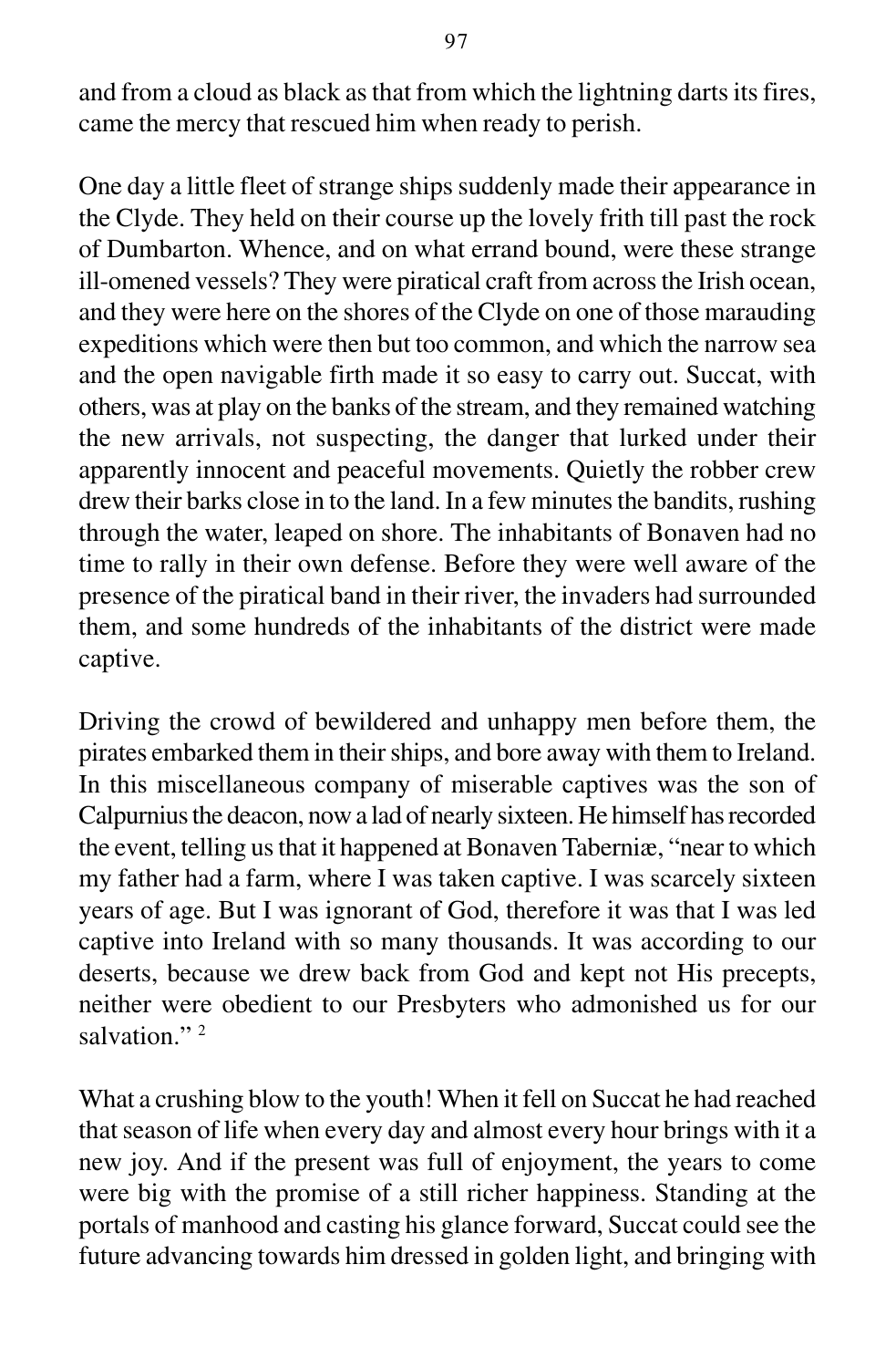it unnumbered honours and joys. For such must life be, passed amid conditions like his—a region so picturesque, companions so pleasant, a station securing respect, and dispositions so well fitted to win and to reciprocate love. But while he gazed on the radiant vision it was gone. In its room had come instant and dismal blackness. A whirlwind had caught him up, and cruelly severing all the tender ties that bound him to home and friends, and giving him time for not even one brief parting adieu, it bore him away and cast him violently on a foreign shore, amid a barbarous and heathen people.

Bending to their oars the sea-robbers swept swiftly down the Clyde. The meadows and feathery knolls that so finely border the river at that part of its banks where Succat's youth had been passed, are soon lost to his sight. Dumbarton rock, with its cleft top, is left behind. The grander masses of Cowal, not yet the dwelling of the Irish Scots, and the alpine peaks of Arran, are passed in succession, and sink out of view. The galleys with their wretched freight are now on the open sea, making straight for the opposite shore, where we see them arriving. The lot of the exile is bitter at the best, but to have slavery added to exile is to have the cup of bitterness overflow. This cup Succat was doomed to drink to the very dregs in the new country to which we see him carried. And without stop or pause did his misery begin. The pirates who had borne him across the sea, had no sooner landed him on the Irish shore, than forthwith they proceeded to untie his cords, and expose him for inspection to the crowd which had hastened to the beach on the arrival of the galleys, not failing, doubtless, to call attention to his well-shaped form, and sinewy limbs, and other points which alone are held to be of value in such markets as that in which Succat was now put up for sale. The son of Calpurnius was a goodly person, and soon found a purchaser. His captors sold him to a chieftain in those parts, at what price we do not know.

We can imagine Sucatt eagerly scanning the face of the man whose slave he had now become, if happily he might read there some promise of alleviation in his hard fate. But we can well believe that in the rough voice and stern unpitying eye of this heathen chieftain, he failed to discern any grounds of hope that his lot would be less dismal than his worst fears had painted it. His apprehensions were realised to the full when he learned his future employment: truly a vile and degrading one, for the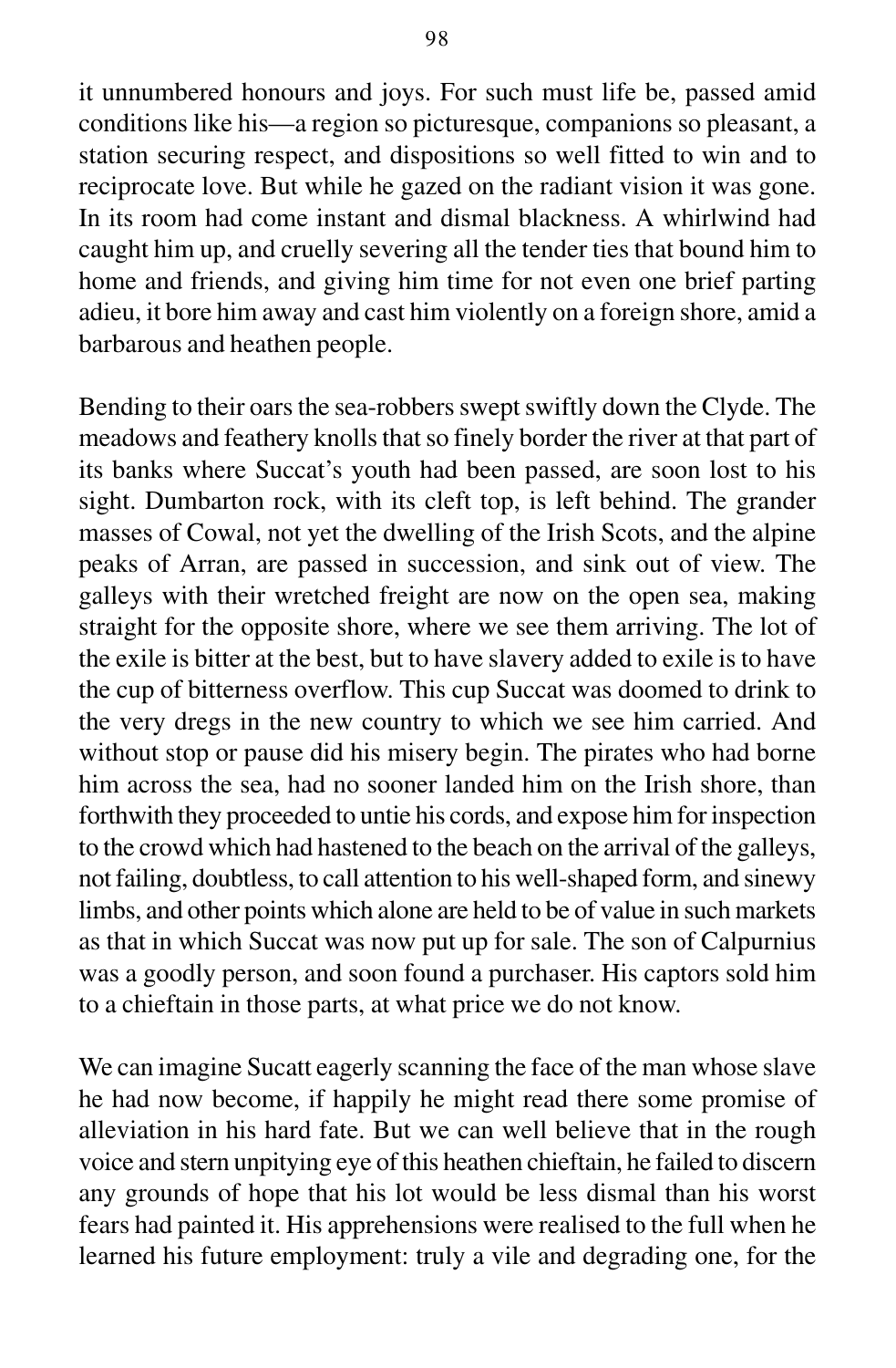son of Calpurnius. Henceforth he is to occupy himself in tending his master's herds of cattle and droves of swine in the mountains of Antrim.

### Endnotes

1. *S. Patricii Confessio*, cap. i, sec. i. The best judges have pronounced this work the genuine composition of Patrick, Mabillon, Tillemont Dupin, Ussher. To these may be added Neander, who says, "This work bears in its simple rude style an impress that corresponds entirely to Patricius's stage of culture." Five manuscripts of the Confessio exist: one in the Book of Armagh ( 7th cent.), a second in the Cotton Library (10th cent. ), two in the Cathedral Library of Salisbury, and one in the French Monastery of St. Vedastus.

2. *Pat. Confess*., section i. Villulam enim prope habuit (Calpurnius) ubi ego in capturam dedi . . . nostrem salutem admonebant.

These raids of the Scottish coasts, that is, on the Britons of the Roman Valentia, were not uncommon. They were made not improbably by the Scots of Ireland. Gibbon refers to them; and the early chronicler Gildas speaks of them as being made at regular intervals, and calls them "anniversarias predas."—Gildas, cap. xiv.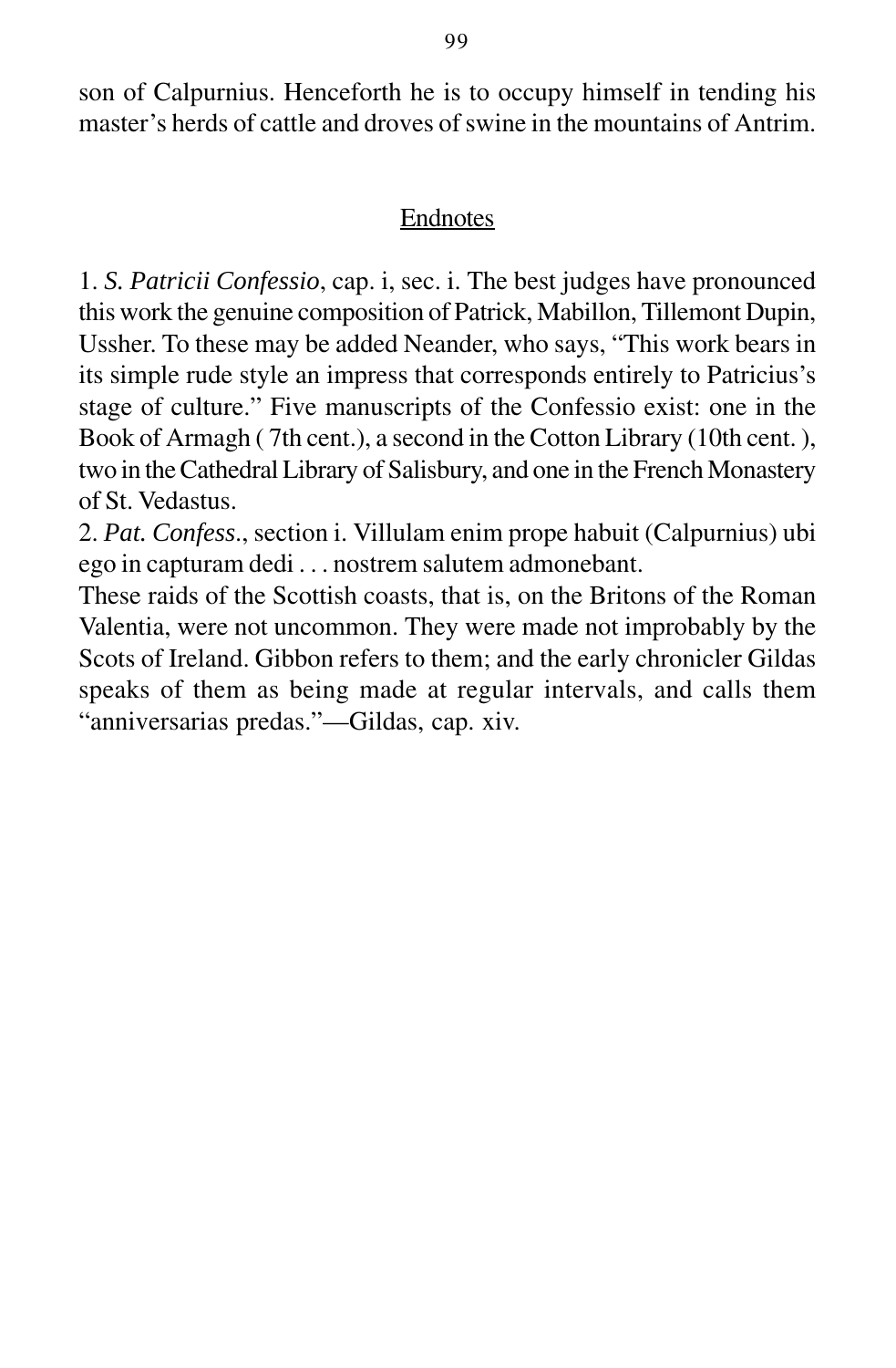#### CHAPTER X.

# PATRICK'S CAPTIVITY IN IRELAND—HIS CONSCIENCE AWAKENS—PROLONGED ANGUISH.

HISTORY is no mere register of events. It is the reverent study of the working of a Hand that is profoundly hidden, and yet, at times, most manifestly revealed. To the man of understanding there is no earthly actor so real and palpable as is that veiled agent, who stands behind the curtain, and whose steps we hear in the fall of empires and the revolutions of the world. We have come in our narrative to one of those sudden shiftings of the scenes that betoken the presence and the hand of this great Ruler. A stronger evangelization than any that can ever proceed from Candida Casa, is about to be summoned into existence to keep alive the elements of truth and the seeds of liberty during those ages of darkness and bondage that are yet to pass over Europe. We have already seen the first act of the new drama. It opens in a very commonplace way indeed, and is altogether out of keeping, we should say, with the grandeur of the consequences which are to spring out of it. A band of Irish pirates make their descent on the Scottish shore, and sweep off into captivity a wretched crowd of men and women. Amongst the miserable captives, kidnapped, and carried across the sea, is a youth who is destined to originate a movement which will change the face of northern Europe.

Neither the pirate crew, nor the agonized crowd that filled their galleys, knew who was in the same bottom with themselves, or how momentous their expedition was to prove. Meanwhile, Patrick is lost in the mass of sufferers around him. No one observes or pities the anguish so vividly depicted on the face of the youth. No one seeks to assuage the bitterness of his grief by addressing to him a few words of sympathy or whispering grounds of hope. Unhelped and unpitied he bears his great burden alone. Of his many companions in woe, each was too much absorbed in the sense of his own miserable lot to have a thought to bestow on the misery of those who were his partners in this calamity. Through dim eyes, and with a heart ready to break, Succat sees the Irish shore rise before him, and as the ship that carries him touches the land, he rouses himself from his stupor to see what change of fortune this new evolution in the tragedy, which still seems like a terrible dream, will bring him.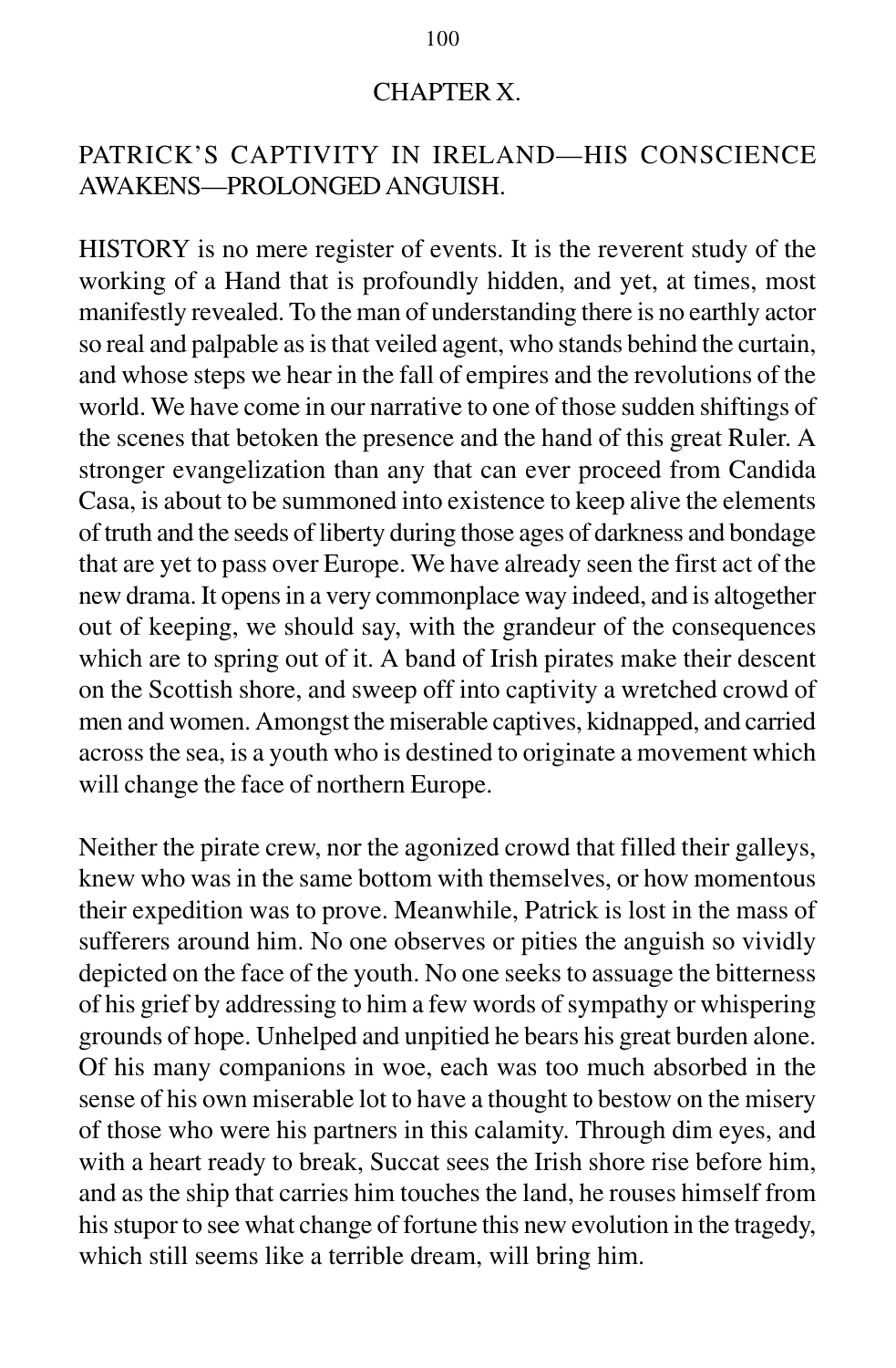The *timing* of this event was not the least remarkable circumstance about it. Had this calamity befallen Succat at an earlier, or at a later, period of his life, and not just when it did, it would have been *resultless*. As a chastisement for the sins and follies of his past career it might have profited, but it would not have availed as a discipline for the lifework before him. This was the main thing in the purpose of Him from whom this affliction came. Patrick's life-trial befell him at that stage of his existence, which of all others is the most critical in the career of a human being. He was now sixteen years of age. It is at this age that the passions rouse themselves with sudden, and sometimes overmastering force. It is at this time of life accordingly that the character of the man in most cases becomes definitely fixed for good or for evil. He stands at the parting of the ways and the road then chosen is that which in all ordinary cases he will pursue to the end.

This, which is the law that rules human life and character in so many instances, is operative with special and almost uniform force in the case of those who have been born in a pious home, and reared, as Patrick was, amid the instructions and observances of religion. If they overpass the age at which Patrick had now arrived without experiencing that engrafting of the soul with a divine principle, which the Bible calls "being born again," they have missed the "new life," and very probably missed it for ever. At all events the likelihood of their ever attaining it grows less and less from that time forward. Habit, day by day, shuts the heart up yet more closely; the sleep of the conscience grows ever the deeper, and the man goes on his way content with such light and pleasure as the world can give him, and never sees the radiance of a new dawn, nor ever tastes the joys of a higher existence.

On this fateful brink stood Patrick when this whirlwind, with force so boisterous, yet so merciful, caught him up, and carried him away from the midst of enjoyments, where he would have fallen asleep to awake no more, and placed him where he could find neither rest nor happiness, because around him was only naked desolation. Not a moment too soon, if we rightly interpret Patrick's own statement, was the grasp of this strong hand laid upon him. He tells us, in his "Confession," that at this period of his life he fell into a grave fault. What that fault was, neither he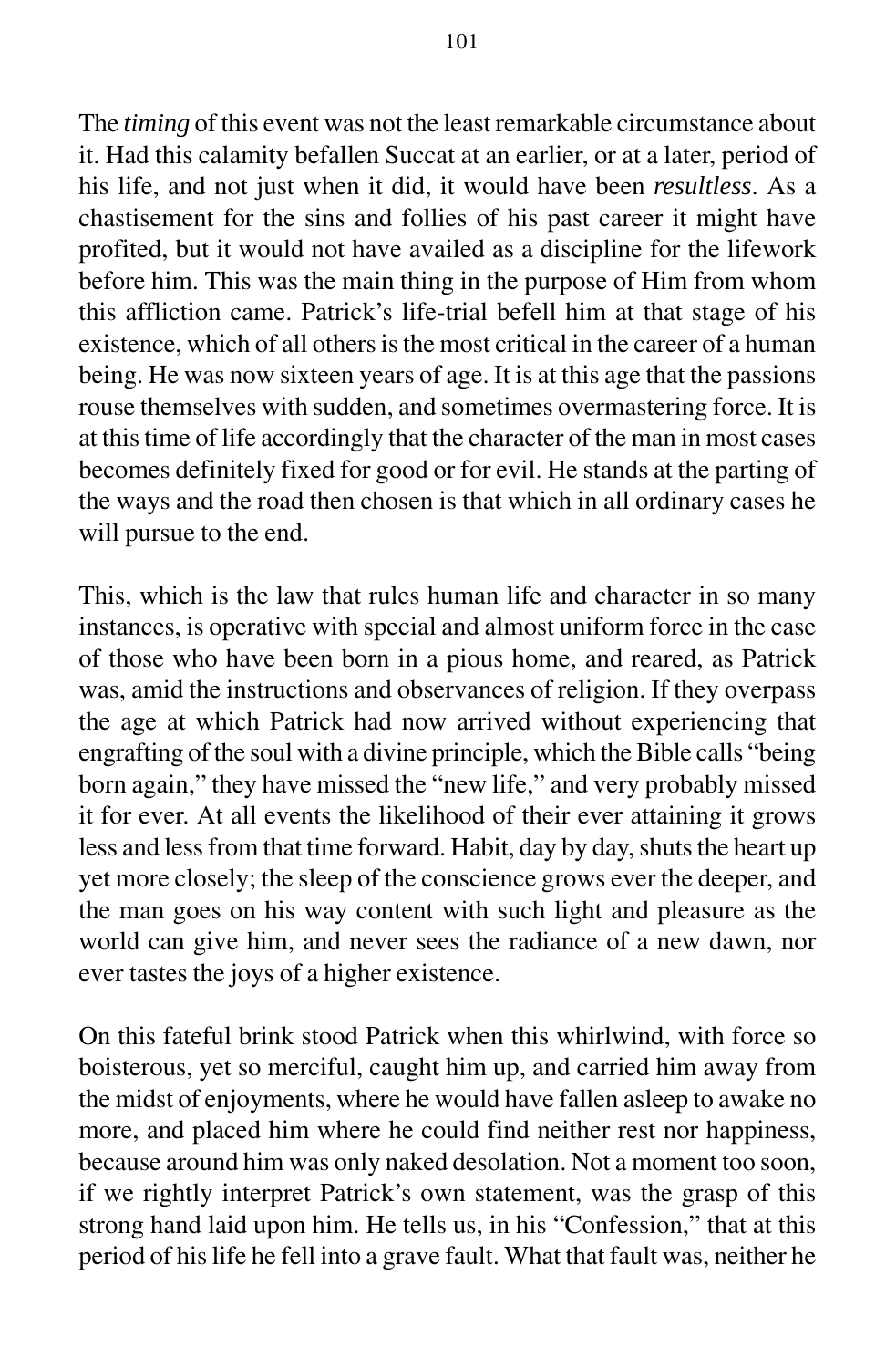himself, nor any of his biographers, have informed us, or even dropped a hint from which we might infer its nature or form. A rather grave offense, we are inclined to think, it must have been, seeing it was remembered, and brought up against him long years after when he was about to enter into the sacred office. His foot had well-nigh slipped, and it would have slipped outright, and he would have fallen to rise no more, had not this strong hand been put forth at this critical moment to hold him up. He would have cast off the form of religion, which was all as yet that he possessed, and would have drifted with the current, and gone the same downward road which was being trodden by so many of his fellow-countrymen of the kingdom of Strathclyde. His ardour of soul, and his resoluteness of purpose would have made him a ringleader in the apostate band; and to show how completely he had emancipated himself from the traditions of his youth, and the faith of his ancestors he would have taken his seat in the chair of the scorner, and mocked at that which he had been taught in his early home to hold in reverence. It is the way of all who forsake "the guide of their youth."

We must follow Patrick across the sea, and see him sent to a new school seeing the first had been a failure—and put under a new instructor, one who knows how to open the ear, and not the ear only but the heart also. Patrick was not to be like the teachers of the age, and so was not reared in the same school with them. He must be stern, bold, original, but the sickly and sentimental influences of Ninian's school would never have made him such. Rougher forces and hotter fires must melt and mould him. Kidnaped, forced down into the hold with a crowd of captives, tossed on the waters of the channel, and when landed on the Irish shore, sold to a heathen chieftain, and sent into the wilds of Antrim: such beginning had Patrick's new training. In this solitude his mother's voice will speak again, and Patrick will listen now. His heart will open at last, but first it must be broken. The iron will pierce his soul. It is Adversity's school in which he sits, where the discipline is stern but the lessons are of infinite price, and are urged with a persuasive force which makes it impossible not to understand them, and once understood and mastered, impossible ever to forget them. From this school have come forth many of the worlds wisest instructors, and greatest benefactors. Let us mark the youth as we behold him at the feet, not of doctor or pope, but at the feet of a far greater Instructor.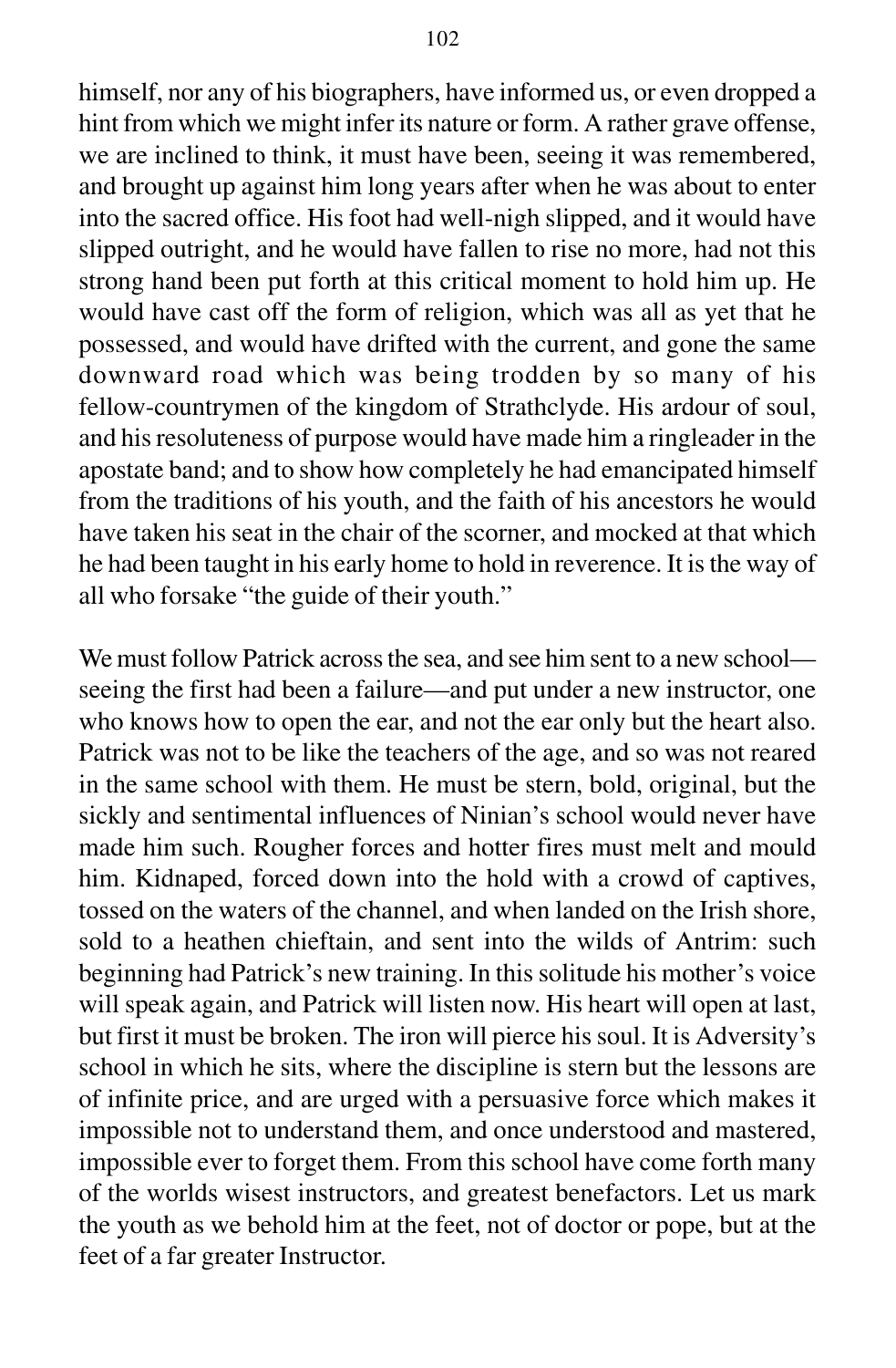On the mountain's side, day after day all the year through, tending his master's herds of cattle and swine, sits Patrick the son of Calpurnius the Scottish deacon. Was ever metamorphosis so complete or so sudden? Yesterday the cherished son of a Roman magistrate, today a slave and a swine herd. Pinched with hunger, covered with rags, soaked with the summer's rain, bitten by the winter's frost, or blinded by its drifts, he is the very picture which the parable had drawn so long before of that prodigal who was sent into the fields to keep swine, and would fain have filled his belly with the husks on which the animals he tended fed. No one would have recognised in the youth that sat there with famished cheek and mournful eye, the tenderly-nurtured and well-favoured son of Calpurnius, or would have remembered in his hollow and sepulchral voice the cheerful tones that had so often rung out on the banks of the Clyde, and awakened the echoes of that stately rock that graces its shores. Only through this death, and through a death yet more profound, a death within of all past feelings, hopes, and joys, could Patrick pass into a new life. When he awoke from the stupefaction into which the blow, doubtless, had thrown him, he opened his eyes upon blank misery. But he opened them on something besides. He opened them on his former self! on his former life!

How different did that life now appear from what it had seemed, under the hues in which it had clothed itself in his eyes but a few years, a few days before! The colourings in which a self-righteous pride had dressed it, and the less warm but equally delusive lights thrown over it latterly by an incipient scepticism, or a dreary formalism, were now completely dispelled, and it stood out before him as it really was, an unlovable, a ghastly, a guilty thing. Sitting here, the Irish Channel between him and his home, his past severed from his present by this great dividing stroke, he could calmly look at his life as if it were no part of himself, as if it had a subsistence of its own, and he could pronounce a dispassionate verdict upon it. It was a life to be wept over. But when again it refused to sever itself from himself, when it cleaved to him with all its blackness, and he felt that it was and ever would be his, it evoked more than tears; it awakened within him horror. A father's prayers and a mother's counsels, despised and scorned, all rose up before him in the deep silence in which he sat, amid the desolate hills, tending his flock under the gathering blasts.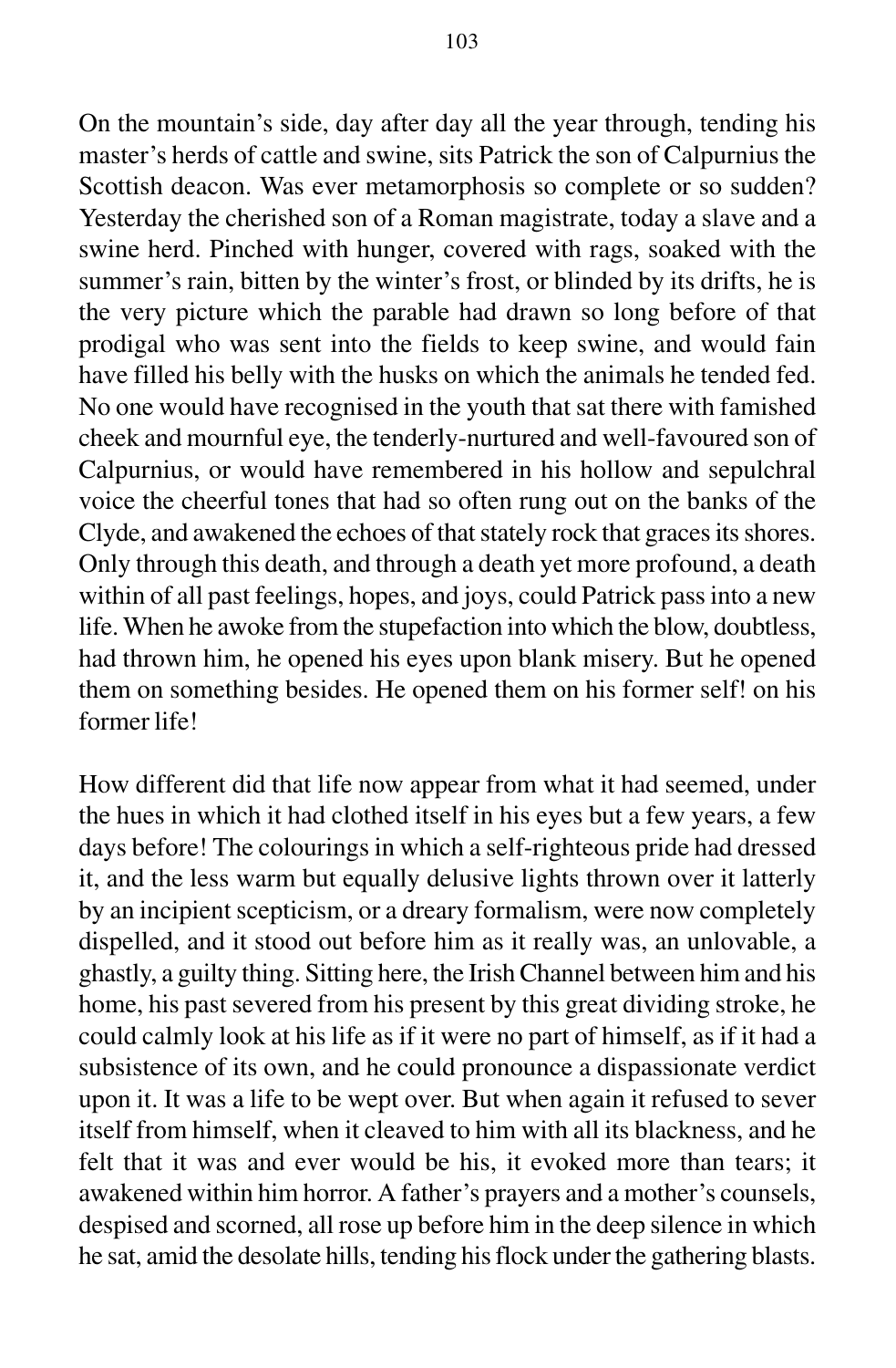He shuddered as the remembrance came back upon him. He had bowed the knee at the family devotions but he had not prayed; he had but mocked that Omniscient One he professed to worship. These hypocrisies gave him no concern at the time, he was hardly sensible of them, but they lay heavy upon his conscience now. He thought of them, and a darker cloud came between him and the heavens than that which was coming up from the western sea to let fall its rain or hail on the hills amid which he fed his swine. Still darker remembrances came crowding upon him, and he trembled and shook yet more violently. When preachers came from Candida Casa to warn him and his companions of their evil way, and entreat them to turn from it and live, had he not flouted and jeered, or given tacit encouragement to those that did so? Though the grandson of a Christian presbyter, he had helped to swell that chorus of derision and defiance with which these preachers of repentance, and dolorous prophets of evil were sent back to those from whom they came. The retrospect of his hardihood filled him with amazement and horror. Thus, as one's image looks forth from the mirror on one's self, so did Patrick's life look forth from the past upon Patrick in all its vileness and blackness and horror.

But deeper still was his eye made to pierce. It turned inward, and questioned his spirit what manner of life it had led in its thoughts and purposes. He was shown a chamber where lodged greater abominations than any that had deformed him outwardly. His heart, which he believed to be so good, he saw to be full of envy, hatred, malice, revenge, pride, lust, hypocrisy, idolatry, and all the things that defile a man. How was this fountain of evil to be cured, for if not cured, it would send forth even blacker streams in time to come than any that had flowed from it in the past. Where was the salt which, cast into its bitter waters, would sweeten them? This hidden iniquity, this ulcer in the soul, pained and appalled him even more than all the transgressions which had deformed him outwardly and given scandal to others.

Such was the odious picture that rose before the captive youth as he sat ruminating amid the mountains of Antrim; his past life, rather than his vile charge or his heathen master, before him. Such had been; and till his life was cleansed at its source, such would be the son of Calpurnius the Christian deacon. He stood aghast at this veritable image of himself. He felt that he was viler than the vilest of those animals that he tended. "Oh,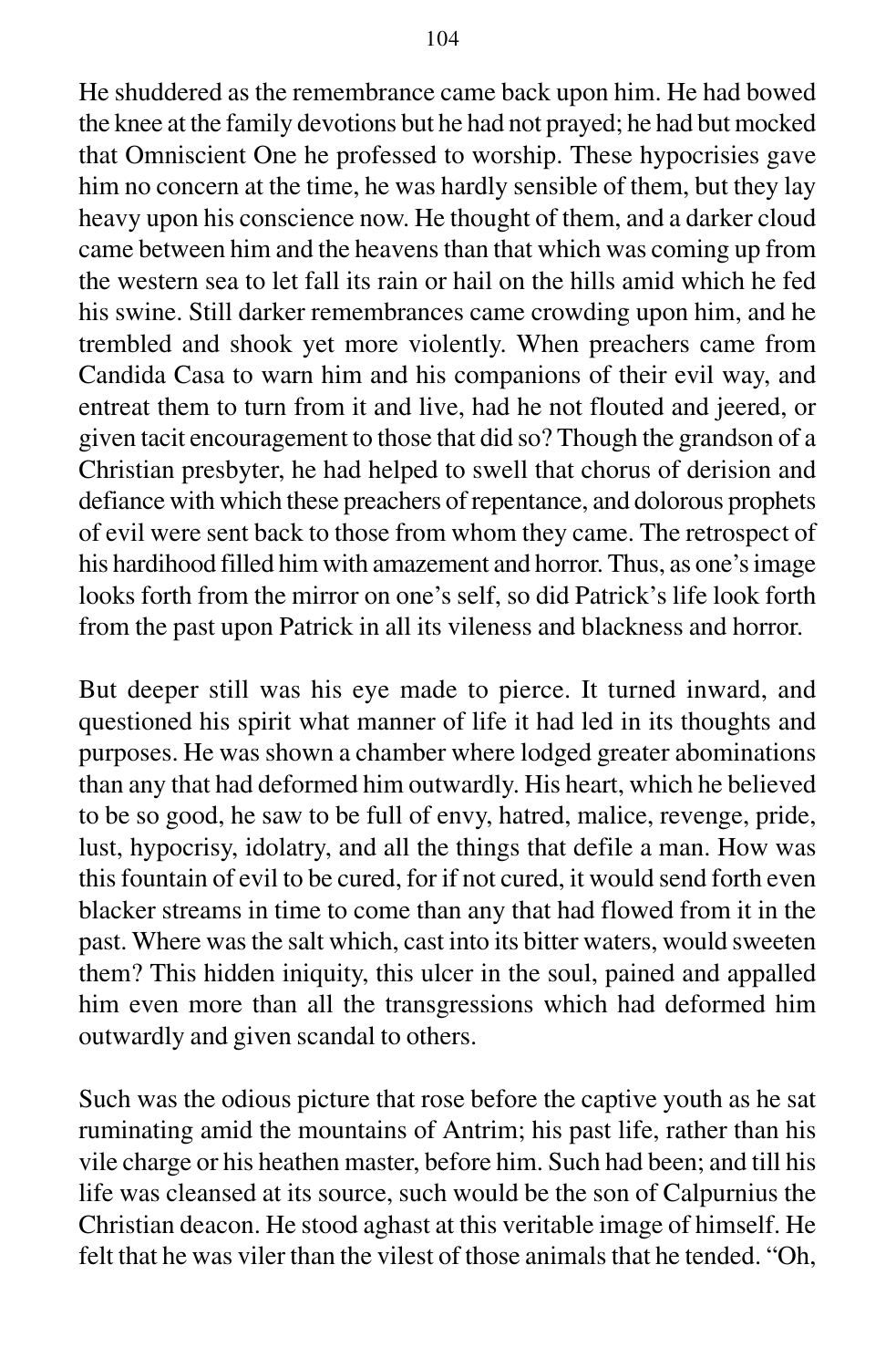my sin! my sin!" we hear him cry! What shall I do? Whither shall I flee? It is no imaginary scene that we are describing. "In that strange land," says he, speaking of this period of conviction and agony, "the Lord imparted to me the feeling  $1$  of my unbelief and hardness of heart, so that I should call my sins to remembrance though late, and turn with all any heart to God." And again he says, "Before the Lord humbled me, I was even as a stone lying in the depth of the mire, and He who is able  $2$  came and lifted me up, and not only lifted me up but set me on the top of the wall," that is, made him a corner stone in the spiritual building, for we cannot fail to perceive here an allusion to the beautiful emblem of Scripture which presents the church as a living temple built up of living stones.

While this sore struggle was going on, the outward discomforts of his lot, we may well believe, gave Patrick but little concern. The violence of the storm that raged within made him heedless of the blasts that beat upon him as he watched his herds in the woods and among the mountains. The black cloud would gather and burst, and pass away, and the stricken youth, absorbed in the thought of his distant home and his past life, and sick in soul, would hardly be conscious of the pelting rain, or the driving snow, or the bitter furious gusts that were shaking the oaks and fir trees around him. The hail and lightning of the clouds were drowned in the voice of those mightier thunders which came rolling out of a higher sky, and seemed to his ear to emphasize the award of that Book which says, "the wages of sin is death."

The youth had been overtaken by a series of calamities, which singly were overwhelming, and taken together, were worse than death. He had been torn from his home and his native land, he had been robbed of his liberty, he had been sold to a heathen lord, and now he had no prospect before him save that of passing the years of his wretched life in a vile employment. The blow was the more crushing, that all these miseries had fallen upon him in the same moment, and had come without warning. And yet they were to Patrick but as the trifles of a day compared with those darker sorrows which gathered round his soul. These last were the ripened fruits of the evil seed his own hand had sowed. In enduring them he had not even this small consolation that he was suffering by the unrighteous will and cruel power of another. Nor would they pass with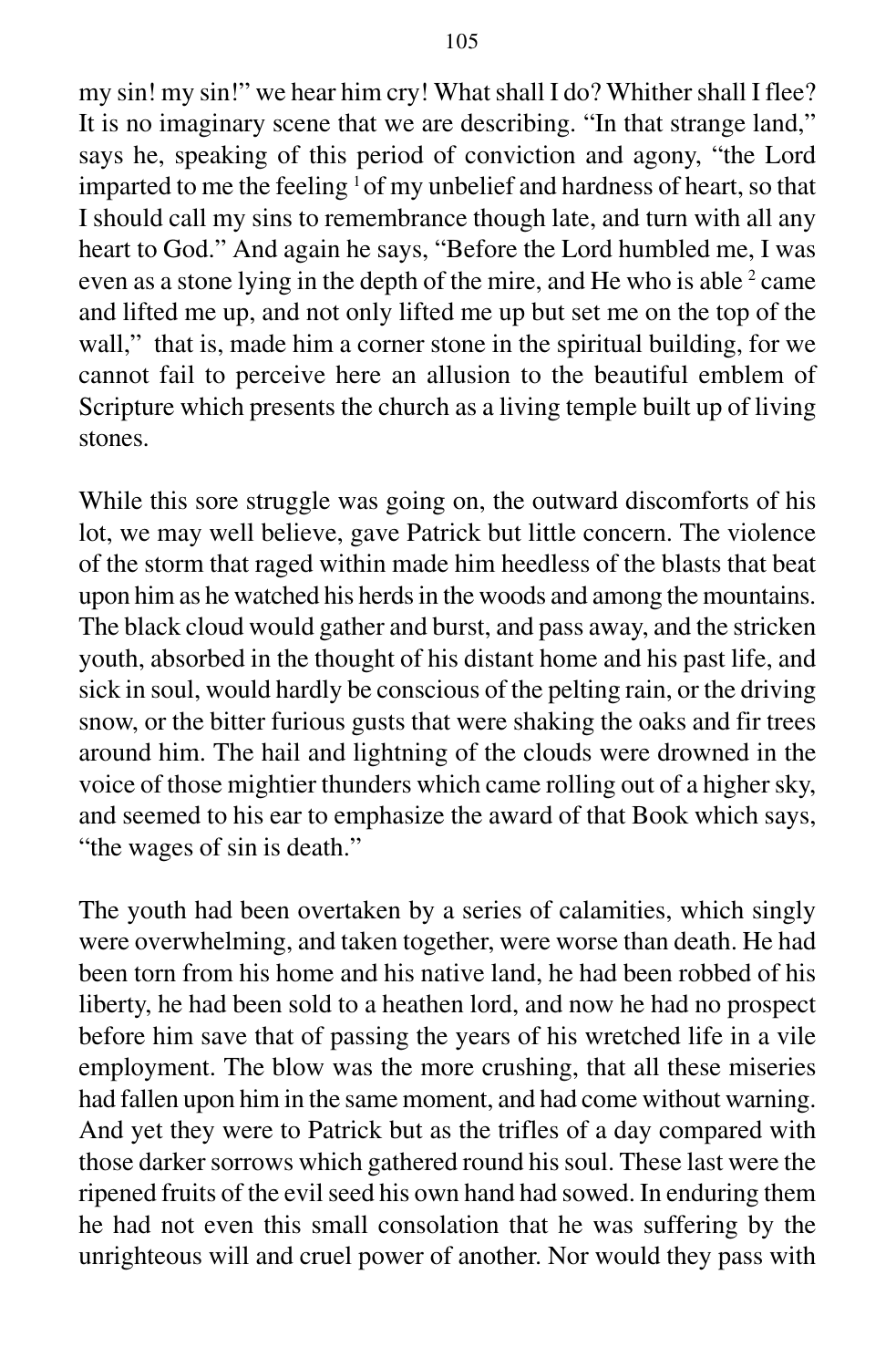the fleeting years of the present life, for death, which is the termination of all other evils, would only deliver him up to an endless misery. This terrible thought was ever present to him as he sat alone amid the desolate hills; it was his companion in the silence of the night. and in the nearly equally profound silence of the day. It was here that his miseries culminated. He was entirely in his master's power, who might for the slightest offense, unrestrained by any feeling of humanity, and without question from any one, doom him to die. But wherein was this master to be feared, compared with that Greater Master, who could kill body and soul? He had lost his liberty, but what was the loss of liberty to one who was in imminent jeopardy of losing himself, and that for ever?

Sleep forsook him, he tells us. He would lie awake for nights on end. From his lowly couch he watched the stars as they passed, each in its appointed place, and at its appointed time, across the sky. He feared as he looked up at them. Their ever-burning fires and silent majestic march, suggested that endless duration of which their vast cycles are but as a handbreadth. And when he thought of that Eye which was looking down upon him from above these orbs, with a light to which theirs was but as darkness, where, he asked, "shall I find hiding from it? When these orbs shall have paled their fires in an eternal night, this Eye will still be looking down upon me." Where was there night or darkness in all the universe deep enough in which to bury himself, and be unseen for ever?

He now broke out into meanings. When his grief ceased to be dumb, its paroxysm somewhat abated. These moanings were the first feeble inarticulate cries for pardon. Then followed words of supplication. He stood up, like the publican in the temple, and striking upon his breast, cried, "God be merciful to Patrick, the sinner." It was now seen that the lessons of his early home had not been in vain. The seed then sown in his mind appeared to have perished: yet no; though late, that seed began to spring up and bear fruit. Without the knowledge imparted by these lessons, Patrick would never have seen his sin, and without the sight of his sin his conscience would have continued to sleep, or if peradventure awakened, not knowing the way of pardon, he would have been driven to despair. He had heard, on the Sabbath evenings in his Scottish home, that the "King of Heaven is a merciful King." And now, in that far land, and far away from that father from whose lips the once-forgotten but now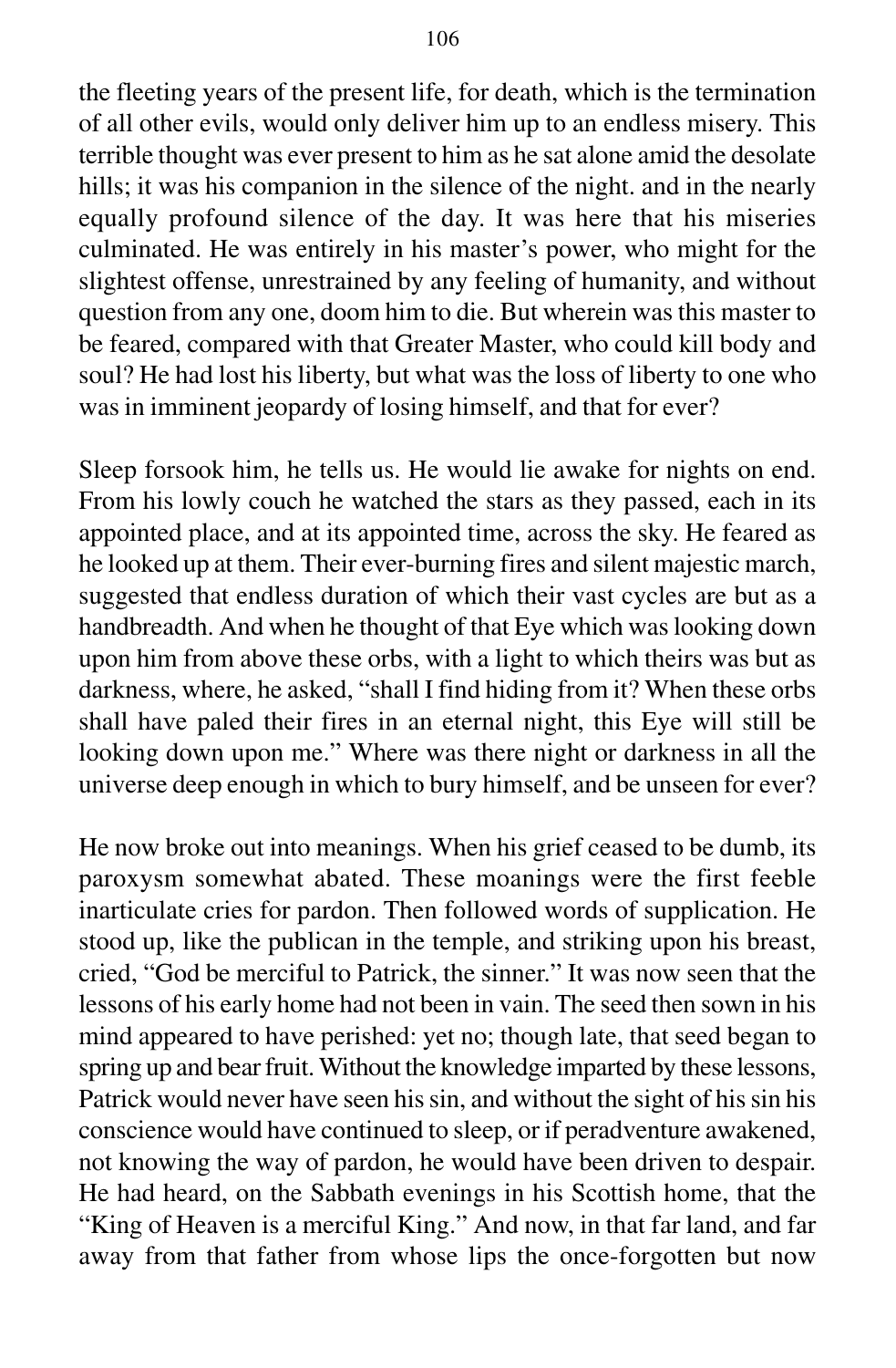remembered words had fallen, a sea of trouble all round him, nor help nor pity on earth, he turned his gaze upwards, and said, "I will arise, and go to my Father." He rose, he tells us, before the dawn to pray.

How long Patrick continued under this distress of soul before finding peace, we do not know. It is probable that his conflict lasted with more or less severity for some years. It is not the wont of that Physician who had undertaken his case to dismiss His patients till He has perfected their cure, and made them altogether and completely whole. And there were special reasons in Patrick's case why this severe but most merciful discipline should be prolonged. Patrick's sore had to be probed to the very bottom, and he had to know the malignity of the malady under which he laboured, and the strength with which it holds captive its unhappy victims, not only for his own sake, but for the sake of those many others, to whom he was in after years to act the part of physician. He was to be a Healer of nations. But how could he acquire the insight and tenderness necessary for the right discharge of his grand function—the reverse of the warriors, who goes forth to destroy—and know how deep these wounds go into the soul, and how they rankle there, and be able in his treatment of them to combine perfect sympathy with perfect fidelity— "merciful" and faithful like the great Physician—if he had not himself first been wounded, and made to bleed—aye, bleed unto death, well nigh—before being sent forth to be a healer of others?

### Endnotes

- 1. Aperuit sensum.*—Pat. Confessio*.
- 2. Qui potens est.—*Ibid*.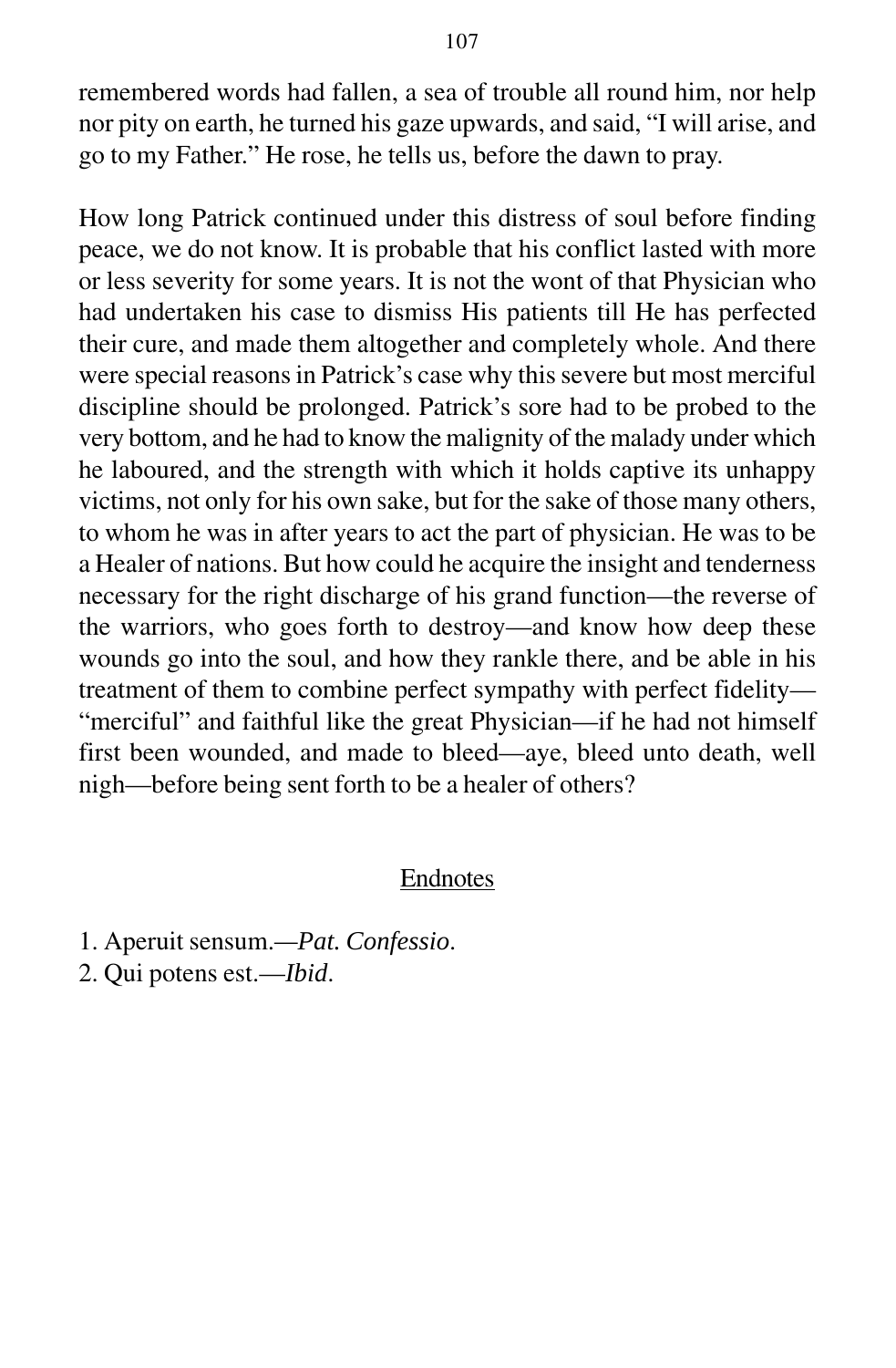### CHAPTER XI.

# PATRICK FINDS PEACE—UNCONSCIOUS PREPARATION FOR FUTURE WORK—ESCAPES FROM IRELAND.

NOW, at last, a hand was put forth to heal this sorely wounded man. As he lay on the mountains of Antrim, stricken down by an unseen but mighty power, with no friend by his side to pour oil into his wounds and bind up his sores, there passed by One who turned and looked with compassion upon him, and stretching out His hand lifted him out of the "mire" to use his own phrase, in which he lay. "HE WHO ALONE IS ABLE" are the few simple but emphatic words in which Patrick records this mighty transaction, "He who alone is able came, and in His mercy lifted me up."

This deliverer, Patrick saw, had Himself been wounded, and so deeply wounded that He still retained the marks of His sufferings. Hence His sympathy, which would not let Him pass by and leave Patrick to die of his hurt. Drawing near to him, and showing him the wounds in His own hands and feet, and the scar deep graven in His side, He said to Patrick, "Fear not: I bore your sins on the bitter tree. All is forgiven you. Be of good cheer."

These words were not altogether new to the son of Calpurnius. He had heard them, or their equivalents, in his early home. They had been woven into his father's prayers, and they had received yet more formal statement in his mother's counsels and instructions. But he had failed to grasp their momentous import. The salvation which they announced was to him a matter of no immediate concern. What mattered it to Patrick whether this salvation were an out-and-out gift, or whether it were wages to be worked for and earned like other wages? What good would this birthright do him? So thought he then, but it was otherwise now. He saw that without this salvation he was lost, body and soul, for ever. When, therefore, these truths, so commonplace and meaningless before, were heard again, he felt as if the finger of a man's hand had come forth and written them before him in characters of light, and written them specially for him. The veil dropped. He saw that the words were "eternal life," not an abstract dogma announced for the world's assent, but an actual gift held out for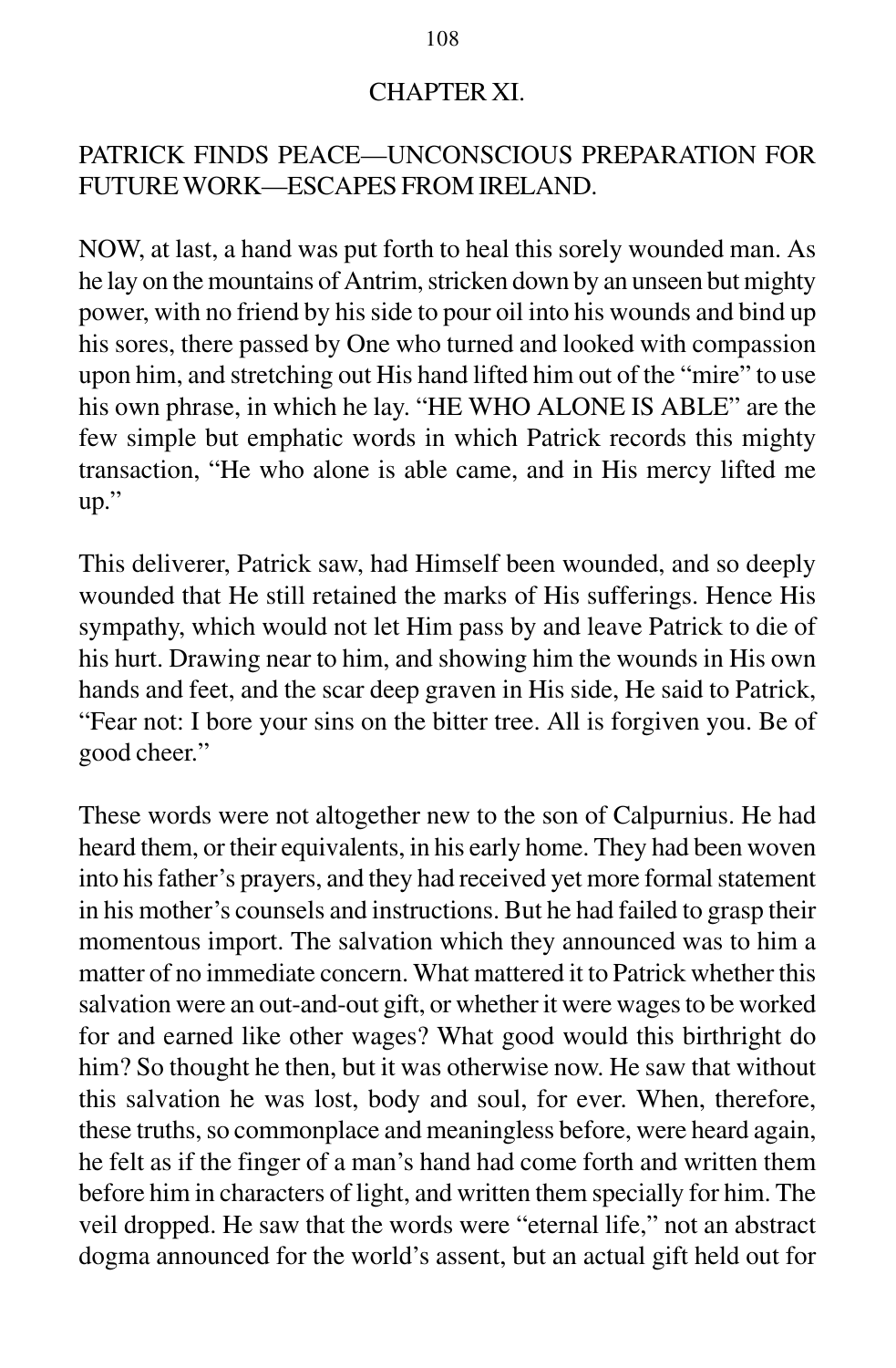his own acceptance. He knew now what the wounds in the hands and feet of that compassionate One who had passed by him signified. He saw that they had been borne for him; and so he cast himself into His arms. A wonderful joy sprang up in his soul. In that moment the bolt of his dungeon was drawn back, and Patrick walked forth into liberty—into a new life.

The future apostle of Ireland, and through Ireland of Northern Europe, now clearly saw that it was not his own tears, though copious and bitter, nor his cries, though frequent and loud, which had opened the door of that dark prison in which he had so long sat. It was God's sovereign blessed hand which had flung back that ponderous portal, and brought him forth. There he would have been sitting still had not that gracious One passed by him, and shown him His wounds. He had been traveling on the great broad road which the bulk of Christendom was to pursue in the ages that were to come, that even of self-inflicted penance and self-righteous performances. But journey as he might he came no nearer the light; around him was still the darkness, within him was still the horror. He had not caught even a glimmer of the dawn. But when the sight of the Wounded One was vouchsafed to him it was as when the sun rises on the earth. He saw himself already at the gates of that Peace which he had begun to despair of ever finding. Thus was Patrick made to know the better and the worse road, that standing, as he did, at that eventful epoch, when Christendom was parting into two companies, and going to the right and to the left, he might lift up his voice and warn all, that of these two paths, the beginnings lie close together, but their endings are wide apart, even as death and destruction are from life. From tending his master's swine, on the bleak hillside, amid the stormy blasts, Patrick was taken to teach this great lesson at this formative epoch to the men of Christendom, having himself first been taught it. But not just yet was he to enter on his work.

As aforetime, weighed down by the great sorrow that lay upon him, he felt not the pangs of hunger, nor regarded the rude buffeting of the tempest, so now, the new-born joy, that filled his soul, made him equally insensible to the physical discomforts and sufferings to which he was still subjected. He was still the slave, if not of his first master, of some other chieftain into whose hands he had passed; for he speaks of having served four masters; and the vile drudgery of the swineherd continued to occupy him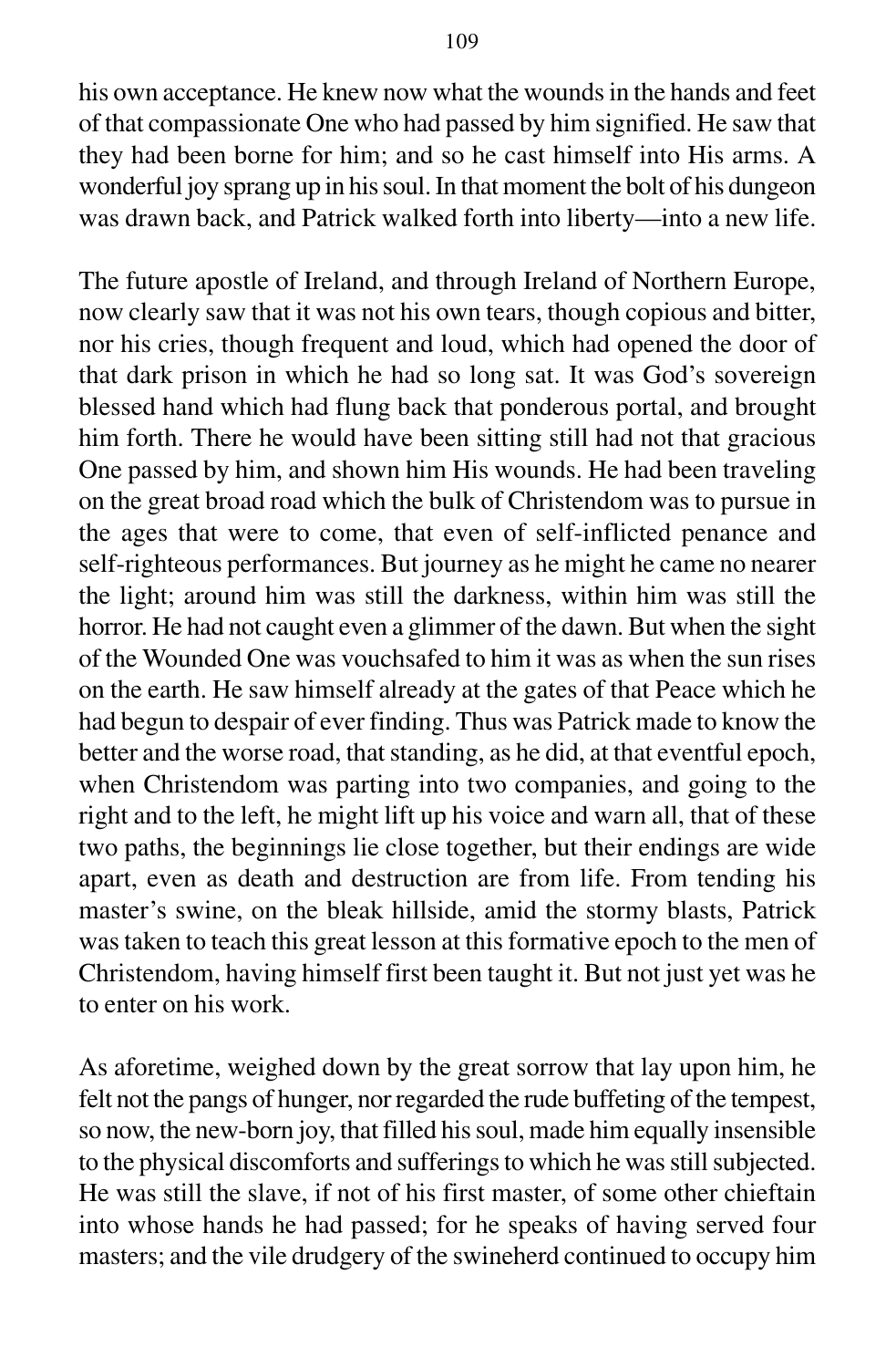from day to day; but, no longer sad at heart, the hills which aforetime had reechoed his complaining now became vocal with his joy. It was his wont to rise while it was yet dark, that he might renew his song of praise. It mattered not though the earth was clad in snow and the heavens were black with storm he "prevented the dawning," not now to utter the cry of anguish, but to sing "songs of deliverance. He tells us in his "Confession" that he rose, long before daylight, and in all weathers, in snow, in frost, in rain, that he might have time for prayer; and he suffered no inconvenience therefrom, "for," says he, "the spirit of God was warm in me."

Patrick had now received his first great preparation for his future work. His conversion was arranged, as we have seen, in all its circumstances, so as to teach him a great lesson; and in the light of that lesson he continued to walk all his life after. It brought out in clear, bold relief, the freeness and sovereignty of God's grace. No priest was near to cooperate with his mystic rites in effecting his conversion, no friend was present to assist him with his prayers. Patrick was alone in the midst of the pagan darkness; yet there we behold him undergoing that great change which Rome professes to work by her sacraments, and which, she tells us, cannot be effected without them. How manifest was it in this case that the "new creature" was formed solely by the Spirit working by the instrumentality of the truth—the truth heard when young, and recalled to the memory—to the entire exclusion of all the appliances of ecclesiasticism. What a rebuke to that Sacramentalism which was in that age rising in the church, and which continued to develop till at last it supplanted within the Roman pale the Gospel. And what a lesson did his conversion read to him, that "not by works of righteousness which we have done, but according to his mercy he saved us." When Patrick presented himself at his Heavenly Father's door, it was in no robe woven on his own loom, it was in no garment borrowed or bought from priest; he came in his rags—the rags of his corrupt nature and sinful life, and begged for admittance. Was he told that in this beggarly attire he could not be admitted? was he bidden go back to the Church, and when she had purified him by her rites and penance, return and be received? No! the moment he presented himself, his Father ran and fell upon the neck of the wretched and ragged man, and embraced him and kissed him. Thus did Patrick exemplify, first of all, in his own person, the sovereignty of grace,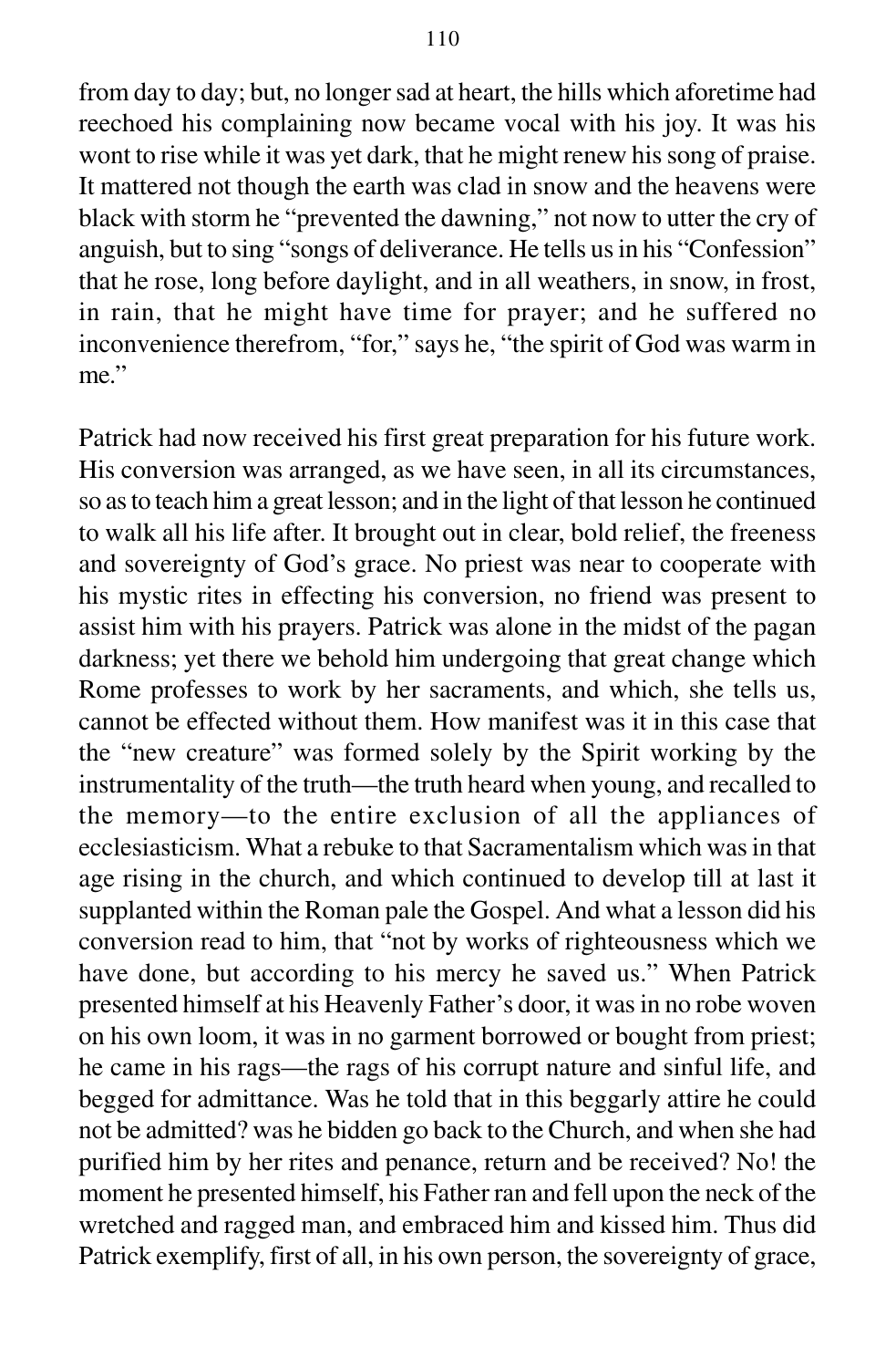and the power of the truth, before being sent forth to preach the Gospel to others. It was here that he learned his theology. He had no Bible by him, but its truths, taught him when young, revived in his memory, and he read them all over again by the new light which had dawned in his soul. They were more palpable and clear than when he had read them on the actual page, for now they were written not with pen and ink, they were graven by the Spirit on the tablets of his heart. A theology so pure he could not have learned in any school of Christendom at that day. Patrick drew his theology from the original and unpolluted fountain: the Word of God, and the Spirit; the same at which the apostles had drunk on the day of Pentecost. It was the theology of the early church, which in God's providence is ever renewed when a Divine revival is to visit the world.

Patrick was now replenished with the gift of Divine knowledge, but he was not immediately let go from bondage, and sent forth to begin his great mission. He needed to have his experience deepened, and his knowledge enlarged. If meditation and solitude be the nurse of genius, and if they feed the springs of bold conception and daring effort, not less do they nourish that sublimer genius which prompts to the loftier enterprises of the Christian, and sustain at the proper pitch the faculties necessary for their successful accomplishment. The young convert, led by the ardour of his zeal, is sometimes tempted to rush into the field of public labour, his powers still immature. Patrick was preserved from this error, and it was essential he should, for the work before him was to be done not at a heat, but by the patient and persistent forth-putting of fully ripened powers. He lacked, as yet, many subordinate qualifications essential to success in his future mission. He must learn the dialect of the people to whom he was afterwards to proclaim the Gospel. He must study their dispositions and know how access was to be obtained to their hearts. He must observe their social habits, their political arrangements, and above all, he must ponder their deep spiritual misery, and mark the cords with which idolatry had bound them, that at a future day he might undo that heavy yoke, and lead them forth into the same liberty into which a Divine and gracious hand had conducted himself. Therefore was he still retained in this land, a slave to his master—though the sting had now been taken out of that slavery, and though occupied in ignoble tasks, learning all the while noble lessons.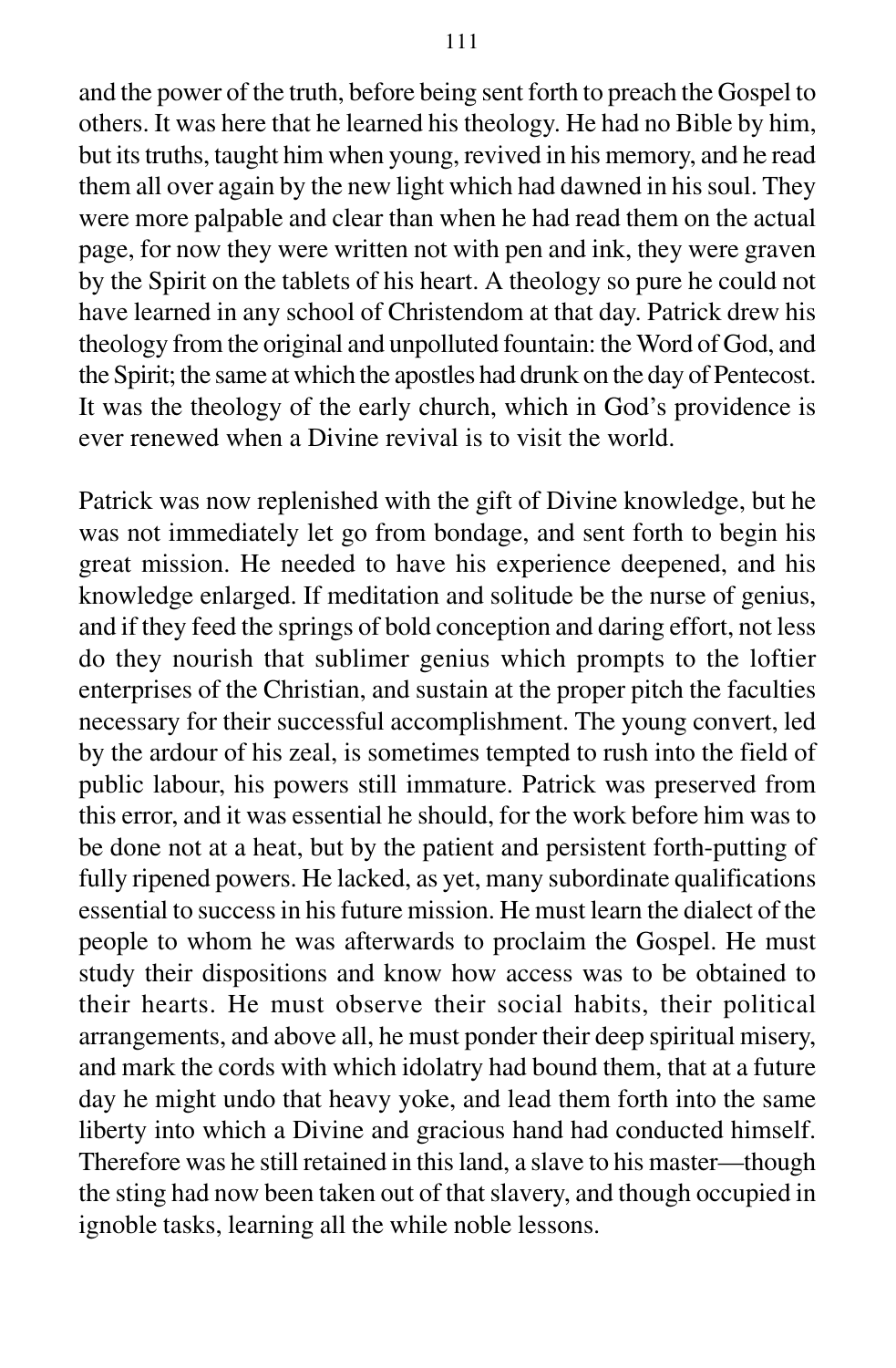Six years had passed away, and now Patrick had fulfilled his appointed term of captivity. Dreams of escape from Ireland began to visit him by night. In his sleep he heard a voice saying to him, "Youth, thou fastest well, soon thou shalt go to thy native home—lo! thy ship is ready." Was it wonderful that the exile should see in his sleep his fatherland, and imagine himself there again, or on the way thither? Without seeing miracle or vision in this, as many of his biographers have done, we see none the less the mysterious touches which the Divine Hand sometimes gives to the human spirit when "deep sleep falleth on man." Patrick knew that his captivity was wholly of Divine ordering; he knew also that it had gained its end; and this begot in him an ardent hope that now its close was not distant, and by night this hope returned clothed in the vivid drapery of an accomplished reality. The dream gave him spirit and courage to flee.

How far the youth had to travel, or at what point of the coast he arrived, it is impossible to determine amid the dubious and conflicting accounts of his biographers. The "Book of Armagh" makes Patrick journey two hundred miles; the "Scholiast on Fiacc" reduces the distance to sixty, others say a hundred. Lanigan makes him arrive at Bantry Bay.<sup>1</sup> On reaching the shore he saw, as it had seemed in his dream, a ship lying close in land. The sight awoke within him a yet more intense desire to be free. Lifting up his voice, he besought the captain to take him on board. A refusal, much to his chagrin, was the reply sent back. An emaciated figure, clad in the garb of a swineherd, the plight doubtless in which Patrick presented himself, was not an attractive object, nor one fitted to make the ship's crew wish to have any nearer acquaintance with him. The ship was on the point of departing without him. He sent up a prayer to heaven the cry of a heart that panted for deliverance and fully confided in God. It was the act of an instant. The voice was again heard speaking to him from the ship, and telling him that the captain was willing to take him on board.

The sail spread and the anchor lifted, we behold the vessel, with Patrick on board, ploughing her way through the waters of the Irish Channel, her prow turned in the direction of the British shore. The youth was fleeing from slavery, with all its humiliating and brutalizing adjuncts, but with a heart full of thankfulness that the day had ever dawned upon him—the darkest he had ever seen, as he then deemed it; the happiest of all his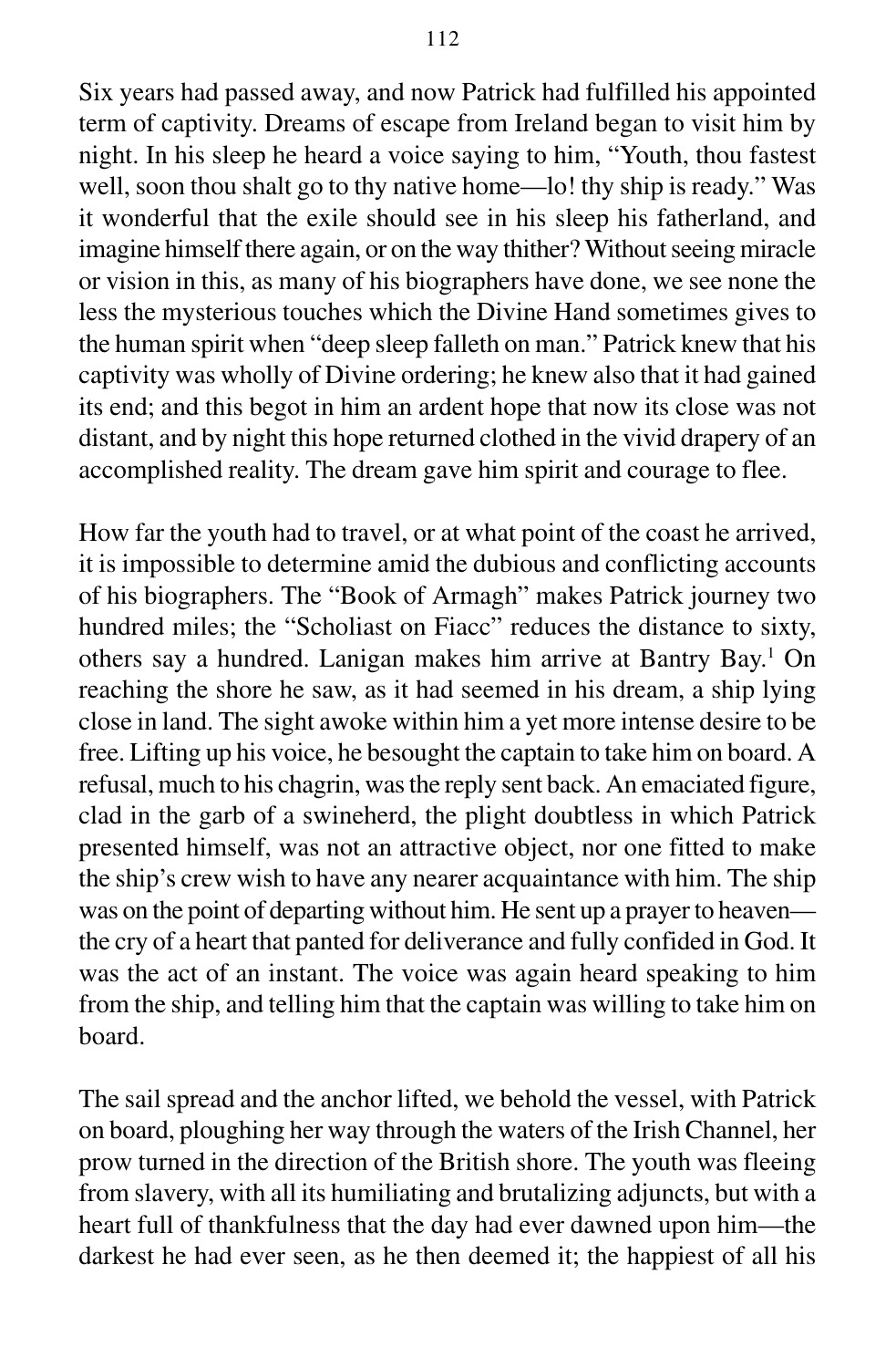life, he now saw it to be, when the robber-band, darting from their galleys, and enclosing the quiet village of Bonaven, made him their prey, and carried him captive to that land whose mountains, in his flight from it, were now sinking behind him. By losing his liberty he had found it, but he had found a better liberty than the liberty he lost. Nor—though the crime reflected disgrace not only on its perpetrators, but also on the country to which they belonged—had Ireland cause to reflect, save with profoundest gratitude, as the sequel will show, on an occurrence which had brought this youth to its shore, and retained him so many years a bondsman.

### Endnote

1. See Todd's *Life of St. Patrick*, p. 36, Dublin, 1864.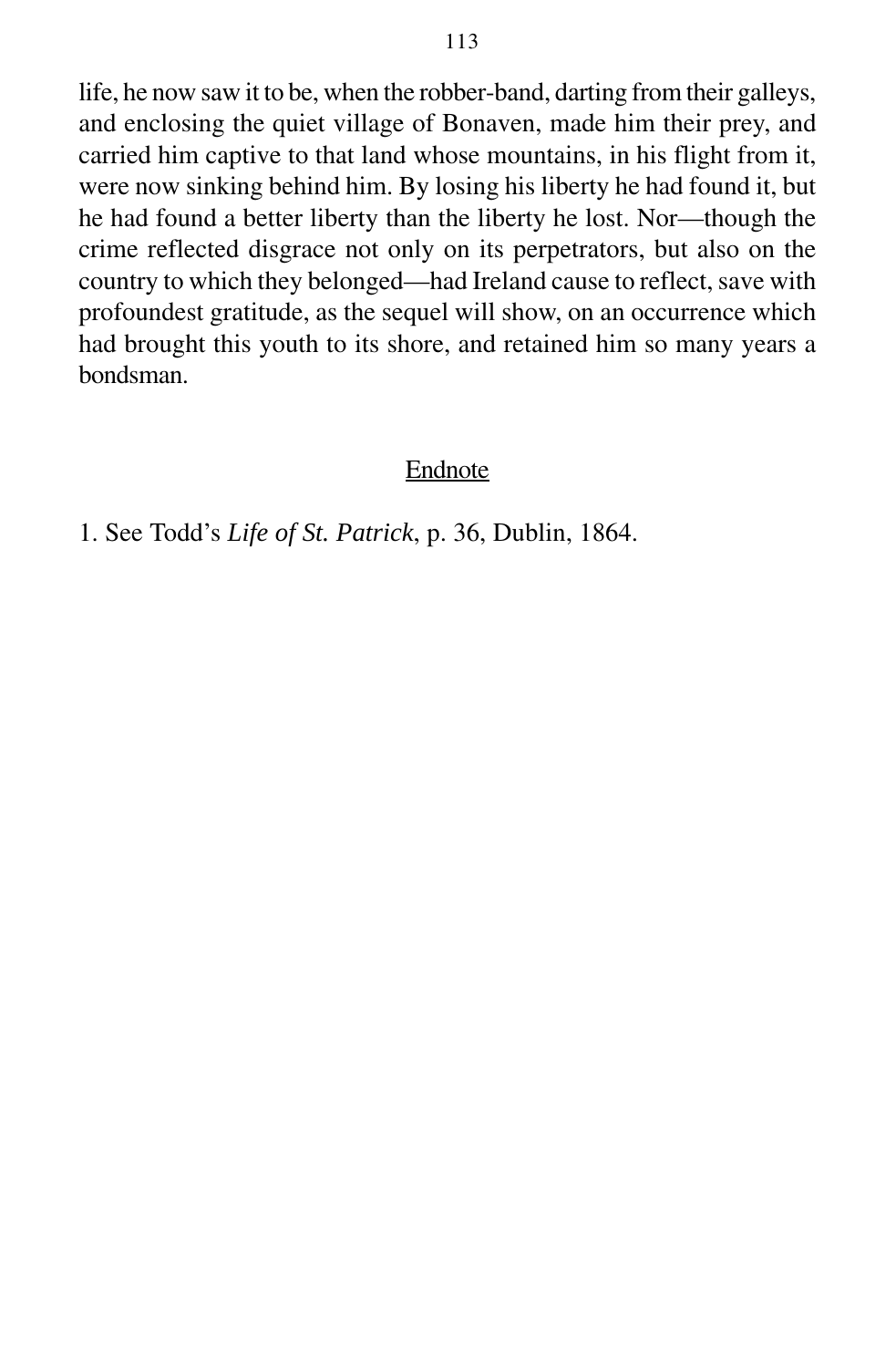#### CHAPTER XII.

## PATRICK AGAIN AT HOME—THOUGHTS OF IRELAND— DREAMS—RESOLVES TO DEVOTE HIMSELF TO ITS CONVERSION.

PATRICK, the apostle of Ireland, is not the first, nor is he by any means the last, whose career illustrates that great law, according to which the highest eminence in the church—by which we mean not the eminence of official rank, but the higher eminence of spiritual gifts and holy service is attainable only through great and often prolonged struggles of soul. It is amid these throes and agonies that great souls are born. And then to inward distress and conflict there are added at times, as in the case before us, bitter outward humiliations and sufferings. The most cursory survey of the past justifies our remark. Whether we turn to the names that shine as stars in the firmament of Holy Writ, or to those that illumine the page of ecclesiastical history, we trace in all of them the operation of a law which was established in ancient times, and is as changeless and imperative as that other of which it was said that it "altereth not."

And it must needs be so. The brilliant prizes which wait on ambition; the sweets of power, the grandeur which surrounds rank and wealth, the luster which superior knowledge sheds on its possessor—all these are potent enough to nerve the man whose aim—a high one, we admit—it is to maintain his country's rights, or enlarge the boundaries of science. But it is far otherwise with those whose aim is the eternal good of their fellowmen. The very passions and ambitions which need to be fostered in the former class of workers, must be purged out in the latter. It is in the furnace—a furnace heated sevenfold—that this purgation is effected. It is in its fires that the dross of selfishness is consumed; the nobler but still earthly passion of ambition conquered; the love of human applause, which so enfeebles and vitiates, extinguished, and the soul becomes able to yield an entire devotion to truth, and to exercise an absolute dependence on God. The man now stands clothed in a moral strength which is proof alike against the seductions of error and the terrors of power.

Moses by one rash act threw back the deliverance of his people, and drove himself into exile. Many a bitter hour did the thought cause him in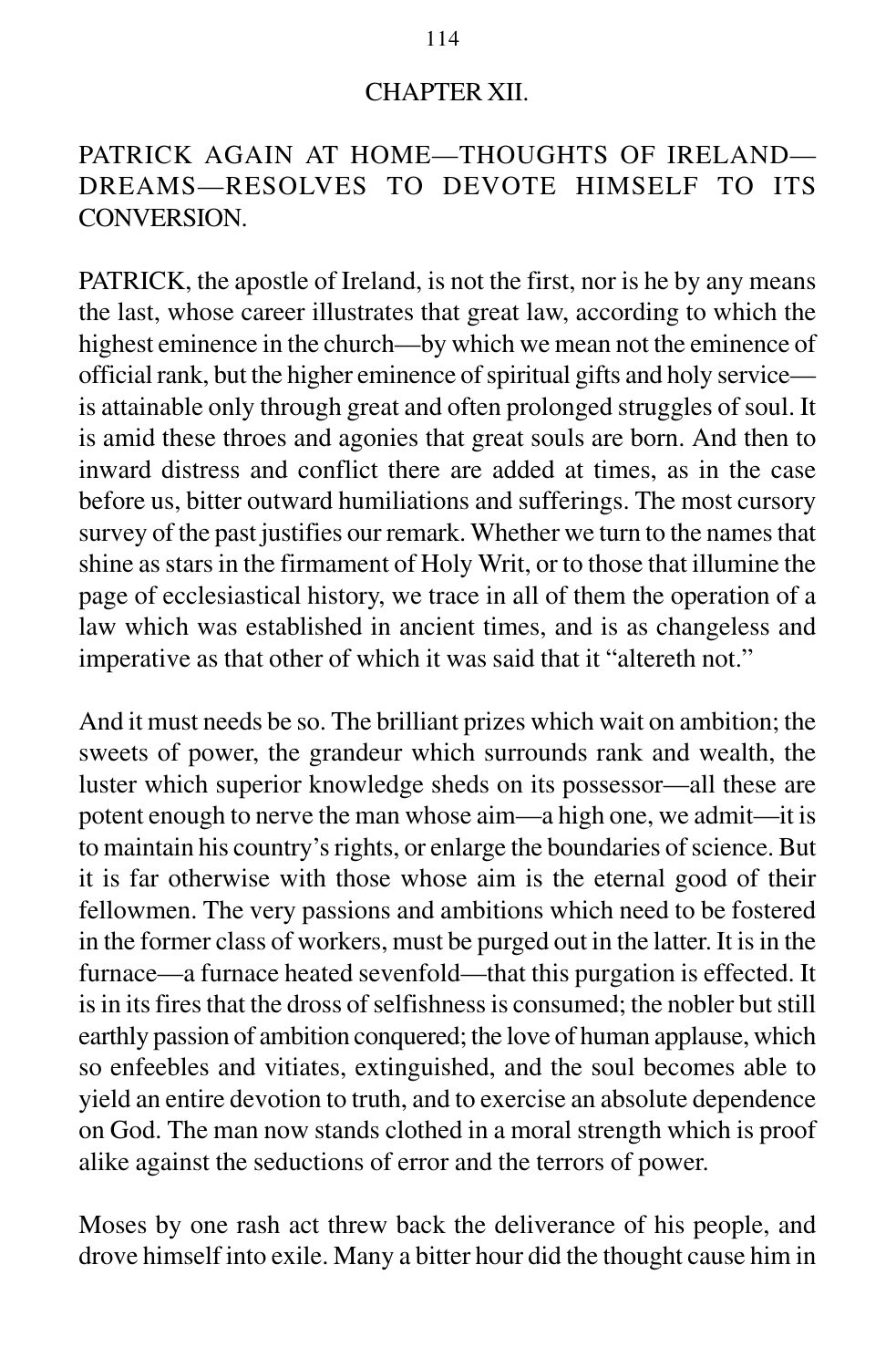the solitude of Midian. But we behold the hot impulsive spirit which he brought with him from Egypt, and which had been fostered doubtless by the flatteries of the court, toning down day by day amid these silent wastes, till of all the sons of men, Moses is now the meekest, and he who had fallen before the provocation of a moment was able to bear the burden of a whole nation for forty years. It was in a prison among felons, whose fetters he wore, that Joseph acquired that knowledge of human nature and matured those great faculties which he afterwards displayed in the government of Egypt. Luther entered the convent at Erfurt as proud a Pharisee as ever walked the earth, full of the project of being his own saviour, but he buried the Pharisee in his cell, and returned to the world "a sinner saved by grace." What the Augustinian convent was to Luther, the mountains of Antrim were to Patrick. There, in his struggles for his own eternal life, he learned the secret of Ireland's darkness and bondage,

and matured the faculties by which he effected its emancipation, making it morning in that land when the shadows were falling thick and fast on so many of the countries of Europe.

Two months elapsed before the exile reached his home on the banks of the Clyde. This was a long time for so short a distance. But the two countries lay much farther apart in that age than in ours, if we measure the distance by the difficulties of the road rather than by the number of its miles. Three days, or at most a week, would be spent on the sea voyage, leaving seven weeks for the journey from the point of disembarkation, of which we are ignorant, to his father's dwelling at Bonaven. But the country to be passed through was unsettled, and liable to sudden raids; and the exile's journey, we know, was full of hazards and escapes, of which, however, we have only transient and scarcely intelligible glimpses. He would seem on his way to have fallen into the power of a hostile tribe, and to have suffered some detention at their hands, for he speaks of a second captivity undergone by him after his escape from his first in Ireland. But it does not concern the object of our history to arrange or reconcile these obscurely recorded incidents. Let it suffice that Patrick was again with his parents. "After a few years," says he, referring probably to his six years of absence in Ireland, "I was again with my parents in the Brittaniæ," the customary term for the Roman provinces in Britain. Once more Succat stands at his father's door.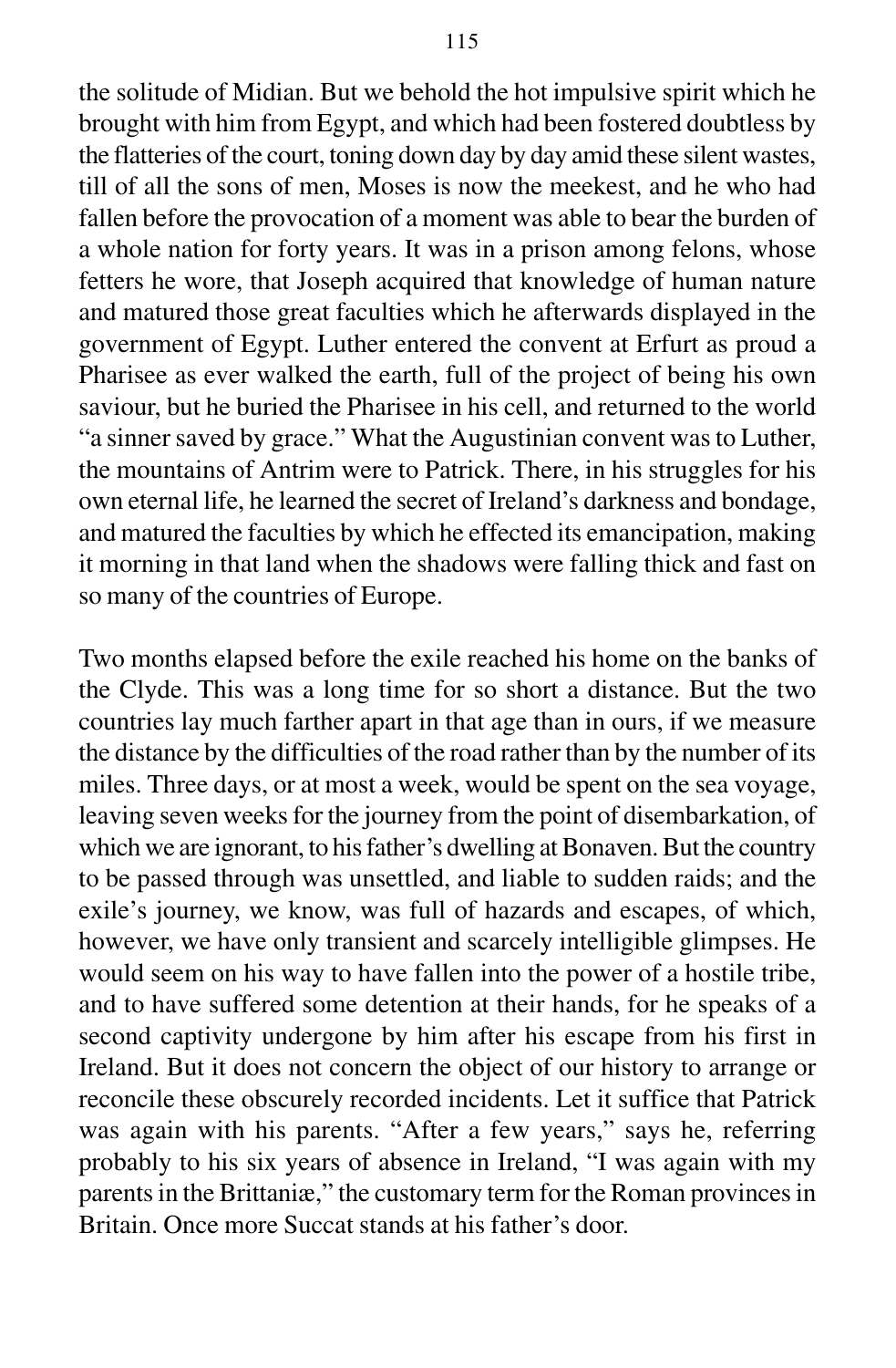Emaciated, way-worn, attired in the garb of a swineherd, shall his father know him under this disguise? The shock of the first surprise over, Calpurnius recognizes in the figure before him—the flush of excitement contending on his cheek with the pallor of suffering and endurance—his long-lost son, of whom no tidings, probably, had ever reached him since the day the pirate fleet bore away and was lost to view beyond the Argyleshire hills. He throws himself upon the neck of his son, as unexpectedly restored as he had been suddenly snatched away. While he gives him the kiss of welcome, he little dreams how much more precious is the son whom he now receives back than was the son who went forth from him! He could not see, he could not even guess the rich experiences and the lofty aspirations that lay hid beneath the tattered raiment that covered the form he was now pressing to his bosom. The son he now so gladly welcomes had just returned from a school, though Calpurnius had

yet to be told this, where, if the regimen is sharp, it is beyond measure salutary, and if the lessons are hard they repay an hundredfold the pain it costs to learn them.

We behold Patrick once more in the home of his youth. Around that home all was unchanged. There, as aforetime, were the vales flecked with flocks; there were the hazel and the birch crowning the rocky crests and knolls; there was the noble river washing as of yore the feet of the grand rock that towers up on its shore; there were the far-off mountains opening wide their stony portals to give exit to the expanding flow of the Clyde into the Irish Sea; lovely as ever were the gray tints of the morning and the vermilion dyes of the sunset. But Patrick gazed on all these with other eyes than those which had drank in their beauties in his boyhood and youth. His old companions came round him in the hope of hearing the tale of his adventures, and helping him to forget in their jovial society the hardships of his exile. They found him strangely changed though they knew not why. He could not join their laugh nor re-echo their scoffs. Their delights were no longer his delights. Black melancholy, they said, has set her mark upon him. The light of his once exuberant spirit has gone out. Let us leave him to his moody humours. Yes! Patrick had come to himself. Awakened, he felt how solemn it is to live; how awful to laugh or mock all through the short years, and go down into the grave loaded with the guilt of vast undischarged responsibilities. In truth, those who said that he had escaped from Ireland only in body, were in the right; his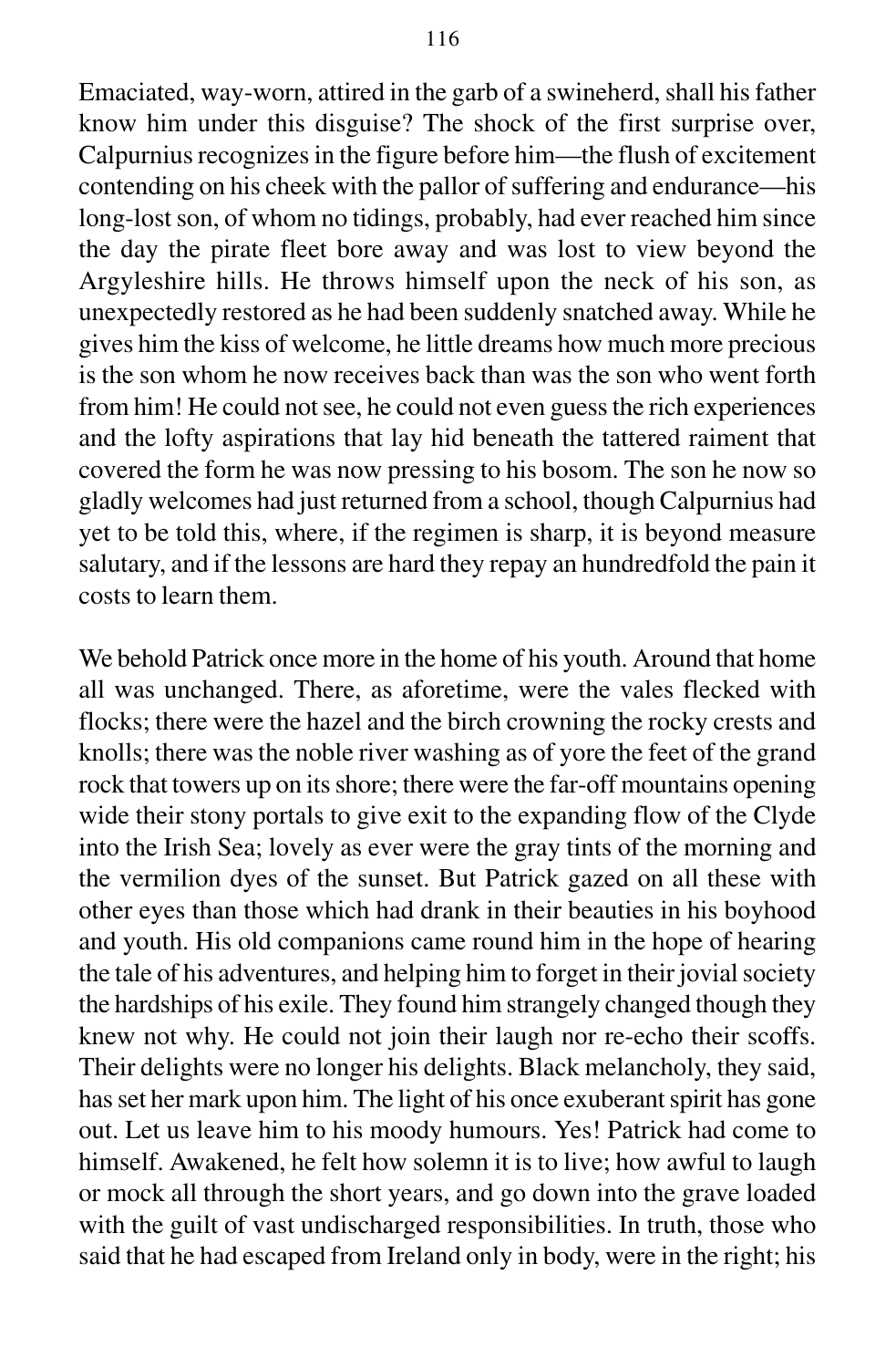heart was in that country still.

"The traveller," it has been said, "changes his sky, but not himself." The remark does not hold good in the case of the exile whose history we are tracing. Patrick, when he crossed the Channel, the cords round his limbs, changed his sky, but he changed also himself. Ireland was the land of his birth, of his second and better birth; and he now thought of it, therefore, and felt towards it as towards his native land. The ties that bound him to it were holier and stronger than those that linked him to the home of his fathers. While he wandered by the banks of his native Clyde, he ever and anon turned his gaze wistfully in the direction of the western hills. The image of the poor country beyond them rose before him night and day. The cold, the hunger, the night-watchings he had there undergone, were now sweet and blessed memories. The bitterness had gone out of them. Amid the comforts of his home in his father's house he looked back with regret to the nights he had spent watching his flock on the mountains of Antrim, his spirit within him singing songs of gladness while the storm was raging without. But though Patrick had as good as forgotten the miseries he had endured in that land, he had not forgotten the misery he had seen there. The thought of its sons groping on through life in darkness and going down into an eternal night, was ever present with him and ever uppermost. Could he wash his, hands and hold himself wholly guiltless of their blood? He owed himself to Ireland, surely the least he could do towards payment of the debt was to give himself to it. Why had he left it? Had he not acted the part of the ancient prophet, who, when commanded to go and preach repentance to Nineveh rose up and fled, leaving the million-peopled capital of Assyria to its fate? These were the thoughts that stirred within him and gave him no rest.

What by day were abstract considerations of duty appealing to his conscience, took to themselves by night embodiment and shape, and appeared before him as suppliants who had come to plead the cause of that wretched country from which he had fled. It seemed to Patrick; as if a man of Ireland stood on the other side of the Channel, and gazing beseechingly across, like the man of Macedonia who beckoned to Paul, cried to Patrick and said, "Come over and help us." "In the dead of the night," says he, "I saw a man coming to me as if from Hiberio, whose name was *Victorious*, bearing innumerable letters. He gave me one of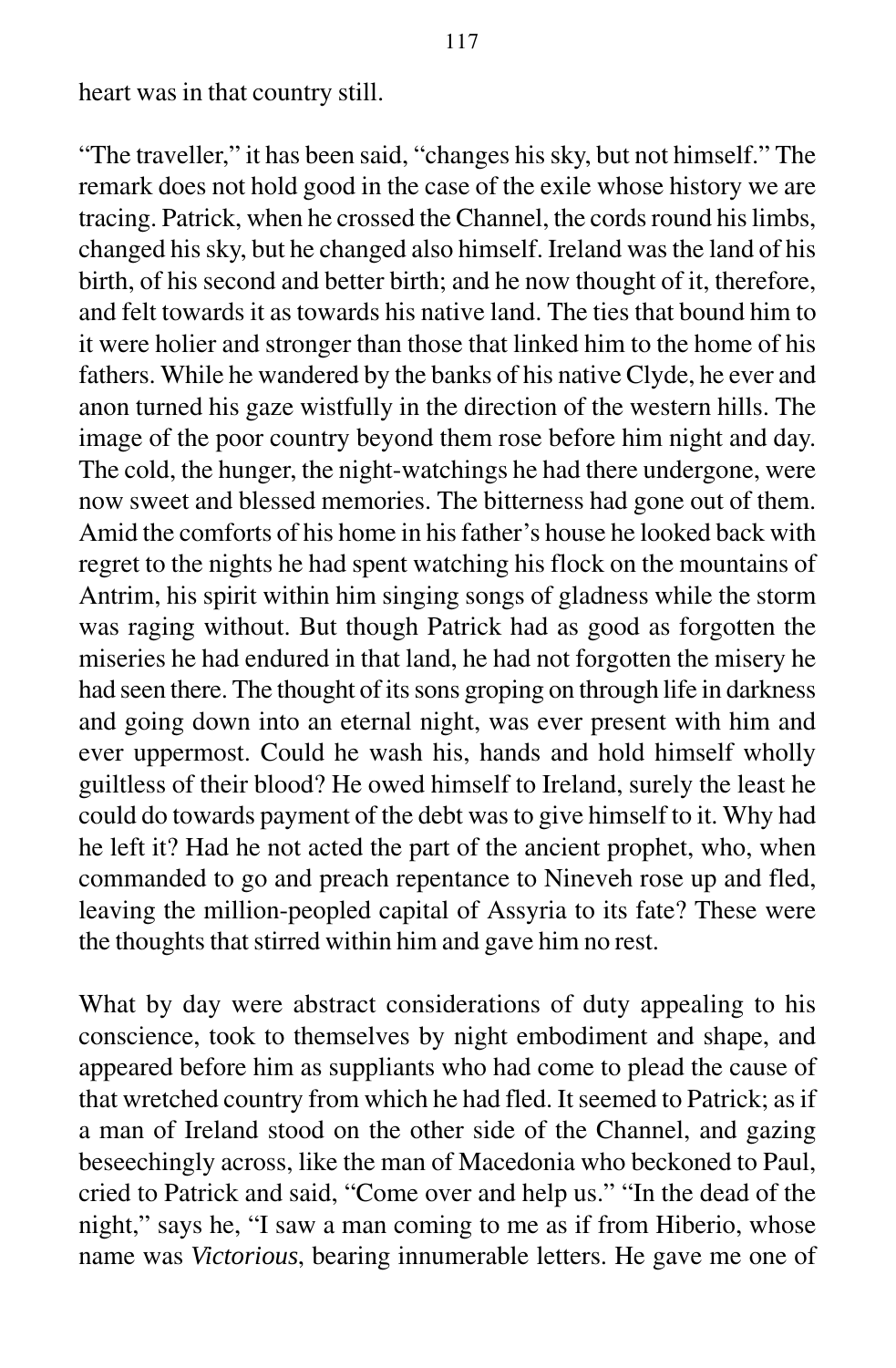them to read. It was entitled, 'The Voice of the Irish.' 1 As I read I thought I heard at that same moment the voice of those that dwell at the wood of Foclaid, near the western ocean; and thus they cried, as with one mouth, 'We beseech thee, holy youth, come and walk still among us.' I felt my heart greatly stirred in me, and could read no more, and so I awoke."<sup>2</sup>

"Again on another night, I know not, God knoweth whether it was within me, or near me, I heard distinctly words which I could not understand, except that at the end of what was said, there was uttered: 'He who gave his life for thee, is He who speaketh in thee.' And so I awoke rejoicing" On another occasion he tells us, that it seemed to him as if one were praying within him. But he makes clear in what sense he interpreted his dream by telling us that when he awoke he recollected the apostle's words, "The Spirit helpeth the infirmity of our prayer. For we know not what to pray for as we ought, but the Spirit himself maketh intercession for us, with groanings that cannot be uttered, which cannot be expressed in words." And again, "The Lord our advocate intercedeth for us." 3

Patrick has removed by only a few centuries from an age in which God had spoken to men in dreams, and visions of the night. Was the Most High again having recourse to this ancient method of communicating His will? There was divine interposition, but no miracle, in the occurrences we have related; nor does Patrick himself see miracle in them. They were the echo in his now awakened conscience of the great command given on the Mount of Olives, "Go ye into all the world and preach the Gospel to every creature." This Patrick regarded as his special warrant to essay the great work of evangelizing Ireland. His commission had come to him, not from the Seven Hills, but direct from the Mount of Olives. Christ Himself it was who sent him forth; and that commission received in due course its seal and signature in a converted Ireland.

Days and months passed on, and Patrick was still with his parents in the Britanniæ. Had the cry of Ireland waxed faint, and died away? or had Patrick become deaf to an appeal which had stirred him so powerfully at the first? The cry from across the Channel grew louder day by day, and Patrick was more eager than ever to respond to it; but there were many and great hindrances in the way, which he feared to break through. Who was Patrick, the exile, the swineherd, that he should essay to bring a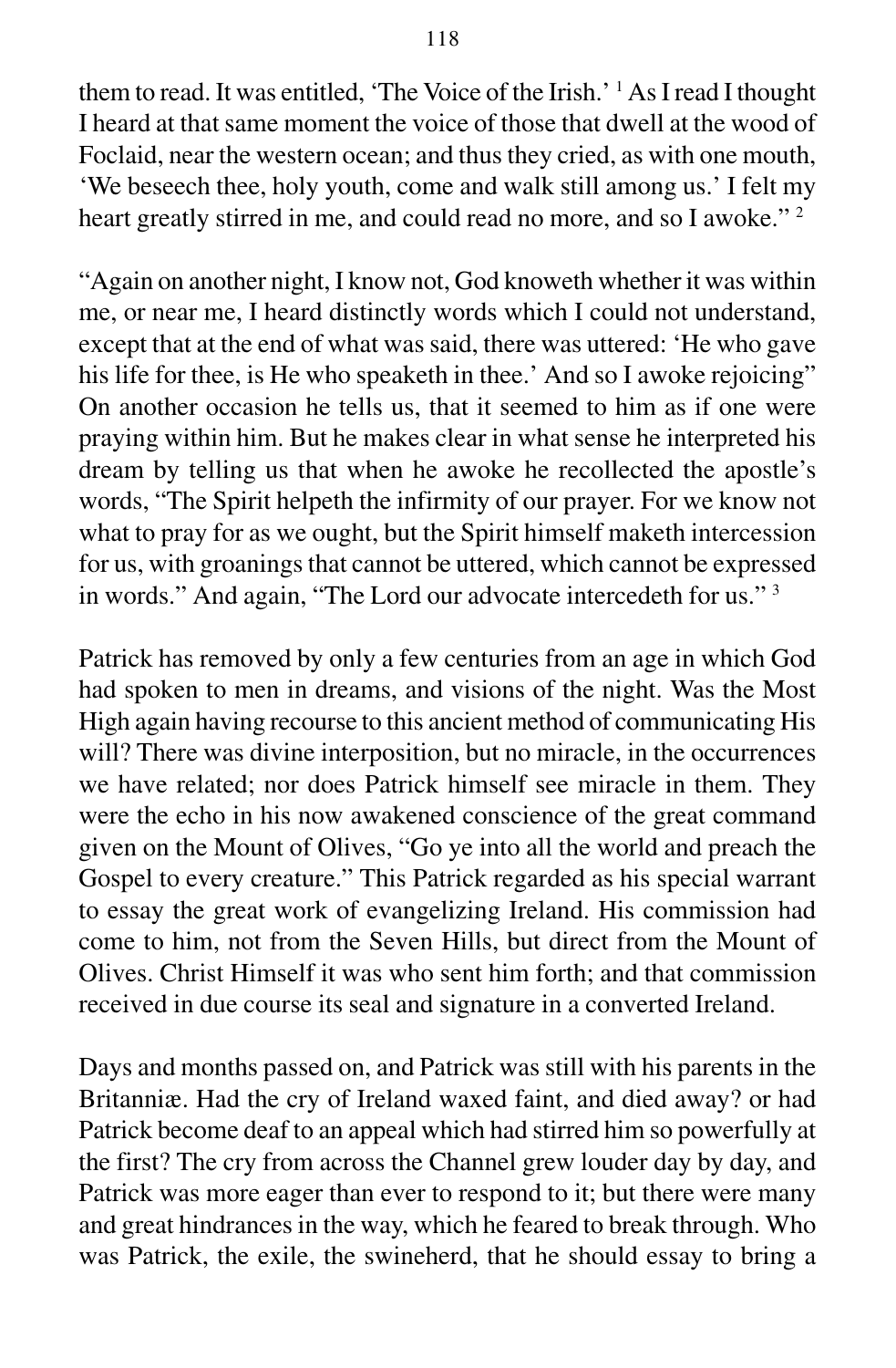nation out of darkness, from which he himself was but newly escaped? He must lay his account, in the prosecution of such an enterprise, with encountering the sophistry of learned Druid and the hostility of powerful chieftain. The one would fight for his altar, and the other for his slave, and he would draw down the wrath of both upon his poor head. Last, and perhaps greatest, he would inevitably rouse the suspicion and perhaps the violence of the masses, who would not take kindly that he should disturb and unsettle their long-cherished superstitions and beliefs. These were the formidable obstacles that arrayed themselves against his enterprise ever as he thought of it. What pretensions had he to the learning or eloquence without which it were folly to think of achieving so great a work?

As he hesitated and delayed, the cry of Ireland sounded again in the ear of his conscience. That cry, agreeably to the ideas of the age and the warm temperament of the youth, embodied itself in the dramatic form of voices and dreams by night. There seemed again to stand before him suppliants from across the Irish Sea, who pleaded with him in behalf of those who lay plunged in a misery from which he himself had been delivered. With the return of day these suppliants who had stood all night long by his couch took their departure, only to let conscience speak. He had no rest. If he wandered by the Clyde he saw its waters flowing away to join the Irish sea. If he watched the setting sun it was going down over Ireland, and its last gleam was gilding the wood of Focloid. If the storm-cloud came up from the southwest, it was laden with the sighs of that land over which it blew in its passage from the great Western ocean. At last his resolution was unalterably taken. He would arise and go in the character of a missionary to that land to which he had been carried as a slave. Unlettered, as regards the learning of the schools, unanointed, save by "an unction from the holy One," uncommissioned, save by the last words spoken on Olivet, and floated across the five centuries to his own day, he would cross the Channel, and borrowing the strength of Him who had dispelled the night around his own soul, he would attack the darkness, and throw down the idols of Ireland.

He broke his purpose to his parents. Surprised and grieved, they strongly opposed it. Had he not suffered enough already in that barbarous country? Was he ambitious of being a second time the slave of its chieftains, and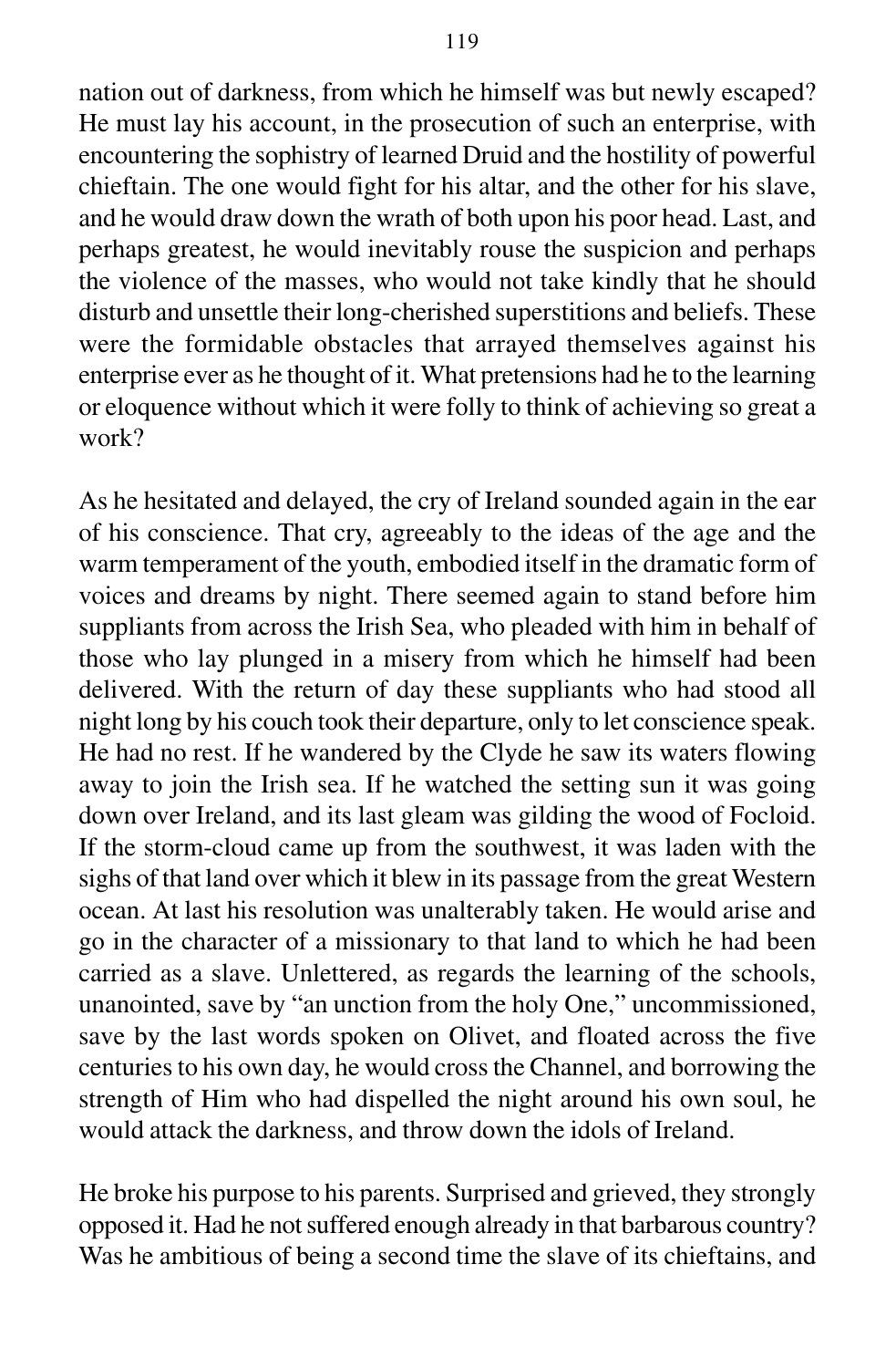the keeper of its swine? Even some of the clergy of the Church of Ninian discountenanced his design. Their own dying zeal was far below the pitch that could prompt them to such an enterprise; and they derided the idea that it should be undertaken by a youth who had never passed a single day within the walls of Candida Casa, or of any missionary institute of the age, and who had no qualifications for the task, that they could see. Nay, the old fault was brought up against him; but all was in vain. Neither the tears of parents, nor the sneers of prudent-minded ecclesiastics, could shake his resolution. A greater than father or presbyter commanded him to go, and His voice he would obey. "Oh, whence to me this wisdom!" we find him writing in after days, "who once knew not so much as to count the number of the days, and had no relish for God? Whence to me this, so great and saving a grace, that I should thus know God, or love God? that I should cast off country and parents, refusing their many offers and weeping and tears, and, withal, offend my seniors (elders) contrary to my wish? . . . Yet not I, but the grace of God which was in me, which resisted all impediments to the end that I should come to the Irish tribes to preach the gospel." If he had been able to offer himself in the service of this heathen country, he takes no merit to himself. It was not strength of will that had achieved this victory. The old Patrick would have remained at home with parents and friends. The new Patrick must go forth and begin what he calls his "laborious episcopate." "Not I," says he, with a greater apostle, "but the grace of God that was in me." 4

His biographers make Patrick prepare himself for entering on his field of labour by making the tour of the then famous monasteries or mission-schools of the continent of Europe. They send him first of all to Tours in Gaul, which then reflected the luster of the genius and labours of Martin, a near relation, as some have affirmed, though on no certain evidence, of his mother, Conchessa. From the school of Tours they make him proceed to that of Lerins, where Vincent was then rising into repute. Last of all, they place him at the feet of the celebrated Germanus, Bishop of Auxerre. In this training thirty years pass away, and when Patrick has become learned in all the wisdom which these seats of knowledge had to impart, his biographers send him to Ireland. 5

This progress through the schools on the part of our missionary, we believe to be wholly imaginary; in short, a fable. Patrick himself says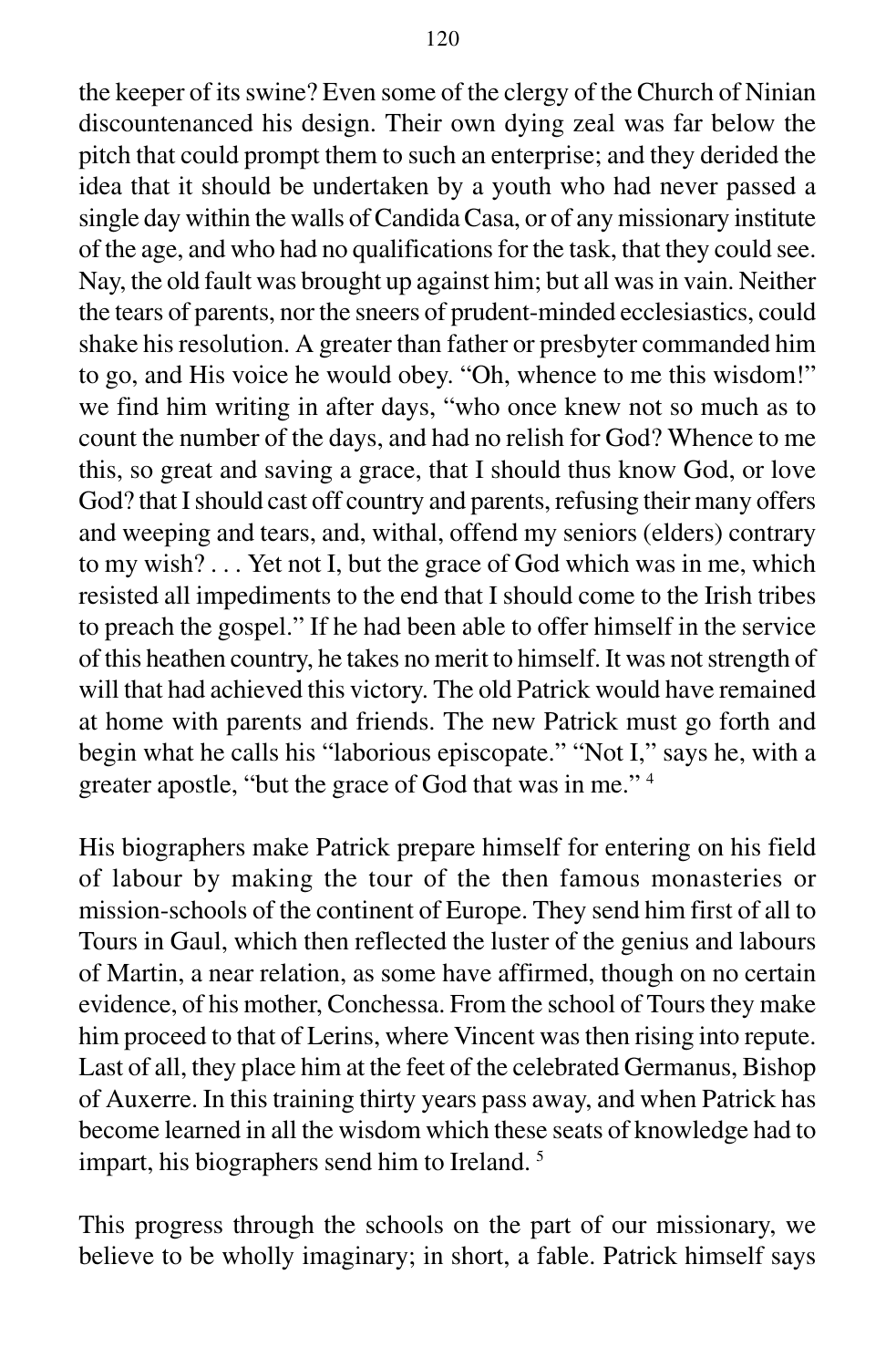not one word from which we could infer that he passed through so lengthened a course of study. When reproached with being unlearned, as he sometimes was, what more natural than that he should have pointed to the famous schools he had frequented, and the great teachers at whose feet he had sat. Instead of doing so, he always frankly confesses that the accusation was true, and that he was unlearned. Moreover, it is very improbable that one who knew, as Patrick did, Ireland's misery, and whose heart yearned, as his yearned, for that country's deliverance, have spent thirty years in going from school to school, where he could learn little that would be of use in his future work, and might forget much of essential service which he had been already taught by more infallible guides.

Patrick set out for Ireland clad in no armour of the schools. The scholastic age, with its great doctors, was yet a long way off. Aristotle had not yet come into vogue in the Christian Church. The clergy of those days bowed to Plato rather than to the Stagerite. The doctrines of Paul, in their estimation, lacked the "salt" of philosophy. By combining the wisdom of the Greek with the gospel of the Jew, they would produce a system more likely, in their belief, to find general acceptance with the nations. Augustine, who saw in this the subversion of Christianity, strove to stem the torrent of corruption, and lead back Western Christendom to the original sources of divine knowledge; and could we persuade ourselves that his writings had traveled as far to the north as the banks of the Clyde, we would say that the future apostle of Ireland was a disciple of the bishop of Hippo, and had learned from him the two cardinal doctrines which are the kernel of all theology, the beginning and the end of religion as a system, even the utter helplessness of man, and the absolute freeness of the grace of God. But Patrick was not taught by man. He had learned his theology on the mountains of Antrim. The two great doctrines of his teaching had been revealed to him, as the law was revealed to the Israelites, amid the darkness and thunders of an awakened conscience. There was a revelation of them within himself. When the terrors of God, like great waters, were rolling round his soul, and he was preparing to make his bed in hell, a Hand from above drew him out of the depths and set him upon a rock, and this sudden and gracious deliverance made him see how helpless he himself was, and how free and sovereign the grace that had rescued him.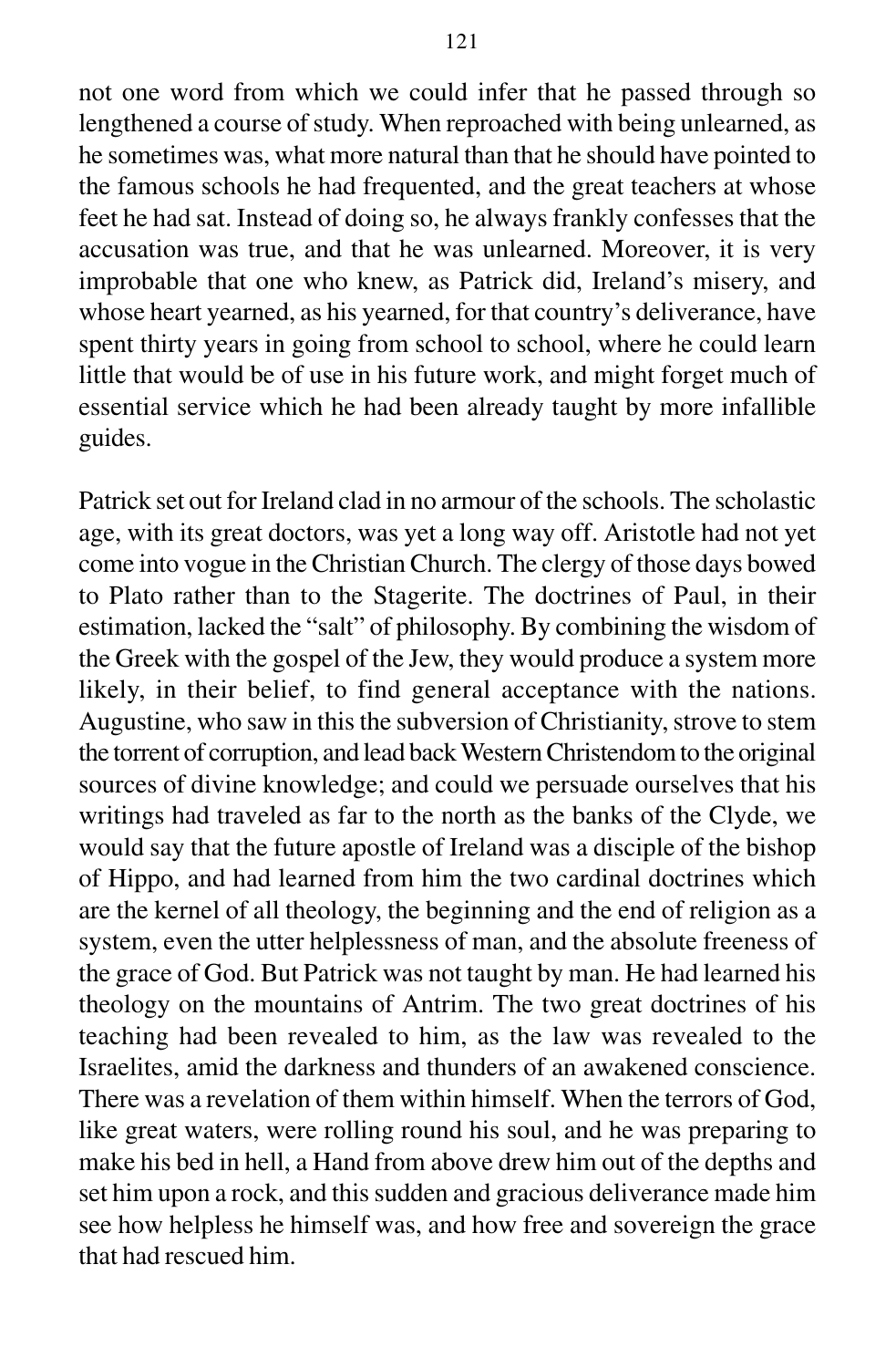It is in the furnace that the true priest receives his anointing: it is in the furnace that the soldier of the cross is harnessed for the battle. It was in a furnace heated sevenfold that the apostle of Ireland had the sign of his apostleship stamped upon him. His sufferings were a more glorious badge of office than crosier and miter. "I was amended of the Lord," he says, "who thus fitted me to be today what I was once far from being, namely, that I should busy myself with, and labour for the salvation of others at a time when I thought not of my own."

### **Endnotes**

- 1. *Vox Hiberionacum.*
- 2. *Pat. Confess*., sec. xi.
- 3. *Pat. Confess*., sec. xii.
- 4. *Pat. Confess*., sec. 15.
- 5. See Todd's *Life of St. Patrick*.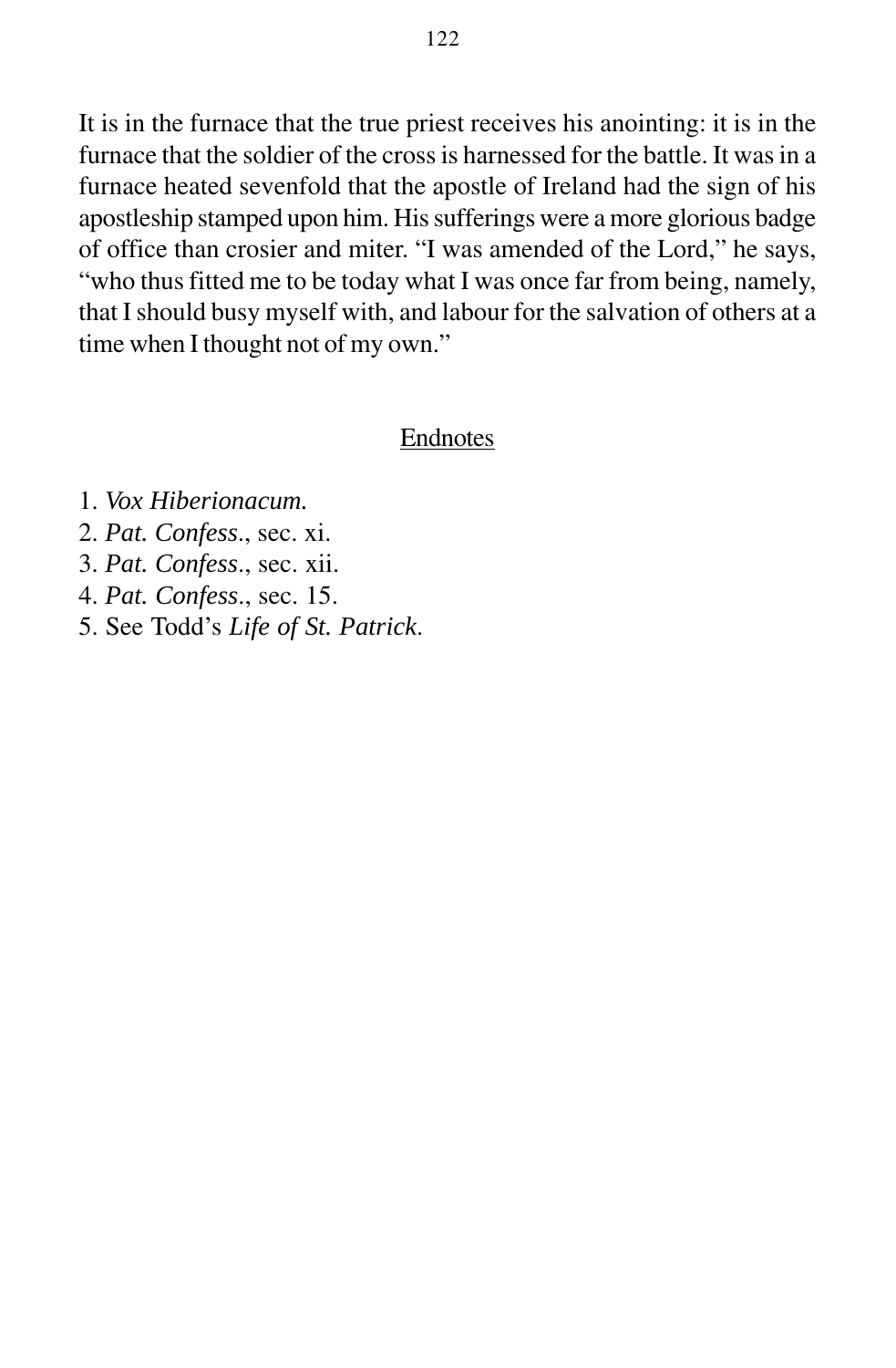#### CHAPTER XIII.

## PATRICK—THE GREATNESS OF HIS MISSION—ITS OPPORTUNENESS—YEAR OF PATRICK' S ARRIVAL—HE PRECEDES PALLADIUS—PALLADIUS SENT FROM ROME TO COUNTERACT HIM.

ATTENDED by a few companions, humble men like himself, Patrick crossed the sea, and arrived in Ireland. He was now thirty years of age. The prime of his days and the commencement of his life-work had come together. The work on which we now behold him entering, and in which he was to be unceasingly occupied during the sixty years that were yet to be given him, is one that takes its place among the great movements of the world. Till we come to the morning of the sixteenth century we meet with no work of equal magnitude, whether we have regard to the revolution it produced in Patrick's own day, or to the wide issues into which it opened out, and the vast area over which its beneficent influence extended in the following centuries. It was, in fact, a second departure of primitive Christianity; it was a sudden uprising, in virtue of its own inextinguishable force, of the pure simple Gospel, on new soil, after it had been apparently overlaid and buried under a load of pagan ideas, philosophic theories, and Jewish ceremonialism in the countries where it first arose.

The voyage of Patrick, to begin his mission, was the one bright spot in the Europe of that hour. The wherry that bore him across the Irish Sea may with truth be said to have carried the Church and her fortunes. The world that had been was passing away. The lights of knowledge were disappearing from the sky. Ancient monarchies were falling by the stroke of barbarian arms. The Church was resounding with the din of controversy, and the thunder of anathema. Religion had no beauty in the eyes of its professors, save what was shed upon it by the pomp of ceremony, or the blaze of worldly dignities. Christianity appeared to have failed in her mission of enduing the nations with a new and purer life. She had stepped down from her lofty sphere where she shone as a spiritual power, and was moving in the low orbit of earthly systems. It was at this time of gathering darkness that this man, in simplicity of character, and grandeur of aim, so unlike the men of his age, went forth to kindle the lamp of Divine truth in this isle of ocean, whence it might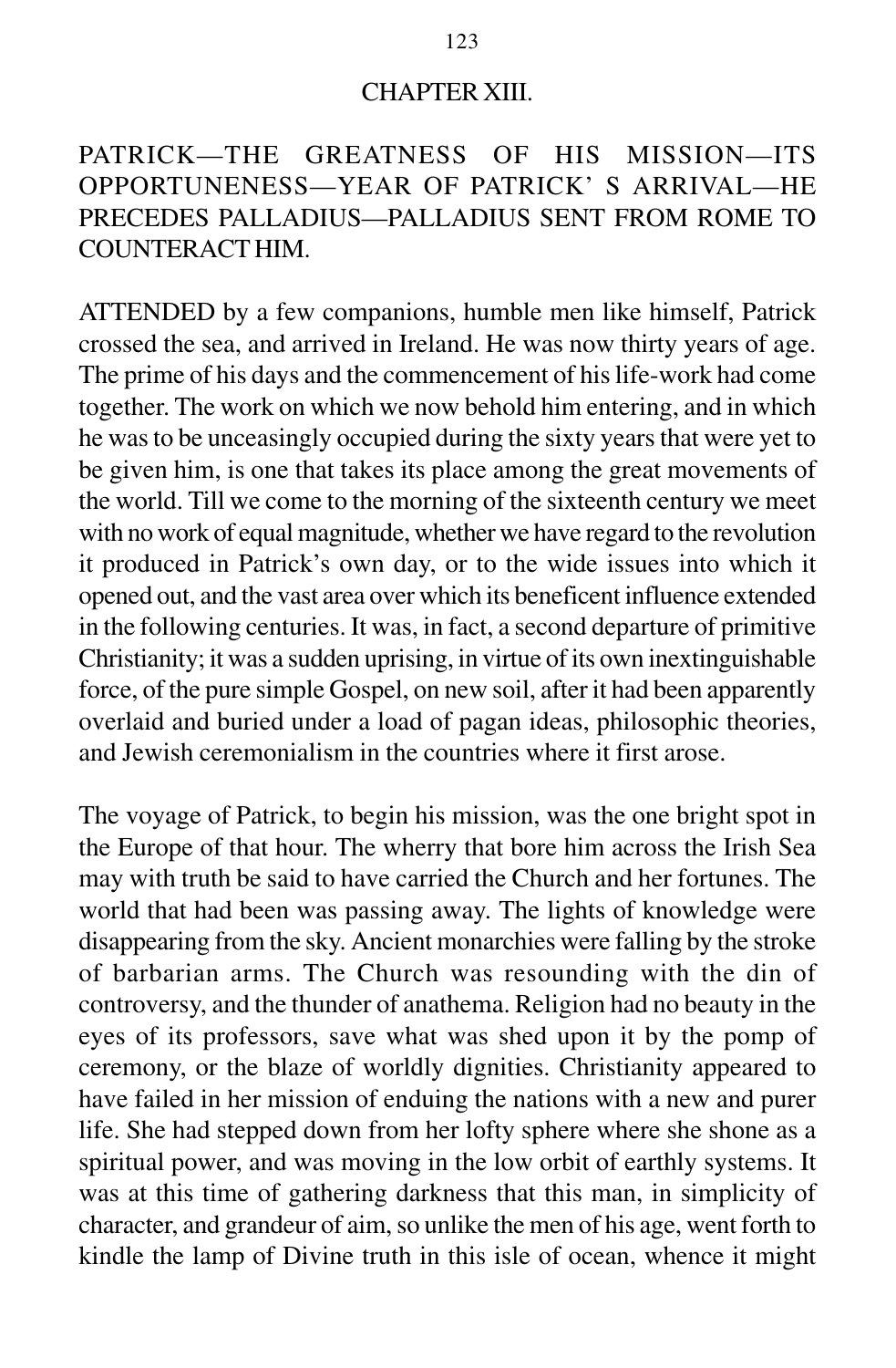diffuse its light over northern Europe.

Patrick arrived in Ireland about the year A.D. 405. In fixing this date as the commencement of his labours, we differ widely from the current of previous histories. All the mediæval writers of his life, save the very earliest, and even his modern biographers, date his arrival in Ireland thirty years later, making it fall about A.D. 432. This date is at variance with the other dates and occurrences of his life—in short, a manifest mistake, and yet it is surprising how long it has escaped discovery, and not only so, but has passed without even challenge. The monkish biographers of Patrick had Palladius upon their hands, and being careful of his honour, and not less of that of his master, they have adjusted the mission of Patrick so as to harmonize with the exigencies arising out of the mission of Palladius. They have placed Patrick's mission in the year subsequent to that of Palladius, though at the cost of throwing the life and labours of both men, and the occurrences of the time, into utter confusion. We think we are able to show, on the contrary, that Patrick was the first to arrive in Ireland; that he preceded Palladius as a worker in that country, by not less than twenty seven years, and that it was to the converts of Patrick that Palladius was sent as their first bishop. This is the fair, one may say, the unavoidable conclusion to which we are constrained to come after comparing the statements of history and weighing the evidence on the whole case. But this is a conclusion which inevitably suggests an inference touching the view held by the Scots on the claims of the pontiff, and the obedience due to him, which is not at all agreeable to the assertors of the papal dignity, either in our own or in mediæval times; and so the two missions have been jumbled and mixed up together in a way that tends to prevent that inference being seen. Let us see how the case stands. It throws light on the condition of the Christian Scots at the opening of the fifth century, and their relations to the Italian bishop.

The starting point of our argument is a fact which is well authenticated in history, and which must be held to rule the whole question. In the year 431, says Prosper, writing in the same century, "Palladius was sent by Pope Celestine to the Scots, believing in Christ as their first bishop." We know of no succeeding writer who has called in question the statement of Prosper; but let us reflect how much that statement concedes, and how far it goes to make good our whole contention. It is admitted, then, that in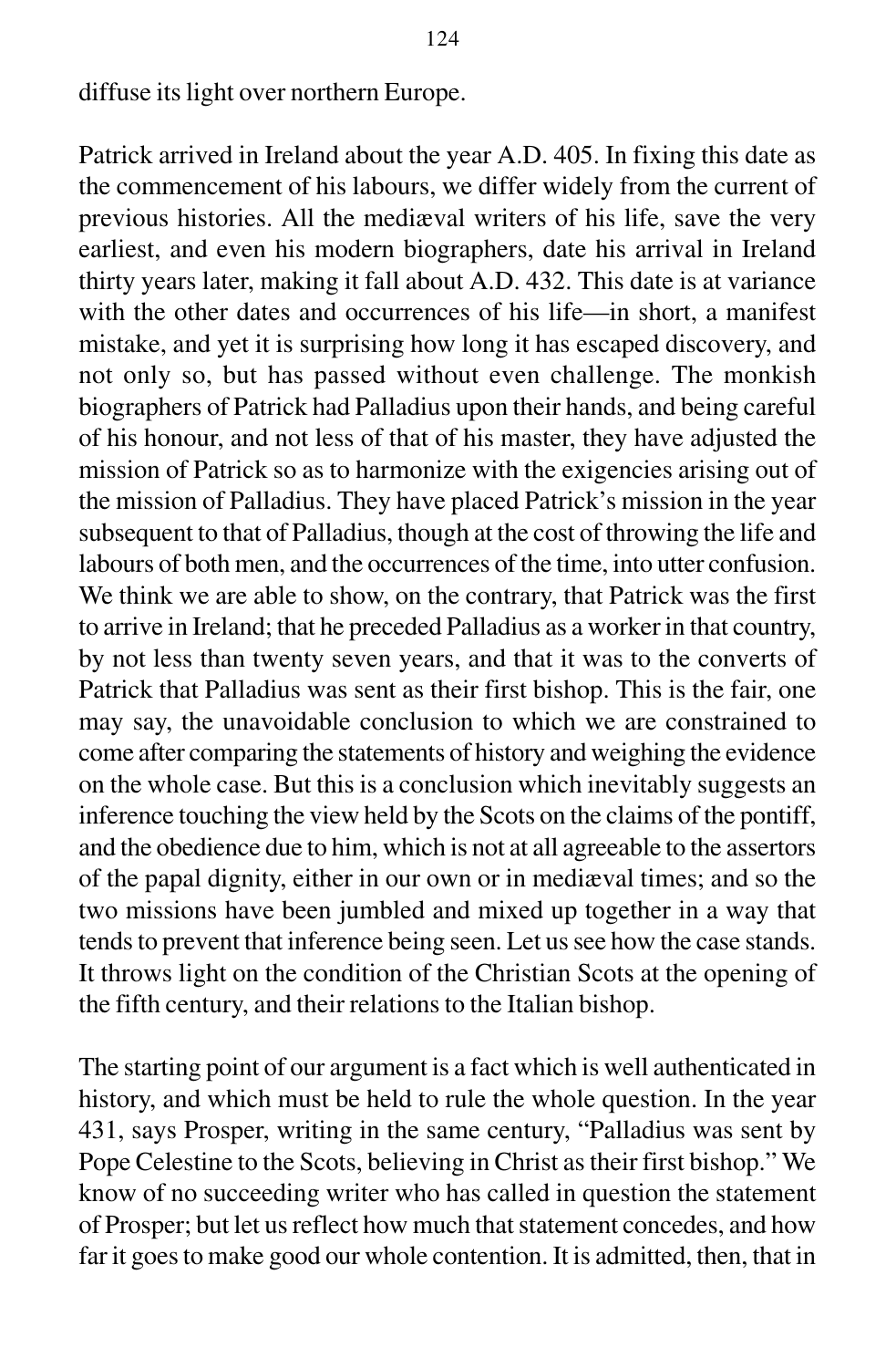A.D. 431 the Scots, that is, the Scots in Ireland—for Ireland <sup>1</sup> was then the seat of the nation—were "believers in Christ." The words of Prosper cannot mean only that there were individual converts among the Scots; they obviously imply that a large body of that nation had been converted to Christianity. The fact of their Christianisation had been carried to the metropolis of the Christian world, it had received the grave attention of the pontiff. Celestine had judged the Scots ripe for having a bishop set over them, and accordingly, consecrating Palladius, he dispatched him to exercise that office amongst them. The words of Prosper can bear no other construction. They show us the Scots formed into a Church, enjoying, doubtless, the ministry of pastors, but lacking that which, according to Roman ideas, was essential to the completeness of their organization—a bishop, namely. And accordingly Celestine resolves to supply this want, by sending Palladius to crown their ecclesiastical polity, and to receive in return, doubtless, for this mark of pontifical affection, the submission of the Scots to the papal see.

But the mediæval chroniclers go on to relate what it is impossible to reconcile with the state of affairs among the Scots as their previous statements had put it. They first show us the Scots believing in Christ, and Palladius arriving amongst them as their bishop. And then they go on to say that the Scots in Ireland were still unconverted, and that it was Patrick by whom this great revolution in their affairs was brought about. Accounting for the repulsed flight of Palladius, they say, "God had given the conversion of Ireland to St. Patrick." The words are, "Palladius was ordained and sent to convert this island, lying under wintry cold, but God hindered him, for no man can receive anything from earth unless it be given him from heaven." <sup>2</sup> Of equal antiquity and authority is the following:— "Then Patricus is sent by the angel of God named Victor, and by Pope Celestine, in whom all Hibernia believed, and who baptised almost the whole of it." 3

So, then, according to the mediæval chroniclers, we have the Scots believing in Christ in A.D. 431 when Palladius arrived among them, and we have then yet to be converted in A.D. 432 when Patrick visited them. Either Pope Celestine was grossly imposed upon when he was made to believe that the Scots had become Christian and needed a bishop, or the mediæval biographers of St. Patrick have blundered as regards the year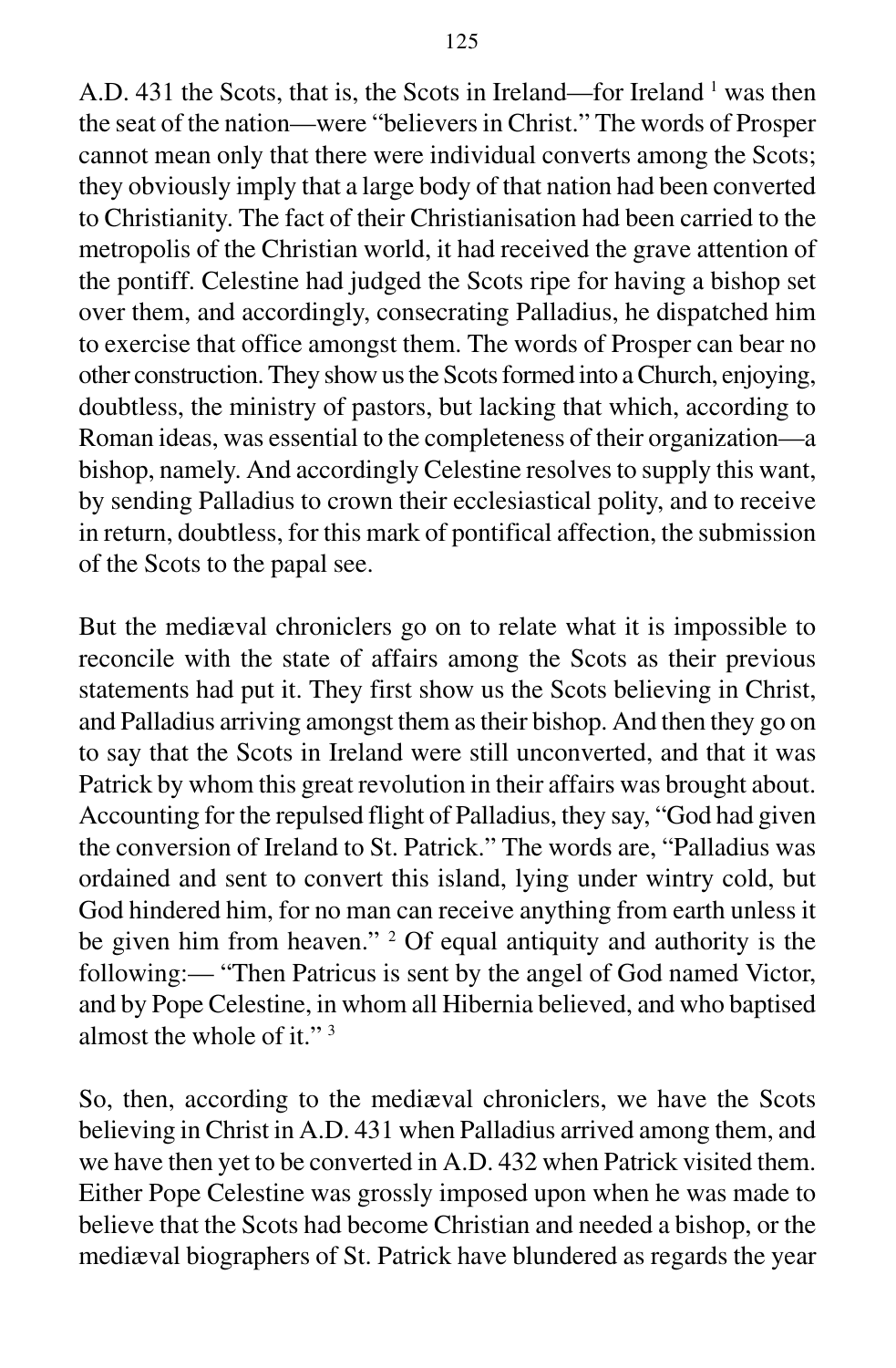of his arrival in Ireland, and made him follow Palladius when they ought to have made him precede him. Both statements cannot be correct, for that would make the Scots to be at once Christian and pagan. In history as in logic it is the more certain that determines the less certain. The more certain in this case is the mission of Palladius in 431, and the condition of the Scots as already believers in Christ. The less certain is the conjectural visit of Patrick in 432. The latter, therefore— that is, the year of Patrick's arrival in Ireland,—must be determined in harmony with the admitted historic fact as regards the time and object of Palladius' mission, and that imperatively demands that we give precedence to Patrick as the first missionary to the Scots in Ireland, and the man by whom they were brought to the knowledge of the Gospel. To place him after Palladius would only land us in contradiction and confusion.

Other facts and considerations confirm our view of this matter. Patrick's life, written by himself, is the oldest piece of patristic literature extant, the authorship of which was within the British churches. As a sober and trustworthy authority, it outweighs all the mediæva1 chronicles put together. The picture it presents of Ireland at the time of Patrick's arrival is that of a pagan country. Not a word does he say of any previous labourer in this field. He is seen building up the church among the Scots from its very foundations. Other witnesses to the same fact follow. Marcus, an Irish bishop who flourished in the beginning of the ninth century, informs us that Patrick came to Ireland in A.D. 405; and Nennius, who lived about the same time, repeats the statement. <sup>4</sup> "The Leadhar Breac,"<sup>5</sup> or Speckled Book, which is the most important repertory of ecclesiastical and theological writings which the Irish Church possesses, being written early in the twelfth century, and some parts of it in the eighth century, or even earlier, gives us to understand that it was known at Rome that Patrick was labouring in Ireland when Palladius was sent thither, for it informs us that "Palladius was sent by Pope Celestine with a gospel for Patrick to preach to the Irish." And in one of the oldest lives of Patrick extant it is admitted that he was in Ireland many years before Palladius arrived in that country.6

There are three dates in the career of Patrick which have of late been ascertained with tolerable certainty. These are his birth, his death, and the length of time he laboured as an evangelist in Ireland; and while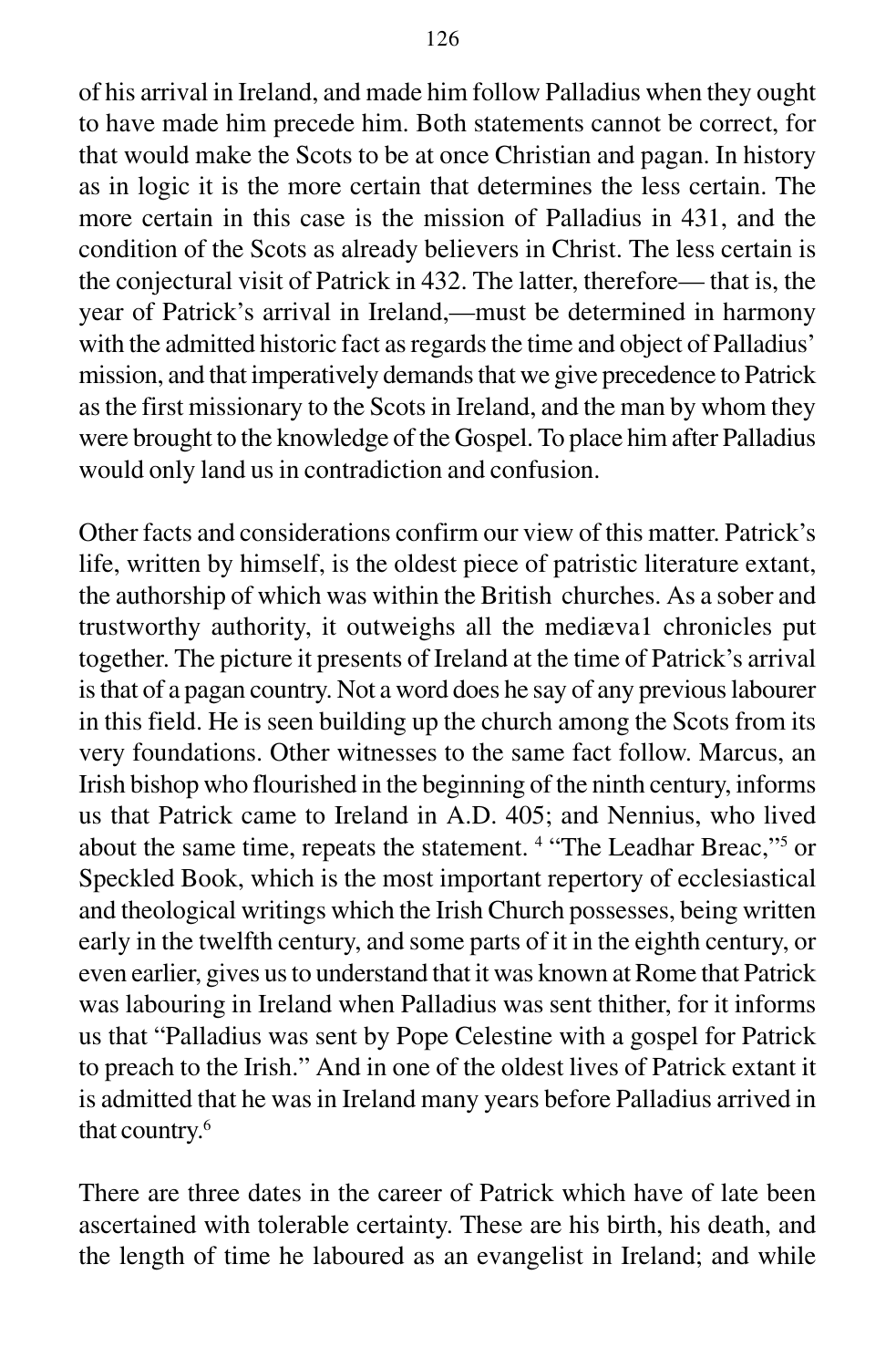these dates agree with one another, and so afford a strong corroboration of the accuracy of all three, they cannot be reconciled with the theory that Patrick's ministry in Ireland was posterior to the mission of Palladius. According to the best authorities, Patrick was born about A.D. 373; 7 and Lanigan has adduced good evidence to prove that he died in A.D. 465. The "Book of Armagh" furnishes corroborative evidence of the same fact. It says, "From the passion of Christ to the death of Patrick there were 436 years." 8 The crucifixion took place about A.D. 30; and adding these thirty years to the 436 that intervened between the crucifixion and the death of Patrick, we arrive at A.D. 466 as the year of his demise. Traditions of the highest authority attest that he spent sixty years in preaching the Gospel to the Scoto-Irish. And as between A.D. 405, when, we have said, Patrick arrived in Ireland, and A.D. 465 when he died, there are exactly sixty years, we are presented with a strong confirmation that this is the true scheme of his life, and that when Palladius arrived "with a gospel from Pope Celestine for Patrick to preach to the Irish," he found the British missionary in the midst of his evangelical labours among the Scots, and learned, much to his chagrin, doubtless, that the numerous converts of Patrick preferred to keep by the shepherd who had been the first to lead them into the pastures of the Gospel to following the voice of a stranger.

If anything were wanting to complete the proof that Palladius came not before, but after, Patrick, intruding into a field which he had not cultivated, and attempting to exercise authority over a flock who knew him not, and owed him no subjection, it is the transparent weakness of the excuses by which it has been attempted to cover Palladius' speedy and inglorious flight from Ireland, and the very improbable and, indeed, incredible account which the mediæval chroniclers have given of the appointment by Pope Celestine of Patrick as his successor. If one who had filled the influential position of archdeacon of Rome, as Palladius had done, had so signally failed in his mission to the Scots, and been so summarily and unceremoniously repudiated by them, it is not likely that Celestine would so soon renew the attempt, or that his choice would fall on one of whose name, so far as our information goes, he had never heard—at all events, one of whom he could have known almost nothing. Nor is this the only, or, indeed, main difficulty connected with this supposed appointment by Celestine. Patrick, we are told, was nominated as Palladius' successor,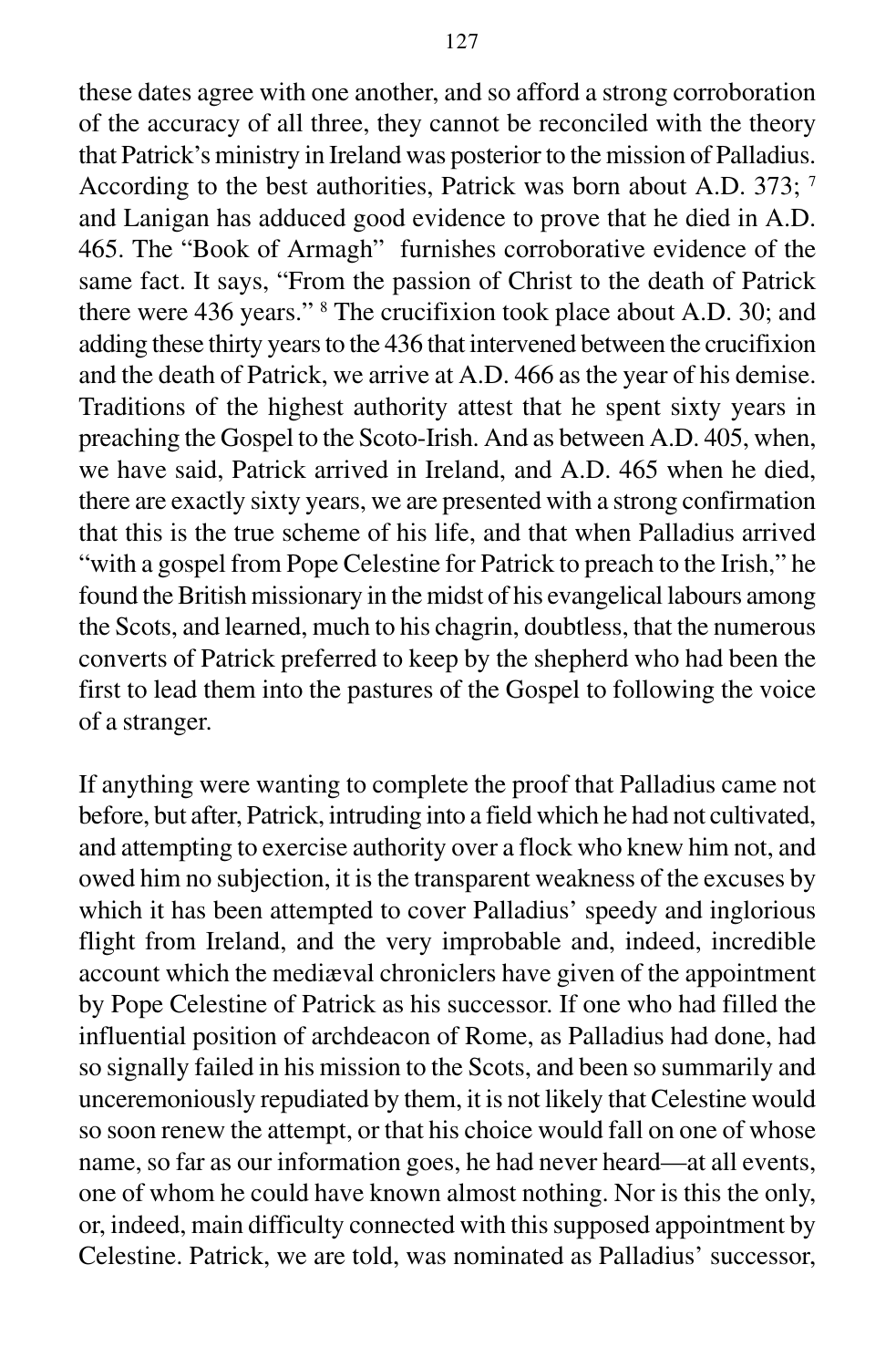when the Pope had learned that the latter was dead. The Pope never did or could learn that his missionary to the Scots was dead, for before it was possible for the tidings to have traveled to Rome, the Pope himself was in his grave. Celestine died in July the 27th, A.D. 432. At that time Palladius was alive at Fordun, or, if he had succumbed to the fever that carried him off, he was but newly dead; and months must have elapsed before the tidings of his decease arrived in Rome, to find the Pope also in his tomb. It hardly needs the plain and positive denial Patrick himself has given, that he never received pontifical consecration, to convince us, that his appointment by Pope Celestine as missionary or bishop to Ireland is a fable.

The more nearly we approach this matter, and the closer we look into the allegations of the chroniclers and of those who follow them, the more clearly does the truth appear. The excuses with which they cover the speedy retreat of Palladius only reveal the naked fact; they are a confession that the Christian Scots refused to receive him as their bishop. The story of Nathy, the terrible Irish chieftain, who so frightened Palladius that he fled for his life before he had been many days in the country, is a weak and ridiculous invention. Instead of a powerful monarch, as some have painted him, Nathy was a petty chieftain, who stretched his scepter over a territory equal in size to an English county or a Scotch parish; and if Palladius could not brave the wrath of so insignificant a potentate, verily his courage was small, and his zeal for the cause which Celestine had entrusted to him, lukewarm. We cannot believe that the missionary of Celestine was the craven this story would represent him to have been, or that he would so easily betray the interests of the Papal chair, or refuse to run a little risk for the sake of advancing its pretensions. The true reason for his precipitate flight was, beyond doubt, the opposition of the Scots to his mission. They wanted no bishop from Rome. Patrick had now for twenty seven years been labouring among them; he had been their instructor in the Gospel; they willingly submitted to his gracious rule; they rejoiced to call him their bishop, although there never was a miter set on his brow; and they had no desire to exchange the government of his pastoral staff for the iron crook of this emissary from the banks of the Tiber. If the "gospel" which Palladius had brought from Celestine to preach to them was the same Gospel which Patrick had taught them, what could they do but express their regret that he should have come so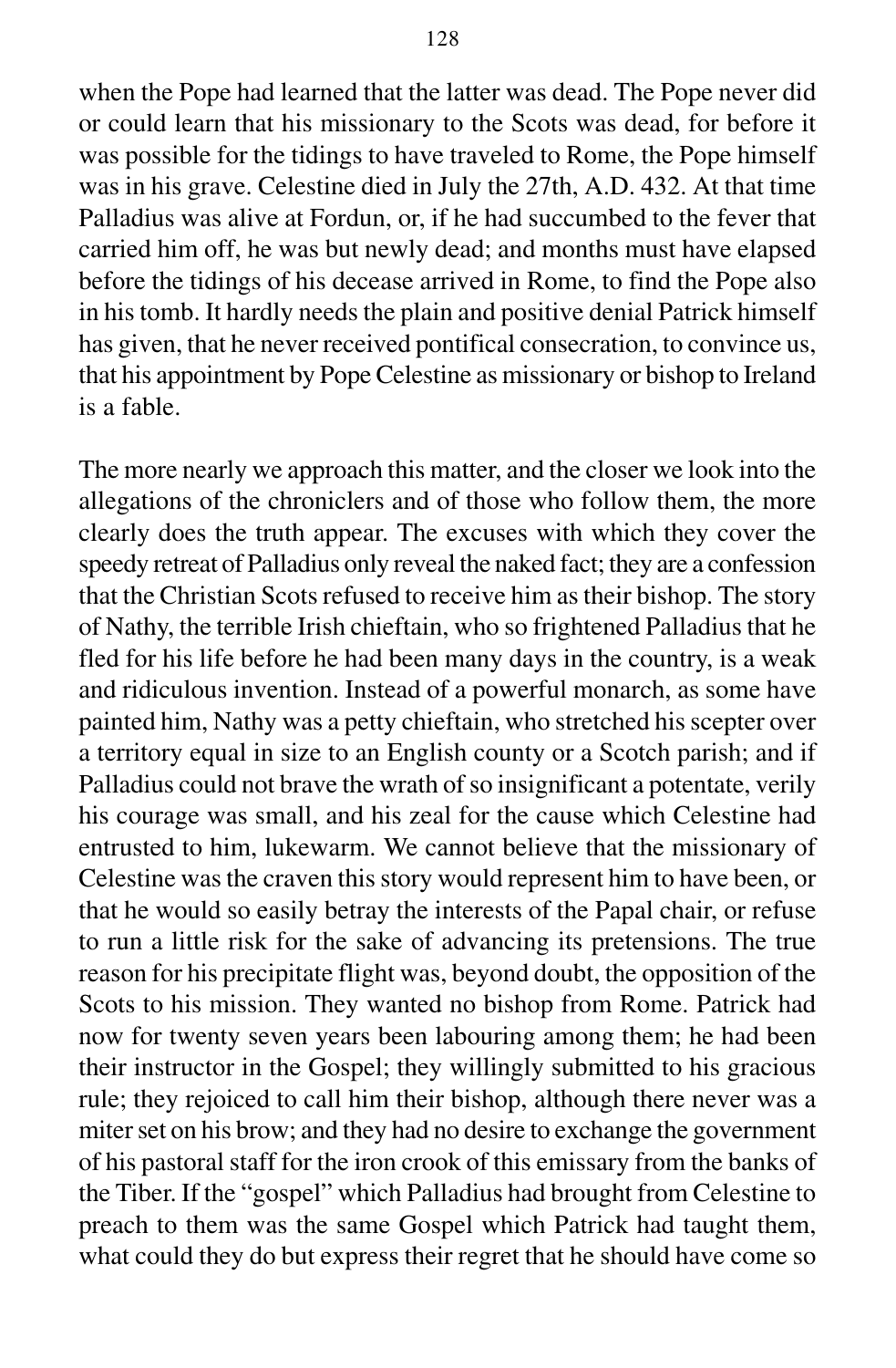long a journey to give them that which they already possessed? If it was another gospel, even though it had come down to them from Rome, which was now aspiring to be called the mother and mistress of all churches, they declined to receive it. In short, the Scots gave Palladius plainly to understand that he had meddled in a matter with which he had no concern, and that they judged his interference an attempt to steal their hearts from him who had "begotten them in Christ," and to whom all their loyalty was due, and of inflicting upon them the farther wrong of robbing them of the liberty in which they lived under the pastor of their choice, and bringing them into thralldom to a foreign lord. But the plain unvarnished record of the fact was not to be expected from the mediæval chroniclers. They were worshipers of the pontifical grandeur, and hence the contradictions and fables by which they have sought to conceal the affront offered to the pontiff in the person of his deputy. Nor is the fact to be looked for from those writers of our own day who are so anxious to persuade us that the Scots were always in communion with Rome, and always subject to the authority of its bishop. History shows us the very opposite. The first acts of the Scots on their conversion to the Christian faith are seen to be these—they repel the advances of the bishop of Rome, they put forth a claim of independence, and they refuse to bow at the foot of the papal chair. Amen!!

#### Endnotes

1. We must again remind our readers that the Scotland of that age was Ireland. Porphory (middle of third century) is the first who mentions the *Scoticæ gentes*, "the Scottish tribes," as the inhabitants of the Britannic Isles. From that time Scotia occurs as the proper name of Hibernia. Claudian (A.D. 395) says: "When the Scots put all Ireland in motion (against the Romans), then over heaps of Scots the icy Ierne wept." Orosius, in the same age, says: "Hibernia is inhabited by the Scottish nations" (lib. i. cap. 20). *Scotia eadem et Hibernia*, "Scotland and Ireland are the same country" (Isidore, lib. xii. c. 6). Ireland is properly the country of the Scots, says Bede. The word *properly* is used to distinguish them from the Scots who in his day had come to be settled in Argyleshire. Ancient Scotland is spoken of as an island, and Scotland never was an island, though Ireland is.

2. *Life of St. Patrick* (A.D. 700), preserved in the Book of Armagh;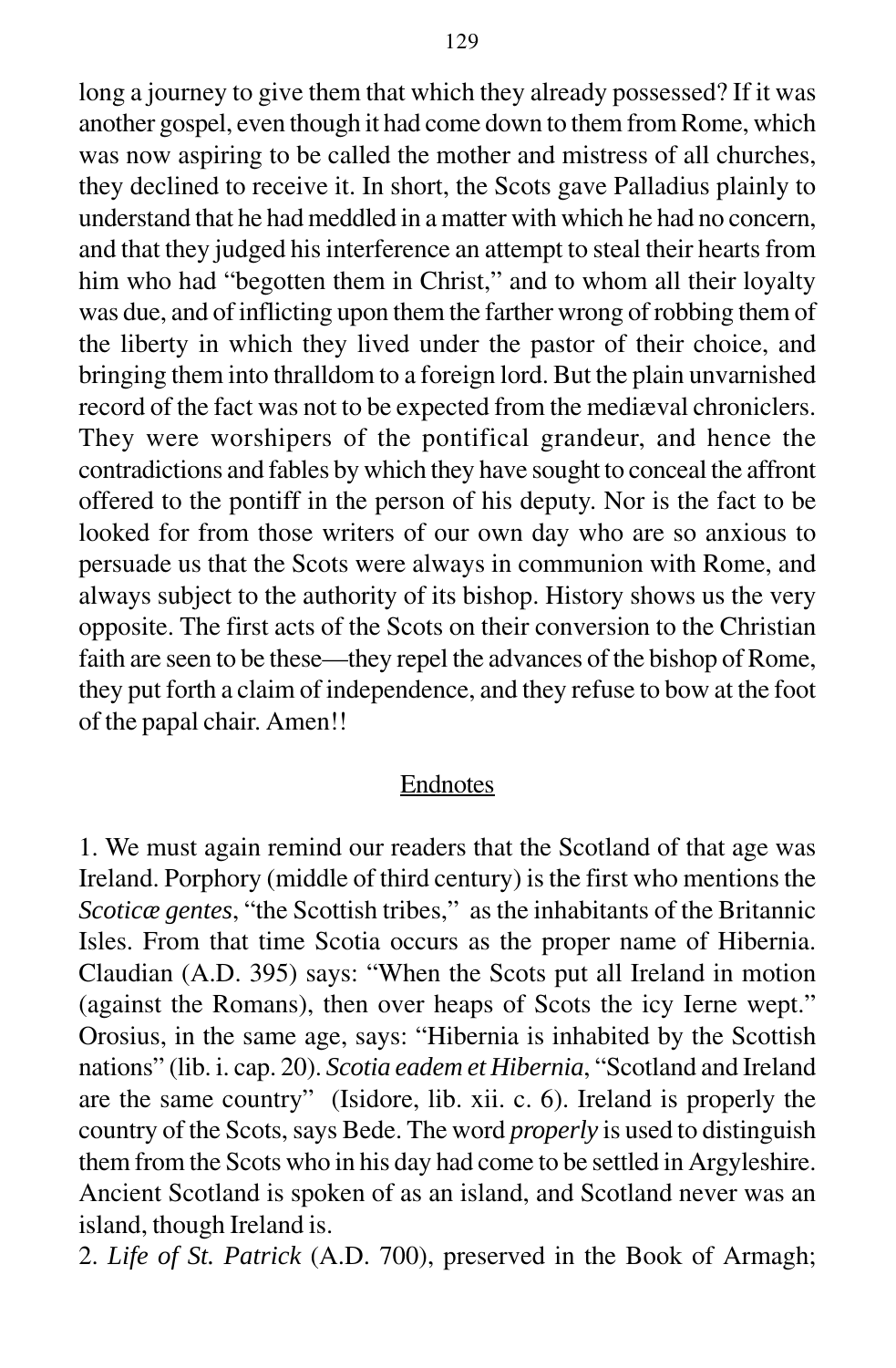Todd's *Life of St. Patrick* p. 288.

3. Annotation of Tirechan on the *Life of St. Patrick*, also preserved in the book of *Book of Armagh*, a MS. of the early part of the 9th century. 4. "Its claims," says Dr. Killen (Old Catholic Church), "have been acknowledged by the best critics of all denominations," by Usher, Ware, Tillemont, Lanigan, and Neander. Dr. Killen strongly supports the view advocated in the text. He thinks that Patrick arrived in Ireland immediately after the death of Nial, or Nial of the Nine Hostages, in the year 40

5. Introduction to the Irish version of Nennius, p. 19. Dublin, 1838.

6. Dr. Petrie speaks of the *Leadhar Breac* as the oldest and best MS. relating to the Irish Church, now preserved, or which, perhaps, the Irish ever possessed.

6. Interpolated version of his life by Probus—Dr. Petrie on Tara Hill.

7. Lanigan, i. 129,130. *Ibid*. i. 362, 363.

8. Betham, ii. 288. *Transac. Roy. Irish Acad*., vol. xviii. part ii. p. 52.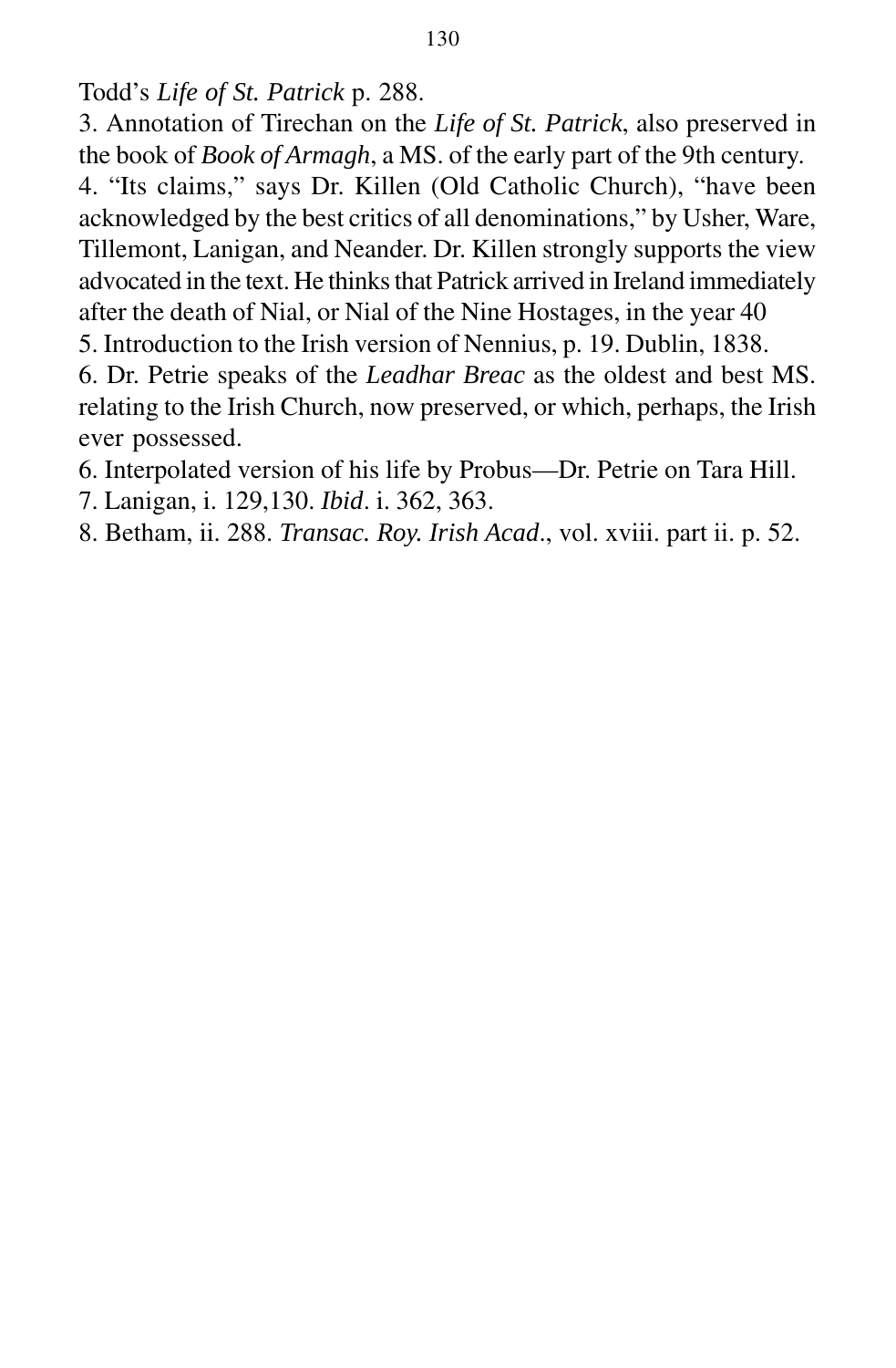### CHAPTER XIV.

## PATRICK CROSSES THE SEA—BEGINS HIS MINISTRY—MANNER OF HIS PREACHING—EFFECT ON THE IRISH.

NOTHING could be more unpretending, or farther removed from display, than the manner in which Patrick entered on his mission. We see him go forth, not, indeed, alone, but with only a small following of obscure and humble disciples. He has communicated his design to a few select members of the British church of Strathclyde: they have approved his purpose, and caught a portion of his spirit, and now offer themselves as the associates of his future labours. On a certain day they proceed together to the sea shore, and pass over to the other side. On that voyage hang events of incalculable consequence. If the tempest shall burst and mishap befall the tiny ship now labouring amid the tides of the Irish Channel, history must alter its course, and the destiny of nations will be changed.

Tirechan, the eighth-century commentator on the "Life of Patrick," deeming so mean an escort altogether unbefitting so great an occasion, has provided Patrick with a sumptuous retinue of "holy bishops, presbyters, deacons, exorcists, ostiari, and lictors." It is hard to see the need he had of such an attendance, or the help these various functionaries could give him in his labours among the savage clans of pagan Ireland. But in truth the coracle that carried Patrick across the Channel bore no such freight. This army of spiritual men is the pure creation of the chronicler's pen.

The little party crossed the sea in safety, and arrived at Innes Patrick, a small island off the coast of Dublin. Their stay here was short, the place being then most probably uninhabited. They next sailed along the coast northward, halting at various points on their voyage to recruit their stock of provisions. In some instances the inhabitants absolutely refused to supply their necessities, and sent then away fasting, and Patrick, his biographers say, punished their niggardliness by pronouncing the curse of barrenness on the rivers and fields of these inhospitable people.1 These "bolts of malediction," as his biographers term them, we may well believe, are as purely imaginary as the crowd of "holy bishops" that formed his train. Such fictions serve only to show how ill these writers understood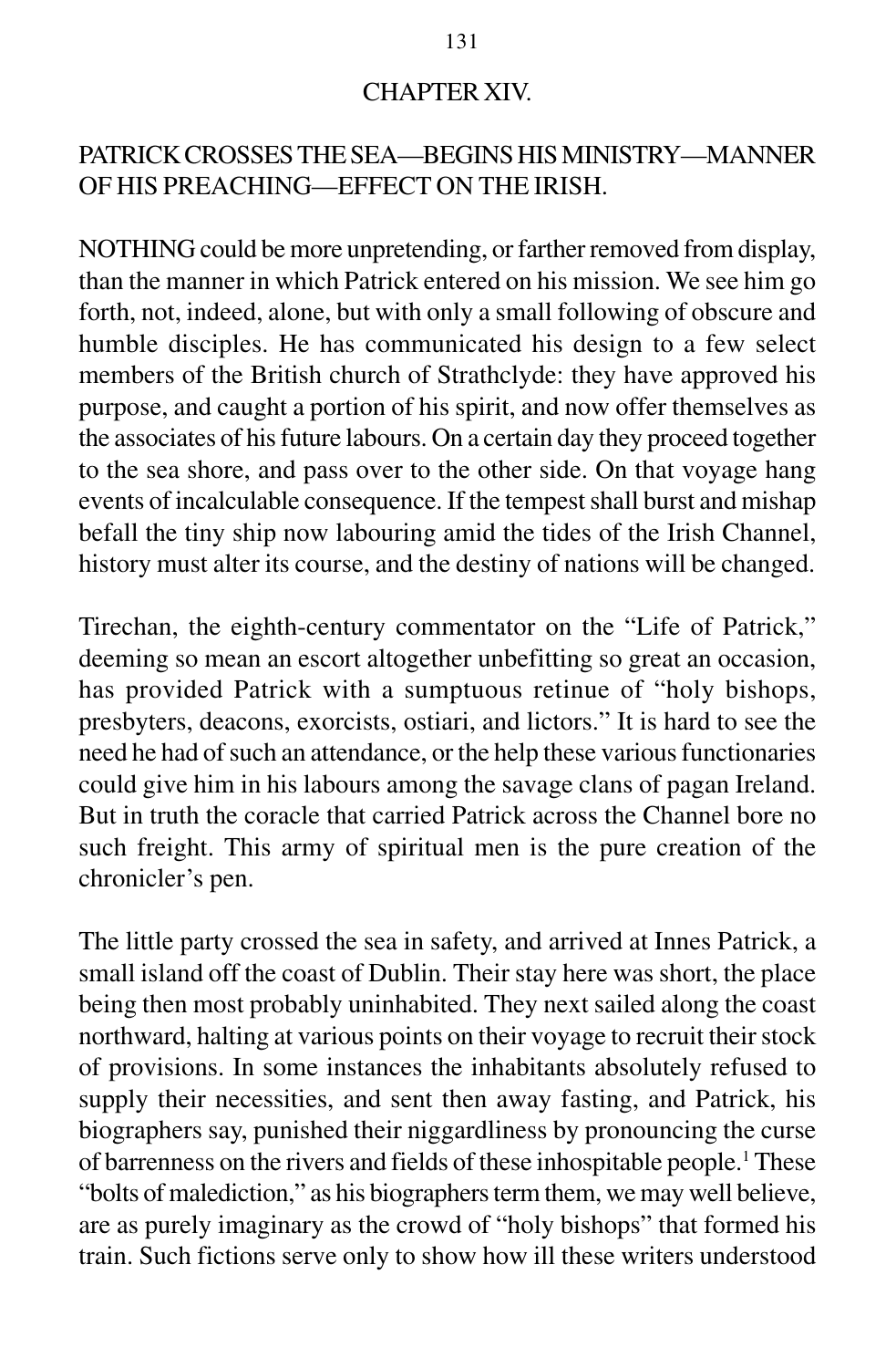the man whose character they had undertaken to portray. Patrick bore neither weapon in his hand nor malediction on his lip: he had come to preach peace, and to scatter blessings, and, after the example of a Greater, he took no account whether they were friends or enemies on whom these blessings lighted.

Continuing their course, Patrick and his fellow-voyagers reached the coast of Ulster, and finally disembarked at the mouth of the Slain, a small river now called Slany. The spot lies between the town lands of RingLane and Ballintogher, about two miles from Sabhal or Saul. <sup>2</sup> Here it was that Patrick began his great career. In the little band which we see stepping on shore at Downpatrick to begin work among the Scots in Ireland, we behold the beginning of that great movement among the Celtic nations by which Christianity, during the course of the three following centuries, was spread from the banks of the Po to the frozen shores of Iceland.

Patrick's first sermon was preached in a barn. The use of this humble edifice was granted him by the chief of the district, whom, the legend says, was the same man as his former master, Milchu. When we see Patrick rising up before a crowd of pagan Scots in this barn we are reminded of the wooden shed in which Luther, ten centuries afterwards, opened his public ministry in the market place of Wittenberg. In a fabric having as little pretension to show or grandeur did Patrick open his mission in Ireland. He spoke in the dialect of those whom he addressed. The Celtic was then the common tongue of the North of Europe. The dialect of Ireland might differ from the dialect of Patrick's birthplace, but that presented no difficulty in his case, seeing he had made himself familiar with the dialect of Ulster during the six years that he herded sheep on its mountains. He knew not the tongue only but the hearts also of the men who now stood before him. He had learned to read them when he mingled with them as a slave. To what device had he recourse to gain their attention? How was he able to procure for his words entrance into their dark minds? How is it that the lightning penetrates the gloom of the deepest midnight? Is it not by its own inherent illuminating power? Patrick's words were light, light from the skies; and simply by their own silent and celestial power, like the lightning of the clouds, did they penetrate the pagan darkness and chase the night from the souls of these men.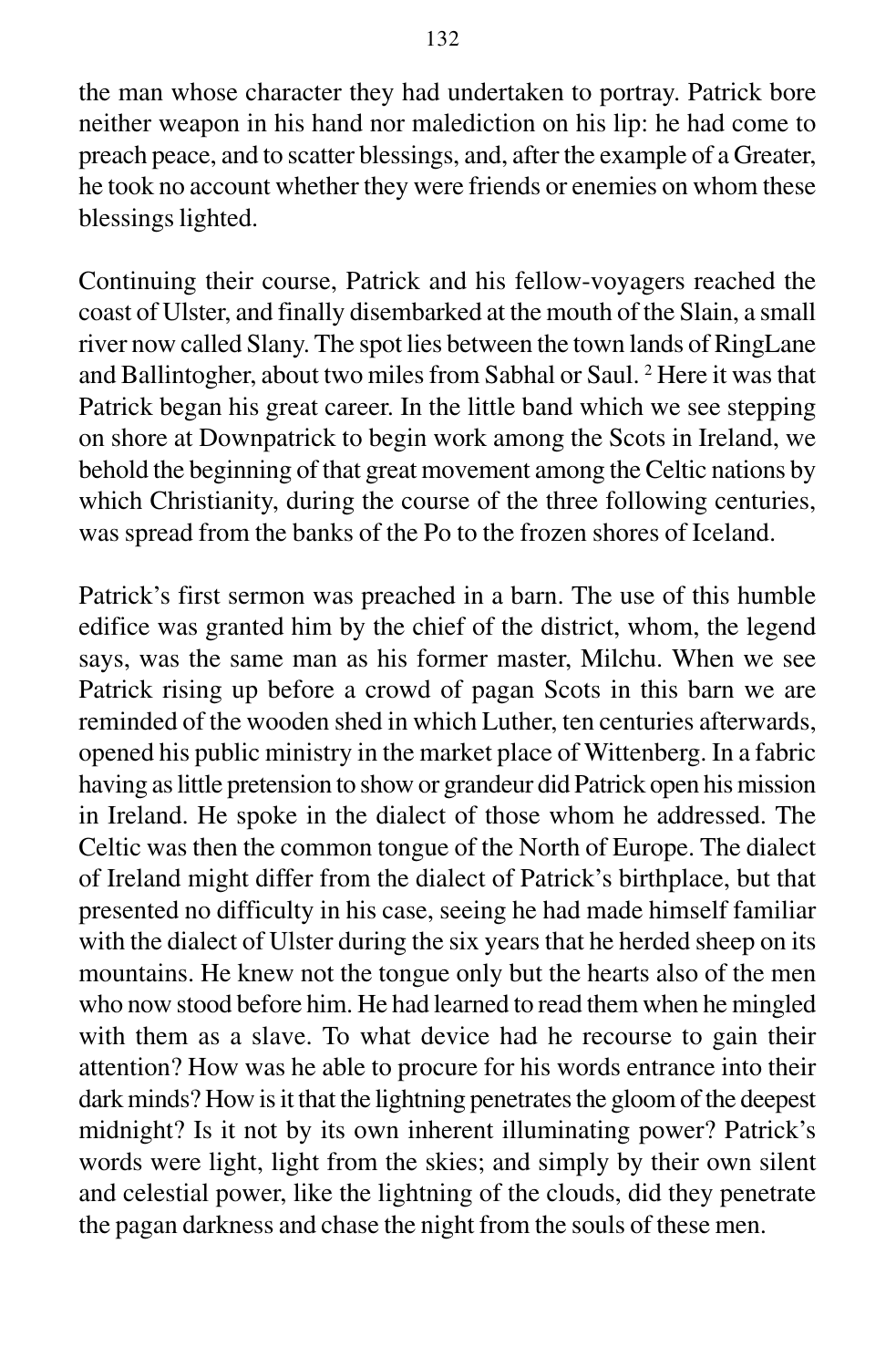The churchmen in Rome at that day were vying with each other in the glory of their official garments, and the grandeur of their temples, sure signs that they had begun to distrust the power of their message. It was in his perfect confidence in the unimpaired omnipotent power of the Gospel message, that Patrick's great strength lay. As the days when the Gospel walked in Galilee and preached to men by the sea shore and on the mountain's side, so was now to be in Ulster. The Gospel had returned to the simplicity, and with the simplicity, to the power of its youth. Smitten with premature decrepitude in the proud Italian capital, it was about to go forth with the footsteps of a mighty conqueror on the mountains of Antrim. While the eloquence of Chrysostom was evoking only the noisy plaudits of the gay citizens of Constantinople, the words of Patrick were to draw forth from the Scots of Ulster the tears of genuine penitence. Standing up before his audience in the same garb in which he had crossed the sea, and speaking to them in their mother tongue, Patrick told them the simple but grand story of the cross. The rugged exterior of the speaker was soon forgotten in the wonder and amazement which his message awakened. Like a fire, it searched the souls of his hearers through and through. Like a great hammer, it smote upon their consciences and awoke them from their deep sleep. As it had been formerly with Patrick himself, so was it now with these ignorant and fierce men; their own former selves came out of the darkness of their ignorance, and stood before their eyes. What had their past life been but one long transgression! So did they now see it. Like men coming out of a stupor, and struggling painfully back into consciousness, so these men, in whom a moral and spiritual consciousness was now being developed, returned to life with pain and agony, feeling the load of guilt and wretchedness that lay upon them. To efface the record of these iniquitous deeds was impossible, and it was equally beyond their power to atone for them. And yet satisfaction, they felt, there must be, otherwise the approach of a doom, as terrible as it was righteous, could not be stayed. What were they to do? On every side they saw themselves confronted with stern realities, not to be met

by fictions or mystic rites, but by realities equally great. Behind them were acts of flagrant transgression. In front of them was a Law in which they heard the voice of a great Judge speaking, and saying, "The wages of sin is Death" Trouble and anguish took hold upon them.

Anon there began to pass another change upon the men gathered round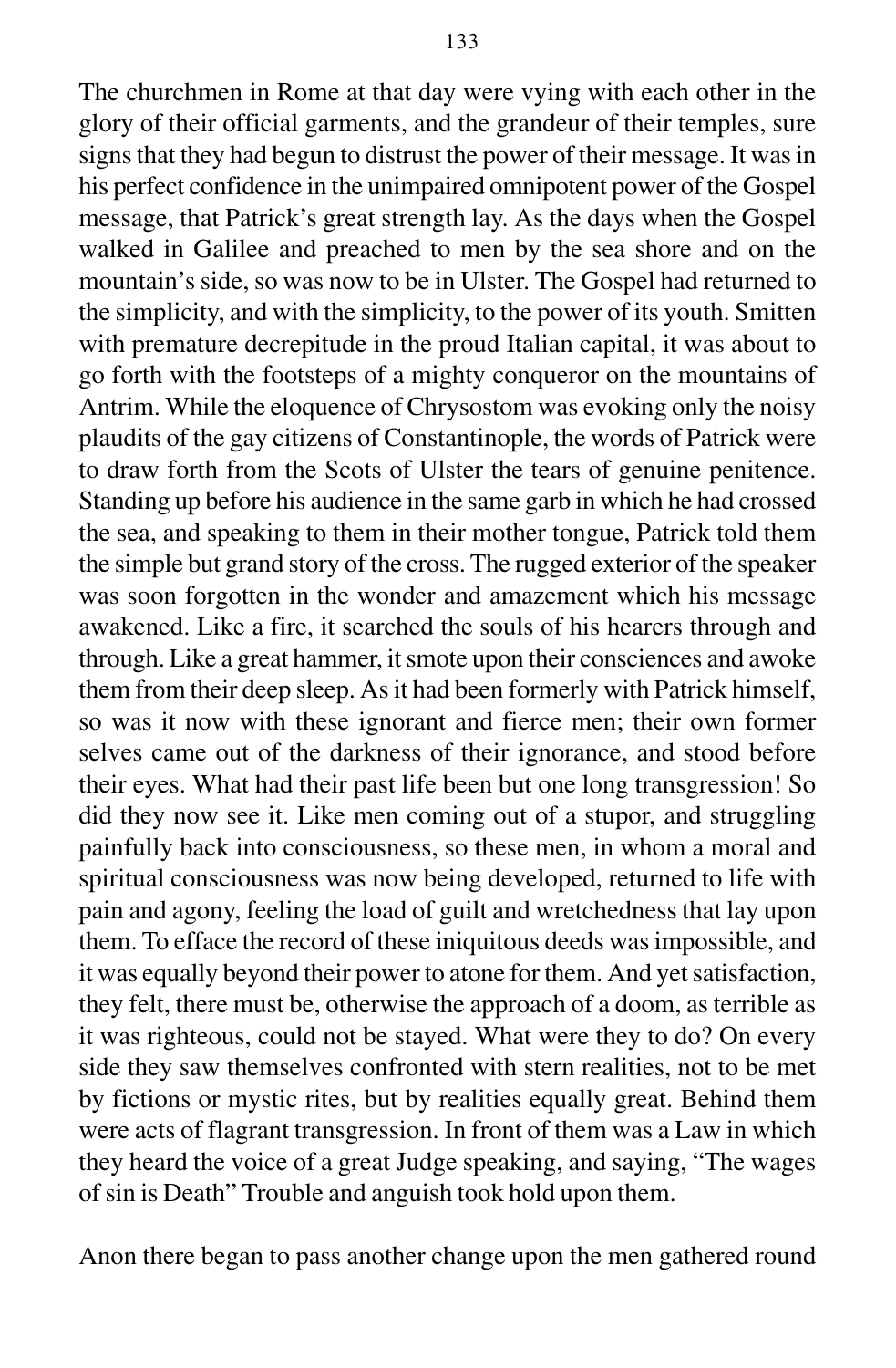Patrick, and listening for the first time in their lives to the Gospel from his lips. They began to understand that this was a message from Heaven; and they gathered hope from the fact that the Great Father had sent one to call them from the errors in which they had long wandered, and bring them back to himself. It was clear that He had no pleasure in their death. Light began to break in through their deep darkness. And now there seemed to be unveiled before them, as if by an unseen hand, a Tree on which a Divine Victim was suspended, who was bearing their sins and dying in their room. It was this wondrous sight that changed the words of the preacher from a message of condemnation and death into a message of forgiveness and life. Here was the very satisfaction which their conscience craved in order that it might lay down its burden. Here was blood of priceless value, and not a spot in all the black record of their past lives which it could not wash out. This was the door of life—of life eternal. At its threshold neither money nor merit was demanded as the condition of admission. Why, then, should they not press into the kingdom, and sit down with the patriarchs and prophets, the kings and righteous men of former ages? They did so. Their pagan life cast off, their hearts purified by the truth, they entered and enrolled their names in that goodly and glorious company which counts among its members men of every age and of every race, and the least of whom is greater than the highest of the grandees of the empires of earth.

It was not every one in the assembly now gathered round Patrick whose heart was touched, and was able to press into the kingdom, the door of which he opened to his hearers. Nor was it, perhaps, the major part; but even if only a few responded to his call, that was much in the circumstances. The heart of the missionary was cheered. He heard in the occurrence a voice bidding him go forward and fear not. If he had been haunted by misgivings that one so humble as he felt himself to be had committed a grave imprudence in undertaking so great an enterprise, these misgivings were now set at rest. These first fruits were the pledges of a great harvest in days to come. The whole land would be given him provided he had zeal to labour and faith to wait. The Gospel had given another proof of its power, and one not the least illustrious of the many it had exhibited since it began its career. Ere this day it had visited many lands, and told its message in almost all the tongues of earth, barbarous and civilized; it had traversed the vast territory that stretches from the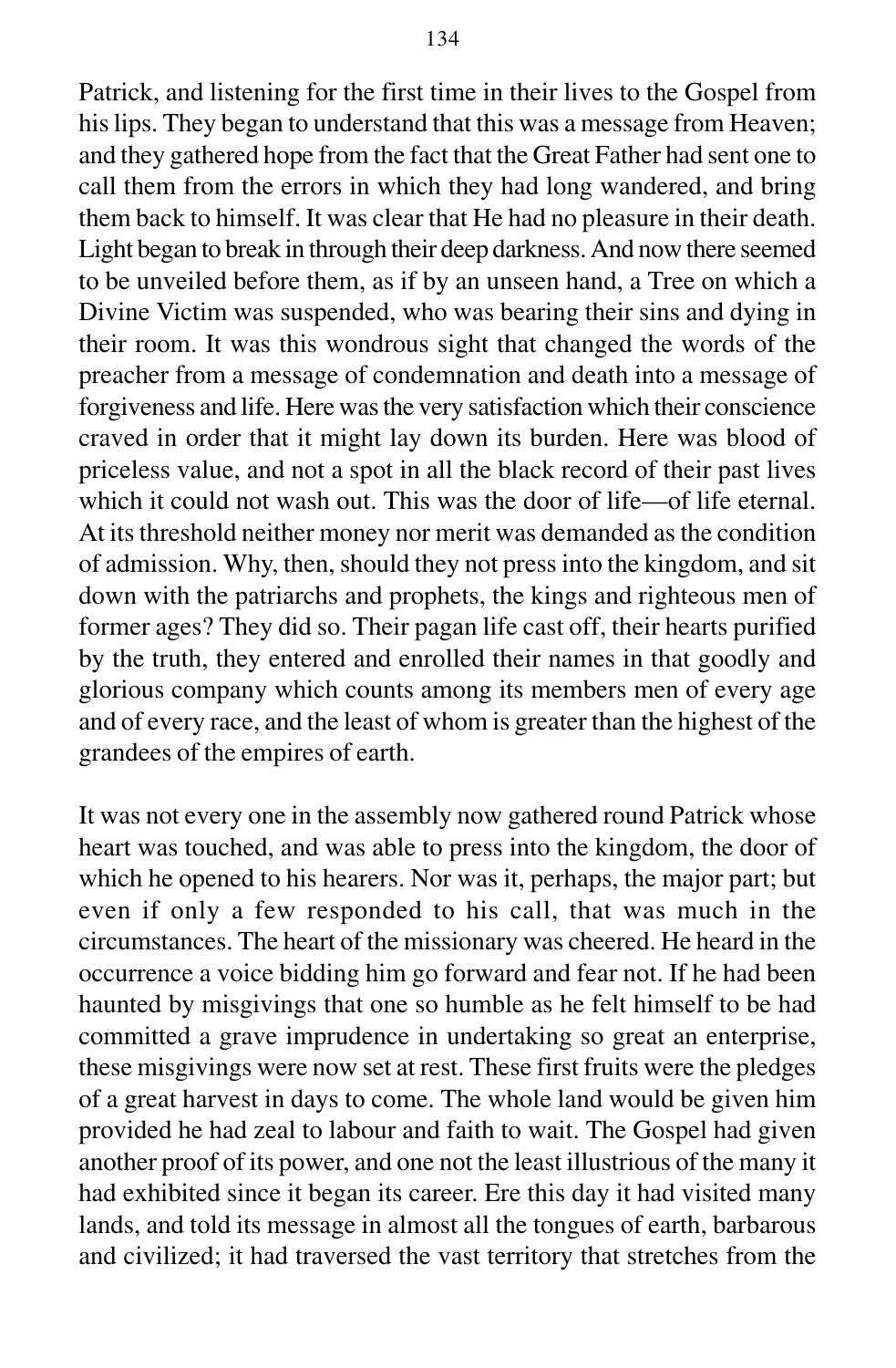shores of the Nile to the banks of the Ganges, from the snows of Atlas to the mountains of the Kurds, leaving on its path all throughout that immense field the monuments of its beneficent spirit, and transforming energy in tribes emancipated and civilized, in institutions and laws ameliorated, and in individual lives rescued from degradation and ennobled by purity and hope. But it may be questioned whether the Gospel had ever entered a region where, judged from human standpoint, its success was more improbable than among the Scots in Ireland, intractable and stubborn in disposition, held in bondage by their chieftains, and inspired with awe and terror by their Druidic priests. Yet here it was that the Gospel was destined to win its more conspicuous, and certainly its most enduring triumph.

The commission of Patrick had now received its first attesting seal. "He tarried many days there," says the "Book of Armagh." He journeyed over the whole district, preaching and teaching, "and there the faith began to spread."

## Endnotes

1. Vita. Trip., i. 41; Todd, *Life of St. Patrick*, p. 405.

2. See a valuable paper (privately printed) by Mr. J. W. Hanna, of Downpatrick, entitled, *An Enquiry into the true landing Place of St. Patrick in Ulster*. Todd, *Life of St. Patrick*; p. 406, footnote.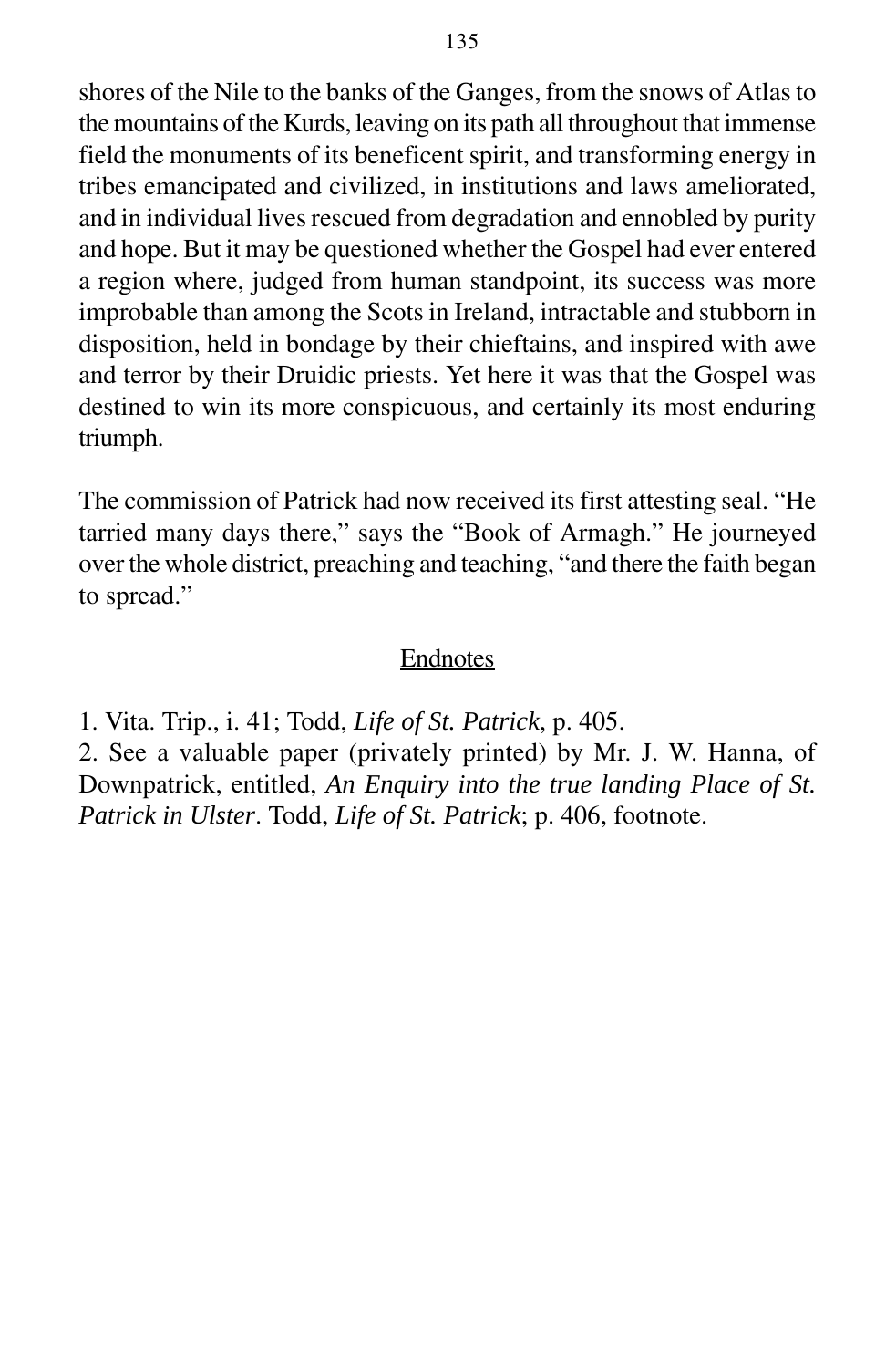### CHAPTER XV.

# PATRICK' S BARN—HIS TOURS—IN COUNTRY DISTRICTS—IN TOWNS—CONVERSATIONS—SERMONS—TOILS AND PERILS— EFFORTS ON BEHALF OF SLAVES—WAS HE EVER AT ROME ?

IT is seldom that a great career destined to be crowned with complete and enduring success opens in victory. Yet so it was in the case of Patrick. He crossed the sea, and the Scots of Ireland surrendered to him at the first summons. So it may be said, for in these first converts the nation is seen giving pledges of full submission in due time. With the arrival of this man on the Irish shore a mighty unseen influence goes forth over the land, and like that plastic force that stirs in the bosom of the earth in spring, and sends forth the little flower to tell that winter has fulfilled its months, and that summer is returning, so this influence which was descending from a higher sky had sent forth these first blossoms to tell that the dark winter of the land was past, and that a sweeter spring tide than any that had ever before freshened its fields was drawing nigh.

In after years a church was erected on the site of the humble edifice in which Patrick had opened his ministry and gained his first triumphs. The form of that church was rectangular, like that of the barn which it replaced. And like the barn, too, the church stood from north to south. It had not yet been decreed that the true orthodox position of a church is from east to west, and that unless it is so placed, the sacraments dispensed in it lack converting power. The idea of such a thing had not dawned on Patrick's mind, and so he went on preaching in churches turned in every direction without finding that the efficacy of the Gospel was in the least impaired thereby; and the fact is undoubted that never was there such a multitude of conversions in Ireland as in those days when the churches of that country stood in directions that flagrantly transgressed the afterwards established rubric. This venerable, though uncanonical sanctuary, which arose on the site on which Patrick's first sermon was preached, was styled Sabhal Padriuc, that is, Patrick's Barn. <sup>1</sup> The place retains the name to this day, and is situated about two miles northeast of Downpatrick.

Drawing fresh strength, doubtless, from this auspicious commencement of his career, Patrick went forth to prosecute his ministry throughout the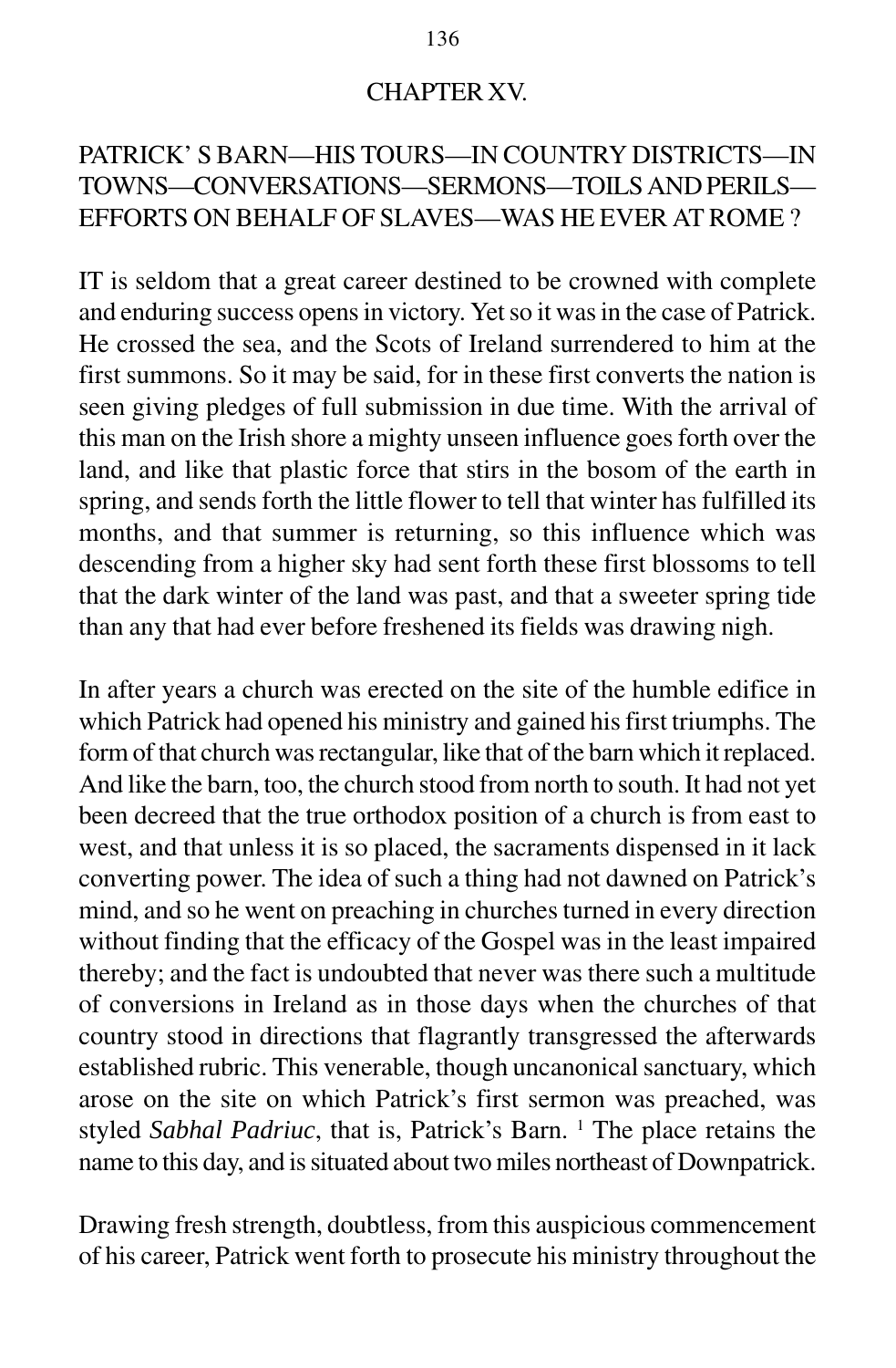surrounding region. Much he joyed to give liberty to a land which had given slavery to himself, and that joy received an accession with each new convert. In following the steps of our great missionary it is vain attempting to record his progress from day to day, or even from one year to another. We cannot tell the order in which he visited the several districts and clans, nor do we know the number or the rank of the converts he baptized at the various points where he preached. The task of chronicling such a progress, stage by stage, so easy in the case of a modern mission, is altogether impossible in the case of the missions and missionaries of fourteen hundred years ago. Not only are all contemporary records, such as the men of their own day would have given, wanting, but there hangs between us and these remote evangelists a cloud of fables and prodigies, the creation of men who lived long after these early labourers had gone to their graves, and who neither sympathized with their pure spiritual aims nor were able to rise to the conception of the simple greatness of their characters. The men and the events of those days look out upon us from a legendary fog.

In the case of the apostle of Ireland, this disadvantage exists in a more than usual degree. A score of legendary pens have been set to work to distort and disfigure him. Each individual biographer has created a St. Patrick in his own likeness. Open the pages of this biographer; the features on which we gaze are those of an excited visionary or a delirious fanatic. Turn to a second; it is a worker of miracles and a fore teller of future events, that stands before us. A third exhibits Patrick as a necromancer, silencing contradiction and compelling submission by the mysterious forces of incantations, spells, and exorcisms. A fourth paints him as proud and choleric, more ready to avenge than to forgive an injury, and thundering malediction on all who oppose him; while a fifth invests him with power over the elements of nature, of which he makes ready use for the discomfiture of his foes, covering them with thick darkness, or dispersing them with frightful tempests, engulfing them by earthquake, or consuming them by fire from heaven. We feel instinctively that this is not the apostle of Ireland, but a grossly conceived and hideously-painted caricature.

There is but one authentic likeness of Patrick; a likeness, it is true, drawn by his own hand, but drawn all unconsciously—the hand doing a work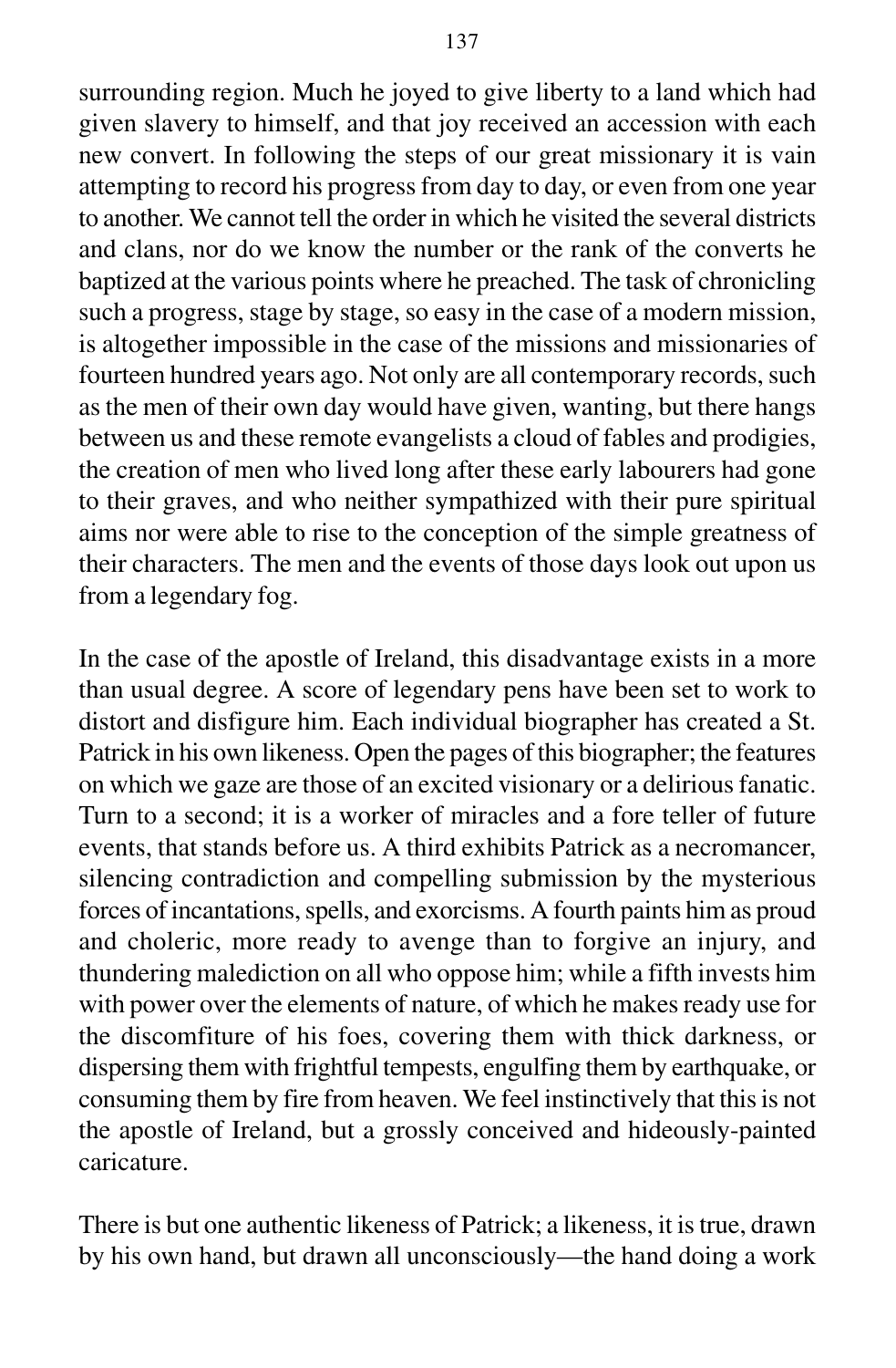which the mind listed not of, the *Confessio*, to wit. It authenticates itself by its unlikeness to all other biographies of the same man, and by being such as the mediæval biographers were utterly unable to have produced.

Let us mark the manner of the man as he has unwittingly revealed himself to us. He is clothed in a long woolen garment. His eye burns with energy; his brow is meek but courageous. Benign his aspect. He speaks, and his voice draws the natives round him. There is a tenderness and a beseechingness in it that compel them to listen. How artlessly he adapts himself to their prejudices and habits! and how gentle and patient is he with their gross and carnal ideas! how persevering in his efforts to find an entrance for the light into their dark minds! His own heart, schooled in spiritual affliction, knows how to lay itself alongside theirs. Thus quietly but earnestly he pursues his work from day to day, availing himself of the principles of natural religion which Druidism had dimly lodged in their minds, to awaken conscience to a sense of sin, and to call up the image of a judgment to come: and when he finds that the arrow has entered, and that the wound has begun to bleed—oh, how does he rejoice! Not that he has pleasure in the anguish of the sufferer, but because he anticipates the joy of the cure.

On his tours he entered the huts of the peasantry, shared in their humble meal, and while seated at table with them he would take occasion to draw the conversation from ordinary matters to those of highest concern. He would tell them in simple words of that great event which had come to pass, four hundred years before, in Jerusalem, which had been already made known in so many lands, and which was now published to them also for the forgiveness of their sins. He would tell them that He who died on Calvary was now alive, was reigning in Heaven, and would come on the great final day as Judge; but meanwhile, before that great day should come, He was sending His messengers to all nations with the command that they should believe and obey His Gospel. Their hearts would be touched by the tidings of a death so wonderful and a love so great, and the visit would end as similar visits had ended in primitive times, by the householder saying, "See, here is water; what hinders that we should be baptized"?

On the hillside he would sit down amid the shepherds and cowherds,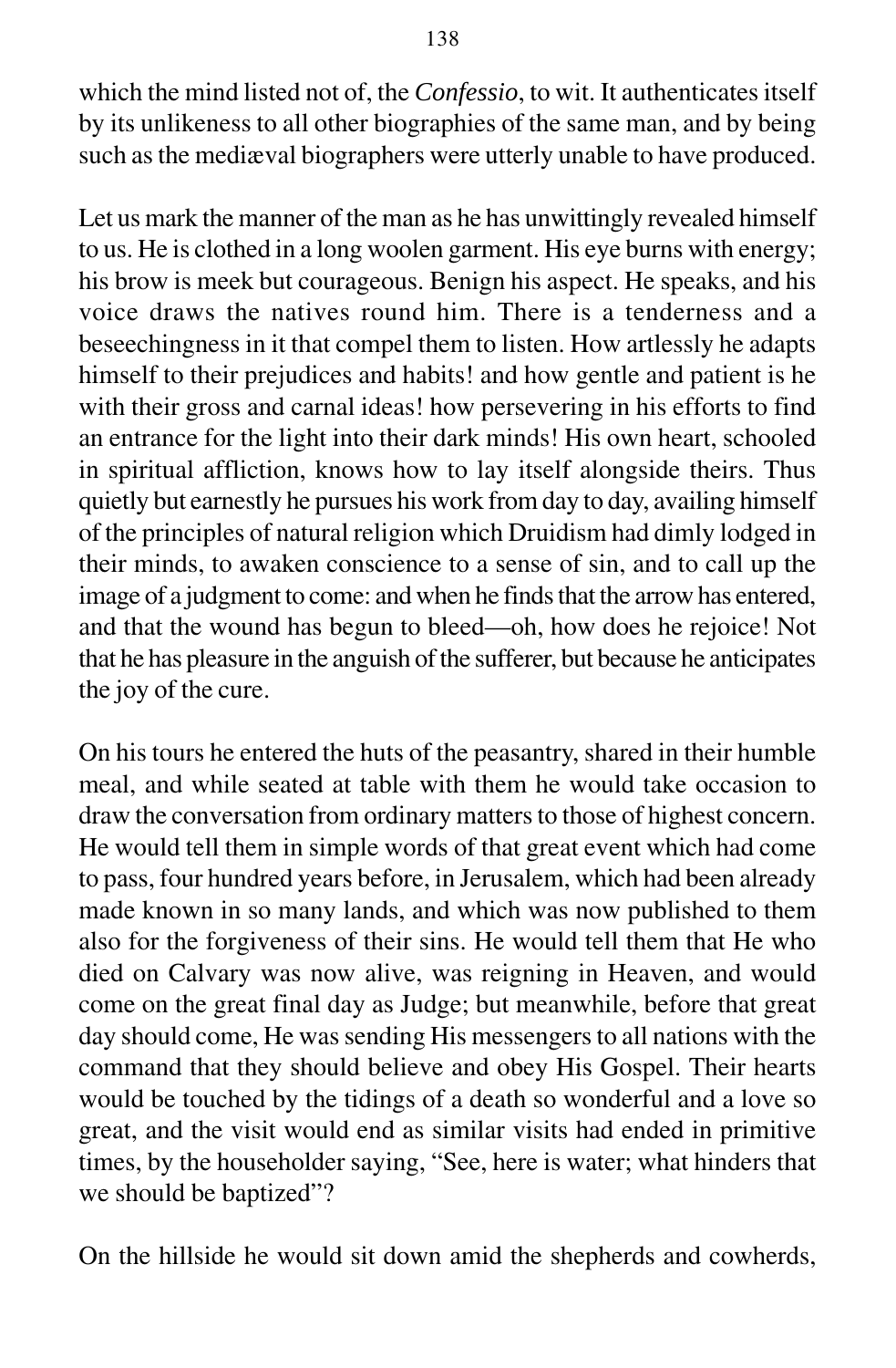and tell them of a Shepherd who gave His life for the sheep. He would not despise his audience because they were mean, nor despair of them because they were ignorant, seeing it was while he himself sat on the hillside as a cowherd that his own hard heart began to melt and his own blind eye to open. How vividly now would the whole scene return and present itself before his memory! As the labourers rested in the fields at noontide, he would join himself to them, and opening the Scriptures, he would read to these toil-worn men a parable or a story from Holy Writ. It might be of that Lord of the vineyard who, when evening was come, summoned His servants before Him, and proceeded to reckon with them, giving, without stint or grudge, to the man who had laboured but one hour in the vineyard even as to the man who had laboured twelve hours, the penny of an everlasting glory. Would they not like to be the servants of such a Master, and when their evening had come, to be called into His presence and have their poor services acknowledged by so transcendent a recompense?

Or he discoursed to them of that runaway from home and father who kept swine in the far country. He showed him to them, as he sat amid his vile charge, raggedness on his back, famine in his hollow cheek, and remorse in his soul, a supremely pitiable spectacle. He asks them whether they had ever known one who resembled that poor prodigal; whether they had known any one who had committed the same folly and plunged himself into the same gulf of wanton wretchedness? They answer him with a sigh, and they begin to say each within himself, "I am that prodigal. I have wandered far from my Father: alas! I know not the way back to Him." "I, too," responds the missionary interpreting their unspoken thoughts, "have played the runaway. I, too, have been in the far country, and have felt the pangs of that hunger which there preys upon the heart. And I should have been sitting there to this hour, shut in with my wretchedness and utter despair, had not a voice spoken to me and said, 'In your Father's house there is bread enough and to spare, while you perish with hunger.' Being come to myself, I arose and went to my Father. I invite you to do so also. If you sit still in this land of famine you shall certainly perish. Your Father's door is open to you. The same welcome that met me at its threshold awaits you, and the same arms which folded me to His heart will be opened to embrace you. Arise and go to Him."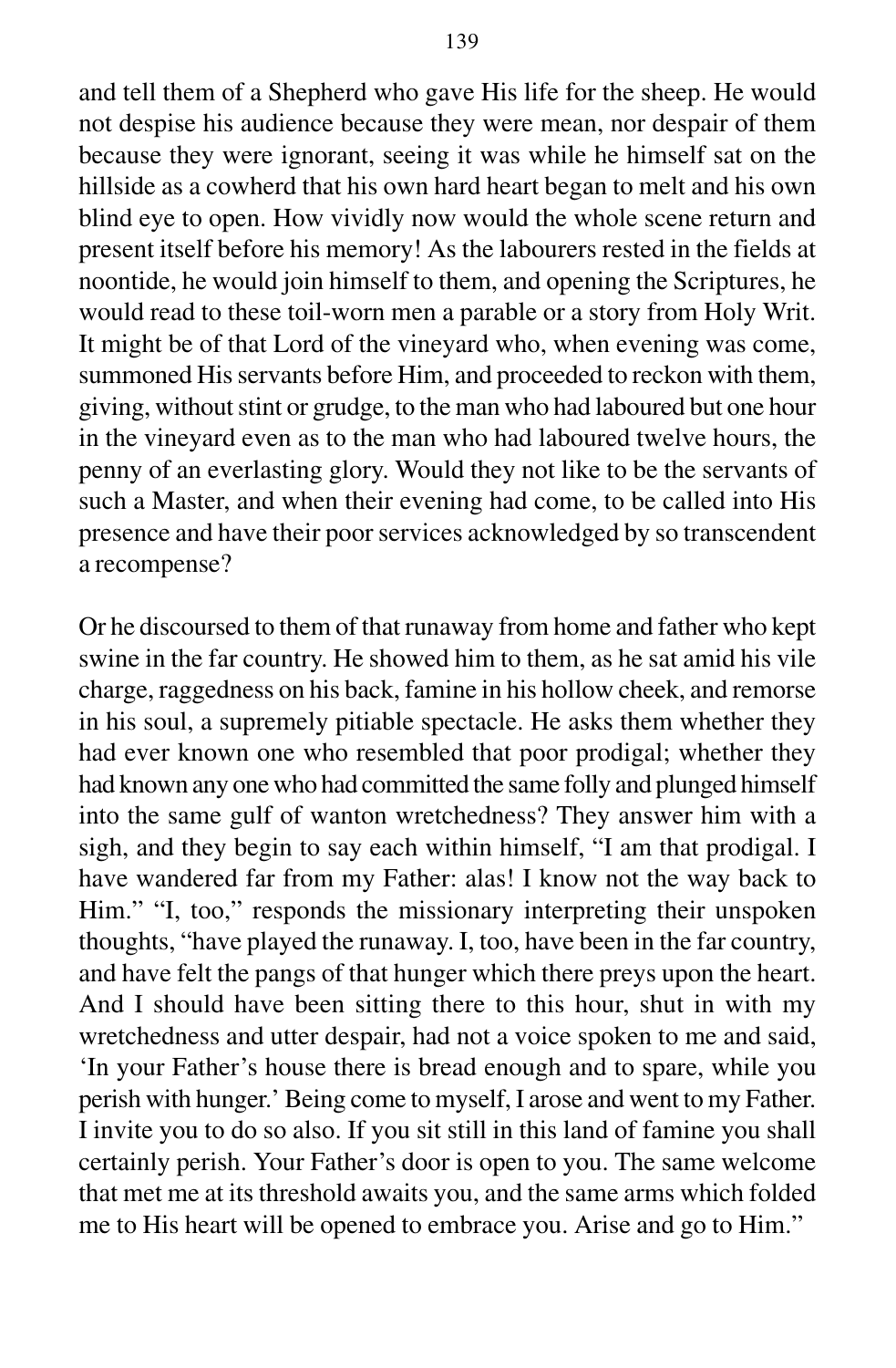Patrick, in the prosecution of his mission, visited the towns as well as the villages and rural districts. On these occasions, we are told, he would assemble the inhabitants by tuck of drum. To face a town assembly was a more formidable affair than to open a familiar conversation with a company of shepherds on the hillside, or begin a discourse to a group of labourers in the field; but the centers of influence, which are the cities, must be won if Ireland is to be gained for the Gospel. The tocsin has been sounded, and the men of the city, knowing that it announces the arrival of one of whom they have heard such strange things, flock to see and hear him. Along with them come a multitude of the baser sort, zealous upholders of the customs of their fathers, which they have been told this man everywhere speaks against. They greet the missionary with clamour and scowls. Undismayed, Patrick rises up before them, and amid the gaping wonder of some, the rude mocking of others, and the silence of a few, proceeds to unfold his message. He does not directly attack the rites of the groves. He must first show them a better altar and a holier sacrifice than that of the Druid, and then they will forsake their bloody oblations of their own accord. He speaks to them of a God whom they have not seen, for He dwells in the heavens, but the workings of whose power, and the tokens of whose love, are all around them. Can He who spread out the plains of earth, who decks them with the flowers of spring, and waters them with the rain of the clouds, and clothes them year by year with bounteous harvests, take delight in the cruel sacrifices you offer to him in the dark wood? So far from demanding the immolation of your innocent offspring, He has sent His own son to die in your room. Other sacrifice He does not demand and will not accept. It is a cry for vengeance, not a prayer for pardon, which rises from the blood that streams on the altar of the Druid. But the sacrifice I announce to you speaks peace: it opens the heavens: it reveals to you the face of a Father: are you willing to be reconciled to Him? We hear some in that crowd, who had felt the unseen power that goes along with this message, reply, We are willing. From this hour we go no more to the altars of the Druids. We have borne their heavy yoke too long. We cast ourselves at the feet of our Father, and humbly beg for the sake of His own son to be receded back into His love.

It was in these simple and easily understood terms, for the Gospel is ever the mightiest when preached in plain unvarnished phraseology, that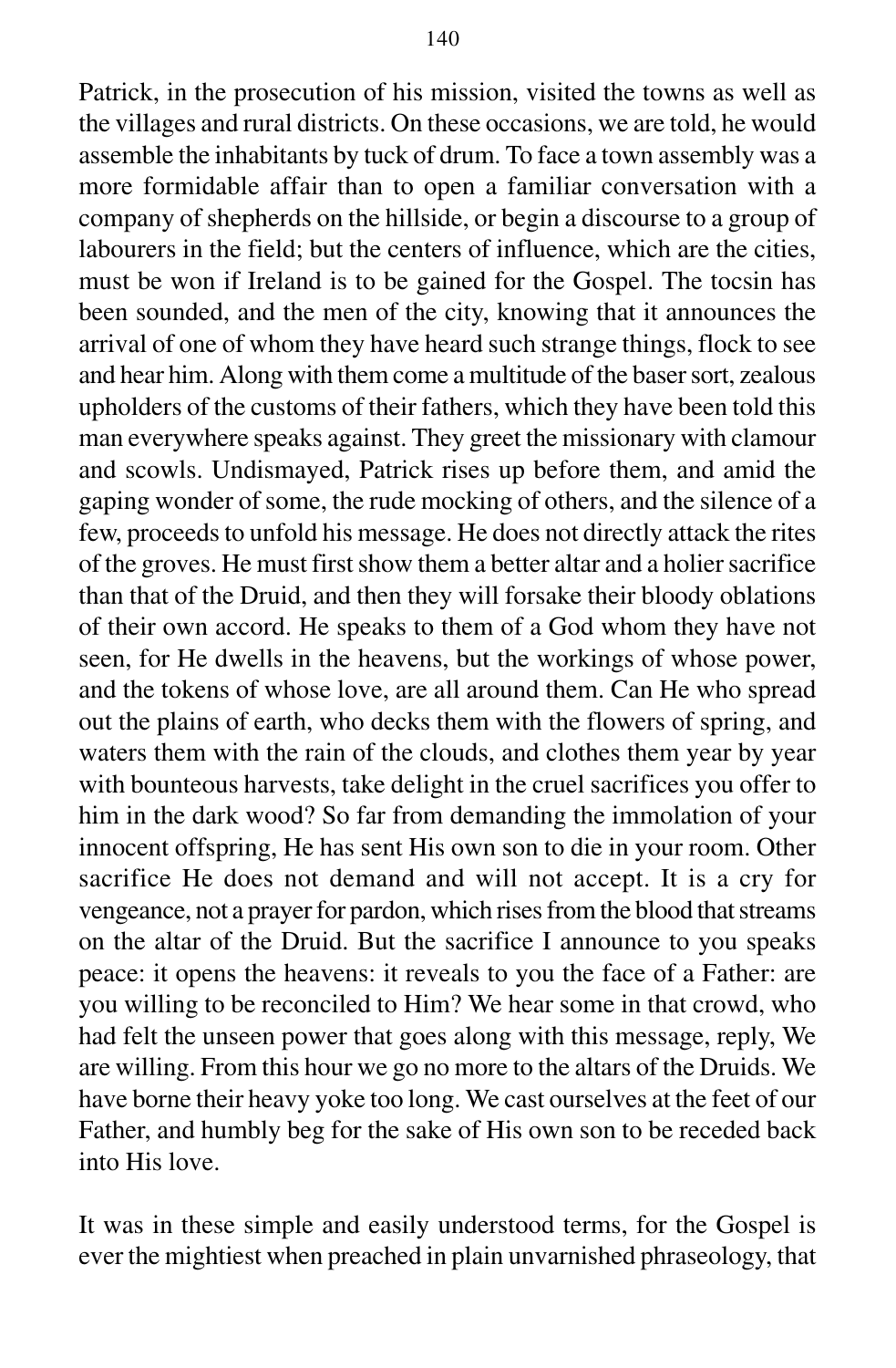Patrick found entrance for Christianity into the Scottish municipalities and clanships of Ireland. We have no written chronicle of his sermons, but we know on what model he formed himself as an instructor of the ignorant; and the incidental allusions which he makes in his "Confessio" to his ministry assure us that this was the spirit and style in which he discharged it. Yet meek and unassuming though he was, he spoke as one having authority, and not as the Druids. If his language was plain the truths he uttered were weighty, and such as even these poor ignorant men could not but see in some sort to be inexpressibly grand. They met the deepest needs and cravings of their hearts. Those who received them felt that by some marvelous power they had awakened within them feelings and motives they had never known till now. They felt that they were other men than they had been before. And this transformation of soul was not long of making itself manifest in the outward life. Their townsmen and neighbours saw that they were different men from them, and different men even from their former selves. There was a purity, a charity, an unselfishness in their lives which they could not well explain, but the power and beauty of which they could not but see, and this new and lovely character was exhibited with a grace so natural and easy that manifestly it was not assumed or acted, but genuine; it was the result of a change wrought in the deepest principles of their being. These were the monuments Patrick left behind him in every town which he visited, of the divinity of the Gospel. These men, changed in the very essence of their character, the whole scope, aim, and influence of their lives now become the very reverse of what they had aforetime been, were the most convincing proofs that in making known to them the death and rising again of that great ONE who had come on earth for man's deliverance, he had not been entertaining them with an idle tale, or trading on their simplicity and credulity by narrating to them "a cunningly-devised fable." Having delivered his message in one town, Patrick must needs go forward and publish the "good tidings" in this other also. When he took his departure he had the satisfaction of thinking that the Gospel remained behind him, and that it would speak to the pagan populations by the transformed characters and pure lives of those who had embraced it. Thus he multiplied missionaries as he went onward. They might be few: two in a sept, or one in a city, but their strength lay not in their numbers, but in their character; they were light-bearers in their several communities.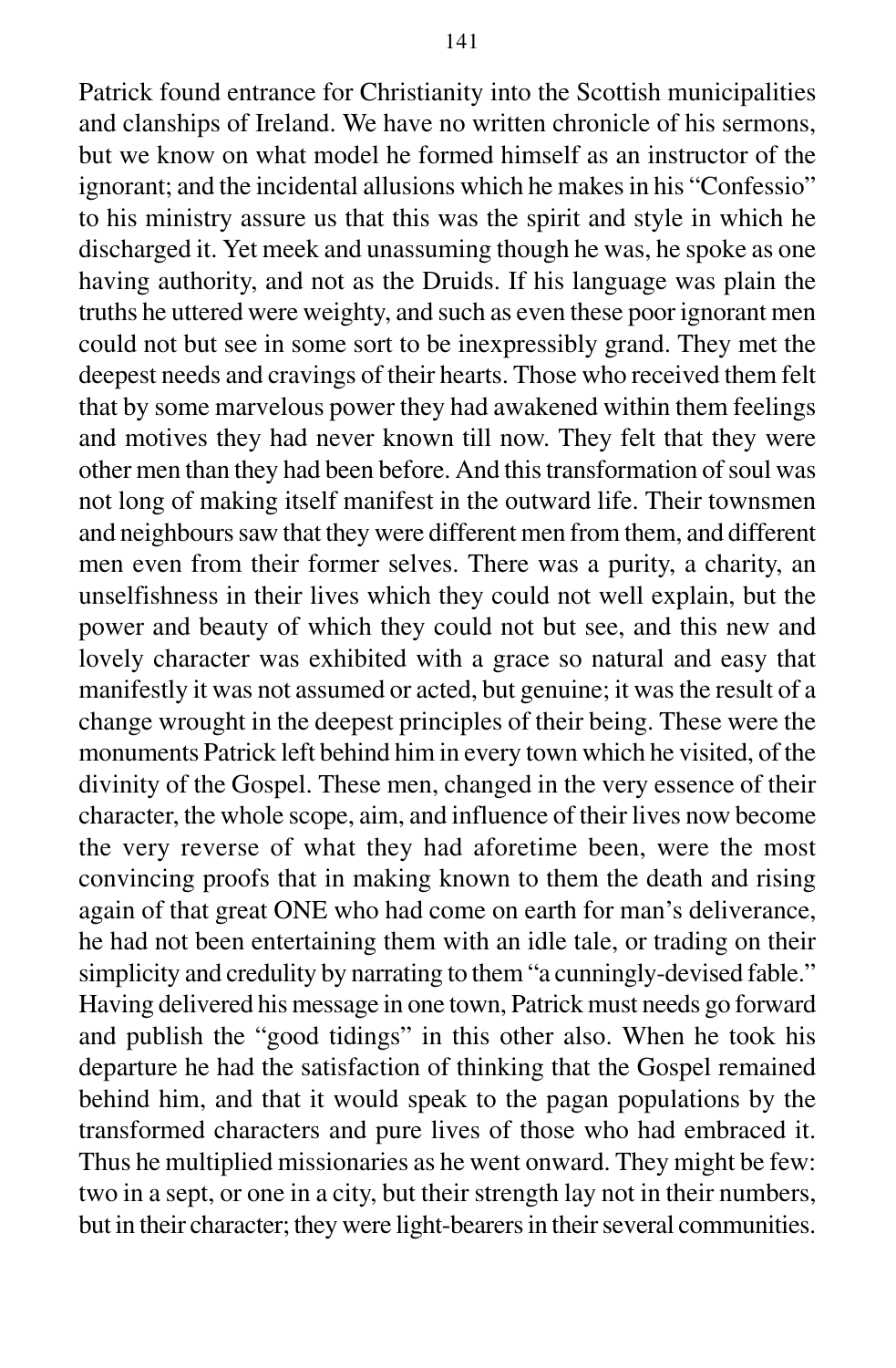The conquest of Ireland to the Gospel was, there is reason to think, neither easy nor sudden. On the contrary, every reference to it, direct or incidental, in the "Confessio," confirms us in the belief that as the work was great so its accomplishment consumed long years of anxious and exhausting labour. We have seen the gleam of success that heralded its commencement; nevertheless it found no exemption in its after stages from the law that requires that every great cause shall be baptized in suffering. Delay, disappointment, and repeated failure must test the faith and mature the wisdom and courage by which ultimate success is to be achieved and rewarded. For the long period of sixty years, with but few intervals of rest, Patrick had to maintain this great combat with the two potencies—Druidism and Darkness—which had so long held possession of Ireland. Victory came slowly, and only late in the day. That pestiferous priestcraft which had struck its roots deep into the soil, was not to be extirpated in a day, and the nation delivered by a few rapid and brilliant strokes. Such a work could be done only in anxiety and weariness, often in cold and hunger, with many tears and strong cries for help, and amid privations cheerfully submitted to, reviling meekly borne, and dangers courageously braved. Such was the man who carried the Gospel to the Scots in Ireland, and through them to the whole island. Days and nights together, he tells us, he was occupied in reading and interpreting the Scriptures to the people. All his journeys were performed on foot. We see him, staff in hand, regardless of the blast, traversing quaking bog, and threading dark wood, happy if at the end of his way he could impart light to some dark mind. And this work he did without earthly recompense. He coveted neither dignity from pope nor gold from chieftain. "I accepted nothing for my pains," said he, "lest the Gospel should be hindered."

The only reward Patrick received was persecution. This, and not papal consecration, was the badge of his apostleship. And persecution in every variety of form, save that of death, befell him. His life, though often in extreme jeopardy, was providentially shielded, for it was the will of his Master that the desire of his heart, which was the conversion of Ireland, should be given him. But, short of this last extremity, every other species of indignity and suffering had he to endure. There were incessant journeying over a wild country; there were the ambushes set for him in the way; there were the discomfort and sleeplessness that wait on a couch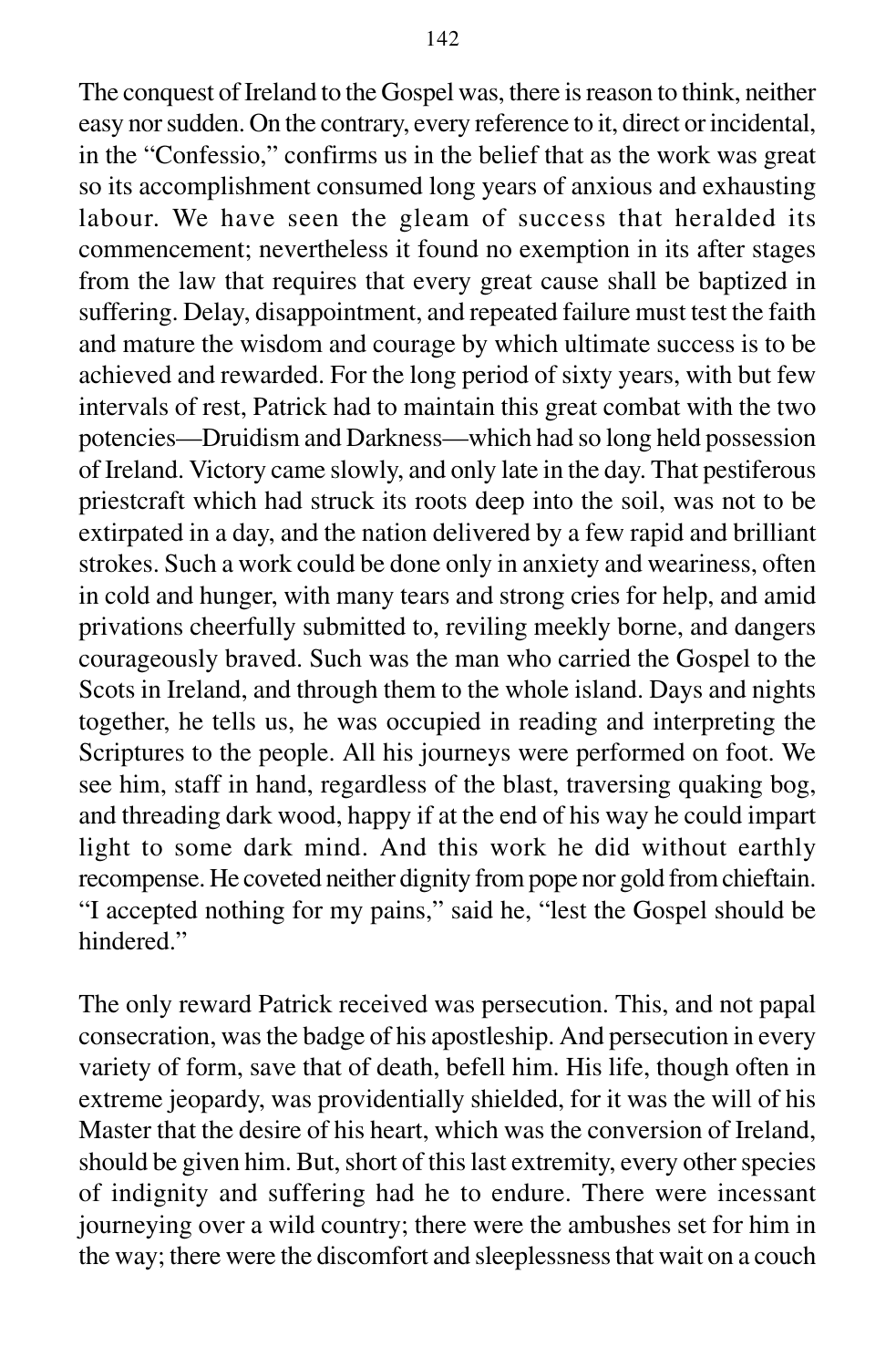spread under the open night sky; there was the uncertainty of daily bread; there were the gibes and buffetings of pagan crowds; there was the dangerous wrath of powerful chieftains, who feared the effect Patrick's preaching might have on their serfs and who were not likely long to hesitate when called to decide between the life of the missionary and the loyalty of their dependents. And there was the fury of some mob or clan which the priests of Druidism had instigated to violence against the preacher, whom they branded as a contemner of their worship and a reviler of their gods. But when chased from any particular scene of labour by the frown of chieftain or the violence of the populace, his regret was the less from knowing that the work would not suffer interruption thereby, for the words he had spoken would germinate in hearts in his absence, and when the storm subsided he would find disciples to welcome his return.

It was after this fashion that Patrick stormed and won the Septs of Ireland. These were the real miracles that illustrated his career, and they far excel the marvels and prodigies which the fertile but credulous imaginations of his monkish biographers have credited him with. In these labours so patiently prosecuted, in these sufferings so meekly endured, and in the success which crowned his efforts, but of which he never boasts, we see the true Patrick—not the Patrick of monkish story or of vulgar romance, who routs hydras and chases dragons from the soil of Ireland, but the Patrick who, seizing the sword of the Spirit, rushes into the darkness of that land, and encounters things more difficult to be overcome than hosts of literal monsters, even the evils begotten of deep ignorance, and the beliefs engendered by an ancient superstition. All he discomfits, and cleanses the land from the dragon brood that possessed it. This was a higher achievement than if he had yielded sovereign authority over the elements, and been obeyed by the lightning of the sky and the waves of the deep. So did it appear to Patrick himself. "Whence to we this grace," says he, "that I should come to the Irish tribes to preach the Gospel and endure these wrongs at the hands of the unbelieving? that I should bear the reproach of being a wanderer and an alien, and undergo so many persecutions, even to bonds and imprisonment, and sacrifice myself and my nobility and rank" (he was the son of a Decurio) "for the sake of others? And 1 am ready, if I should be found meet, and the Lord should indulge me so far, to lay down my life for His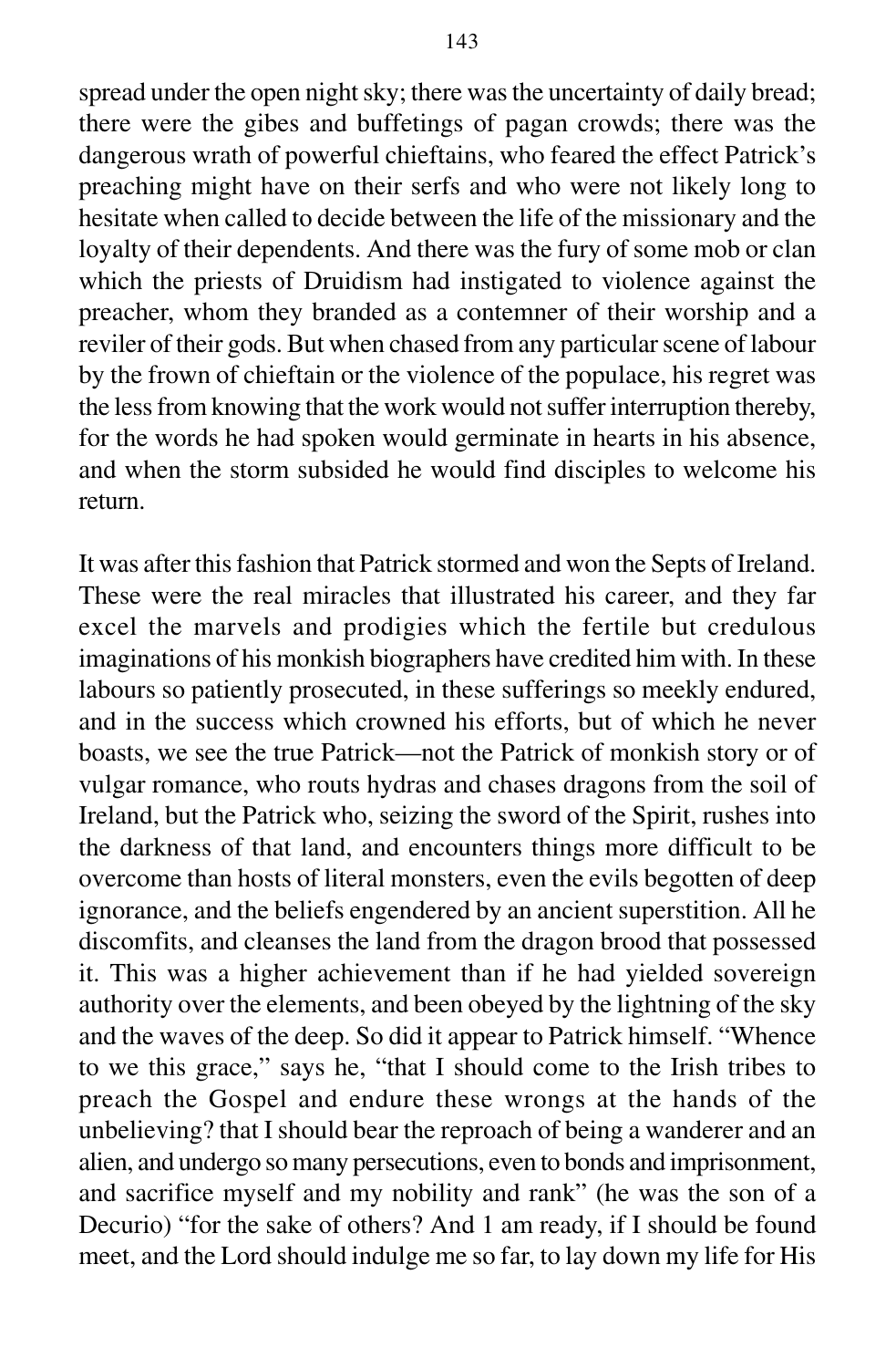Name, because I am greatly a debtor to God, who bestowed so great grace upon me." 2

Not in his own person only was Patrick persecuted; he had frequently to suffer in the persons of his converts. This, we may well believe, gave him more poignant grief than what touched himself. It wrung his heart to see the serf incurring the anger and enduring the blows of his pagan master for no fault save that of obeying the call of the Gospel and becoming a follower of the cross. His sympathetic nature would not permit him to stand aloof and refuse his mediation in behalf of "the sons of the faith," when he beheld them enduring stripes and imprisonment at the hands of some cruel lord whose slaves they continued to be, although now they were the freed men of Christ. He would give his money when his other good offices failed, and in this way he was able to redeem from temporal slavery many whom he had already rescued from spiritual bondage. In the family, as in the clan, the influence of the missionary had often to be put forth. Enmities and rankling sometimes followed the entrance of the Gospel into households, and Patrick had to mediate between the heathen father and the Christian child. Such were the clouds that darkened the morning of the Christian Church in Ireland. But suffering only endeared the cause to the convert. Neither the leader in this war of invasion, nor any soldier in the army under him, thought of retreating. The auguries of final triumph were multiplying from day to day, and the banners of light were being borne farther and still farther into the darkness of the land.

It is at this point of his career that some of Patrick's biographers throw in an unexpected and most surprising episode. Arresting him in his work, they dismiss him for a while from the field of his labours and of his fast-coming triumphs, and send him on a journey to Rome, to receive consecration as a bishop from the Pope. Had Patrick begun to covet the "pall" which the bishop of Rome was about this time beginning to send as a "gift" to the bishops of the Christian world, with covert design of drawing them into an admission of his supremacy? Or had he begun to doubt the sufficiency of that commission of which it had been his humble boast that he received it "from Christ himself" and did he now wish to supplement his Master's grace with the pontiff's consecration. It must be done so, if indeed it be the fact that he went to Rome to solicit the papal anointing. But where is the proof of this? What Pope anointed Patrick?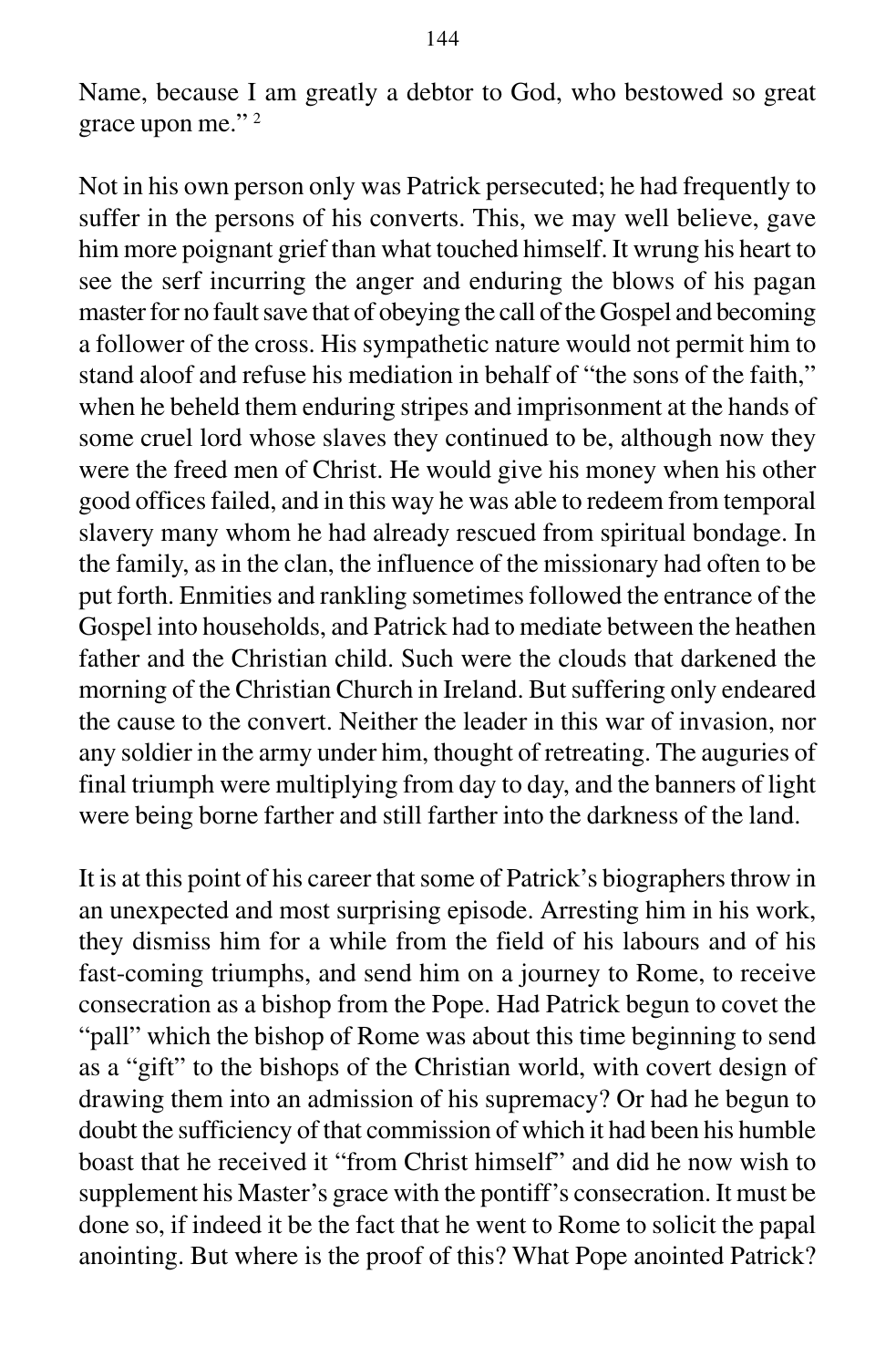What contemporary record contains the alleged fact? Neither Prosper, nor Platina, nor any other chronicler, mentions Patrick's visit to Rome, till Marianus, a monk of Cologne, proclaims it to the world in the eleventh century, without making it clear in what way or through what channel a fact hidden from the six previous centuries was revealed to himself. There is no earlier Irish authority for it than a manuscript of the fifteenth century. The undoubted truth is, that oil of Pope never came on Patrick's head. He put no value on papal consecration, and would not have interrupted his work for the space of an hour, or gone a mile out of his way, though it had been to be anointed with the oil of all the Popes. Nay, we may venture to affirm that he would not have left the evangelization of Ireland were it to have been installed even in the chair of Peter. Let us first hear Patrick himself on the point. His words make it clear that from the moment he arrived in Ireland as a missionary till he laid his bones in its soil, not a day did he absent himself from the country. "Though I most earnestly desired to go to Britain," says he, "as if to my country and kindred, and not only so, but even to proceed as far as Gaul,—the Lord knows how much I wished it,— yet bound in the spirit which declares me guilty if I should do so, I fear lest I should lose aught of my labour, nay, not mine, but Christ's, my Lord, who commanded me to come to this people, and live with them during the residue of my life." Dr. Lanigan, the able Roman Catholic historian of St. Patrick, treats the story as a fabrication. "This pretended tour to Rome," says he, "and the concomitant circumstances, are set aside by the testimony of St. Patrick himself, who gives us most clearly to understand that from the commencement of his mission he constantly remained in Ireland. And again: "It is clear from his own testimony that he remained with the Irish people during the whole remainder of his life." 3

All the more authentic accounts of the life of Patrick discredit this alleged consecration by the Pope; or, rather, they make it certain that it never took place. The hymn of Fiacc is silent regarding it. The author, who was bishop of Sletty, and a disciple and contemporary of Patrick, is said to have written his work to record the principal events of his life, and published it not later than the middle of the century succeeding that in the end of which Patrick died. Nevertheless, he makes no mention of his visit to Rome. The ancient *Life of Patrick*, preserved in the *Book of* Armagh, is equally silent regarding it.<sup>4</sup> The story may be dismissed as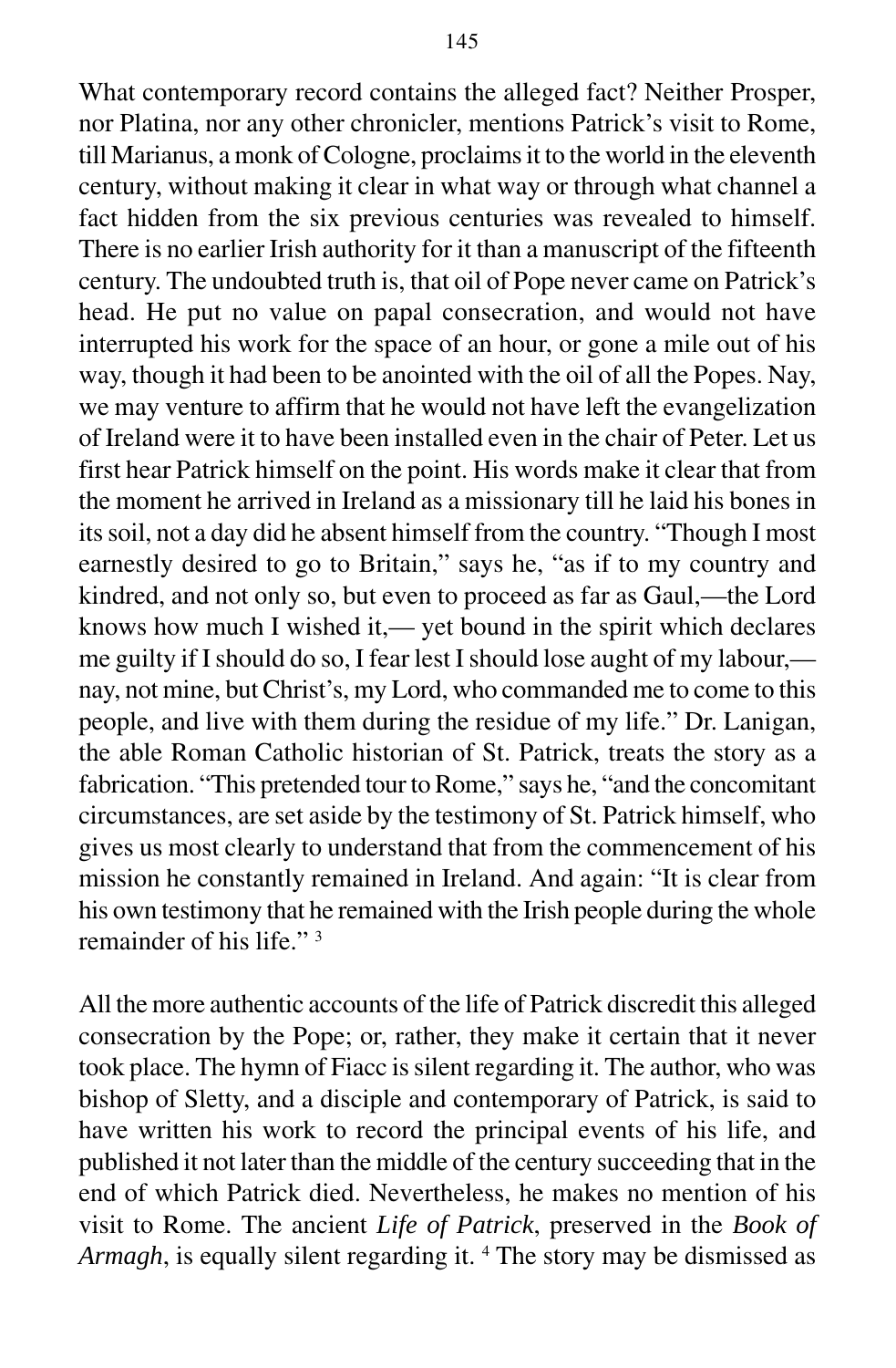the invention of writers who believed that no one could be a minister of Christ unless he wore a "pall," and had neither right to preach nor power to convert unless he were linked to the chief pastor on the banks of the Tiber by the chain of apostolic succession.

We must here remark that the organization of the British church in the fifth century was simple indeed, compared with the ecclesiastical mechanism of succeeding ages. There was then no Mission Board to partition heathendom into distinct fields of labour, and to say to one, go and work yonder; and to another, come and evangelize here. The church in the early ages was a great missionary society whose members sought the spring of evangelistic activity in their own breast, and were free to go forth without formal delegation from synod or bishop, and evangelize as they might incline, at their open doors or among remote pagan tribes. Merchants, soldiers, and even slaves were the first, in some instances, to carry the knowledge of Christianity to heathen lands. These facts help us to understand the position of Patrick. It is hard to say what church, or if any church, gave him formal delegation to Ireland. The church of Strath-Clyde in which his father was deacon, and himself a presbyter—the only ordination he ever received, so far as we can make out—looked with no favour on his projected evangelization of Ireland, and was not likely to have given it formal recognition. There is a story, founded on a doubtful legend in the Book of Armagh, that the church of Gaul sent Patrick to convert the Irish and that he received consecration front a bishop of that church, by the name of Amathorex. 5 But this and all similar allegations are sufficiently refuted by Patrick himself. He says, "I was made a bishop in Ireland." 6 What meaning are we to attach to these words? Certainly not that of formal episcopal consecration, for there were then no bishops or presbyters in Ireland, save those which Patrick himself had placed in that office. These men, doubtless, recognized him as their chief and bishop; for he who had created the flock had the best right to wear the honour, or rather bear the burden of its oversight. And this interpretation of the words is confirmed by the statement that follows them, in which Patrick ascribes his mission or apostolate to God only. He appears to have viewed the extraordinary events that had befallen him as the Divine call to essay the conversion of Ireland; and hence though he passes lightly over human ordination, and even leaves it doubtful whether he ever received such, he is emphatic as regards the call of the people. He tells us that he heard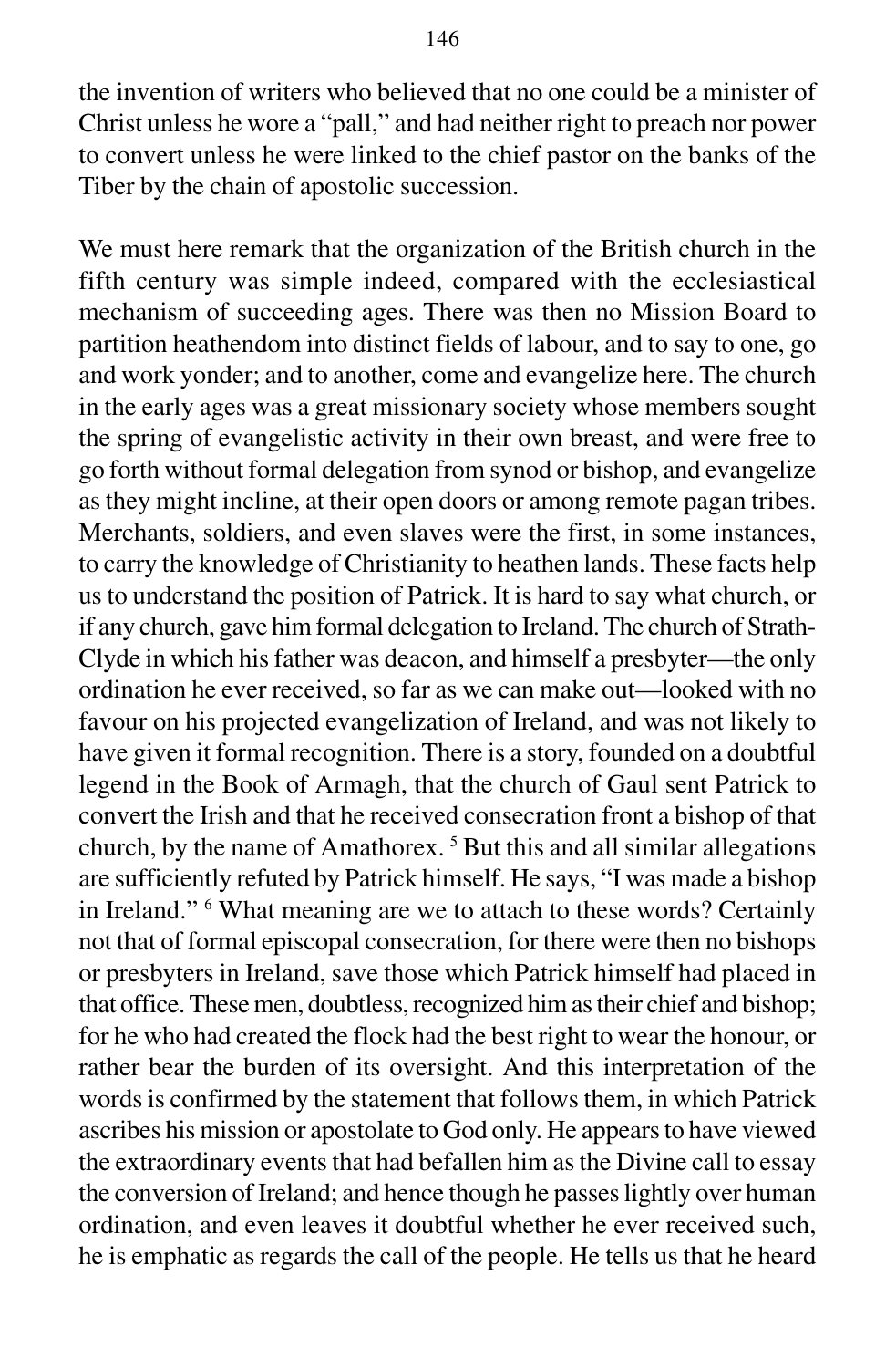"the voice of the Irish" crying to him, and saying, "We pray thee, holy youth, to come and henceforth walk: among us." He answered, "I, Patrick, the sinner, come at your call."

### Endnotes

1. It is Latinised *Horreum Patrici*, Patrick's Granary. Reeves, *Down and Connor*, p. 220.

2. *Patrici Confessio*, sec. xv.

3. Lanigan, *Eccles. Hist*., i. 181, 319.

4. Todd, *Life of St. Patrick*, pp. 313-315.

5. Todd, *Life of St. Patrick*, pp. 316-319.

6. The statement occurs in his letter to Coroticus, a British pirate, who had made a descent upon Ireland and carried off a number of Patrick's converts. The passage is as follows: "Patricius, peccator, indoctus silicet, Hiberione constitutum episcopum me ease fateor. Certissime a Deo accept id quod sum. Inter barbaros itaque habito, proselytes et profuga ob amorem Dei." The words imply that Patrick's ordination, whatever its form, was in Ireland; *Hiberione*, *in* Ireland —not *Hiberoni*, *for* Ireland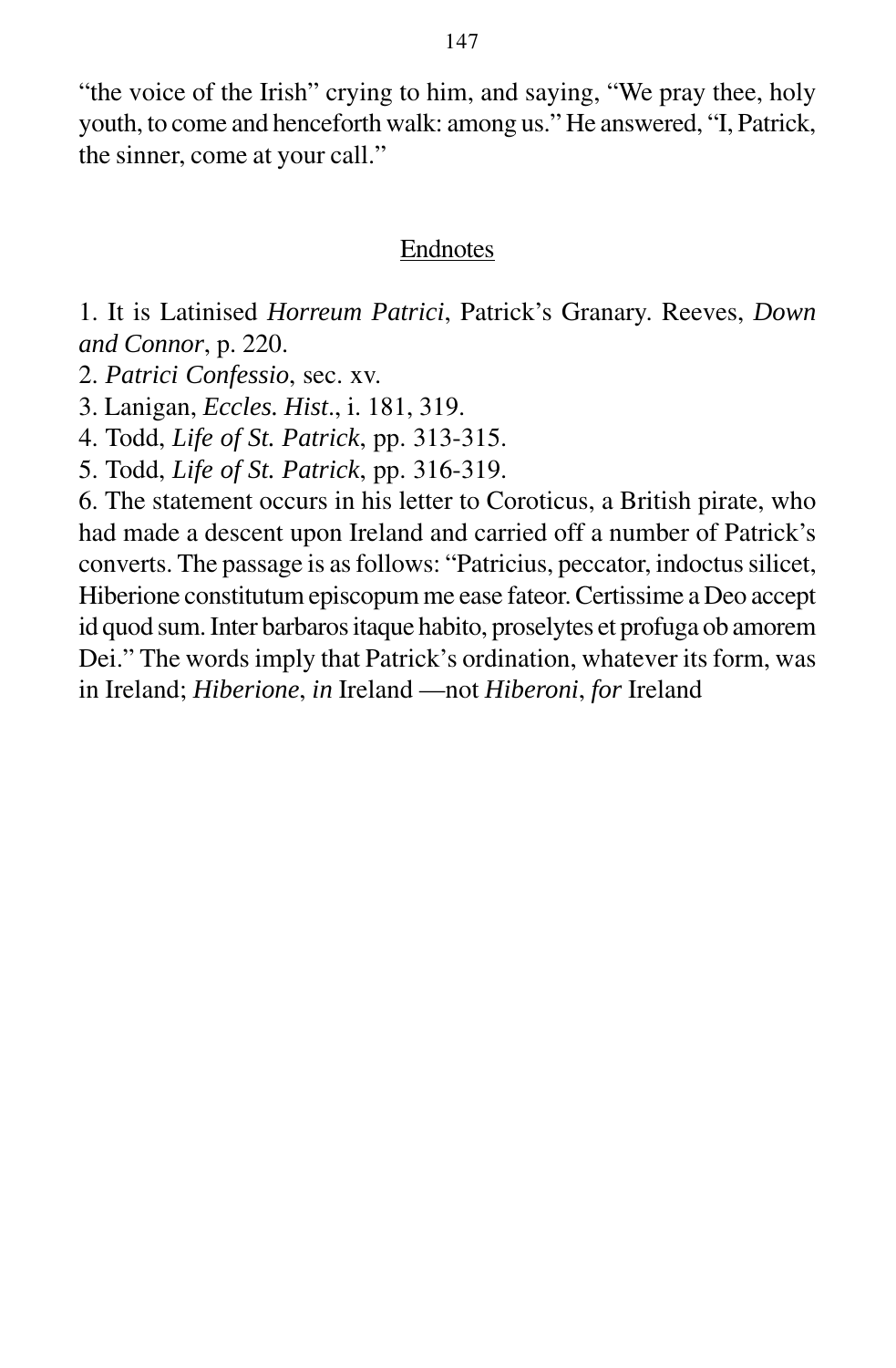#### CHAPTER XVI.

# PATRICK'S— "DAY OF TARA"—CONVERSION OF IRELAND, ETC.

WE have followed the footsteps of our missionary as he scatters the good seed amid the rural populations and the provincial towns of the north of Ireland. His journeys had yet extended beyond the limits of the Irish Dalriada, the second cradle of the Scottish race, and the seat, as yet, of the body of the nation. But within these bounds the evangelistic labours of Patrick had been prosecuted with untiring assiduity. With a lion-like courage and a popular eloquence that remind us of Luther, Patrick would seem to have carried captive the understandings and hearts of the nation. So sudden an awakening we do not meet with till we come down to the era of the Reformation. In truth, there are certain great traits common to both Reformations—that of the fifth century and that of the sixteenth. Patrick may be said to have been the Luther of the earlier evangelisation, and Columba—though at a vast distance—its Calvin. Patrick gave the first touch to the movement; Columba came after and gave the laws by which its course must be governed, if it would not expend itself in a burst of emotion and enthusiasm. And for both Calvin and Columba a secure retreat was provided, where, in the very presence of countless foes, they might carry on their work. To Calvin was given the little town at the foot of the Alps, which had as its impregnable defense the rival and conflicting interests of the four great monarchies that lay around it. What Geneva was to Calvin, the rock of Iona was to Columba. It had for its rampart the stormy seas of the west. The gates of Geneva were opening day by day to send forth missionaries and martyrs into France and Switzerland, as at an earlier day trained evangelists from the feet of the elders of Iona were constantly crossing the narrow strait to spread the light amongst the British tribes and the pagan nations that were pouring into Europe.

Of the petty chieftains of the north of Ireland several had been won to the Gospel, and among the first fruits of their devotion were gifts of land for the service of the mission. On these plots of ground Patrick erected humble churches, into which he gathered his first converts, for instruction and worship. These young congregations he committed to the care of pastors,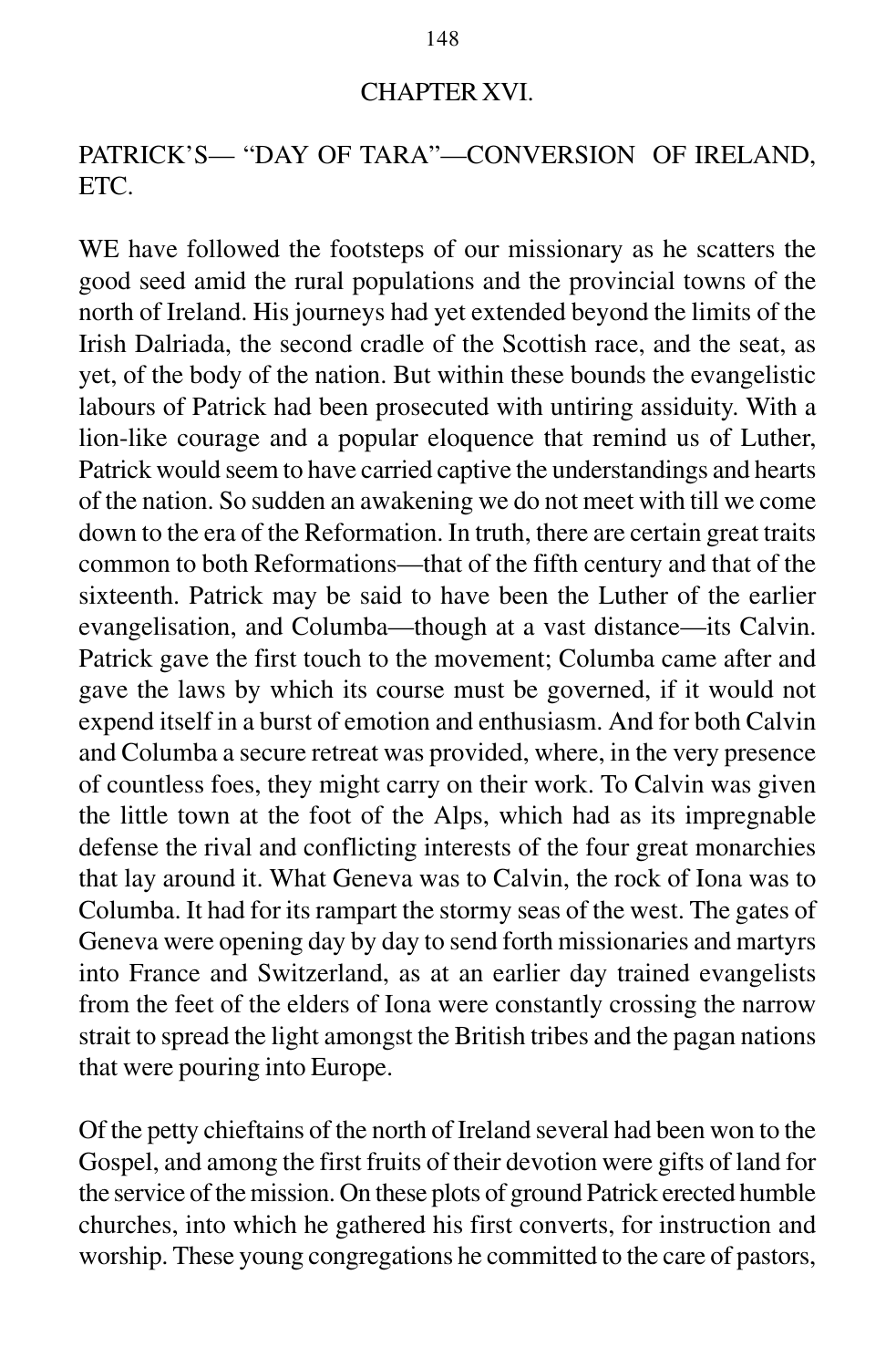whom he had converted and trained, and himself went forward into the surrounding heathenism to make other converts, whom he committed in like manner to the care of other pastors. Never did warrior pant more earnestly for new realms to subdue, than Patrick longed to win fresh triumphs for the Cross; and never was joy of conqueror so ecstatic as was that of the missionary over these flocks gathered out of the arid wilderness of Druidism and now led to the clear waters and green pastures of the Gospel.

Before Patrick began his mission in Ireland, it was the inviolable abode of almost every species of oppression and every form of evil. But now, we may well believe, its northern part began to wear the aspect of a Christian land. Wherever the feet of the missionary had passed, there was seen in the wilds a tract of light, and there was felt the sweetness and fragrance of Christianity. The terrible hardness and selfishness of pagan life had departed; a secret charm was infused into existence; and though the relation of master and serf still subsisted, it had been wondrously mellowed and sweetened. Every duty was somehow easier. Faces formerly dark with hatred or suspicion, now beamed with kindly looks; and the very soil bore testimony to the moral and social amelioration which had been effected, in the better husbandry of the fields, and the air of peace and comfort that began to surround the dwellings.

Patrick could now reflect with satisfaction that his mission had got a foothold in the country. The organisation of the infant church had reached a stage where it would be able to maintain itself, and even to make progress without the presence and the labours of its founder. But the missionary was not content with what he had accomplished. There were other septs, there were wider provinces, and there were more powerful chieftains to be subjected to the sway of the Gospel. The time was come, he judged, to carry the evangelical banners into the West and South of Ireland. It was now that his movement opened out into national breadth, and that Patrick from being the evangelist of a province became the apostle of a nation, and the herald of a movement that ultimately extended to the Celtic nations of northern Europe.

The fear of Patrick had already fallen upon the priests of the old religion. This helped to open his way into the land. In the footsteps of the missionary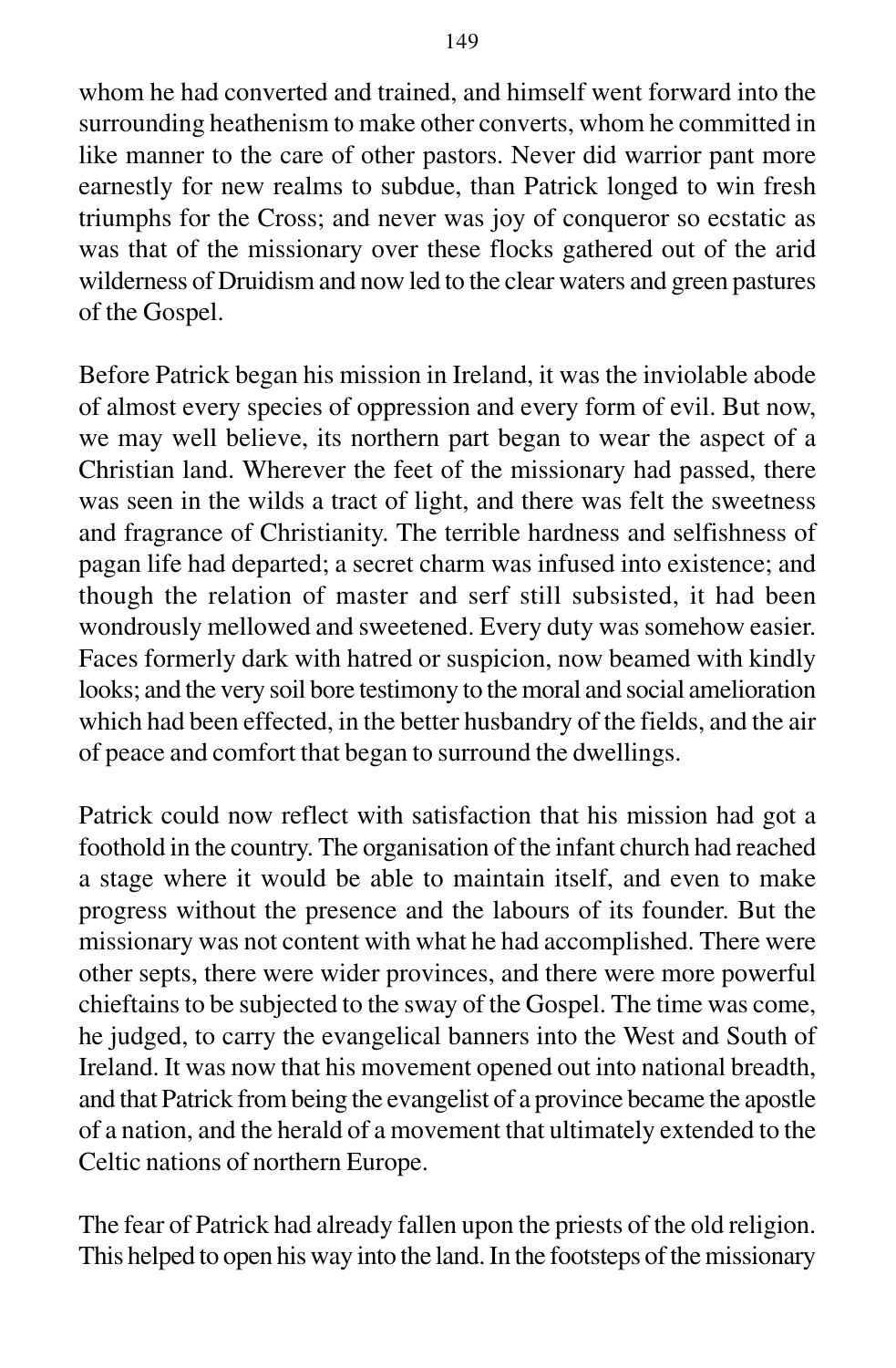the priests of the groves heard the knell of the downfall of Druidism. "Who is this," we hear then say, as they turned on one another pale faces, and spoke in trembling accents,—"who is this who marches through the land casting down the altars of the country's faith, and withdrawing the hearts of the people from their fathers' gods? Whence comes he, and who gave him this power?" Prophecy from its seat amid the hills of Judah had announced the coming of a Great King who was to sway His scepter over all the world. The echoes of that Divine voice had gone round the earth, awakening expectation in some, terror in others. Nations groaning in chains listened to it as the Israelite did to the silver trumpet which at dawn of the year of Jubilee sent its glad peal throughout all his coasts, telling every Hebrew bondsman that his forfeited inheritance had come lack, and that his lost freedom was restored. So had this great prophecy sent its reverberations through all lands, awakening, even among savage tribes, the hope that the period of oppression would soon run out, and a golden age bless the earth. Even the bards of Druidism had sung in halting strains the coming of this King, and the happiness and peace that would illustrate His reign.

Fiacc records a prediction of the poets of Erin, similar to the vaticination that prevailed among the classic nations previous to the advent of the Saviour, to the effect that a King would arise who should sway His scepter over all the earth, and establish peace among all nations. And he adds, that no sooner did Patrick appear preaching than the Druids told King Logaire that the time for the fulfillment of the prophecy was come, and that Temor, the place of their great annual festival, was about to be deserted. We give below an extract front the hymn of Fiacc.<sup>1</sup>

This brings us to the "Day of Tara," the greatest day in the career of Patrick. This day transferred the scene of his labours from the rural hamlet, with its congregation of rustics, to the metropolitan Temor, with its magnificent gathering of the clans and chieftains of Ireland. The year when the event we are about to relate took place, it is impossible to fix. The legends of fourteen hundred years leave in great uncertainty both the object of the festival and the season of the year when it was usually celebrated. The modern writers who have attempted to clear up the matter, after hazarding a multitude of guesses, and expending no little critical lore, have left the matter very much where they found it. We shall not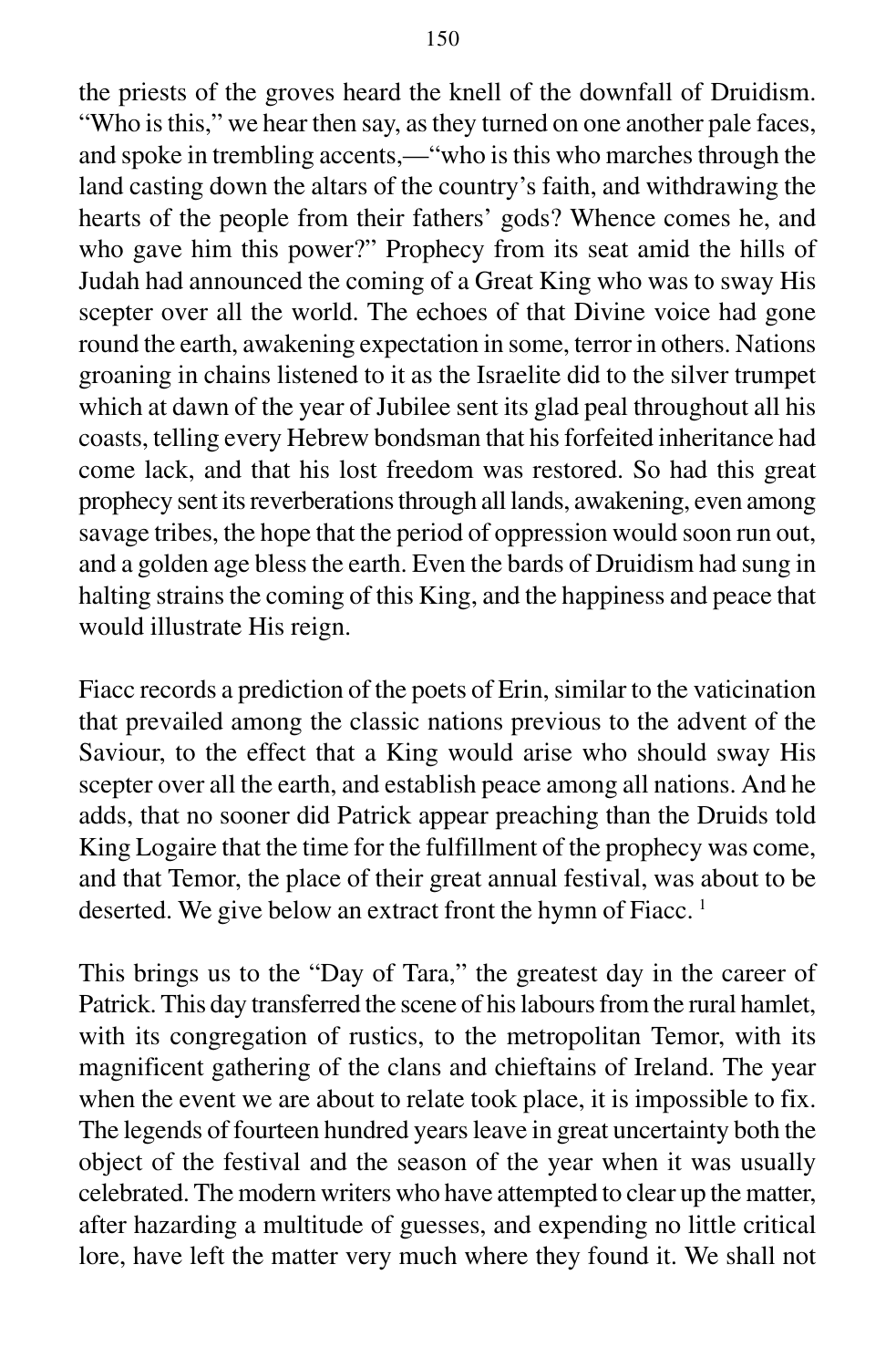follow their example by indulging a profitless discussion over the subordinate circumstances of an event, the substance and issues of which are all that concern us; and in these all are agreed. Like all the great festivals of the age, that of Tara was, probably partly religious, partly political; the priesthood, to whom the regulation of such affairs was mainly committed, taking care, doubtless, to make the former character predominate. We shall keep as clear as possible of the mythicism of legend, and guide ourselves by the probabilities of the case.

The great annual festival of Tara, called "Baal's fire," was at hand. No other occasion or spot in all Ireland, Patrick knew, would offer him an equal opportunity of lifting his mission out of provincial obscurity and placing it full in the eye of the nation. The king, accompanied by the officers of his court, would be present. To Tara, too, in obedience to the annual summons, would come the chieftains of the land, each followed by his clan, over which he exercised the power of a king. The priests would there assemble, as a matter of course; nor would the bards be wanting, the most influential class, after the priests, in the nation. The assembly would be swelled by a countless multitude of the common people out of all the provinces of Ireland. Patrick resolved to lift high the standard of the cross in presence of this immense convocation. The step was a bold one. If he should convince the monarch and his people that Druidism was false, and that the Gospel alone was true, the victory would be great, and its consequences incalculable. But should he fail to carry the assembly on Tara with him, what could he expect but that he should become the victim of Druidic vengeance, and die on the altar he had hoped to overthrow? That his blood should fall on the earth was a small matter, but that the evangelization of Ireland should be stopped, as it would be should he perish, was with Patrick, doubtless, the consideration of greatest moment. But full of faith, he felt assured that Ireland had been given him as his spiritual conquest. So girding up his loins, like another Elijah, he went on to meet the assembled Druids at Tara, and threw down the gage of combat in the presence of those whom they had so long misled by their arts, and oppressed by their ghostly authority.

Mixing with the multitudes of all ranks which were crowding to the scene of the festival, Patrick pursued his journey, and arrived in the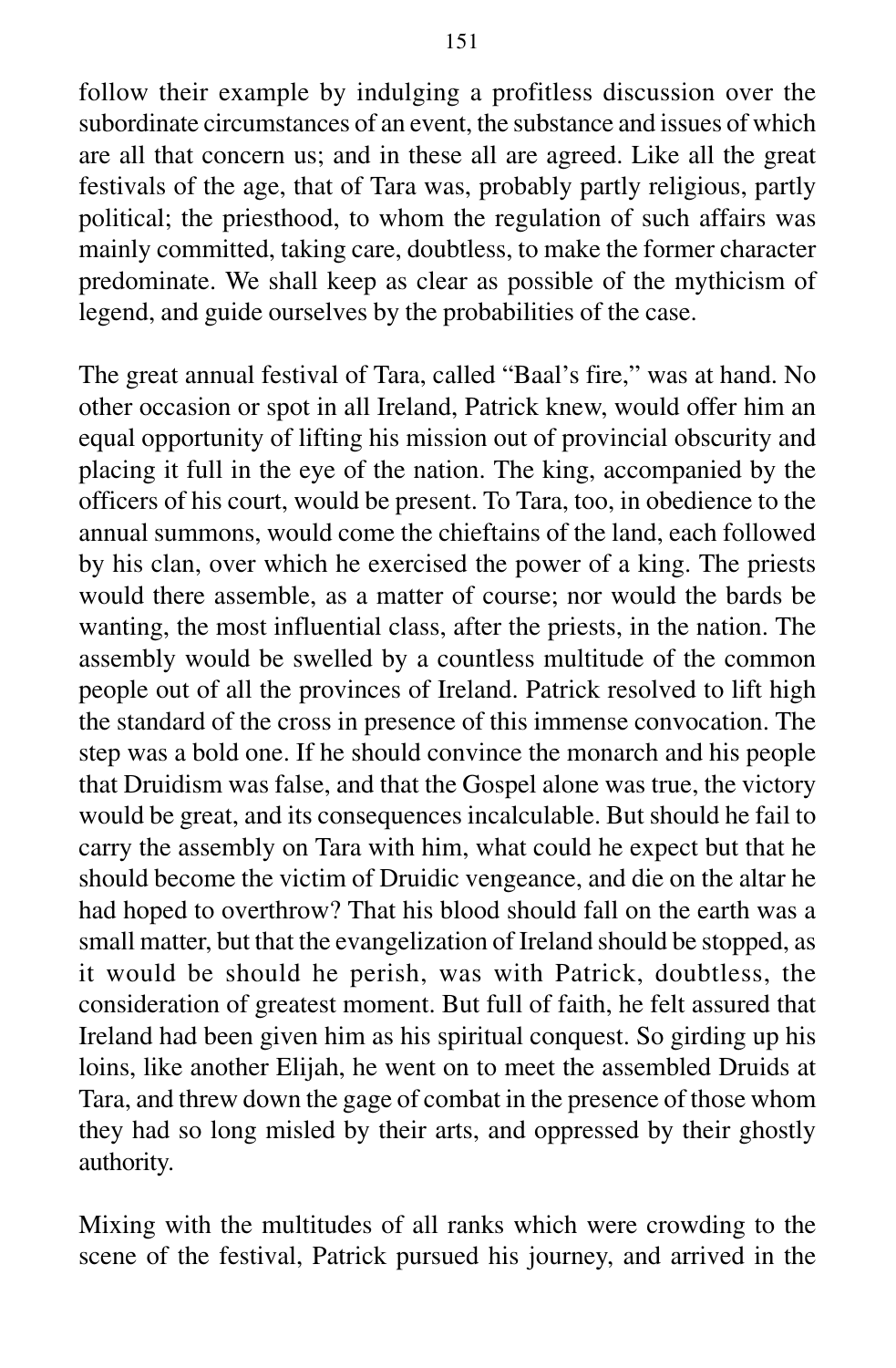neighbourhood of Tara without attracting observation. He and his attendants immediately began their preparations. Ascending the hill of Slane, which, though distant from the scene of the festival, was distinctly visible from it, the little party collected the brokers branches and rotten wood which were lying about and piling them up on the summit of the hill, they applied the torch and set the heap in a blaze. The flame shot high into the air. Its gleam cast a ruddy glow far and wide over the country around. On that night the fire on every hearth in Ireland must by law be extinguished. If even a solitary lamp were seen to burn, the rash or profane man who had lit it drew down upon himself the heavy penalties which fenced round the great annual solemnity of Tara. And yet on yonder hill of Slane, growing ever the brighter as the dusk deepened, a bonfire was seen to blaze. How came this? Some impious hand had kindled this unhallowed flame! The priests beheld the inauspicious portent with surprise and indignation. The ancient and venerable rites of Tara had been mocked, and the great act of worship, the solemn celebration of which, year by year, called together the whole nation of Ireland, had been studiously and openly outraged. Terrible calamity was sure to follow so flagrant an act if permitted to go unpunished. If the altar was thus contemned, how long would the throne continue to receive the reverence and obedience of the people? Let the king look to it. So reasoned the priests. They loudly demanded that the perpetrator of this odious deed should be sought for and made answerable for his crime.<sup>2</sup> The fire that continued to blaze on the summit of Slane guided the pursuers to the man whom the king and the Magi sought. Nor was Patrick loath to accompany the messengers to the presence of the king, seeing it was with this object that he had kindled this fire, to Druid so prophetic and ill-omened.

At last we behold Patrick at the gates of the citadel of Irish idolatry. If he shall succeed in storming this stronghold and replacing the black flag of the Druid, which for ages has floated over it, with the banner of the Cross, Patrick will have enlisted in the service of Christianity a race rude and unprofitable at this hour, but rich in noble gifts, which need only to be awakened by the Gospel to burst into the fair blossoms of literature, and ripen into heroic deeds of faith and grand evangelistic enterprises. The apostle of Ireland now maintains the great controversy between Druidism and Christianity in presence of the king, the priests, the chieftains, and the septs of Ireland. No chronicle records the arguments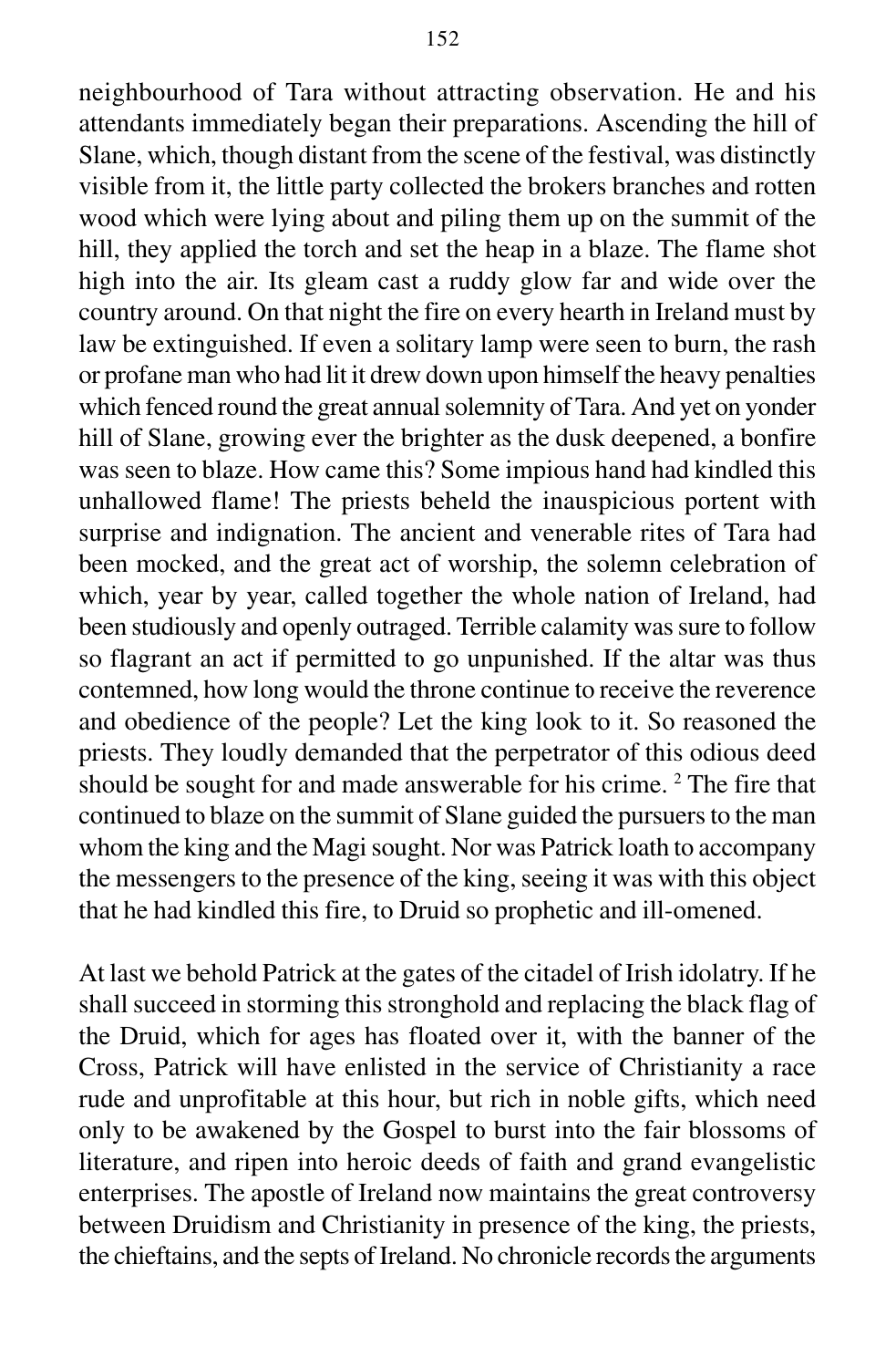he employed on this great occasion. Tradition has forgotten to carry down these, though it has carefully treasured up and transmitted a load of prodigies and wonders which transform the preacher of truth who yields only the "Sword of the Spirit" unto a necromancer who conquers by magic. Not so the man who now stood before Logaire, the reigning king. The monarch beheld in Patrick a man plain in dress, like one who dwelt more in the wilderness than in cities, his features roughened by exposure to sun and storm, yet stamped with an air of great dignity. On his brow the close-knit gathered lines of resolve; in his eye the fire of a lofty zeal; his voice strung with energy; his words courageous, but calm and wise; every step and movement of his person betokening self-possession. No such man had Logaire ever before looked upon. Rugged, weather-beaten though he was, no one of all the Druids at his court had ever inspired him with such awe as this prophet-like man. He must hear what he has to say. The king motions to the courtiers to stand aside and let the strange figure approach; he bids the Druids be still. There is silence, and Patrick speaks. Respectfully, yet not flatteringly, fearlessly, yet not offensively, does Patrick address Logaire. To know what is in man is to possess the secret of moving and ruling him. Patrick knew that in the heart of the monarch, as in that of the serf, is a deep-seated sense of guiltiness, and an equally deep-seated foreboding of punishment, and that no sooner does reason unfold than this burden begins to press. It is a shadow that will not depart. To find a region where this specter cannot follow one, a region where the heart, weary of its burden, may lay it down, is the object of desire and pursuit to all living. But before showing Logaire how this craving of his heart was to he met, Patrick must first stir yet more deeply the sense of guiltiness within him. He must awaken his conscience. With this view he appeals to his sense of sin; and what is this sense but just the being within himself testifying that there is a law which he has transgressed. He points to the forebodings and terrors which haunt him; and what are these but witnesses that cannot lie, and that will not be silenced, that there is a penalty attached to transgression—a judgment to come. Thus does the preacher avail himself of the monitions of the moral sense, the lights of nature, not yet wholly extinguished, to lead his vast audience around him through the deep night that enshrouds them to a clearer light. He asks them whether it is not these fears—this pale specter—which has driven them to the altars and sacrifices of the Druid? whether they have not sought these bloody oblations in the vague hope of expiation and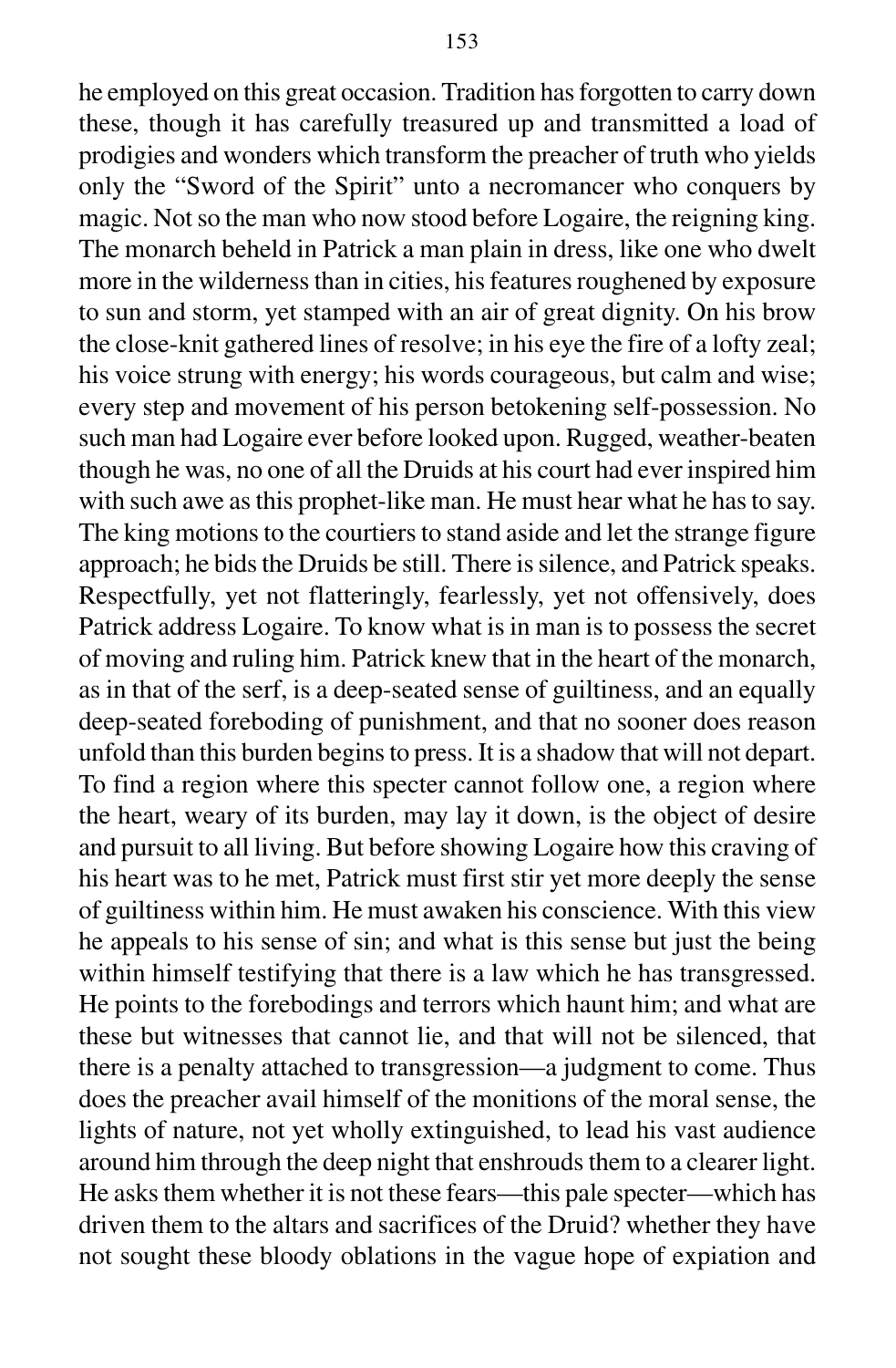relief? Well, have you found the rest you seek? At the altar of the Druid, has the sense of guilt left you? Has the blood that streams on it washed out the stain? If you shall permit your hearts to speak, they will answer, No, the sin is still unpurged, and the terror is still unconquered. Why, multiply rites which are as profitless as they are cruel? Flee from these altars whereon never yet came victim that could avail for expiation. Cease from these sacrifices of blood, which pollute, but do not cleanse, the offerer. Listen to me. I will tell you of a better altar, and a greater Priest—a Priest who has opened to you the road to the skies. I will tell you of a Father who sent His Son to be a sacrifice in your room. That Son, having offered His sacrifice, and returned from the tomb, as the conqueror of death, has ascended into the heavens, and now sitteth on the right hand of His Father, the crown of an everlasting dominion on His head. He is sending His ambassadors to all nations to proclaim that there is not a wanderer on the face of the earth, there is not one of the sons of men, the humblest, the vilest, the guiltiest, who is not welcome to return, and who shall not be received by the Father, coming by that Priest, who, having no sin of His own, was able to make a real and complete expiation of the sin of others.

On these lines, doubtless, did Patrick proceed in announcing the "good news" to this great assembly. With a Divine message there ever comes the co-operating influence of a Divine power. That power meeting the sense of guilt within, opened, doubtless, not a few hearts for the entrance of that message—a message of a grace and love so stupendous, of a compassion and benignity so boundless, surpassing even in its scope and grasp the wide extent of their own vast misery and helplessness, that they felt that such a purpose could have its origin in no human heart; it infinitely surpassed the measure of man; it could originate only in the bosom of the great Father. On that bosom did many of those now around Patrick cast themselves. Turning away from the fires of Baal, and the altars of the Druids, they clung to the one sacrifice and the one Saviour whom Patrick had preached to them.

Among the converts of the day of Tara were some who held high rank and enjoyed great consideration in the nation. The king remained unconverted, but the queen and her two daughters transferred their faith from the altars of the groves to the Cross of Calvary. A few days after the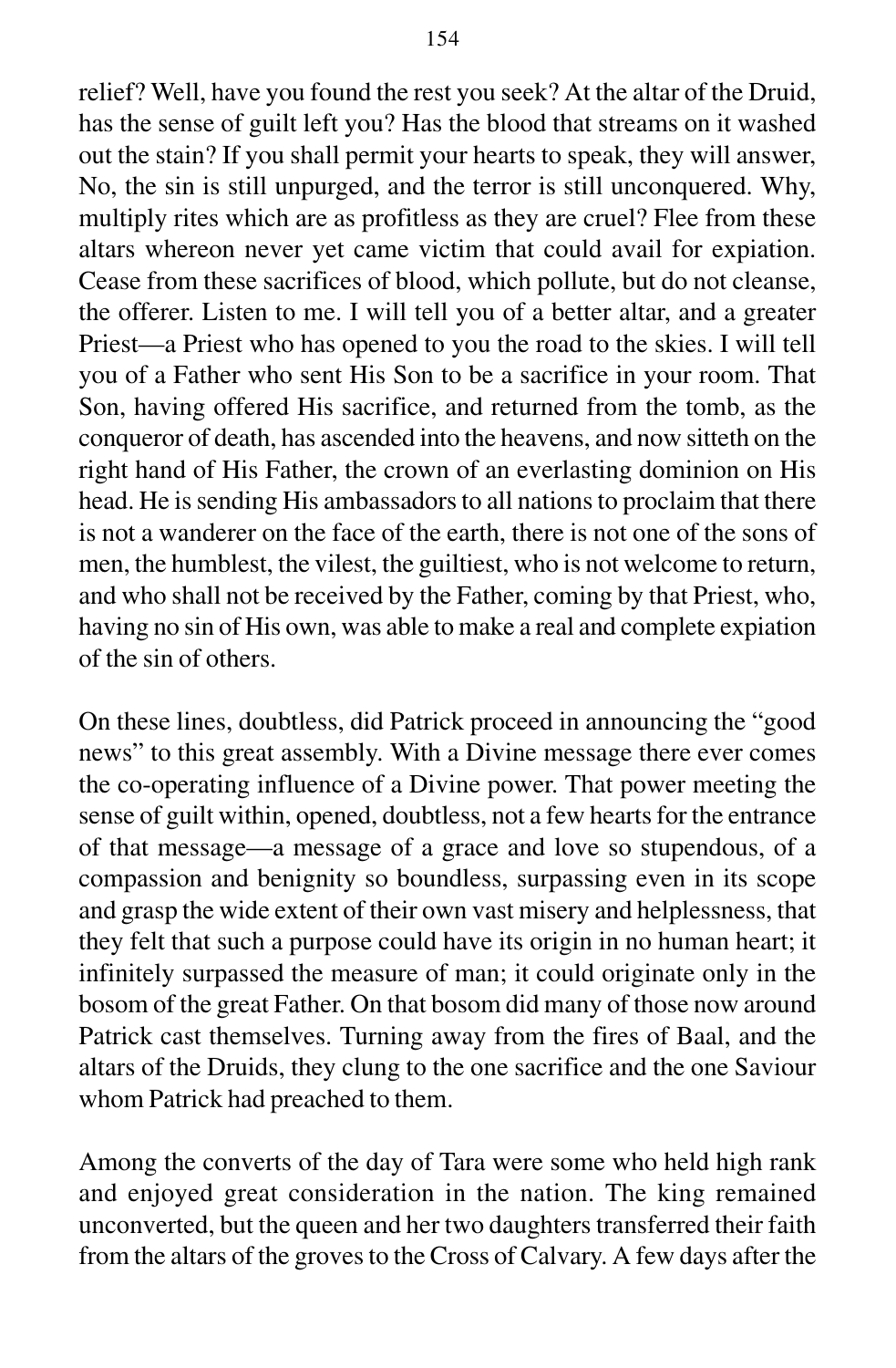queen's conversion, the Christian party in the royal court was reinforced by the accession of the king's brother, Connal, who was not ashamed to confess himself a disciple of the Saviour. There followed, lower in rank, but perhaps higher in influence, Dubbach, chief of the bards, whom we should now call poet laureate, but who possessed an authority far beyond any known to this functionary in our day. To these is to be added a name not less eminent than any of the preceding ones, that of Fiecc. Logaire remained on the side of the old religion, though, it would seen, cooled in his attachment to it.

If the address of Patrick had not resulted in the conversion of the monarch, it had at least overcome his scruples to having the Gospel preached throughout his dominions. The Druids, it is said, had assured him that if this new doctrine should prevail, his throne would not be secure. The king had listened, but had failed to discover any ground other than illusory, for the fears with which it was sought to inspire him. Patrick might go wherever he would throughout his territories and proclaim the new faith. If his people should embrace it, well, the Druid might be less potential, but his subjects would be none the less loyal, nor his own throne any the less secure. These were the triumphs of the day of Tara.

This great victory was followed up by strenuous efforts to advance the standard of the Cross into the south and west of Ireland. From Tara, Patrick proceeded to Meath. A vast concourse was annually drawn to this spot by the games which were there wont to be celebrated, and Patrick resolved to go thither, and proclaim the "good news" to the assembled multitudes. The actors in the games had some cause to complain. A formidable competitor had unexpectedly entered the lists with them. From the moment the strange man stood up and began to tell his strange story, the players ceased to monopolise the attention of the onlookers. Those who came to feast their eyes on feats of dexterity and strength, were compelled, in spite of themselves, to forget the sports, and to have their attention absorbed by other and far more serious matters. They were made to feel that they themselves were runners in a race, were wrestlers in a combat, and that they should win or miss a prize infinitely higher than that for which the combatants in the arena were at that moment straining their every power to the uttermost. The words which fell from the lips of the preacher had, they felt, a strange power;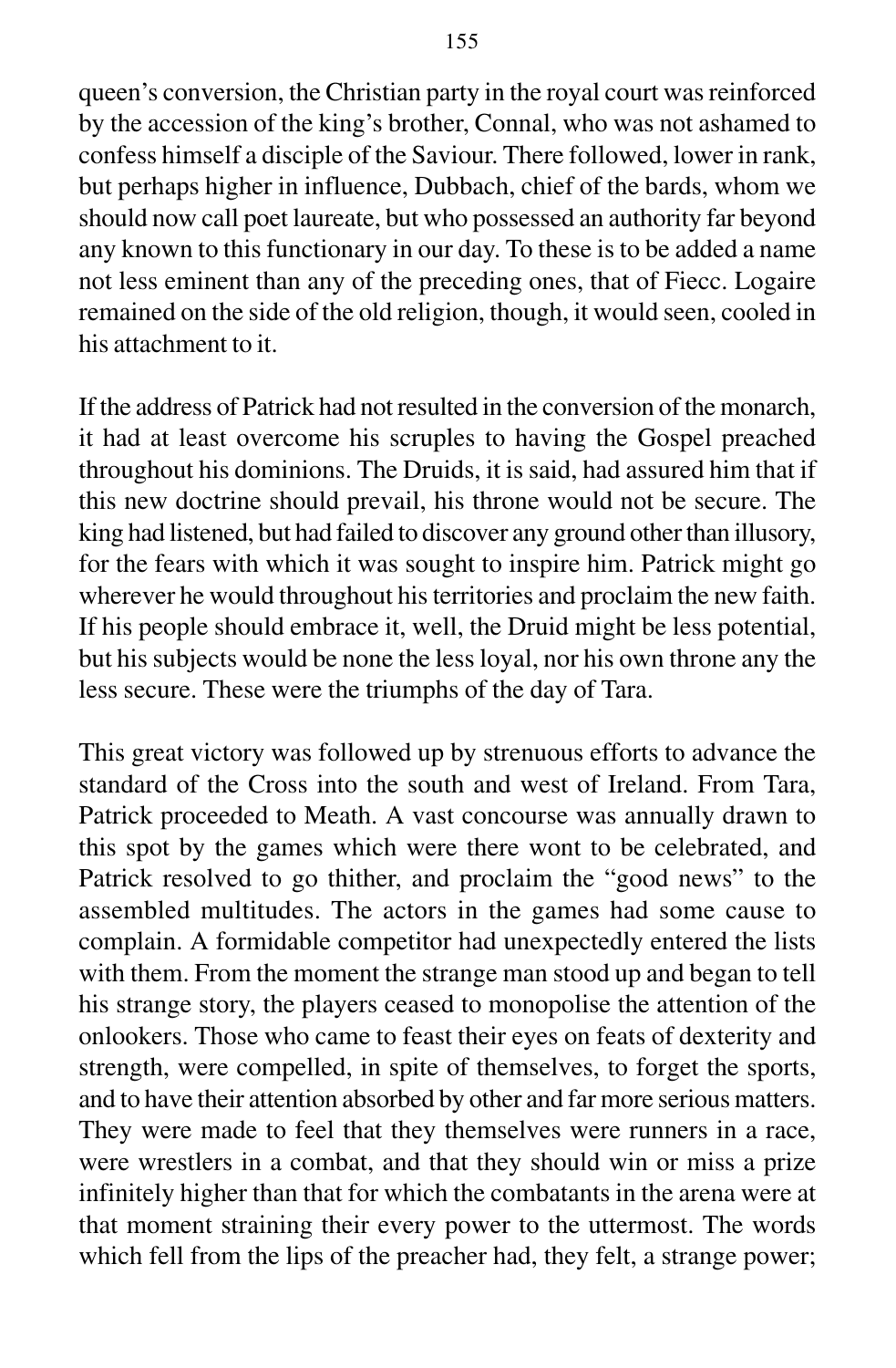they refused to leave their memory. They carried them back with them to their homes. They imparted them to their neighbours, and, in cases not a few, these words doubtless became the seeds of a new life. Thenceforth the games of Tailtenn (Telltown) were to them one of the more memorable epochs in their past lives.4

From Meath, Patrick set out westward across the country. In those days the toil and danger attendant on such a journey were great. The country to be traversed was inhabited by wild tribes. The pathways were infested by robbers; the chieftains often held the traveler to ransom; and in the case of Patrick there were special dangers to be feared, springing out of the malice of the Druids. The seven sons of a chieftain who ruled in those parts formed his escort; nevertheless he, and the "holy bishops" that is, the preachers whom he had trained, and who were the companions of his journey, and the sharers of his labours—were oftener than once exposed to violence and subjected to loss. Nevertheless they held on their way, till at last they arrived on the western shores of Connaught, where their farther progress was stopped by the waters of the Atlantic.<sup>5</sup>

This region, with its bleak surface, its uncivilized inhabitants, and its frequent tempests breaking in the thunder of ocean, and drenching its seaboard with the salt spray of the Atlantic, was one of touching interest to Patrick. Here was the *Wood of Focloid*,<sup>6</sup> which recalled some deep and tender memories. He had first heard the name in his dreams when a youth, for from the wood of Focloid, as it seemed to him, proceeded those voices which called to him, to come over and walk among them. Fully fulfilled was now his dream, and in its fulfillment he read a new and striking authentication of his mission. This doubtless quickened the ardour with which he laboured in those parts; and he had the joy of seeing these labours crowned with success. He opened his mission on the assembly ground of the clan Amaldaigh. This place is near the mouth of the Moy, between Ballina and Killala.7 Here he found the clan assembled in force, their chieftains at their head; and, standing up before the multitude, he preached to these rude men who had known no god but that of the Druid: Him who made the sea and the dry land, and Jesus whom He had raised from the dead. "He penetrated the hearts of all," says the author of the 'Tripartite Life'<sup>8</sup> and led them to embrace cordially the Christian faith and doctrine." "The seven sons of Amaldaioh, with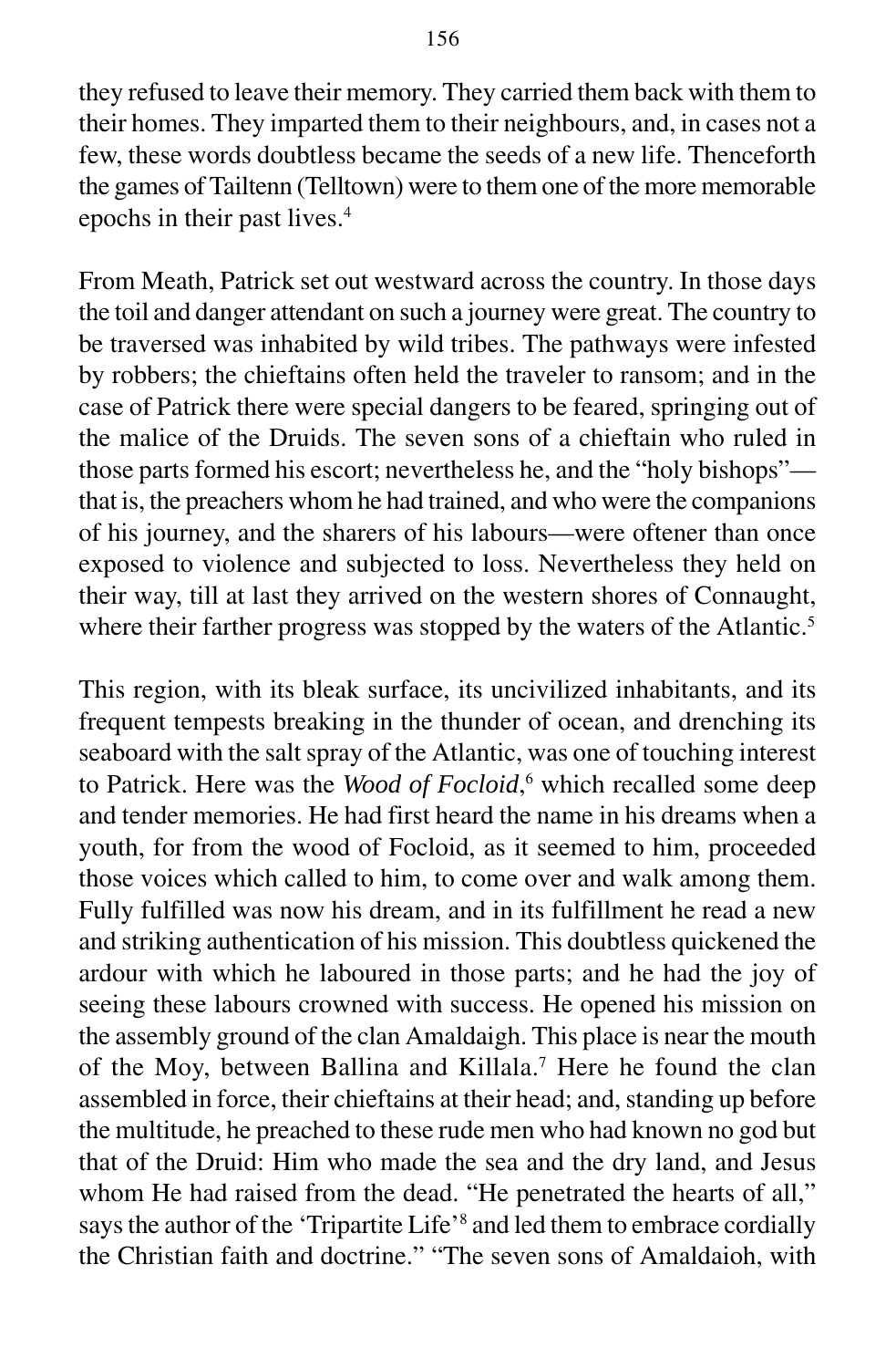the king himself, and twelve thousand men, were baptised," says Dr. Todd, quoting from the "Tripartite Life," "and St. Patrick left with them as their pastor, St. Manchem, surnamed *the Master*, a man of great sanctity, well versed in Holy Scripture." It is to these labours and their results, doubtless, that Patrick refers in his "Confessio," where he says, "I went among you, and everywhere, for your sakes, in many dangers, even to those uttermost parts, beyond which no man was, and whither no man had ever gone to baptize."<sup>9</sup> Having attacked and in part dispersed the darkness in this remote region, so long the abode of night, Patrick took his departure from Connaught, and went on to kindle the light in other parts of Ireland.

Following on the faint tract of the chroniclers as they dimly trace the steps of the missionary, we are led next into Leinster. Here, too, Patrick's mission was successful. He is said to have preached at Naas, then a royal residence, and baptized the two sons of the king of Leinster. His reception by the chieftains was various: some repelled his advances; others met him with cordial welcome, and in the Gospel which crossed the threshold along with him they had an ample recompense. He next visited the Plain of the Liffey; from thence he went onward to the Queen's County, preaching and founding churches. He passed next into Ossory, as the "Tripartite Life" informs us; and so pleased was he with the reception he there met with, that he pronounced a special blessing on the district, promising that Ossory should never feel the yoke of the stranger so long as its people continued in the faith which he had preached to them.10

Our apostle is next found evangelizing in Munster, although the "Book of Armagh" is silent on this portion of his labours. The chroniclers that record his visit to this province tell us that the idols fell before him, as Dagon before the Ark; that the king of Cashel came forth to meet him, and conducted him, with every mark of reverence and honour, into his palace, and received baptism at his hands. But here, it is evident, we tread on the verge of legend. These great spiritual victories were not won in a day, nor were they the result of a few stirring addresses delivered as the missionary passed rapidly over his various fields of evangelization. His biographers assign him a term of seven years labour in Connaught, and another term of seven years in Leinster and Munster. Even a shorter period would have sufficed to nourish into spiritual manhood those whom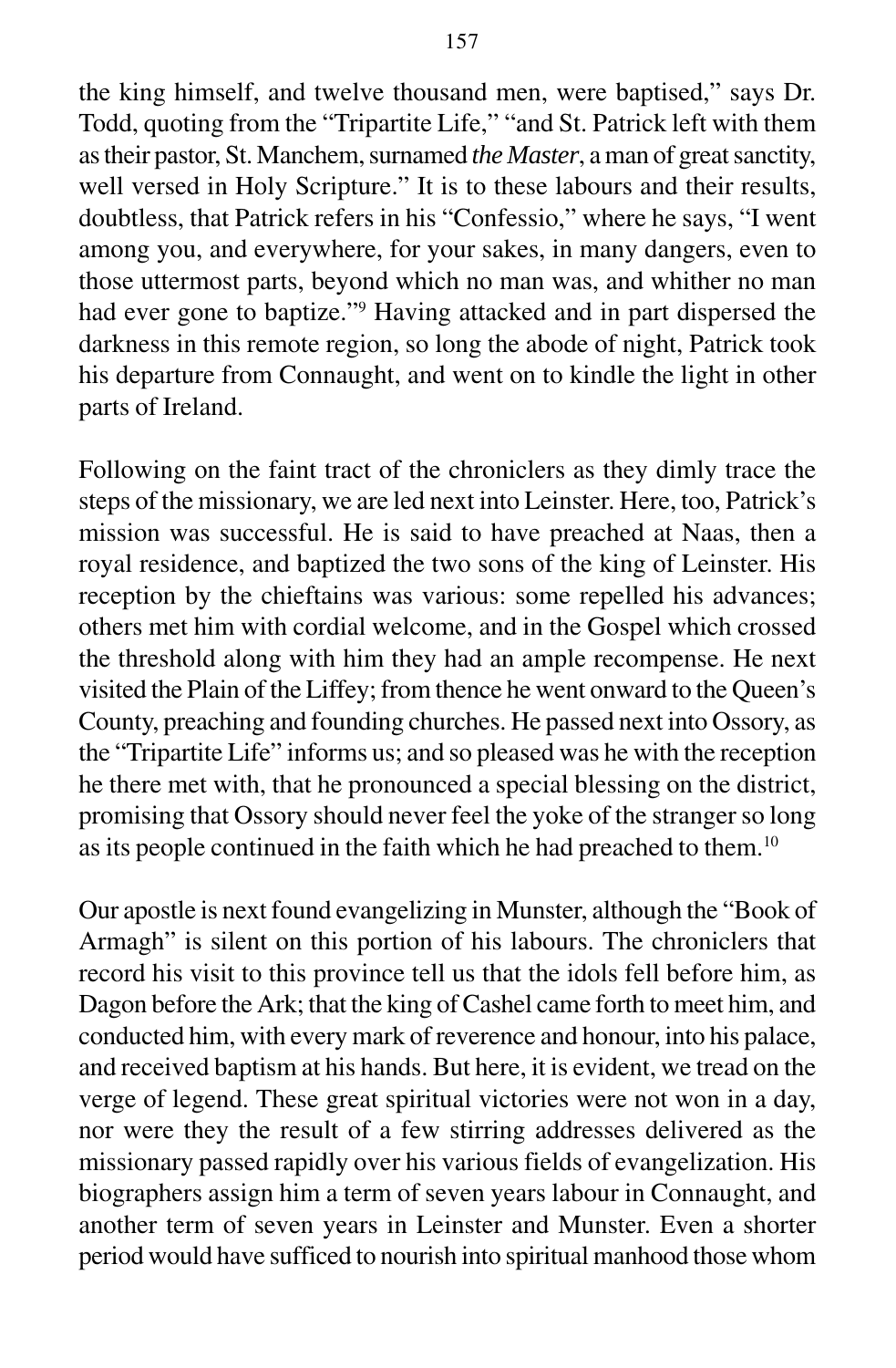by baptism Patrick had admitted into the Church. He could reckon his converts by thousands, but what pleasure could he have in them if they were only nominal disciples? What satisfaction could it be to administer the Christian rite to men who were immediately thereafter to lapse into paganism? He took every care that his labours should not thus miscarry, nor his dearest hopes be thus blasted. He erected churches for his converts, he formed them into congregations, and he ordained as pastors those whom he knew would watch over their flocks with diligence, and feed them with knowledge. His "Confessio" written at the close of his life, may be regarded as his farewell to his converts, and in it he discloses a heart full of the tenderest solicitude for his children in the faith, whom he alternately warns, exhorts, and entreats to stand fast, that they may be to him "a joy and crown" in the great day.

We cannot further pursue the labours of Patrick in Ireland. We must return to another land, where his evangelisation, continued through the instrumentality of others, was to yield its more permanent fruits. The light of the Gospel had now been carried from the northern extremity of the island to a line so far south that it met an earlier evangelisation, which had probably entered Hibernia from the neighbouring coast of Gaul, or the more distant shore of Spain. Rescued from a form of paganism specially polluting and enslaving, Ireland was now a Christian land. Not Christian as the countries afterwards evangelised by the Reformation of the sixteenth century are Christian. Patrick was a man of the fifth, not of the sixteenth century. He knew the Scriptures; he often quotes them; but the circle of truths in which he moved was that of his own times, not that of an age lying far in the future, and of which it had been foretold, "Knowledge shall be increased." True, the Bible of the fifth was the Bible of the sixteenth century. The sun is as full of light at the hour of morning as at the hour of noon; but his beams shining upon us through the not yet wholly dispersed vapours of night lack the brilliance which they possess when they fall direct upon us from the mid heaven. The Bible was as full of light in the fifth century as in the sixteenth, but its rays, struggling through the lingering fogs of paganism, reached the church in measure less full and clear than in after days. As time went on, the study of devout minds, the sharp contrasts of error, the severe siftings of controversy, the bold denials of skepticism, above all, the teaching of the Holy Spirit, brought out more fuller the meaning of the Bible. We do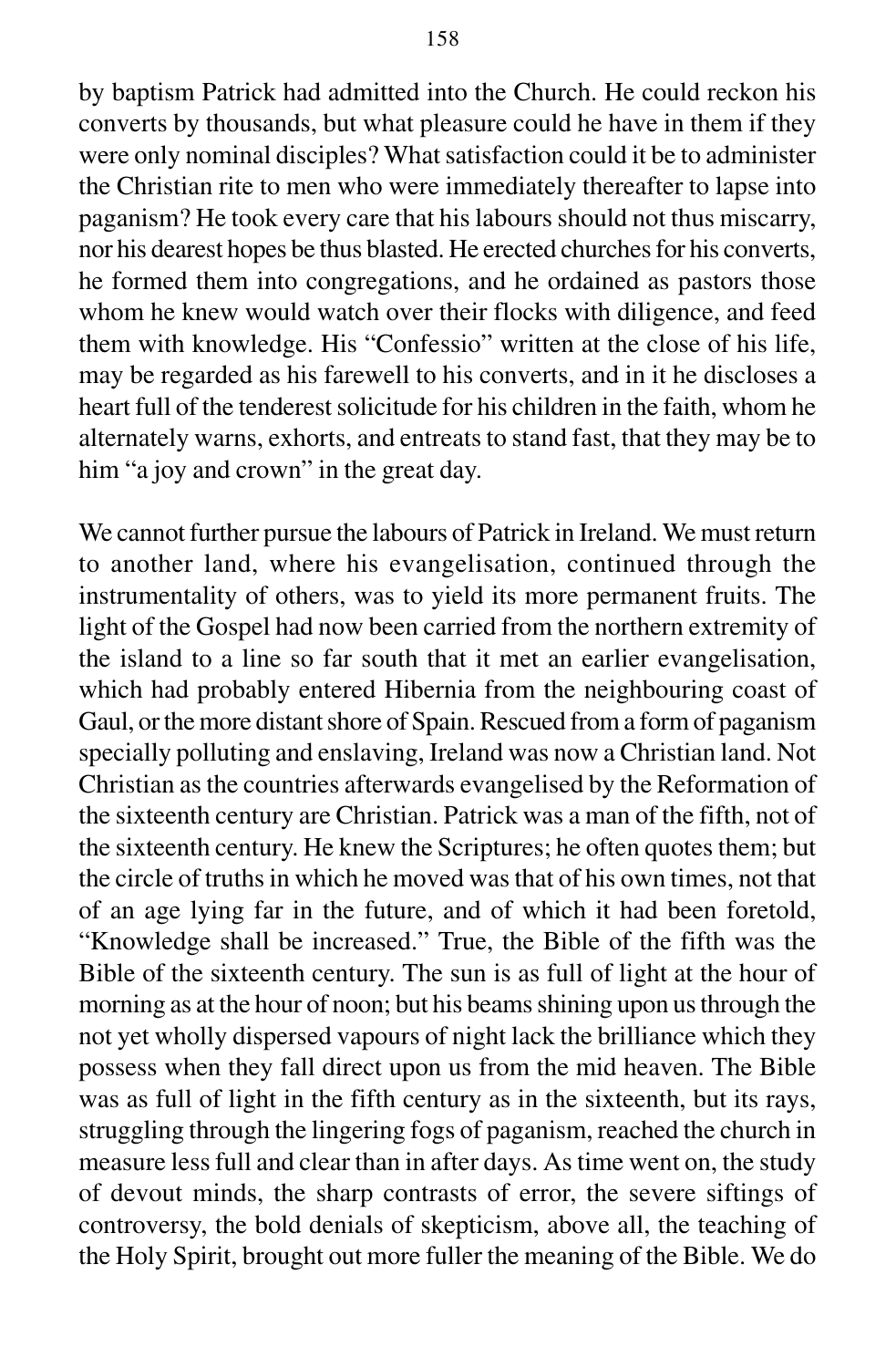not say that they put into the Bible anything that was not in it before—that they added so much as one ray to this source of light, or supplemented by a single new truth this storehouse of supernatural knowledge—but they enabled the Church more deeply to perceive, more accurately and comprehensively to arrange, and more perfectly to harmonize the several parts of that system of truth which was "delivered to the saints once for all." Patrick, though "a burning and shining light," attained the stature neither of an apostle nor of a reformer. Though ahead of all his contemporaries, he was yet in some respects a man of like weaknesses, like misconceptions, and like superstitious fears with them. He appears to have believed that the demons of Druidism had power to do hurt, and that a subordinate empire had been assigned them over the elements of the external world—a belief that descended far beyond his day. But if tainted somewhat with the superstition that was passing away, he was wholly free from that which was preparing new fables and inventions to mislead the human mind and forging for it the fetters of a second bondage. The doctrine which he so indefatigably preached was drawn, not from the font of Roman tradition, but from the unpolluted well of Holy Scripture; and if the Christianity which he propagated in Ireland was rudimentary, which, doubtless, it was, it is ever to be borne in mind that the feeblest Christianization is both a higher and and beneficent agency than the most advanced and refined paganism. The one is a fructifying dew which silently penetrates to the roots of national and social virtue, the other is a blazing sun which burns up that which it burnishes.

## Endnotes

1. The diviners of Erin predicted— New days of PEACE shall come; Which shall endure for ever, The country of Temor shall be deserted. His Druids from Logaire, The coming of Patrick concealed not The predictions were verified, Concerning the KING whom they foretold." And again in a very ancient dialect of the Irish language, and preserved by the scholiast on Fiacc's hymn, is the following prophecy:—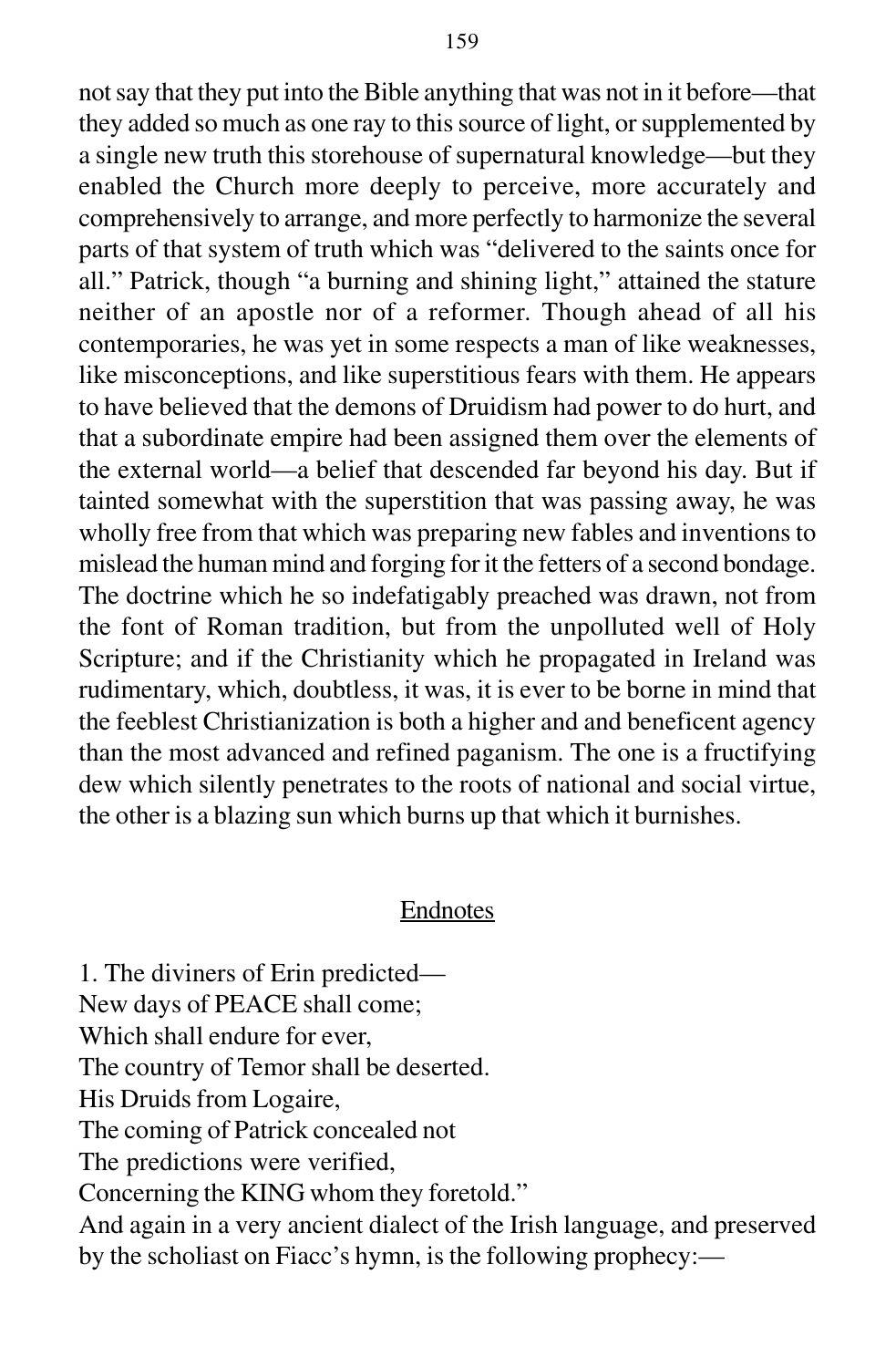"He comes, he comes, with shaven crown, from off the storm-tossed sea, His garment pierced at the neck, with cork-like staff comes he,

Far in his house, at its east end, his cups and patens lie,

His people answer to his voice, amen, amen, they cry. Amen, Amen."

2. The time of celebration was probably the first day of May, or the last day of October. The first date was the Druidical festival of Beltine, or Baal's fire. The second date was the Feast of Temor, or Convention of Tara. One of the bards of Erin, Eochaidh O' FIynn (984), describes this festival as of the nature of a Parliament or legislative assembly but partaking also of a religious character.

3. "On the king's Inquiring," says Dr Lanigan, "what could be the cause of it, and who could have thus dared to infringe the law, the Magi told him that it was necessary to have that fire extinguished immediately, whereas, if allowed to remain, it would get the better of their fires, and bring about the downfall of the kingdom."—Petrie on Tara Hill, *Trans. Of Royal Academy*, vol. xviii., part ii. p. 54. Dublin, 1839.

4. Todd, *Patrick,* p. 439.

5. Todd, Patrick, 445-445.

6. Tirawley, County Mayo, Langan, i 162.

7. Dr. O Donovan, ex. Todd, *Patrick*, p. 448.

8. Lib. Ii c. 87.

9. Pergebum caussa vesta in multis periculis etiam usque ad extreras (extremas) pertes, ubi nemo ultra erat. Santi Patrici Opusscala, etc.*-A Joachimo Laurentio Villaneuva*, Dublin, 1835, p. 236.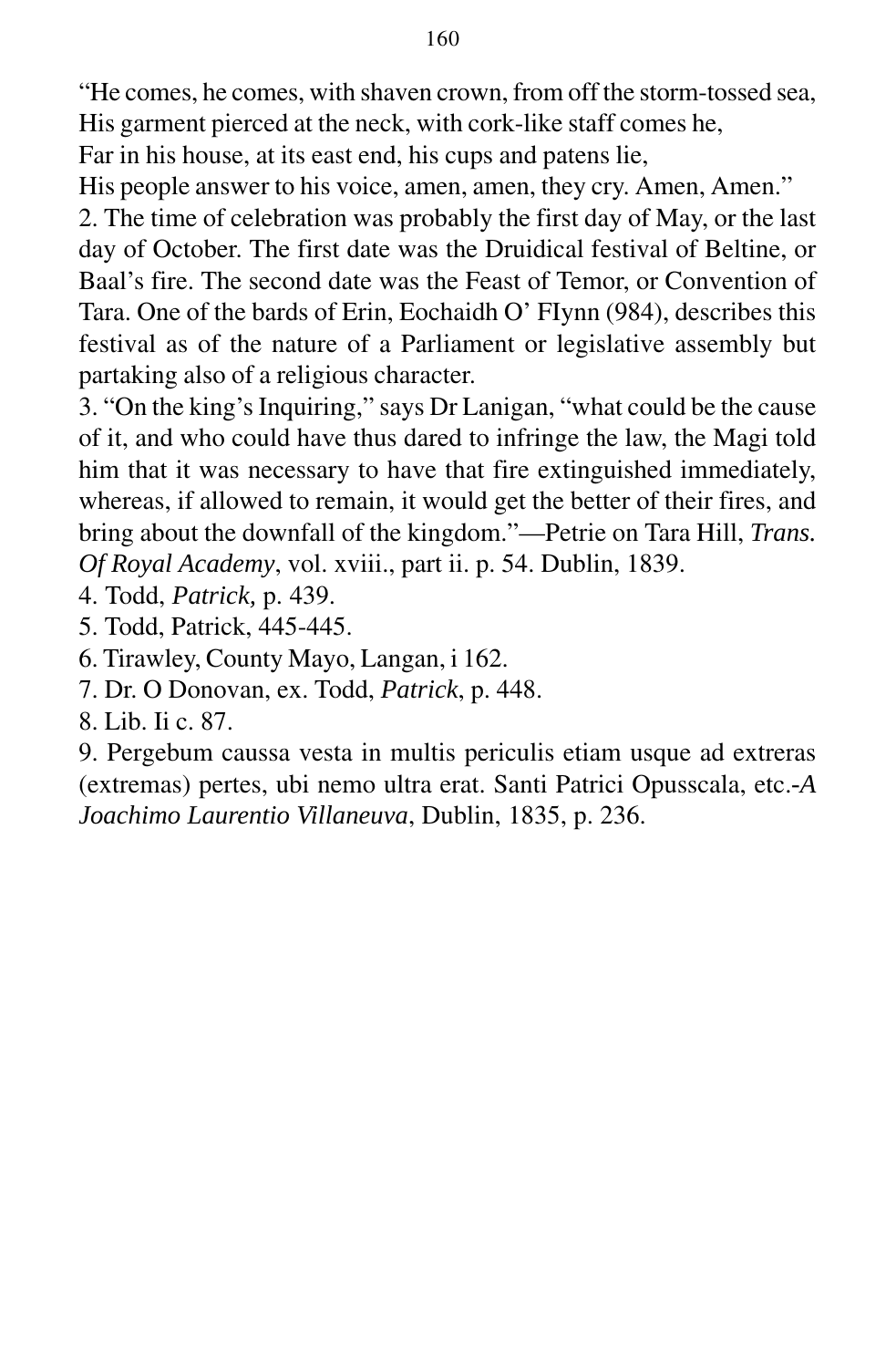### CHAPTER XVII.

# THE THREE HUNDRED AND SIXTY-FIVE CHURCHES.

AS regards the accumulated results of his mission there is a sort of unanimous consent among the biographers of Patrick. His labours are commonly summed up in three hundred and sixty-five churches founded, three hundred and sixty-five bishops ordained, and an army of three thousand presbyters, or about nine presbyters to every bishop. So says Nennius, writing in the ninth century, and his successors repeat the statement, with some variety as to numbers. This may be accepted as a probable approximation to the fact. It is a truly marvelous achievement, when we reflect that it was accomplished in one lifetime, and mainly by a single man, in a barbarous country, and in the face of a powerful Druidism. It truly entitles Patrick to the proud appellation of the "Apostle of Ireland." It justifies for him a high rank among the benefactors of mankind, and places him on a loftier eminence than the founders of empire. Lands far remote from the Hibernian shore, and generations long posterior to Patrick's day, have had cause to bless his memory and pronounce his name with reverence.

We must view the ecclesiastical machinery which he constructed, in the light of the age in which it was created, the condition of the country in which it was set up, and the stage which Christian knowledge and personal piety had then reached. "Three hundred and sixty-five" is the low estimate of the number of bishops ordained by him. The term "bishop" has since Patrick's day changed its meaning. That Ireland was partitioned into three hundred and sixty-five dioceses; that each diocese was presided over by a bishop; that each bishop had under him a staff' of priests, and that each priest had committed to him a congregation or parish, is a supposition so extreme and violent that few, if any, we believe, will find themselves able to entertain it. Doubtless these three hundred and sixty-five bishops of the one country of Ireland, like the company of presbyters of the one city of Ephesus, whom Paul styles bishops,<sup>1</sup> were the overseers, pastors of single congregations. Their special duty was to preach. The others associated with them would find ample scope for their gifts in the various labours of teaching the youth, of visiting the sick, and exercising a general superintendence of the flock. Diocesan episcopacy was not possible in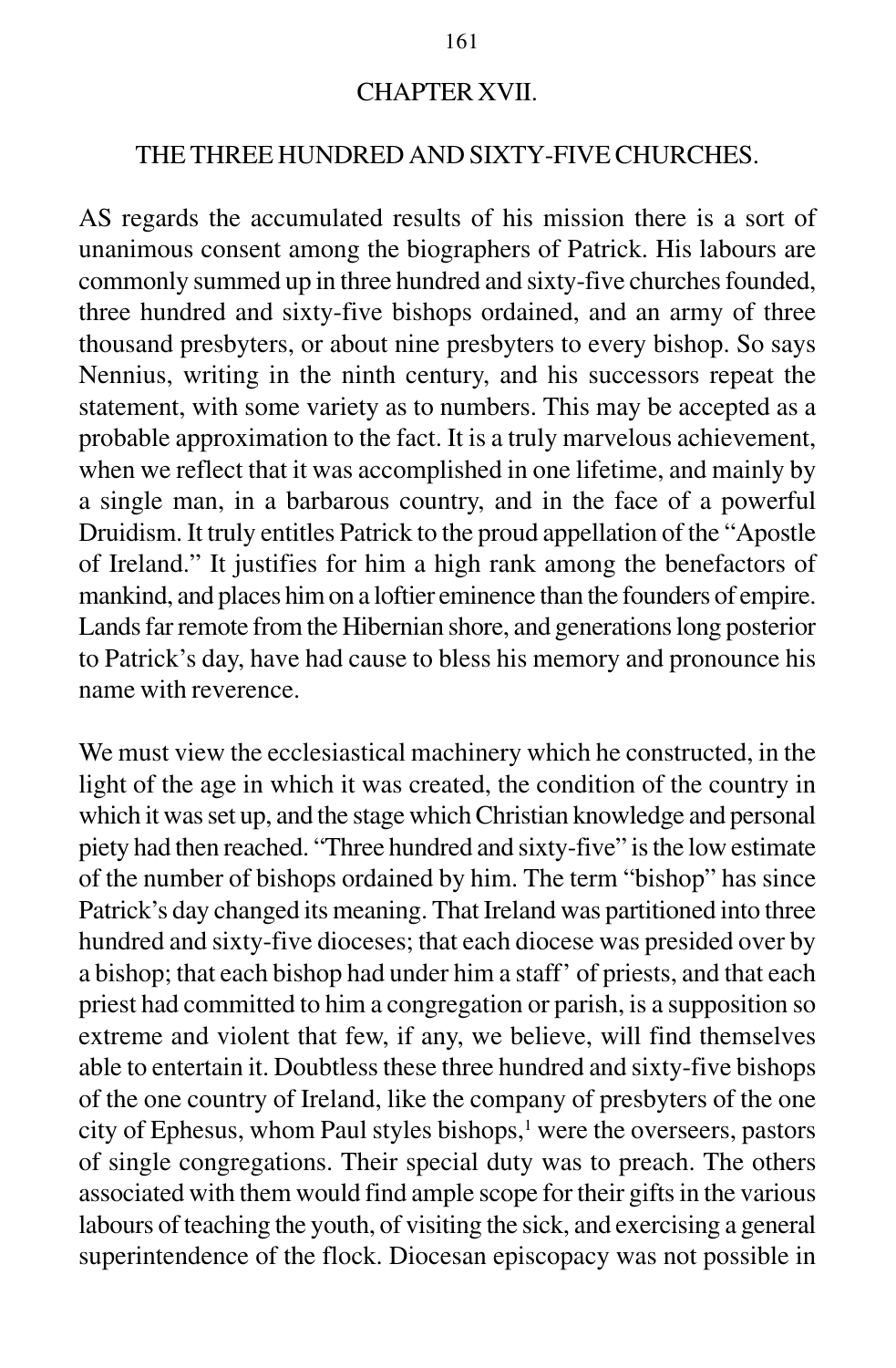Ireland in Patrick's day. Other organizations in the Irish Church, besides that stated above, we are unable to trace. We can see nothing like the modern machinery of Presbytery, Synod, and General Assembly, although it is reasonable to believe that Patrick at times took counsel with the body of the pastors, and, as the result of these joint deliberations, issued directions in cases of emergency and difficulty, and these would furnish a groundwork for the doubtful record of "canons" and "synods" of Patrick which have come down to our day.<sup>2</sup>

Nothing will assist us more in forming a correct idea of the ecclesiastical order established by Patrick in Ireland, than a short study of the Christian Church as seen in the pages of the New Testament, and the writings of the early Fathers. A flood of new light has been thrown on the organization of the Church at Rome in the first ages by the recently discovered work of Hippolytus.3 His book gives a picture of the Roman church in the beginning of the third century—that is, about two hundred years before Patrick's time. The apostle of Ireland would naturally copy the model that was before him. Here it is as seen and depicted by Hippolytus while that model was still in existence. "Every town congregation of ancient Christianity was a church," says Bunsen, in his analysis of the work of Hippolytus. The first part of the church to come into existence was the congregation—not the bishops or overseers, but the flock—the body of believers. The essential powers of a perfect society—the right of liberty and the power of order—were lodged in these persons. All rights and privileges are inherent in the congregation, and are exercised by them and for them, and none the less when transferred by delegation to their pastors and elders. The epistles of inspired men are addressed to the congregations in the various cities and provinces. Acts of discipline are done by the congregation and declared and carried out by the pastor or elder. His power is not lordly but ministerial. In Paul's epistles and in the writings of Clemens, Romanus, Ignatius, and Polycarp, the highest organ of power in the church is the congregation, guided and ruled in the earliest times by a body of elders. These elders discharged the double function of teaching and ruling. The next step was to elect one of their number to preside over the body of the elders. The one judged the fittest was chosen, and to him was given the name of overseer, bishop or pastor. Through this functionary the congregation governed itself. Its bishop or pastor was its servant, not its master. The elder, whose special work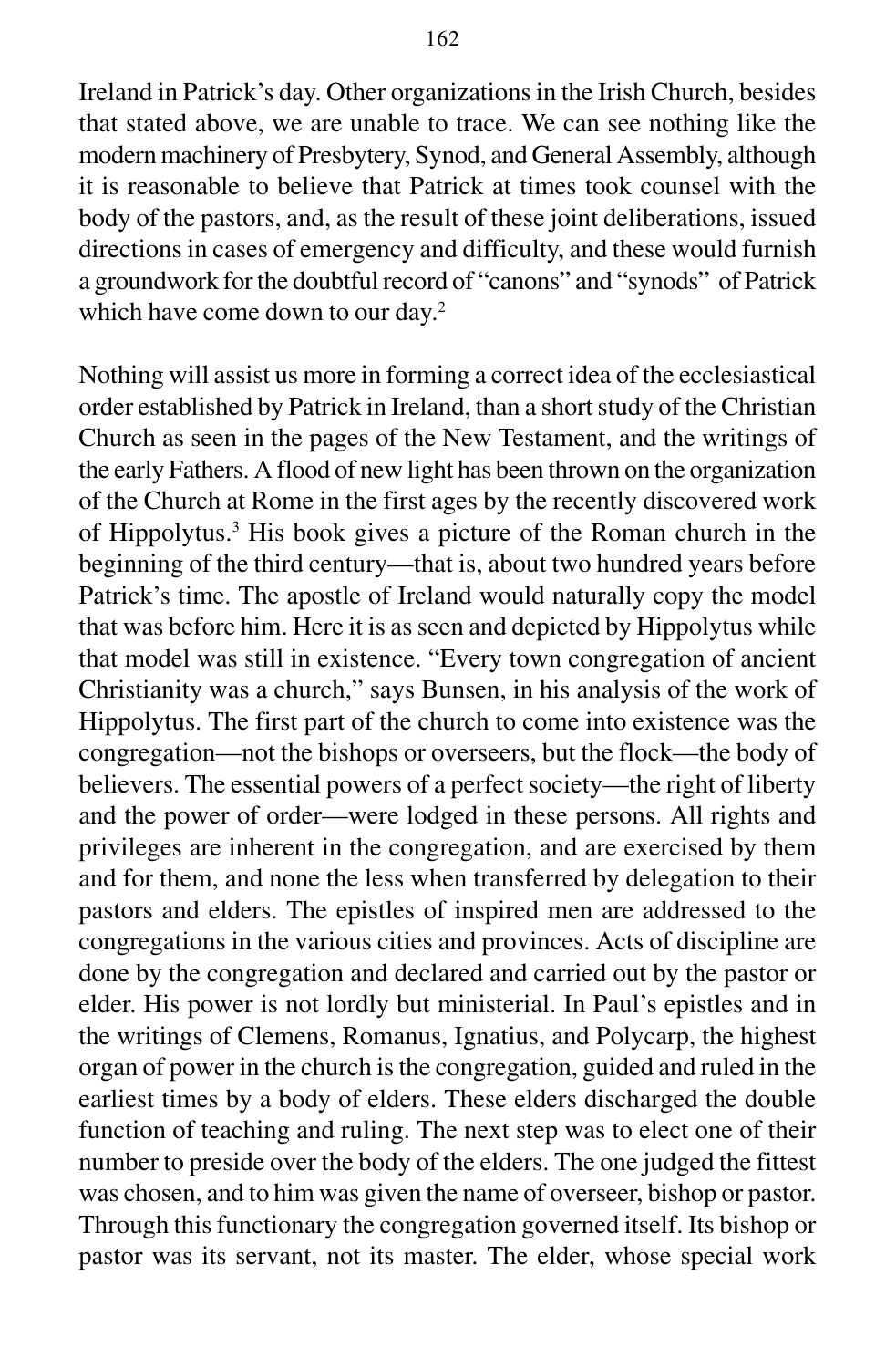was teaching, was chosen by the congregation, and being so elected, the pastors of the neighboring congregations inducted him into his office by prayer, and the laying on of hands. Consecration and ordination was one and the same act. Such are the conclusions fairly deducible on this head from the facts disclosed by Hippolytus.4

Everyone who had charge of a congregation in a city was styled a bishop.<sup>5</sup> Hippolytus had charge of the congregation at Portus, a small town at the mouth of the Tiber, opposite Ostia, the harbour of Rome. As bishop or pastor of Portus, he was a member of the Presbytery of Rome. The Roman Presbytery in Hippolytus' day consisted of the bishop, the presbyters (pastors), and deacons of the city of Rome, with the bishops (pastors) of the suburban congregations. "Much smaller towns than Portus had their bishop," says Bunsen; "their city was called their diocese." In those times there existed no parishes in the proper sense of the word. The city of Rome, however, formed an exception. From the earliest days of Christianity there were certain centers of Christian work in the metropolis corresponding with the *regiones* of the city. After the time of Constantine, a church was built in each of these *regiones*. These churches were termed *cardines*, and from this is derived the title *cardinalis* for a parish priest, a word which has been in use from the time of Gregory, about A.D. 600. The parochial clergy of this city formed the governing body of the Church of Rome. With them were associated in this government the seven deacons, established for the service of widows and the poor, and the seven suburban pastors or bishops.<sup>6</sup> This body grew ultimately into the college of cardinals. We now see the congregational liberties beginning to be curtailed, and the laity excluded from the government of the Church. The plea of the Presbyterian divines of the sixteenth and seventeenth centuries, that the elders were both an officiating, that is, a teaching and ruling body, "is quite correct," says Bunsen, judging by the light thrown by Hippolytus on the early organization of the Church at Rome. "The ancient Church," says Bunsen, "knows no more of a single presbyter than of clerical government and election."7 It was only in very small and remote villages that a single bishop—using the word in the sense in which Paul and Peter use it— managed his little community. "He was called," says Bunsen, "a country bishop" (chorepiscopus, *i.e*., a country curate).8 Standing alone he could exercise no act of government in the strict sense. The rule of the Church was in the hands of no single man in early times; it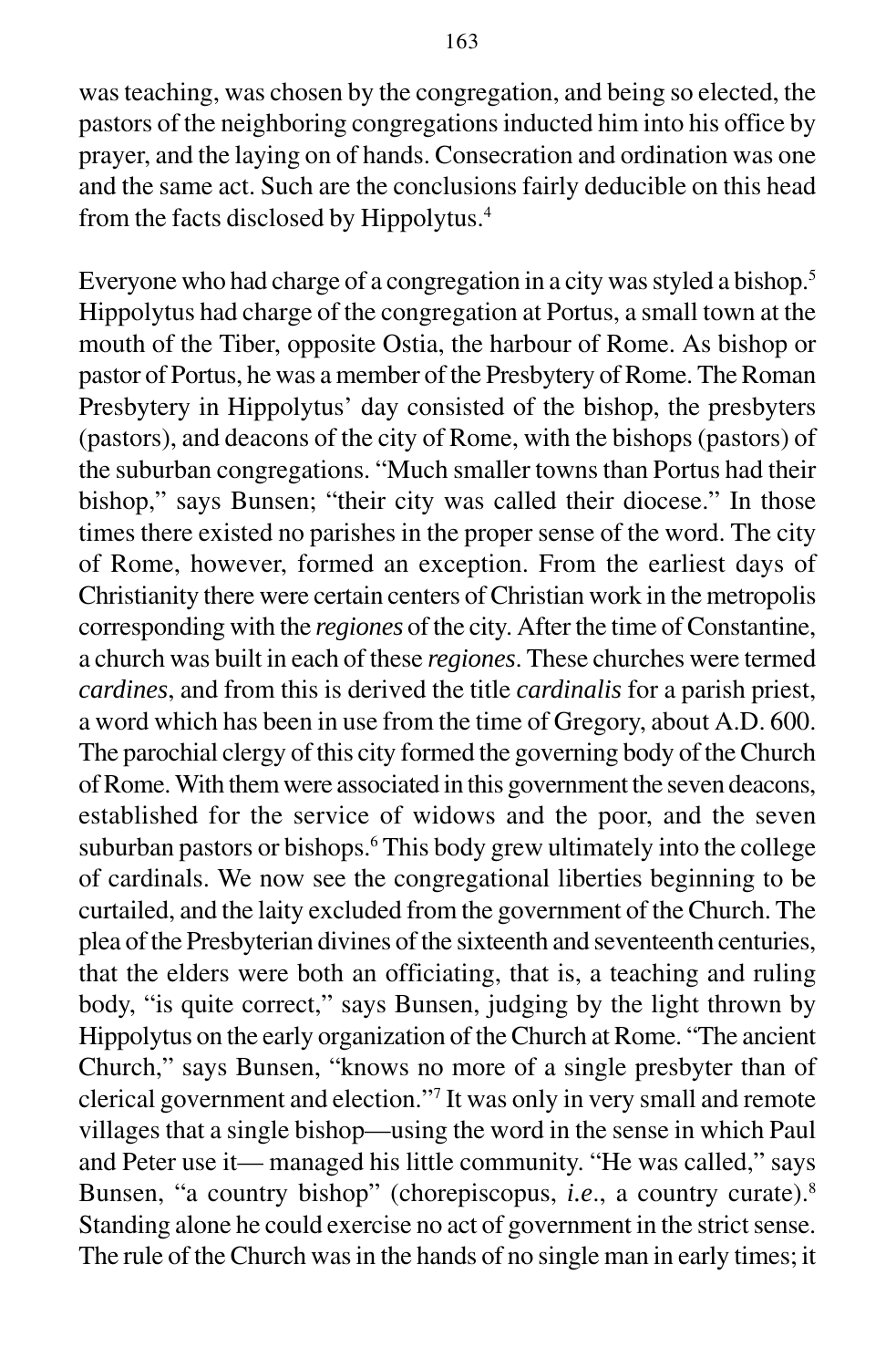could be administered only by a body or council of church officers.

For the pastor there was set a chair in the apse or circular recess at the eastern end of the church. On either side of the pastor's chair—not yet changed into a throne—were ranged rows of benches, on which sat the elders. The communion table occupied the space between pastor and elders and the congregation; it was the connecting link between clergy and people. It was a table, not an altar, for as yet no sacrifice had been invented save the symbolic one of self-dedication over the bread and wine, which alone were seen on that table.

In the times that preceded the Council of Nice (325), the government of the church was presbyterial; in the post Nicene period it was hierarchical. "The Ante-Nicene Law," says Bunsen, "exhibits every town as a church presided over by a bishop and a board of elders (presbyters); but at the same time, it represents the bishops (not the congregations) of the smaller places, as clustered round the bishop of the large town or city, which was their natural metropolis. These bishops formed part of the council or presbytery of the mother-congregation for all matters of common interest. In the post-Nicene system the congregation is nothing, its bishop little. The ante-Nicene canon law is fundamentally congregational, and its bishop, as such, represents the independence and, as it were, sovereignty of the congregation."<sup>9</sup>

In the days of Hippolytus, the bounds of the presbytery of Rome were modest, indeed, compared with what they soon afterwards came to be. Down to the middle of the third century, the presbyterial bounds embraced only the pastors of the city and those of its seven suburban towns. After the beginning of the fourth century, the presbytery of Rome extended its authority to all the subvicarian towns, its jurisdiction equal to the jurisdiction of the Vicar of the City, which stretched to the Apennines on the north and the shores of the Italian peninsula on the south. This was the prelude of much greater extensions in the centuries that followed; and as this jurisdiction widened its sphere it grew ever the more hierarchical and despotic, and departed ever the farther from the simplicity, the equality, the liberty, and also the purity of the church of apostolic and primitive days.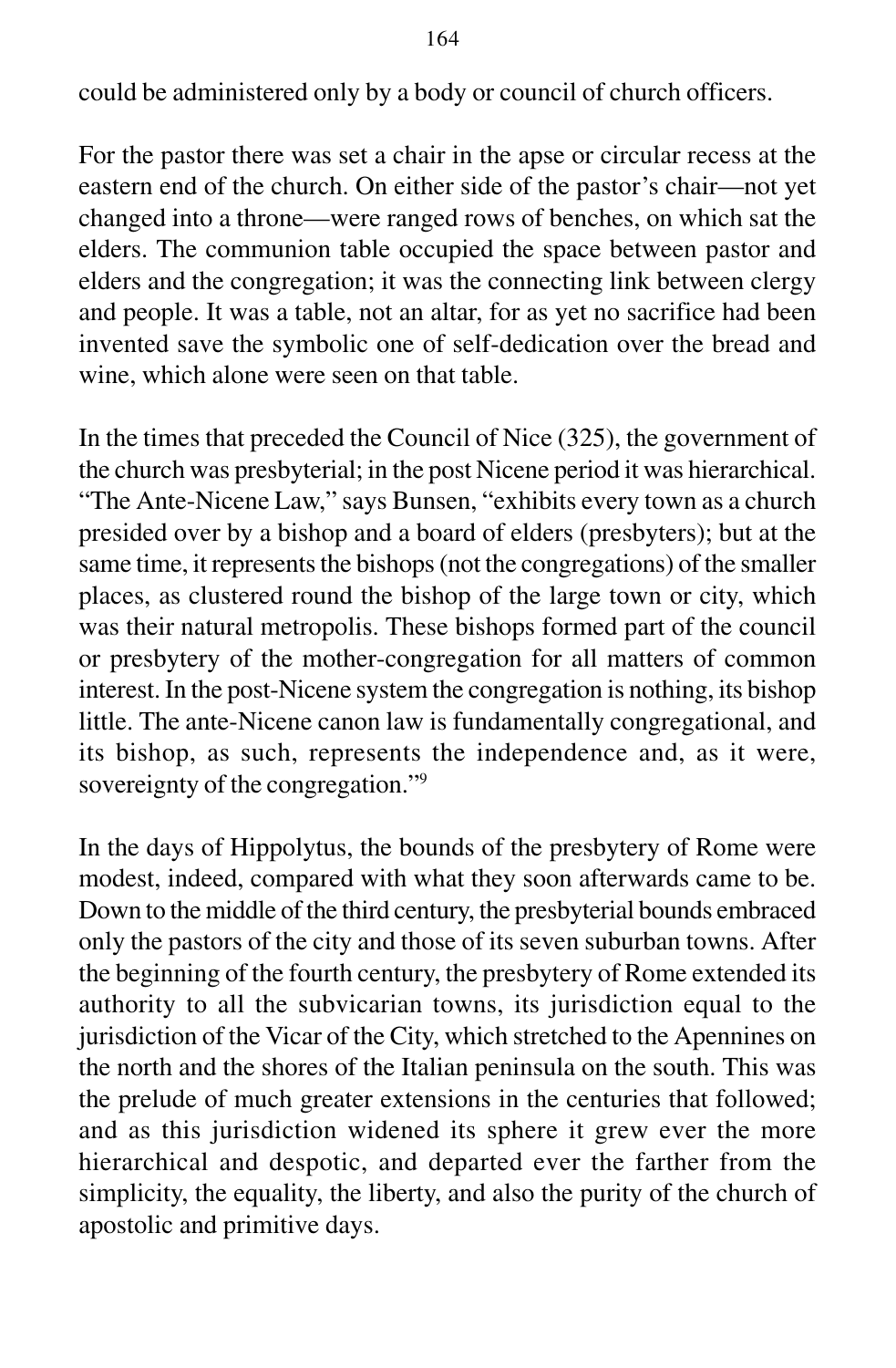Our general summing up from the facts disclosed in the work of Hippolytus is to this effect, that where there was a congregation, a pastor, and a body of elders, there was held in early times to be a complete church, self-governing and independent. In this deduction we have the support of Bunsen's concurrence. "Where such a council can be formed," he says, "there is a complete church, a bishopric." The elders are teachers and administrators. If an individual happen to be engaged in either of these offices more exclusively than the other, it makes no real alteration in his position, for the presbyters of the ancient church filled both situations. Their office was literally an office, not a rank.<sup>10</sup>

Let us next turn our eyes for a few moments on the church of Africa. It is the middle of the third century, and the most conspicuous figure that meets our gaze is Cyprian, bishop of Carthage. But though styled bishop, Cyprian's rank, duties, and powers, are simply those of a pastor of a single congregation. He has no diocese save the city of Carthage. He has no pastors whom he superintends as their diocesan. There is but one congregation in Carthage, and Cyprian is its pastor. Sabbath by Sabbath we see him preaching to this flock and dispensing to them the sacraments. He has a body of presbyters, eight in number at most, and seven deacons who assist him in his pastoral work. These presbyters have no congregation; they instruct the youth, they visit the sick and the prisoners, and being supported by the congregation, $<sup>11</sup>$  they give their whole time to</sup> their duties.<sup>12</sup> In his exile Cyprian writes to the people of Carthage,<sup>13</sup> as forming one Christian flock, himself being their one and only pastor, and Carthage his whole diocese. No candid reader of his letters can fail to see that the "bishop" of the Cyprianic age was a preaching minister, and that the Cyprianic presbytery in most things represented our parochial session.

The Irish Church in Patrick's day was the Cyprianic Church over again as regards the number of its bishops. In Pro-Consular Africa alone there were 164 bishops.<sup>14</sup> Now Pro-Consular Africa was only a small part of the Roman possessions in that continent. In the days of Cyprian there must have been several hundred bishops in Africa. Many of them discharged their ministry in towns and hamlets so obscure that the learned Pamelius is at a loss where to place them. It is not possible to believe that all these were diocesan bishops. There was not room enough in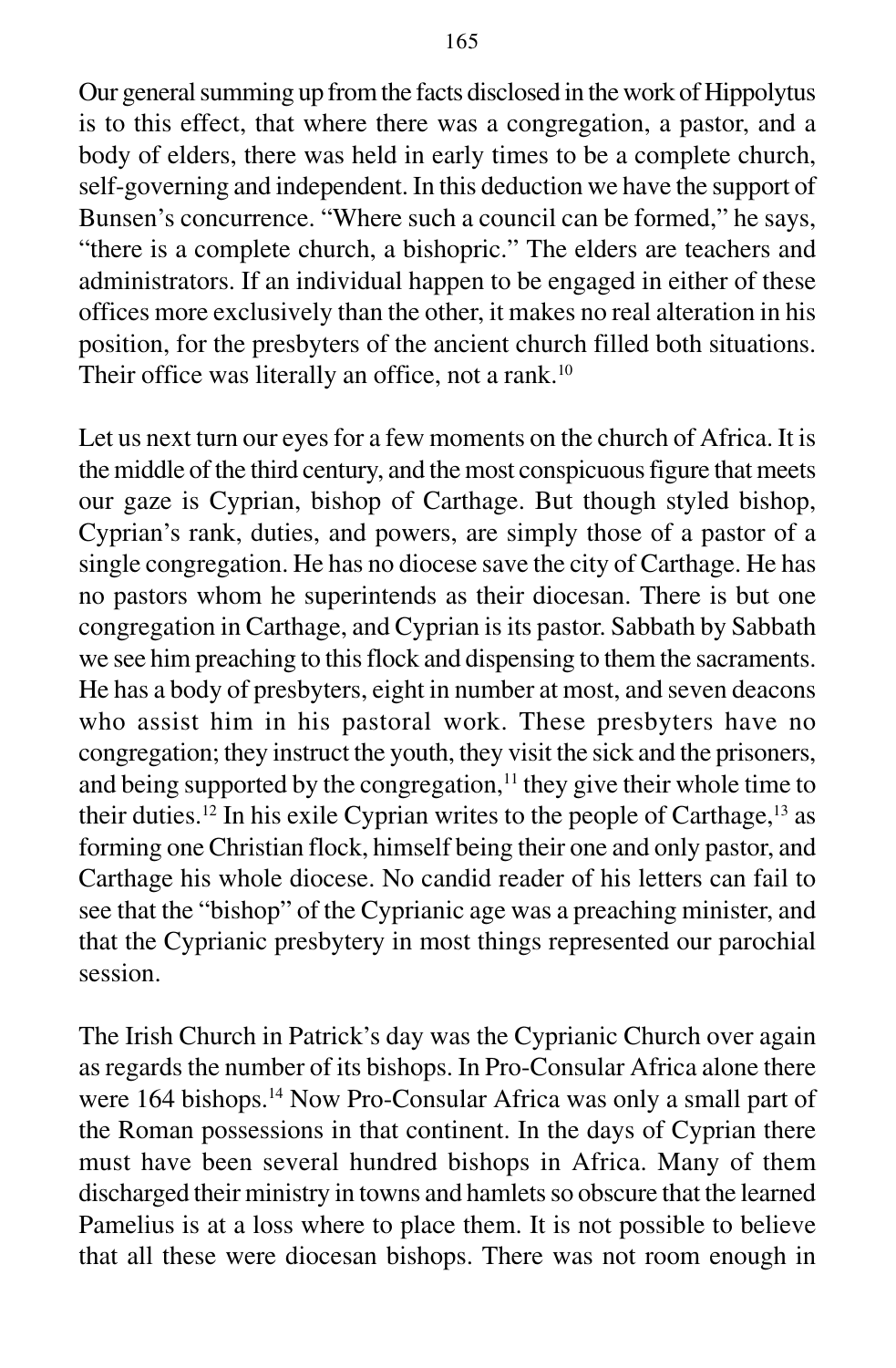Roman Africa for a fourth of that number. It was in Roman Africa only that Christianity had been embraced. Most of that great continent was still inhabited by the native population, the Moors. To them the Latin was an unknown tongue, and as the Gospel was preached in Latin only it ceased to be intelligible when it reached the confine of the Roman colony, and touched the Moorish border. This accounts for the fact that Christianity never gained an extensive footing in Africa, and that it disappeared at an early period. When the Saracens entered Africa the light of Christianity was found to be all but extinct.<sup>15</sup>

We conclude: it is the undoubted historical fact, attested by the records of the African Church in Cyprian's day, and by the records of the early Roman Church so unexpectedly and authentically brought to light through the discovery of the work of Hippolytus, that down to about the middle of the third century, bishop and pastor were terms indicating the same church officer; that this church officer presided over a single congregation, that his congregation was his diocese; and that he was assisted by a body of presbyters or elders, some of whom took part in the government only of the flock, while others of them, having earned for themselves a good degree, were admitted to teach, though without being set over a congregation. Such is the picture of the primitive church, which has been drawn by the hand of a man who lived while the church was still young. Mingling freely in her councils, Hippolytus had the best opportunities of observing and depicting her true lineaments. It is no imaginary portrait which he has given us. Long hidden in darkness, it has been unexpectedly disclosed, that we, too, in this late age, might be able to look upon the face of the church primitive, and know the simplicity, the purity, and the beauty that won for her the love and reverence of her early members.

There rose three hundred and sixty-five churches for the use of these three hundred and sixty-five bishops. This is proof, were proof needed, that these were not diocesan, but parochial or village bishops. Had they been dignitaries of the rank which the term "bishop" came afterwards to mean, with a clergy three thousand strong, not three hundred but three thousand churches would have been needed. These churches were humble edifices. Probably not one of them was of stone. Armagh, the metropolitan church of future times, was as yet an altogether undistinguished name in the ecclesiastical world. It enjoyed in Patrick's days neither pre-eminence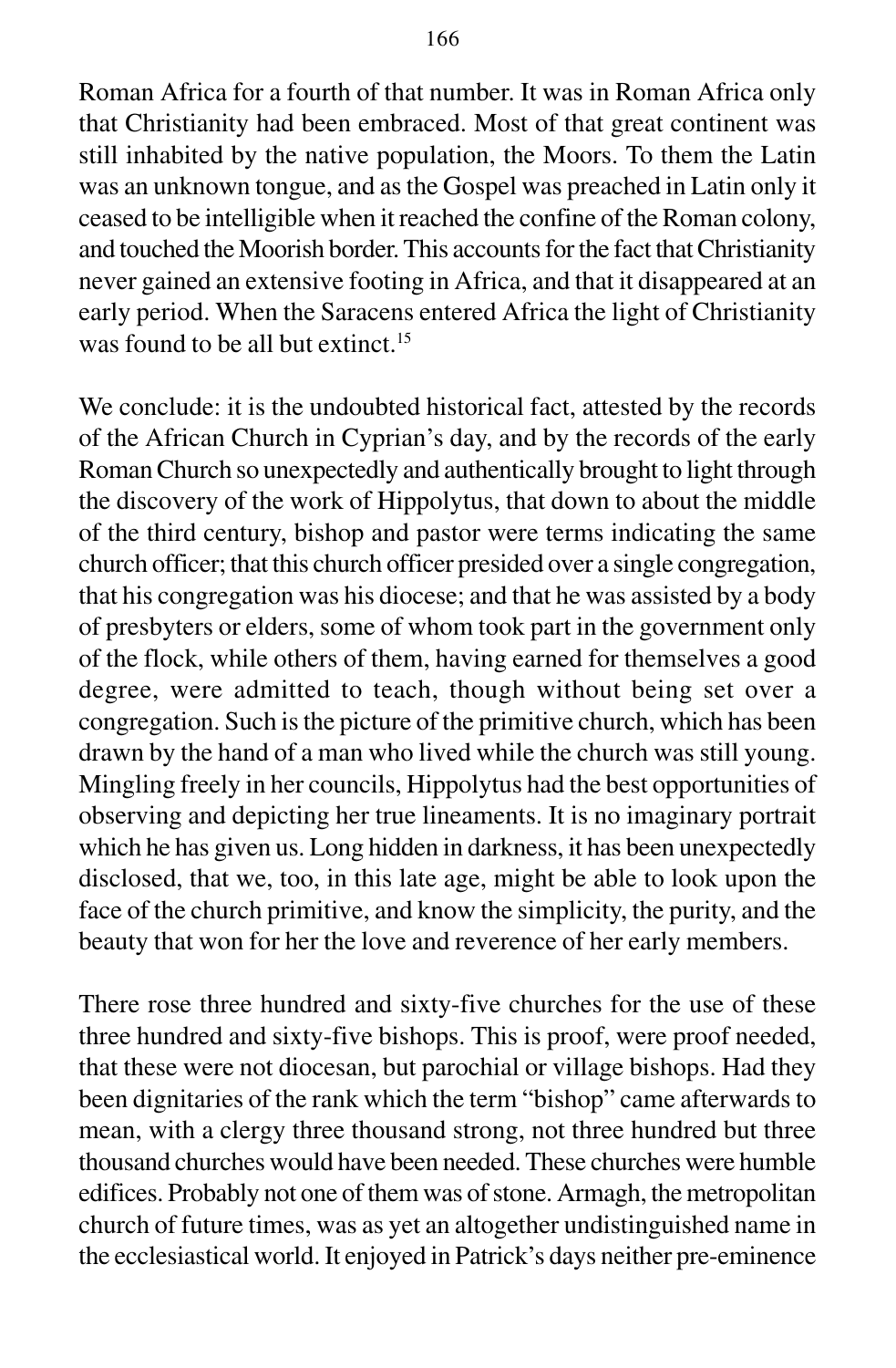167

nor jurisdiction. In the north of Ireland the churches were constructed of planks or wattles, and in the south, of earth. Like the humble altars of the Patriarchs on the plains of the early Palestine, they borrowed their glory from the Almightiness of the Being to whose worship they were consecrated, and also from the fact that they were served by men adorned not with pompous titles, but with the gifts of knowledge and the graces of the Holy Spirit—the oil of their consecration.

A school rose beside the church, named not infrequently a monastery. The monasteries of Patrick's days, and of the following centuries, were not at all the same institutions with those which bore that name in the twelfth and thirteenth centuries. They were not the retreat of the idle and the ignorant; they were not communities of men who groaned under the burden of exerting their drowsy voices in intoning the various offices which marked the passing of the weary hours between matins and evensong. The monasteries of Patrick's day were associations of studious men, who occupied their time in transcribing the Scriptures, in cultivating such sciences as were then known, and in instructing the young. They were *colleges* in which the youth were trained for the work of the home ministry and the labours of the foreign mission-field; and with what renown to their country and benefit to other lands the members of these institutions discharged this part of their important duties, we shall see when we come to speak of the great Columban establishment at Iona. When the youth had finished their studies for the day, they would shoulder axe and mattock, and would sally forth and address themselves to the laborious and profitable occupation of clearing the forest, or trenching the moor and changing the barren lands around their abode into arable fields, green in spring with the sprouting blade, and golden in autumn with the ripened grain.

It was Patrick's prudent custom, on entering a district, to address himself first of all to the chieftain. If the head of the sept was won to the faith the door of access was opened to his people. A plot of ground on which to erect a sanctuary was commonly the first public token that the chief had embraced the Gospel, and that he desired, at least did not oppose, its spread among his tribe. These churches were of small size; the whole inhabitants of Ireland did not then probably exceed half a million, and its sparsely populated districts could furnish no numerous congregations. In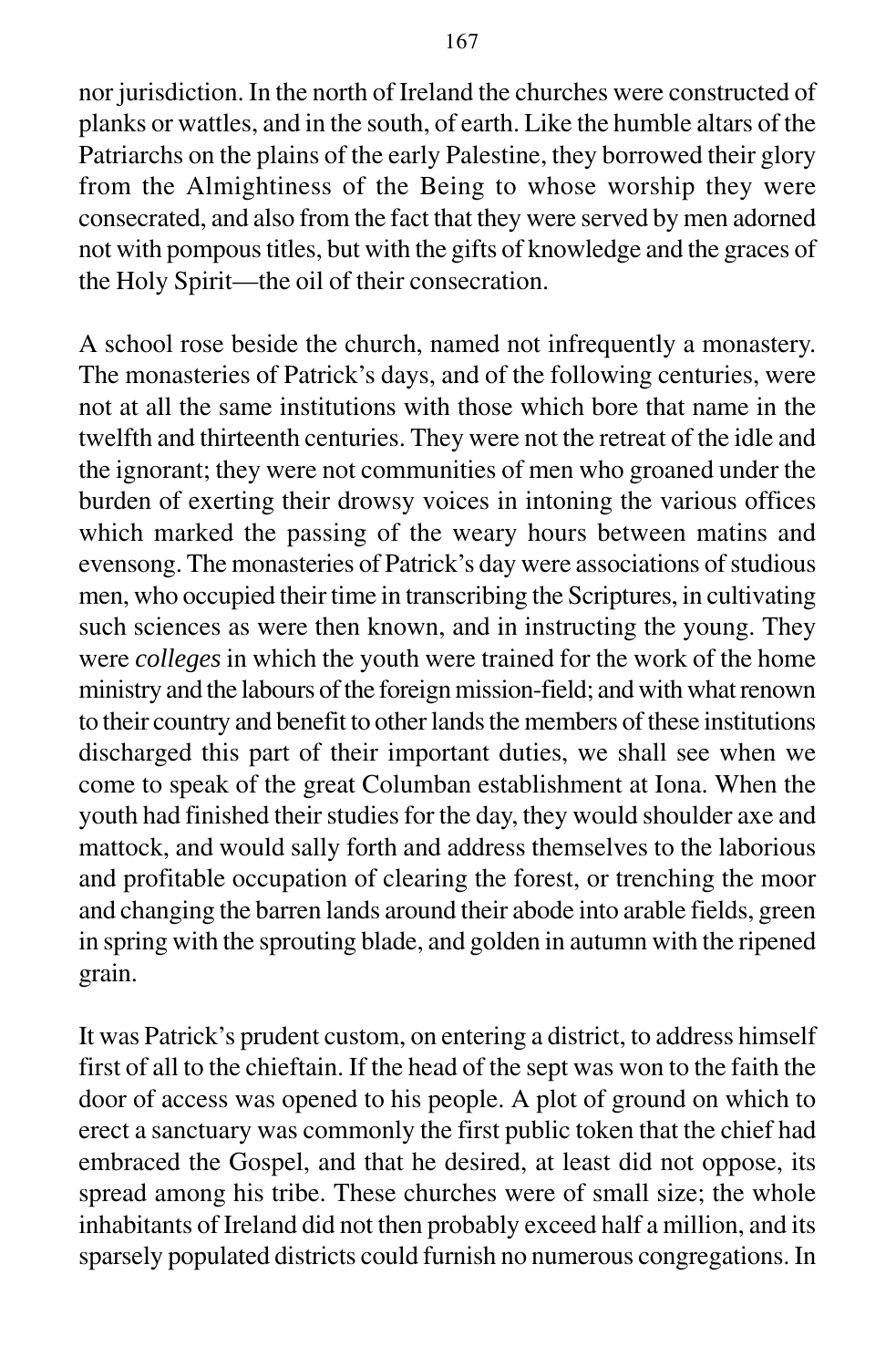the distribution of these churches, Patrick conformed himself to the tribal arrangements. His servitude in Ireland made him well acquainted with its social condition, and enabled him to judge of the best methods of overtaking its evangelisation. In some places he planted the churches in groups of sevens, probably because the population was there the more numerous; and each group had its seven bishops—another proof that, like the four hundred bishops of Asia Minor in early times,<sup>16</sup> these were parochial and not diocesan ecclesiastics. It was not unusual to surround the ecclesiastical building with a strong stockade. The power of the Druid, though weakened, had not yet been wholly broken, and the missionaries of the new faith were still exposed to hostile attacks from the mob, or from the chieftains, at the instigation, doubtless, of the priests of the ancient worship.

The time had now come when the labours of the apostle of Ireland were to close. They had been indefatigably prosecuted for upwards of thirty years—some, indeed, say sixty—and the latter is not too long a period for so great a work. Patrick was now verging on fourscore; and welcome, doubtless, was the rest which now came to him in the form of death. Of his last hours we have many legends, but not a single line of trustworthy record. Whether he descended suddenly into the grave like Wycliffe and Luther, or whether he passed to it by months of lingering decay and sickness like Calvin and Knox, we know not. The year of his death is uncertain. The Bollandists make it 460: Lanigan, founding on the annals of Innisfallen, 465. He died at Downpatrick. A star in the sky, say the legends, indicated the spot where his ashes were to repose. St Bridget, with her own hands, embroidered the shroud in which his corpse was wrapped, and his requiem was sung by a choir of angels, who were heard mingling their strains with the lamentations of the pastors as they carried his remains to the grave; and for twelve days, some say a whole year, the sun, ceasing to go down, shed a perpetual day on the spot where he was interred. After legend has exhausted its powers to throw a halo round his departure by heaping prodigy upon prodigy, the simple historic fact remains the more sublime. And that fact is, that on the spot where he began his ministry there he ended it, and there, after all his battles, did the gates of an eternal peace open to receive him.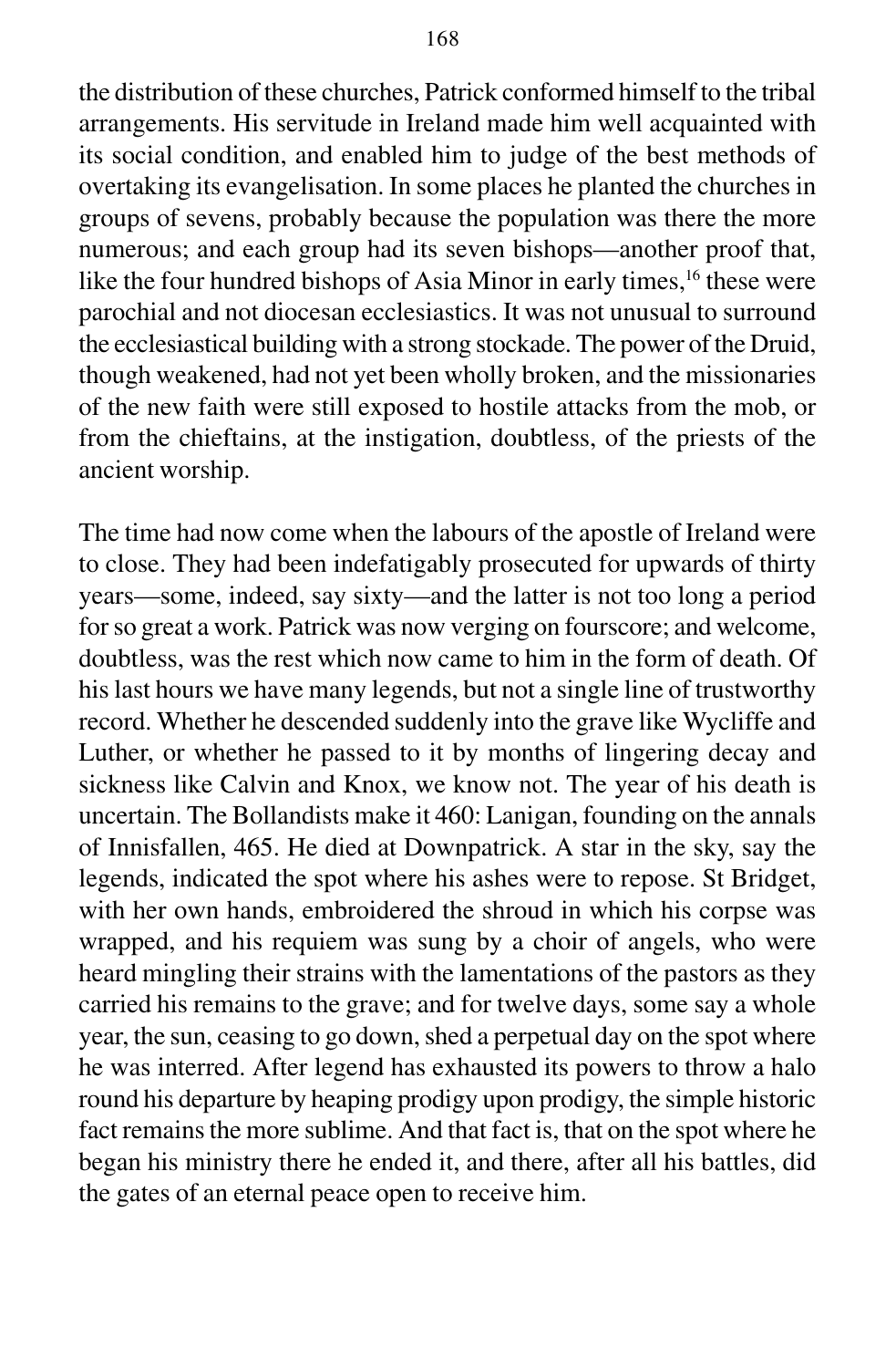## Endnotes

1. Acts xx, 17,28.

2. Dr. Todd declares against the genuineness of the works ascribed to Patrick in Ware and Villeneuva, with the exception of the *Confessio*. And as regards the ecclesiastical canons ascribed to him, Dr. Todd holds these, from external evidence, to be the production of an after age. We believe most students of history will agree with him. —See Todd's *Life of St. Patrick*, pp. 484-488.

3. Hippolytus was the disciple of Irenæus, the disciple of Polycarp, the disciple of the apostle John. His book, which treats on the doctrines of the primitive church, was written under Alexander Severus about A.D. 225. His knowledge of the apostolic doctrine was drawn from the most authentic sources; and being a member of the Presbytery of Rome, he speaks with the highest authority on the affairs of the Roman Church. He lived at the period of the church's transition from the apostolic constitution to the ecclesiastical system. He was the contemporary of two Popes, Zephyrinus and Callistus, who played no unimportant part in the changes then in progress. Hippolytus has given us portraits of these two popes. These portraits are the first full disclosures of the real character of these two notable ecclesiastics, but they are not such as are fitted to enhance our esteem of the men, or exalt our veneration for the papal chair. "The book," says Bunsen (vol. i. preface v. ), "gives authentic information on the earliest history of Christianity, and precisely on those most important points of which hitherto we have known very little authentically."

4. *Hippolytus and His Age*, by C. C. J. Bunsen, D.C.L. London, 1852. Vol. iii. pp. 219-222.

5. *Ibid*., vol. i. p. 207.

6. *Hippolytus and his Age*, vol. i. e. 208.

7. *Ibid.*

8. *Ibid*., vol. iii. p. 221.

9. *Hippolytus and his Age*, vol. ii. p. 258, 259.

10. *Hippolytus and his Age*. Vol iii p.246.

11. Cypr. Epist.,i.

12. In his sixty-ninth epistle, the author of Cyprianus Isotimus says: "Cyprian dispenser of the Word and sacrements, but also insinuate that all under his charge, all that had any interest in calling or receiving him, were ordinarly fed by and received communion from him" —Cyprianus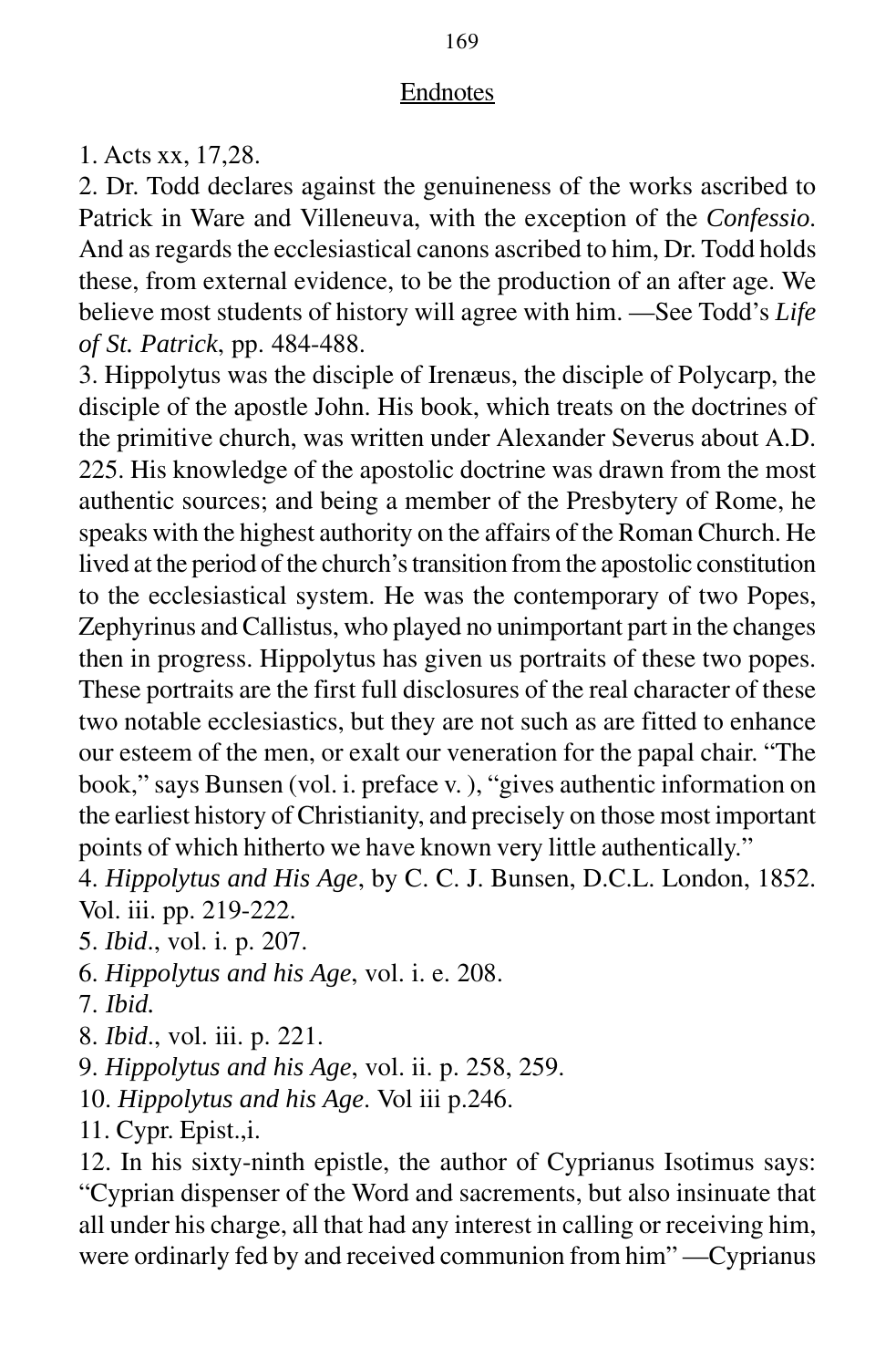Isotimus, chap. V. p. 460 by W. Jameson, Edin. 1705.

- 13. *Cypr. Epist*., 81 Plebi Universe.
- 14. *Victor Uticensis*, lib. i.
- 15. *Nazienzeni Querela et Votum Justum*, by W. Jameson, part i, sec.
- Vii. pp 30,31. Glasgow.
- 16. *Bingham Antq*. Bk, ii c. xi.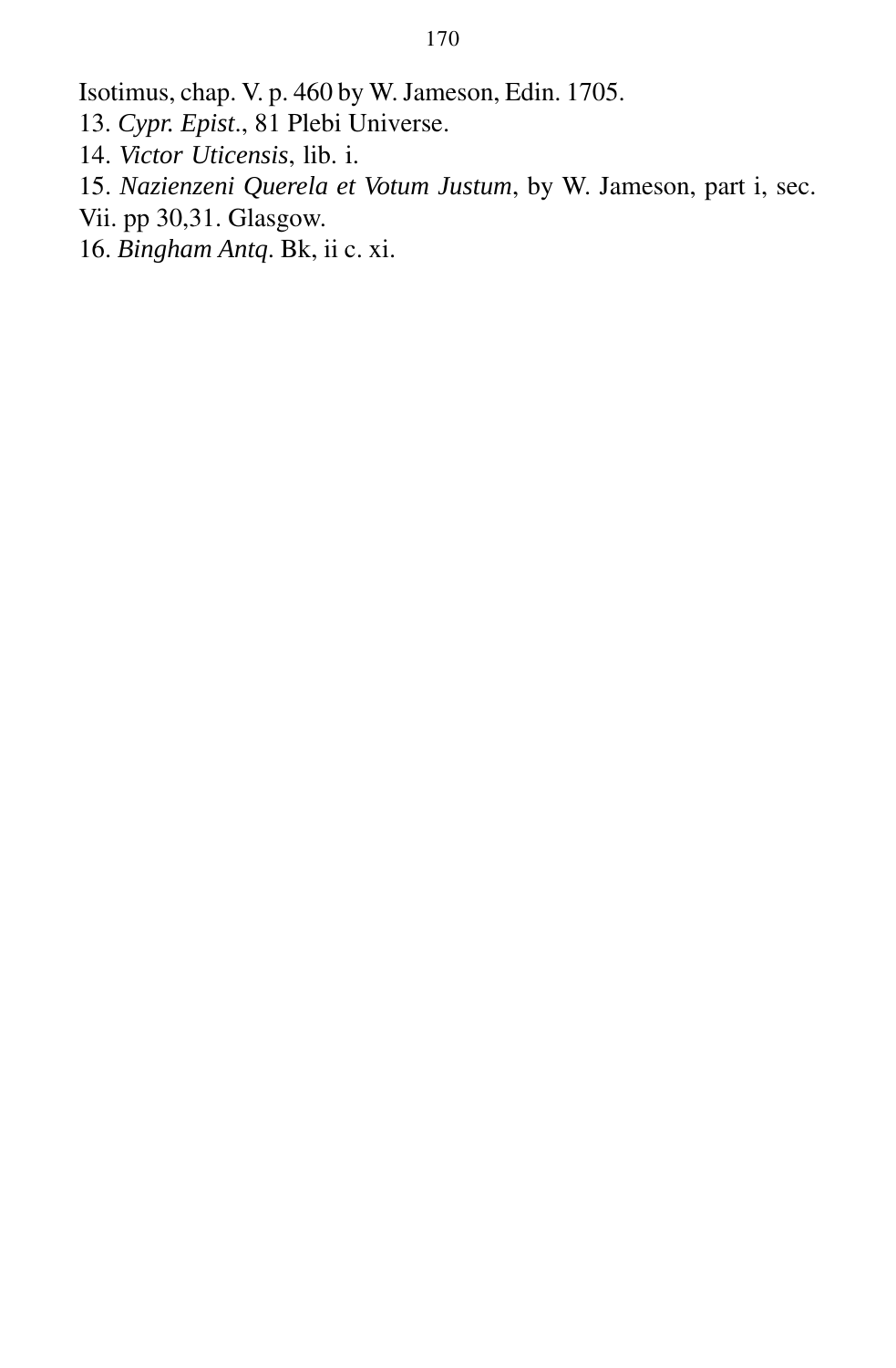### CHAPTER XVIII.

### The Schools of Early Ireland.

PATRICK stamped his image upon Ireland as Knox did at a later day on Scotland. Simply by the power of Christian truth he summoned into being an Ireland wholly unlike any that previous ages had seen, and if possible still more unlike the Ireland which we find in existence at this day. At the voice of Patrick the land shook off its hoary superstitions and its immemorial oppressions, as the mountains do the fogs of night when touched by the breath of morning. It stood forth an enlightened, a religious, and a prosperous country. The man who had wrought this wondrous transformation on it was now in his grave, but his spirit still lived in it, and the tide of renovated life which he had set flowing in the nation continued for some centuries in full flood. There came no foreign invader to put his yoke upon the neck of its sons, or to rob them of their scriptural faith. Left in peace they addicted themselves to the labours of the plough, and the yet nobler labours of the study. The first made their country a land of plenty, the second made them renowned throughout Europe as a nation of wise and learned men. The glory with which Ireland at this period shone was all the brighter from the darkness which had overwhelmed the rest of the world. Asia and Africa were passing into the eclipse of Islam. The rising cloud of superstition was darkening Europe. The nations seemed to be descending into the tomb, when lo! at that moment when knowledge appeared to be leaving the earth, there was lit in the far West a lamp of golden light, which was seen shining over the portals of the darkness, as if to keep alive the hope that the night which had settled upon the world would not be eternal.

We must now bestow a glance at the times that succeeded the death of the country's great reformer. They deserve our attention, for they were astir with noble and beneficent activities. To walk in the steps of Patrick was the ambition of the men who came after him. The labours of that most fruitful period may be arranged under the five following heads: there was the building of churches; there was the erecting of schools and colleges; there was the preaching of the Word of Life; the teaching of the Scriptures; and the training and sending forth of missionaries to foreign lands. The Gospel had given the Scots of Ireland peace among themselves.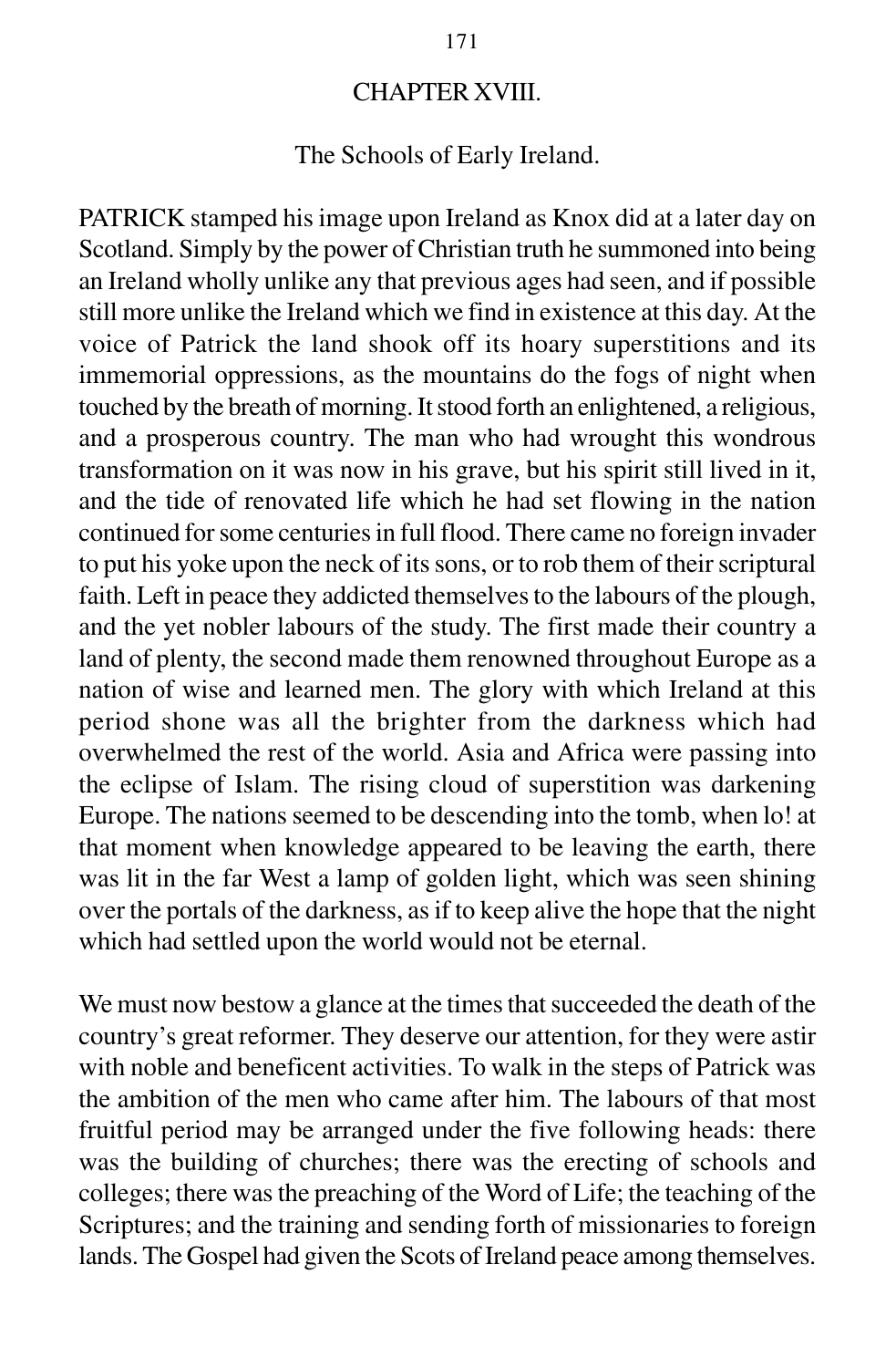The sea parted them from the irruptions and revolutions that were at that hour scourging continental Europe. They were not blind to this golden opportunity. For what end had they been provided with a quiet retreat from which they might look out upon the storm without feeling its ravages, if not that they might be ready, when the calm returned, to go forth and scatter the seeds of order and virtue on the ploughed fields of Europe. Accordingly they kept trimming their lamp in their quiet isle, knowing how dark the world's sky was becoming, and how pressingly it would yet need light-bearers. If sept strove with sept it was in the generous rivalry of multiplying those literary and religious institutions which were fitted to build up their country and reform their age. The national bent, the *perfervidum ingentium*, turned with characteristic force in this direction, and hence the sudden and prodigious outburst of intellectual power and religious life which was witnessed in Ireland, in this age that is, in the sixth and succeeding centuries, and which drew the eyes of all the continental nations upon it as soon as their own troubles left them free to observe what was passing around them.

Leaving the missions for after narration, we shall here offer a brief sketch of the schools of Ireland. We have already said that wherever Patrick founded a church there he planted a school. From this good custom Patrick's successors took care not to depart. The church and the school rose together, and religion and learning kept equal pace in their journey through Ireland. The author of the ancient catalogue of saints, speaking of the period immediately succeeding Patrick, says, "It was the age of the highest order of Irish saints, who were, for the most part, persons of royal or noble birth, and were all founders of churches," and by consequence planters of schools.<sup>1</sup> The historian O'Halloran writes, "Every religious foundation in Ireland in those days included a school, or, indeed, rather academy." "The abbeys and monasteries," he continues, "founded in this (sixth) century, are astonishingly numerous." And again, "The abbeys and other munificent foundations of this (seventh) age, seem to have exceeded the former ones."2

Curio, an Italian, in his work on Chronology, also bears testimony to the number and excellence of the schools in Ireland. "Hitherto," he exclaims, "it would seem that the studies of wisdom would have quite perished had not God reserved to us a seed in some corner of the world. Among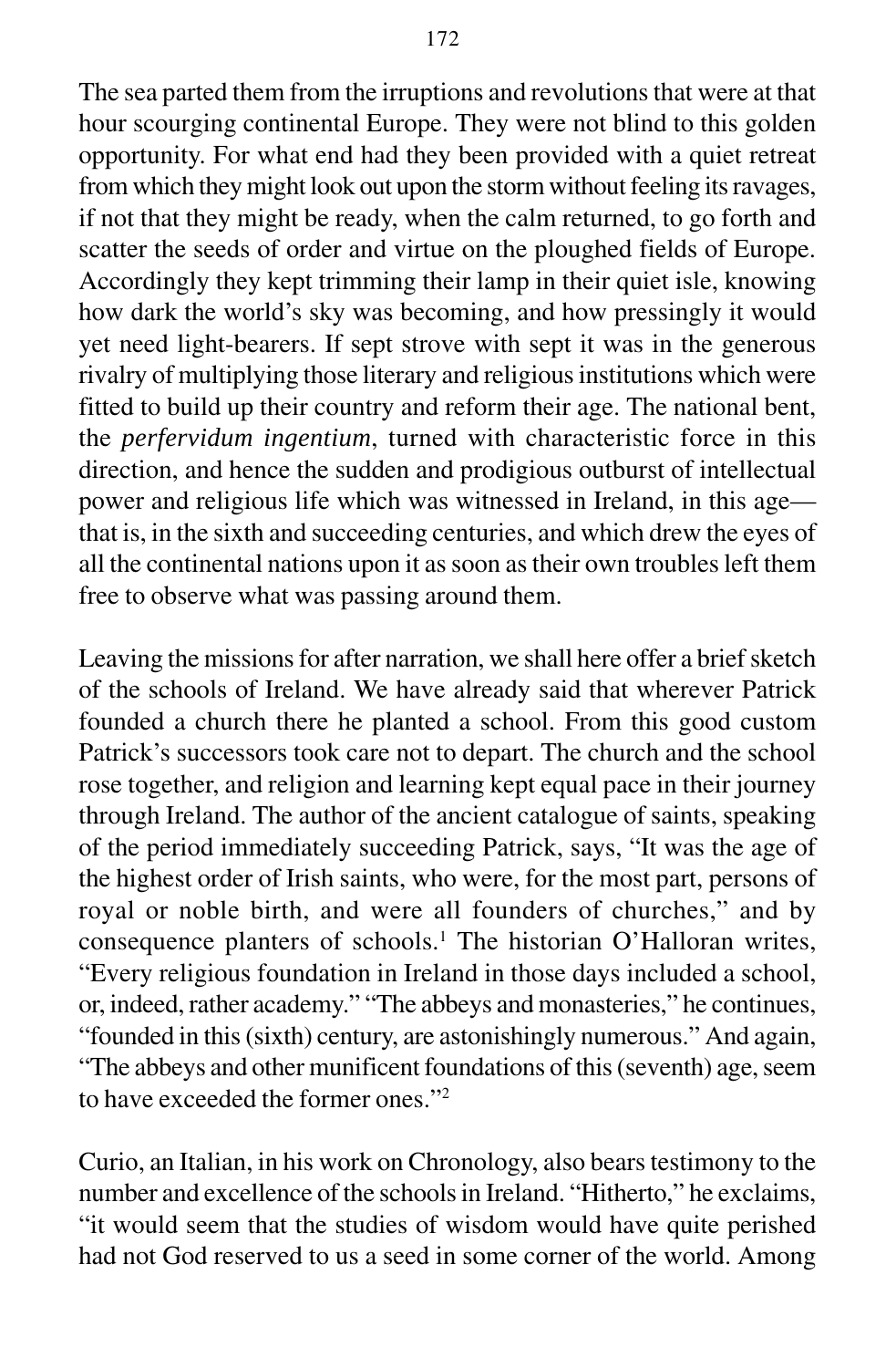the Scots and Irish something still remained of the doctrine of the knowledge of God, and of civilization, because there was no terror of arms in those utmost ends of the earth. And we may there behold and adore the great goodness of God, that among the Scots, and in those places where no man could have thought it, so great companies had gathered themselves together under a most strict discipline."3 We do not wonder that this learned Italian should have been filled with astonishment when the cloud lifted, and he saw, rising out of the western ocean, an island of wise men and scholars where he had looked only for barbarous septs tyrannized over by brutal chieftains. We at this day are just as astonished, on looking back, to find Ireland in that age what these writers have pictured it. And yet there comes witness after witness attesting the fact. "The disciples of St. Patrick," says our own Camden, "profited so notably in Christianity, that in the succeeding age nothing was accounted more holy, more learned, than the Scottish monks, insomuch that they sent out swarms of most holy men into every part of Europe." After enumerating some of the abbeys they founded abroad, Camden goes on to say, "In that age our Anglo-Saxons flocked from every quarter into Ireland as to the emporium of sound literature, and hence it is that in our accounts of holy men we frequently read, 'he was sent for education to Ireland<sup>"4</sup>

Not less explicit is the testimony of the historian Mosheim. "If we except," says he, speaking of the eighth century, "some poor remains, of learning which were yet to be found at Rome and in certain cities of Italy, the sciences seem to have abandoned the Continent, and fixed their residence in Ireland and Britain." And again, "That the Hibernians were lovers of learning, and distinguished themselves in these times of ignorance by the culture of the sciences beyond all other European nations, traveling into the most distant lands, both with a view to improve and communicate their knowledge, is a fact with which I have been long acquainted; as we have seen them, in the most authentic records of antiquity, discharging with the highest reputation and applause the functions of doctors in France, Germany, and Italy, both during this (8th) and the following century."And speaking of the teachers of theology among the Greeks and Latins in the ninth century, Mosheim says, "With them authority became the test of truth, and supplied in arrogance what it lacked in argument . . . The Irish doctors alone, and particularly Johannes Scotus, had the courage to spurn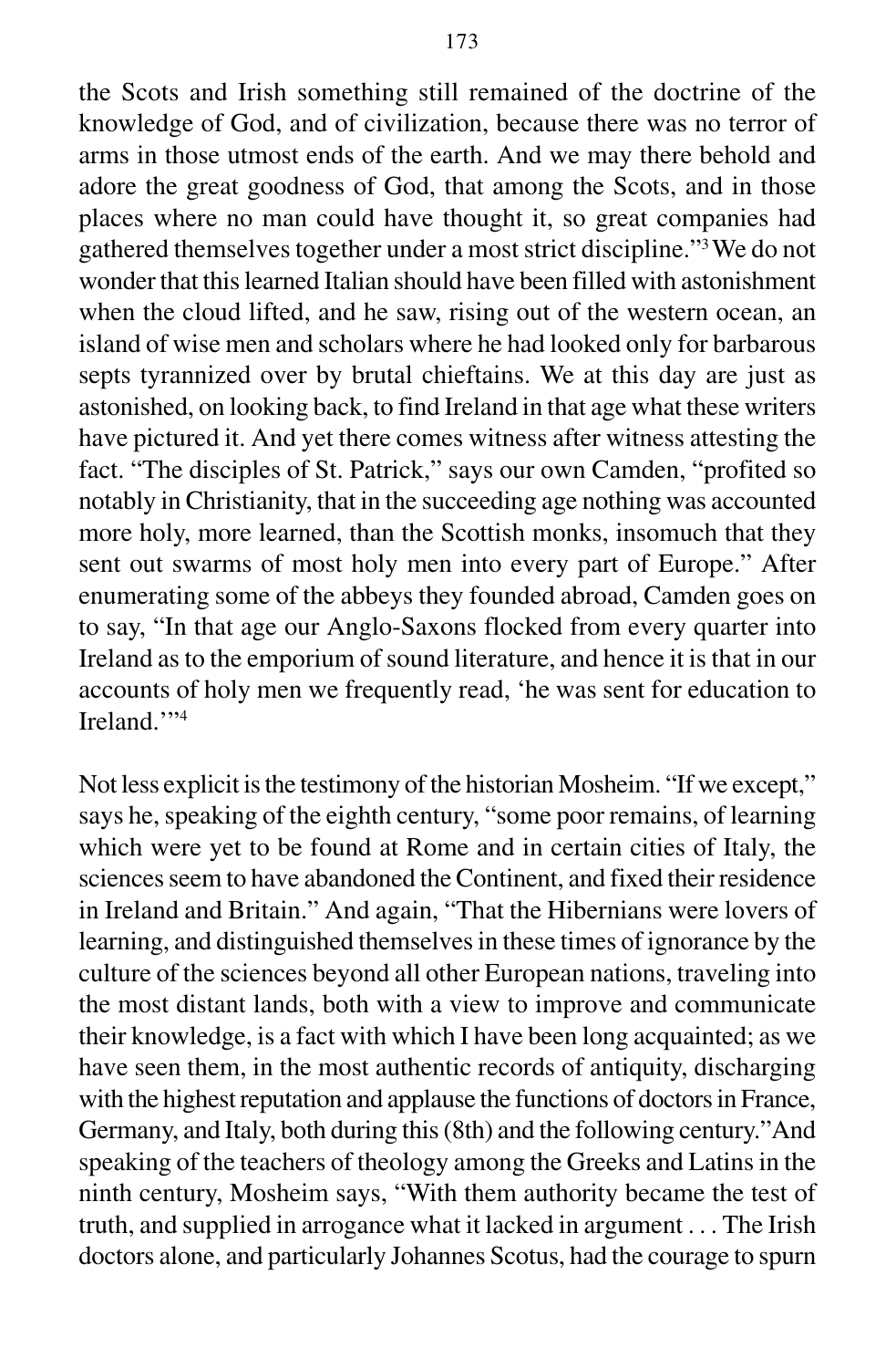the ignominious fetters of authority."5

It is hard for us at this day to realise the Ireland of those ages as these witnesses describe it, the picture has since been so completely reversed. And yet, if it be possible to prove anything by evidence, the conspicuous eminence of Ireland during those centuries must be held as perfectly established. Like Greece, it was once a lamp of light to the nations; and, like Egypt, it was a school of wisdom for the world—a lamp of purer light than ever burned in Athens, and a school of diviner knowledge than Heliopolis ever could boast.

We have called these institutions *schools.* The chroniclers of the middle ages, who wrote in Latin, term them *monasteries*. 6 We prefer to speak of them as schools. It is the word that rightly describes them. The term monastery conveys to the modern mind a wholly false idea of the character and design of these establishments. They rose alongside the church, and had mostly as their founders the same royal or noble persons. They were richly endowed with lands, the gift of kings and chieftains, and they were yet more richly endowed with studious youth. They were just such monasteries as were Oxford and Cambridge, as were Paris and Padua and Bologna in succeeding centuries. They trained men for the service of church and state; they reared pastors for the church; and they sent forth men of yet more varied accomplishments to carry on the great missions movement in Northern Europe, which was the glory of the age, and which saved both divine and human learning from the extinction with which they were threatened by the descent of the northern nations, and the growing corruption of the Roman Church. Even Bede<sup>7</sup> speaks of then as colleges, and so, too, does Archbishop Usher. The latter says, "They were the seminaries of the ministers; being, as it were, so many colleges of learned men whereunto the people did usually resort for instruction, and from whence the church was wont to be continually supplied with able ministers."

Historic truth, moreover, requires that we should distinguish between these two very different sets of institutions, which are often made to pass under the same name, that is, between the schools of the sixth and seventh centuries, and the Benedictine monasteries, which were obtruded upon and supplanted than in the twelfth and thirteenth. Till times long posterior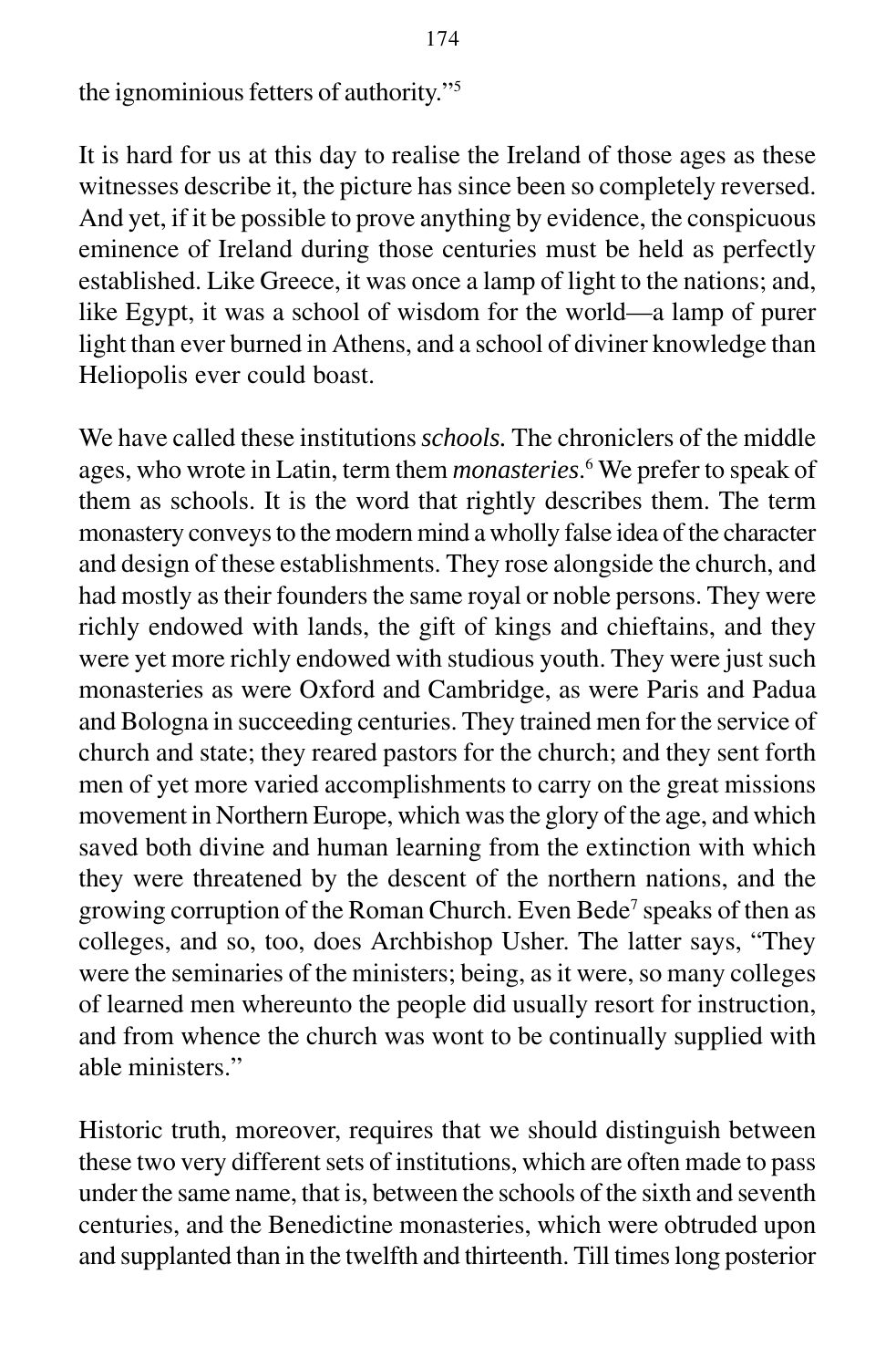to Patrick no monk had been seen in Ireland, and no monastery had risen on its soil. On this head the evidence of Malachy O'Morgain is decisive. Malachy, Archbishop of Armagh, was one of the earliest perverts to popery among the Irish clergy, and he was one of the main agents in the enslavement of his native land. His life was written by his contemporary and friend, the well-known St. Bernard of Clairvaux in France. This memoir lifts the veil and shows us the first monks and monasteries stealing into Ireland. "St Malachy, on his return to Ireland from Rome," says St. Bernard, "called again at Clairvaux . . . and left four of his companions in that monastery for the purpose of learning its rules and regulations, and of their being in due time qualified to introduce them into Ireland." In all countries monks have formed the vanguard of the papal army. "He," (Malachy) said on this occasion," continues St. Bernard, "*They will serve us for seed, and in this seed nations will be blessed, even those nations which from old time heard of the name of monk, but have never seen a monk*."8 If the words of the Abbot of Clairvaux have any meaning, they imply that up till this time, that is, the year 1140, though Ireland was covered with institutions which the Latin writers call monasteries, the Irish were ignorant of monks and monkery. And this is confirmed by what we find Bernard afterwards writing to Malachy:— "And since," says he, "you have need of great vigilance, as in a new place, and in a new land that has been hitherto unused to, yea, that has never yet had any trial of monastic religion, withhold not your hand, I beseech you, but go on to perfect that which you have so well begun."9 This evidence is decisive of two things: first, that monasteries, in the modern sense of the term, were unknown in Ireland till the middle of the twelfth century, when Malachy is seen sowing their seeds; and second, that the ancient foundations were not monasteries, but schools.10

The primary and paramount study in these colleges were the SCRIPTURES. They were instituted to be well-springs of evangelical light. But they were not restricted to the one branch of theological and sacred learning, however important it was deemed. Whatever was known to the age of science, or art, or general knowledge was taught in the schools of Ireland. The youth flocked to them, of course, but not the youth only; patriarchs of sixty or of threescore years, in whom age had awakened a love of knowledge, were enrolled among their pupils. As every age so all ranks were permitted to participate in their advantages.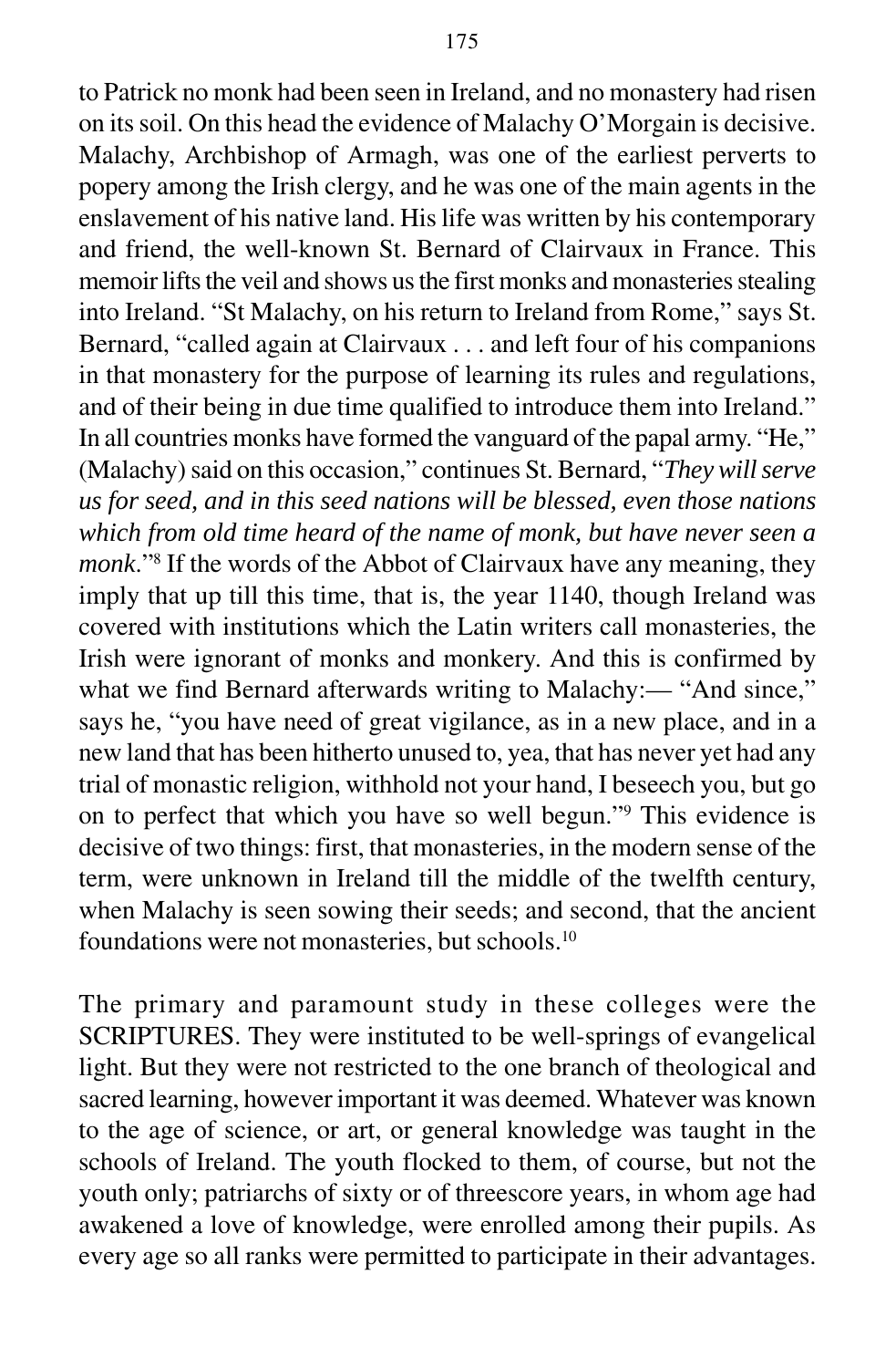Their doors stood open to the son of the serf as well as to the son of the prince. No nation but was welcome. From across the sea came youth in hundreds to be taught in them and carry back their fame to foreign lands. Thus they continued to grow in numbers and renown. Kings and noble families took a pride in fostering what then saw was a source of strength at home and glory abroad. In the centuries that followed the death of Patrick these schools continued to multiply, and the number of their pupils greatly to increase. In some instances the number of students in attendance almost exceeds belief: although the cases are well authenticated. We give few examples. At Benchor (White Choir) there was at one time, it is said, three thousand enrolled students. At Lismore, where the famous Finnian taught, there were three thousand. At Clonard, nearly as many. One quarter of Armagh was allotted to and occupied by foreign youth, attracted by the fame of its educational establishments. At Muinghard, near Limerick, fifteen hundred scholars received instruction. These

foundations came in time to be possessed of great wealth. They shared, doubtless, in the revenues of the ancient priesthood on the downfall of Druidism. Moreover the waste lands with which they were gifted, and which the pupils cultivated in their leisure hours, were yearly growing in fertility and value, and yearly adding in the same ratio to the resources of the establishment. No fee was exacted at their threshold. They dispensed their blessings with a royal munificence. So Bede informs us. Speaking of the times of Aidan and Colman (A.D. 630-664) he says, "There were at that time in Ireland many both of the nobility and of the middle classes of the English nation, who, having left their native island, had retired thither for the sake of reading God's word, or leading a more holy life.... All of whom the Irish receiving most warmly, supplied, not only with daily food, free of charge, but even with books to read, and masters to teach gratuitously."11

Estimating it at the lowest, the change which Patrick wrought on Ireland was great. Compared with the reformation of Luther, it may be readily admitted, that of Patrick was feeble and imperfect. It did not so thoroughly penetrate to the roots of either individual or social life as the German reformation. The fifth century was poor in those mighty instrumentalities in which the sixteenth century was so rich. It lacked the scholarship, the intellectual vigour, the social energy, and the brilliant examples of personal piety which shed so great a splendour on the first age of the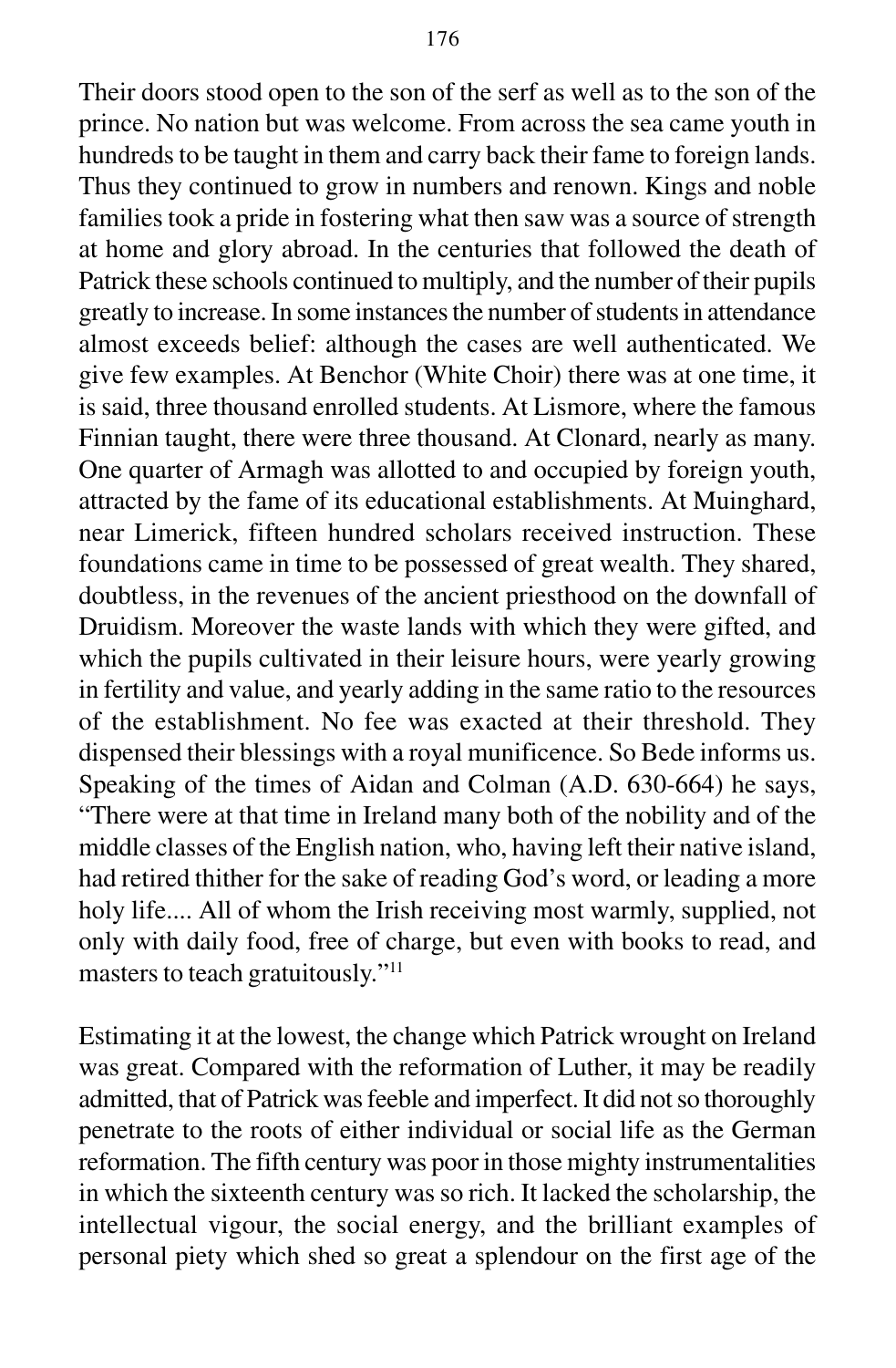reformation. The fifth century had no printing press. It had no Frederic the Wise; it had no theological treatise like the "Institutes," and no compend of the Christian revelation like the "Augsburg Confession." Moreover, the light did not reach Ireland till the day was going away in other lands. It was the beams of a rising sun that burst on the world in the sixteenth century: it was the rays of a setting one that fell on Ireland in the fifth. As Christian Ireland went forward, displacing slowly and laboriously pagan Ireland, it had to leave in its rear many a superstitious belief, and many a pagan custom. In numerous instances, doubtless, the oak groves of the Druid were given to the axe, and the dolmen and stone pillar lay overturned and broken by the hammer of the iconoclast. But not in all cases. In some localities these objects of idolatrous reverence were spared, and became snares and causes of stumbling to the converts. But with all these drawbacks, the change accomplished in Ireland was immense. The grand idea of a God who is a Spirit—a Father who has given his Son to be the Saviour of men—had been made known to it; and who can estimate what a power there is in this idea to humanise and to elevate—to awaken love and hope in the human breast, and to teach justice and righteousness to nations.

That the Gospel should flourish in Ireland during his own lifetime did not content Patrick; he took every means, as we have seen, to give it permanent occupancy of the land. The provision he made for bringing the whole nation under religious instruction, and drawing the people to the observance of Divine ordinances, was wonderfully complete considering the age in which it was made, and the difficulties to be overcome in a country newly rescued from paganism. A church, a school, and an academy in every tribe, was anticipation of the plan of Knox, which, as the author of the latter plan found, came too early to the birth even in the Scotland of the sixteenth century. Nor did the idea of Patrick's remain a mere programme on paper. He succeeded in realizing it. The ministers whom he planted in Ireland were of his own training, and, moreover, they were men of his own spirit: and preaching the faith he had taught them with zeal and diligence, they raised Ireland from paganism to Christianity, while earlier churches, losing faith in the Gospel, and turning back to symbol and rite, lost their Christianity, and sank again into heathenism. These schools of Divine knowledge continued in vigour for about three centuries after their founder had gone to his grave, and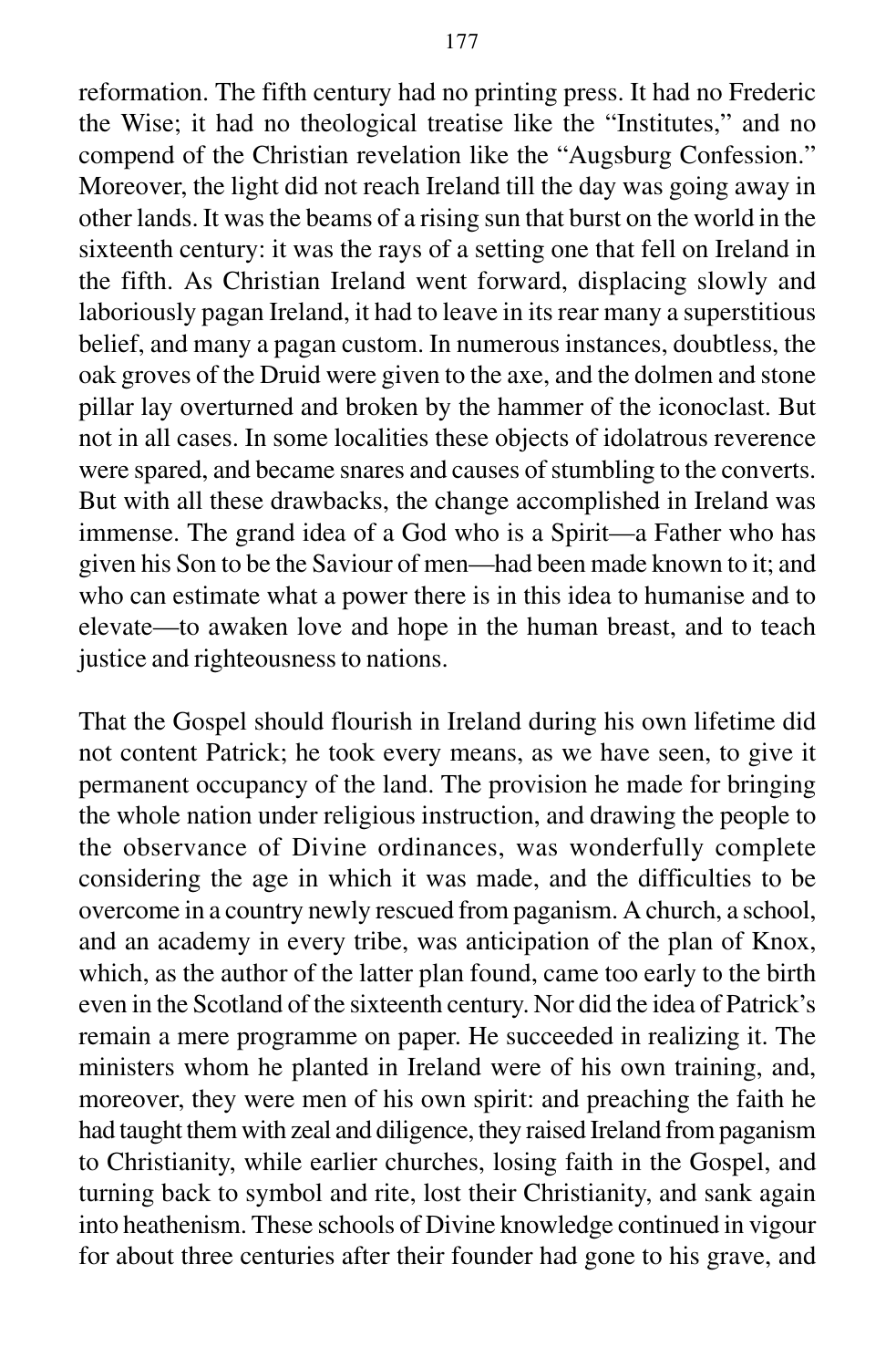furnished an able but inexhaustible supply of evangelists and missionaries. Many of these men, finding their labours not needed in a land so plentiful supplied with evangelists as Ireland now was, turned their steps to foreign countries. From Ireland and Iona there went forth one missionary band after another to scatter the pagan darkness where it still lingered, or to stem the incoming tide of papal arrogance and usurpation. Rome was compelled to pause in her advance before their intrepid ranks. In Gaul, in Germany and other countries, these devoted preachers revived many a dying light, refreshed many a fainting spirit, and strengthened hands that had began to hang down, and they long delayed, though they could not ultimately prevent, the approach of a superstition destined to embrace all Christendom in its somber folds, and darken its sky for ages. We shall again meet these missionaries.

No less happy were the social changes that passed on the country as the immediate fruit of its submission to the Gospel. From that hour the yoke of the feudal lord pressed less heavily, and the obedience of his tribe was more spontaneous and cheerful. All the relations of life were sweetened. Gentleness and tenderness came in the room of those fierce, vindictive, and selfish passions with which paganism fills the breast and indurates the human heart. The ghostly domination of the Druid was shattered, the terror of his incantations dissolved, and no more was seen the dark smoke of his sacrifice rising luridly above the grove, or heard the piteous wail of victim, as he was being dragged to the altar. Nature seemed to feel that to her, too, the hour of redemption had come. As if in sympathy with man she threw off her primeval savageness, and attired herself in a grace and beauty she had not till then known. Her brown moorlands burst into verdure; her shaggy woods, yielding to the axe, made room for the plough; her hills, set free by the mattock from furze and prickly brier, spread out their grassy slopes to the herdsman and his flock; and plain and valley, cured of inhospitable bog and stagnant marsh, and converted into arable land, received into their bosom the precious seed, and returned with bounteous increase in the mellow autumn what had been cast upon their open furrows in the molient spring.

What a change in the destiny of the country since the day that Patrick had first set foot upon it! He had found its sons groping their way through the darkness of an immemorial night: one generation coming into being after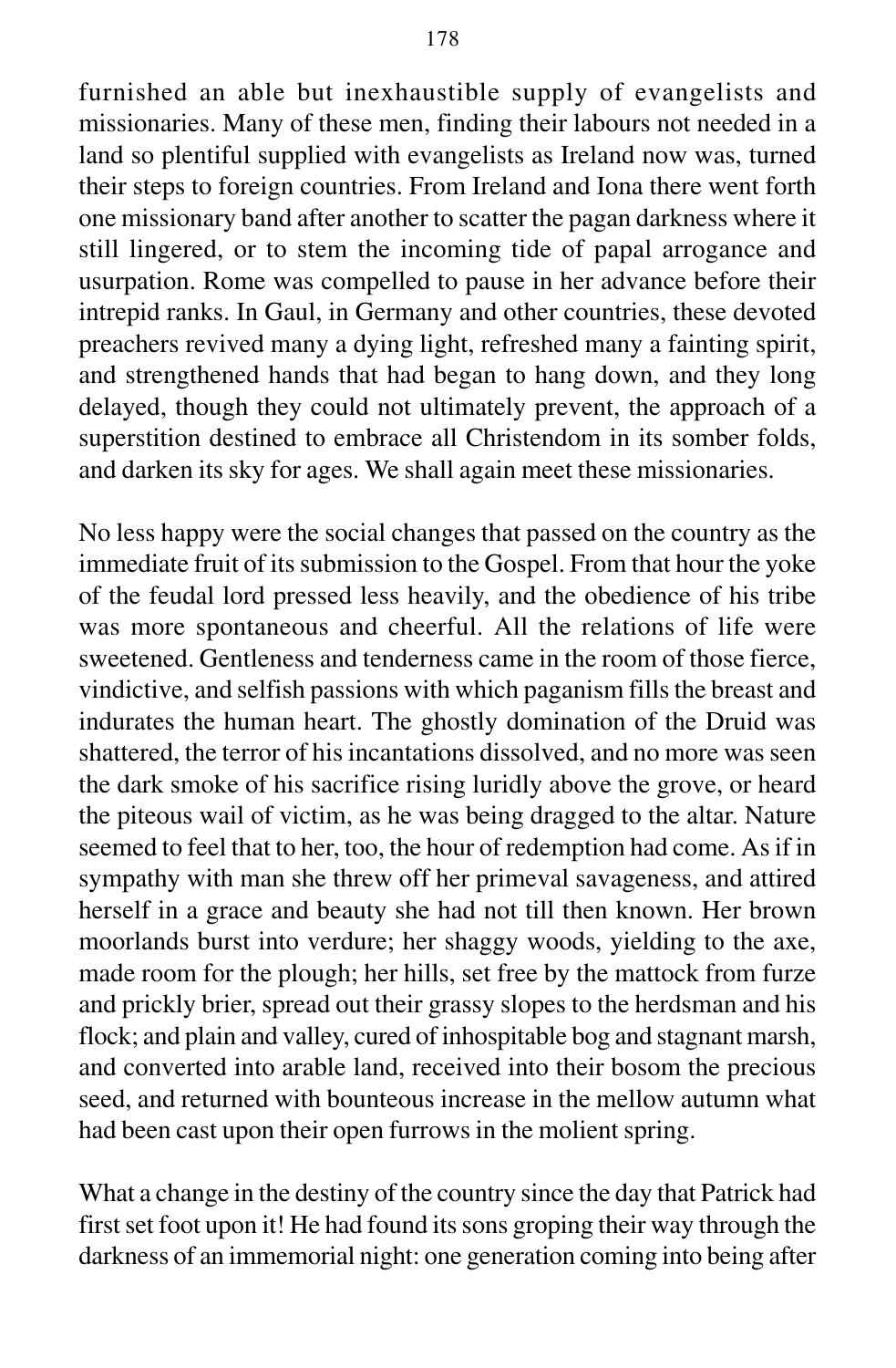another, only to inherit the same bitter portion of slavery. Now the springs of liberty had been opened in the land; barbarity and oppression had begun to recede before the silent influences of arts and letters. Above all, the Gospel enlightened its sky, and with every Sabbath sun came rest and holy worship. The psalm pealed forth in sanctuary rose loud and sweet in the stillness; and on weekday the same strains, "the melody of health," might be heard ascending from humble cot, where Labour sanctified its daily toils by daily prayer and praise.

We here drop the curtain on the story of the Scots on the hither side of the Irish Channel. After the days of Patrick the land had rest seven centuries. In the middle of the twelfth century there arose a new church in Ireland, which knew not Patrick nor the faith he had propagated. Breakspeare (Hadrian IV.), the one Englishman who ever sat in the papal chair, claimed Ireland as part of Peter's patrimony by a bull dated 1155. He next sold it to Henry II. for a penny a year on each house in the kingdom. The infamous bargain between the Pope and the English king was completed in the subjugation of the country by the soldiers of the latter. The laws of history forbid us entering farther on this transaction, but the two short extracts given below 12 will disclose to the intelligent reader the whole melancholy drama. The revolution in Ireland has been followed by seven centuries of calamities.

# Endnotes

- 1. See Usher, *Antiquities*, c. 17.
- 2. *General History of Ireland*, vol. ii. pp. 85-96.
- 3. *Rerum Chronology*, lib. ii.; Usher, *Citante*.

4. "Amandatus est ad disciplinam in Hiberniam."—Camden's *Britannia*, vol. iii. O'Halloran says this was, a proverb abroad when any one was missing.

- 5. *Mosheim*. Century ix. part ii c.3, sec 10.
- 6. Their name in the Latin documents is *Cænobia*.
- 7. Bede says of Iona, *ex eo collegeo*.
- 8. *Apud Lanigan*, vol. iv. p. 112.
- 9. "Terra jam insueta, immo et inexperta monastics religionis."

10. We doubt whether Malachy was in on the secret, or knew what a yoke he was imposing on his countrymen. He appears to have been a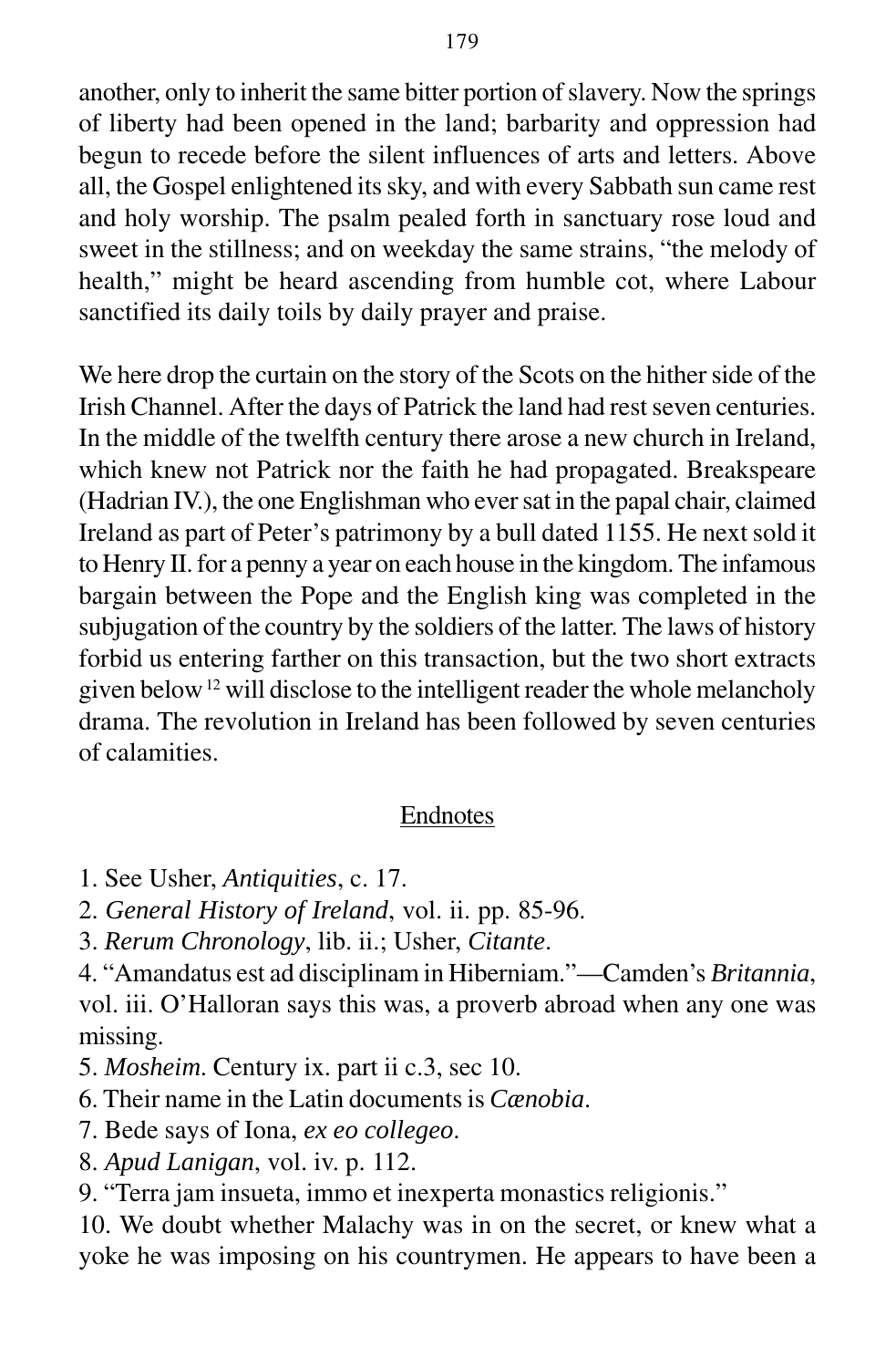good man in the main, of a warm, generous disposition, an enthusiastic admirer of the Romish system, and the tool of more cunning men. He did not live to see the work he had helped to begin completed. He died at Clairvaux, 1148, in the arms of his friend St. Bernard, while on a second visit to Rome to beg the pallium for the metropolitan See of St. Patrick. Malachy heads the roll of Irish saintship, being the first of his nation to receive the honours of canonization at the hands of the Pontiff. Romanist writers speak of him as the great church reformer of the twelfth century. 11. Bede, *Eccl. History*., lib. 3 c. 27.

12. At a meeting of the Catholic Association in Dublin, Daniel O'Connel, speaking of the landing of Henry II to take possession of his new territories, gives us both a history and a picture:—"It was on the evening of the 23rd of August" (October), "1172" (1171), "that the first hostile English footstep pressed the soil of Ireland. It is said to have been a sweet and mild evening when the invading party entered the noble estuary formed by the conflux of the Suir, the Nore, and Barrow at the city of Waterford. Accursed be that day in the memory of all future generations of Irishmen when the invaders first touched our shores. They came to a nation famous for its love of learning, its piety, and its heroism; they came when internal dissension separated her sons and wasted their energies. Internal traitors led on the invaders—her sons fell in no fight, her liberties were crushed in no battle; but domestic treason and foreign invaders doomed Ireland to seven centuries of oppression."1

"The independence of Ireland," says Dr. William Phelan, "was not crushed in battle, but quietly sold in the Synods of the prelates, those internal traitors, to whom the orator alluded, but whom he was much too prudent to name."2

1. *Dublin Evening Mail*.

2. *History of the Policy of the Church of Rome in Ireland*, p. 3, Lond. 1827.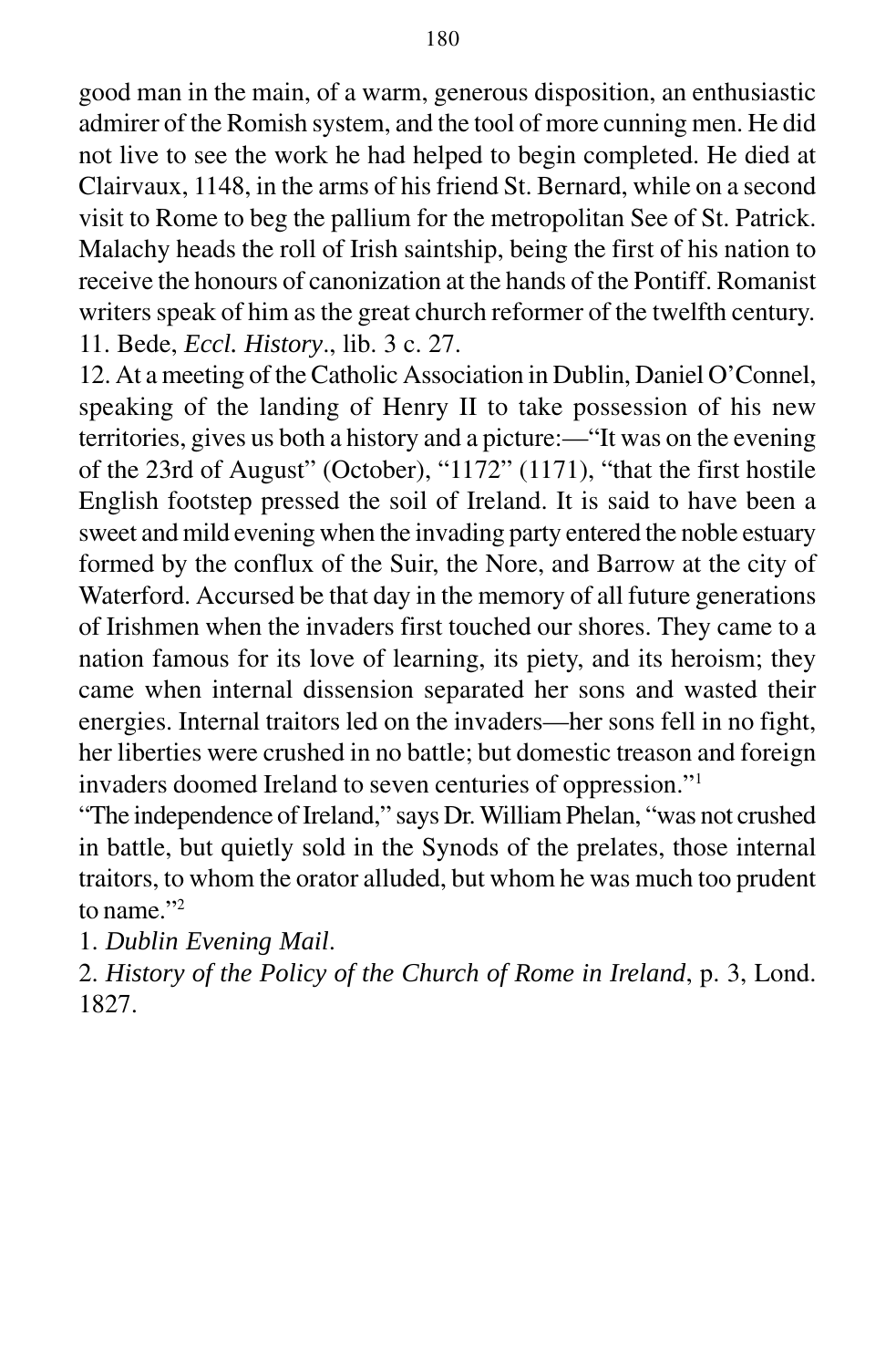#### CHAPTER XIX.

# ABERNETHY—LINK BETWEEN IONA AND WHITHORN—ITS POSITION—ITS FOUNDING—BUILDINGS—CHURCHES OF EARLY SCOTLAND—MISSIONARY STAFF—EVANGELISTIC TOURS—ROUND TOWERS.

WHEN Ninian ended his labours and descended into his grave, he left the lamp burning which he had kindled on the promontory of Whithorn. But no sooner was the hand that had tended it withdrawn than its light began to wane, and soon thereafter it disappears from history. At no time had the lamp of Candida Casa illuminated a wide circuit. Hardly had its beams, even when they shone the clearest, penetrated beyond the somewhat circumscribed territory which was inhabited by the Picts of Galloway and the Britons of Strathclyde, and even within that narrow domain it was only a dubious twilight which its presence diffused. The Roman admixture which Ninian had admitted into his creed had proved an enfeebling element. The darkness was repulsed rather than dispersed; and when Ninian's ministry came to a close, and his work passed into the hands of his successors, men probably more Roman than himself, the powerlessness of a dubious theology, drawn partly from the Scriptures and partly from human tradition, became even more apparent. The ground which had been but half won was lost. The incipient darkness of Rome invited the return of the older and deeper darkness of the Druid, and the imperfect evangelisation of the south of Scotland—to designate the country by a name it had not yet received—melted away. If not wholly obliterated, it was nearly so.

What helped the sooner to efface the feeble Christianity which Ninian had propagated in this remote corner of the land, was the melancholy fact that the pagan night had again settled down deep and thick on England. That country was then partitioned into several kingdoms, but now all of them were overwhelmed by a common and most deplorable catastrophe. The rush of barbarous tribes from across the German Sea again darkened with their idols, as they subjugated with their swords, the southern portion of our island, and as the territory which we now behold borne down by this double conquest came all round the region in which Ninian had kindled his lamp, its light must have been much dimmed, if not wholly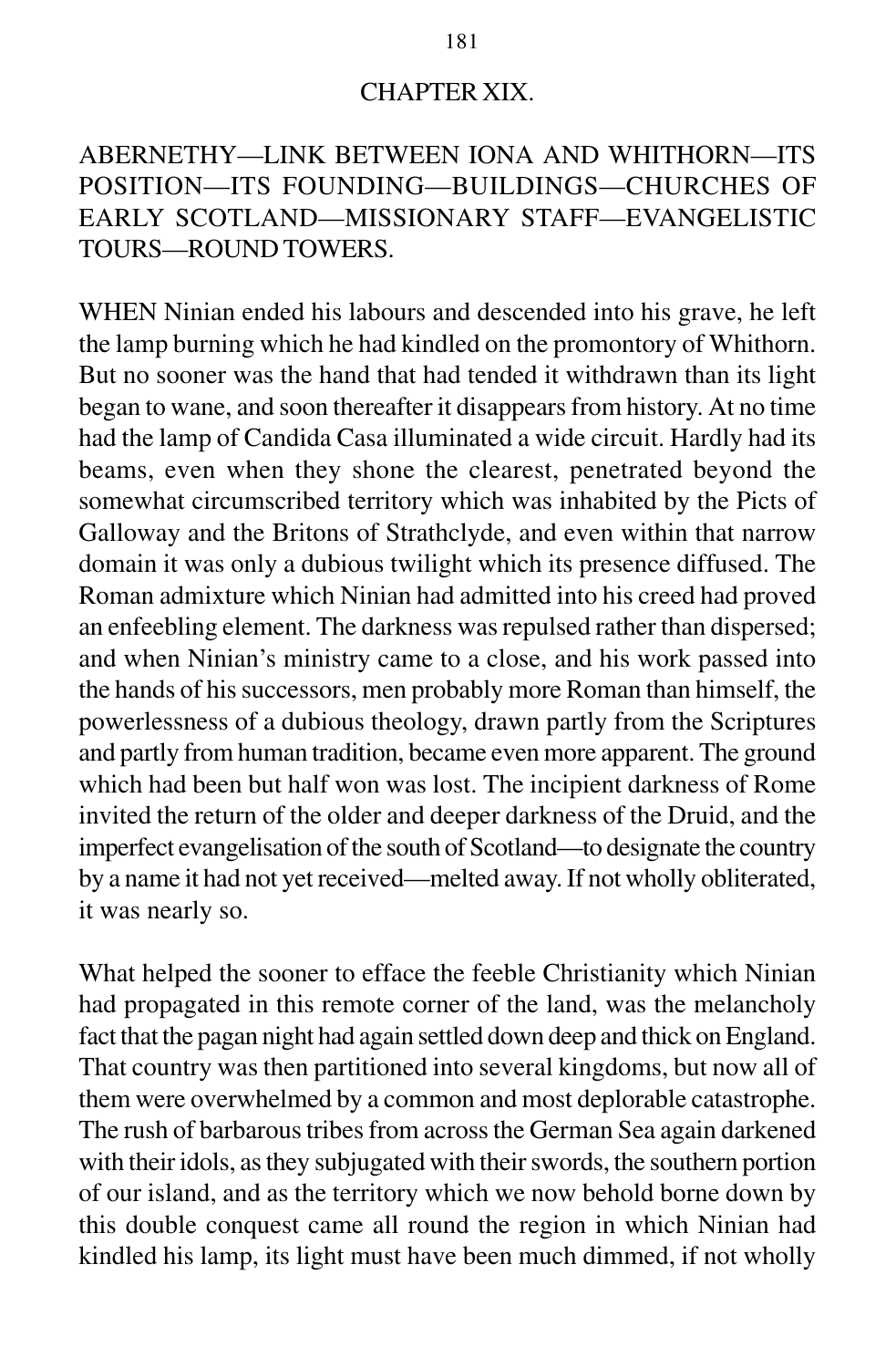extinguished. In times like these, even deeper footprints than those which the apostle of Candida Casa had left behind him would have run great risk of being effaced.

A century was yet to elapse before Columba should arrive. The light of Candida Casa quenched, or nearly so, and the lamp of Iona not yet kindled, what, meanwhile, was the condition of Scotland? Did unbroken night cover from shore to shore our unhappy land? The time was one in which, doubtless, the obscurity was great, but in which the darkness was not total. At the critical moment, when the light which had burned with more or less clearness for half a century on the rocks of Whithorn was about to withdraw itself, another evangelical beacon was seen to shine out amid the darkness. He that brings forth the stars at their appointed time kindled these lights in succession, and appointed to each its hour and place in the morning sky of Scotland. This leads us to narrate the little that is known respecting the second evangelical school that was opened in our country, and which was placed at Abernethy.

The site of Abernethy, if regard be had to its immediate environments, is picturesque. And if we take into account the panoramic magnificence of its more distant landscape, walled in by noble mountain barriers, it is more than picturesque, it is grand. It reposes on the northern slope of the Ochils, looking down on the Tay, which rolls along through the rich carse lands of Gowrie, broadening as it nears the estuary into which it falls. The wooded spurs of the mountain-chain on which it is placed, and from which rushes down the torrent of the Nethy, lean over it on the south, while the loftier summits, bare but verdant, prolong their course till they sink and are lost in the level sandy downs that hem in the waters of the bay of St. Andrews, some twenty miles to the eastward. On the north, looking, between the heights that border the valley of the Tay, is seen the great plain of the Picts, now denominated the valley of Strathmore. At Abernethy the kings of the southern Picts had fixed their capital; and truly the position was wisely as grandly chosen. From their palace gates they could look forth over well-nigh the whole of their kingdom, stretching from the cloudy tops of Drumalban to the eastern border of the Mearns. On one side was the Firth of Forth, forming the boundary of their territories to the south; and yonder in front were the Grampians, running along to the eastward, and walling in their dominions on the north.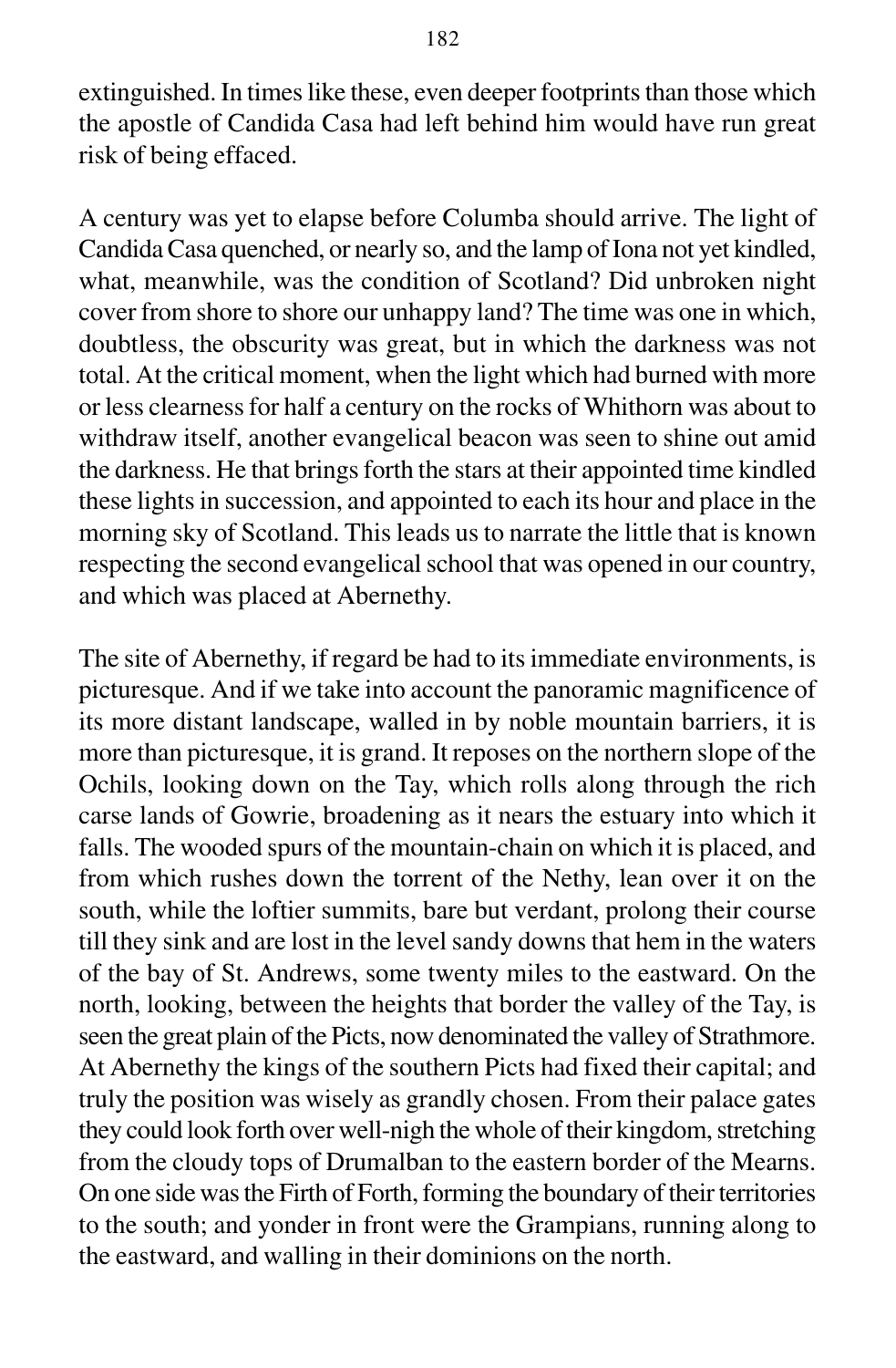The seat of royalty, Abernethy now became for a short while the center of the Christianisation of Scotland. Even in this we trace advance in the great work of our country's elevation. Candida Casa, set down on the frontier of Scotland, washed on the one side by the waters of the Irish Channel, and hemmed in on the other by the darkness of Bernicia, the modern Northumberland and Lothian, enjoyed but straitened means of evangelizing the country, at the gates of which it stood. But the new champion, who stepped into the field as the other was retiring from it, to maintain the battle with the old darkness, advanced boldly into the very heart of the land. Placed midway between the eastern and western shore, it was out of the way of the foreign invasions which were beginning to ravage the coasts of Scotland. Under the shadow of royalty the evangelical agency established at Abernethy enjoyed a prestige, doubtless, which was wanting to that which had had its seat in the more remote and provincial district on the Solway.

Abernethy has other and most important significance. Its rise shows us that the new life of Scotland had begun to broaden. That life had flowed hitherto in the channel of individual men; now it begins to operate through the wider sphere of associated workers. For whatever name we give the establishment at Abernethy, whether we call it a community, or a church, or a monastery, what we here behold is simply a congregation of pious men associated for the purpose of diffusing Christianity. Their arrangements and methods of working are all of the simplest kind, and such as are dictated by the circumstances of the men and their age. They are no more like the graduated and despotically ruled confraternities into which monasteries grew up in the tenth and twelfth centuries, than the patriarchal government of early times was like the military despotisms of succeeding ages. The members are voluntarily associated, and stand to each other in only the relation of brothers. Outwardly separate from the heathen population around them, they yet mix daily with them in the prosecution of their mission. The new doctrine which they have received is their law. The teacher from whom they have learned it is their ruler, just as in primitive times the first convert ordinarily became the pastor of the congregation that gathered round him. They are distinguished from the rest of the population by character rather than by dress. The Gospel has sweetened their spirit and refined their manners. And they enjoy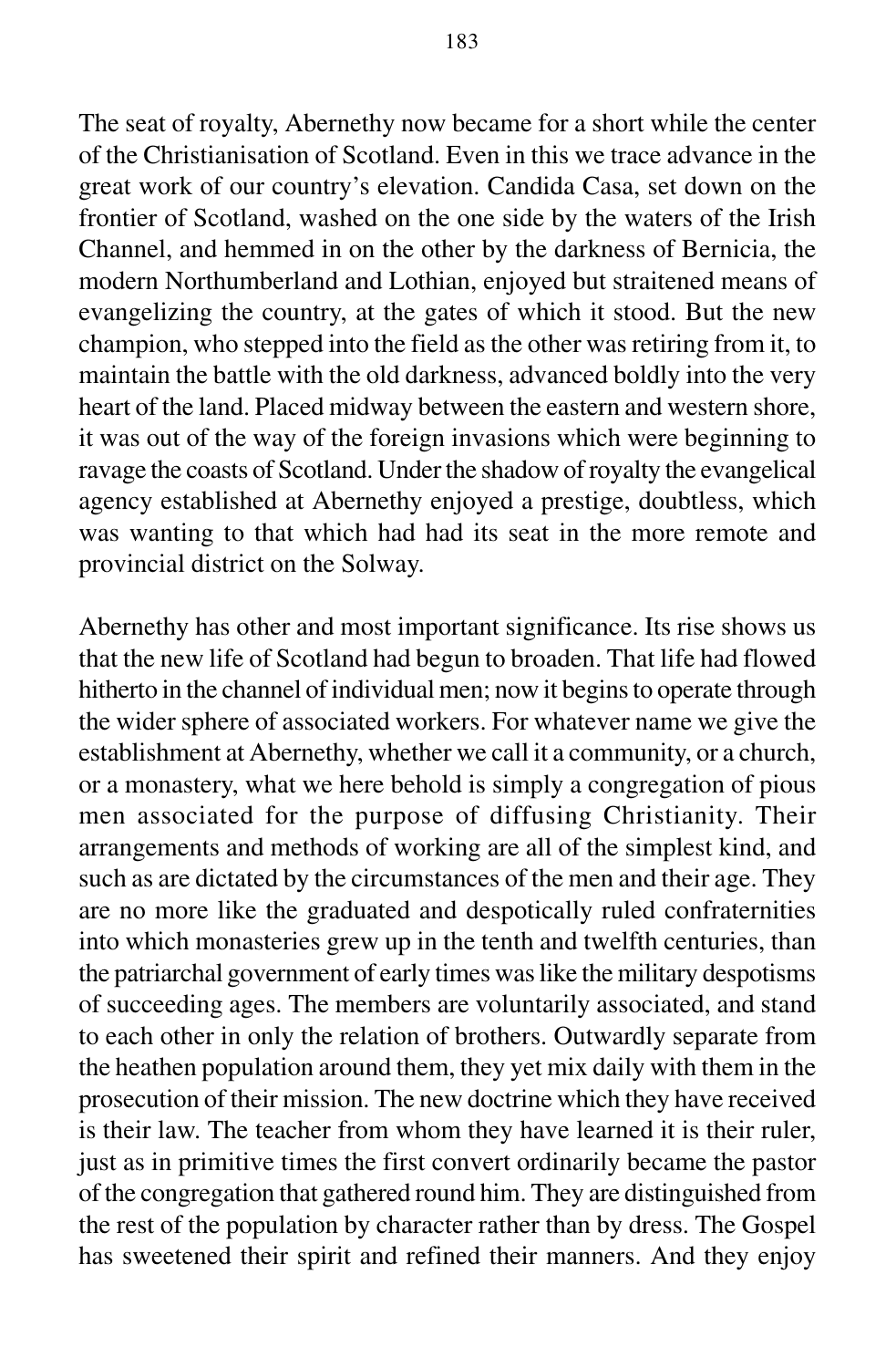certain privileges unknown outside their community. They have the school, they have the Sabbath, and they enjoy the advantage of mutual defense. They are, in short, a new nation rising on the soil of Scotland.

The foundation of Abernethy is commonly referred to the middle of the fifth century. Fordun and Wintoun date it between A.D. 586 and A.D. 597, and attribute its founding to Garnard, the successor of that King Brude who was converted by Columba, and who reigned over the northern Picts. But the legend of its first settlement connects it with the church of Ninian, and attributes its foundation to King Nectan, who is called in the Pictish chronicle king of all the provinces of the Picts, and reigned from 458 to 482.<sup>1</sup> He is said to have just returned from a visit to Kildare, in Ireland, where St. Bridget was held in honour, when he founded this church at Abernethy, and dedicated it to God and St. Bridget. King Nectan is farther credited with having piously endowed it with certain lands that lay in the neighbourhood, so providing for the support of the labourers to be in due time gathered within its walls.

We are curious to know the style of building in which the missionary staff at Abernethy was housed. The Scotland of that day possessed no lordly structures. It could boast no temple of classic beauty like Greece, no Gothic cathedral like those that came along with the Roman worship. The singing of a psalm and the exposition of a passage from Holy Scripture, needed no pillared nave or cloistered aisle, such as banners and processions and chantings require for their full display. The Norman architecture, or rather the Romanesque, the earliest of our styles, had not yet been introduced into Scotland. A cave dug in the rock, or a shed constructed of wattles, served not infrequently in those early days as a place of worship. But about this time edifices of a more elaborate character began to be reared for the use of Christian assemblies. Candida Casa had been built of stone, and it is not probable that the later sanctuary of Abernethy, standing as it did in the immediate proximity of the royal residence, would be constructed of inferior materials. A house, or rather cells, in which the evangelists might reside, a church in which the people might worship, and a school in which the youth might be taught, would probably comprise the whole structural apparatus of the new mission. But all was to be plain and unpretending, such as met the ideas of the times, and such as was adapted to the uses intended to be served. The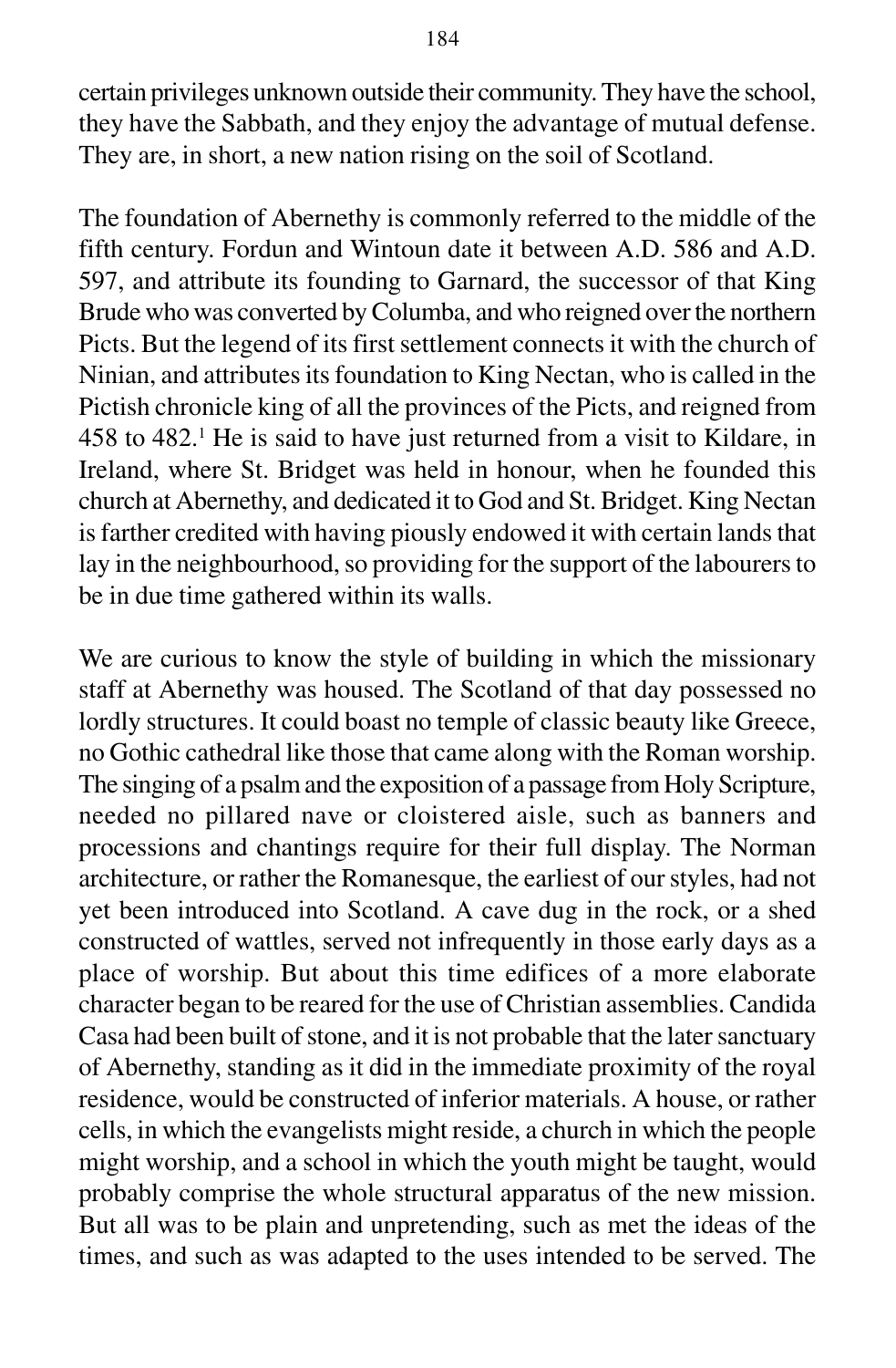light which these buildings were to enshrine, and which was thence to radiate over all the territory of the southern Picts, must be their peculiar glory.

The church at Abernethy resembled, doubtless, the early churches of Scotland. The type of these fabrics is not unknown. Two specimens at least remain in the remote western islands of Scotland which enable us to determine the style and appearance of the churches in which the first congregations of Picts and Scots, gathered out of heathenism, met to offer their worship. On the mainland no such remains are to be met with, for this reason, that when the early fabrics fell into decay they were replaced by larger and finer structures, whereas in poor and lonely parts the inhabitants were without the means of erecting such restorations. Judging from the ruins that exist in some of the island of our western seas, the early Scottish churches were marked by three characteristics—a severe simplicity, a diminutive size, and an entire absence of ornament. They were rectangular in form; they were one chambered, and the average size of the chamber was 15 feet by 10. The wall was low, and the roof was of stone. The door was commonly in the west end, and the window, which was small, was placed high in the eastern gable.

The early churches of Scotland did not belong to the European or Continental type. They were of a style that was found only within a certain area, that areas being Scotland and Ireland. Outside these islands no such humble religious edifices were to be seen.<sup>2</sup> Nor were their architecture or arrangements borrowed from the Roman churches. The churches of Rome from the fourth century to the middle of the twelfth were basilicas, *i.e*., they terminated in a circular apse. Not a single instance of an apsical church is to be found among the remains of the early sanctuaries of Scotland. All of them consist of a simple rectangular chamber, exactly resembling the small and undecorated churches in which the early Christians worshipped while under persecution, but which had perished from the face of the earth, swept away by the fury of Dioclesian, and we ought to add, by the sunshine of imperial favour that succeeded, which reared in their room sumptuous temples, but failed to fill them with equally devout worshippers.

Around the church were grouped the houses of the ecclesiastics. These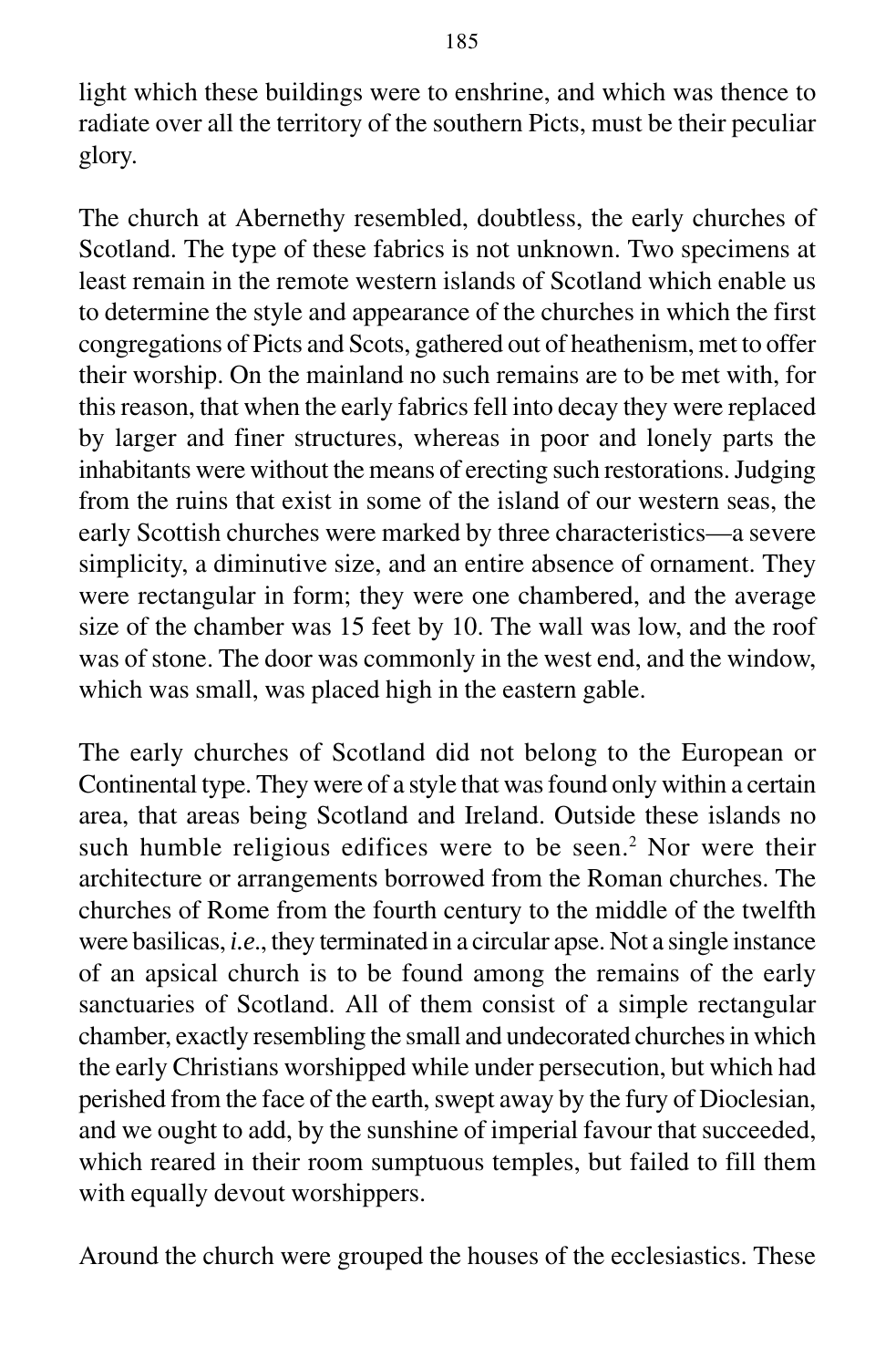were equally primitive with the church. They consisted of bee-hive shaped cells, formed of dry-built masonry, the wall thick, and rising to a height of seven feet or so. The roof was dome-shaped, being formed by stone overlapping stone till the circle was roofed in. In some instances a rash, or strong palisading, was drawn round the whole for protection. When we have put this picture before the reader, he will have a tolerably correct idea of the external appearance of the second great missionary school that was set up in Scotland, Abernethy.

Who or what were the numbers of this missionary colony? What was their ecclesiastical rank, and by what titles were they designated? Were they called presbyters, or monks, or were they styled bishops? It is natural that we should wish to be informed on these points, but the legendary mists that have gathered round this early institution and its venerable associates are too dense to permit any certain knowledge regarding them. It is most likely that these fathers bore the early and honoured name of presbyter or elder. If we read of the monks and bishops of Abernethy, we must bear in mind that it is on the pages of writers who flourished in times subsequent to this early foundation, and that in thus speaking they employ the nomenclature of Italy to describe an order of things in Scotland which was far indeed from resembling that which was now beginning to exist on the south of the Alps. These designations, in most cases, would have been unfamiliar and strange to the men who are made to bear them. The community of pious persons which we see establishing themselves on the banks of the Nethy, have not come from Rome. Her scissors had not passed upon their heads, nor have her cords been wound round their minds. The Popes of those days had neither throne nor tiara; the Vandal tempest was hanging at that hour in the sky of the Seven Hills, and was about to burst in desolation over the temples and palaces of the eternal city. Amid the confusions and revolutions of the time, the Bishop of Rome might well be content if his crosier was obeyed on the banks of the Tiber, without seeking to stretch it so far as the Tay. The associated evangelists at Abernethy formed a brotherhood. The idea that these men were under "rules" which had not then been invented, is inadmissible. It was not till several centuries after this that Rome sent forth those armies of cowled and corded "regulars," with which she replenished all the countries of western Christendom.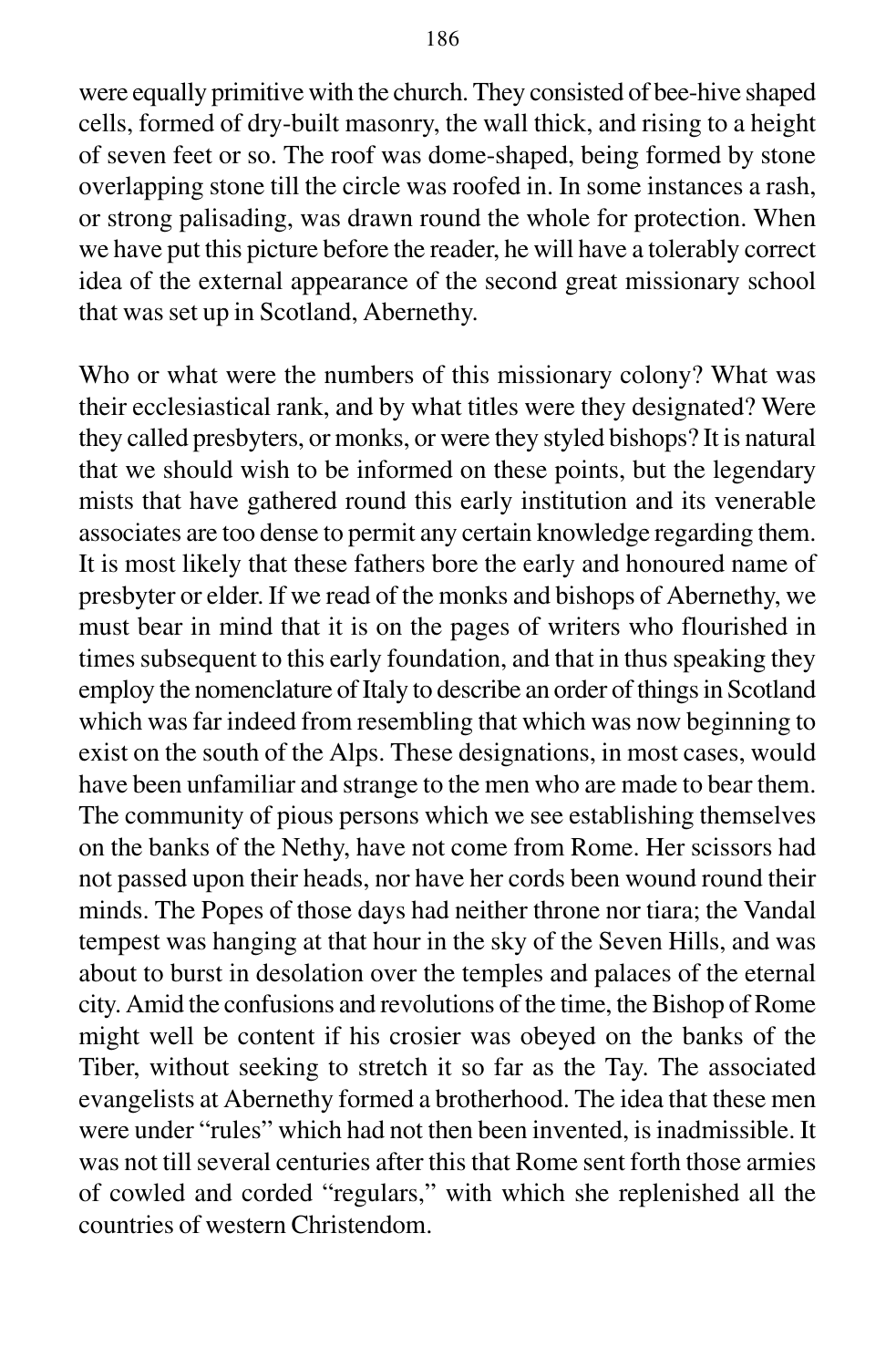The following, picture of Boethius may be held as fairly applicable to this period. "Our people," says he, "also began most seriously at that time to embrace the doctrine of Christ by the guidance and exhortation of some monks, who, because they were most diligent in preaching, and frequent in prayer, were called by the inhabitants 'worshippers of God,' which name took such deep root with the common people, that all the priests, almost to our time, were commonly without distinction called Culdees (cultores Dei), worshippers of God."3 In other places Boethius calls these teachers indifferently priests, monks, and Culdees. Other of our early historians apply the same appellations indiscriminately to the same class of men, and speak of them sometimes as monks, sometimes as presbyters, and at other times as bishops, doctors, priests, or Culdees. Hence it is clear that the term monk in this case does not mean a lay hermit. These, our primitive pastors, were called monks only by reason of their strictness of life, and their frequent retirement to meditate and pray when the work of their public ministry admitted of their withdrawing themselves. It is possible also that divers of then may have abstained from marriage, solely on grounds of expediency, and with the view of keeping themselves disentangled from the cares of the world, but without enjoining this practice on others.

But these early communities did not disdain the advantages that spring from organization. That order might be maintained, and the work for which they were associated go regularly on, one of their number, doubtless, was chosen, as in the subsequent case of Iona, to preside over the rest. Without claiming any lordship over his brethren, he appointed to each his sphere, and allotted to all their work. They obeyed, because devotion to that work constrained them. Their duties lay outside their monastery—if so we must call it—rather than within. They did not think to serve God and earn salvation by singing litanies and counting beads within the walls of their building. On the contrary, they had assembled here that by united counsel and well-organised plans they might diffuse the light of Christianity among their countrymen. They were not recluses; they had not forsaken the world; they had not set down their building in the heart of a desert, or on the top of an inaccessible mountain, nor had they buried themselves in the depth of some far-retreating glen: on the contrary, they had taken up their position at the heart of the kingdom; they had fixed their seat where the kings of Pictland had planted theirs, that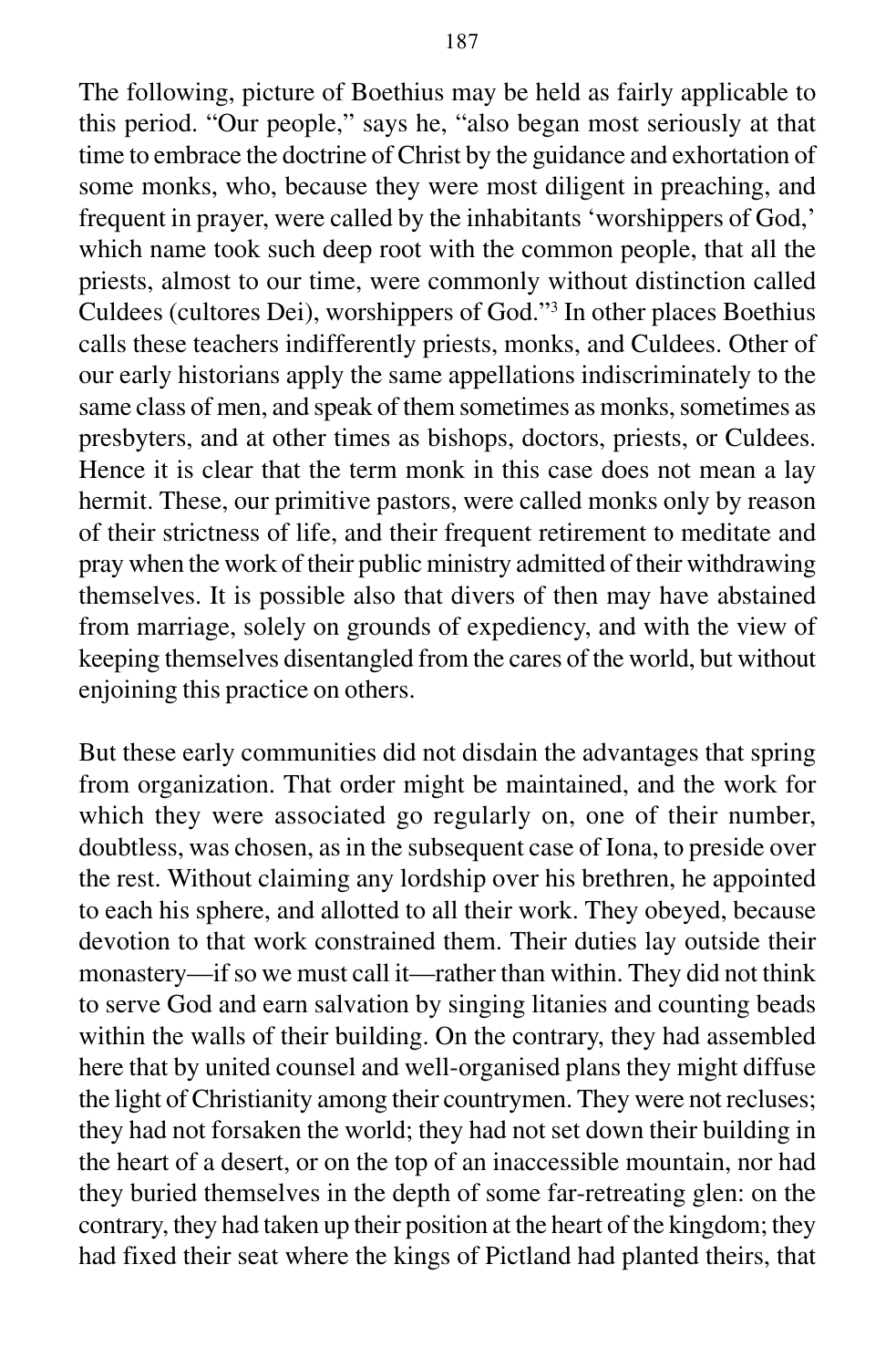they might have easy access to every part of the Pictish territory, and that they might spread the light from the one extremity of it to the other—from the foot of Ben Voirloch, which rose in the west, to the rocky shores of Angus and Mearns on the east.

On what plan did these pious men carry on their mission? How engrossingly interesting it would be to read the record of their early missionary tours! and to be told, in their own simple language, or in that of some chronicler of the time, how they journeyed from village to village and from one part of the country to another, telling in artless phrase, such as might win the ear and penetrate the understanding of the sons of the soil, their heavenly message! How, among their hearers, some mocked, and others wondered at the tale! How the Druid launched his anathema, and raised tumults against the men who had come to overturn the altars of their ancestors, and to extinguish the fires which from time immemorial had lighted up their land on Beltane's eve. How, while multitudes scoffed and blasphemed, there were hearts that were opened to receive their words, and how the missionaries rejoiced when they saw men who had withstood Caesar bowing to Christ, beholding in these converts the undoubted proofs that at the foot of the mountains of Caledonia, as amid the hills of Palestine and on the shores of the Levant, the Gospel was "the power of God unto salvation." But, alas! no pen of chronicler records the battles of these soldiers of the cross with the champions of the ancient darkness, though issues a thousand times more important hung upon them than any that depended upon the obscure and doubtful conflicts between Pict and Scot, which form the long and wearisome thread of our early annals. Or if such records ever existed, the accidents of time, the carelessness of ignorance, and the ravages of war have long since scattered and annihilated then.

We can draw the picture of the labours of these early preachers only by borrowing from what we know of the method commonly pursued in similar establishments of the period. Affecting neither high-sounding titles, nor costly raiment, nor luxurious living, and fettered by no monastic vow, they went in and out, discharging their ministrations with all freedom, and seeking no reverence save what their piety and their many kind offices might procure from those around them. At the first dawn they left their couch, and the day thus early begun was diligently occupied to its close.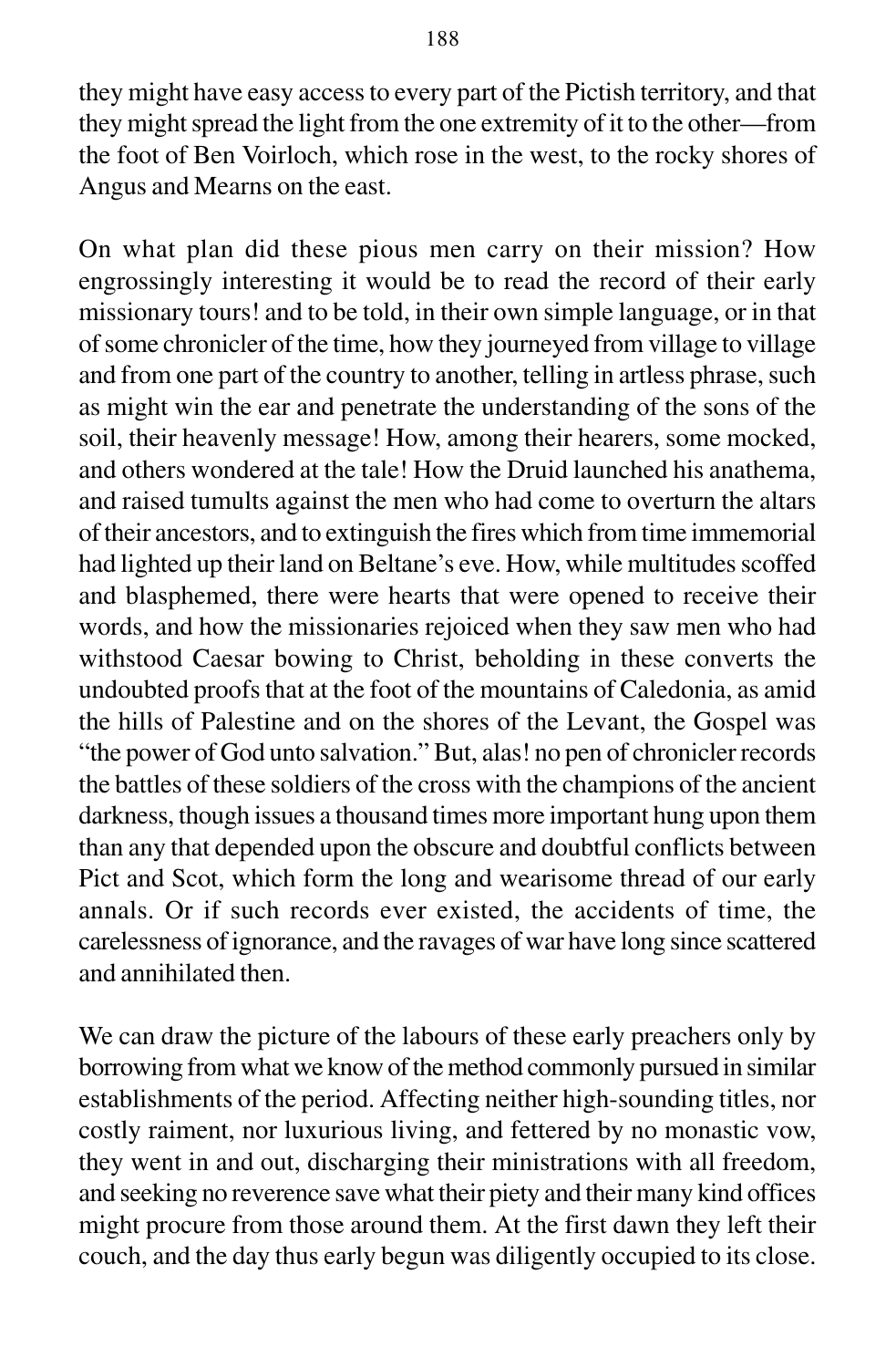Its first hours were given to the reading and study of the Scriptures, to meditation and prayer. They taught themselves, that they might be able to teach others. These exercises they intermitted and varied at certain seasons with manual labour. They did not disdain to cultivate with their own hands the lands of the fraternity, and their fields, waving with rich crops, taught the Picts what an abundance of good things a little pains and labour might draw forth from the soil, and that the plough would yield them a less precarious subsistence than the chase, and a more honest one than the spoil of robbery or war. Others of the brethren practiced various handicrafts, and making no monopoly of their skill, sought to instruct the natives in the art of fabricating for themselves such implements as they needed. Thus they made it their aim that civilisation and Christianity should advance by equal steps, and that the arts of life and the Christian virtues should flourish together.

But they knew that while art is powerful the Gospel is omnipotent, and that the light of heavenly truth alone can chase the darkness from the soul, and lay the sure foundations of the order and progress of a realm. Accordingly, they never lost sight of what was their main business, the spiritual husbandry even. Their morning duties concluded, we see them issue from the door of their humble edifice, and staff in hand, wend their way over the surrounding country. Some of them penetrate into the hills that sweep past their abode on the south, others descend into the strath of the Earn and the valley of the Tay. The wayfarers whom they chance to meet tender them respectful greeting, and the fathers courteously return the salutation. They turn aside into the fields, and sitting down beside the workers, they converse with them during the hour of rest on divine things, or they read a portion of the Scriptures, mayhap of their own transcription, for even already in the Scottish monasteries copies of' the Word of God, beautifully illuminated, had begun to be produced. The budding taste of our country showed itself, first of all, in works of exquisite beauty created by the pencil, before throwing itself on the mallet and the chisel, and aspiring to the grander achievements of architecture.

We return to our pilgrims,—humble men, but the bearers of a great message. No crucifix nor rosary hangs suspended from their girdle; they buckle on instead, mayhap, some trusty weapon of defense, lest peradventure wolf or wild boar should thrust his attentions upon them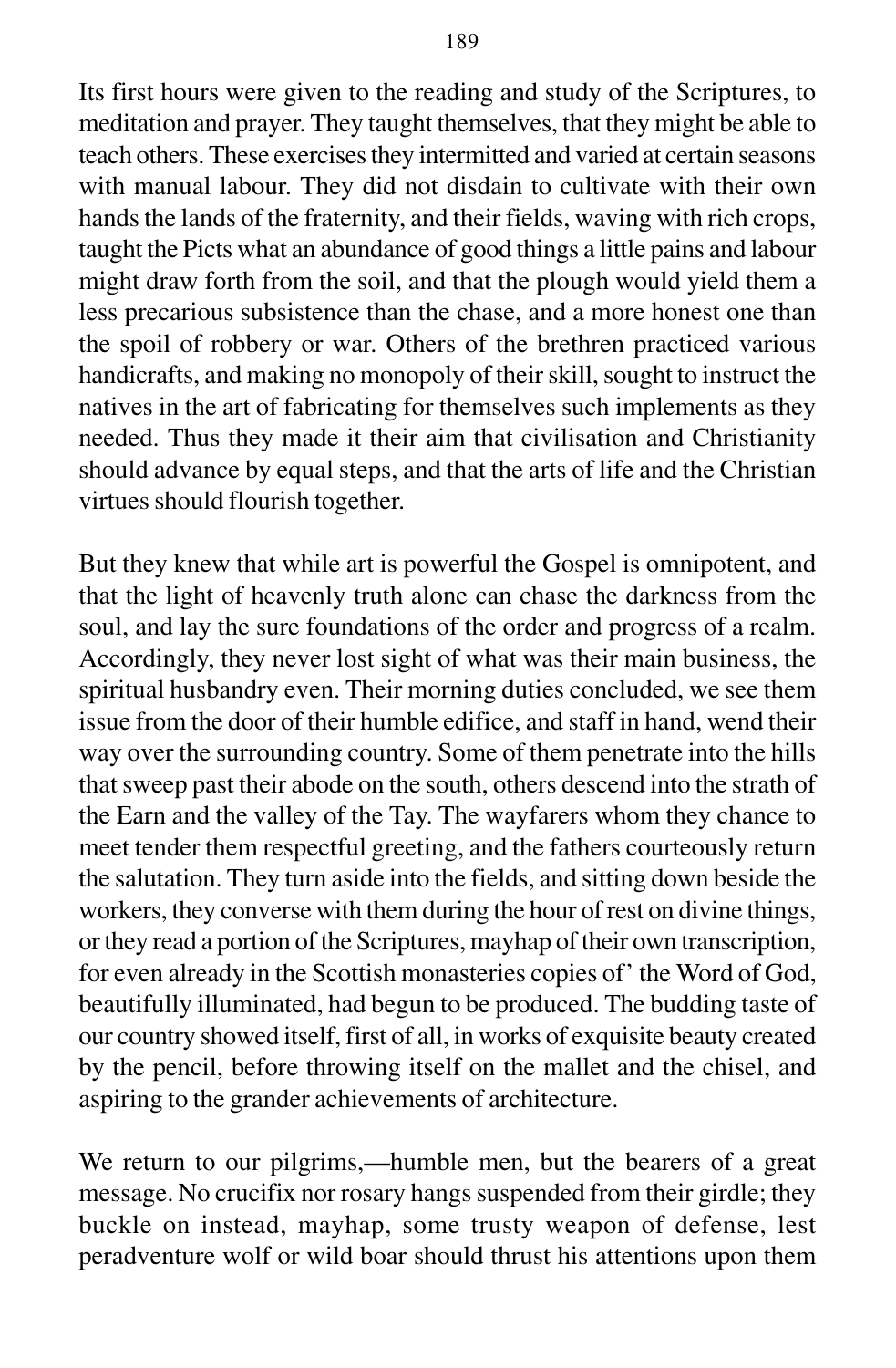when traversing lonely moor or tracing their steps by the margin of dusky wood. They enter the wigwams of the Pictish peasantry. The produce of the chase, or of the herd, or of the stream, hastily cooked, furnish a plain repast, and as the strangers partake, they take occasion to say, "Whoso eateth of this bread shall hunger again, but whoso eateth of the bread that we shall give him shall never hunger." "Give us of that bread," we hear the unsophisticated listeners say, "that our tables may be always full, and that we may never again have to dig and toil and sweat." That bread grows not on the earth," we can fancy the missionaries replying, chiding gently their dull and gross understandings; "that bread grows not on the earth, it came down from heaven. He who made the world sent His Son to die for it, that so He might redeem man who had destroyed himself by transgression. He that believeth on the Son hath everlasting life." These simple men muse and ponder over the strange saying. They only half comprehend it; and yet it has awakened a hope within them till then unfelt, and which they would not willingly let go. With that story, mysterious and almost incomprehensible as it is to them, a new light has dawned on their path, and should that ray withdraw the darkness around them would be deeper than it was aforetime. The great message has been delivered, the words of life have been spoken, and with the benediction, "Peace be on this house," the missionaries arise and go on their way.

Over all the land do they journey. Some hold their way eastward to where the jutting coast of Fotherif (Fife) spurns back the German tides; and others turning their face towards the Grampians traverse the great plain of Strathmore, and halt only when they have reached the foot of the great hills. This is the vineyard which has been given then to cultivate. Before their arrival it was all overgrown with the briars and thorns of an ancient Druidism. They will essay with spade and mattock to root up these noxious plants, and set in their room that Tree, the leaves of which are for the healing of the nations. They enter the villages that lie on their path. They turn aside to the towns that they may kindle a torch in the centers of the population. We can imagine them lifting up their voice and saying, to the crowds that gather round them, "Seek not God in dark woods: He that made the world, and the things that are therein, dwelleth not in groves planted by the hand of man. He dwells in heaven, and also in the heart of the contrite on earth. We come to make known to you that Great Father. Ye also are His offspring, and He hath sent us forth to bid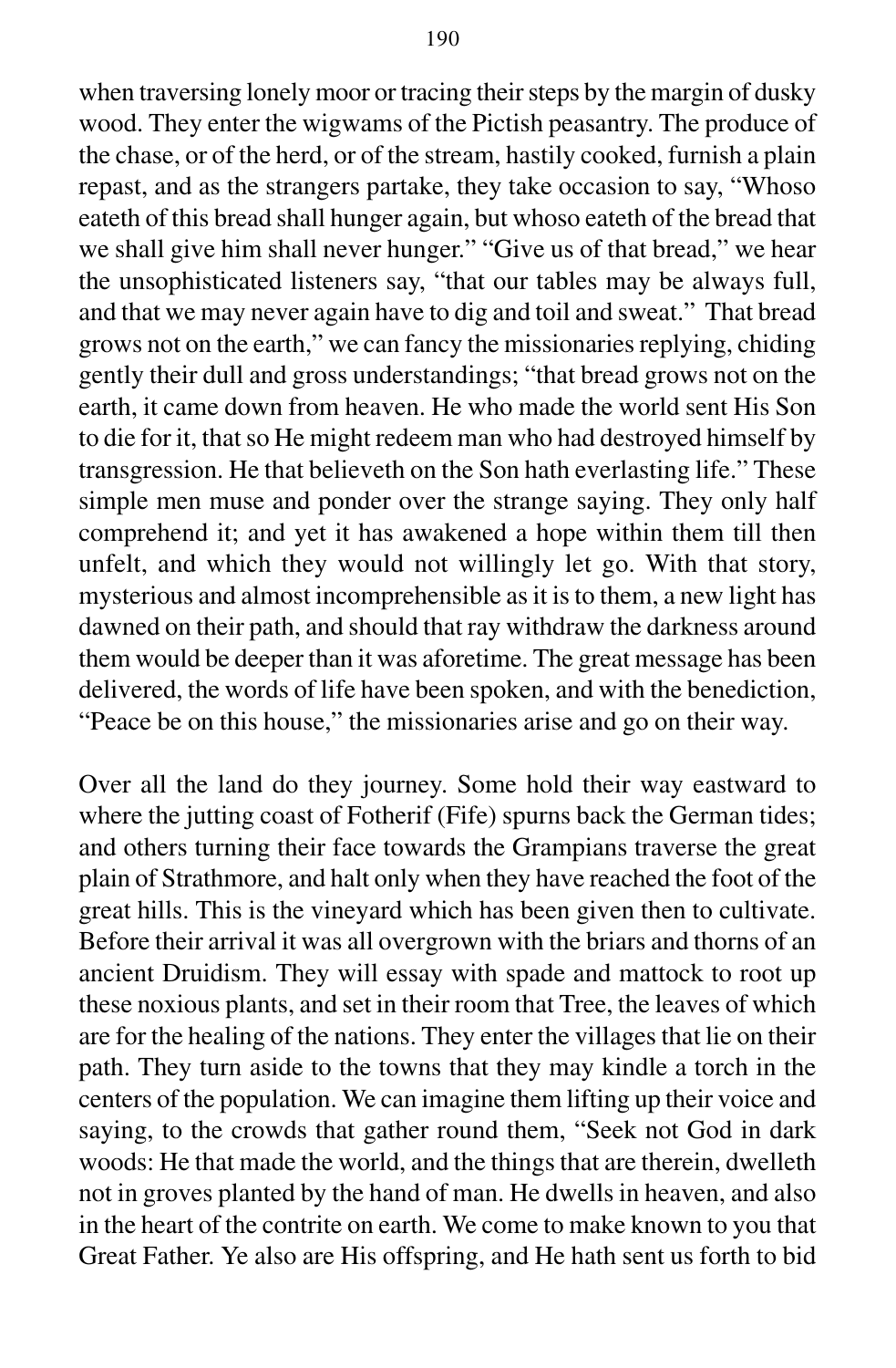you, his erring children, return to Him. It is not by the altar of the Druid that the way to that Father lies. We proclaim to you a better sacrifice. It is others whom the Druid binds and lays upon his altar. This Priest offered up himself. His sacrifice expiates your sin; His blood cleanseth your souls. Come to Him and He will make you the sons of this Father, and admit you to the fellowship of a holy and glorious society which He is gathering out of all nations by His Gospel, and which at a future day He will come to raise from the grave and carry with Him to the skies."

So may we picture these early missionaries, their headquarters at Abernethy, traversing the Pictish territory in all directions, and of "these stones" raising up children to Abraham. We see the Pict pressing into the kingdom, while the Jew who had monopolized its honours and privileges so long that his eyes were darkened and his heart was indurated, is cast out. We by no means imagine that the theology of these preachers was systematic and complete. On the contrary, we believe it was imperfect and crude, and their views were narrow and clouded. Nevertheless they had grasped the two cardinal doctrines that underly all theology, even the sin of man and the grace of the Saviour. One great beacon they made to stand out full and clear amid the darkness of Pictland—the Cross. One ray from it, they knew, would chase away the night and overturn the altars of the Druid. As they gazed on the men who stood round them, encrusted all over with barbarism, brutalized by passion, and their native fierceness whetted by the bloody rites of their worship and the cruel wars in which they were continually occupied, they reflected that thereon was not one of them into whose heart a way had not been made ready beforehand for the Gospel. In the Pict, as in the most barbarous and vicious on earth, God had placed a conscience. And what conscience is it that does not at times feel the burden of sin. Herein lies the strength of the Gospel, and herein consists its infinite superiority as an elevating agency over every other influence. It touches that within the man which is the strongest force in his nature. While letters, science, and philosophy, make their appeal to the barbarian in vain, because they address themselves to the understanding and the taste, and presuppose some previous cultivation of these faculties, the Gospel goes directly to the mighty inextinguishable and divine power in man—inextinguishable and divine in the savage, as in the civilized—and awakens that power into action. Conscience can expire only with the annihilation of the being in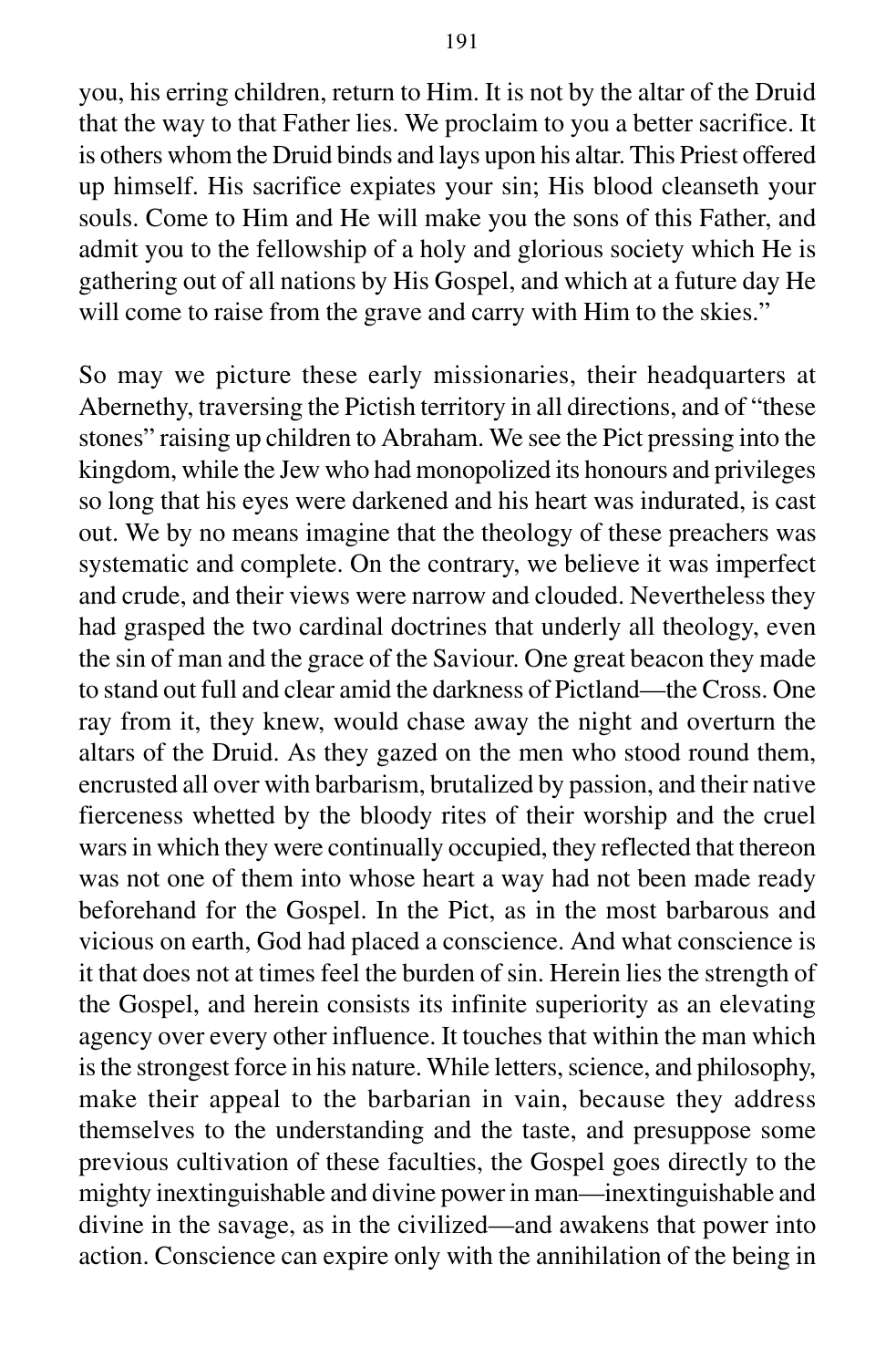whom it resides. And herein lies the hope of the reclamation of the race. For without this point of stability, placed so deep in humanity as to be unremovable by the combined powers of ignorance and licentiousness and atheism, the Gospel would have lacked a fulcrum on which to rest its lever, and the world would have lain hopelessly engulfed in those abysses into which at more than one epoch of its career it has descended.

When the first buildings at Abernethy, which were of a very humble description, fell into decay, they were replaced, doubtless, by statelier structures. By this time too, the missionary staff had grown more numerous, and larger accommodation had to be provided for the fathers. It was, doubtless, in connection with these modern restorations—modern as compared with Nectan's church, but ancient looked at from our day that the well-known round tower of Abernethv arose. Scotland possesses only three examples of this unique and beautiful species of architecture: one in the island of Egilsay, Orkney; one at Brechin, and one at Abernethy, that of which we now speak. The native land of the round tower is Ireland, and there we should expect to find the specimens in greater abundance. In that country there are not fewer than seventy such towers still entire, and twenty-two in ruins. The Irish round towers are divided into four classes. To the third class belongs the round tower of Brechin. Its height is 86 feet 9 inches. It was built, according to Dr. Petrie, between 977 and 994, and with this estimate of its age agrees Dr. Anderson, who supposes that its erection was later than the first half of the tenth century. It is the more elegant of the two, its workmanship being finer, and its symmetry more perfect than its companion tower at Abernethy.

As regards the question of antiquity, the balance of opinion inclines in favour of the Abernethy tower. Dr. Petrie thinks that it was built by Nectan III., from 712 to 727. Dr. Anderson, however, places its erections somewhat later, deeming its date to lie somewhere between 900 and 1100. The three Scottish round towed are included in the third and fourth class of their Irish brethren; and the era of the Irish round towers Dr. Anderson places betwixt the end of the ninth and the beginning of the thirteenth century.

What was the purpose intended to be served by these round towers? This question has given rise to much ingenious discussion. Some have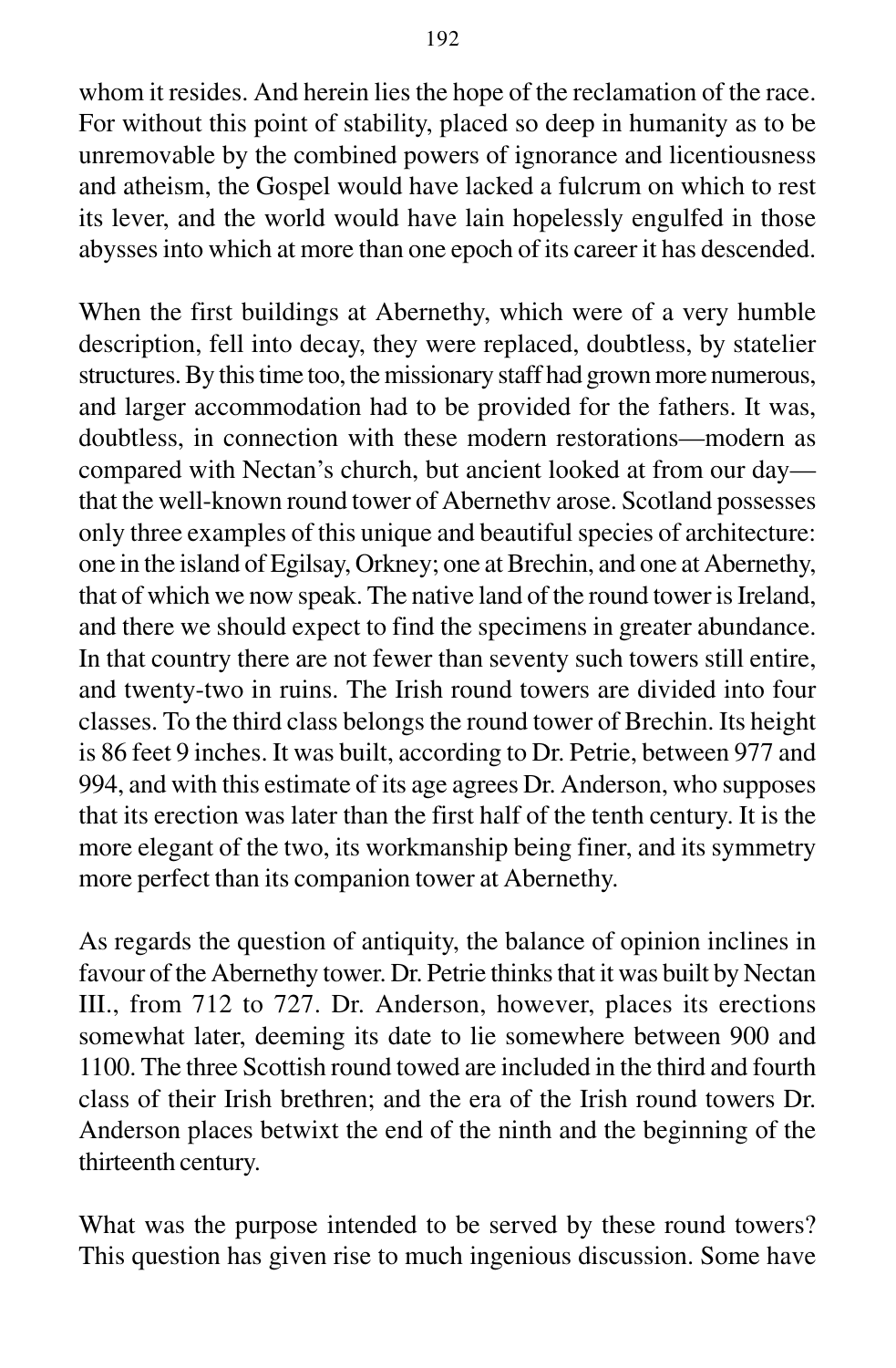said that they were simple belfrys. In those ages the bells were made rectangular, and instead of being swung in steeples were sounded from the top of lofty edifices. But if they were bell-towers, why were they so few? There were surely bells at more places than Brechin and Abernethy?

Others contend, and we think with more probability, that these round towers were constructed as safes for church valuables. By the ninth and tenth centuries the church had amassed a considerable amount of treasure. The monastic houses had store of valuables in money, in plate, in church vessels, in gifts of devotees, in crosiers and rich vestments, and these were a tempting prize to the Northmen when they swept down on Scotland. The hut of the peasant could yield them nothing worth their carrying away. Even the dwelling of the chief would not, in all cases, repay a visit; but these marauders could reckon without fail on finding a rich booty in the ecclesiastical establishments, and seldom passed them by unvisited. When sudden danger emerged, the inmates of these places would convey their goods, and sometimes themselves, to the loftier chambers of the round tower, which stood in close proximity to their church buildings, but did not form part of them, and there they would enjoy comparative safety till the torrent of invasion had rolled past, and it was safe to descend. It strengthens the supposition that these towers were erected for some such purpose as this, that their remains exist most numerously in what was the ancient track of the northern ravagers.

We have already shown that the evangelistic operations, of which Abernethy was the center, were not the first planting of Christianity in the region of the southern Picts. The Gospel had found disciples here in the third century, if not before. The numbers of these disciples had been reinforced by refugees from the all but exterminating storm of the Dioclesian persecution. But the seeds of Druidism were still in the soil, and after the tempests of persecution had lulled, there would seem to have come an after growth of this noxious system, covering up, and all but effacing, the footsteps of the earliest missionaries. The altar was seen rising again under the oaks, and the smoke of the Druid's sacrifice was beginning once more to darken the sky. It was at this crisis that the southern Picts were visited first by the missionaries of Candida Casa, and now by the evangelists of Abernethy, and the Christianity which was on the point of becoming extinct was revived, and the seed sown by the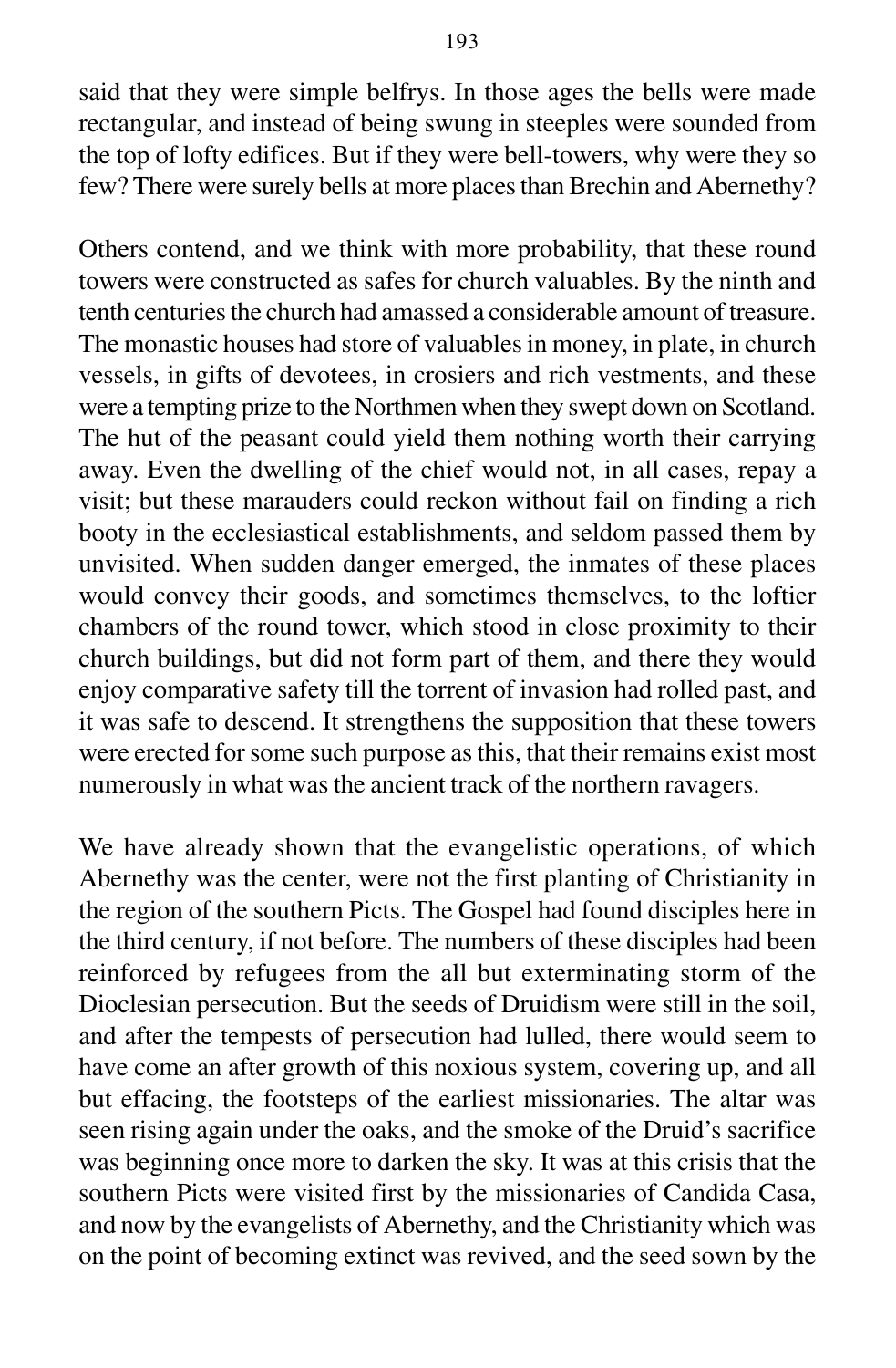hands of the first cultivators, watered anew, sprang up in a vigour unknown

194

to it before. On the other side of the Grampian range no evangelical lights had yet been kindled. The darkness reigned unbroken, and the inhabitants still served the gods of their fathers, and offered sacrifice to the Baal of Druidism. But in the region occupied by the southern Picts, which was the heart of Scotland, Christianity now obtained such a footing that it never again receded before Druidism. Abernethv kept its place as an evangelical light in the sky of Scotland during the latter half of the fifth century, that is, till a greater light shone out from Iona; nor did it even then become extinct: it merged its rays in those of the great northern luminary.

In due time Abernethy multiplied itself. Branch institutions arose on the great plains on which it looked down, which owned dependence upon it as the parent foundation. We can name with confidence at least Dunkeld and Brechin as its affiliated institutions. These daughters became the praise of the mother by their evangelistic activities, which soon bore fruit in the Christian virtues which began to flourish in the neighbourhood, in the fairer cultivation which markets the district to which their operations and influence extended, and the cleansing of the land from the foul rites which accompanied the worship of the groves and the stone circles.

When Iona rose to its great pre-eminence as a fountain of Christian light and letters, Abernethy fell, of course, into the second place. It ranked as one of the affiliated institutions of the northern establishment. But when Icolmkill began to wane, and its first glory had departed, Abernethy resumed once more something like its early position and influence. About the time of the union of the Scots and the Picts in the ninth century, it became again the ecclesiastical head of the nation. An old house of Culdees, with its abbot, survived at Abernethy the great revolution of David.<sup>4</sup> And a convent of Culdees existed at the same place till the end of the reign of William the Lion, till they seem to have expired, though in what manner is not certainly known, for no record exists of their transference to St. Andrews, which was the mode of suppression in the case of some other houses.<sup>5</sup> In the charters of the twelfth and thirteenth centuries, the lands of the Culdee establishment at Abernethy appear divided into two unequal parts. The larger half is possessed by a layman, who has the title of abbot; and the smaller half remains the property of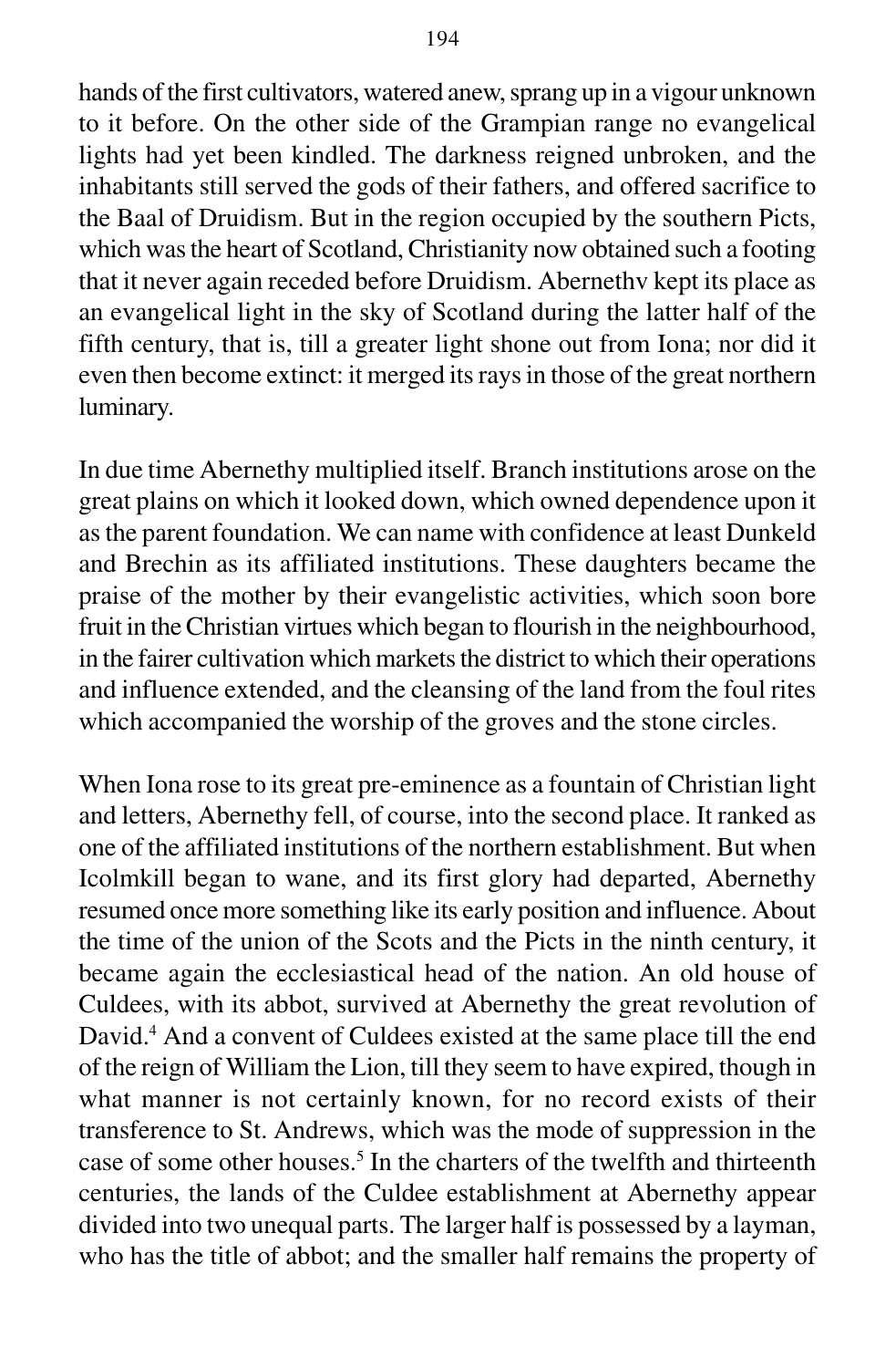the ecclesiastics, who, with their head, the prior, discharge the duties for which the whole of the estates had been originally assigned.<sup>6</sup>

Abernethy retains now little beside the imperishable interest of its name. This ancient capital, once graced by monarch and abbot, has faded into a lonely provincial town. Lying landward, its solitude is deep. But that solitude is sweetened by the noble landscape that lies spread out around it in all its old magnificence of valley and mountain chain, with the Tay that ancient river, whose banks the Roman has trodden, and whose waters have been so often dyed with the blood of Pict and Scot,—pursuing its course amid orchards and cornfields, past village and baronial castle, to the ocean. As it rolled when the Picts crossed its stream on their way from the bloody field near Dundee, carrying the head of King Alpin to fix it on the walls of Abernethy, so rolls it now. But it is not the trophies of victory or the tragedies of the battle-field that give interest to this little town. It owes the fragrance of its name not to the Pictish kings who made it their capital, but to the humble and pious men who fixed here their abode, and made it a fountain of light in the realm of the southern Picts, in the dawn of our country's history. The spot will ever recall to Scotsmen the most sacred and the most touching of memories. For about a century its lamp continued to shine bright amid the shadows of that long morning that in Scotland divided the night of Druidism from the day of Christianity. The one remaining memorial of its old glories is its famous round tower. It is one of the oldest, if not the oldest round tower that now exists. While later and far stronger edifices have disappeared, overturned in the blast, or shaken by earthquake, or thrown down by the violence of war, storm and battle have spared the tower of Abernethy, and to this day, gray with age, it lingers lovingly on this venerable site of early Scottish Christianity.

### Endnotes

1. Skene, Celtic Scotland, vol. i. p. 32; Anderson, *Scotland in Early Christian* Times, vol. i.

2. For the reasons assigned in the text, examples of the early churches of Scotland are to be met with only in lonely and uninhabited islands. There is one such specimen in Loch Columcille, Skye.—Anderson, *Scotland in Early Christian Times*, vol. i. p. 94. There is another specimen of an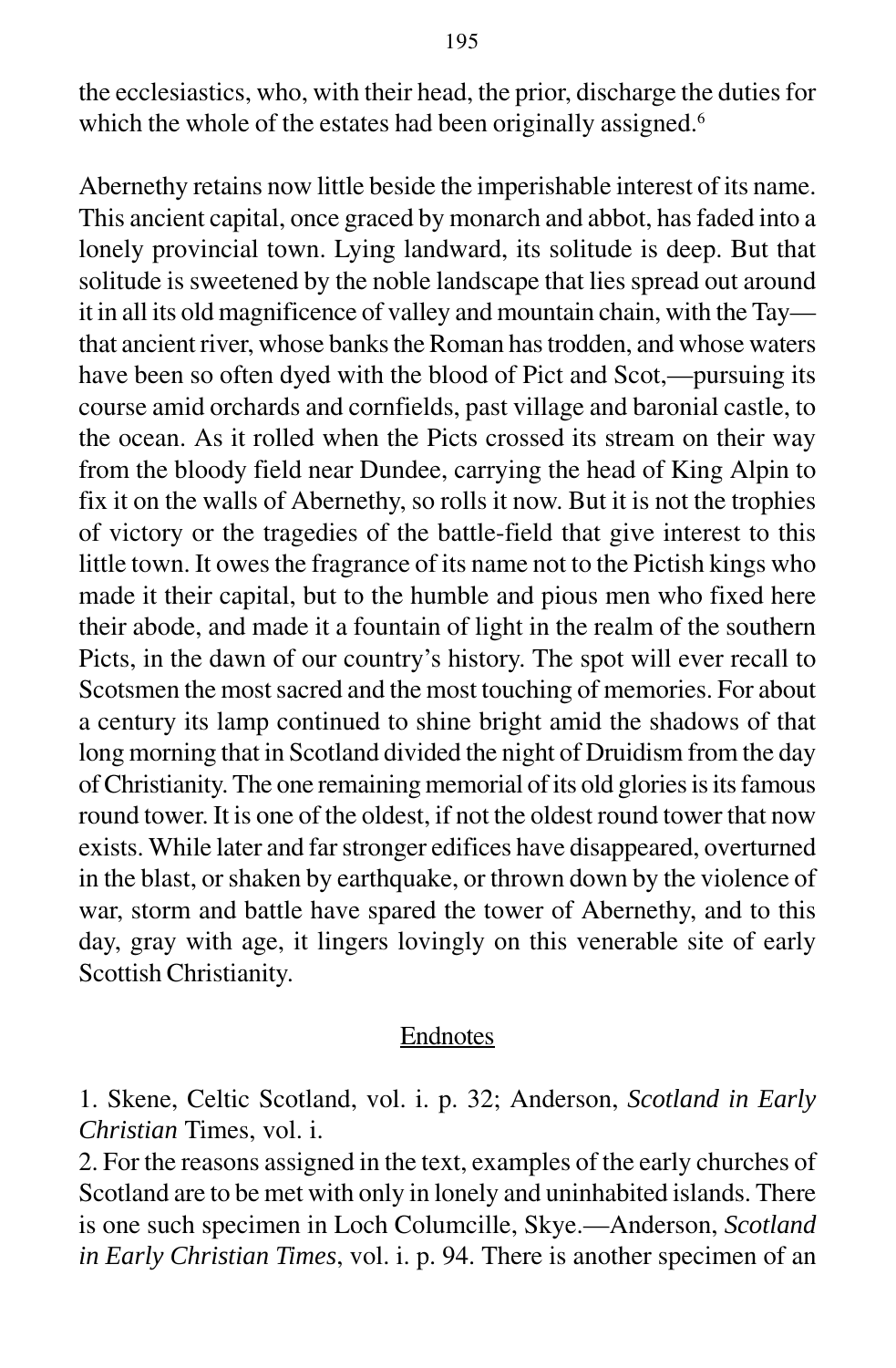early church in the island, Eilcan-na-Naoimch, one of the Graveloch islands. It is simply a rectangular cell, 21 feet 7 inches, built of undressed stone without mortar. Adjoining it is a cluster of dry built cells. It has no enclosing rash; the island furnishing the needed security. The ruins occur in a grassy hollow. There are a number of graves beside it, and some of the grave-stones are considerably ornamented, from which it is concluded that the place was deemed of great sanctity.—*Ibid*. i. 96, 97. In the Brough of Durness occurs a third. In front of the great cliffs that form the magnificent promontory of Durness are the ruins of an early church, 17 feet in length surrounded by eighteen oval shaped cells of uncemented masonry. It was still in the sixteenth century a place of pilgrimage. These examples of the earliest church buildings in Scotland agree with all the historic evidence we possess respecting them. —(*Ibid*. vol. i. pp. 103-104.).

3. *Boeth*., lib. vi. fol. 95 v. 40.

4. Anderson's *Scotland in Early Christian Times*, vol. i. p. 150.

- 5. *Ibid*. vol. i. p. 156.
- 6. Ibid..vol. i p. 236.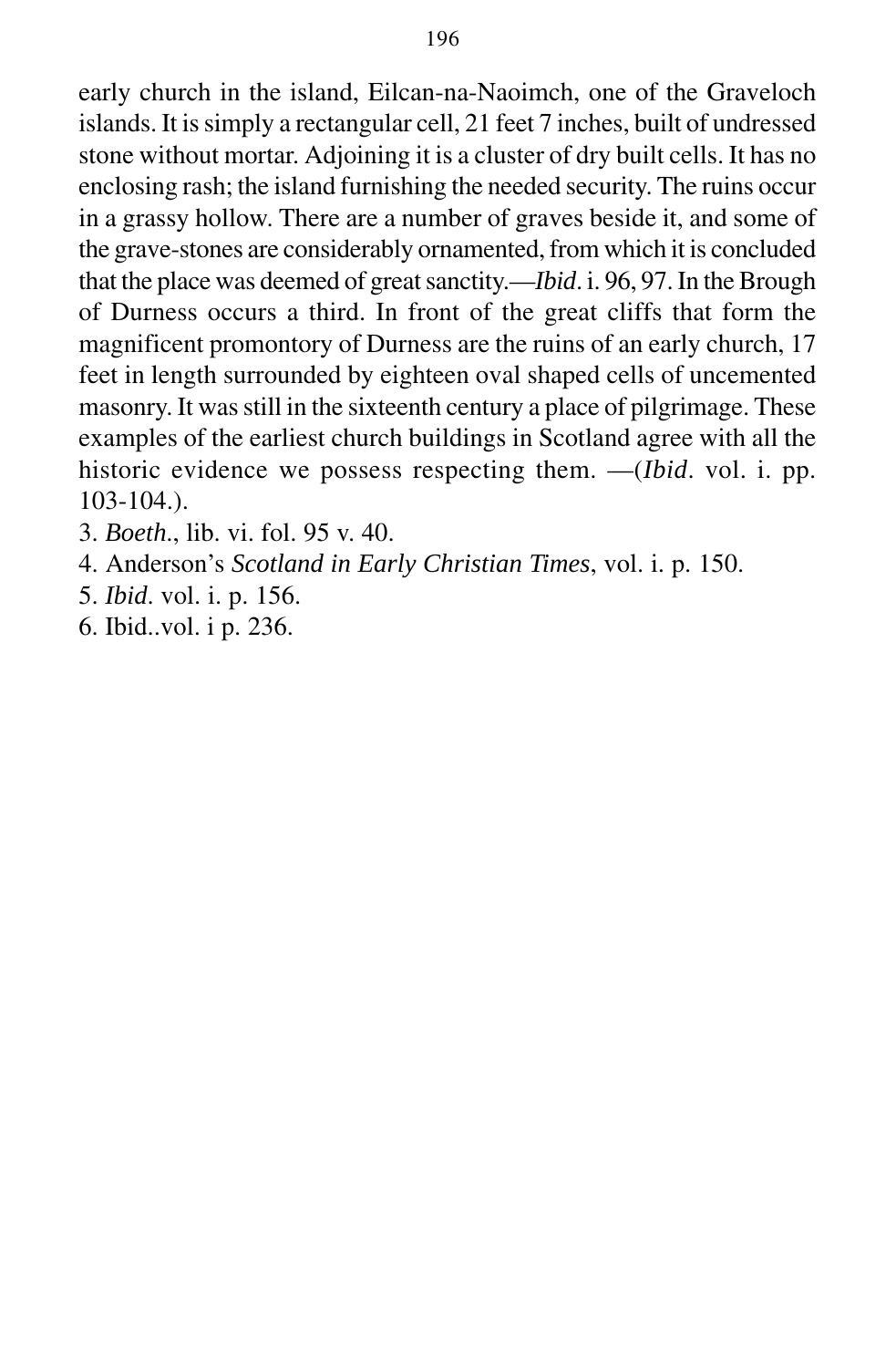### CHAPTER XX.

## COLUMBA—BIRTH—EDUCATION—FOUNDS NUMEROUS COLLEGES—INVOLVED IN POLITICAL QUARRELS.

THE light which Patrick had come from the banks of the Clyde to kindle in the darkness of Ireland, was in due time carried back to the native country of the apostle, and made to burn on the mountains of Scotland. There that light was to create a church, and that church was to mould a nation, and that nation was to become in after times one of the most powerful organizations on the face of the earth for the propagation of that Christianity and liberty, of which it was itself, first of all, to be an illustrious example and an unsurpassed model. Following in the steps of the man who carried back this light across the Irish sea to the Scottish shore, we return to that country whose history we are to trace along the line of conflict and achievement, till at last Scotland is seen standing before the world with its great lesson, that a perfect and stable liberty can be attained not otherwise than through a full and perfect Christianity.

This is the proper business of the historian, and in so far as he comes short of it he falls beneath the dignity of his theme, and misses the end and reward of his labour. What boots it to grope in the grave of thrones and nations, and to bring up from the darkness bits of curious lore and forgotten information? To know when this battle was fought, or when this hero died, makes the world none the wiser, if the information terminates in itself. There is a spirit in man and there is a soul in nations, and till that soul has been breathed into a people, they will continue to grovel in the dust of barbarism and slavery. To note the birth of this soul, to trace its growth, and to mark how it slowly but surely leads nations onward to power and grandeur, and so put on record models that may guide, lessons that may teach, and examples that may stimulate the ages to come, is the high office of history. And thus it is that with the arrival of a stranger who sought our shores on a mission as sublime as his appearance was humble and unpretending, the interest of our country's story begins.

In the year 563, on one of the days of early summer, an osier-built wherry was seen on the waters of the Irish Channel, its prow turned in the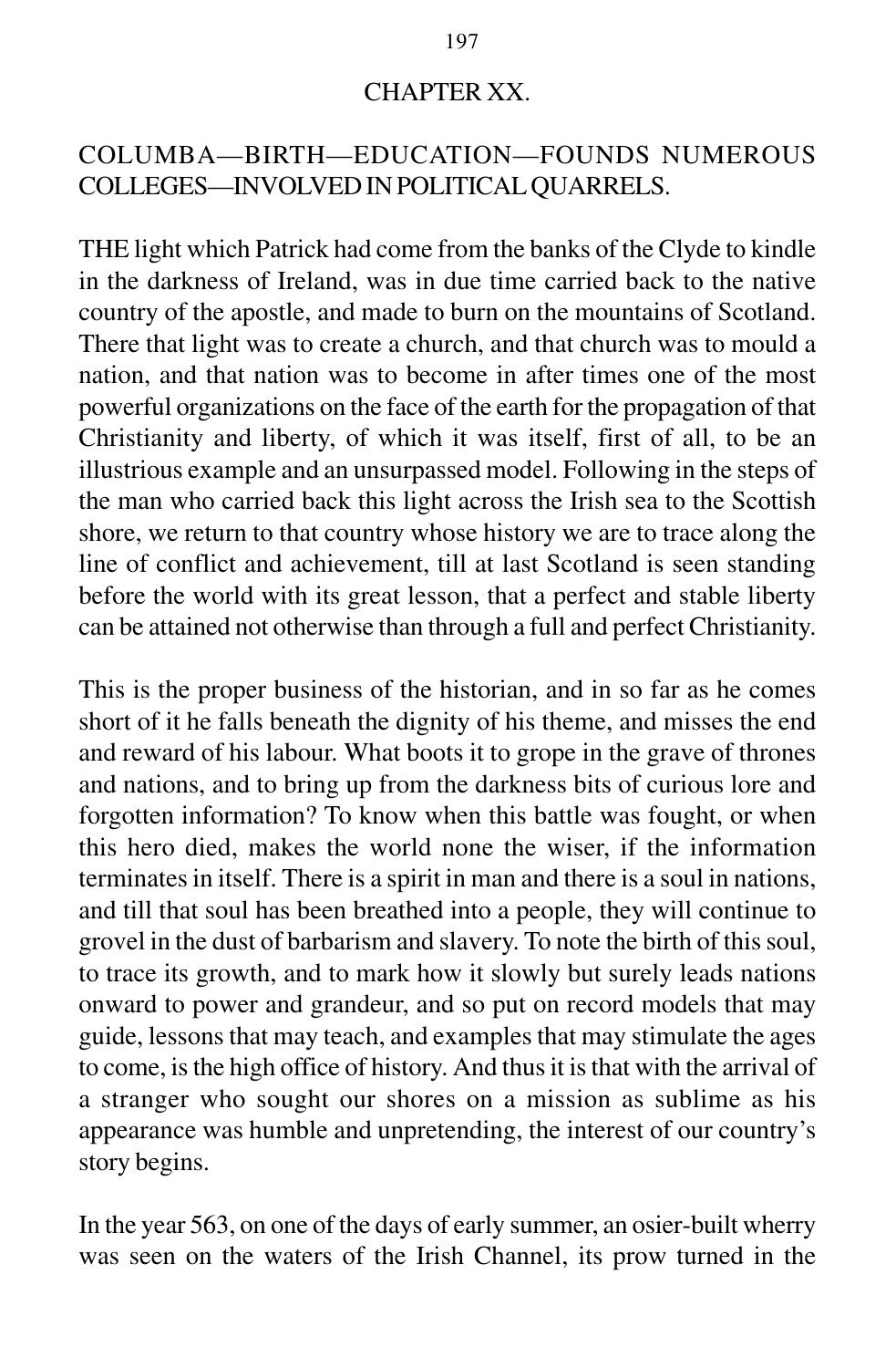direction of the Argyleshire mountains. It bore as its freight a little company of venerable-looking men. Steering their slim but buoyant bark; warily amid the currents that circle round the outlying islands, and the surges that roll in from the Atlantic, they moor their vessel in a little creek in the island of Iona. Their voyage ended, the strangers step on shore and straightway proceed to erect a few huts for temporary shelter and dwelling. Who are the men who have just taken possession of this little isle, till now hidden amid the Hebridean waves, but destined from this day forward to be illustrious through all time? And, in particular, who is he who is the chief and leader of the little band, if we may judge from the air of authority that sits so easily on him, and the deference which we see so spontaneously paid him by his companions.

We hear them address him by the name of Columcille. Translated into our own vernacular, this term signifies the dove of the church. The name is of good augury. He who owns it cannot be other than the bearer of good tidings. And a bearer of good tidings he truly is. "How beautiful upon the mountains are the feet of him who bringeth good tidings." So had the prophet said of old, and this ancient strain might well have awakened the echoes of our glens and mountains when this currach touched the strand of Iona, for now the knell of a pagan Druidism in Scotland was rung out.

Columcille, or Columba,—for we shall speak of him under this last and better known form of the name,—was born at Gartan, amid the wilds of Donegal, Ireland, on the 7th of December, A.D. 521.<sup>1</sup> He was related by blood to more than one of the royal houses of Ireland. His father, Fedhlimidh, belonged to the Northern tribe, the Hi Niall, or O'Neill. The Nialls were one of eight powerful and warlike races which had governed Ireland for centuries, and whose lineage, when we attempt to trace it, is lost in the darkness of the ages. Fedhlimidh was descended from the eighth son of a great king, who figures in Irish story as "Niall of the nine hostages," and who was so named because he had received that number of hostages from a king whom he had conquered.2 This Niall was the monarch of all Ireland at the beginning of the fifth century, and was probably the reigning king at the time when Patrick, the future apostle of that land, was carried thither as a captive. By the mother's side, also, Columba was royally descended. Eithne—such was her name—was the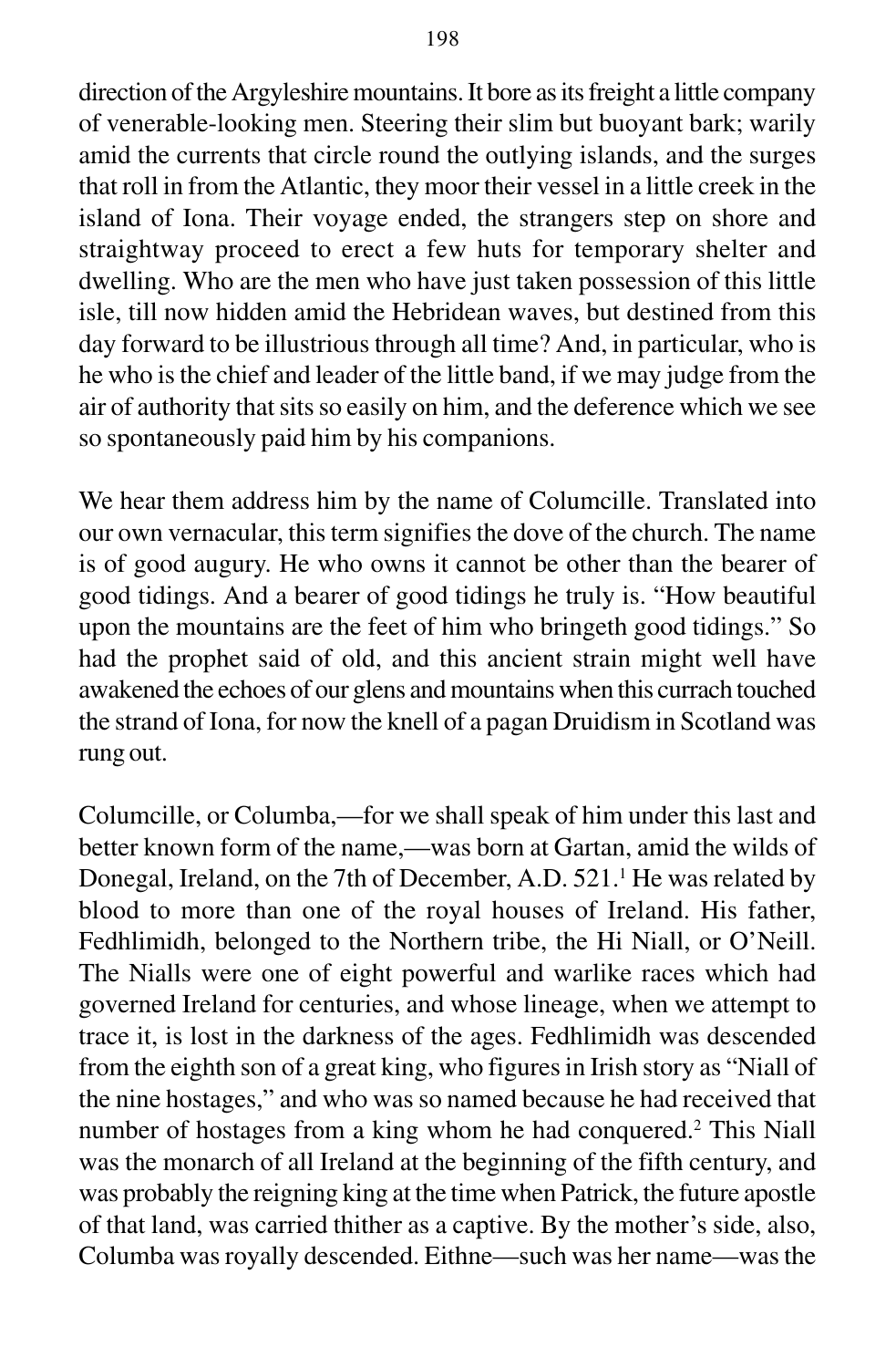daughter of the king of Leinster, one of the four subordinate kingdoms into which Ireland was then divided.<sup>3</sup> The blood of two royal houses thus flowed in the veins of the son of Fedhlimidh and Eithne, and it was just possible that on some future vacancy, Columba might be called to mount the throne. In Ireland the son did not always succeed the father. By the law of Tanistry, the sceptre, on the demise of the monarch, became the right of that one of the blood relations who chanced to be the oldest. If the son was the oldest, he succeeded to the government; if not, the throne fell to a brother, or to some more distant relative of the deceased monarch. This law was designed to obviate the more than ordinary perils attendant on the rule of a minor in a country such as Ireland then was. A firm and strong hand was needed where the sceptre was to be swayed over powerful vassals always at feud among themselves, and often by their ambitions disturbing or upsetting the government.

Nature had withheld from Columba no endowment of mind and person which could fit him for the task before him. All those advantages which men admire, and, it may be, envy, when they see them in others, and are pleased with, or perhaps vain of, when they find them in themselves, met in him. He was royally descended, his stature was lofty, his person was majestic, and his intellect was capacious. He possessed, moreover, a rich and sonorous voice, and this, combined with a quick apprehension and a graceful utterance, enabled him on all occasions when he addressed his fellows to command their attention and win their confidence. His deportment was at once dignified and affable. In disposition he was naturally quick and choleric, but withal generous and confiding. This was an assemblage of qualities which would have gained him distinction and given him influence in any age, but in the age in which his lot was cast these various endowments left him without a peer as regards the ascendancy he wielded and the submission accorded to him. His commanding presence and other physical endowments contributed not a little to the respect which waited on him, for among barbarous tribes bodily strength is often accounted a higher prerogative than intellectual power. One would be strongly tempted to suspect that the biographers of Columba have striven to decorate him with all the attributes which go to form the hero and the evangelist in one, were it not that the work which he accomplished remains the imperishable proof of the sagacity, the courage, the eloquence, the piety, and the moral and spiritual elevation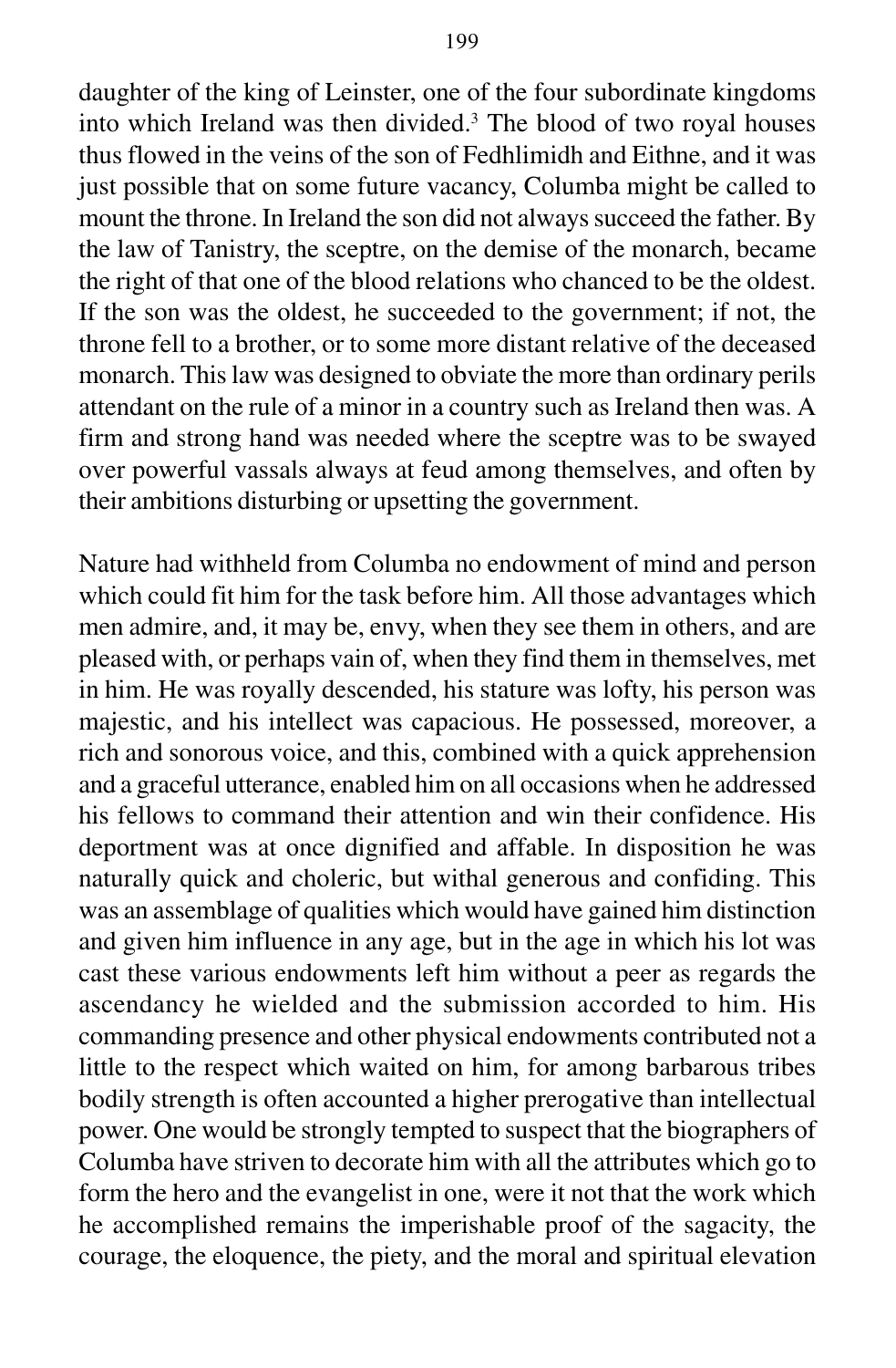of the man. Had Columba possessed only the graces which monkish devotees are capable of imagining, he never would have done his work. Sterling qualities and real virtues, we may be sure, were needed to bring Pictish Scotland out of the darkness of Druidism. Columba was greater far than any of his mediæval biographers have been able to concede, greater than Adamnan makes him,—greater; even, than the elegant and fascinating but superficial picture which Lamartine has painted of him.

We know absolutely nothing of Columba till we find him at school. His earliest years are a blank. They are no blanks, however, in the pages of some of his biographers, and, in particular, of Adamnan, who was the heir of his chair, but not of his theology. Even his boyhood Adamnan has glorified with prodigy and miracle. Not a few of these wonders are grotesque, some are absolutely silly, others are painfully profane, and all are incredible. A greater even than the apostle of Iona has had to endure a similar infliction at the hands of writers of the same school. We turn from these fictions to the undoubted facts which lie embedded in gossip and fable in the amazing pages of Adamnan. When he was come to years, Columbia devoted himself to the service of that Christianity which was not over a century old in Ireland, and which had still a battle to fight to make good its position in the face of a Druidism, on the ruins of which it had risen, but which it had not as yet been able wholly to dislodge. Not a few highborn youths were, in that age, emulous of entering the service of the Church. But birth, even royal birth, was not of itself a passport into the ministry. One must be a theologian and a scholar—at least after the measure of the age—before being admitted into sacred office. Columba the scion of a royal house, equally with the peasant's son, had to comply with this rule. Before becoming a preacher of the Gospel, he must first sit at the feet of some doctor of name.

But where was the young Columba to receive the training which was deemed indispensable for the office to which he aspired? Must he set out for those far-off cities in the East that basked in the learning and eloquence of the great doctors of the Church? There was no need for Columba to take so long a journey. The barbarous Ireland of a century ago had now its schools of letters and theology like Egypt and Asia Minor. If not so renowned, these fountains were purer than any that now existed on the original seat of Christianity. The latter had begun to receive an admixture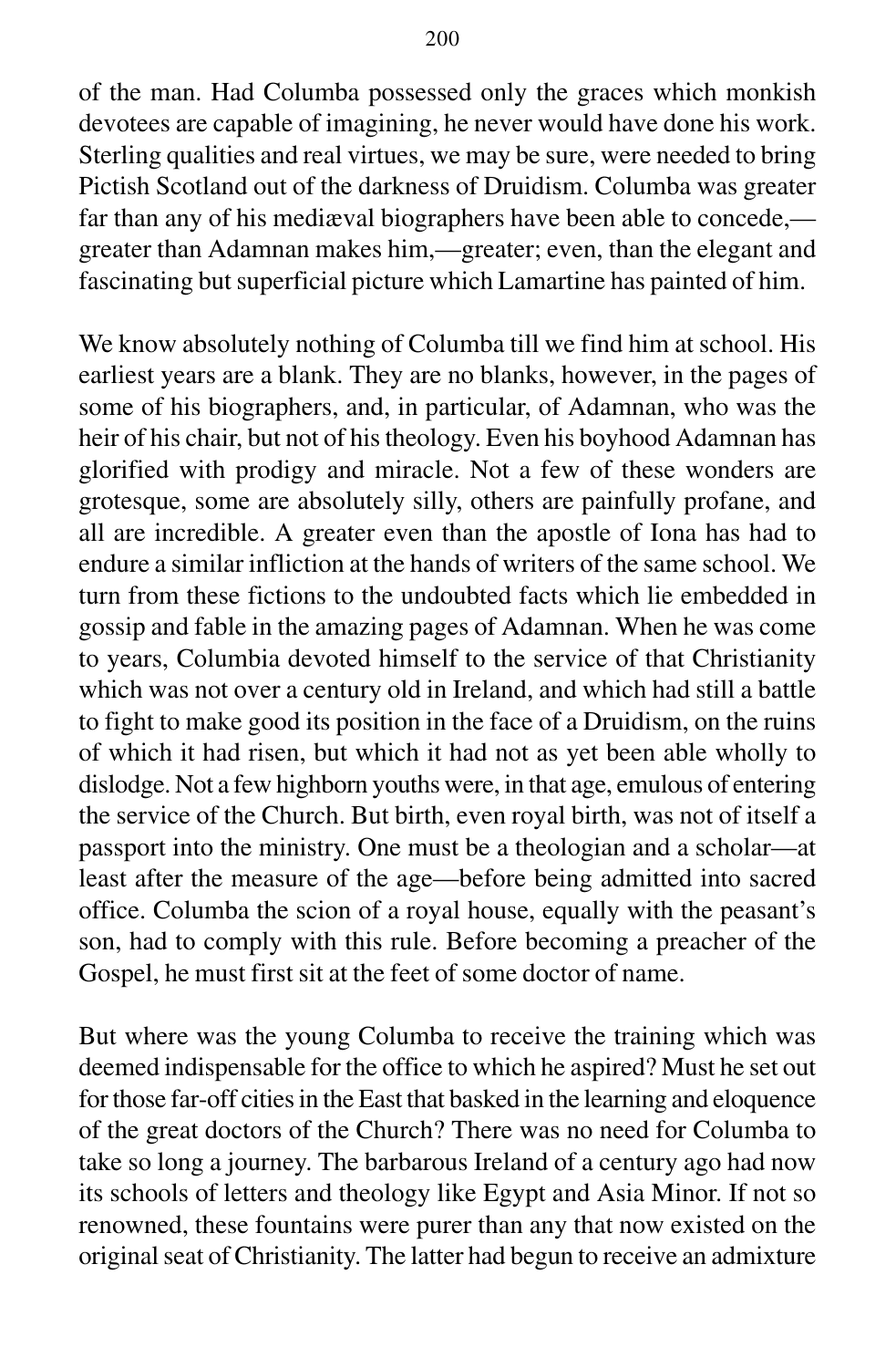from a pagan source. The Irish seminaries still continued to send forth the pure waters of evangelical truth. Quitting "the scene of his fosterage," Columba placed himself at the feet of Finnian, where, in the words of Adamnan, "he learned the wisdom of Holy Scripture."4

Finnian, one of the lights of his country, presided over a theological seminary at Moville, at the head of Strangford Loch. We may infer from the words of Adamnan quoted above, that the doctor of Moville made the Bible his textbook. Here Columba was made a deacon, and here his biographer makes him work his first miracle, which, like that at Cana, was the turning of water into wine.<sup>5</sup> Of many possible prodigies, Adamnan might have selected one less likely to suggest comparison with the opening of a greater Ministry. Quitting the school of Moville, the young deacon traveled southward, and entered the seminary of Clonard. Here, it is said, not fever than 3000 pupils were at that time receiving instruction. Three thousand, and three hundred are favorite numbers with the Irish chroniclers. But there is nothing incredible in these numbers. The Ireland of that day, as we have seen, was famous throughout Christendom for its schools and its learned men. Even war helped to crowd its educational establishments with scholars. The Franks were ravaging Gaul; the Saxons were treading out Christianity in England; but in Ireland it was peace; and all who wished to pursue their studies without distraction repaired to the quiet shores of that land. Clonard, to which we see Columba repairing, was one of the largest schools of the day. Its abbot or principal was also named Finnian. But the second Finnian did not unite the two offices of abbot and presbyter, for when Columba had finished his course of study at Clonard, and was ready to receive ordination, he was sent to Etchen of Clonfad.

Within the walls of the monastery, the youth of royal descent was on the same footing as the son of the peasant. To both were presented the same lessons, and both sat down and partook of the same meal. To both were equally allotted those manual labours with which it was customary to diversify the studies prosecuted indoors. Columba had to take his turn with others in grinding overnight the corn for the next day's food. He had to assist in dressing the garden of the monastery, in clearing out the wood in the midst of which these early institutions were often set down, in cultivating the lands already brought under the plough, and in carrying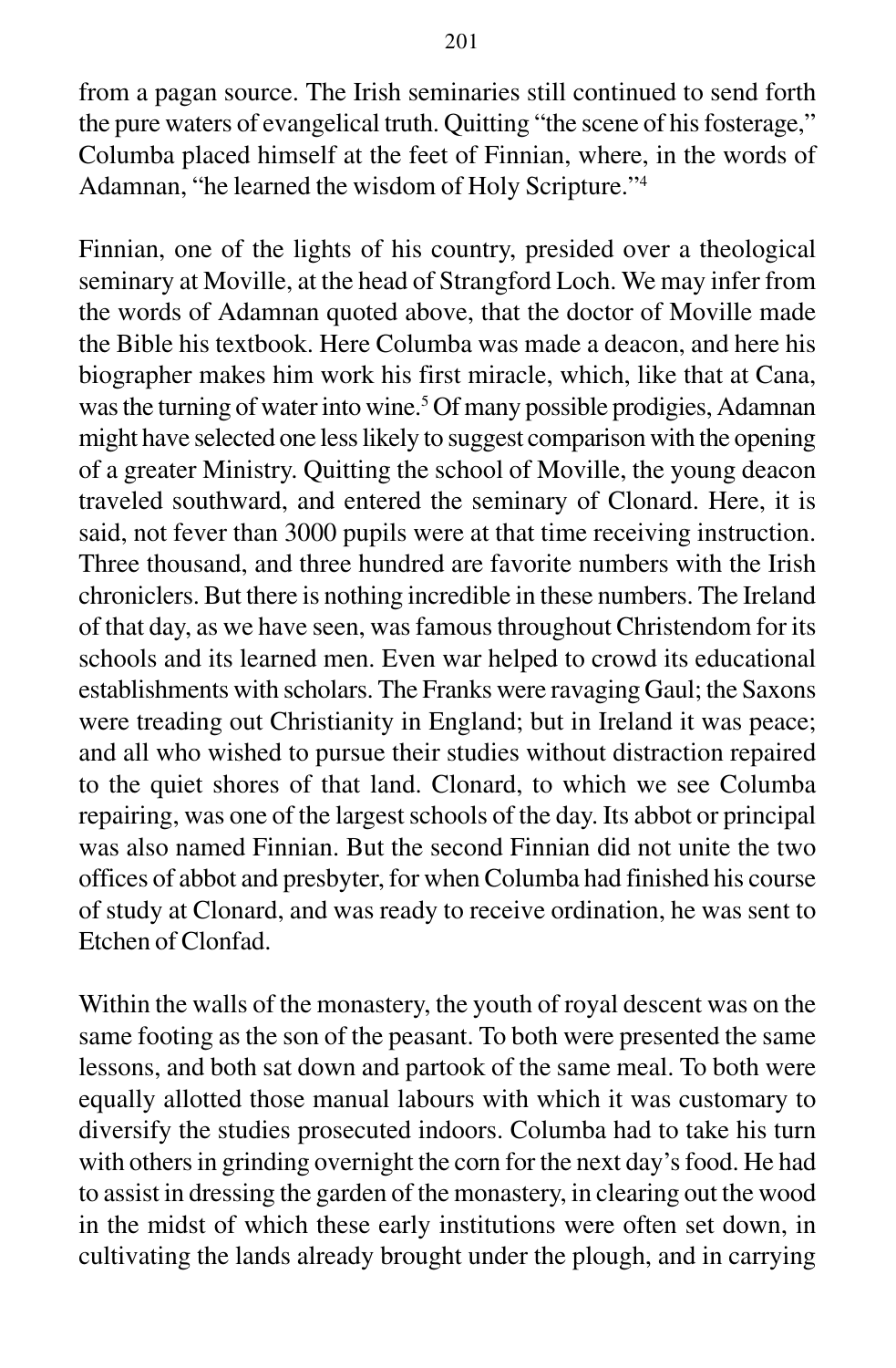home the sheaves in autumn, and storing up the grain against the approach of winter. These sons of the prophets made war upon the noxious growths with which long neglect had covered the landscape, at the same time that they prepared themselves for the yet more arduous battle that awaited them with the errors which had darkened the soul and enslaved the intellect of the nation.

The evangelistic energy and enterprise of that age found vent in the erection of monasteries. The reader has already been admonished not to let the name mislead him. The monasteries of the sixth century were essentially different from the monasteries of the twelfth and succeeding centuries. These last were the abodes of drowsy and oftentimes luxurious idleness. Or at the best they were inhabited by a superstitious piety, which, eschewing the unholy field of the outer world, immured itself within conventual walls, diversifying the passage of the monotonous hours by the practice of a routine which could hardly have been more lifeless, and certainly not more profitless, if, instead of an ecclesiastical, it had been performed in a literal, tomb. The monasteries of Columba's day and country, on the other hand, were astir with life. They were great schools in which the youth of many lands quenched their eager thirst for knowledge. They were, moreover, centers of active evangelical propagandism. They combined in a wonderful degree the function of school and church, as their inmates did that of student and missionary.

The monastery grew up in quite a natural way. A church of clay and wattle was the beginning of what was afterwards, perhaps, to become a famed seat of learning, and by consequence a crowded resort of youth. Around the church was placed a few modest dwellings, constructed of the same humble materials. The whole was enclosed by a strong palisade, to defend its inmates from the beast of prey, or the worse violence of the robber. But as its fame spread, and scholars from distant parts began to resort to it, its first humble erections were replaced by statelier buildings, and the little cluster of cells rapidly grew into a town. Religion and intellectual light began to spread around it, and the waste in which it had been set down was transformed into a cultivated country. These establishments were admirably adapted to the age in which they flourished. The circle of study pursued in them was as extensive as the advance of knowledge permitted. In addition to the sacred and classic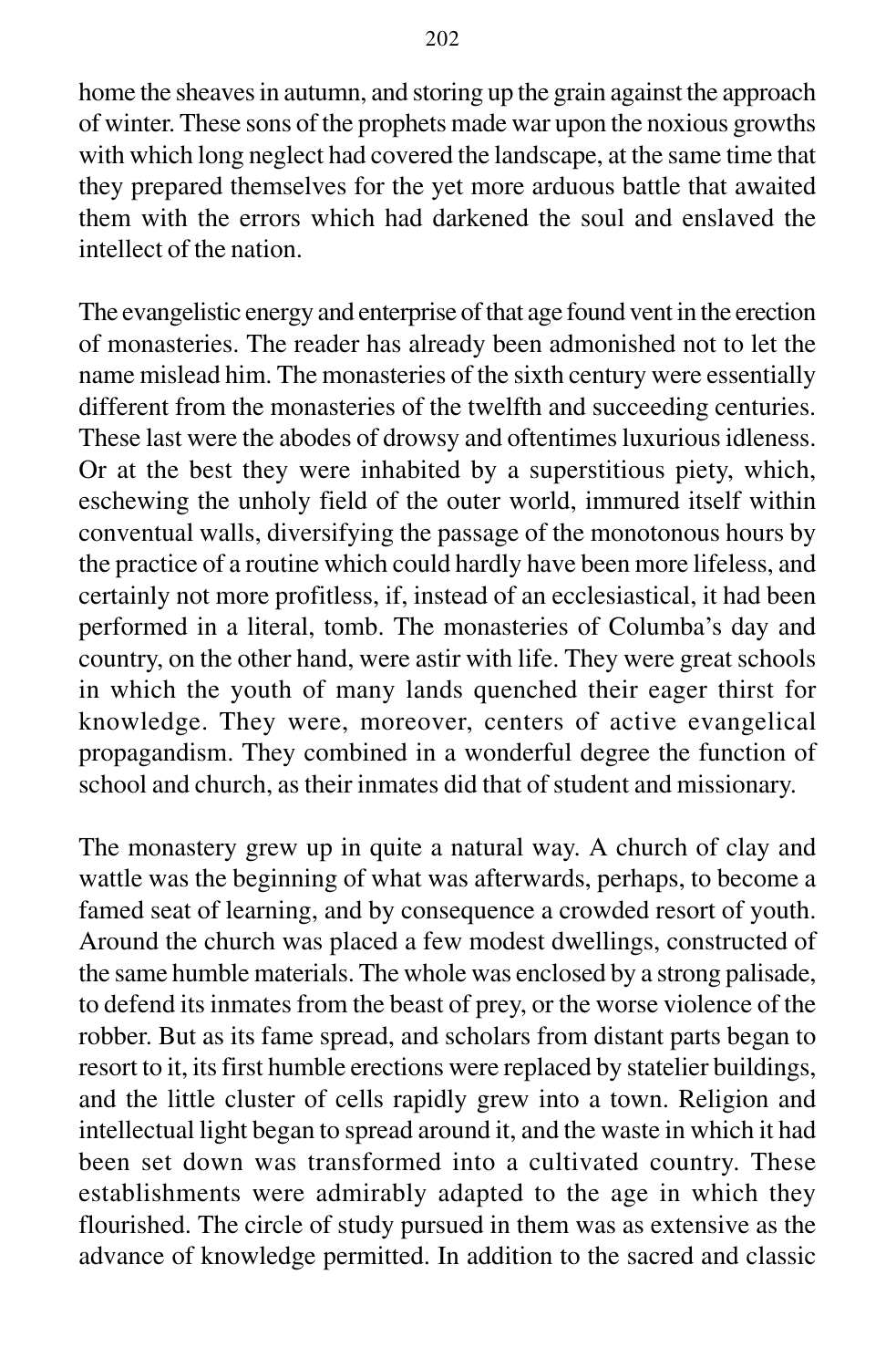tongues, theology, astronomy, and other branches there taught in them. Sound and systematic knowledge was thus the basis of all the operations they carried on; and the inmates, being under rule, the waste of power in desultory or individual effort was arrested, and the labours of all were turned into a common channel, and resulted in the accomplishment of a common end. For instance, it was as a school, and not as a primatial see, that Armagh first rose into distinction. Its monastery was founded in the fifth century, and being presided over by a succession of eminent scholars, it became in process of time famous. Its day of glory has left a touch of light after long centuries upon the old town.

Ordained a presbyter by Etchen, Columba was fairly launched on public life. In what walk of labour shall he serve his country and his age? In none can he do so more effectually than in that commonly chosen by the best spirits of his time. It became his aim to multiply the schools of divine and human knowledge,—to open springs of water in the barren places of the land. In A.D. 545, Columba being then only twenty-five years of age, founded the church of Derry <sup>6</sup> and the monastery of Durrow, the first situated at the northern extremity of Ireland, and the second in the middle of the County Meath. Both stood in the heart of an oak forest. It was usual in these circumstances to cut down the trees, and convert the cleared space into fields and gardens for the use of the monastery; but Columbia took so great a pride in his grand embowering oaks, that he would not permit one of them to be laid low. They might fall by the hand of time or by the violence of the tempest—from these accidents he could not protect them—but they were jealously guarded from stroke of axe.

Having made a beginning with these two monasteries, the young churchman went on opening another and yet another school of Christian instruction in the land. Before he had attained his prime, quite a crowd of monasteries called Columba their founder and father. The Irish annalists reckon them roundly at three hundred; but we have already called the reader's attention to the marked propensity of these writers to run into threes when dealing with numbers. Adamnan has given us a list of thirty-seven monastic institutions founded by Columba during the fifteen years that followed the erection of Derry, *i.e.*, from A.D. 540 to 560. Even this was much for one man to accomplish. In virtue of being their founder, Columba exercised jurisdiction over them. He prescribed their discipline, and arranged the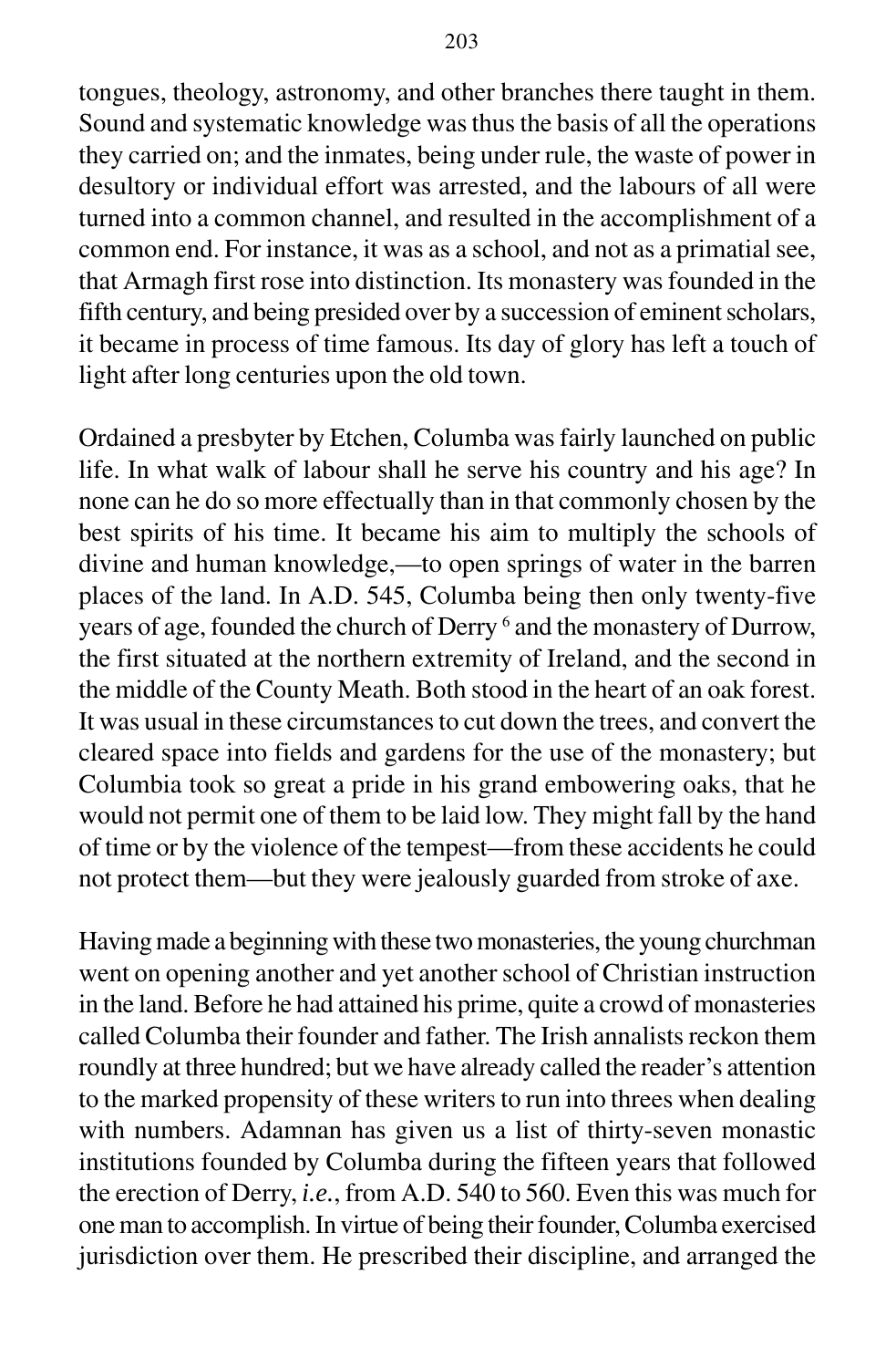course of study to be pursued in them. At times he made a tour of visitation through them, that he might judge of the progress of the scholars, rectify what was amiss, and stimulate by his presence the zeal and diligence of both masters and pupils. As he approached their gates, the youth came out to receive with princely honours—and seldom have such honours been so justly bestowed—the man from whose Christian philanthropy flowed all the great benefits they were there receiving. In these journeys Columba lingered longest at Derry. It was the "beginning of his strength," and the many monasteries that rose after it so far from diminishing his affection for this his "first-born," made his heart cling the more fondly to it. He may be pardoned if he beheld with a glow of pride this galaxy of lights kindled by his exertions in a sky where a century before all had been dark.

It was at this hour when the labours of Columba were being crowned with remarkable success, and he was cheered with the hope of being able to erect yet more monasteries, and gathering into them yet greater crowds, that those perplexities sprang up in his path that led to a great and unexpected change in his life. Although he knew it not, Columba had reached the end of his labours in the land of his birth; and the troubles in which he now embroiled himself were overruled for transferring him to that other country where he was to render that special service which should cause him to be remembered in the ages to come as one of the world's greatest benefactors. Great obscurity rests on this part of his career. How far the political complications into which Columba was drawn were unavoidable on his part, and how far they were the result of a choleric temper and an ambitious spirit, it is hardly possible now to say. Adamnan, as is natural, hesitates to pronounce him blameworthy, and yet he does not wholly exculpate him. We can only collect the disjointed statements which his biographers have transmitted, and request our readers to look at them in the light of the age, and the exceptional position of Columba.

His troubles began thus. Columba let slip no opportunity of multiplying copies of Holy Scripture. It happened, when on a visit to his former master, Finnian of Moville, that he made a transcript of a Psalter belonging to the latter. He shut himself up in the church where the Psalter was deposited, and worked overnight at his self-appointed task. He could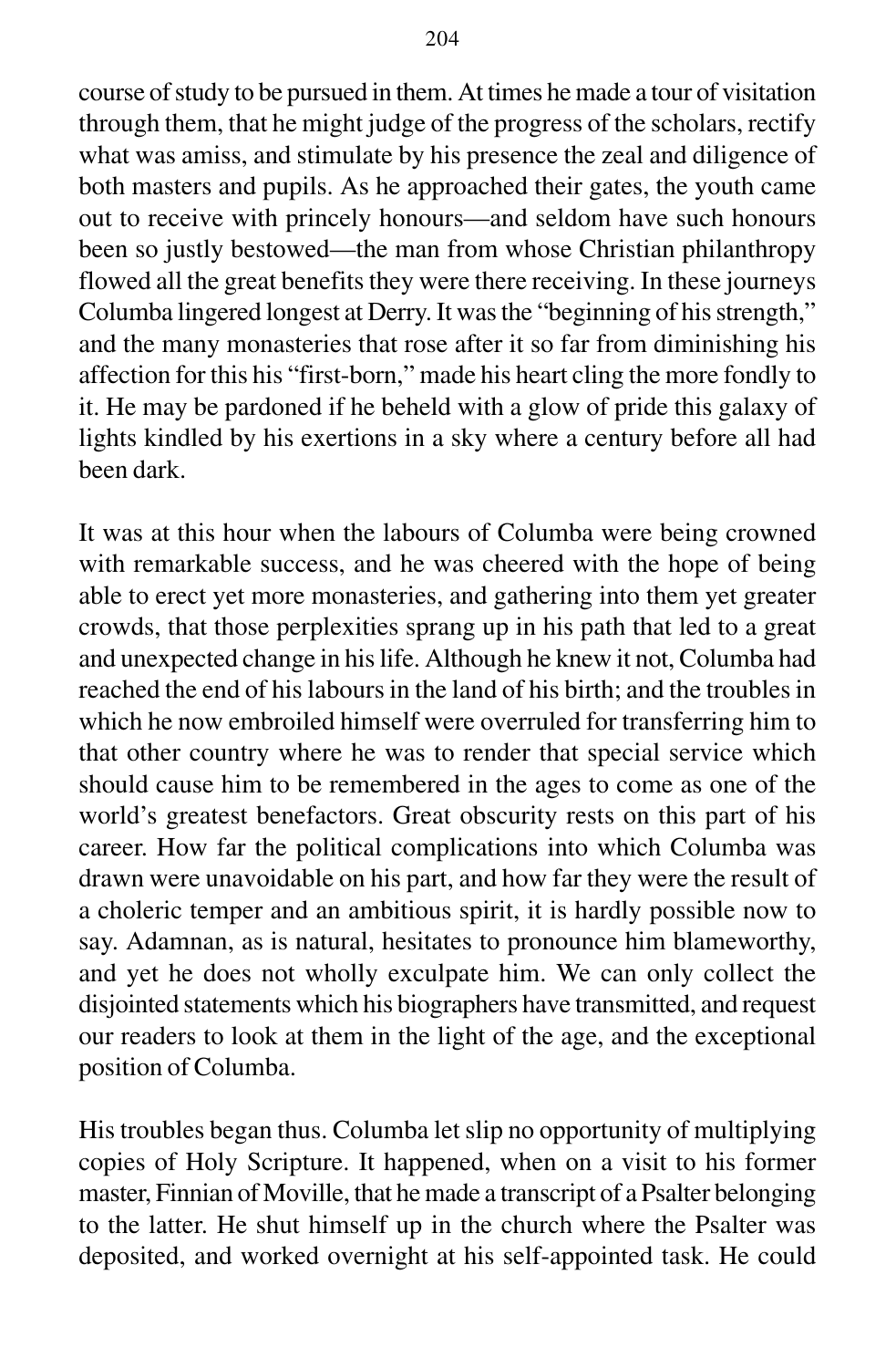kindle no lamp without making Finnian aware of the business that occupied him. This method of nocturnal working must have involved considerable difficulty; but his biographers tell us that he guided his right hand by the light which issued from his left. The transcription, notwithstanding all his caution, came to the knowledge of the good Finnian, who claimed the copy as belonging to himself, much as an author in our day would claim property in a reprint of one of his own works. But Columba refused to give it up, and the dispute was referred to the arbitration of King Diarmid. "To every cow," was the decision of the sage king, "belongs her own calf, and to every Psalter belongs its own copy. The transcript must go to Finnian." Columba, who felt, doubtless, that the analogy—for argument it could not be called—pointed in just the opposite direction, bore from that hour a grudge against King, Diarmid, and his displeasure was deepened by an incident that soon thereafter fell out. A youthful prince, who had committed an involuntary murder at the feast of Tara, fled for protection to Columba. The offender was pursued by the servants of King Diarmid, brought back, and put to death. The Brehon law visited homicide with no graver punishment than a small fine. But the umbrage which Columba conceived at the proceedings of the king in this case, was owing, not so much to his having stretched his power beyond the limits of the law, as to his having violated the right of sanctuary, which he as Head of so many monasteries, was entitled to exercise. Columba resolved to maintain the rights of the Church against the rights of the king, in this case illegally exercised. He had the art to engage his relations, the northern O'Nials, in his quarrel, and the result was a battle near Sligo, in which King Diarmid, who was related to the southern O'Nials, was defeated. To avenge the defeat he had sustained in arms, the king resolved to measure weapons with Columba in the ecclesiastical arena. He convoked a synod at Telton, in the county of Meath, and arraigning Columba as a fomenter of domestic feuds, he carried against him, though not unanimously, a vote of excommunication. Such, in brief, is the story which has received current belief in Ireland since early times. There seems little doubt that the great churchman had some connection with the battle of Kooldrevoy, and that some sort of excommunication was pronounced upon him by his brother ecclesiastics. So much is admitted by Adamnan, jealous as he is of the honour and sanctity of his great predecessor. There may have been peculiarities about these transactions which, were they known to us, would possibly mollify our judgment of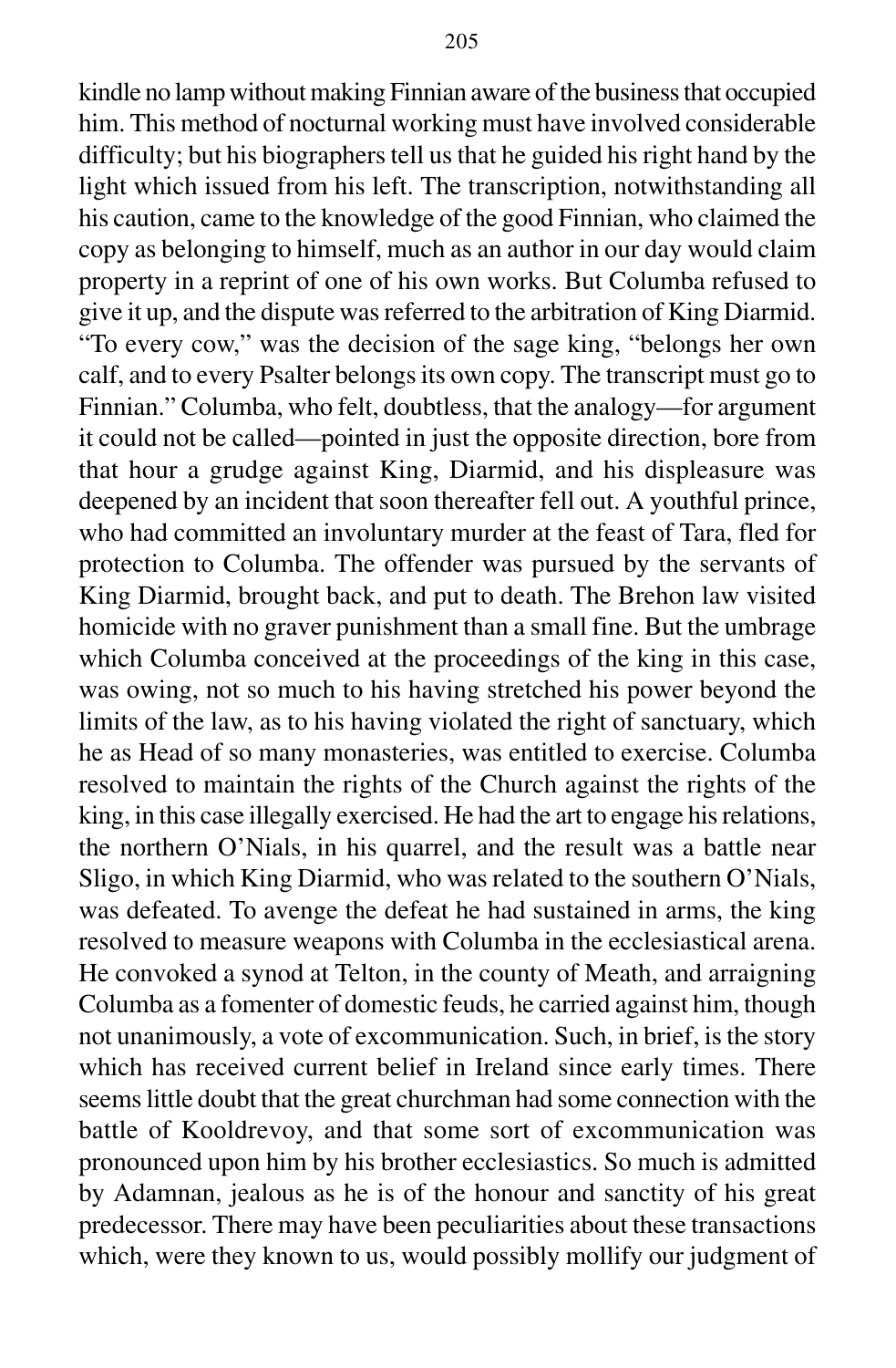them, and palliate, if they did not wholly exonerate, the man whose great name has come to be mixed up with them. But these peculiarities can now never be known. Columba, a scion of the royal house, the first ecclesiastic of his day in Ireland, could not easily have disentangled himself from national and political affairs, even had he wished it.

Shall we, therefore, deny to Columba a place in the great roll of Christian heroes? No! History enables us to trace advance, from age to age, in the perfection and grace of the Christian character. As a divinely revealed system, Christianity stands complete in the Bible. In that holy book; it is without increase and without diminution. The ages as they pass cannot add one truth to it, nor take so much as one truth from it. But as a system comprehended by the world, Christianity has been growing all along, and in proportion as it develops, so does it elevate its professors to a higher ideal of character and a higher platform of acting. The men of the sixteenth century stand on a higher level than the men of the sixth. They may not be men of greater intellect or greater faith, but they have a truer conception of the character which Christianity requires, and they make a nearer approach to the Divine Exemplar. We cannot imagine Luther seeking reparation on the battlefield for any affront or wrong that might have been done him. Calvin saw his followers dragged to the stake by hundreds, but he never once instigated the Huguenots to avenge their martyred countrymen by arms. But when we turn to the ecclesiastics of Columba's century, and when we go back to Chrysostom, to Athanasius, to Cyprian, and others, we find that we are among great men, it is true, but men whose character is less symmetrical, and whose souls are less lofty than their successors of the era of the Reformation. In the words of the great Chalmers, "We are the fathers, the ancients are the children."

## Endnotes

1. Life of Saint Columba, by Adamnan, edited by Reeves, *Historians of Scotland*, vol. vi. p. xxxiii. Edin., 1874.

2. Montalembert, *Monks of the West*, vol. iii. p. 102. Edin. and Lond., 1867.

3. Montalembert, vol. iii. p. 103.

4. *Vita Sancti Columbæ*. Adam. lib. ii. cap. i.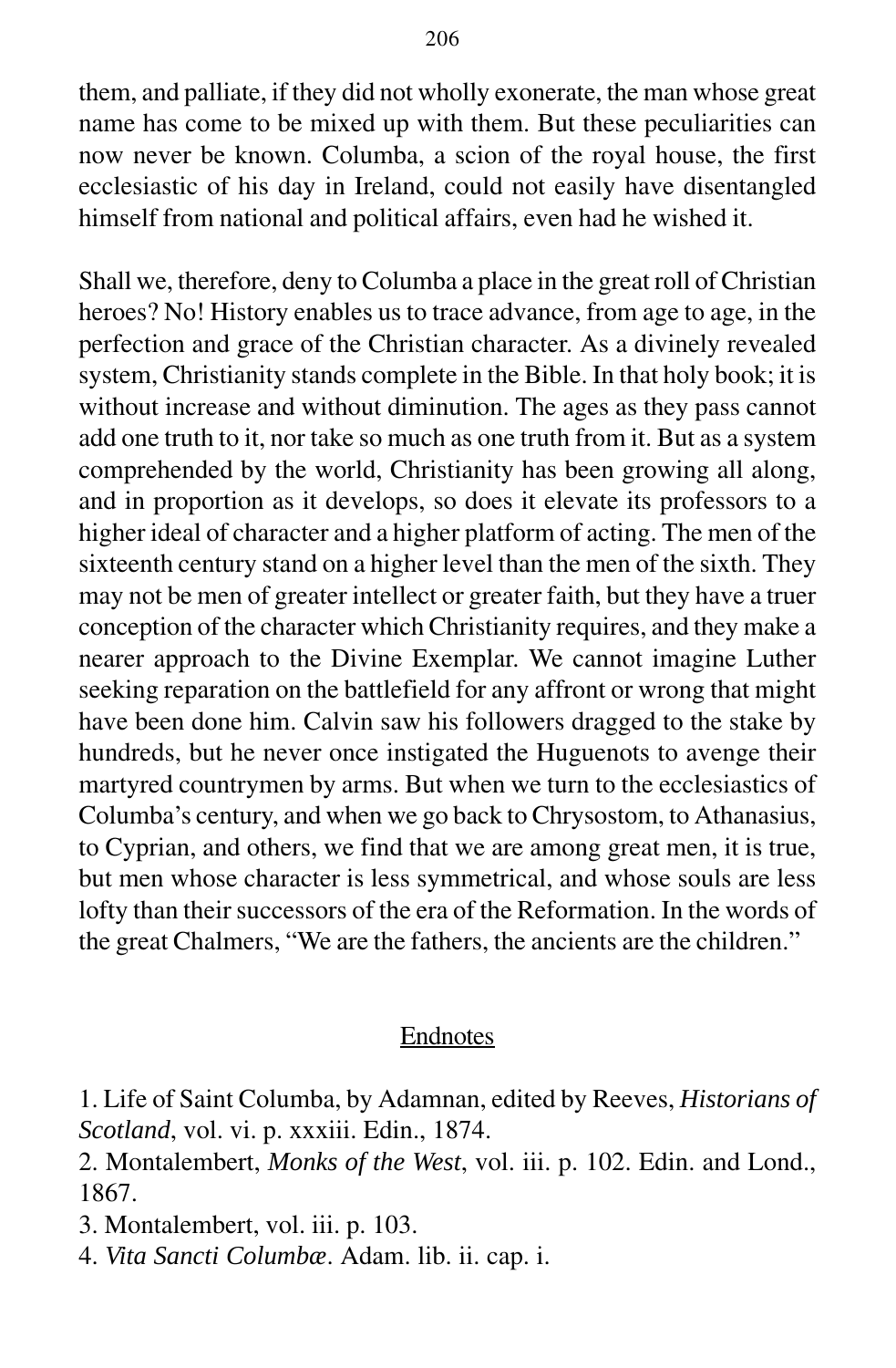5. Adamn. lib. ii. c. i.

6. The church of Derry, like Patrick's Sabhail, is recorded to have stood north and south. Its remains were still in existence in 1520. In the fourteenth century it was called the Black Church of Deria. Its round tower was standing in the seventeenth century. *Durrow* was called the "abbey church." A sculptured cross, called Columkille's Cross, stands in the churchyard, and near it is Columkille's Well. The abbey possesses one most interesting relic, known as the *Book of Durrow*, a MS. believed to be nearly, if not altogether, as old as Columba's time. It is preserved in the library of Trinity College, Dublin. Another famous monastery founded by Columba was Kells, in the north-west of County Meath. Its fine round tower, ninety feet high, still stands in the churchyard. Its great literary monument, the *Book of Kells*, is preserved in Trinity College, Dublin. The monasteries of Tory, Drumcliff, Swords, Raphoe, Kilmore, Lambay, Moone, Clonmore, Kilmackrenan, Grattan, Glencolumkill, and a host besides, called Columba pater et fundator. See Life by Adamnan, Introduction. Edin., 1874.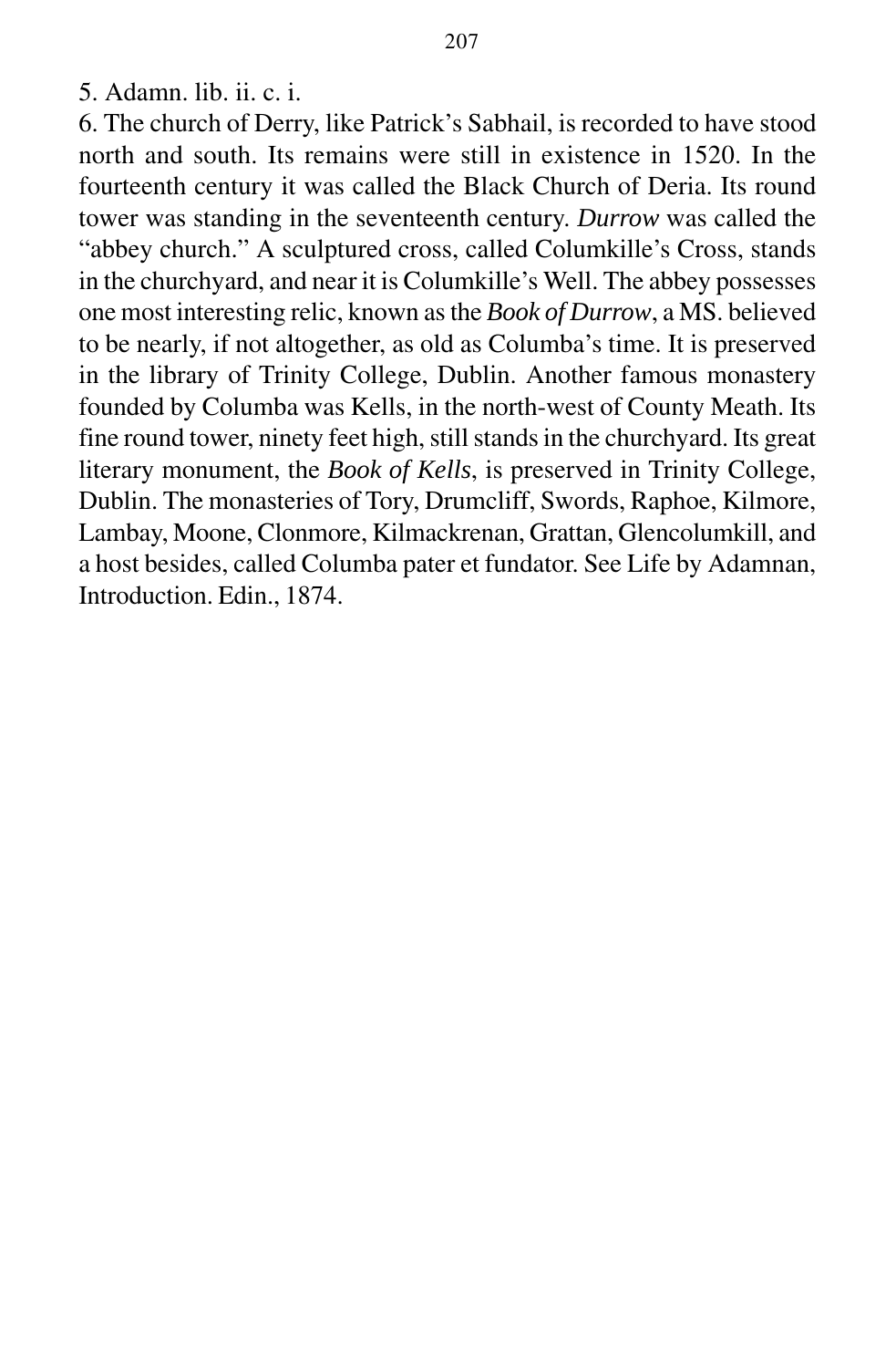#### CHAPTER XXI.

COLUMBA—DEPARTS FROM IRELAND—VOYAGE—ARRIVES AT IONA—ASPECT AND PROPERTIES OF THE ISLAND— ADAPTATION FOR MISSION—ERECTS HABITATIONS— CHRISTIANITY IN A CRISIS—REFORMS ITSELF—FINDS A NEW FOOTHOLD—IONA AND ROME: THE FIRST THE ANTIPODES OF THE LAST.

THE considerations which induced Columba to throw himself into the work of converting the northern Picts have been variously stated by the writers who have undertaken the task of elucidating this part of the missionary's career. But all these explanations connect themselves more or less directly with the political and ecclesiastical embroilment into which he was plunged, and which we have been able only partially to explain. To Columba, in the flower of his days, it was, doubtless, a painful step to go forth and leave a land in which his ancestors had exercised sovereign sway, and which he himself had enriched with numerous munificent institutions of learning and piety. These it was his pride to build up, and he had fondly cherished the hope of seeing them rising, year after year, in efficiency and fame. But the step he was about to take would compel him to withdraw from them his fostering care. Might they not, left without a head, become demoralized, and be deserted by the youth that were now crowding to them? Besides, would not the Church in Ireland sustain an irreparable loss in the departure of one from whose great talents and high social position she had profited so much in the past, and might hope to profit still more in the future? Why should she consent to lose, much more drive out, her greatest son and most eminent ecclesiastic.

These considerations might have had a counterbalancing force, and retained him in the country of his birth; but the hermit Molaise leaves Columba no alternative but expatriation. He represents the powerful churchman, dreaded or envied by his brother ecclesiastics, and under sentence of perpetual exile, with this farther penalty annexed, that he must convert as many pagans to the faith of the Gospel as there were Christians slain in the battle with which he was unhappily concerned. This last statement reveals the touch of a legendary hand, and awakens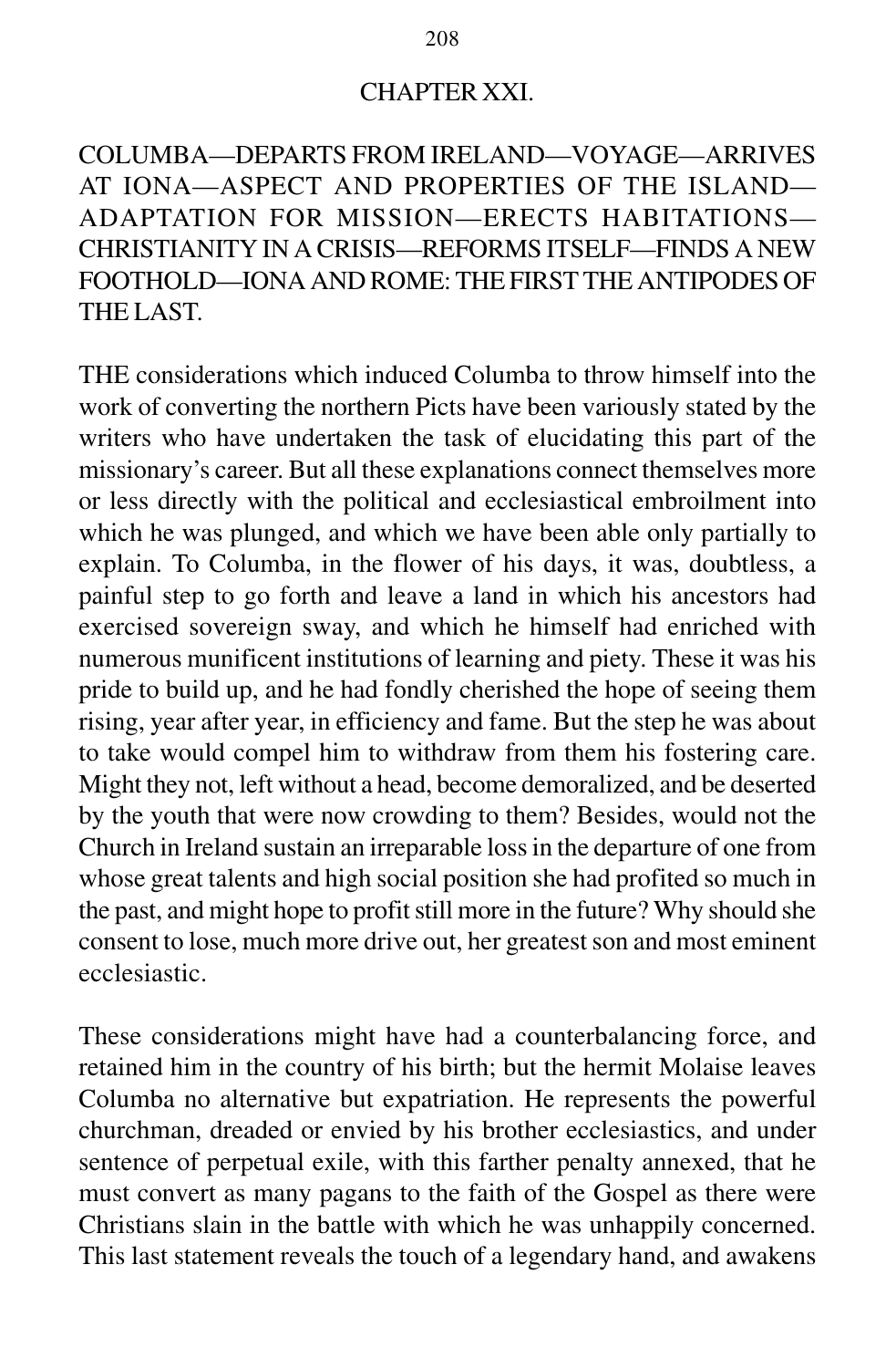the suspicion that the mediæval fabulists have been at work on the causes which determined Columba to set sail for the Scottish shore. His mission, we are persuaded, was not one of compulsion, but of choice. It sprang from other motives and influences besides those that had birth in the excommunication of the Synod, or the unworthy treatment which he had experienced at the hands of his brethren. The missionary spirit was strong in the hearts of the Irish churchmen of that day. They were always on the outlook for tribes to evangelise, and lands to enlighten with the Gospel. Columba could not but know that a little way off from the Irish shore was a country where the harvest was great and the labourers few. What should hinder his planting schools of piety and knowledge in that land now that he had been so unexpectedly stopped in this good work in his own? A colony of his race and nation had gone thither before him, and were at this hour laying the foundations of the Scottish kingdom and church. He will follow then thither. Where dwell the Scottish race, there shall burn the lamp of the faith.

His purpose is inexorably taken. The schools he has founded, the youth he has gathered into them, and who call him father, and the circles in which he has shone, all are now forsaken; and Columba, as a man who has sold all that he has, goes forth to begin life anew. A career such as that on which we behold him entering must ever begun in sacrifice. He selects twelve companions, which he knows will not take their hand from the plough, nor turn back from inhospitable shores and savage tribes.

The party now embarking take with them a small stock of carpenter's tools and agricultural implements, and a sack or two of seed corn. With special care they wrap up some manuscript portions of the Bible, and stow them away, together with provisions for the voyage, in the currach that is to carry them across. The osier ribs of their little ship are covered with sheets of cowhide.

Hoisting sail, they drop down between the level grassy banks of the Foyle. The river expands into the estuary, the estuary into the ocean, and now they plough the open main. They navigate a sea swept by frequent and angry squalls, and vexed by racing currents, but their buoyant barque mounts the billow and hangs fearlessly on its crest, where a larger and heavier craft might have some difficulty in breasting the long surge, and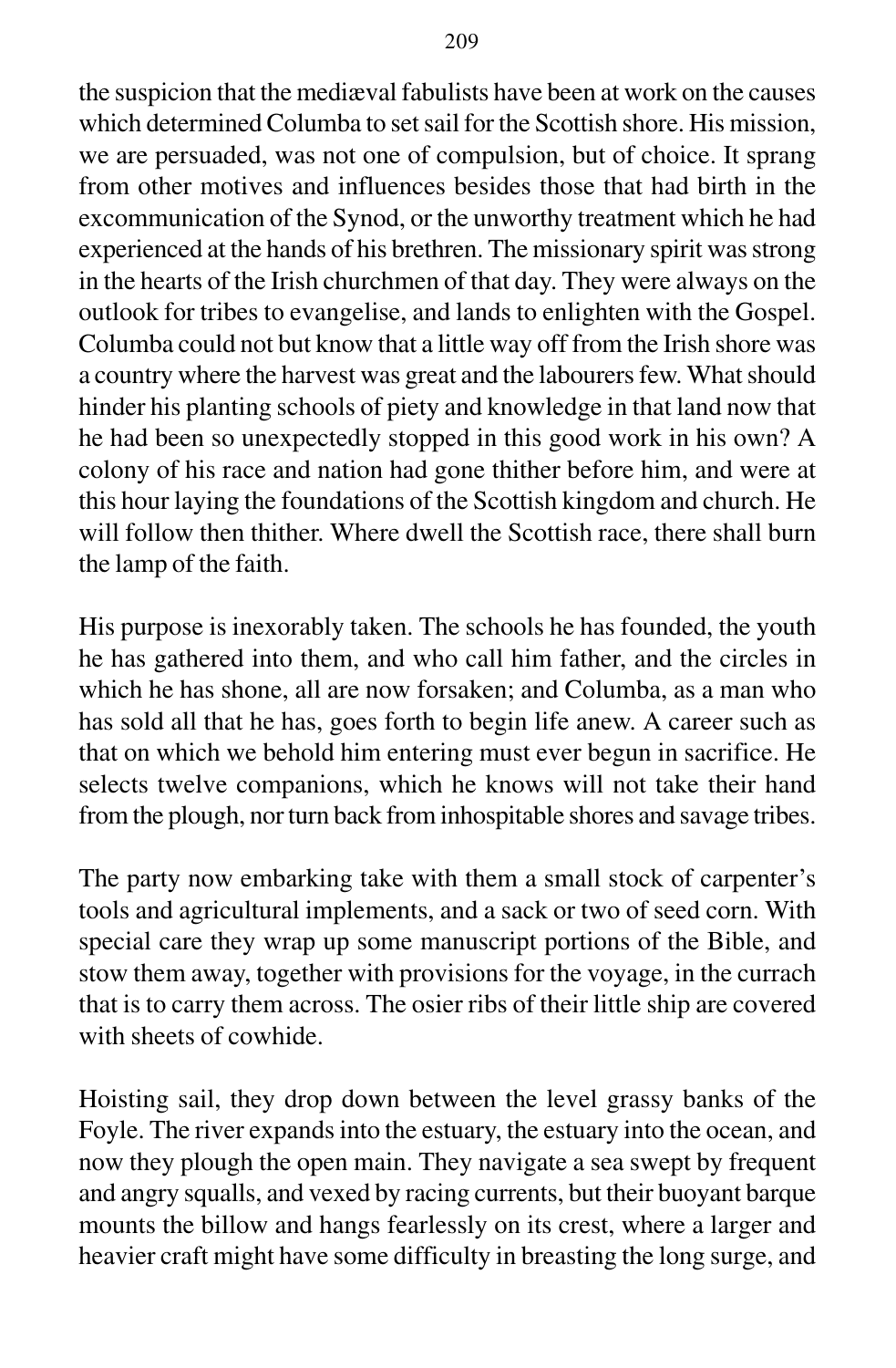descending from its airy, curling top. They leave behind them the shores of Erin, here turreted with black basaltic columns, there green and sloping to the ocean. They pass the island of Rachrin, which at a future day is to give asylum to the Bruce, when his own country has none to offer him. They sight the low, fertile hills of Islay, and beyond, rising dark and high, are seen the gigantic paps of the Jura. They now pursue their way northward in a sea sprinkled with islands. They are struck with the endless diversity of their shapes as they raise their naked rocky forms above the lonely sea, some running along in a ridgy, serrated skyline, and others gathering their converging mass into a pyramidal top, a belt of green at their feet, and, if the breeze be fresh, a line of foam encircling them. On their left, seaward, are the outer Hebrides, a mighty breakwater of nature's building placed there to break the shock of the Atlantic, when tempest hurls its mountain masses against the shore of Alba. On their right is the mainland, a messy line of promontories and cliffs, its continuity broken by frequent clefts which admit the waters of the ocean, which are seen spreading out in friths and lochs amid the rocky glens and the brown moorlands of the interior. Nothing could be imagined more lonely than the scene which lies spread around them, and yet it is grand. Nor does it lack that beauty of colouring which light imparts to event the most bare and stern of scenes. As the clouds come and go, what magical picturings delight the eye! Now the shadow falls, and sea and island are dyed in the richest purple; anon the sun shines out, the waters sparkle, and the rocks gloss-like burnished gold. The scenes through which we see them moving are amongst the oldest of nature's creating. Those islands that lie scattered on their left, and that coast-line that rises precipitous and lofty on their right, with its backing of heath-clad or pine-covered hills, smiled to the sun when the mountains of the Alps and the giants of the Himalayas were still at the bottom of the ocean.

They are said to have first touched at the Isle of Oronsay. As they near it, we hear them say to one another, "May not this be the end of our journey"? We are arrived, mayhap, at the destined scene of our labours, and the spot where we shall sleep when these labours have come to an end. Let us disembark and explore the little isle. They step on shore. They climb the highest summit of Oronsay, and survey its bearings. There, on the east, is the ragged line of Kintyre, inhabited, they knew, by the same Scottish race who had preceded them across the sea, and established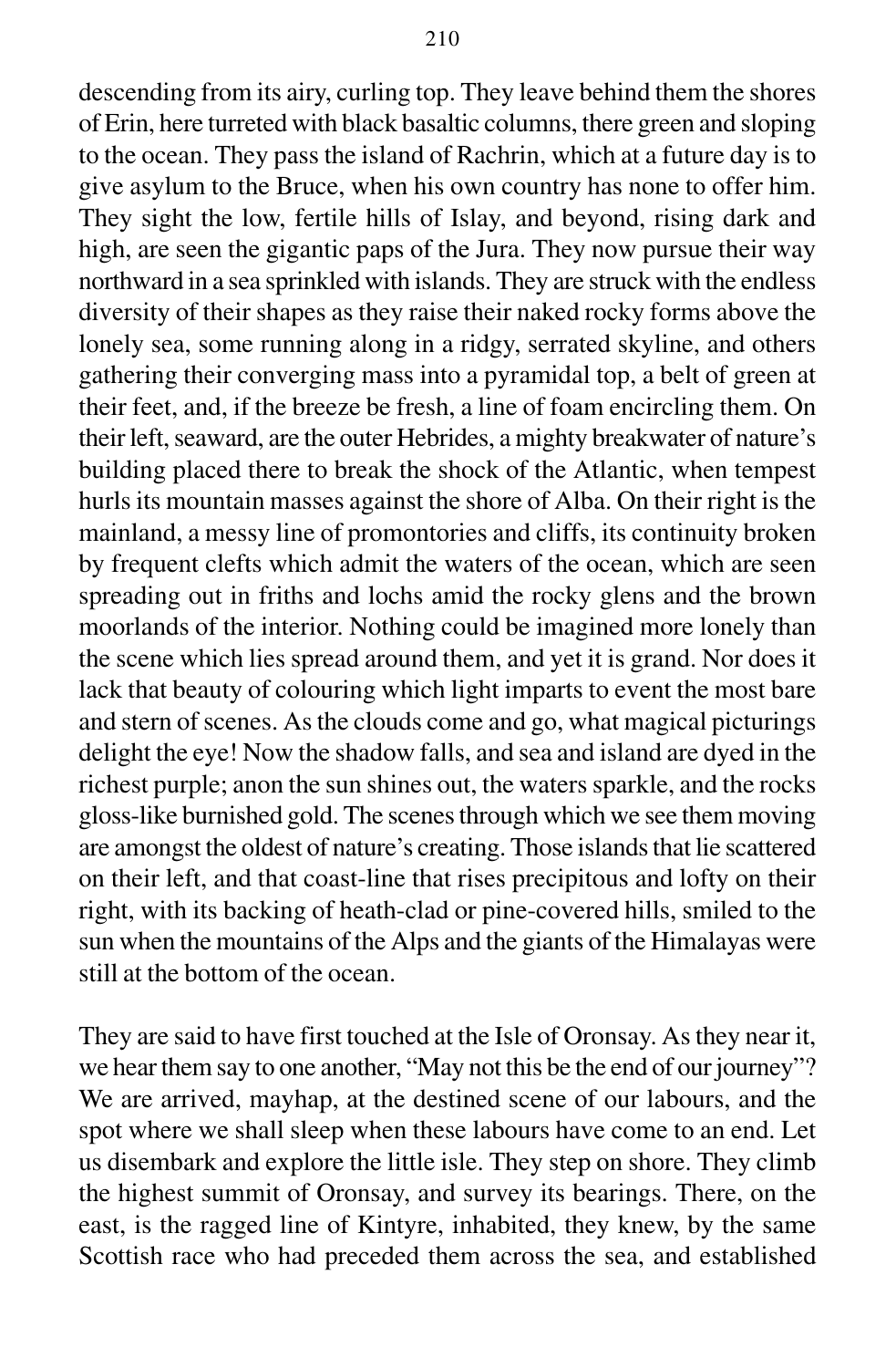themselves amid these mountains, but found it hard to make good their foothold in the presence of their powerful neighbours on the north. Indeed, only three years before they had fought a great battle with the northern Picts; and the day having gone against then, they were now hard pressed, and in danger of being driven out of the country. Their possession of Alba was at that moment trembling in the balance. It was the arrival of Columba that turned the scale. When his foot touched its shore, the Scots received "sign and signature" that the land was given them for an inheritance.

Turning to the west, our voyagers beheld, lying along the horizon, low and dim, yet distinctly visible, the coast of Ireland. Our voyage, said they, is not yet ended. We must again betake us to our currach, and place a yet greater stretch of sea between us and that beloved shore, lest in heart we should turn back to it. The legend assigns as the reason why they could not make Oronsay their headquarters, that the sentence of exile passed on the chief of the expedition compelled him to seek a spot where he could not even see Ireland. There is a touch of fancy in this which discredits it as the true reason. The tear that filled the "gray eye" of Columba as he gazed on a land where his ancestors had reigned, and where there were so many flourishing monuments of his own past labours, told him and his associates that it was dangerous to remain in sight of their native Erin. "We are yet too near it," said they all. And so hastily piling a cairn of stones on the summit as the memorial of their visit, they descend the hill, reenter their currach, and proceed on their voyage.

As the party pursued their way northward a small island was seen to rise out of the waves just opposite that point on the coast where the territory of the Scots bordered with that of the northern Picts. It lay moored like a raft on the west side of the much larger island of Mull, from which it was separated by a sound only a mile in width. No spot better adapted as a basis of a mission which had respect to both the Scots and the Picts could be found in all these western seas. They direct the course of their coracle towards its shore. A creek with deep water opens on the south-western side of the island. They run their boat into the little bay, and their voyage is at an end.<sup>1</sup> It was Whitsuntide, and the little island was just putting on its first green, as if to welcome the venerable strangers whose feet were about to be planted upon it. So quietly opened one of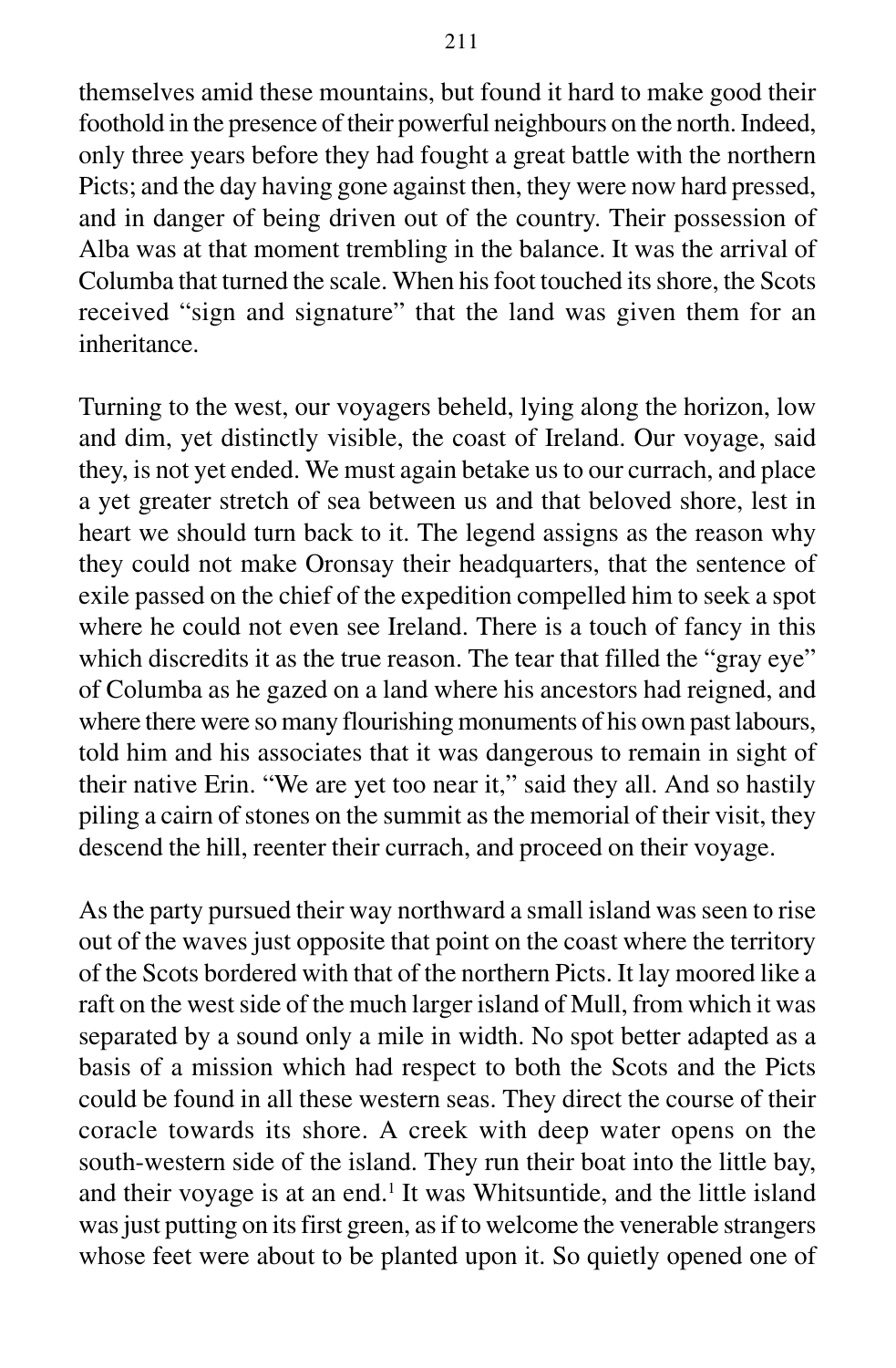the grandest episodes in the history of Christendom! It was the year 563, and the forty-second of Columba's age.

Stepping on shore, the little party climb the highest eminence, and take a survey of their nest-abode, and note its leading features and capabilities. Their territory lies within narrow limits. The island does not exceed three and a half miles in length, and is barely mile and a half in width. Scenery it has none, in the common acceptation of the term. It is not picturesque, much less is it grand; it has no bosky dell, no shady wood, no mountain rising into the sky; it is simply pleasant, almost tame—an undulating grassy plot in the blue sea. On the east, parted from it by the narrow sound of which we have spoken, stretch the dark masses of Mull. On the west the Atlantic discloses its mighty face— a pleasant enough object when the winds sleep, and the waters laugh to the sun but not to be beheld without terror, when it clothes itself in the awful majesty of storms, and makes war upon the little isle, in thick clouds, and with thundering noise, while the giant rollers, born in the far-off waters of the ocean, grow bigger as they come nearer, and threaten to overflow and drown the land.

Yet the island has not a few good properties which adapt it to the purposes of the little party which have just arrived upon it. Its soil, which is light and sandy, permits the harvest to ripen early. The fine plain, which forms its western side, and which is only a few feet above the level of the waters, yields excellent crops of grain, and the little hollows that nestle among the rocky knolls of the interior are covered with a fine rich pasturage. Corn and milk were thus the two main products of which the island could boast, and of these luxuries the fathers had no lack. The climate was temperate. If the heats of summer never were scorching, the frosts of winter were never intense. Indeed, hardly ever did it freeze. The little isle would sometimes be gay with verdure when the mountains of the adjoining Mull were white with winter. This general mildness and equability of the seasons favoured the growth of fruits, of which the island yielded a considerable variety. It was no place of "olive-yards and vineyards," it is true, but the fruits proper to Scotland, and which are as finely adapted to our northern country as is the vine to southern lands, could ripen here, and were cultivated in the garden of the monastery. As for flowers, the foot of man can journey to no spot where the flower is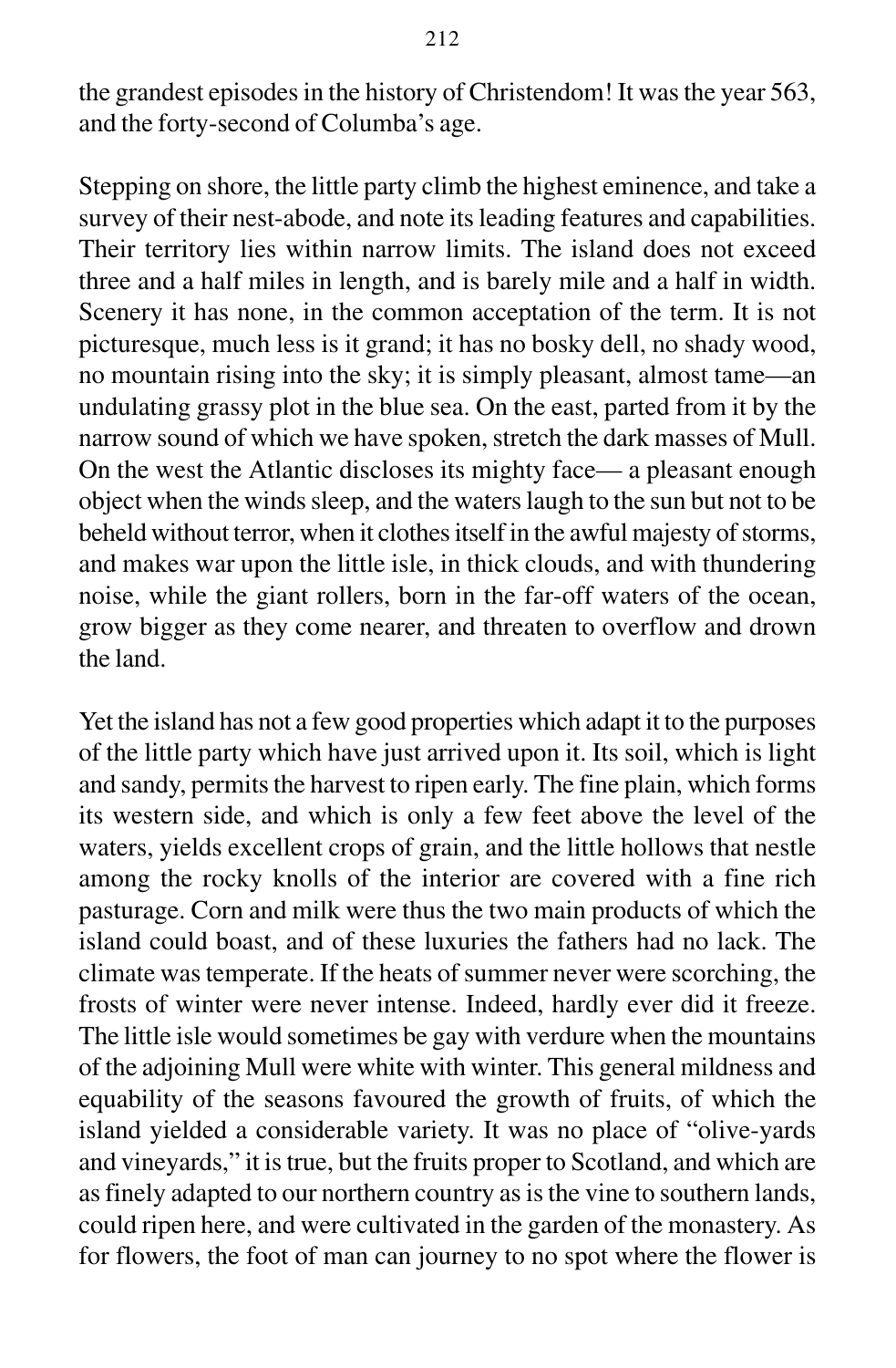not seen to blossom. The modest properties of earth and air with which the isle was blessed the fathers would not fail to turn to account.

But the main aspect in which Columba and his companions looked at the island on which they had arrived was its mission suitabilities. Were its position, its size, and its general environments, such as would adapt themselves to their special object, and afford facilities for carrying on their mission? A little reflection must have satisfied them that they had been led to the spot of all others best suited for their contemplated operations. They were to act on the territories of the Scots and the Picts, and mainly on the Picts, for the Scots were converts to Christianity when they fixed their permanent settlement in Argylshire, and had been so, as we have seen, since the days of Patrick, though, doubtless, their zeal needed quickening. Seeing, then, that their mission-field embraced both the Pictish and the Scottish dominions, it was desirable that their headquarters should be placed betwixt the two, or as near as possible in the center of the field. Now here was such a spot; for the boundary line between Pict and Scot, if prolonged, would run right through the island. Thus was the first requisite secured. But farther, it was desirable that the spot selected as the headquarters of their mission should be near and yet afar off. This island was both; it was parted from the mainland of Mull by only a narrow sound, across which sail would waft, or oar row them in less than half an hour. Yet that same sea was a rampart round them, and, in a sense, removed them to a distance. It guarded them against the intrusion of curious or hostile visitors. The key of their stronghold was in their own keeping, and they could admit only whom they pleased. As regards troublesome or plying neighbours, there was room on the island for only themselves. They were its sole inhabitants. There was thus no danger of insurrection against its government, and no liability to interruption in its duties. Whether it was labour or devotion that called them afield, they could reckon on pursuing their task without hindrance or annoyance. They could plough in peace, or they could pray in peace. No profane or mocking eye rested upon them. On the mainland, their mission-field proper, they must lay their account with contradiction and derision; but when they re-crossed the sound, and again set foot on their island, they entered a region where all things were congenial, and their chafed spirits quickly recovered their tone, and the pervading calm imparted fresh elasticity and strength to body and soul. After a season of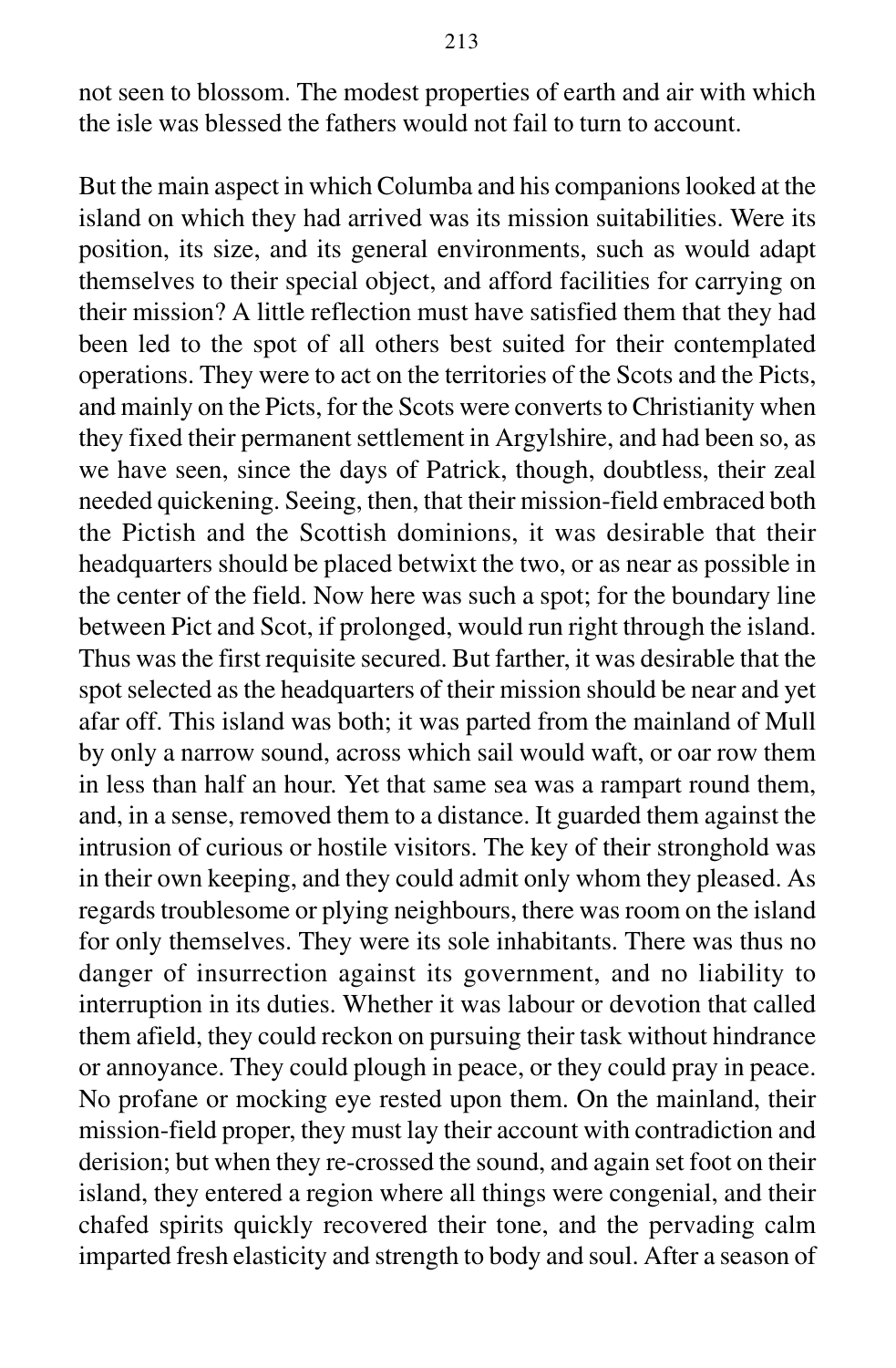rest they would return with reinvigorated powers to their work among the pagans of the mainland.

By what name was the little island known? Till this hour it was one of the obscurest spots on earth. Lying in the lonely sea, afar from any highway, and with nothing notable about it to draw thither the feet of the pilgrim, a thick darkness hid it from the eyes of the world. But the moment that Columba and his followers set foot upon it, it started out of the immemorial night and took its place on the historic page, and wherever the lamp that burned here shall shine, be the shore ever so remote, or the land ever so barbarous, there shall the story of this island be told, and there shall men join in the same song of thanksgiving and commemoration the names of ZION and IONA.

But Columba must be put into legal possession of the island by the competent authority. Without this his mission was liable to be broken up at any moment, and himself and his companions driven out, and compelled to seek another, and, perhaps, less convenient spot as a basis of their operations. Iona belonged to Conal, King of the Scots of Argyllshire, and a relative of Columba. Thus there could be no great difficulty in obtaining a grant of the island from the Scottish monarch; and such would seem to have been given him soon after his arrival. But the ownership of Iona was a matter not quite beyond dispute. Both kings—the Scottish and the Pictish—claimed sovereign rights over it, on the ground that it lay between their dominions, and equally adjoined both, and Columba could not deem his tenure quite secure till he had a grant of the island from both kings. This he ultimately obtained. Brude, the monarch of the northern Picts, appears to have ratified the previous concession of Connal, so placing the right of Columba to Iona beyond challenge.

The first labour of the fathers was to prepare themselves habitations. None but the humblest materials were within their reach, but they aimed at neither cost nor magnificence in their style of architecture. There was abundance of stone on the island. The creek into which they had run their boat was lined with green serpentine rock; but they had not brought with them instruments for quarrying the strata, and they must be content meanwhile to build with less durable materials than stone. Twigs gathered on the island, sods dug in its meadows, branches of trees brought across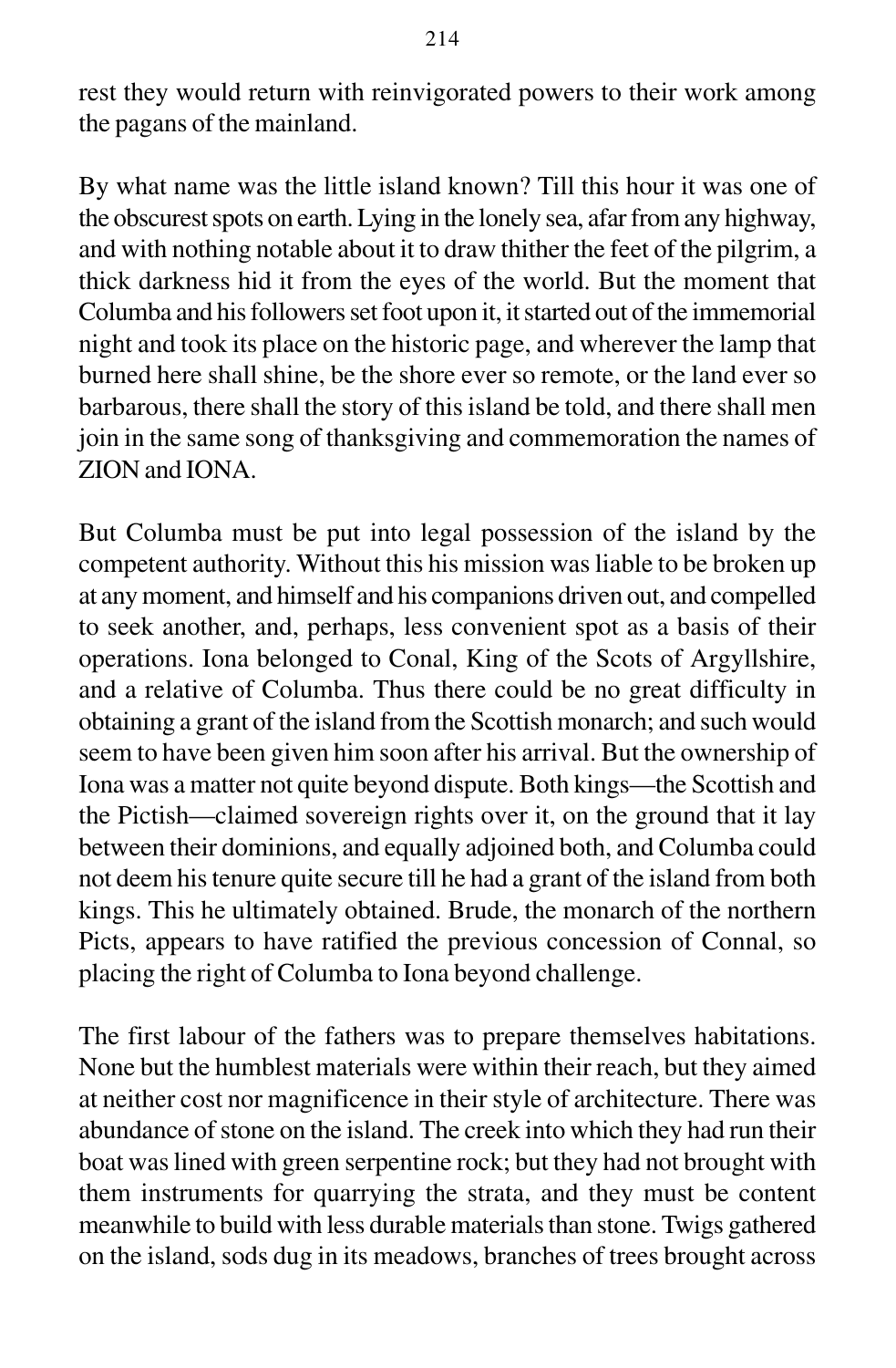in their wherry from the mainland—these must serve for the erection of such structures as will suffice meanwhile for their shelter. The summer, as we have said, was just opening, and the breath of the western seas at that season is soft, if not balmy. They add yet another structure. Their little hamlet of booths they hallow by rearing a sanctuary in the midst of it. Their church is humble, and built of like simple materials with their own dwellings. It must owe its grandeur to the purity and fervor of the worship performed in it. In this humble fashion did they make a commencement in their great enterprise.

At a critical hour in the history of the world was this enterprise commenced. When Columba and his fellow labourers arrived on Iona, human society was trembling on the brink of moral destruction. For five centuries Christianity had been struggling with the inexpressibly corrupt civilization of the Roman empire. It sought to conquer that corruption, and stay the downward tendency of the world, now verging on ruin, by presenting principles of far mightier force, sanctions of more tremendous obligation, and maxims lovelier and sublimer by far than any which had ever before been made known to men. But the success of the Gospel, though great, was not complete. It had rescued innumerable individuals, and segregating them from the mass, it had gathered them into holy societies, which walked in "newness of life." But the great world of government, of art, of literature, of common custom and everyday life, still went on in its old course. Many centuries must elapse before the poison of paganism, so deep-lodged and so wide-spread in the populations of the world, could be purged out, and the entire lump quickened with the new life.

While this healing and restorative process was going slowly forward, another disaster overtook the world, in which all that had been already gained appeared to be lost. The northern nations, descending on Christendom, overlaid the decaying civilisation of the Roman empire, and the emasculated Christianity of the Church, with their wild savagery and their grovelling superstitions. The world was rolled some centuries back. A condition of things already sufficiently gloomy had now become seemingly hopeless. This overflow of robust and rude nations had in it elements of hope, it is true, inasmuch as it replaced the utterly vitiated and effete soil of the Roman world, with a new and fresh mould in which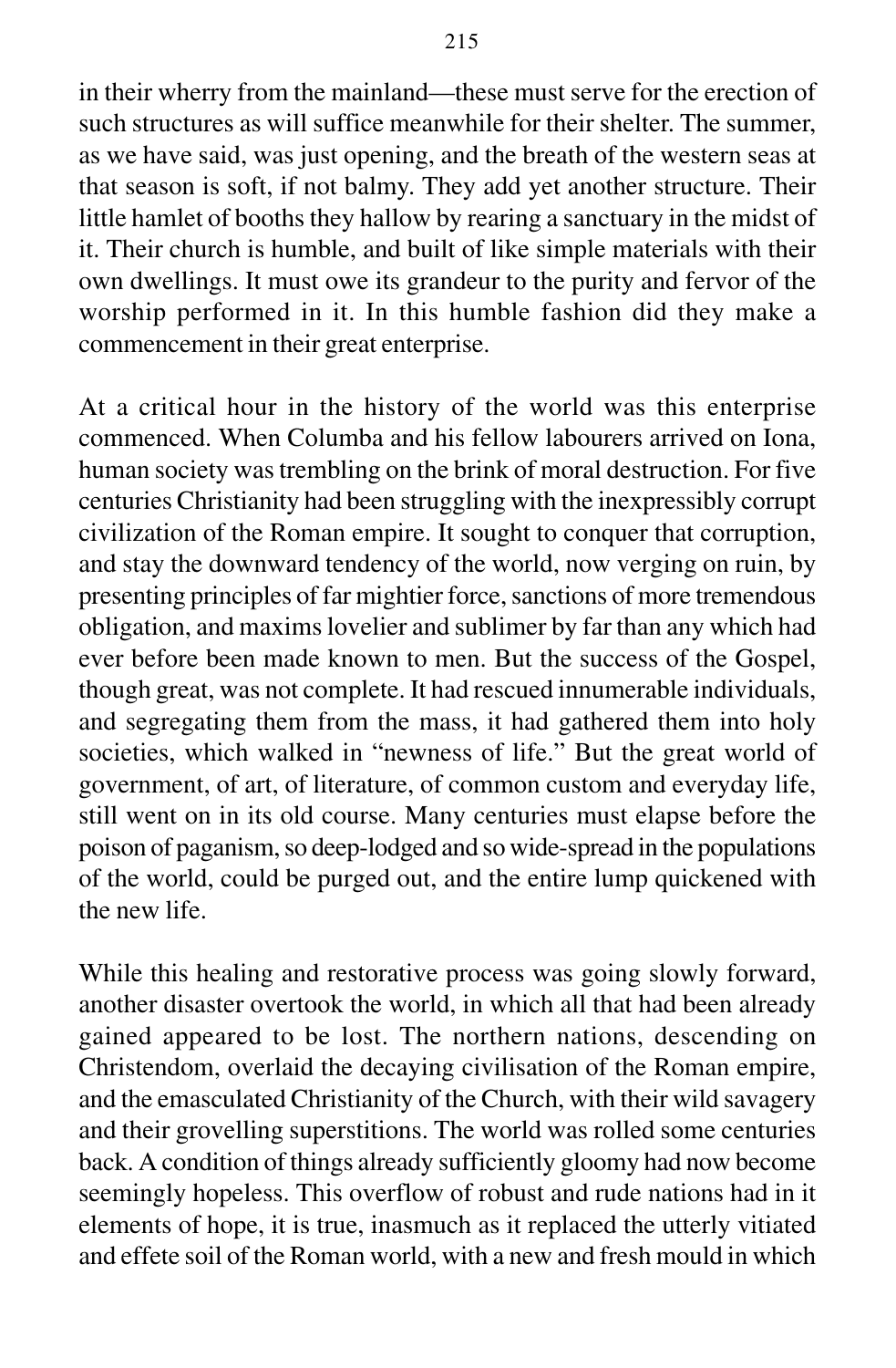the Gospel might a second time take root and grow. But these germs of promise could be developed only in after ages. Meanwhile a great calamity pressed upon the world. What policy did "the Church" adopt in presence of this tremendous revolution? The worst possible. It recognized the altered state of things, but it set itself to devise a *modus vivendi* amid the near barbarisms and paganisms with which it found itself surrounded. Instead of sustaining itself the one power not of earth, it sought alliance and partnership with the new superstitions. It came down to the low mundane sphere, and mingling with the other powers of the world, soon found itself the least potent of them all. Christianity is divine and spiritual, or it is nothing. It must sit aloft and maintain its high claim, unmoved alike by the threat or the seduction of the ruler, by the sophism or the sneer of the scientist; it must keep this high ground, or it must abdicate as the ruling power of the world. Unhappily, what now passed as Christianity forgot this maxim at this great crisis. The Church faltered, and kept her heavenly powers in abeyance at an epoch when it behoved her most of all to have asserted them, and challenged recognition of them. She opened her gates and admitted the nations of the north into her communion in much the same condition as when they lived in their native forests. In the words of Chateaubriand, she received them with the "whole baggage of their superstitions." Their deities, their rites, their festivals, their beliefs changed in little more than in the mere nomenclature, were assimilated with the Christian church, and the new converts were hardly conscious of having undergone transition, certainly not transformation. A great error had been committed. The salt had lost its savour; and what else than inevitable and utter corruption could happen to the world when its one regenerating, and purifying agency had itself become corrupt?

But that Omniscient Power, which shapes the world's course, and through thick darkness and often shipwreck of the ages keeps it ever advancing towards the light, had prepared beforehand this movement which we are now tracing. It was the exact reverse—the reverse in both its nature and its issues—of that which we see taking place at the opposite extremity of Europe. First of all, Christianity had to be brought back to the simplicity and purity of its early days. It must begin the new reform by reforming itself.

We have seen how Christianity was reinvigorated at this epoch. From a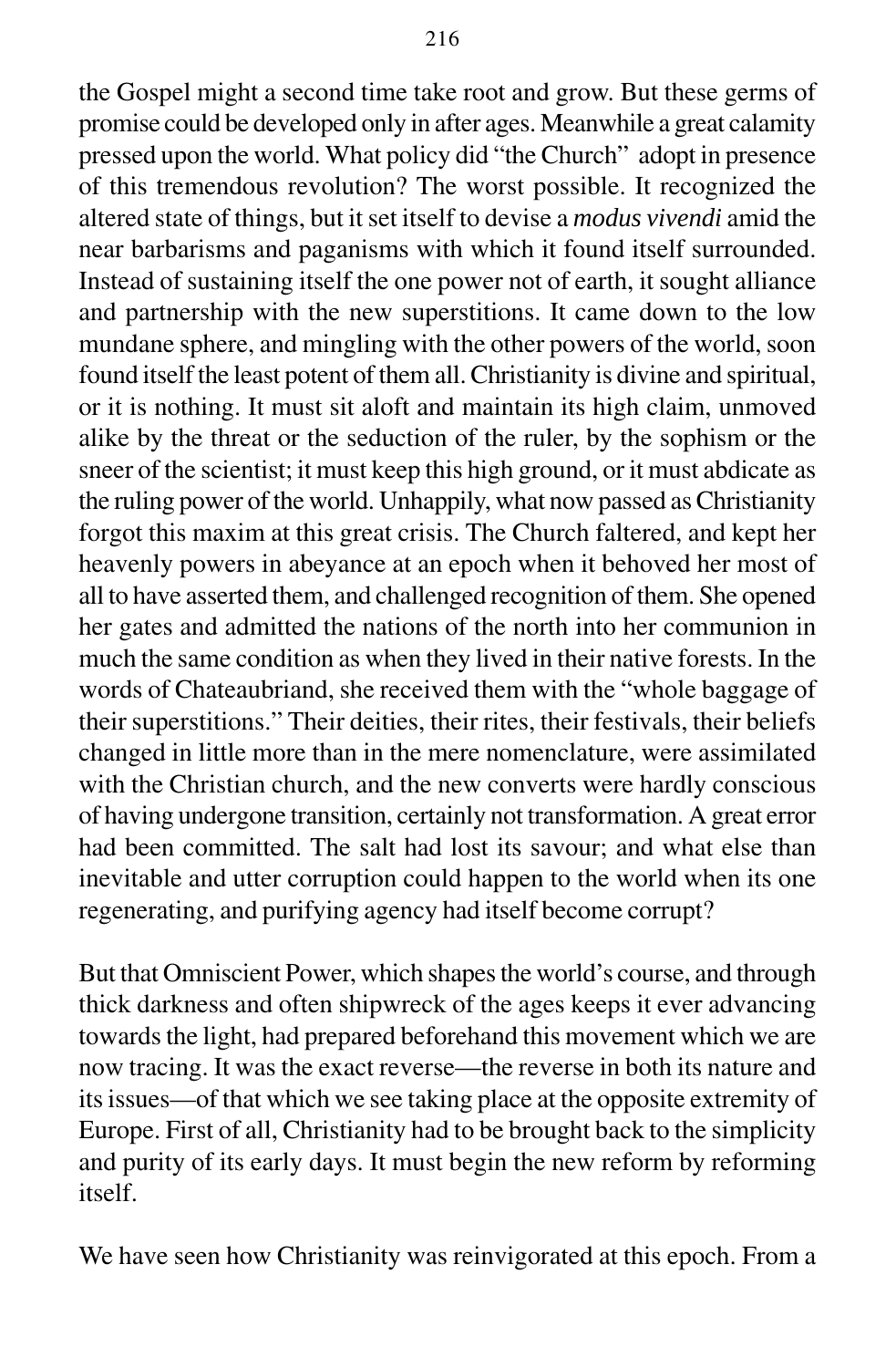little spark came the great illumination. Sitting solitary on the mountains of Antrim, heedless of the storm that beat upon him without, because of the fiercer tempest that was raging in his soul, Patrick came to the knowledge of that Truth which, with divine force, revivifies and regenerates humanity. He preached what he had thus learned to the barbarous and pagan Scots of Ireland. That same Christianity which in the temples of southern Europe seemed to be almost dead, and, like the mythologies of Greece, about to pass for ever from the knowledge of the world, uprose in Ireland among the tribes of the savage Scots, instinct with the power of an immortal youth, and as able to reduce barbarous nations to its gracious yoke, as when it went forth, in the first age, over the lands of ancient paganism, and the gods of Rome fell before the doctrine of the Crucified.

The next step was to find for reinvigorated Christianity a new center from which it might operate. It was now that the seat of this divine principle was transferred from southern to northern Europe—from lands where the air to this very hour was thick with pagan memories and influences, to lands which, if still barbarous, were uncorrupted either by dominion or by luxury, or by an idolatrous aestheticism. We have seen a distinguished son of Ireland—a member of the family of the *Scoti*, compelled by political and ecclesiastical embroilments to leave the land of his birth and cross the channel with the lamp of the evangelical faith in his hand to set it amid the seas and rocks of the north. While Phocas was installing Pope Boniface at Rome, Columba was kindling his beacon-lamp at Iona. Henceforward, for many ages, Rome and Iona were to be the two points around which the history of Europe was to revolve. From the city on the Tiber we see the night descending, in ever lengthening shadow, upon the nations. From the rock of Iona we see the day shining out, and with persistent and growing ray struggling to widen the sphere of the light and drive back the darkness.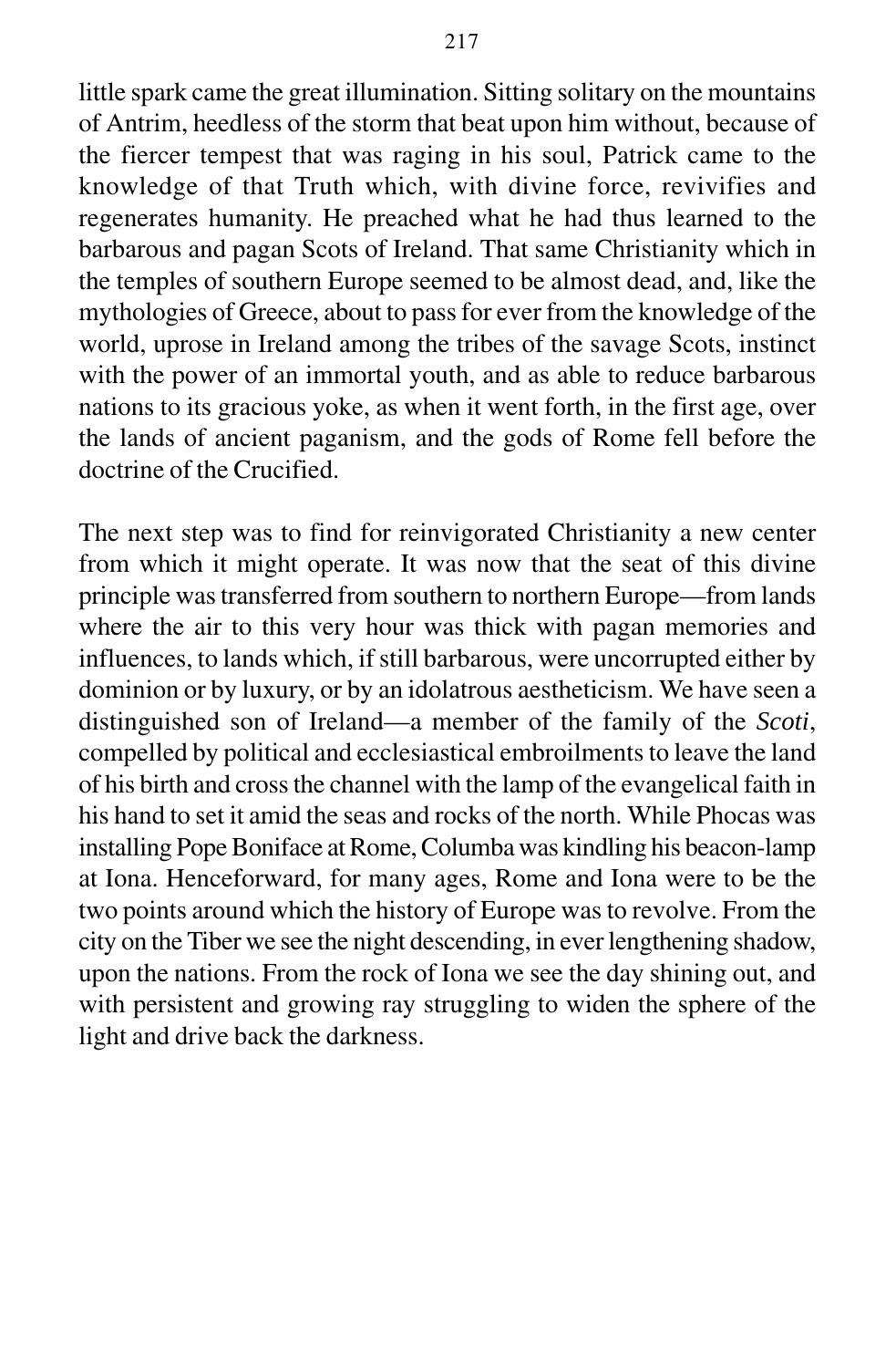# Endnote

1. The creek is called *Port-na-curach*, or harbour of the boat.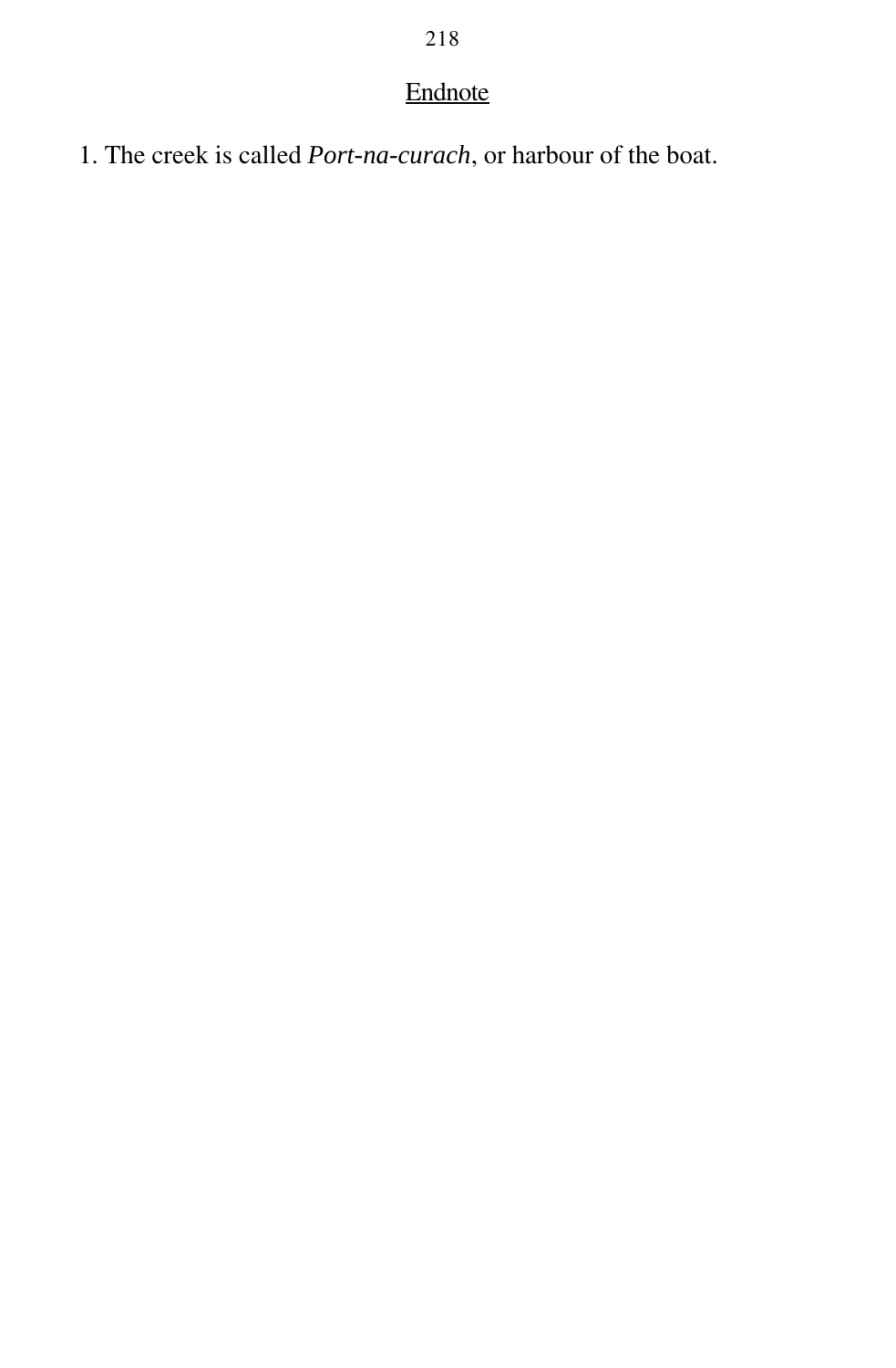#### CHAPTER XXII.

## ORGANISATION OF IONA—ITS MATERIAL FRAMEWORK —ITS SPIRITUAL MECHANISM—ITS TEXT-BOOK—ITS PRESBYTER-ABBOT—PRESBYTER MONKS—ECCLESIASTICAL GOVERNMENT.

They who measure the greatness of an enterprise by its outward pomp and magnificence, still see nothing grand in the voyage of Columba and his twelve companions across the Irish Channel. They traverse the sea in their modest wherry, they step ashore on their lonely isle; no shout of welcome hails their arrival, even as no adieus, that we read of, had greeted their departure. They kneel down on the silent strand and implore the blessing of the Most High on their mission. Their supplications ended, they address themselves, just as ordinary settlers would, to the humble tasks connected with the preliminary arrangements. Nothing could be more unpretending. It is not thus that political enterprises are inaugurated. The warrior goes forth at the head of armies and fleets. There is "the thunder of the captains and the shouting." The footsteps of the Gospel are in silence. The eclat which serves to disguise the essential littleness of the former, would but hide the grandeur of the latter.

We have seen how wisely Columba chose the site for the headquarters of his mission—a little island, ringed by the silver sea, yet closely adjoining the mainland on which he was to operate. On the south the territories of the Scots, his countrymen, stretched away to the Clyde. On the north lay the far ampler domain of the Picts, his proper mission-field, bounded on the south by the Grampian chain, which parted it from the southern Picts, and stretching eastward and northward till it met the ocean. Iona being neither exclusively Pictish nor exclusively Scottish, the danger was less of its inhabitants becoming mixed up in the quarrels of the two nations; and the neutrality of their position would tend to disarm prejudice, and facilitate access to both peoples. Their little dale was at once the oratory in which they might meditate and pray; the arsenal in which they might forge the weapons with which they were to wage their spiritual warfare; the school in which they trained the sons of princes and nobles; the tribunal to which kings and chieftains carried their differences and quarrels; and, above all, a great missionary institute whence the pure light of the Gospel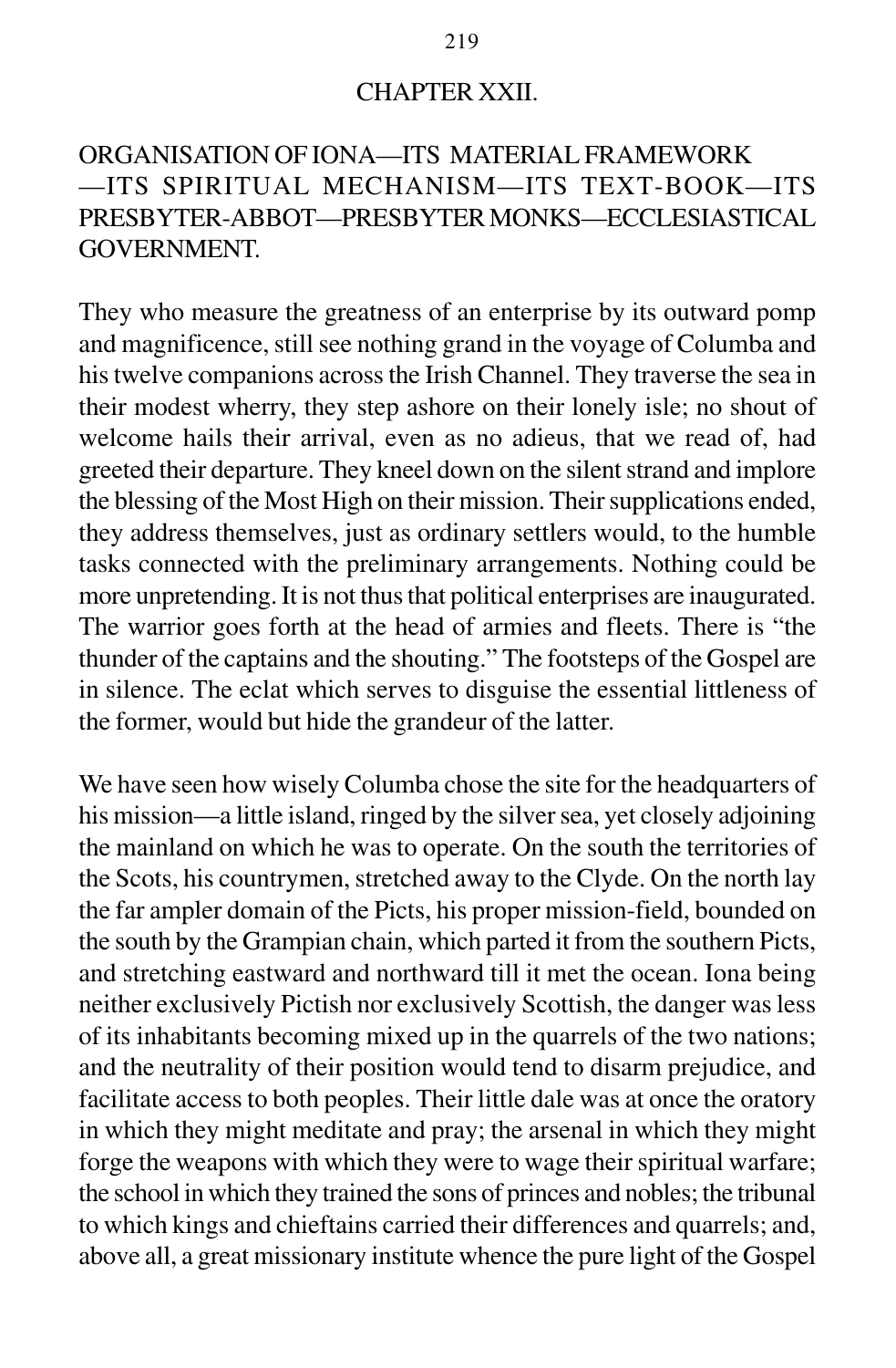was to be radiated by evangelists, not only over all Scotland, but also over a large part of England, as well as over wide regions of northern Europe.

Let us describe first the general appearance and arrangements of the little hamlet which we see rising on this Hebridean isle, and destined to be for centuries the headquarters of the evangelical faith; and next, let us attend to the ecclesiastical and spiritual mechanism enshrined on this spot, the influence of which is felt in countries far remote from the center from which it works.

After the labour of two years the material framework of the Columban mission stands complete. Iona is the rival of Rome, yet it is not of marble but of mud. Its builders have neither the means nor the inclination to make it vie with its great antagonist in the glory of its architecture. In the center of the humble settlement rises the church. It is a structure of oaken planks, thatched with rushes. Around the church are grouped the cells of the brethren of the mission. They are of clay, held together by a wickerwork of wattles. Columba has a hut appropriated to his special use. It stands apart on a small eminence, and is built of logs. He writes and studies in it by day, and sleeps in it by night, laying himself down on the bare ground, with only a skin interposed, and resting his head on a stone pillow. To these are added a refectory, where the fathers take their meals at a common table, and a guest-chamber, for the reception of strangers who happen to visit the isle. These comprise the strictly ecclesiastical portion of the little city, and around them is drawn a rath of mud and stones.

Outside the rampart are the erections required for the commissariat of the community. There is a barn for storing the harvest, a kiln for drying the grain, mill for grinding the corn: there is a stable, a byre, a smithy, and a carpenter's shop. A stream, which has its rise in a lakelet hard by, rushes past the cluster of huts, and turns the mill wheel. The dress of the members of the mission was as primitive as their dwellings. They wore a tunic of white linen, and over it a gown of undyed wool, with an ample hood which hung down on the shoulders, and on occasion could be drawn over the head. They were shod with sandals of cowhide, which they put off when they sat down to eat. Their board was plainly though amply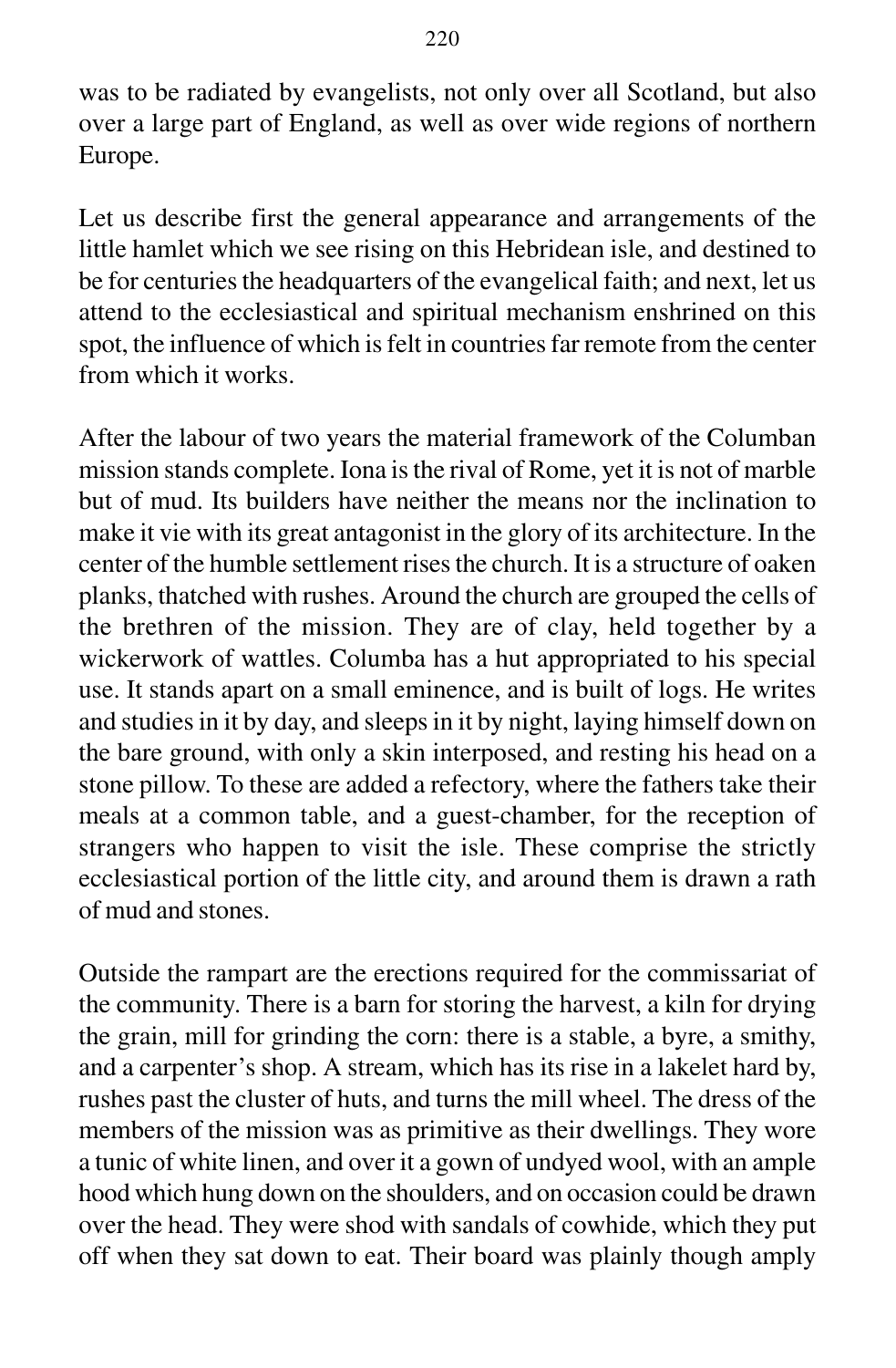furnished. Their meals consisted almost exclusively of the produce of their island, which their labour and industry had made wonderfully fruitful. They had milk from their cows, eggs from their barnyard, apples from their garden trees, fish and seal's flesh from their seas, and barley bread grown in their own fields. Latterly the establishment enjoyed the services of a Saxon baker; for Adamnan records certain words of "the saint," which he tells us were heard "by a certain religious brother, a Saxon, by name Geneve, who was at the moment working at his trade, which was that of a baker."<sup>1</sup> Such was the usual simple fare of the brethren. On Sabbath, or when it chanced that a stranger visited them, they enriched their table by adding to their ordinary diet a few dainties.

No mystic or symbolic sign adorned or sanctified dress or person. The only badge which they permitted themselves was one that indicated that their calling was a sacred one. They enlarged the fore part of the head by shaving. The tonsure of the head was an ancient custom, in universal practice among the priests of paganism, but strictly forbidden to all who served at the altar of Jehovah. This custom had been resuscitated, and was now in common use among the Roman clergy, whom it was supposed to endow with peculiar holiness. Among the Columban clergy it was simply an official mark, and it was worn in a way that indicated their perfect independence of a church that was now claiming to be mother and mistress of all churches. The elders of Iona shaved the fore part of the head from ear to ear, in the form of a crescent, whereas the fashion of the Roman ecclesiastics was to shave a circle on the crown of the head. Rome saw heterodoxy in the tonsure of the presbyters of Iona, and even Bede laments the perversity with which these good men clung to this wicked usage. In truth, the monk of Jarrow had great difficulty in conceiving how sound theological knowledge could lodge in heads so unorthodoxically shorn. He acknowledges their learning, extols their piety, and commends their diligence; but alas! of what avail were all these graces when their heads were not "clipped" after the pattern approved at Rome?

A traveler from the distant Italy, where the clergy of the day were attiring themselves in robes of silk and sitting at tables that groaned under a load of luxuries, has visited, we shall suppose, our remote country. He is sailing along in the narrow sound of Iona. He marks the island on his left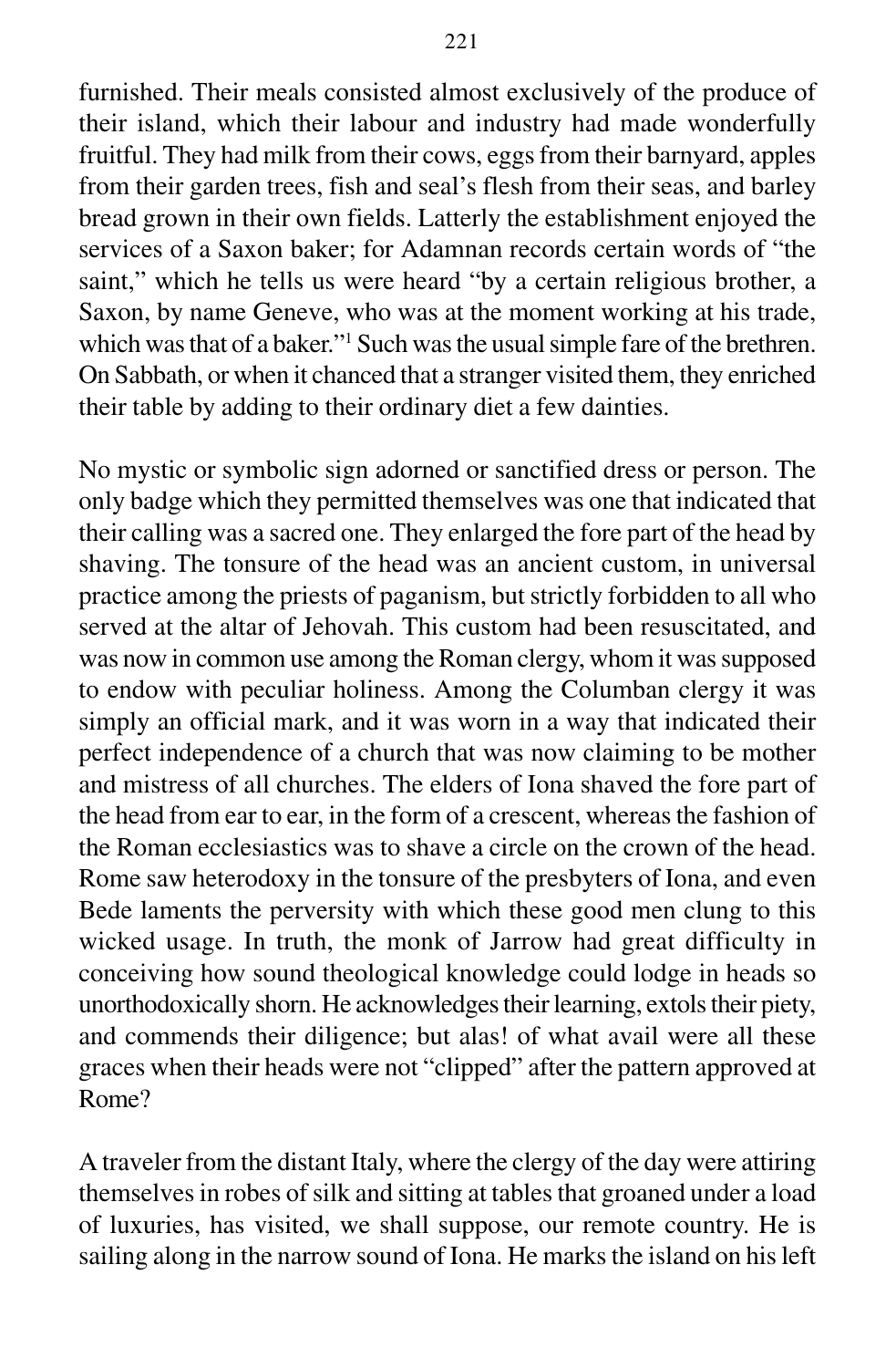rising out of the billows of the Atlantic, lonely and desolate its look, with the storm mist, may be, hanging over it. His eye lights on the little cluster of rude huts which he sees covering beneath the western hill, which gives it a little shelter from the furious blasts which sweep across it from the world of waters. He descries, moreover, some of the members of the community, in their garments of homespun, going about their daily avocations. "What colony of misanthropes," he exclaims, "has chosen this forlorn and wretched spot for their dwelling? What miserable and useless lives they must lead in this savage region, where rarely is the sun able to struggle through the thick air, and where only at times does ocean sleep and its thunders subside in silence." How astonished would our traveler have been to be told that his steps had led him to the Luminary of northern Europe; that on this lonely isle and in these rude huts dwelt theologians and scholars, and that he saw before him a higher school of wisdom and a purer fountain of civilization than any at this hour to be found in the proud city from which he had come.

From the material framework we turn to the apparatus enshrined in it, constructed for spiritual conquest. It was the middle of the sixth century, and the growing superstition at Rome had obscured the lights which Paul and the first preachers had kindled in the sky of that city. To have gone into the darkness of Druidism with the dying lamp of tradition would have been vain. Columba turned to a quarter where the Gospel never grows old. At the center of his mechanism he placed the Word of God. His textbook was the Bible. Around its open page he gathers the youth in his college, and in their remote and solitary isle they hear the voices of prophets and apostles speaking to them as they had spoken to the men of early times.

The first duty and main business of every one on Iona, whether master or scholar, was to study the inspired volume, not to seek for allegory, but to discover its plain sense, to commit large portions of it to memory, and to occupy their leisure hours in multiplying manuscript copies of it.

We see the young Columba, in the school of Finnian, instructed in the "wisdom of Holy Scripture." The first work in which we find him occupied is the transcription of the psalter; the last of his mortal labours was to write the thirty-fourth psalm. He halted in the middle of it to die.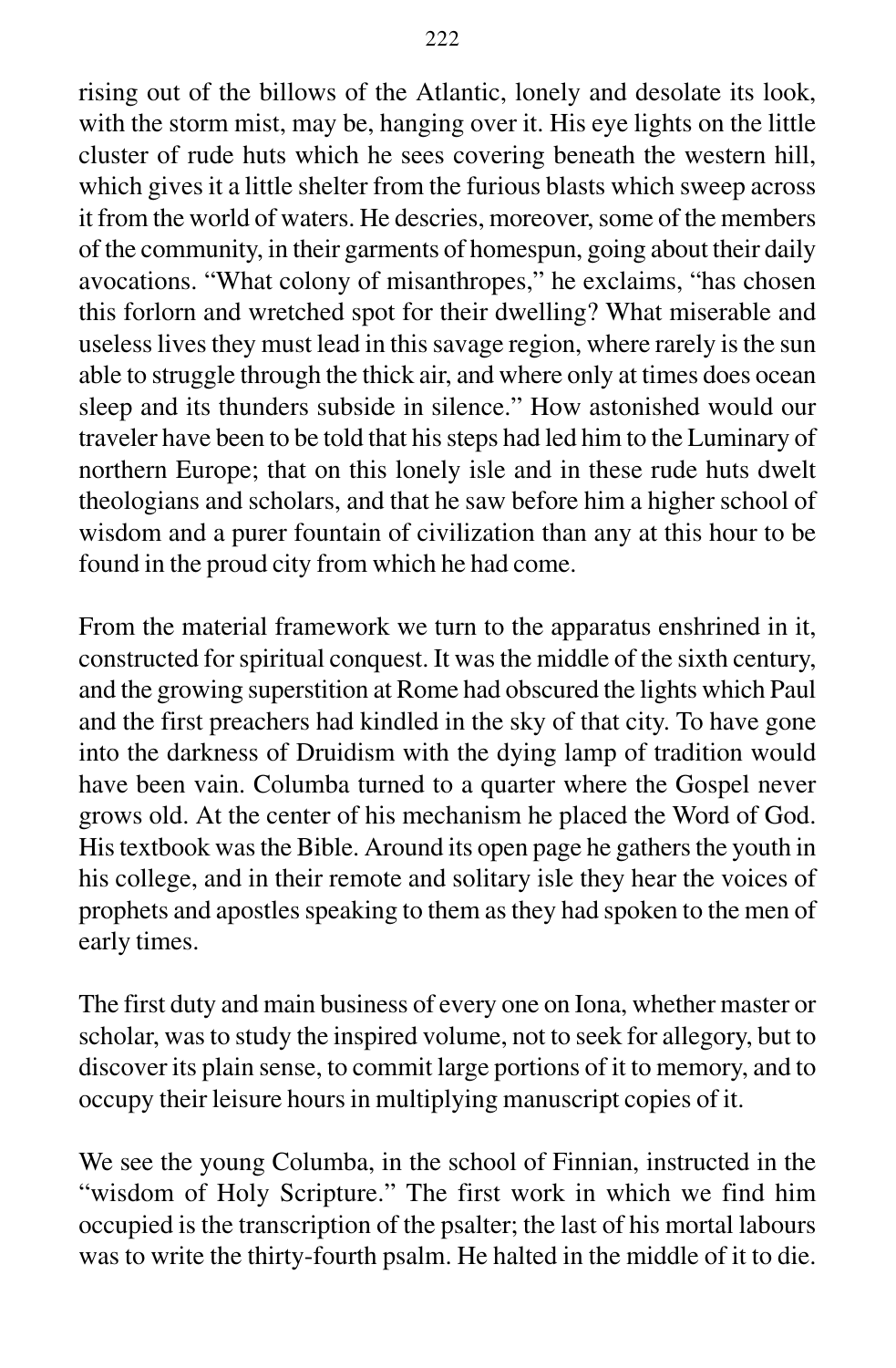He was a quick, accurate, and elegant penman, and he reared a race of swift and accurate scribes, who anticipated the achievements of the printing press by the dexterity of their pens. We learn from Adamnan that the substance of Columba's preaching was the "Word of God." It was the fountain of his theology, the pillar of his faith, and the lamp with which he enlightened the dark region of Pictland.

The multiplication of manuscript copies of the Bible was specially the work of the older members of the establishment. While the younger brethren were abroad on their missionary tours, the elders remained in their cells, engaged in the not less fruitful labour of multiplying copies of the Scriptures which the younger men might carry with them in their journeys, and which they might leave as the best foundation stone of the communities or churches which they formed by their preaching. These copies were probably without embellishment. In other cases great labour was bestowed on the ornamentation of these manuscripts. 'The Books of Kells and Durrow are wonderful monuments of the conception, the skill, and the patience of the Columban scribes in the seventh century."2 The Bible thus stood at the center as the vital propelling power of the whole Columban mechanism.

Let us reflect how very much this implied, what a distinct and definite character it stamped upon the church of Iona, and how markedly different in genius and in working it proclaimed this young church to be from that great ecclesiastical body on the other side of the Alps, which was beginning to monopolise the name of church. Iona was a proclamation to the world that the BIBLE and not ROME is the one source of Truth, and the one fountain of law.

Wherever the missionaries of Iona came, they appeared not as the preachers of a new creed, elaborated and sanctioned by their leader Columbia, and which till now had not been heard of beyond the precincts of their isle; they published the "common faith," as contained in Holy Scripture, which they held to be the one authoritative standard of religious belief. This was what the age needed. The theology of the Roman Church had received a large admixture from impure sources. It had become a medley of tradition, of the canons and decrees of councils, and the revelations or reveries of saints. The world needed to be shown what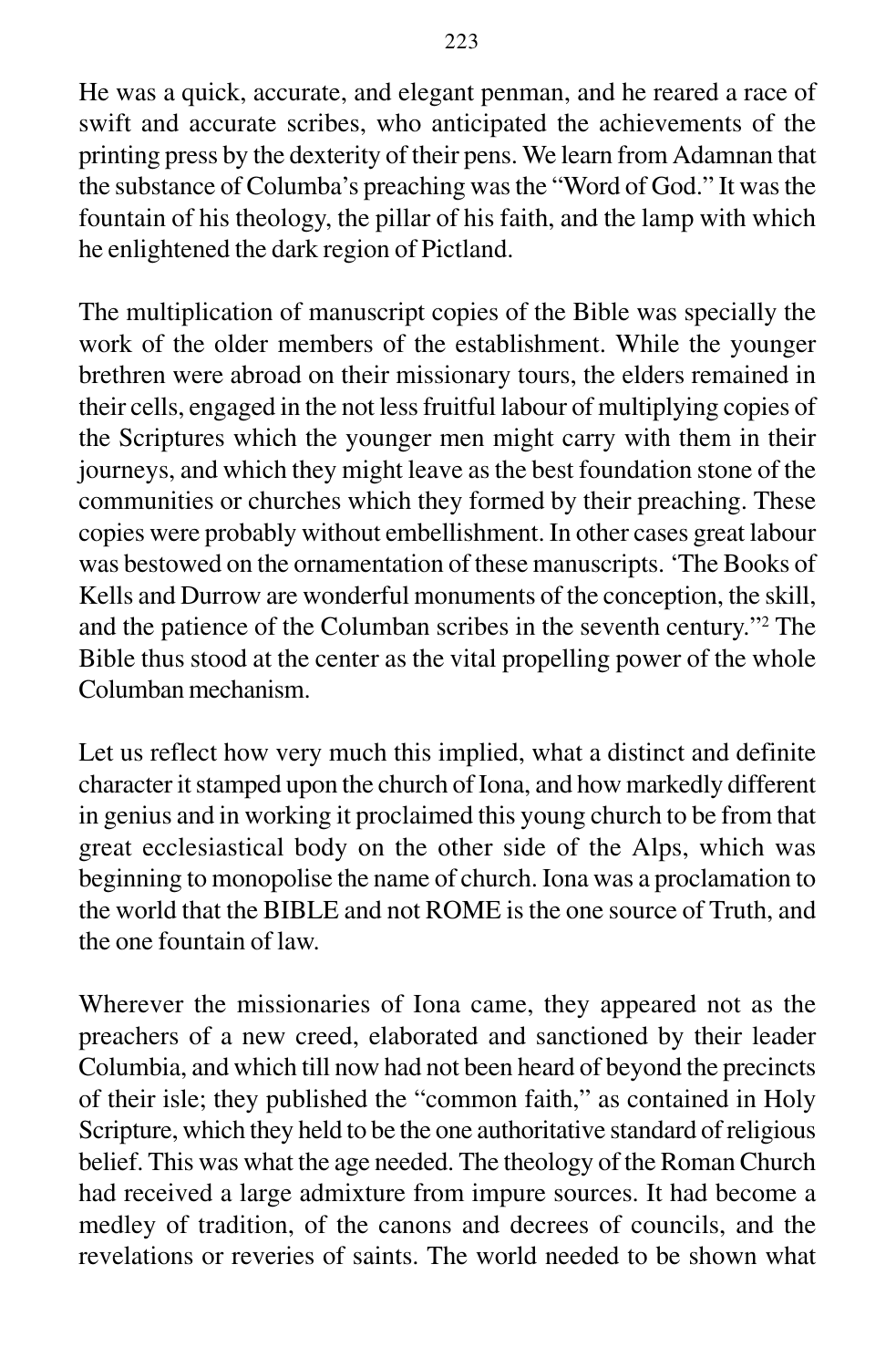Christianity is as contained in its primeval fountains.

Iona, moreover, presented a public claim of Independence. The church of Iona, founding herself upon the Scriptures, had thereby the right of ruling herself by the Scriptures. Her government was within herself, and drawn from her Divine charter. An oracular Voice from the Seven Hills was then claiming the homage of all churches, and the submission of all consciences. The reply of Iona virtually was, "Christ our Head we know, and the Bible our rule we know, and to them we willingly render obedience, but this voice that speaks to us from afar is strange, and the claim of submission which it urges is one which we dare not entertain." At an hour when Rome was monopolizing all rights, and preparing for all churches a future of slavery, the flag of independence and freedom was boldly and broadly unfurled amid the seas of the north. It was a Protest, at even this early age, against ultramontanism. It was not so full and distinct a protest, nor was it emitted on so conspicuous a stage, or ratified by so many legal formalities as that which the princes of Germany published at Spires in A.D. 1529; but in spirit and substance the protest which these thirteen men lifted up on the rock of Iona in A.D. 563, and the Protest which the confederated German princes published to the world ten centuries afterwards, were, in truth, the same. Iona was the earliest organized opposition offered to a tyranny which was destined, when it had come to its full growth, to cover for ages the whole of Christendom.

The great cause of liberty, too, owes much to Iona. And let it be carefully noted that the liberty in which we find Iona giving us our first lesson, and fighting our first battle, was the highest liberty of all—the liberty of conscience. It is here all liberty begins, whether that of an individual or that of a nation; and it was in this liberty—the liberty of the soul—that Iona now began to educate and train the Scots. This was a liberty unknown in the schools of Greece; it was a liberty unknown to the patriots, who contended against the phalanxes of Philip, and the hordes of Xerxes. Nor did the Caledonians who died fighting for their moors against the Romans, dream of this liberty. They knew only the half, and that not the better half, of it. The wide range and surpassing grandeur of this principle was unknown in the world till Christianity entered it. It did not begin to be understood in Scotland till Iona arose. We are accustomed to speak of Iona as a school of letters, and a nursery of art, but we fail to perceive its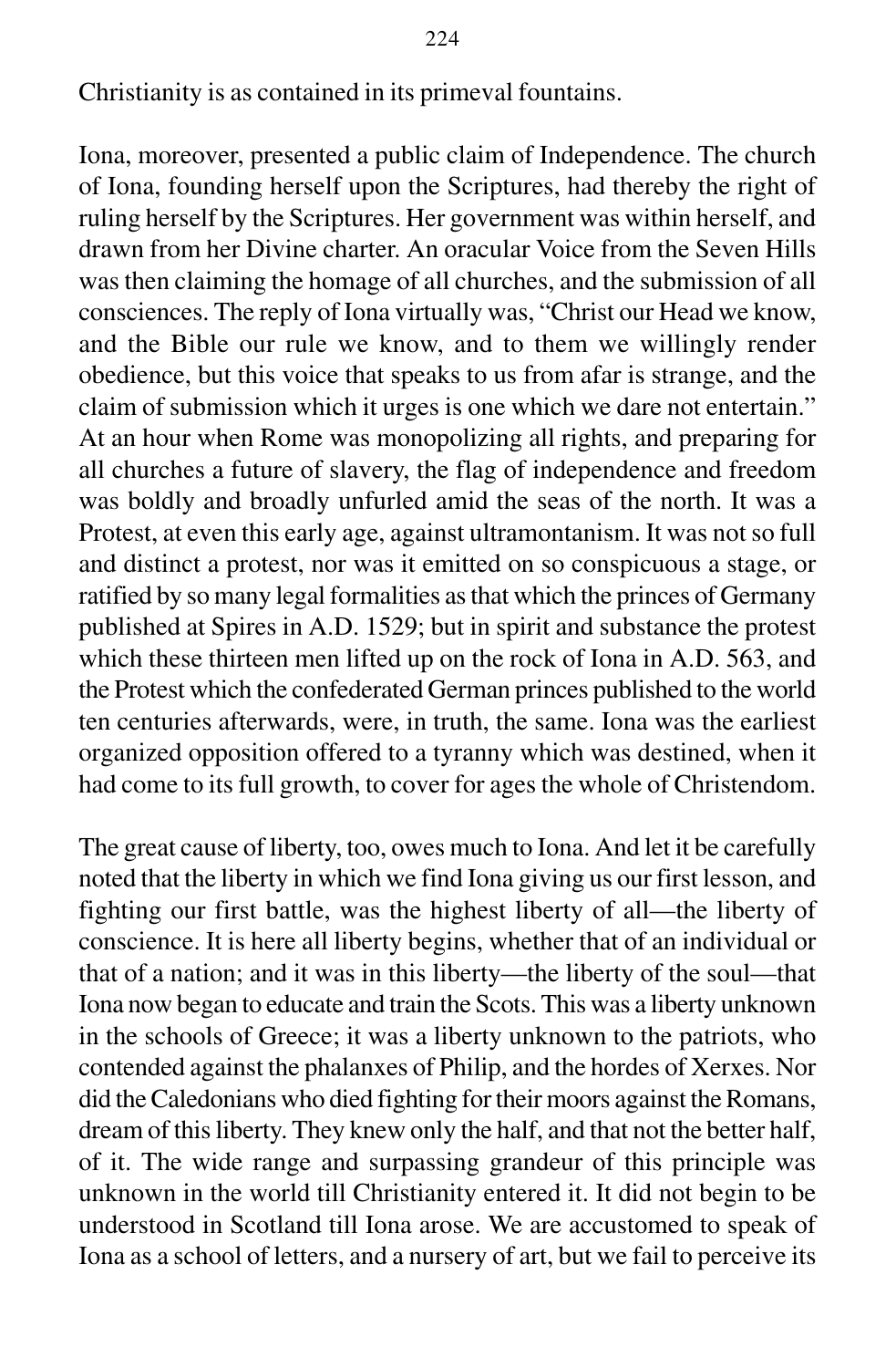true significance and the mighty impulse it communicated to the national life, if we overlook the first great boon it conferred on Scotland— FREEDOM OF SOUL.

The next question is touching the government of this little ecclesiastical community. Order, of course, there must be, otherwise confusion would speedily have overwhelmed the mission, and the end sought would have been defeated. But order implies power somewhere, and in someone. The government of Iona was lodged in the hands of Columba. Naturally so, as the projector of the enterprise, and the man of highest social position and greatest talent in the little band. He exercised jurisdiction under the name of Abbot. He was the father of the family; and truly paternal his government appears to have been. In the annals of Iona, at least while Columba presided over it, we read of no act of insubordination, no violation of duty, nothing, in short, calling for the exercise of a punitive jurisdiction.

The obedience which the elders of Iona fielded to their presbyter-abbot was *perfect.* Yet it was rendered under the compulsion of no oath. A promise or vow of submission to the authority of the superior was all that was exacted of the entrant. The spring of their obedience was higher than any vow or oath; it was found in the zeal which burned in the hearts of all to carry forward their common mission, and the love they bore their common head. Columba had but to signify his will, and it was instantly done. The easiest and the most difficult tasks were undertaken with a like alacrity. We see the brethren ready to set out on the most distant journey the moment the command is given, and work in the remotest part of the mission-field. The summons to return and present themselves in Hy obeyed with equal promptitude. Has it been said, Go, labour in the field? go, plough, or carry home the grain. The command which enjoins the humble task is accepted in the same willing spirit as that which enjoins the most honourable service. Are spiritual exercises prescribed? The brother retires without a murmur into seclusion, spends the time in meditation and prayer and fasting, and emerges only at the expiry of the allotted period. No soldiers ever obeyed their general with a more hearty goodwill. No monks of the middle age were ever more submissive and alert. And yet the brethren of Iona knew when not to obey, which is more than can be said of the mediæval fraternities. The obedience of the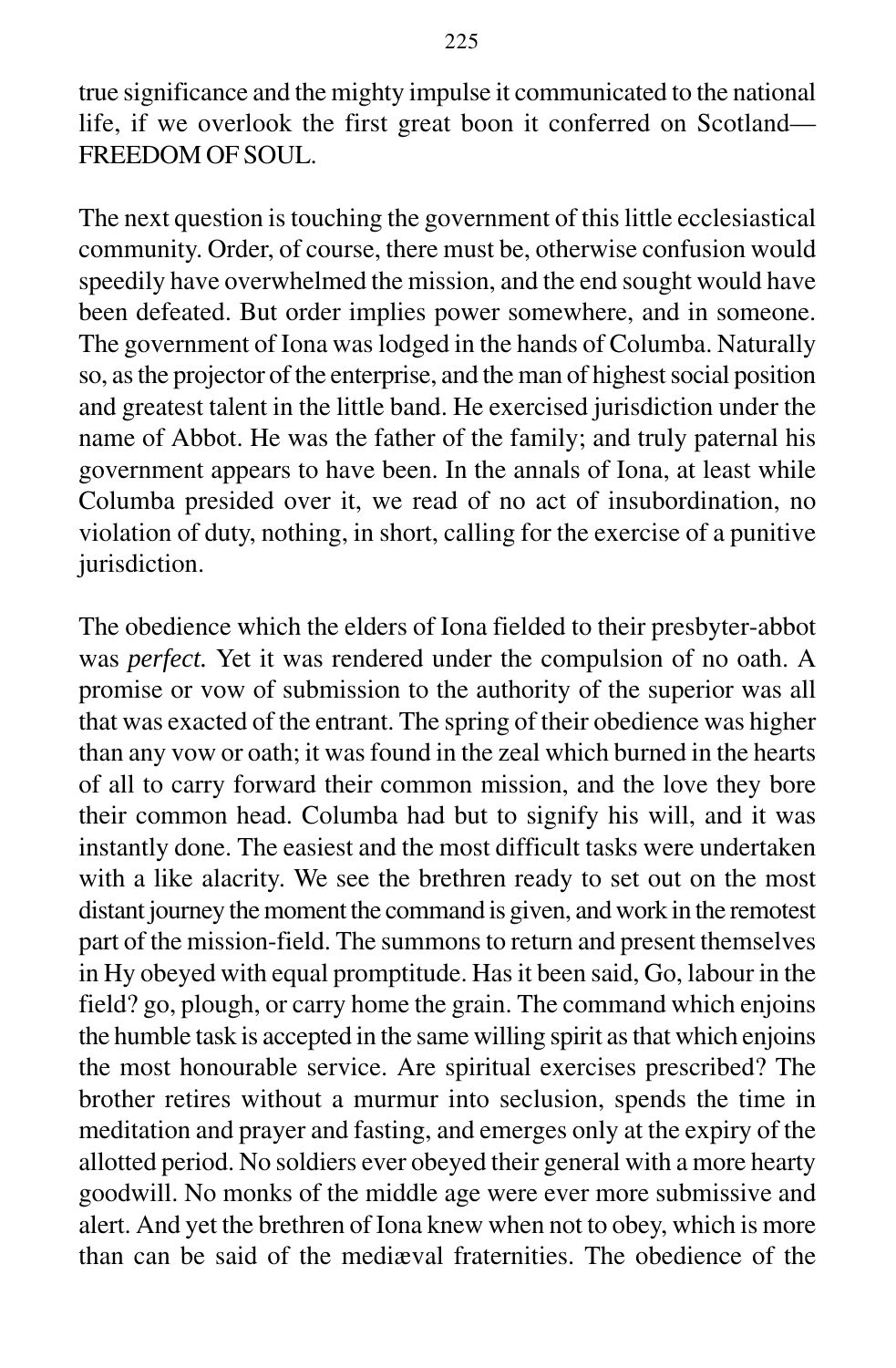Columban elders was ruled by a higher Will than that of the father-abbot. A century afterwards, when Adamnan sought to seduce them from the paths which Columba, their founder, had set them, and win them to the customs of Rome, they refused to follow him, abbot though he was, and he was forced to demit his office and retire.

It is not uncommon to speak of Iona as a monastery, and its inmates as monks. These terms in this case are altogether inappropriate. They bring up before the mind an order of men and a class of institutions essentially different from those of Iona. Monachism was a method of organising and acting which the violence of the times rendered so far necessary, and which offered possibilities of benefiting the world not easily procurable in that age in any other way. But in process of time declension set in, and monachism became as corrupt a thing as the world it had forsaken, and the end was that society had to step in with a sentence of condemnation and sweep away a system that, instead of purifying the world, as it professed to do, was sapping its morals and devouring its substance. But we challenge for Iona an essential difference, not from monkery at its worst, but from monkery at its best. Let us see in how many points the monastery and monks of Iona stand contrasted to the monasteries that rose in such numbers in the East, and in a short time became equally flourishing in the West.

*Isolation* was one of the fundamental principles of the early monasteries. The African hermit fled to the desert or buried himself in the cave. He forsook the world on pretext of reforming it. Columba, on the contrary, founded his institution on the social principle. So far from forsaking society, he courted contact and familiarity with men, not seeing how otherwise he could diffuse among them the benefits of knowledge and the blessings of Christianity. The devotions of the eastern hermit in the lonely wilderness might edify himself, but we fail to see how they could benefit his fellows. So far as his example could stimulate or his words instruct others, he might about as well have been in another planet or in his grave. With Columba and his brethren it is the very opposite. If they have fixed their headquarters on Iona, it is that they may be near the two great families of the Picts and the Scots; and how often are their wherries seen crossing and recrossing the "silver streak" that parts them from the mainland. What strath or hamlet or tribe is it to which their anxious steps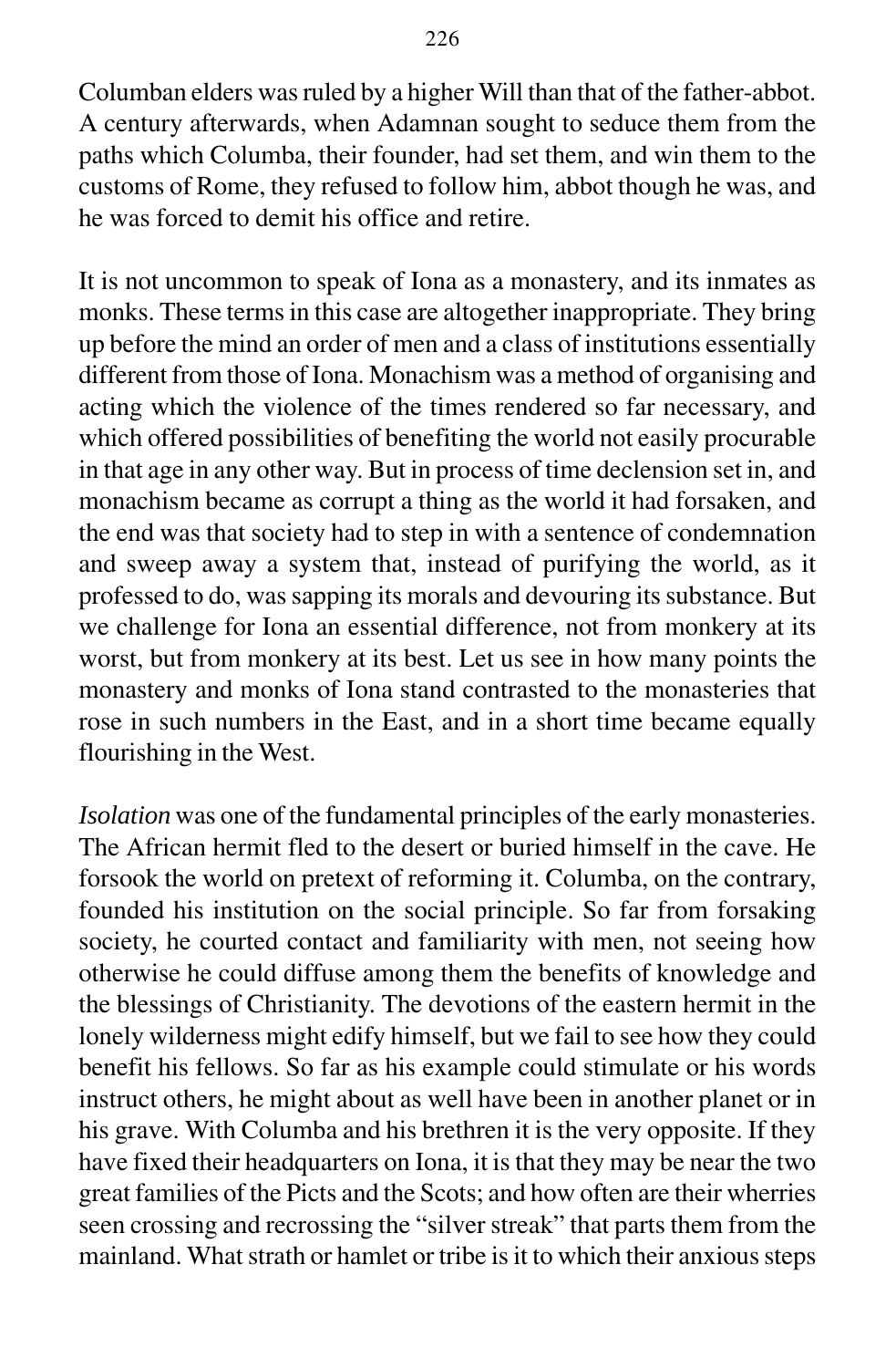do not carry them? We see them instructing the ignorant, consoling the sick and the dying, and initiating the rude native in the arts and industries of life, as well as teaching him the "things of the kingdom." And if again, for a little space, they seek the solitude of their island, it is that, recruited by its quiet, they may issue thence to resume their benevolent and fruitful labours in the world.

The monks of the Eastern and Western Church were under *vow* and *rule*. Of the three main orders of monks, the eremites, the anchorites, and the caenobites, the last come nearest the model established by Columba; but still we trace a wide and essential difference betwixt the caenobite monk and the presbyter of Iona. The caenobites, like all the other orders, promised a blind obedience to the will of their superior, and bound themselves to live according to his rule, practicing the two virtues of poverty and celibacy. Previous to their vow it was open to them to marry, and possess property, or to live as celibates, and pass through the world without being owner of so much as a penny. There was just as little merit or demerit in the one state as in the other. The error of monkery was this: it held the renunciation of lawful enjoyments to be a meritorious act. It was an aggravation of this error, that abstention from things indifferent was made the one end and aim, and not a step towards higher and nobler services. The monks rested here. Drawing around them the triple cordon of their vow, their habit, and the walls of their convent, they associated together for the profession of celibacy and poverty in the fond belief that this was pleasing to God and in some mysterious way profitable to the world. It was this that constituted them monks.

Nothing of all this can we discover at Iona. Whatever abstinence its inmates imposed upon themselves, they made it not the end, but the means to the end, which was the diffusion of the light of Christianity. It is plain, from facts that have come down to us on unimpeachable authority, that the missionaries of Iona took no vow of celibacy. Columba, it is true, was not married. The brethren who crossed the sea with him were celibates, and women were forbidden to live in the colleges; but it is certain that celibacy was not the rule either in Iona or in any of the later establishments which sprang from it. In the Culdee establishment of St. Andrews the father was succeeded in office by the son during thirteen generations.3 The author of the *History of the See of Dunkeld* tells us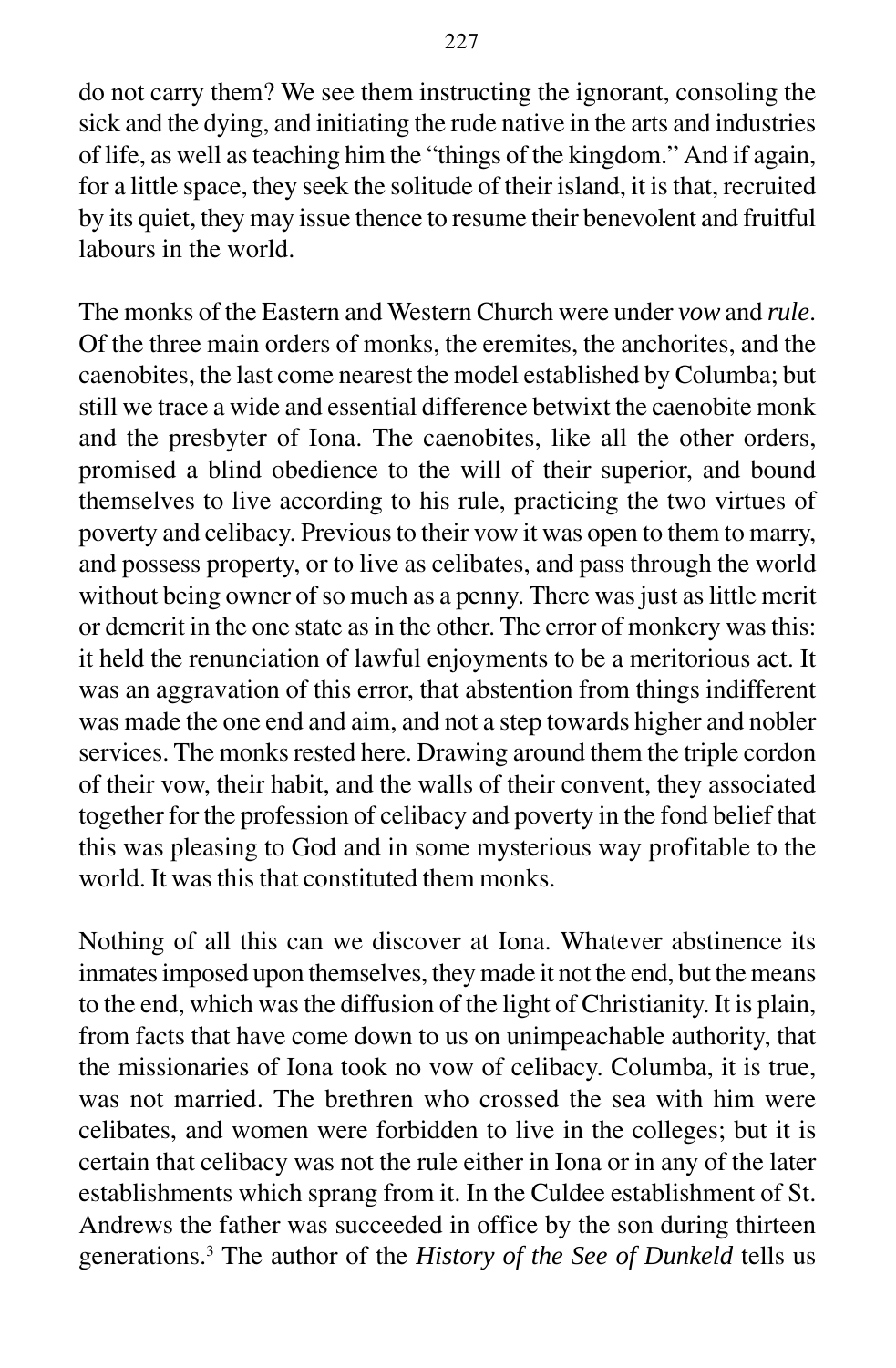that "the Culdees had wives after the manner of the Eastern Church." 4 In the houses which Columba founded in Ireland marriage was had in honour among the brotherhood by which they were served, and the right of hereditary succession was recognized. In the diocese of Armagh, son succeeded father during fifteen generations.<sup>5</sup> Moreover, the office of abbot came to be hereditary, descending from father to son, a thing impossible if celibacy had been the law of the community.

Nor did the clergy of Iona take the vow of poverty. The proof of this is not far to seek. Laws were enacted for regulating the distribution of the goods of the Culdees among their children, an absurd arrangement, if they were incapacitated from acquiring and possessing property. Their wealth might not be great, but private property they did own; it was theirs while they lived, and their children's when they died, as the laws to which we have just referred attest. Hence the agriculture which they taught others to practice they themselves were careful to exemplify; thus diligently provided for themselves and their families. Columba had fields waving with corn, and barns filled with plenty, at a time when it was rare in Scotland to see field turned by plough or harvest stored in barn. St. Mungo is said to have yoked the deer and the wolf to his plough; a legend which simply means that the Culdees tamed the barbarian and broke him in to the peaceful pursuits of agriculture.

Moreover, the inmates of Iona yielded no passive or servile obedience to their superior. We have noted above a fact which puts this beyond dispute. One of the more eminent abbots in the line of Iona—perhaps the most eminent after Columba himself—Adamnan to wit, the brethren expelled, because his tendencies ran in the direction of assuming a lordship over them. This shows how they understood the relations that bound them to their abbot. Order there was, we have said, in the establishment. This is involved in the very idea that its members lived in society, and sought the attainment of a common end. But though there was government, there was no tyranny; and though there was obedience, there was no slavery. They practiced no idle austerities, and they submitted to the yoke of no immoral vows.

It has been asked, was it a graduated hierarchy which Iona exhibited, or did it present the platform of a Presbyterian polity? This question hardly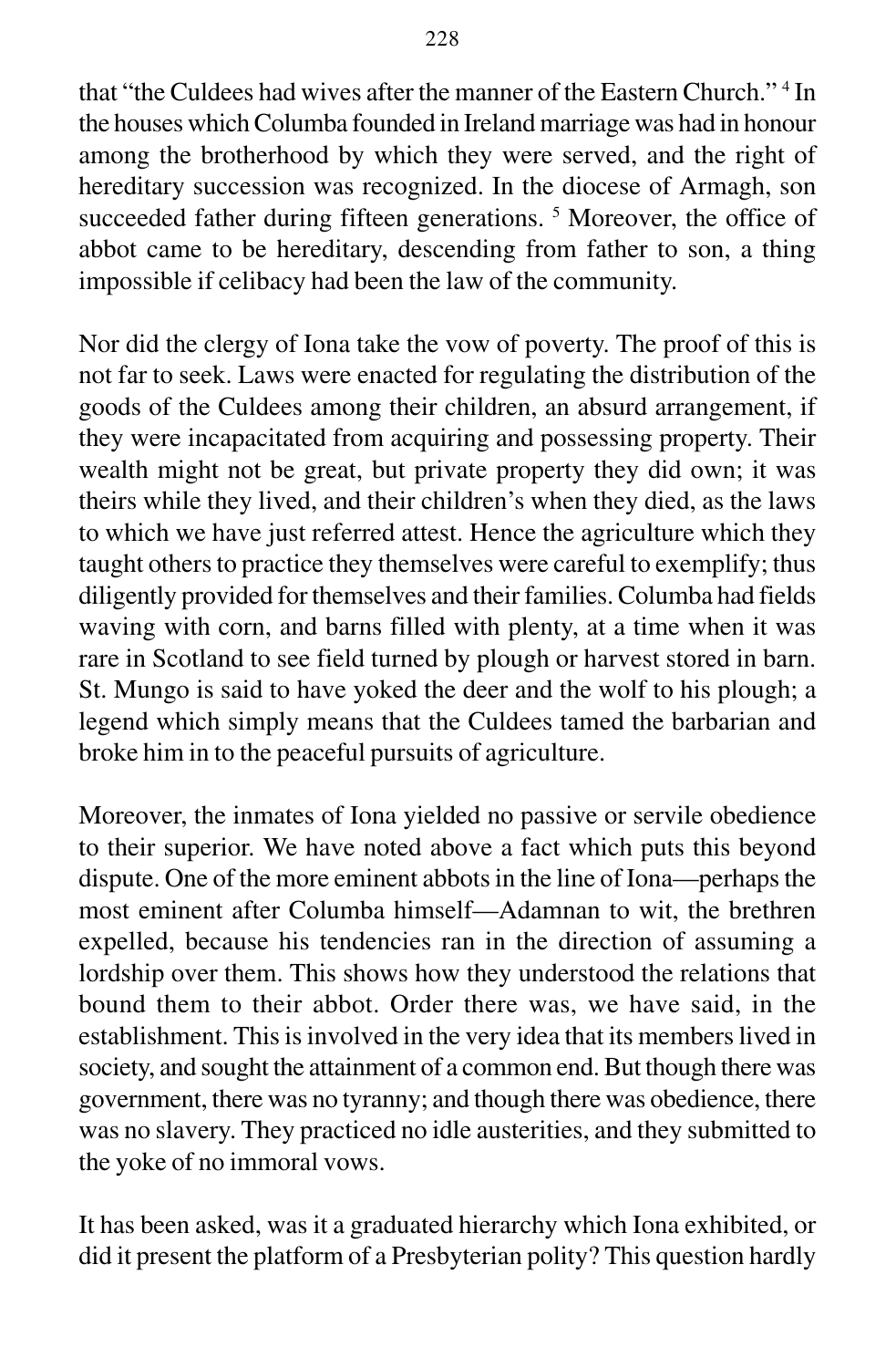admits of a categorical answer, and for an obvious reason. Iona was not an organised church. The name that fits it best, and best describes it, is that of a Missionary Institute. It was set down on the borders of what was virtually a heathen country, to redeem its desolation by diffusing over it the light of science and the blessings of religion, and all its arrangements were determined by this idea. It founded itself neither upon the mode of Rome, nor upon the model of the Presbyterian Church, which was yet far in the future; it grew out of the exigencies of its position and its age. Columba was a presbyter, his fellow-missionaries were presbyters, and his successors in the abbatial office were also presbyters. "Columba," says Bede, "was not a bishop, but a presbyter."6 "In Iona," says another authority, "there must ever be an abbot, but not a bishop; and all the Scottish bishops owe subjection to him, because Columba was an abbot, and not a bishop."7 There was no bishop resident at Iona in Columba's day. There was not a single diocesan bishop in all Scotland till the great ecclesiastical revolution under David I. Pinkerton, who is not infected by Presbyterian notions, admits "that the Abbot of Iona was in effect Primate of Scotland till the ninth century."8 The testimony of Bede, which is well known, is to the same effect. "That island," says he, "is always wont to have for its governor a presbyter-abbot, to whose authority both the whole province, and even the bishops themselves, by an unusual constitution, owe subjection, after the example of their first teacher, who was not a bishop, but a presbyter and monk."9 It is clear there was neither episcopal throne nor miter at Iona.

The above passage shows us a presbyter governing the clergy of the whole kingdom. This raises the question, What was the ecclesiastical rank of the Pictish and Scottish clergy? Facts are the best answer to this question. They had received ordination from presbyters. There was no bishop, as we have shown, resident at Iona to give ordination. We learn from Bede himself that ordination was performed by the abbot, and certain seniors or elders acting with him. Speaking of Aidan, who was sent to Northumbria from Iona in the seventh century, the historian tells us that he received his election and ordination by "he assembly of the elders."10 Coleman, who disputed at the Synod of Whitby, A.D. 664, was ordained by the hands of presbyters. These men, ordained and sent forth by the elders of Iona, had no diocese; they exercised no jurisdiction over other ordained men; and though Bede styles then bishops, and though at times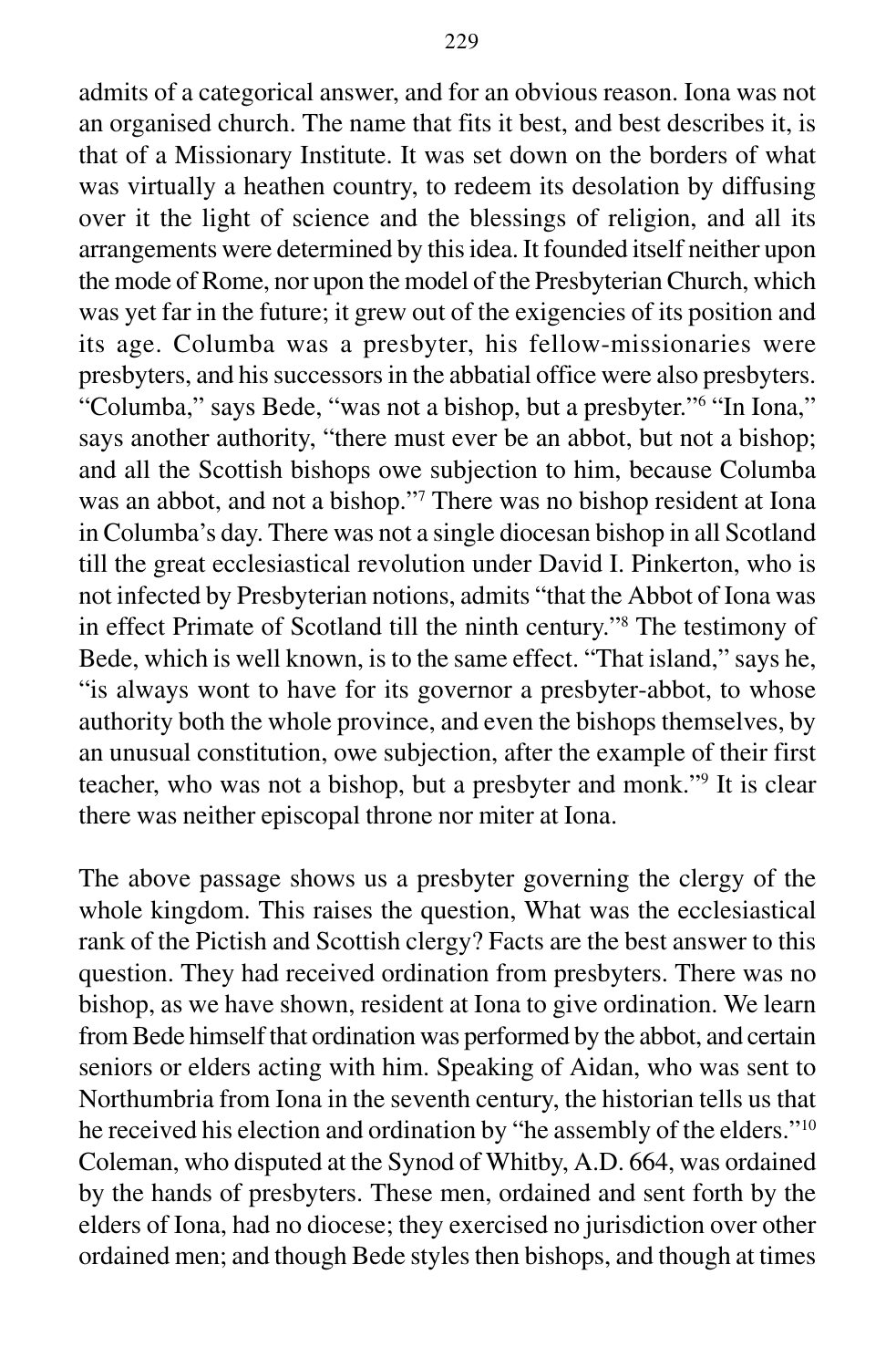they so designate themselves, we are unable to see in what they differed from ordinary pastors. The term bishop had not come in our northern church to designate a man in whom was vested the exclusive power of the transmission of orders, in which some have made the essence of a bishop to consist. The conclusion to which we are led is: that it was then in Scotand, as it undoubtedly was in apostolic times, when bishop and presbyter were two names for one and the same office; and that just as we find inspired writers in the New Testament addressing the same church-officer at one time as bishop, and at another as presbyter, so we find Adamnan speaking of Column or Colmonel, who paid two visits to Columba, styling him bishop on occasion of his first visit, and presbyter when he comes to speak of the second. These presbyters, on whose heads had been laid the hands of the "elders," as they kneeled in the chapel of Icolmkill, might be called bishops, but they obeyed the Presbyter of Iona, and they ordained other bishops by the laying on of hands, as instance the case of Finnian, who ordained Diuma, Bishop of Middlesex. The "Book of Deer," written not later than the ninth century, "exhibits a period when ecclesiastical institutions were so far conformed to the original model, that the monastic orders, and the hierarchy of ecclesiastical degrees, were unknown among us." 11 Elsewhere a strong line of demarcation parted bishop and presbyter, but in the churches of Ireland and Scotland they were equal.<sup>12</sup>

In the discipline of the Culdee Brotherhoods we see the rudiments of church government, but no fully-developed plan, whether episcopal or Presbyterian. It was not till after the Reformation that the Presbyterian system, with its perfect equality of pastors, but a graduated order of courts, so finely conservative at once of the liberty of the individual and the authority of the body corporate, came into existence. Luther never advanced beyond the threshold of this question. He grasped the grand idea of the universal priesthood of believers, not of the clergy only, but of all believing men, and he left it to those who were to come after him to evolve from this principle the right form of ecclesiastical government. Zwingle and Calvin put their hands to the work, but did not quite finish it. It remained for Knox to solve the difficult problem how best to guard the equal rank and the individual rights of the pastors, and at the same time maintain their responsibility and loyalty to the Church. His Metropolitan was the General Assembly: his Diocesan Bishop, the Synod: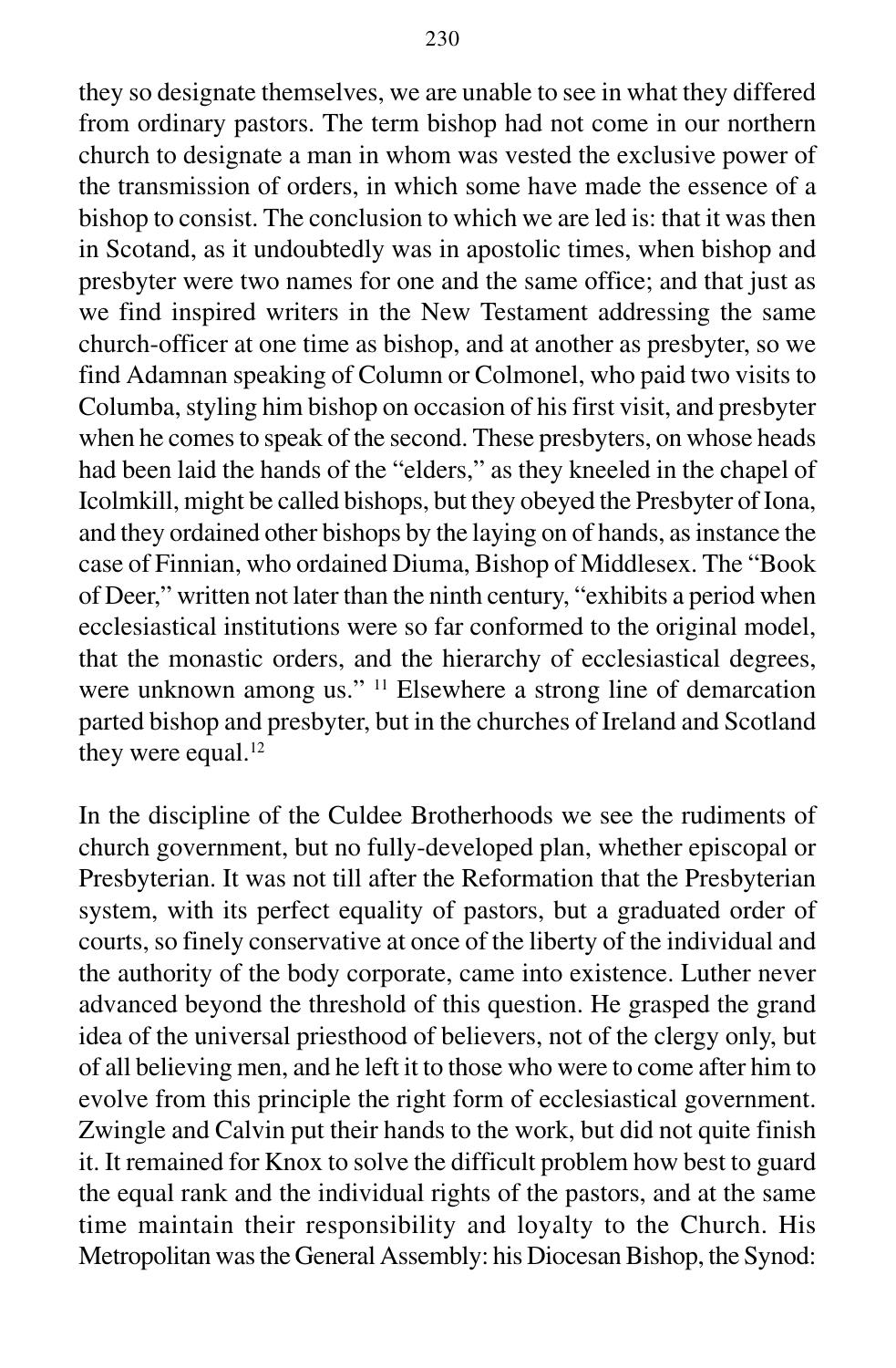his Rector, the Presbytery: his Vicar, the Kirk Session. These alone were the ruling bodies. As regarded individual ministers, no one of them singly could exercise an act of government, or claim jurisdiction the one over the other. All were brethren.

#### Endnotes

- 1. Adamnan, book iii., chap. xi.
- 2. *Life by Adamnan*, Introd. cxvi.
- 3. Pinkerton's *Enquiry*, i., Appendix, 462.
- 4. See Publications of Bannatyne Club.
- 5. *Vita Malach*., c. 7.
- 6. Bede, iii.4.
- 7. *Anglo-Saxon Chronicle*. ad ann. 565.
- 8. Pinkertor's *Enquiry*, ii. 271.
- 9. Bede, iii. 4.
- 10. Conventu seniorum.
- 11. Anderson's *Scotland in Early Christian Times*, i.

12. In Hibernia episcopi et presbyteri unum sunt. "*—Ekkehardi liberArx Geschichte von St. Gall*, i. 267; *apud D'Aubigne*, v. 31. According to Spottiswood, our bishops had neither distinct titles nor dioceses till the times of Malcolm III., who first divided the country into dioceses. Spots. *Hist*. p. 40; Vazianzeni, p. 40. Glas., 1697.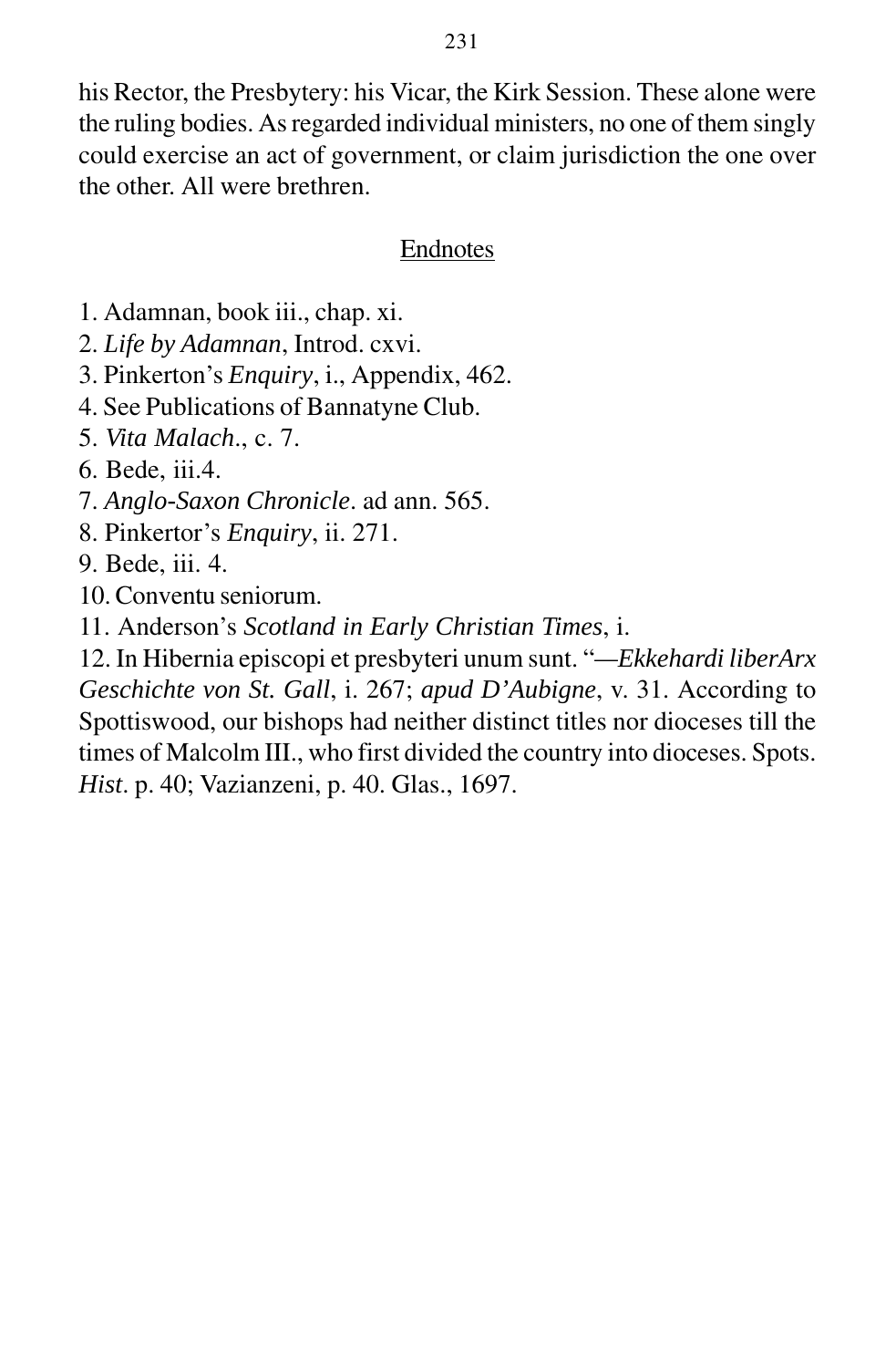#### CHAPTER XXIII.

### COLUMBUN AGRICULTURE—SCIENCE AND LITERATURE—THE HEALING ARTS—COLUMBAN THEOLOGY, AUGUSTINIAN.

IONA was a school of letters and art as well as a college of scriptural theology. Its founder aimed at redeeming the land from the desolation, and its people from the barbarism in which the Druid from immemorial time had kept both. The men Columba sent forth were not only able teachers of Christian truth, they were skillful agriculturists, trained artisans, and cunning handicraftsmen. They could teach the poor, ignorant, indolent natives what miracles husbandry can work on the soil of a country. They would show them by actual experiment that it can change the brown moor into rich pastureland, and the bog into a cornfield, so that there shall be store of grain in the barn of the Caledonian, and abundance of bread on his table when the blasts of winter are howling round his dwelling, and neither from the frozen stream nor from the snow-clad earth can he obtain the supply of his wants. Under the reign of the Druid the seasons had run their round in sterility and dearth. The spring had come at its appointed time and the autumn had followed in due course, but ploughman came not at the one season to open the bosom of mother earth to receive the precious seed, nor reaper at the other to gather the golden sheaves with his sickle. Such was the desolation of the land. Christianity called it into life. It restored the ancient but forgotten ordinance of seedtime and harvest. The little Isle which had become the seat of the mission was an example of what could be done in the way of teaching the moorlands of Caledonia to cast off their ancient barrenness, and exchange their eternal brown for the summer's green and the autumn's gold. Under the labours of the missionaries, in all of which Columba had taken his share, Iona had become a garden. Not only did it feed the mission staff, but its produce supported its daily increasing number of students and attendants, besides yielding an over-plus, in the shape of seed corn, which Columbia bestowed upon his neighbours, that they might have the means of repeating on the mainland the experiment he had shown them within the limited area of his island.

Not only the arts and industries, the sciences strictly so called, were studied in Iona. What these exactly were it is now very difficult to say.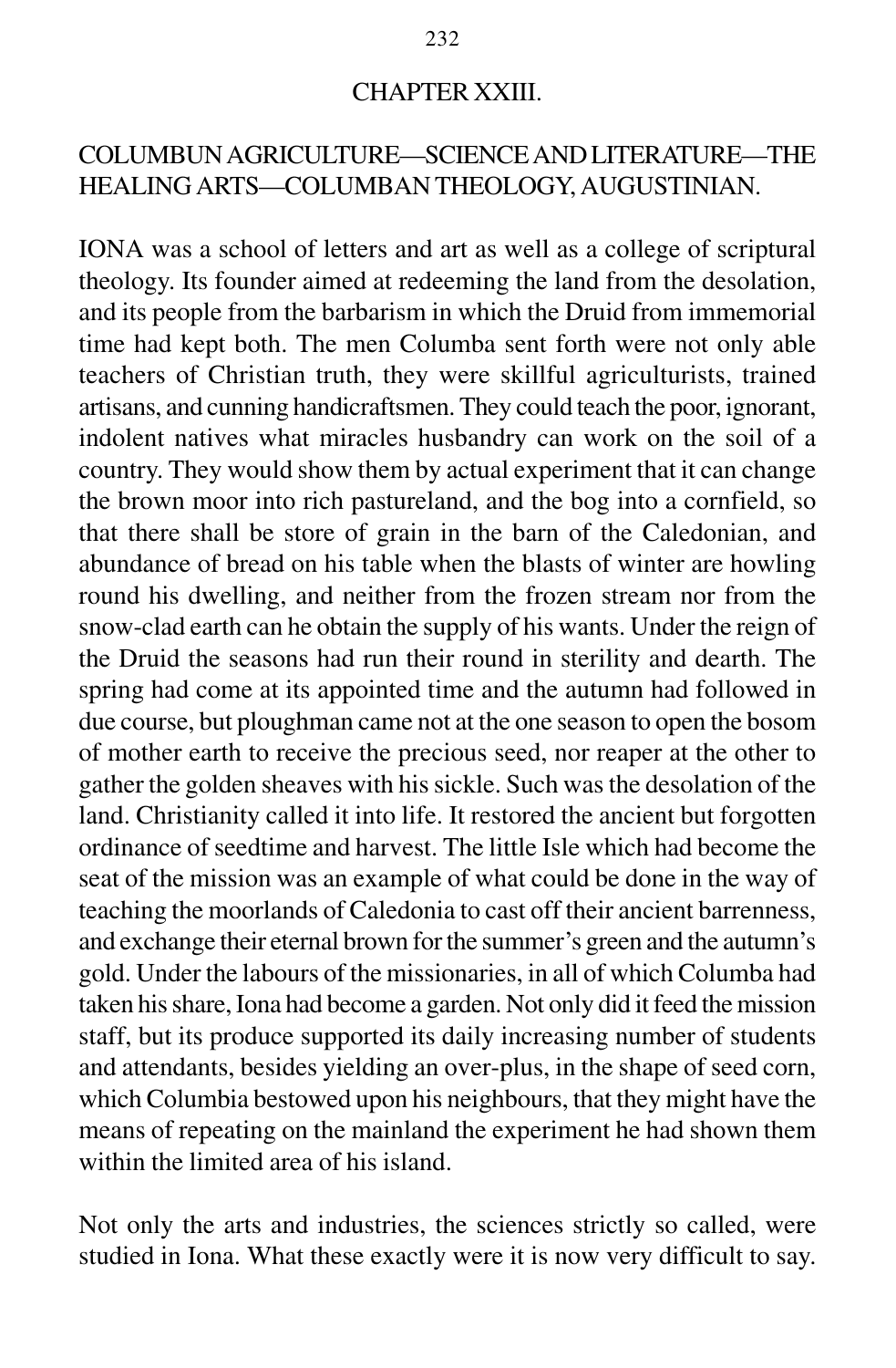The age of Bacon was still remote, and the inductive sciences were yet unborn. The great discoveries that heralded or accompanied the Reformation were undreamed of. But no branch of learning known to the age, no study that could discipline or enlarge the mind was overlooked in the school of Columba. It is interesting to reflect that the very first book, so far as we know, on the "Geography of the Holy Land," issued from the printing press, that is, from the experts, of Iona. A Neustrian bishop, Arculf by name, who had been on a visit to the East, was overtaken by a storm on his homeward voyage, and suffered shipwreck in the Hebrides. In return for the hospitality shown him in Iona, he related to the Fathers what he had seen in the then rarely visited lands of the Nile and the Jordan. We can imagine the overwhelming interest with which they listened to the words of one whose foot had trodden these "holy acres," and who had stood within the gates of Jerusalem. Adamnan, who was then Abbot, noted down all that fell from the lips of Arculf, and laboriously published it as a description of the Holy Land and of the countries lying around it. The book is remarkable only as being the pioneer of hundreds of volumes on the same subject which have followed it since.

Though the modern physical sciences had not yet come to the birth, a wide field lay open for the cultivation of the students in Columba's college. The history of ancient nations, the laws and constitutions of early states, the literature of classic times, the geography of storied lands, the Hebrew and Greek tongues, the knowledge of which was not yet lost in the West, and the logic of the ancients; all invited and received doubtless the study of the youth who resorted to this famed seat of learning. The Art of Healing—a very ancient science—had special prominence given it in the Columban curriculum. Theology, as we have said, came first, but medicine followed as the handmaid of a great mistress.

Columba, we know, was himself "well skilled in physic," and was not likely to neglect to urge upon his pupils the study of a science which he himself had been at pains to master, and which, by alleviating the sufferings to which humanity is liable, and drawing forth the gratitude of those who are benefited by it, is so powerful an auxiliary of the missionary. The door of many a hut had been opened to Columba in his character of physician which would have been closed against him as the simple teacher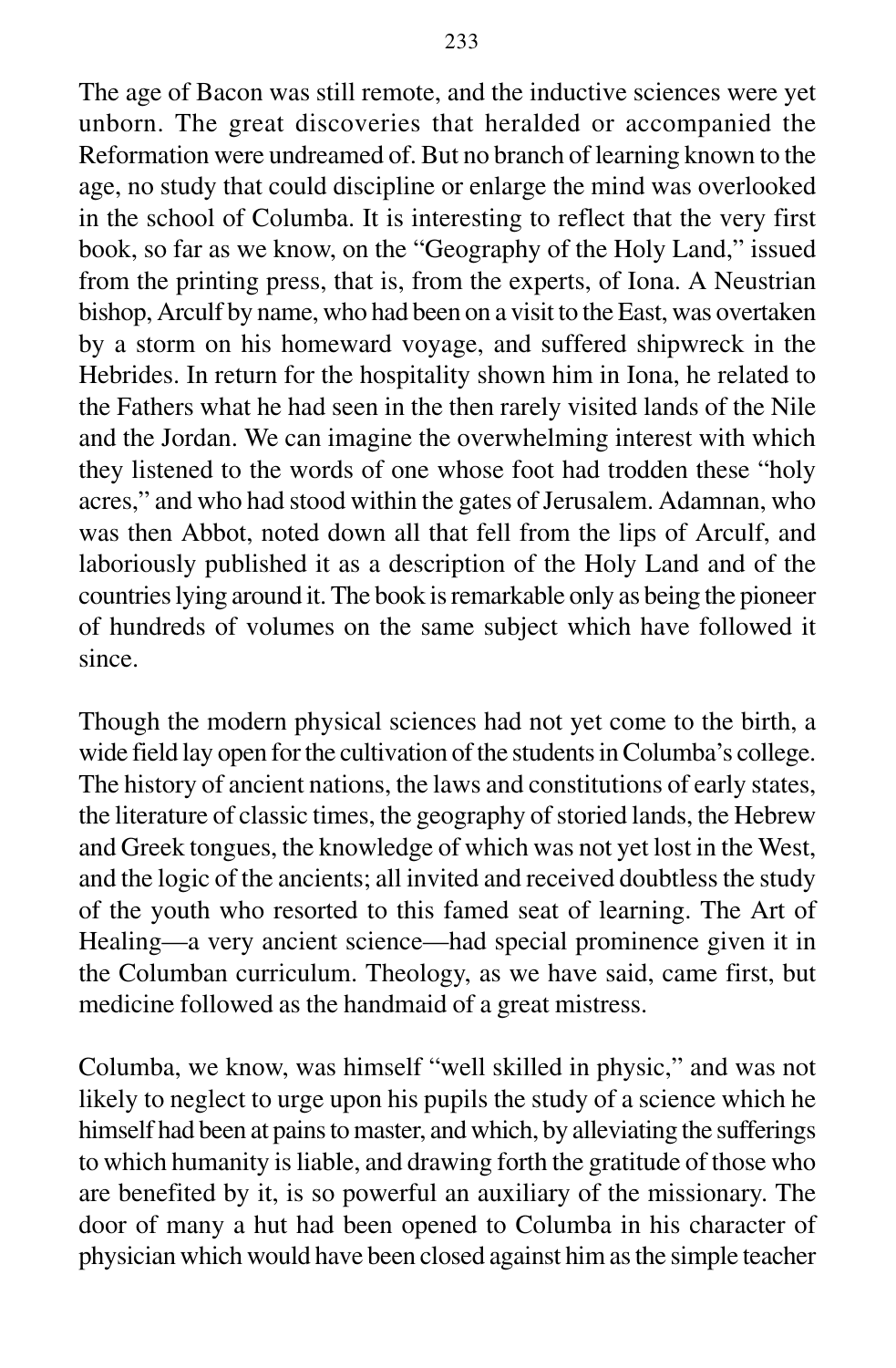of Christianity. The Druids enjoyed a high reputation as proficient in the medicinal art. They were believed to know the mysteries of all herbs, and to be able to cure all diseases. It behooved the Columban missionaries to be able to meet them on equal terms. The pharmacopæia of those days was simple indeed. He who knew the virtues of plants was reckoned a skilled physician. Not an herb was there on their island, or on the adjoining shores of the mainland, the function of which in the cure of disease was unknown to the Columban missionary. In this, as in many other points, we trace a resemblance between the evangelists which issued from the college of Iona in the seventh and eighth centuries, and those who issued from the college of the Prata della Torre in the thirteenth and fourteenth. Not a plant was there on all his mountains which the Waldensian barbe did not make himself acquainted with, and armed with the knowledge of its secret virtues he descended into the plains of Italy and met a welcome at palatial doors as a healer of the body, where, had he come as a physician of the soul, he would have encountered a repulse. "The Olla Ileach and Olla Muileach the ancient and famous line of physicians in Islay and in Mull, must, no doubt, have derived their first knowledge from this seminary,"<sup>1</sup> that is, from Iona.

But a question of greater moment than any of the preceding ones, in fact, the question vital beyond all others touching Iona, is, what was the doctrine taught in it? If we look for a theology arranged in system, and fitted with a nomenclature, we shall hardly find such in the great missionary college of the north. The one symbolic book in that seminary was the Bible. It was with theology in the first age of the Church, as it was with astronomy in early times. The only symbolic book of the early astronomer was the open face of the heavens, whereon he saw written the path of each star, and the times and seasons of its appearing. It was only after long observation and study that he was able to compile his tables, and formulate his knowledge of the orbs of heaven into a system of astronomical science. So was it with the early theologian. His first glance was directed to the open page of the Bible, where the great truths of revelation lay scattered about just as they had dropped from the pen of inspiration. It is only when he begins to study the laws of truth, and the relations and interdependencies of its several parts, that the theologian feels the necessity of gathering together what lies scattered in histories, epistles, prophecies, and psalms, and constructing it into system, that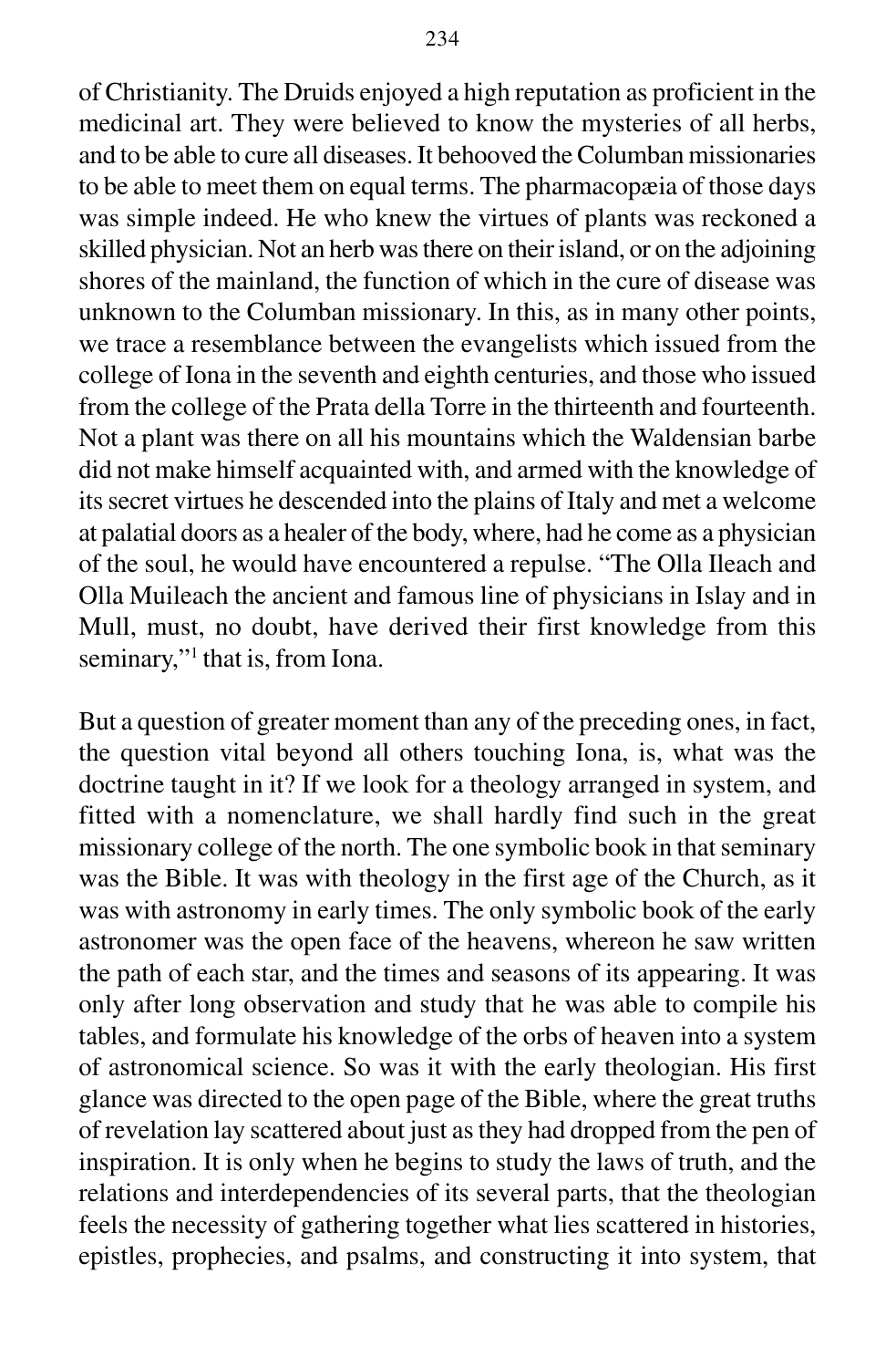thus he must have before his own mind, and present to that of others, a comprehensive view of truth as a whole. This process was at this time being more zealously than wisely prosecuted on the south of the Alps. The ecclesiastical world of Rome had been shaken by violent controversies, and parted into schools. The decrees of councils were beginning to claim a higher authority than the precepts of apostles, and theological creeds had begun to be imposed upon the Church, in which truths were missing, which held a conspicuous place in Holy Writ, or tenets avowed, which were not to be read at all on the page of inspiration, much as if an astronomer should construct a map of the heavens with certain of their brightest constellations left out, and their place supplied with stars new and strange, and which were unknown to the most careful observer of the sky.

These controversies had not yet travailed so far north as the quiet world of Iona. Occupied in the study of the Scriptures, the men of that remote region heard the din only from afar. The Bible, as we shall see, was the text book of Icolmkill. While their brethren in the south were contending with one another for jurisdictions and precedence, the elders of Iona, gathered round the open Scriptures, were drawing water from the well, "holy and undefiled." This is, decisive as regards both the letter and the spirit of their theology. To the youth who crowded to their ocean rock in quest of instruction, we hear them say, "The Holy Scriptures are the only rule of faith."<sup>2</sup> In these words the presbyters of Iona in the sixth century, enunciate the great formal Principle of the Reformation, while the Reformation itself was still a thousand years distant.

Even their enemies have borne them this testimony, that they made the Bible the fountain-head of their theology. "For dwelling far without the habitable globe," says Bede, "and consequently beyond the reach of the decrees of synods, . . . they could learn only those thing contained in the writings of the Prophets, the Evangelists, and the Apostles."3 And speaking of Aidan, who was sent to Lindisfarne from Iona, he says, "he took care to omit nothing of all the things in the evangelical, apostolical, and prophetical writings which he knew ought to be done." And yet the venerable man cannot refrain from mildly bewailing the lot of these benighted men who had only the light of the Bible to guide them, when he says again, "They had a zeal for God, but not altogether according to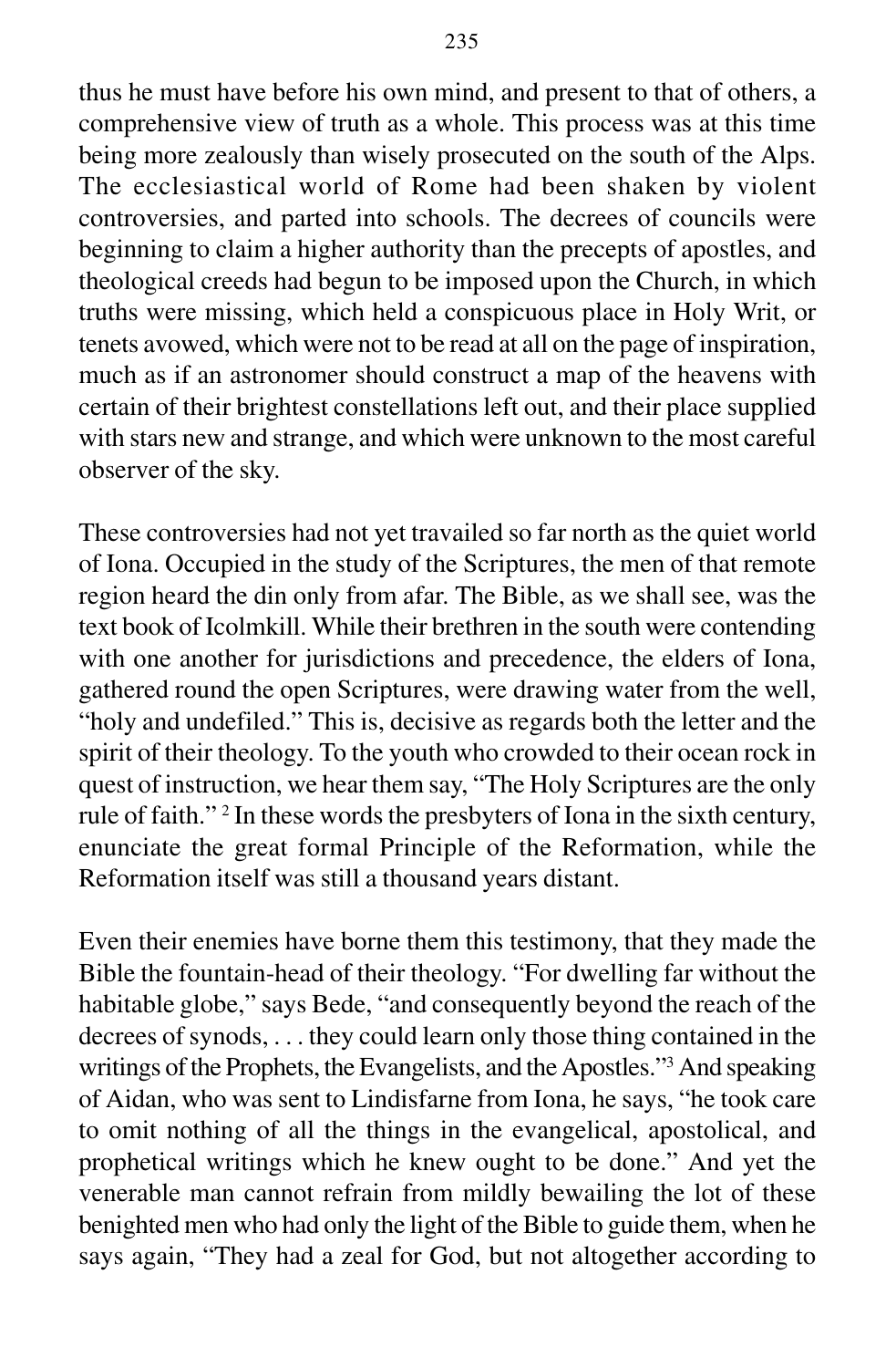knowledge." Had Bede lived in our day he might have seen reason to acknowledge that, as with the man who attempts to serve two masters, so with him who thinks to walk by two lights: if he would keep in the straight path he must put out one of the two and guide himself by the other. It was the light of the Bible, not of the Church, that shone on the Rock of Iona; and by this light did the elders walk.

One of the more famous of the Culdee missionaries, Columbanus to wit, we find, in the famous dispute respecting Easter, confronting the authority of Rome with the simple but mightier authority of the Scripture which he calls "those true and singular canons of our Lord Jesus Christ." And after stating that the western (British) churches grounded their Pash on the Scriptures, he exclaims, "For our canons are the commands of our Lord and his apostles: these are our faith: lo! here are our arms, shield, and sword: these are our defense: in these we desire to persevere unto death, as we have seen our elders also do." 4 The rule which Columbanus laid down for his disciples on the Continent was expressed in these words, "Let your riches be the doctrines of the Divine Law."<sup>5</sup> There is no divided allegiance here: no attempt to follow two guides.

Not less did the Presbyters of Iona hold the Material Principle of the Reformation, even Salvation through faith alone in Christ's righteousness. This brief formula, intelligently held, necessarily implies the recognition of the leading doctrines of Christianity. It presupposes the eternal appointment of the second Person of the Trinity as the substitute of the sinner; His work of obedience and suffering on earth in the sinner's room; the offer of a free salvation on the ground of that work, and faith as the hand by which we lay hold on that offer: all this, with the attendant doctrines, the fall, man's helplessness, renewal by the Spirit, and admission through Christ's mediation into the eternal mansions, are necessarily bound up in the brief summary of doctrine, "Justification through faith alone." Hence, it is termed the *material* principle, that is, the body and substance of the Reformation, even as the Bible is called its *formal* principle, being the rule by which it is shaped and moulded. We find these two great doctrines—the two heads of the Reformation theology—in the school of Columba as really as we afterwards find then in the school of Luther and Calvin. The Reformation was in Iona before it was in Wittenberg and Geneva. The Scottish theology is not of recent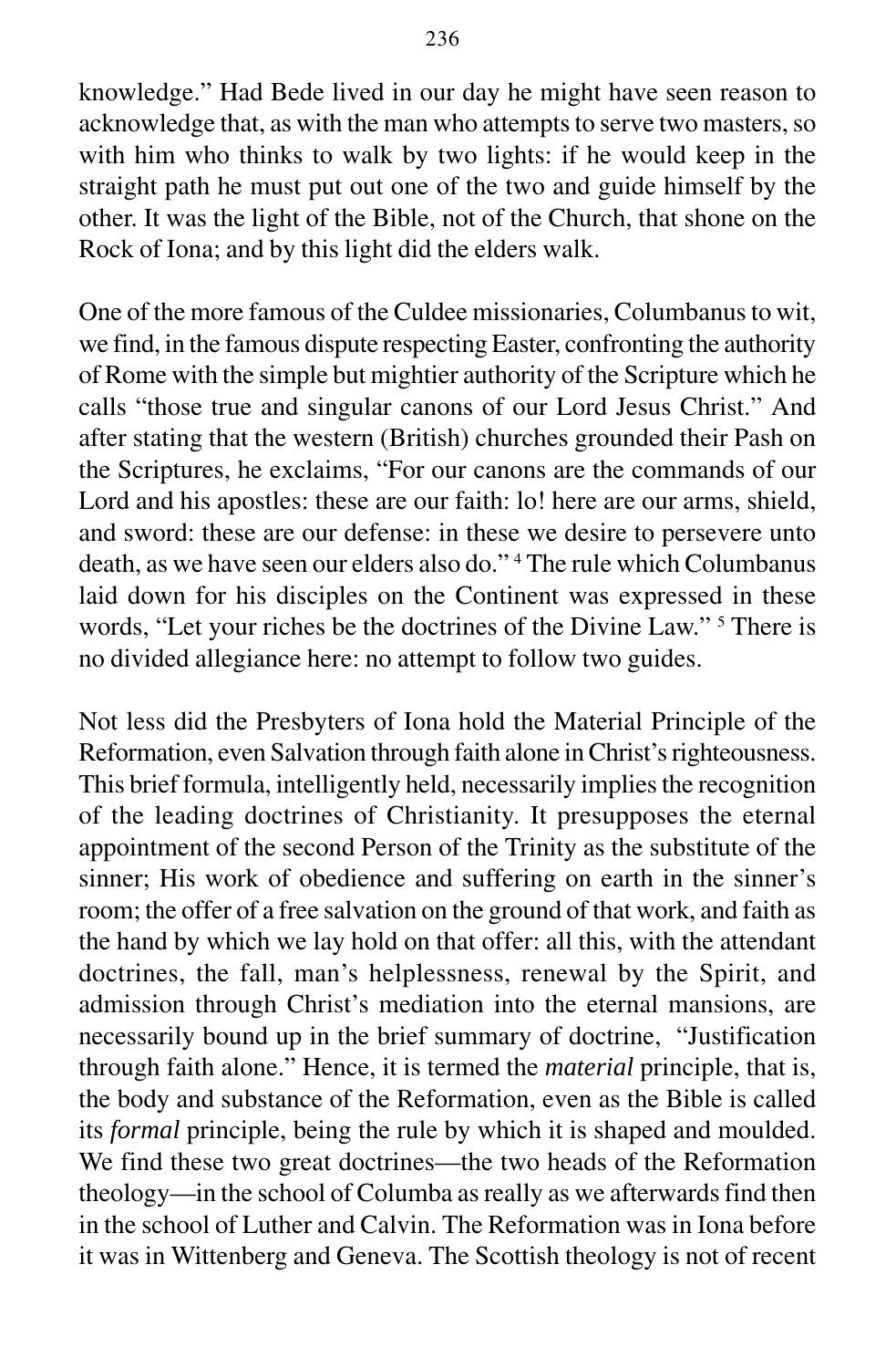times. Its sons have no reason to be ashamed of it as a novelty. It is older than the days of Knox. It flourished on the Rock of Iona a thousand years before the Reformer was born. It was waxing dim at Rome, but in proportion as the doctrine of justification by faith was being forgotten in the city where Paul had preached it in the first age, it was rising in our poor barbarous country, and after illuminating our northern land and the surrounding regions of Europe during some centuries, it lingered here all through the darkness that succeeded, and broke forth with fresh splendour in the morning of the sixteenth century.

In the absence of written creed—for written symbol there was not at Iona save the Bible—we must have recourse for proof of what we have said touching the theology of Columba, and the missionaries he trained, to the sermons, commentaries, and letters which have come down to us from the evangelists which this school sent forth. We wish our space for quotation had been larger, that it might be seen how full and clear a Gospel it was which these men preached at that early day. If they were behind the moderns in respect or the appliances they possessed for criticism and explication, which the advance of knowledge has since multiplied, they were quiet abreast of their successors as regards the grand essentials of God's revelation. Their views lacked neither depth nor breadth. The Christianity preached in the Scotland of that day was the same full-orbed system, the same galaxy of glorious truths, plain yet profound, simple yet surpassingly sublime, which constitutes the Christianity of this hour. Geneva shakes hand with Iona across the gulf of a thousand years.

Columba speaks through his successors. Let us listen to a few of the utterances of these men. It is Gallus who speaks, the fellow-labourer of Columbanus, and the founder of the monastery of St. Gall. "The apostle says, 'God has chosen us in Christ before the foundation of the world,' that is, by his eternal predestination, his free calling, and his grace which was due to none."<sup>6</sup> They teach the sovereignty not less than the eternity of God's purposes. "God," says Sedulius, "Hath mercy with great goodness, and hardeneth without any iniquity; so that neither can he who is saved glory of his own merits, nor he that is lost complain but of his own merits. For grace only it is that makes a difference between the redeemed and the lost, both having been framed together into one mass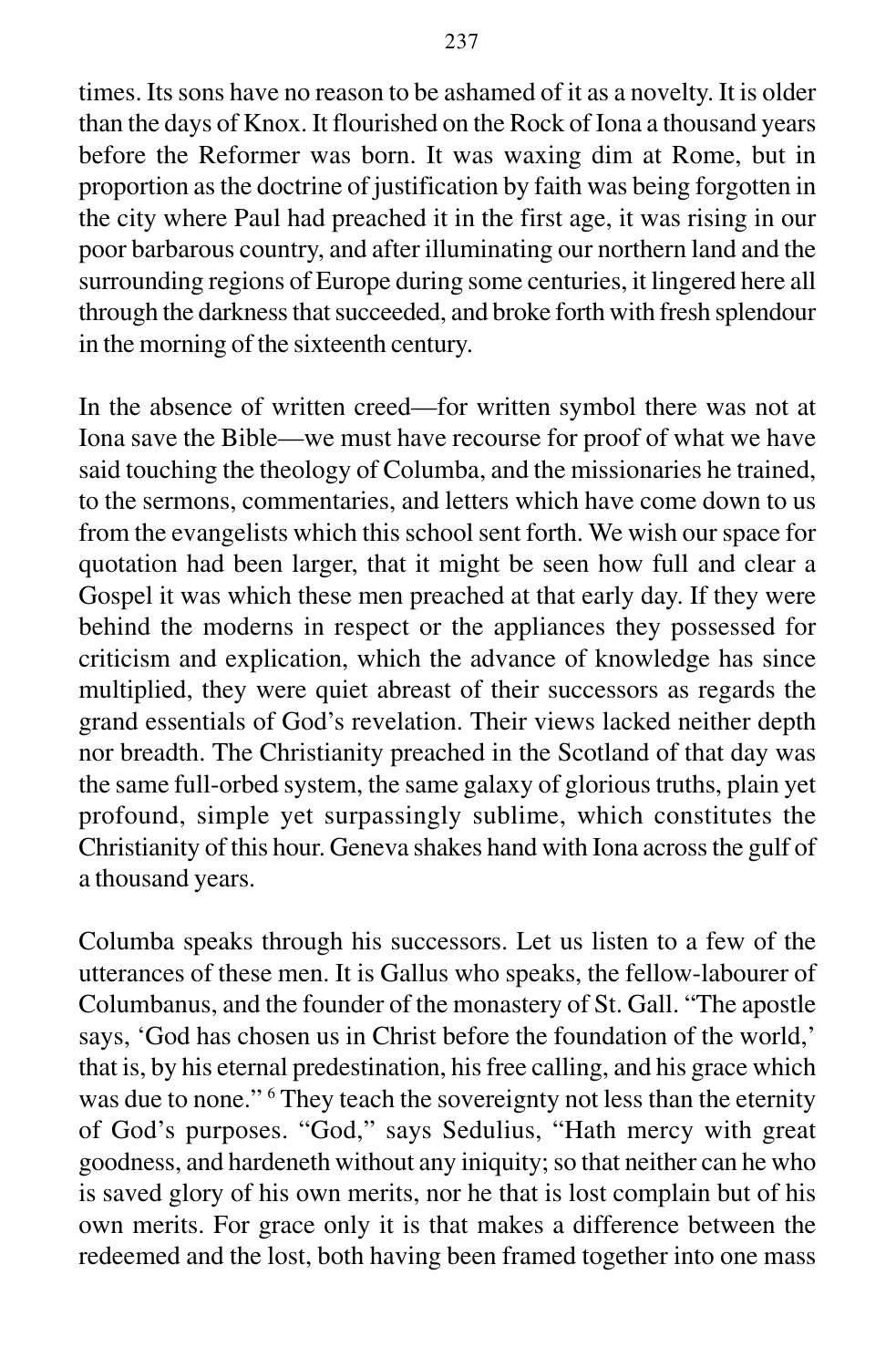of perdition by a cause derived from their common original. He (God) sees all mankind condemned with so just and divine a judgment in their apostatical root." 7

The keenness with which the subject of free will was discussed at the period of the Reformation is well known. It is, perhaps, the deepest question in the science of supernatural theology, as both the fall and redemption hang upon it. For if the state of man's will be such that he is able to save himself, where is the need of One to redeem him? The utterances of the Columban missionaries from the sixth to the ninth century are in entire harmony with the opinions of the Reformers on this great question. Let us listen to Sedulius. "Man, by making an ill use of his Free-will, lost both himself and it. For, like a man who kills himself, is able, of course, to kill himself, because he lives, but by killing himself becomes unable to live, neither can raise himself again from the dead after he has killed himself; so when sin was committed by means of free-will, then, sin being the conqueror, free-will itself also was lost, for of whom a man is overcome, of the same is he also brought into bondage. But to a man thus brought into bondage and sold, whence can there be the liberty of doing good, unless He shall redeem him whose voice this is, 'if the Son make you free ye shall be free indeed."<sup>8</sup> And Claudius Scotus, in the ninth century, says: "God is the author of all that is good in man; that is to say, both of good-nature and goodwill, which, unless God do work in him, man cannot do, because this goodwill is prepared by the Lord in man, that, by the gift of God he may do that which by himself he could not do of his own free-will." <sup>9</sup> Equally clear are these evangelists on the uses of the Law to man fallen, "By the law," says Sedulius, "cometh neither the remission nor the removal, but the knowledge of sin." "The law worketh wrath to the sinner, because it forgiveth not his sins, but condemneth them; it shuts up all under sin to the end, that men, being humbled, might understand that salvation is not in their own hand, but in the hand of a mediator." 10 "The Law," says Claudius Scotus, "only shows us our sins, but does not take them away." <sup>11</sup> On the subject of the new birth, the following exposition, among others, of Sedulius, is not a little striking. "Know ye not that so many of us as were baptized into Jesus Christ were baptised into his death," quoting first the words of the apostle, and then proceeding, "Observe carefully the order and sequence of these words; for the apostle having compared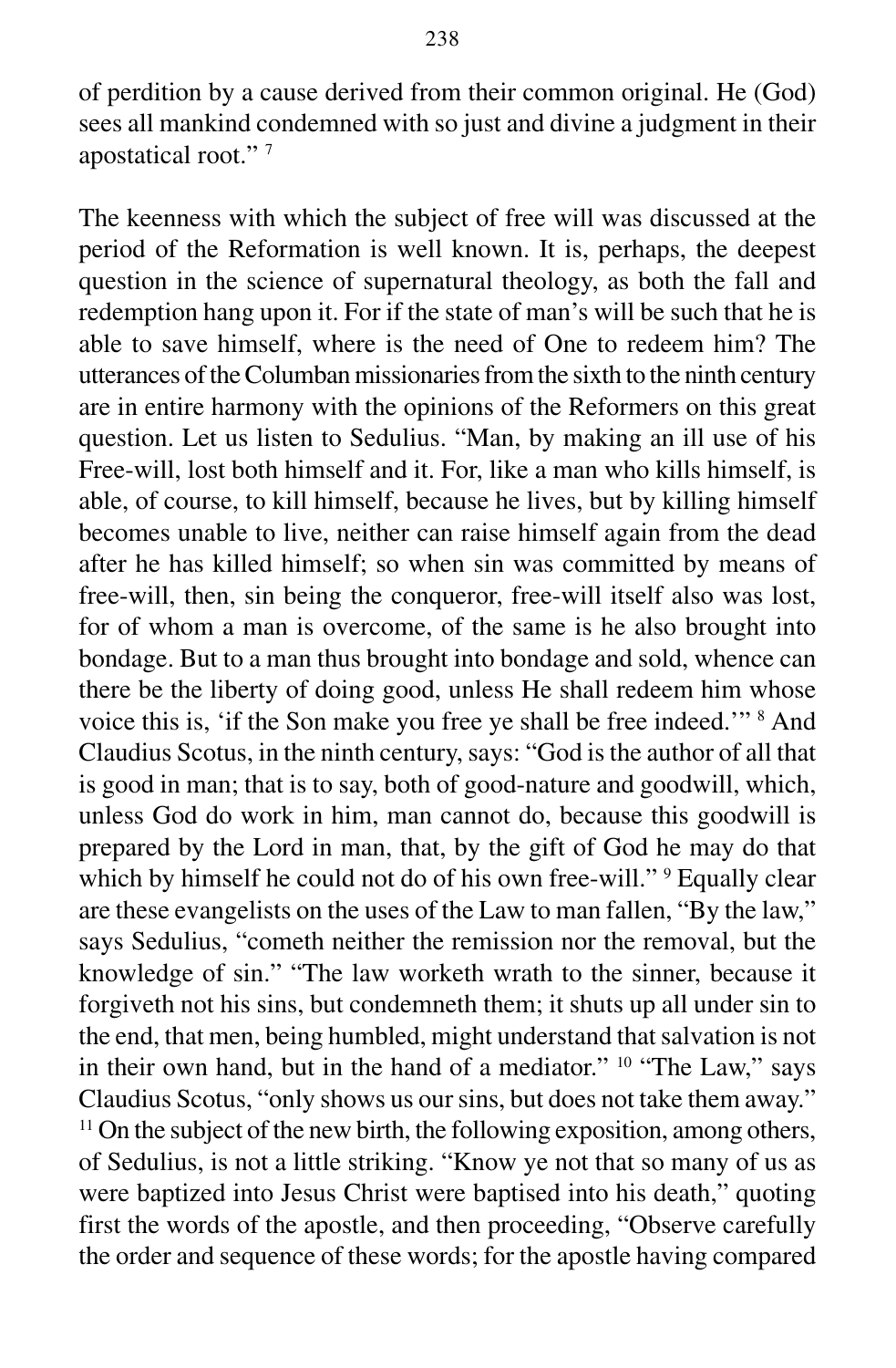the death that was by Adam, to the life which is by Christ, here answers an objection, and says, 'How shall we who are dead to sin live any longer therein,' teaching us hereby, that if any one has *first* died to sin, he has necessarily been buried together with Christ. But if one *first* (*i.e*., before baptism), dies not to sin, he cannot be buried with Christ, for no one is ever buried while yet living. Die thou first to sin that thou mayest be able to be buried with Christ, seeing that it is to the dead only we give sepulture."<sup>12</sup> In this teaching, which is that of a death unto sin and a new birth unto righteousness, we can discover no trace of the *opus operatum* of a sacrament.

On the doctrine of Faith as the alone instrument of Justification, Sedulius thus expresses himself:—"Ye are saved by grace through faith, not through works—through faith, that is, not through works; and, lest any careless one should arrogate to himself salvation by his faith, the apostle has added, 'and that not of yourselves,' because faith is not from ourselves, but from Him who hath called us." "Ye are made nigh by the blood of Christ, that is, by *believing* that ye are saved by His blood and passion." Again, "I live by the faith of the Son of God, that is, by *faith alone*, as owing nothing to the law. Grace is abject and vain if it alone is not sufficient for me." Christ is the end of the law to every one that believeth, that is to say, *he has the perfection of the law who believes in Christ*." <sup>13</sup> Similar is the teaching of Claudius Scotus: "By believing in the Son of God, we are made the sons of God by adoption." "Nothing taketh away sins but the grace of faith, which worketh by love." 14 These utterances must satisfy us that "justification by faith alone" was not a theology invented by Luther, and unheard of till the sixteenth century. It was preached to the nations of northern Europe in the sixth century, even as it had been in the churches of Asia and Africa, and the cities of Italy in the apostolic age.

But this *faith* was not a barren one; it was a root on which grew many a lovely blossom, and rich fruit. Let us hear the evangelists from Iona on this point also. "The ungodly man, believing in Christ his faith is imputed to him for righteousness, as to Abraham also," says Sedulius; but there ends the old life of the man, and now begins the new, "This faith when it has been justified," adds Sedulius, "sticketh in the soil of the soul, like a root after having received the shower, so that when it hath begun to be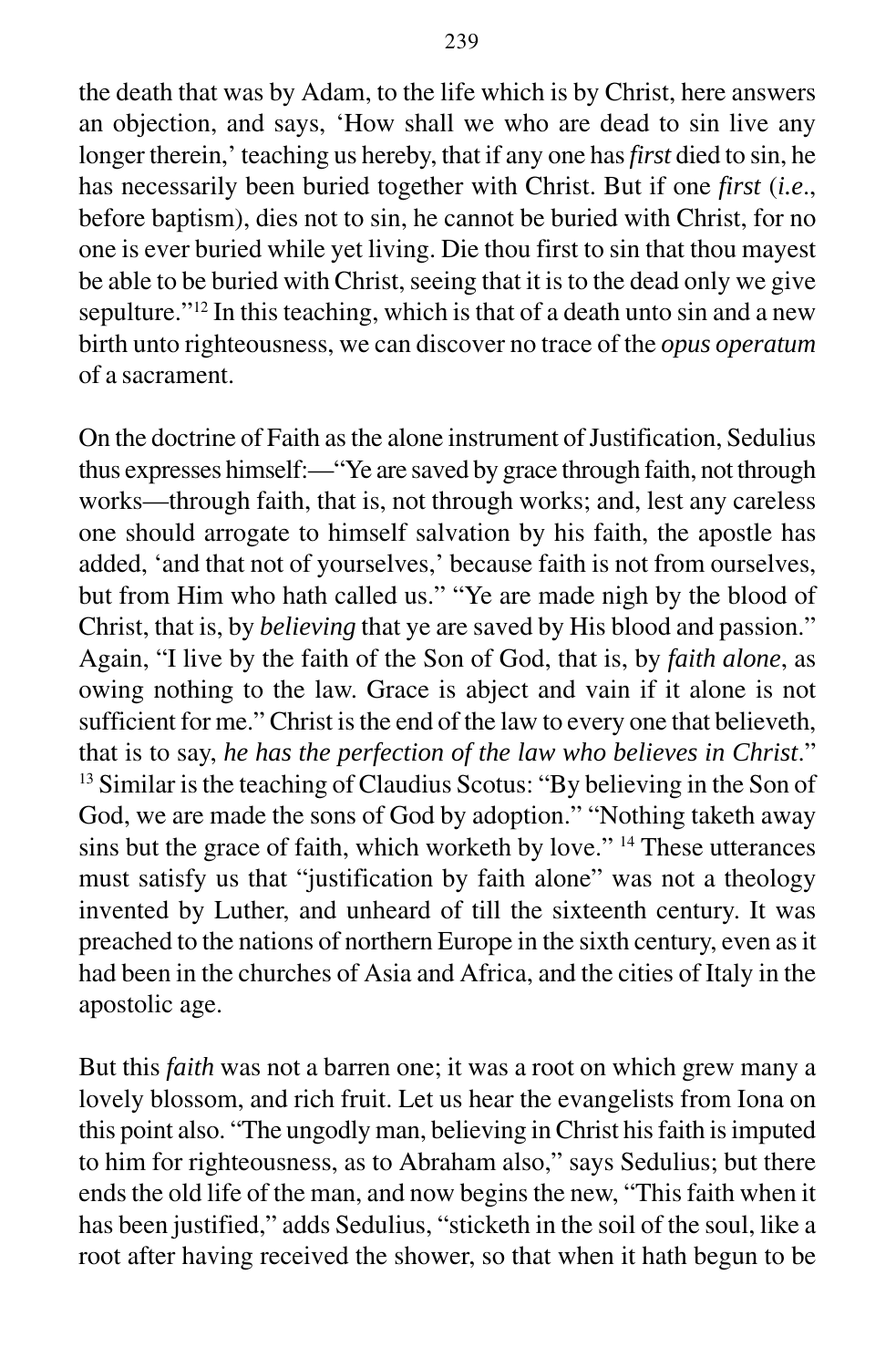cultured by the law of God, those boughs spring up upon it which bear the fruit of works. *Therefore the root of righteousness grows not from works, but the fruit of works grows from the root of righteousness*, namely, that *root of righteousness* which God doth reckon to our account for *righteousness without works*." 15 "It is not," says Claudius, "that the faithful man lives by his righteousness, but the justified man lives by his faith." 16 Luther could not have said it better.

One of the grandest attributes of Christianity, as seen in history, is its unchangeableness and indestructibility. But this unchangeableness and indestructibility belong only to Christianity in its evangelical form, that is, to a Christianity that gives to men entrance into life not by *working*, but by *believing*. Ever as Christianity revives and becomes again a power on the earth, it is in this form that it returns. We sometimes meet the thought that what satisfied our fathers ought not to satisfy us, and that we need a Christianity more in accordance with the "advanced thought" of the age. The past history of Christianity gives no countenance to this idea. When it would surprise and bless the world with some fresh demonstration of its heavenly influence, it prepares for the task by disencumbering itself of the accretions with which philosophy and ceremonialism are continually labouring to encrust it, that it may return to the simplicity of its first estate. With Christianity "a thousand years are as one day." Thus it challenges our confidence by giving us assurance that it is on no speculation of a day, on no mere opinion of an age that our faith is placed, but on "The Word of our God, which endures for ever."

To restore the Spring it is not necessary that we have a creation of new flowers year by year; it is enough if the old ones come up out of the darkness of the earth, where they have been lying hidden yet living in their root, during the months of winter. The Spring times that have gladdened the church and the world have come round, by the shining forth of old truths at the command of that almighty Spirit, whose prerogative it is to "bind the sweet influences of Pleiades or loose the bands of Orion." It was an old theology, bursting out from Jewish type and symbol, that produced the morning of the Gospel day. It was the same old theology installed on the rock of Iona, from which came the early Celtic illumination that shone on Europe in the seventh and eighth centuries. It was the theology of the Christian fathers and the Culdees,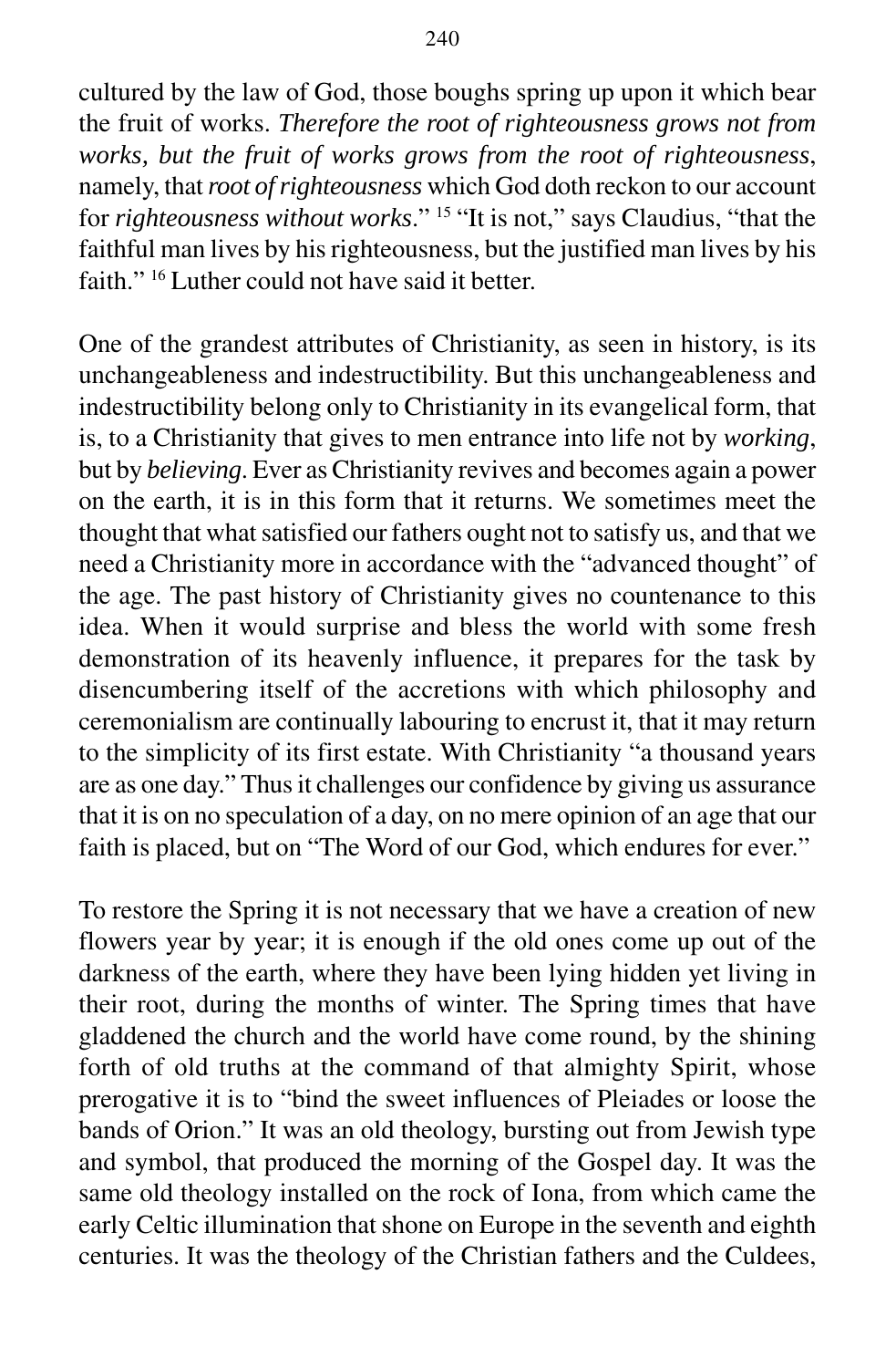coming forth from the tomb of mediælism, that created the Reformation of the sixteenth century. It is this same old theology which the missionary at this hour is carrying to China and Africa, and all round the globe. The same will form the foundations of that kingdom of righteousness and peace that is to be set up on the earth in the latter days. The constellations of the spiritual firmament, like those of the natural heavens, are for all time. They do not pass away to be succeeded by new and brighter lights. Occasionally, indeed, it happens that a comet blazes forth in the sky, or a nebulosity, broad and huge, and without determinate limits, looms overhead, awakening the wonder, and dazzling the eyes of the gazers, and threatening, it may be, the orbs of the firmament with eclipse. But the blaze of its bewildering effulgence is soon spent, and it sinks in the blackness of darkness. These prodigies are for a month or a year; the stars are forever.

### Endnotes

1. *Iona*, by the Rev. W. Lindsay Alexander, D.D., chap. iv. p. 125. London. 1820.

2. Adam. *Life*, i. 22.

3. Bede, iii., iv.

4. *Coumban. Epist. ad patres Synodi Gallicanae in Biblioth. per Gulland.*

5. *Epist. ad Hunald*.

6. *Sermon at Constance, in Gallandius*, vol xii.

7. "Videt enim universum genes humanum tam justo judicio in apostatico radice damnatum," *Sedul. in Rom*., c. 9.

8. *Sedul. on Romans*. c. 9.

9. *Claude Scot. on Matthew*, apud Usher.

10. *Sedul. on Rom*., c. 4 and c. 7; Gal., c. 3.

11. *Claud. Com. on Gal*., c. 2.

12. *Sedul. on Rom*., c. 6.

13. *Sedul. on Eph*., c. ii., and Rom., c. iii.

14. *Claudius on Math*., BK. i., and *Gal*. Pref

15. *Sedul. on Rom*. c. iv. "Non ergo ex operibus radix justitiæ, sed ex radice justitiæ fructus operum, crescit."

16. *Claud. on Gal*. c. iii. "Non fidelem vivere ex justitia sed justum ex fide."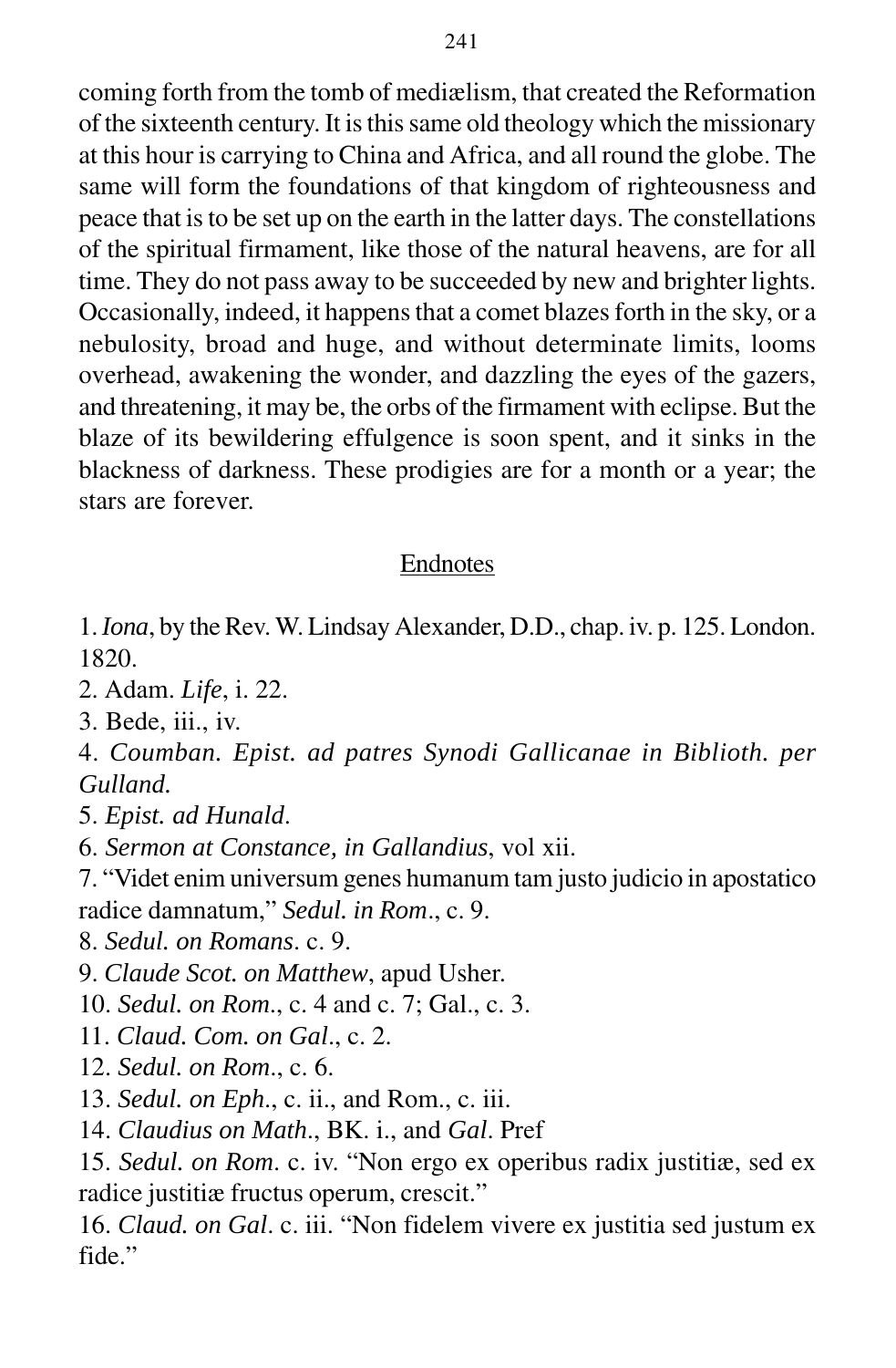#### CHAPTER XXIV.

## COLUMBA VISITS KING BRUDE—INTERVIEW—STRATEGICAL PLAN OF EVANGELISATION—COLUMBAN COLLEGES PLANTED ALL OVER SCOTLAND—COLUMBA'S GENERALSHIP—NO BISHOP AT IONA—MS. COPIES OF THE SACRED SCRIPTURES.

ON a day at the end of two years from his arrival on Iona, Columba goes to the beach, where his craft of wicker and cowhide lies moored, waiting the use of any member of the community of Hy whose occasions may call him away from the island. He is accompanied by two friends and former fellow-students, Comgal and Cainnech,<sup>1</sup> and followed by a little escort of faithful attendants. Taking his seat in his currach, he and his party are rowed across the sound to the mainland. On what errand does Columba journey? If the presbyter-abbot absents himself from his post, we may be sure it is on business of grave moment, appertaining vitally to the success of his mission. It is even so. Let us go with him and see how he speeds.

The two years he has already passed on the island have been busily occupied in the multifarious preliminary arrangements incident to his enterprise. These arrangements are now all complete, and Columba is this day to begin in earnest the great spiritual campaign he has crossed the sea to wage. He has come to challenge the Druid's longer possession of Alba, and now we are to see him throw down the gage of battle and strike the first blow. There is already a feeble Christianity among the Scots who inhabit the Kintyre hills, which are seen, looking across the sound, stretching southward along the coast. But beyond the cloudy bilge of the Drumalban Mountains, where dwell the northern Picts, there reigns to this hour unbroken night. Columba must carry the evangelical torch into the midst of that darkness. But he will not endanger the success of his enterprise by any hasty or precipitate step. He will begin by conciliating the powerful king, who reigns over the numerous and warlike tribes whose Christianization he has come to seek; and having obtained the consent of the monarch, he will with more confidence essay his task, which must be a difficult one, in even the most favourable circumstances. We now see him setting forth on a visit to King Brude, whom we have already met, and whose exploits on the battlefield—some of them won at the cost of the Scots—make him one of the few of our early monarchs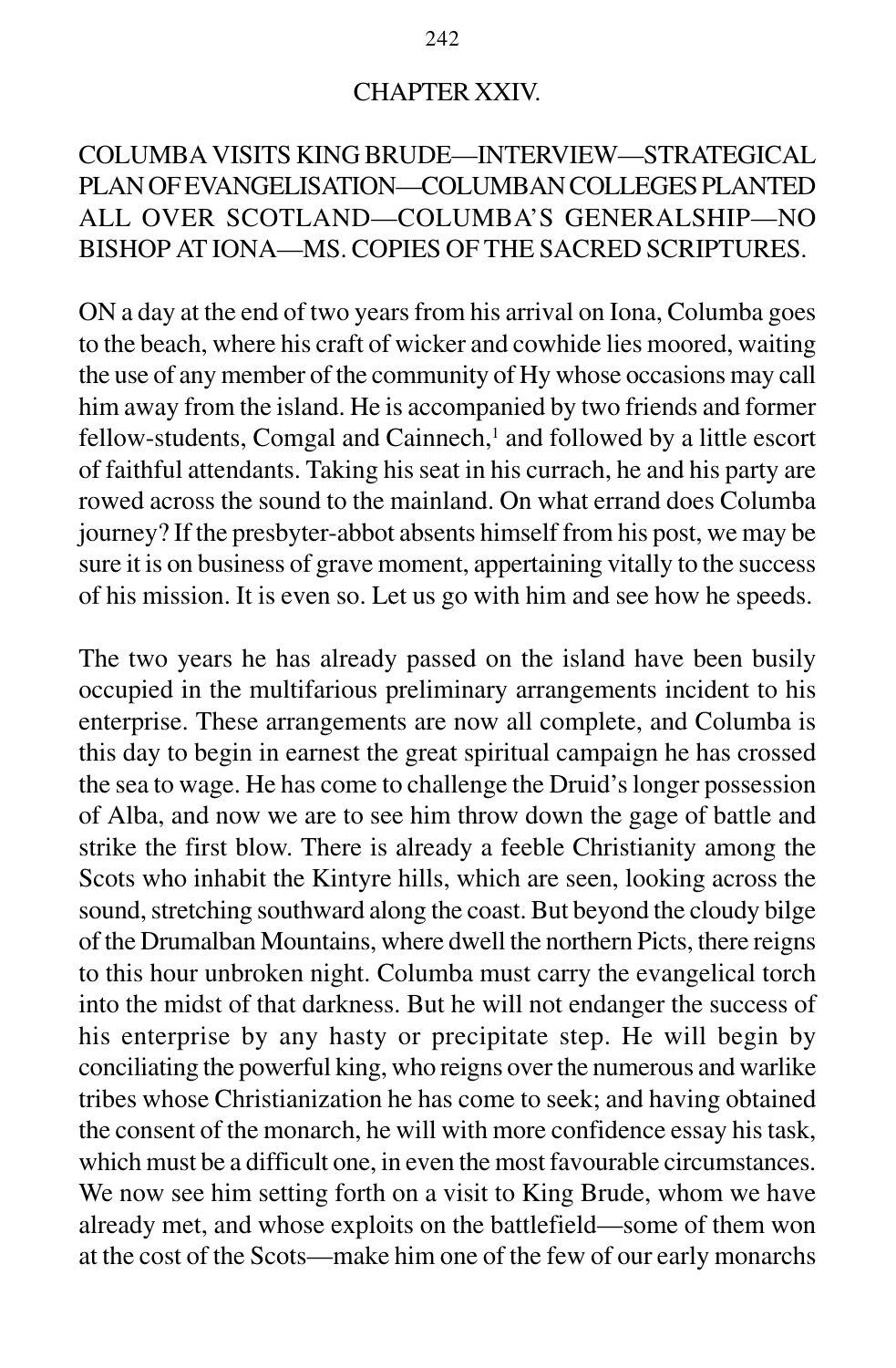Columba's companions have been wisely chosen. It is the northern family of the Picts whom he seeks to translate from the darkness of Druidism into the light of Christianity, and he selects as his associates in the work two men, both of whom are of the race of the Irish Picts, and, therefore, able to express themselves in the Pictish tongue with more intelligibility and fluency than Columba could well be supposed capable of doing.2

The modern missionary tries to find his way to the great centers of population. The missionary of a former age sought how he might approach the most powerful chieftain. It was only another way of influencing the largest number, seeing through the monarch lay the door of access to the nation. The journey of Columba from Iona to the Castle of Brude was scarcely less toilsome and perilous than an expedition in our day into the interior of Africa. The distance was only about 150 miles. But the difficulty of the journey was not in the length of the road, but in the character of the country to be passed over. It was wild and savage. There were no roads to guide the steps or facilitate the progress of the traveler. There were arms of the sea and inland lochs to be crossed, occasioning long and frequent delays, for the traveler could not reckon that the ferryman with his coracle would be waiting his arrival. There were rugged hills to be clambered over, where the furze and the thorn masked the chasm, and a heedless step might precipitate the wayfarer to destruction. There were dark woods and jungle thickets to be threaded, where the wolf and the wild boar lay in ambush. There were trackless moors, where the bewildering mist gathers suddenly at times and blots out the path of the hapless traveler; and there were morasses and bogs, where the treacherous surface tempts the too venturesome foot only to betray it. To all these dangers was added that of barbarous and cruel tribes, who might challenge the traveler's right to pass through their territory, and rob or kill him. That these perils were inseparable from his projected journey Columba well knew. He might decline it; but how, then, could he inaugurate his mission with the hope of success? At whatever risk, he must visit King Brude in his northern fortress. We see him and his two companions, with their escort, crossing the mountains of Mull, and navigating the frith that separates it from the mainland. The currach that bore them across put them ashore a little to the south of the spot where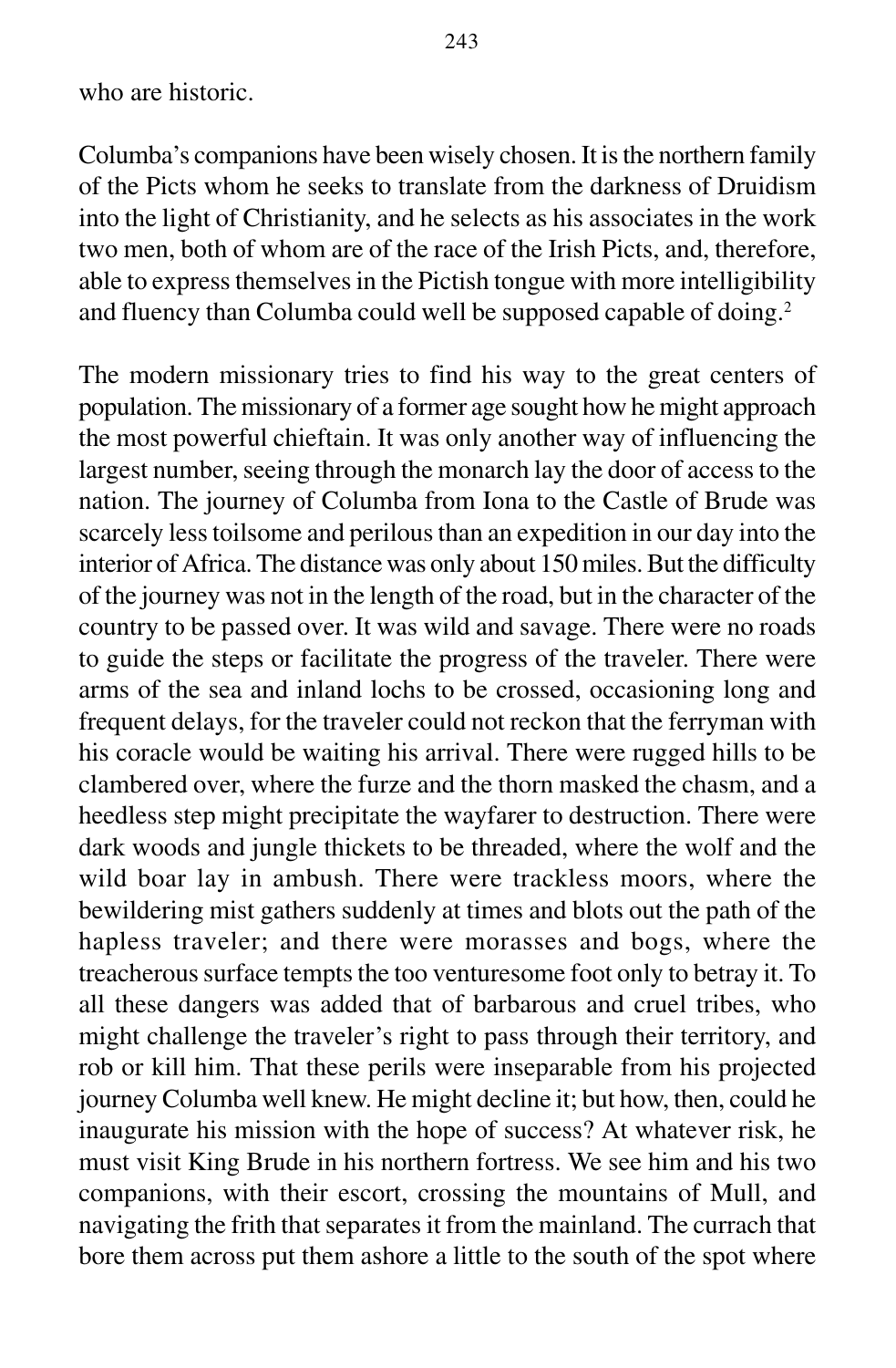the town of Oban now stands. The hints dropped by Adamnan enable us to follow faintly the dubious track of the travelers. They steer on Urchudain, the Glen Urquhart of the present day, whose opening between noble hills greets the tourist on the left as he ascends the Caledonian Canal. We see them tracing with painful steps the wild and broken districts of Lorn, of Appin, of Duror, of Lochaber, and Glengarry, with their frequent intervening ferries. And now they skirt along the northern shore of Loch Hess, on whose pictured face sleep the images of its grand enclosing mountains. A little beyond, following the river which issues from the loch, the party arrive at the castle of the Pictish monarch.

King Brude was probably aware of the coming of Columba, and had taken counsel beforehand with his Druids, who were the advisers of the Pictish monarchs in all matters of State policy. In accordance with their advice, the king kept the gates of his fortress closed, and refused audience to the missionary. This only made the triumph of Columba over the pride of the king and the enchantments of his Magi the more conspicuous. Assembling under the walls of the castle, the party joined in singing the forty-sixth psalm. Columba was gifted with a voice of wondrous melody and strength, which on this occasion, doubtless, was put forth to its utmost pitch. The stanzas of the psalm, pealed forth by so many voices, and re-echoed from the hills of the narrow pass, would gather force and volume at each repetition, and reverberate, we can well believe, with "a noise like thunder" in the halls of the palace. The king and his counselors were terrified. But Adamnan is not content that the matter should end without a miracle. The hymn concluded, Columba advanced to the closed gates, formed upon them the sign of the cross, and striking them with his hand, the bolts and bars that held them fast were rent asunder, and the gates flew.3 The king and his counselors now hastened to meet Columba, and accorded him a conciliatory and gracious reception. There followed a private interview between Brude and the missionary. The interview was probably repeated, and at last ended in a profession of adherence to the Christian faith on the part of the Pictish monarch. We have already, in the first volume of this history, given a detail of these transactions, and do not need to repeat them here.<sup>4</sup>

Columba had accomplished the object of his journey. The conversion of the king was, in a sense, the conversion of the nation. It opened the door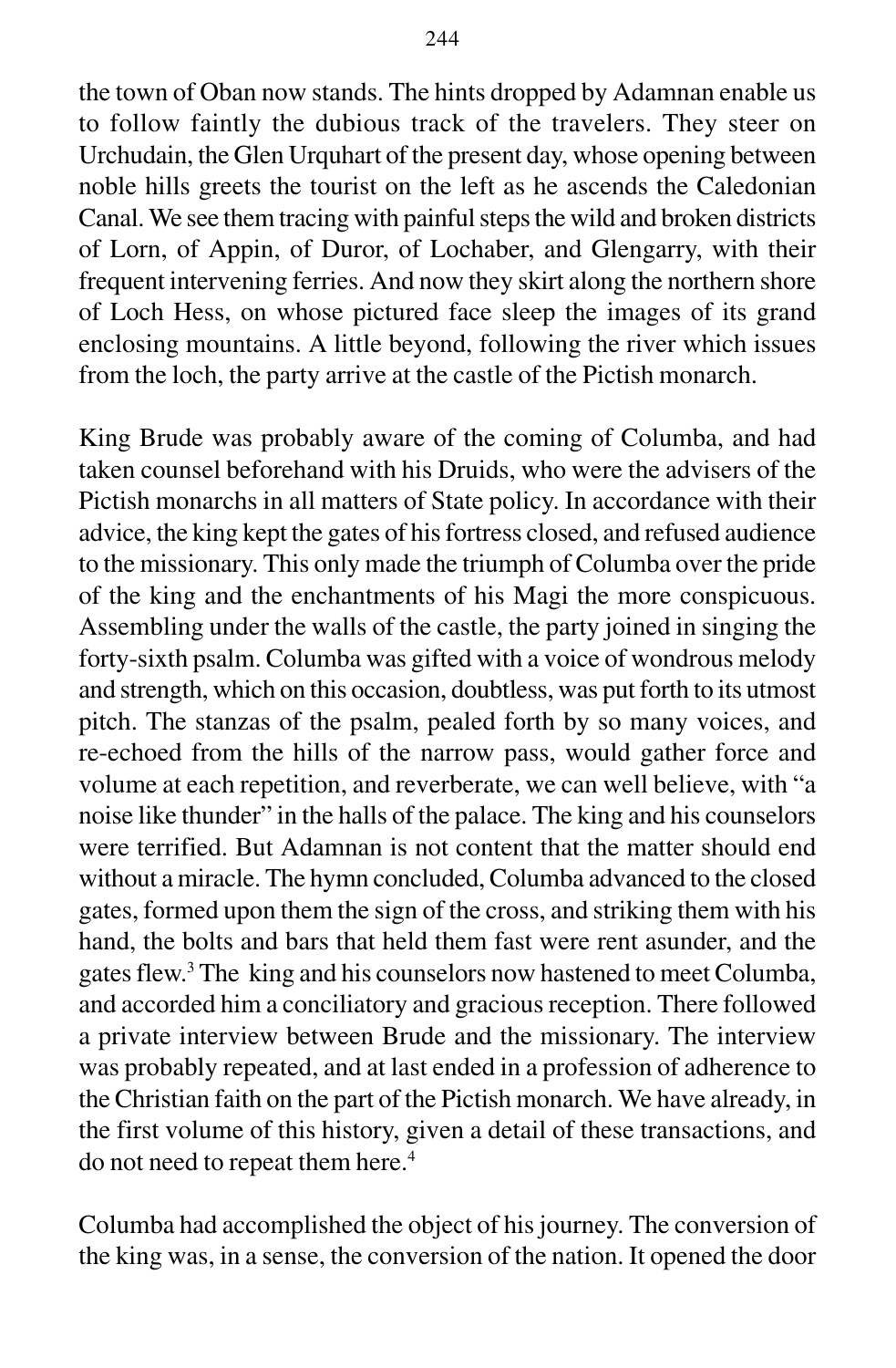through which Columba could pour in his missionaries upon the clans of North Pictland, and bring to an end the gloomy reign of the Druid. Well pleased, therefore, he turns his face towards Iona, where he would give himself to the task of training armies of preachers to carry on the war he had come to wage in Alba, and which he was resolved should not cease till the last Druidic altar on its soil had been overturned. We expect his biographer to show us phalanx after phalanx of spiritual warriors going forth into the field, and taking up the positions assigned them by the great captain who directs the movement from his headquarters on Iona. In a word, we wish to follow the light as it travels from district to district, till at last the whole country is illuminated, and it can be said that now the night of the Druid is past. Adamnan, surely, will recite, with minute and loving care, the labours of his great predecessor; the methods by which he carried on his evangelization; the missionaries he sent north and south, and all over the land; their early struggles, their disappointments, their ultimate triumphs; and the exultation with which, after a certain term of labour, they returned to Iona and gave in their report of another province wrested from the darkness, and another clan enrolled in the Christian Church. No theme would have been more thrilling, and none would have been read with so engrossing an interest by all succeeding generations of Scotsmen.

We open Adamnan, alas! only to experience a painful disappointment. Page after page is occupied with prophecies, miracles, and prodigies; and record of the Columban evangelisation we find none. We must turn to other sources—the incidental allusions of Bede, the Culdee missions in England and on the Continent, which reflect light on the country which was their base, and the ruins of the monastic buildings scattered over the face of Scotland, which tell where Culdee establishments once existed, if we would gather some knowledge of the methods by which Columba worked in that great movement which first changed the whole of Scotland into a Christian country. The "Life of Columba," by Adamnan, was discovered at Shaffhausen in 1845. It was found buried at the bottom of a chest. It had formerly lain in a monastery in the Lake of Constance. The writing belongs to the beginning of the eighth century. The Colophon attributes the writing to Sorbene, Abbot of Hy, who died 713, just nine years after Adamnan. There is no doubt that this copy was written at Hy from the Life by Adamnan. It is one of the products of the first school of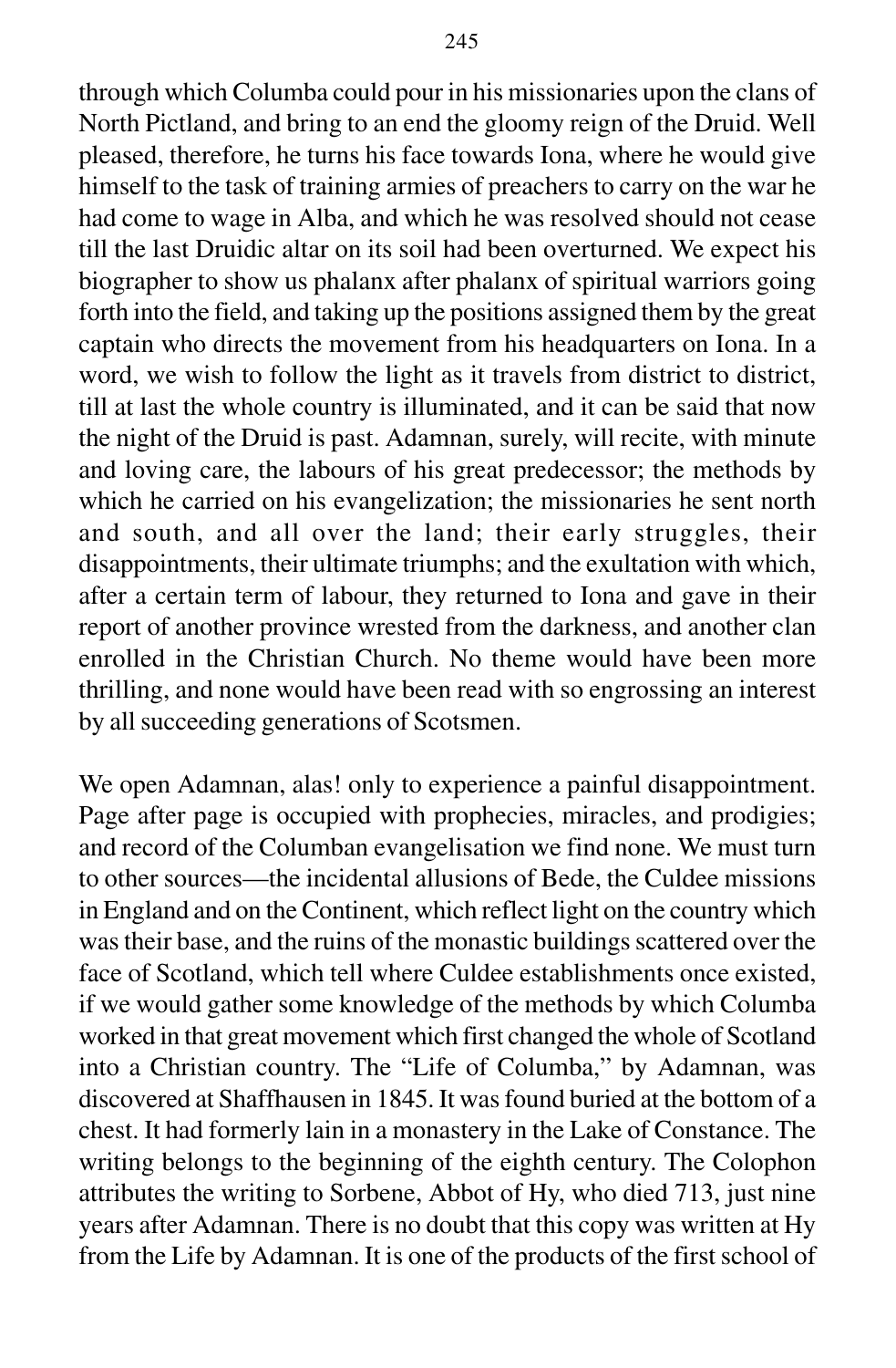religion and literature established in Scotland. The Irish clerics wrote with marvelous dispatch, and all but infallible accuracy, and with a grace and beauty all their own. They transcribed both Latin and Greek, and they introduced a style of penmanship on the Continent which is peculiar, and which was imitated till the times of the Renaissance. The calligraphy is so marked by its elegance and form that the Scottish MSS. are easily recognisable.

Columba had the mind of a statesman. His conceptions were large, and his administrative talents of the first order. He had given proof of this in the organization and government of his numerous Irish monasteries, and he arrived in Scotland with a ripe experience. We have seen how he pioneered his way to the nation through the king. In like manner he pioneers his way to the clan through the chieftain. He saw at a glance the importance of working on the lines made ready to his hand in the tribal organization of the country. He went to the chieftains as he had gone to the king, and disabusing their minds of Druidic influence, he obtained their consent to the evangelization of their followers. We see the missionaries from Iona arrive. They select a convenient spot in the territories of the clan, a sheltered valley, or the banks of a river abounding in fish. They begin operations by driving a few stakes into the ground. They fetch twigs and turf, and speedily there rises a little cluster of huts. They add a few necessary erections for storing their winter supplies. They lay out a small garden for summer fruits; the net will enable them to supplement their cuisine with the produce of the stream. They draw a pallisade round their establishment. All arranged within, they next bestow their attention on the ground outside, which they bring under cultivation If it is wood, they clear it away with the axe. If it is moor, they set to work with mattock and plough, and soon are seen meadow and cornfield where before all was waste and barrenness.

All the while the higher world of the mission was not neglected. Full of zeal—and no age since has witnessed that noble passion in greater intensity—they devoted so many hours a day to the instruction of the natives. Simple and elementary these lessons had need to be, for the mind of the Pict was dark. He had worn the bandage of the Druid for ages. But the missionary had a story to tell him which had power to touch even his heart. The bandage fell from his eyes. The light entered: faint at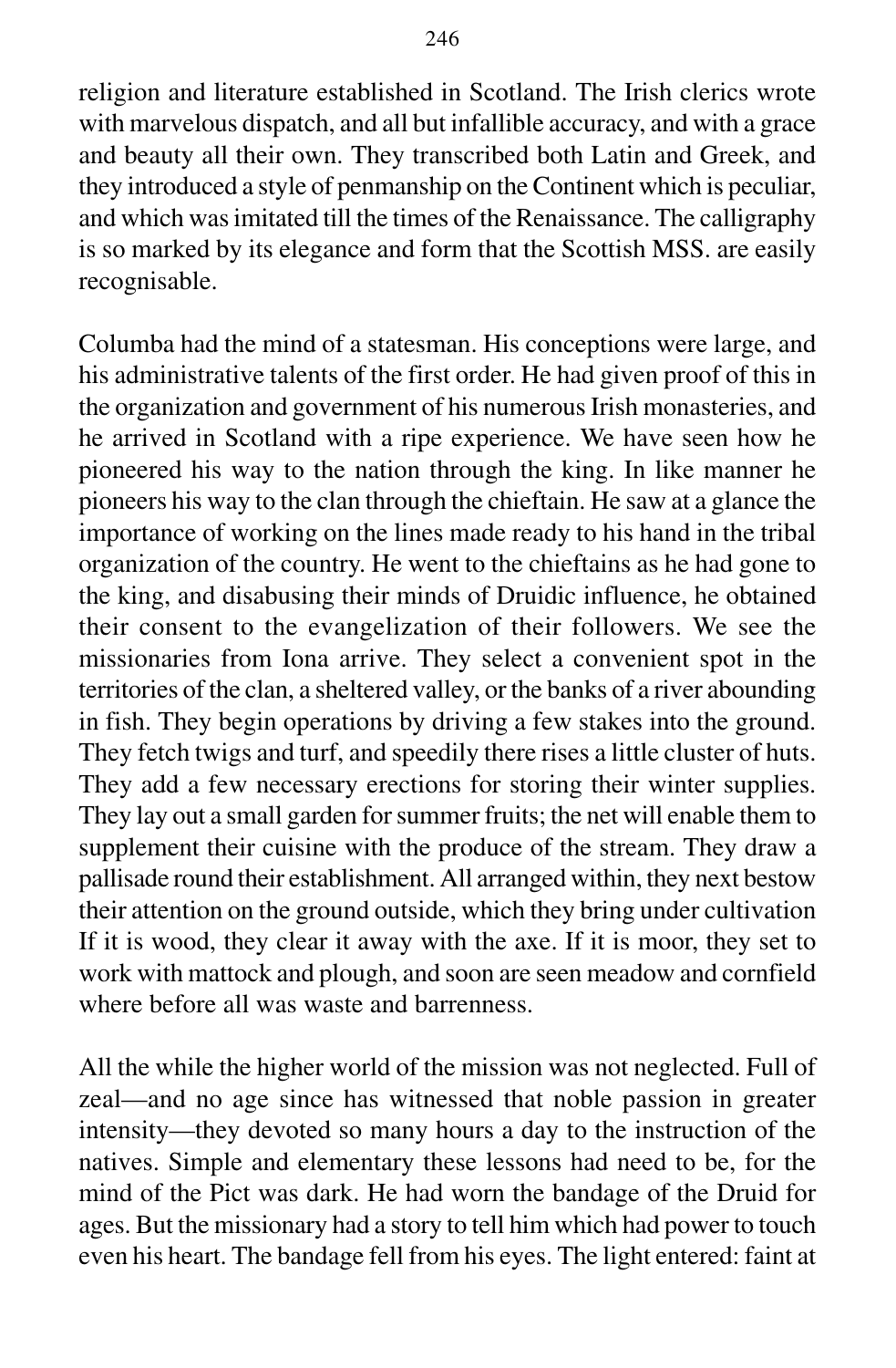first, doubtless, but clear enough to make even the Caledonian feel that he had been in darkness, and only now was beginning to see the light. He retires to meditate apart on the strange things he has heard. He returns to the missionary to have them told him over again. They seem more wonderful than ever. He communicates them to his neighbours. They, too wish to hear these tidings from the mouth of the strangers from Iona. There is soon a little company of enquirers. Their numbers increase from day to day, and now there is formed a congregation of converts. A church and school are set up. Christian worship is inaugurated; and how amazed is the Pict to find himself addressing the great Father in heaven, and singing the psalms written of old by kings and prophets. Compared with these holy services, how revolting seem to him now the rites in which he was wont to take part at the stone circle. He goes no more to the altar of the Druid. The thought of it brings up only images of blood and terror. He has learned a sweeter service than that of the groves.

The Columban establishments—now beginning to dot Scotland—were all framed on the model of Iona. The missionary staff of the provincial house was the same in number as that of the parent institution. The Culdees went forth to form a new settlement in bodies of twelve, with one who presided over the rest. The discipline in the branch institutions was the same as at headquarters. The main business of the brethren was the instruction of the natives. Their evangelistic labours they varied with agricultural work, for as yet there was no rule or custom in Scotland excluding men in sacred professions from taking part in secular occupations. At certain seasons they retired to solitary places to meditate. One of their number was sent at regular intervals to headquarters to report how matters went in the provincial monastery, and what progress the evangelisation was making in its neighborhood. The deputy was received with commendation, or reproof, as the case might be, and after a short residence in Iona was sent back to resume his labours in his provincial field.

These institutions were set down on a strategic principle. They were so planted as not to overlap, and yet so as to enlace the whole country in their working when fully developed. Each clan, eventually, had its monastery with lands attached, the gift of the chieftain. The honour of the clan was at stake, touching the safety and good treatment of the fathers,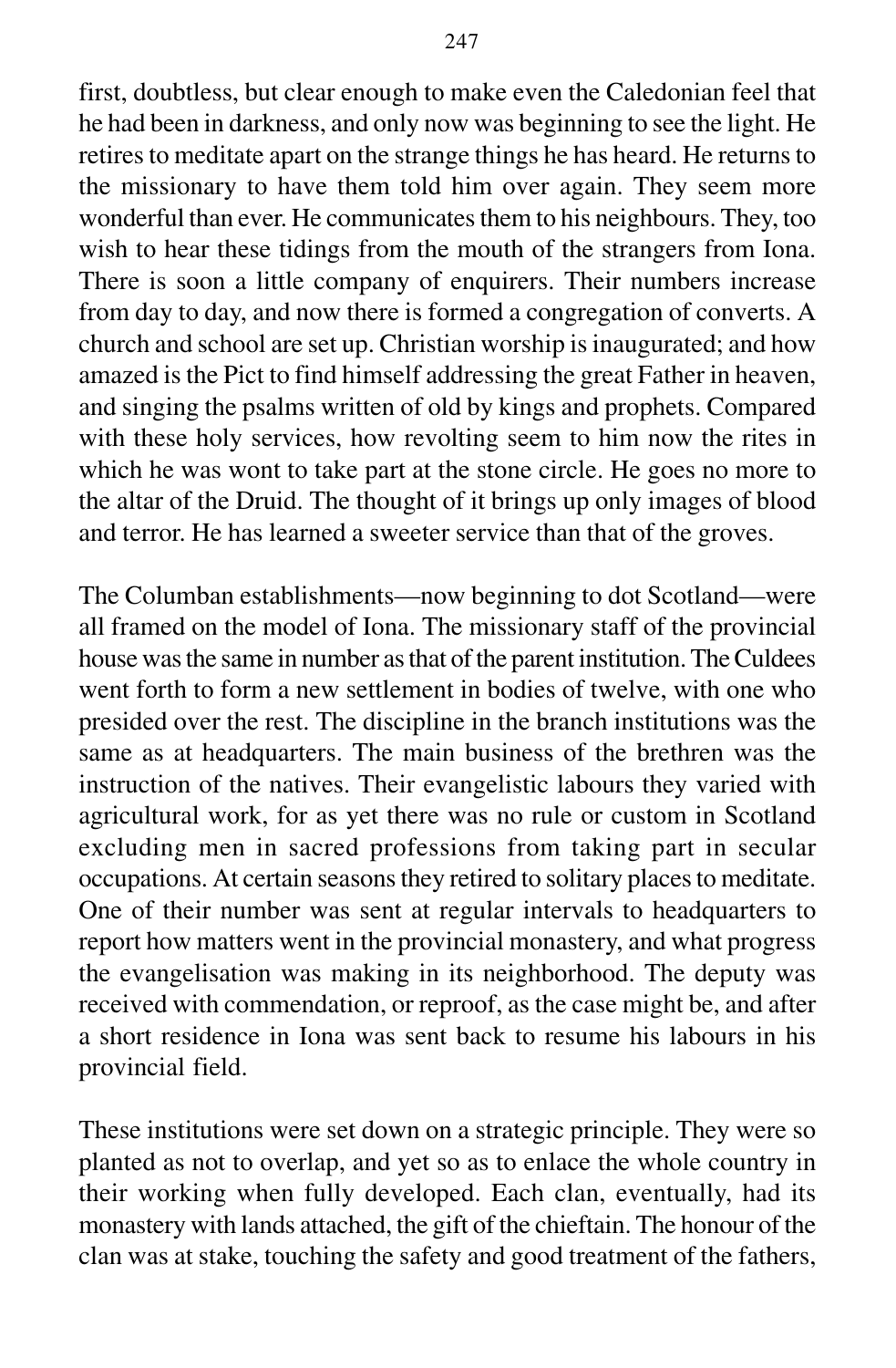and the chieftain came to see that the patronage and protection he vouchsafed the establishment were more than repaid in the greater loyalty of his subjects, and the better cultivation of his lands. Year by year there issued from Iona bands of young disciples, thoroughly trained, and full of enthusiasm to carry the evangelical standard into districts where Culdee had not yet been seen. Every year the number of institutions multiplied. Nothing could repress the ardour or daunt the courage of these warriors of the Cross which Iona sent forth. Nor savage tribe nor stormy frith could make them turn back. They reared their huts and built their oratories in the storm swept isles of the Hebrides. They crossed the racing tides of the Pentland, and carried the "great tidings" to the dwellers in the bleak Orkneys, and the inhabitants of the lonelier Shetland. They penetrated the fastness of Ross-shire and Athol, and awoke the echoes of their glens with the plaintive music of their psalms, and the thunders of their Celtic orations. In the savage straths of the Grampians and the wooded and watered valleys of Perthshire they established their settlements, clothing themselves with the wool of their sheep, supplying their table from the stream, the wild berry of the woods, the roe which they snared, and the corn which their labour and skill taught to grow in these inhospitable wilds, accounting their hardships repaid an hundredfold in that they were privileged to give the "bread of life" to men who were perishing with hunger while no man gave to them. Along the east coast of Scotland, from Dunnet Head to St. Abb's; in the great plain of Strathmore; in Fife; in the islands and shores of the Forth; on the banks of the Clyde where St. Mungo placed his cell, and laid the first stone of the great western metropolis, and onward, over lands which great poets have since made classic, to the time honored promontory where Ninian at an earlier day had kindled his lamp, did these Culdees journey, rearing, at every short distance, their sanctuaries and schools. Of these ancient sites not a few have been effaced, but a goodly number still remain indelibly marked, of which we can with certainty say that there, in early days, Culdee took up his abode and thence spread around him the light of Christianity. There are not fewer than thirty-two such places in the former territory of the Scots, and twenty-one in the region occupied by the Picts.<sup>5</sup>

Wherever the Culdee came, brightness fell on the landscape. The brown moor blossomed beneath his footsteps, and the silent wilderness burst into singing. The Christianity which the missionaries from Iona preached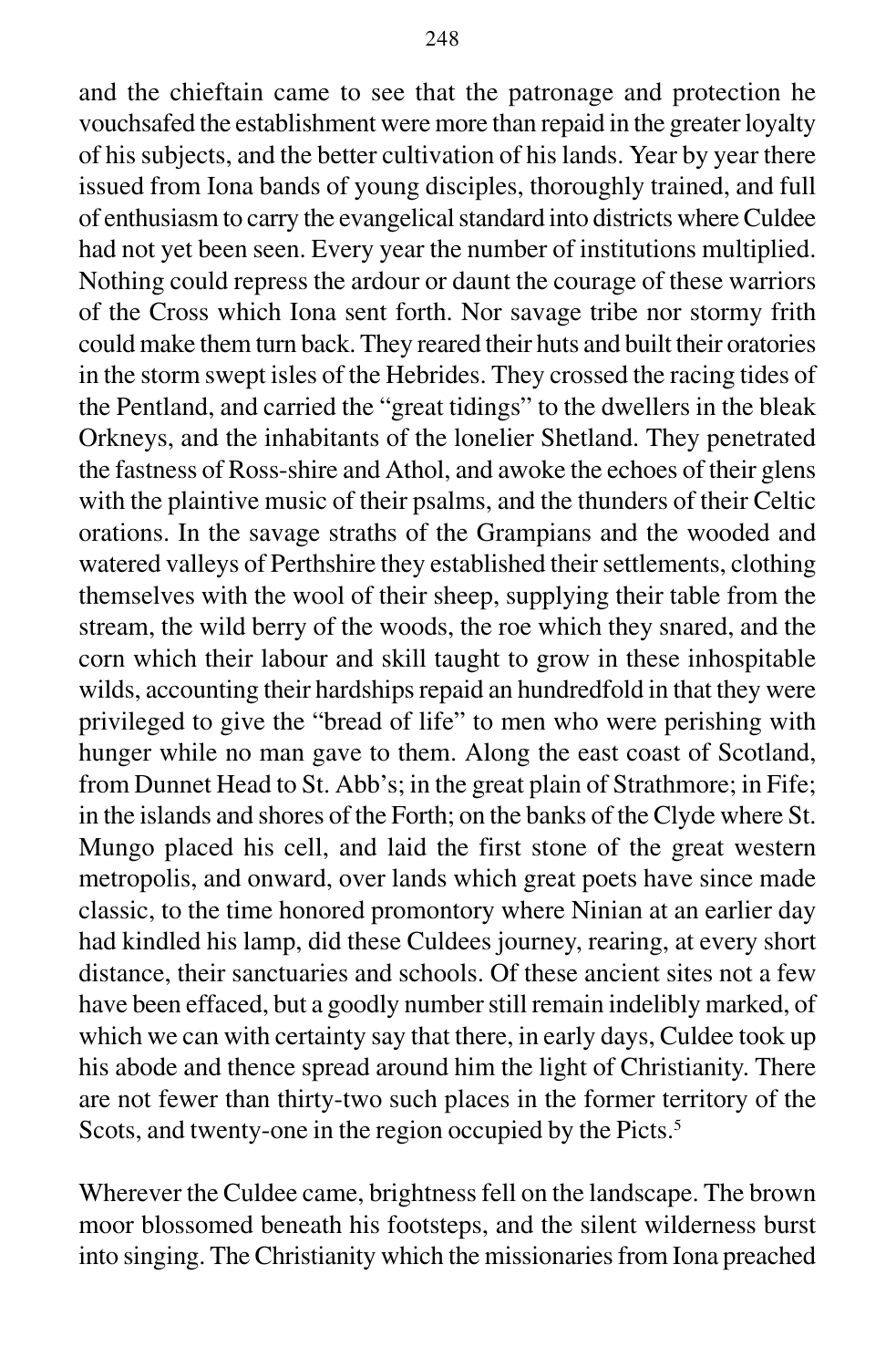to the Caledonians worked all round. It was Christianity set in the golden framework of civilization. The doctrine branched out into a life; it summoned art and industry from their deep sleep; it set the plough in motion. An ancient barbarism had frozen it in the furrow, and the soil lay untilled. The lazy glebe, which for ages had known neither seed-time nor harvest, ran over with corn; the arid pastures, so long unfamiliar with the browsing kine, flowed with milk; the moss-covered bough shook off its rust, and clothed itself with young buds; and roaming herds and flocks began to mottle the naked, lonely mountains as the fleecy clouds speckle the face of the morning skies. But the change wrought on the Caledonian himself was far greater than any that had passed on the face of his country. The idea of an everlasting and omnipotent Being had been flashed upon him through his darkness. What an astonishing revelation! It was a new existence to him. This new and amazing idea took the sting out of his serfdom. He saw that he was not the property of his chief, as he had been taught to regard himself; he was the subject of a higher lord, he was now able to taste somewhat of the dignity of manhood, and to feel the grandeur of liberty; for in soul he was already a freeman. More than half his former misery and degradation passed away from the Caledonian with this change in his position and relationships. It does not follow that the system of clanship was broken up. Christianity knit closer the bonds between chieftain and clansman, at the same time that it sweetened and hallowed then.

All these Christian institutions which we see rising from north to south of Scotland were ruled from Iona. There was set the chair of their presbyter-abbot. From that chair issued the laws which all were to obey, and to the same quarter all eyes were turned to know the sphere each was to fill, and the work each was to do. The obedience was loving, because the rule was gracious, and the work was cheerful, because the heart of the doer delighted in it. A very vigilant oversight did Columba exercise over all the workers. Like a skilful general, his eye ranged over the whole field, and he knew how the battle with the Druid was going at all points. If any detachment of his army was falling back before the enemy, he hastened to send forward recruits to restore the fortunes of the day. If any were overburdened with work, he sent fresh labourer to their help. If any soldier of his army needed repose after a prolonged period of service, he said to him, "Put off your armour, and come and rest awhile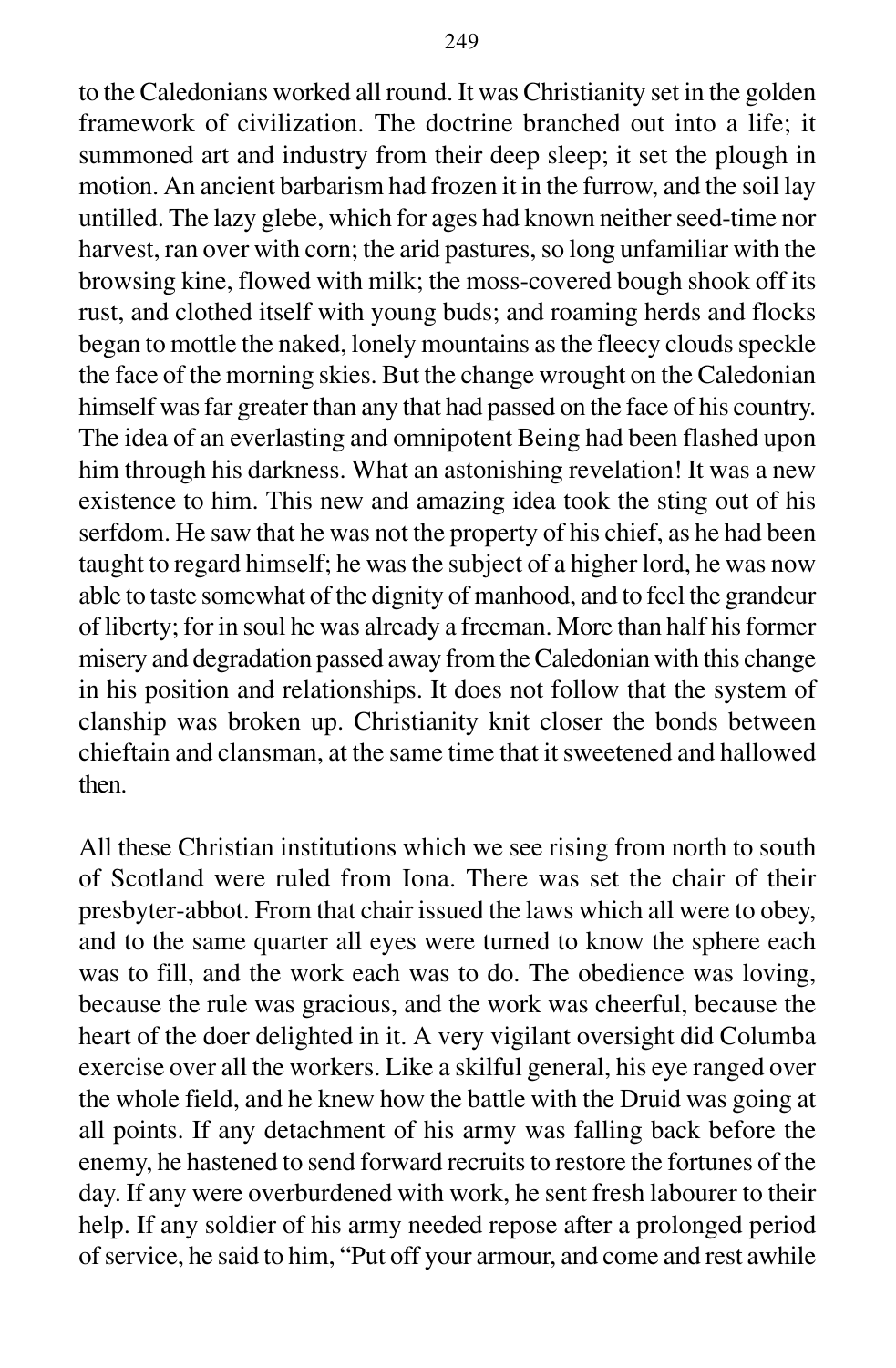in this quiet isle." He made tours of visitation, to see with his own eyes how all went. He put right what he found amiss; he supplied what he saw was lacking; he encouraged the timid; he strengthened the faint-hearted. If any were cast down, he lifted them up; if any were indolent and doing the work of the mission deceitfully, he reproved them. And to those who in faith and heroism were scaling the strongholds of an ancient heathenism, dethroning, the stone idols of the Druid, and urging bravely onward the tide of evangelical victory, he had words of benediction to pronounce, which those to whom they were spoken esteemed honour higher and more lasting than the stars and coronets with which princes crown the victors in those battles of the warrior, which are "with confused noise, and garments rolled in blood." It was thus, under a leader sagacious, far-seeing and indomitable, served by devoted and enthusiastic soldiers, that this great battle of our country against its ancient enslaver was won. There is no battle like this in our annals till me come to the days of Knox.

The war was long, and, doubtless, the burden of carrying it on pressed heavily at times on Columba; but he bore it with patient atlantean strength all his days, sustained by the sublime hope that before going to his grave, he should see his grand conception realized, and Scotland become a Christian land. Columba united the Picts and Scots under his spiritual scepter long previous to their becoming one nation under the sway of Kenneth Mac Alpin.

To Columba's age, and in his own country at least, there seemed nothing abnormal in this vast ecclesiastical sovereignty being exercised by a simple presbyter; for Columba was nothing more. But in the following centuries it appeared to the writers of the Latin school anomalous, if not monstrous, that a presbyter should exercise jurisdiction over the bishops of a whole nation. We have quoted above the words of Bede in reference to his successor. "under his jurisdiction," says he, "the whole province, including even the bishops, by an unwonted order, were subjected, after the example of the first teacher, Columba, who was not a bishop, but a presbyter and a monk." 6 It truly was an *unwonted order*, for a presbyter to bear rule over bishops. But where in the Scotland of that day are the bishops? We cannot discover any, at least any whom Bede would have acknowledged to be bishops. We see the Scottish youth, after being trained in Iona, ordained to the ministry by the laying on of the hands of the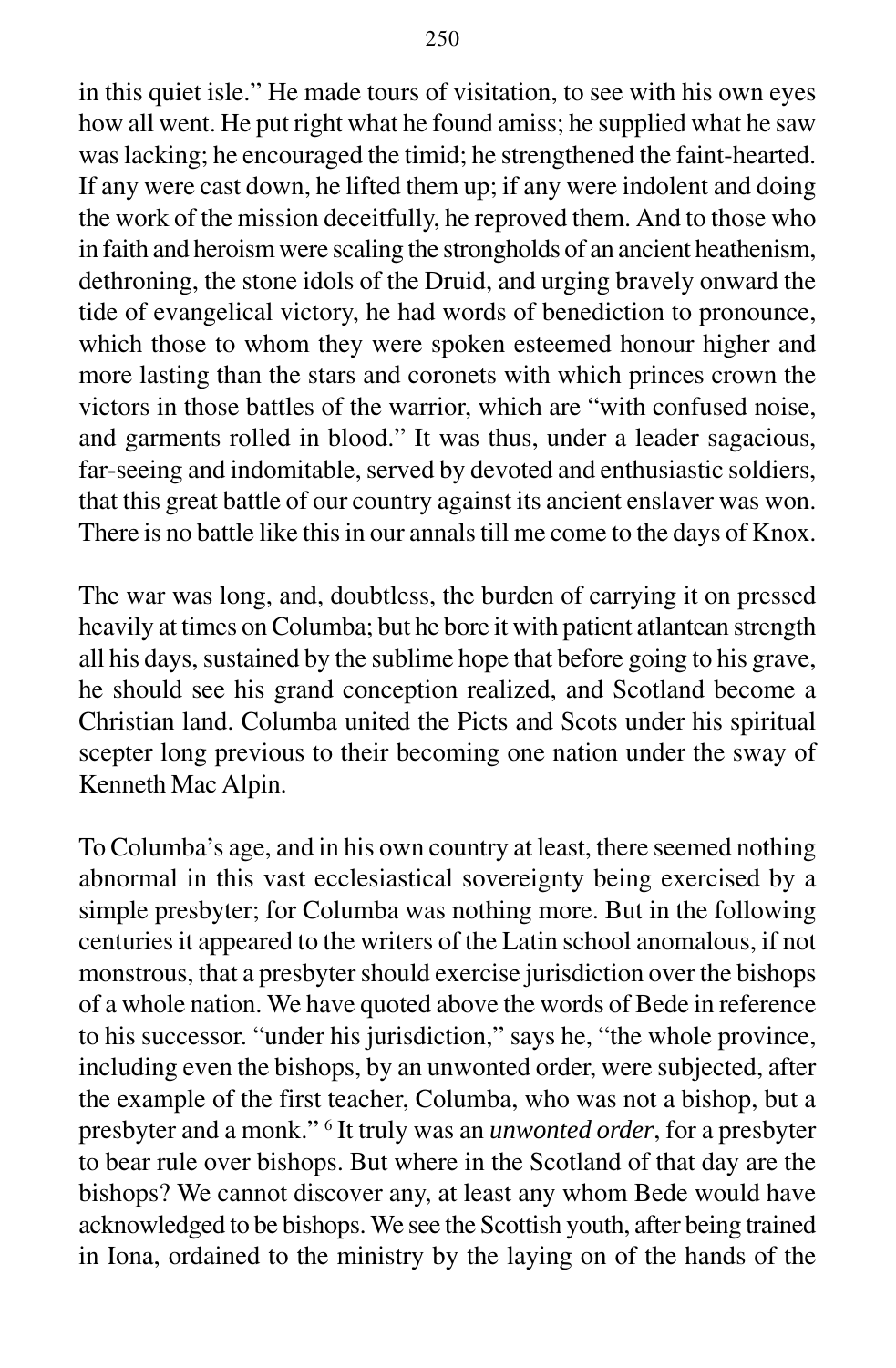elders; we follow them to their field of labour; we see them itinerating as evangelists, or becoming settled teachers of congregations; we see Scotland better supplied year after year with this class of bishops, and the oversight of all exercised from Iona. But as regards a bishop with a diocese, and the sole power of conferring ordination—the two things that constitute a modern bishop—the Scotland of that day possessed not one solitary specimen. The very imagination of such a thing appears to us eminently absurd. All our writers, ancient and modern, concur that St. Andrews is the <sup>7</sup> most ancient bishopric north of the Clyde and the Forth, and its foundation is ascribed to Grig, who began to reign in 883. It had been a famous seat of the Culdees who were endowed with lands by Hungius, transferred to the canons-regular in the end of the twelfth century.8 The author of "Caledonia" admits that Cellach, Bishop of St. Andrews, was the first bishop of any determinate See in Scotland; and speaking of Tuathal, styled Archbishop of Fortern, or Abernethy, he says, "It is a florid expression."9 Cognac, under Alexander I. was the first Bishop of Dunkeld. There were no regular dioceses in Scotland before the beginning of the twelfth century.

It has been said that "a bishop always resided at Iona," the reason of his stay being that he might perform ordination when the act was necessary. "We have not been able," says Dr. Jamieson, "to discover a single vestige of such a character."10 We may be permitted to add that we have been equally unsuccessful in our search. In what ancient document is it written that such a functionary resided at Iona? and where shall we find the names of those on whom he conferred ordination? Certainly there was no bishop at Iona when Aidan (634) was sent to the Northumbrians, else why was he ordained by the laying on of the hands of the Presbyters, the Abbot Segenius presiding? If a bishop there were at Iona, we have to ask, Whence came he, and from whom received he his Orders? If it be answered, from Rome, we reply that neither the Irish Church nor the Scottish Church of that age had any intercourse with Rome. If it be farther urged that some apostolically ordained bishop may perchance have found his way to Iona, and been retained there for the purpose of bestowing ordination on entrants into the sacred office, then we ask, why were not the orders of the Scottish clergy recognized as regular and valid by their brethren of England? A council of the Anglo-Saxon church was held at Cealtythe in A.D. 816, the fifth decree of which runs thus: "It is interdicted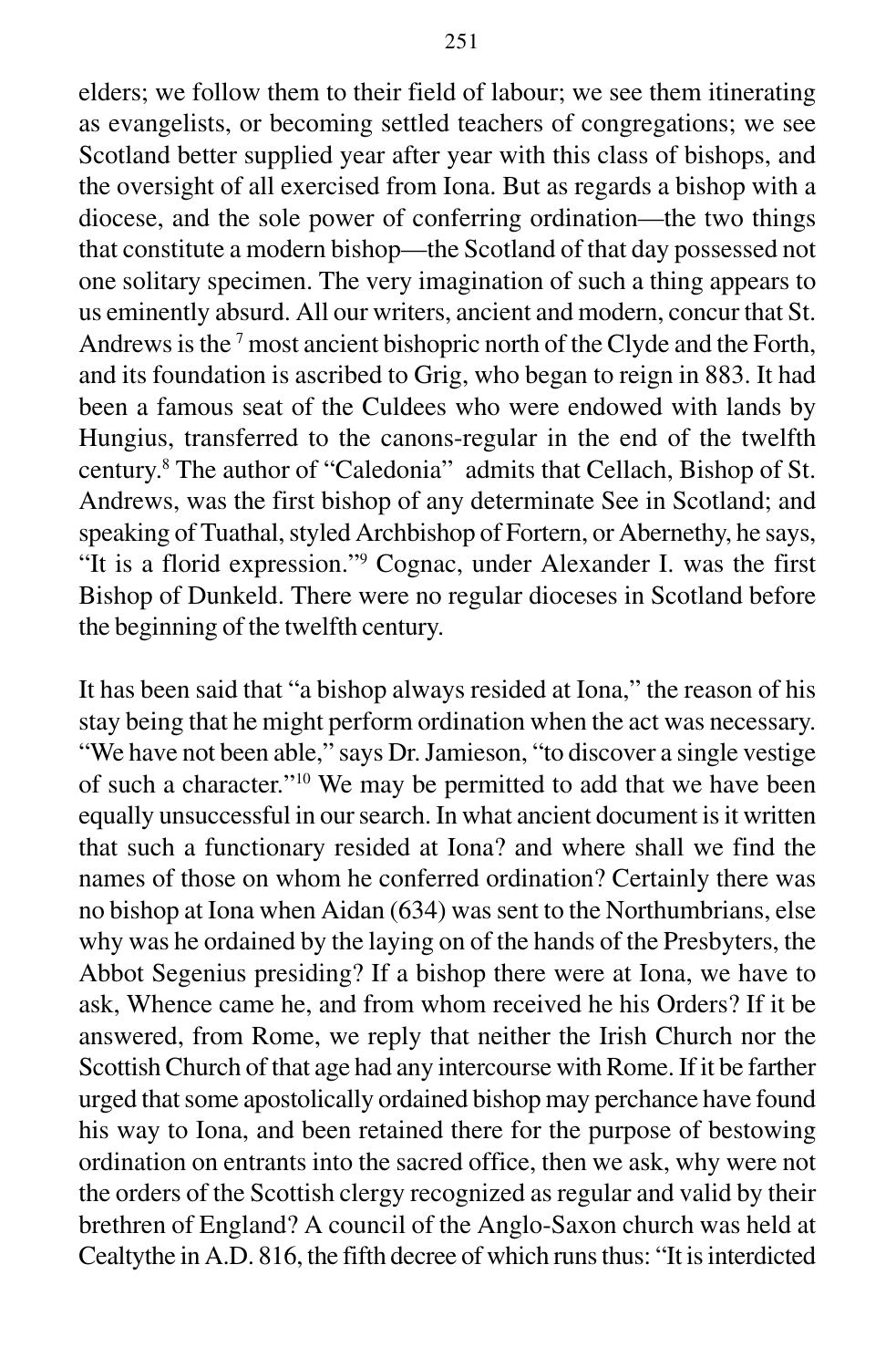to all persons of the Scottish nation to usurp the ministry in any diocese, nor may such be lawfully allowed to touch aught belonging to the sacred order, nor may aught be accepted from them, either in baptism or in the celebration of masses, $11$  nor may they give the eucharist to the people, *because it is uncertain to us, by whom or whether by any one they are ordained*. If, as the canons prescribe, no bishop or presbyter may intrude into another's province, how much more ought those to be excluded from sacred offices who have among them no metropolitan order, nor honour it in others." 12 This is a distinct repudiation by the council of the orders of the Columban clergy, and it completely explodes the idea of a resident bishop at Iona, whose business it was to send forth apostolically ordained men.

Not the least important of the services of the Culdees was the transcription of the Scriptures and other books. This was one main branch of their labours, and in this way they furthered mightily the interests of religion and letters. They had attained to amazing proficiency in the art of calligraphy. Swiftly did their pens travel down the page, and in not one of many hundred lines would there be found slip or error. Columba, despite the many cares that pressed upon him, was a voluminous transcriber. Not fewer than three hundred volumes, Odonell tells us, did he transcribe with his own hand.12 This close and daily contact of the Culdees with the sacred volume must have powerfully helped to enrich their understandings and store their memories with its truths, and give to their sermons that moral power and spiritual grandeur which come only from the Bible, and the absence of which can be compensated by no rhetoric, however brilliant, The *Belles Lettres* are a poor substitute for the *Evangel*; and when the preacher becomes the tragedian, the stage, and not the pulpit, is the place to air his histrionics and shout his vocables. Iona sent forth no tragedians. Its children were evangelists, not artists. Fresh from the study of the Scriptures, around them breathed the odour of their fragrance and sweetness. And, what a wonderful thing it must have seemed to the Caledonian, newly come out of Druidic darkness, to be introduced all at once to such a galaxy of splendours as the histories, the songs, the doctrines of the Bible. How amazing to hear its sublimes mysteries floated out upon the air of his mountains, in his own mother tongue: a tongue scarcely if at all less ancient and venerable than the language in which these truths were first written, and offering a vehicle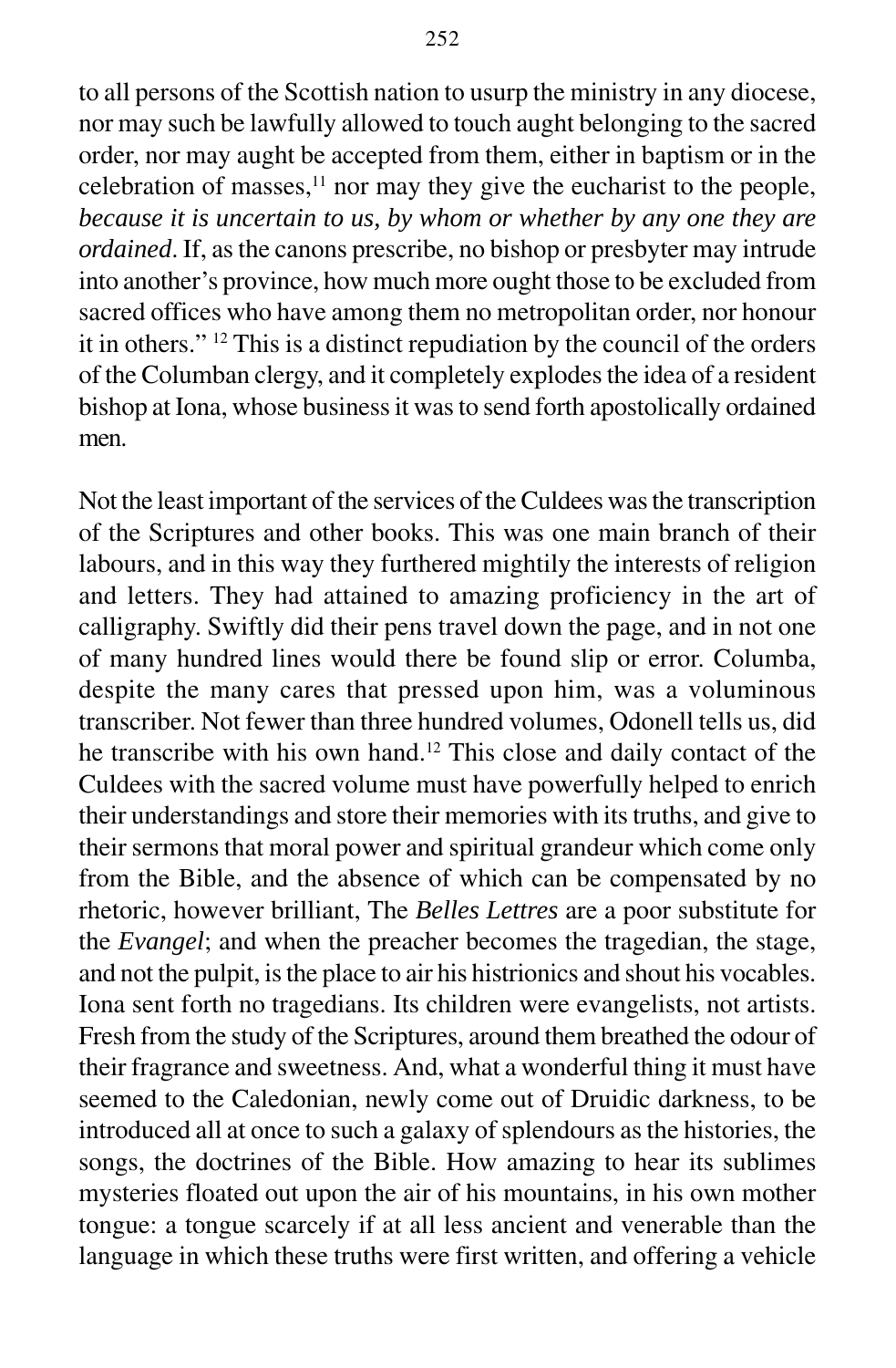capable of giving them transmission in unabated force and undiminished beauty. We can imagine the assemblages that would gather from hill and valley, from hamlet and loch to listen to some Chalmers or Spurgeon of the seventh century, and the mingled astonishment and rapture with which they would hang upon their lips, from which there would flow in a stream of impassioned Celtic speech, the "glad tidings of great joy." Now they knew that the "day-spring from on high" had visited them.

## Endnotes

1. Reeve's. *Vit. Colum*., p. 152.

2. THE CELTIC LANGUAGE.—The principal conclusions established by Zeuss in his *Grammatica Celtica* (Leipsic, 1853) are: — (1st), The Irish and Welsh languages are one in their origin. Their divergences began only a few centuries before the Roman period, and were very small when Caesar landed in Britain. Both nations, Irish and British, were identical with the *Celtæ* of the Continent. (2nd.) The Celtic tongue is in the full and complete sense one of the great Indo-European branches of human speech, and, consequently, there must be an end of all attempts to assimilate either Hebrew, Egyptian, Phoenician, or Basque, or any other language which is not Indo-European, with any dialect of the Celtic. Zeuss performed a feat unsurpassed. He had never set foot on Irish soil, and yet, simply by the study of Irish and Welsh writings, dispersed in the monasteries and libraries of the Continent, he constructed the Irish language as it had existed in the eighth and ninth centuries.

3. *Vit. Columb*., c. xxxvi.

4. See *History of the Scottish Nation*, vol. i. chap. xxiii. pp. 306, 307.

5. Reeve's *Life of Adamnan*., Introduction, pp. Ix.-lxxi. *Historians of Scotland*, vol. vi.

6. Bede, Lib. iii. c. 4., qui non episcopus, sed presbyter exstitit et monachus.

7. Pinkerton, ii. 263.

8. Monasticon, i., 70, 71; *Culdees*, Jamieson,151

- 9. *Caledonia*, i., 429, Jamieson p. 151.
- 10. Jamieson's *Culdees*, p. 140.

11. The sacrifice of the mass had not yet been invented. The term *missa* is here used evidently in its original sense as denoting the service of the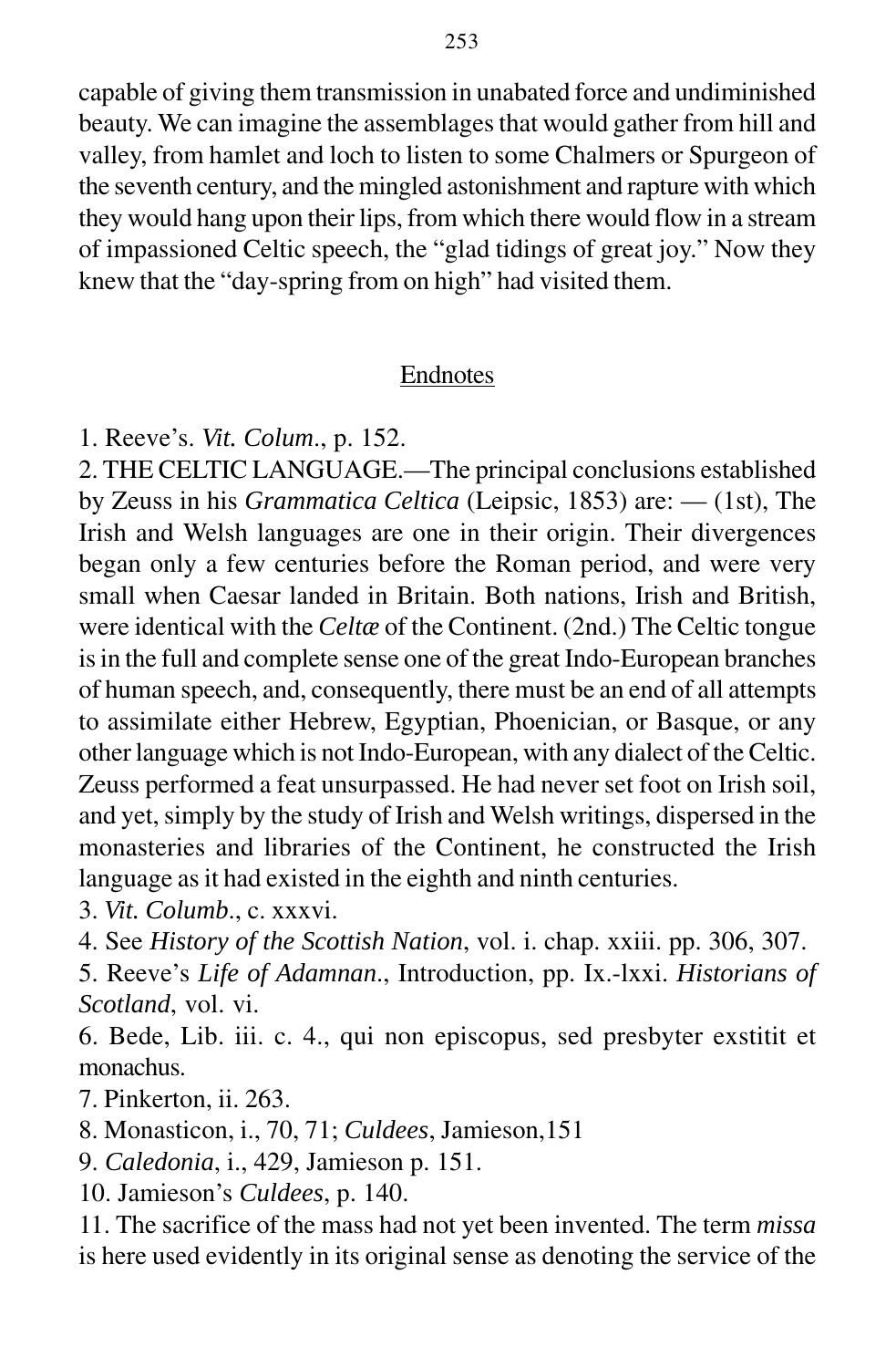sanctuary, seeing it is distinguished from the eucharist mentioned after it. See Bingham's *Antiquities*, vol. v. bk. xiii. chap. i. London, 1715.

12. Spelman, *Concil*., i. 329

13. The best Celtic MSS. of the Gospels are as early as the close of the seventh century. The art with which these MSS. are decorated is the same which is seen upon our sculptured stones. The best decorations in stone and metal come later, being about the end of the eleventh and twelfth centuries. The inference is that the art was perfected by the Scribes before it was adopted by the sculptors. We possess a wealth of decorated art material which no other nation possesses, or ever can possess, consisting of sculptured and decorated monuments lying about in corners, fields, ditches, and graveyards; for some of the elements of this art are common to a much wider area than Celtic Britain, or even Europe. We find interlaced work on Babylonian cylinders and Mycenium ornaments, and sculpture, but not in the Celtic style. As developed into a system and taken in its totality it is restricted to Scotland and Ireland. It never gave a distinctive character to any art save Celtic art. The cradle of the art is believed to be Ireland. There the decoration of MS. reached its highest pitch, but the sculpture work on stone remained poor. The essential and peculiar element of Celtic art is not its interlacing nor its fret work, but the divergent spiral line which gives it a form of beauty known to no other nation.—See Anderson's *Scotland in Early Christian Times*, ii. 114, 115.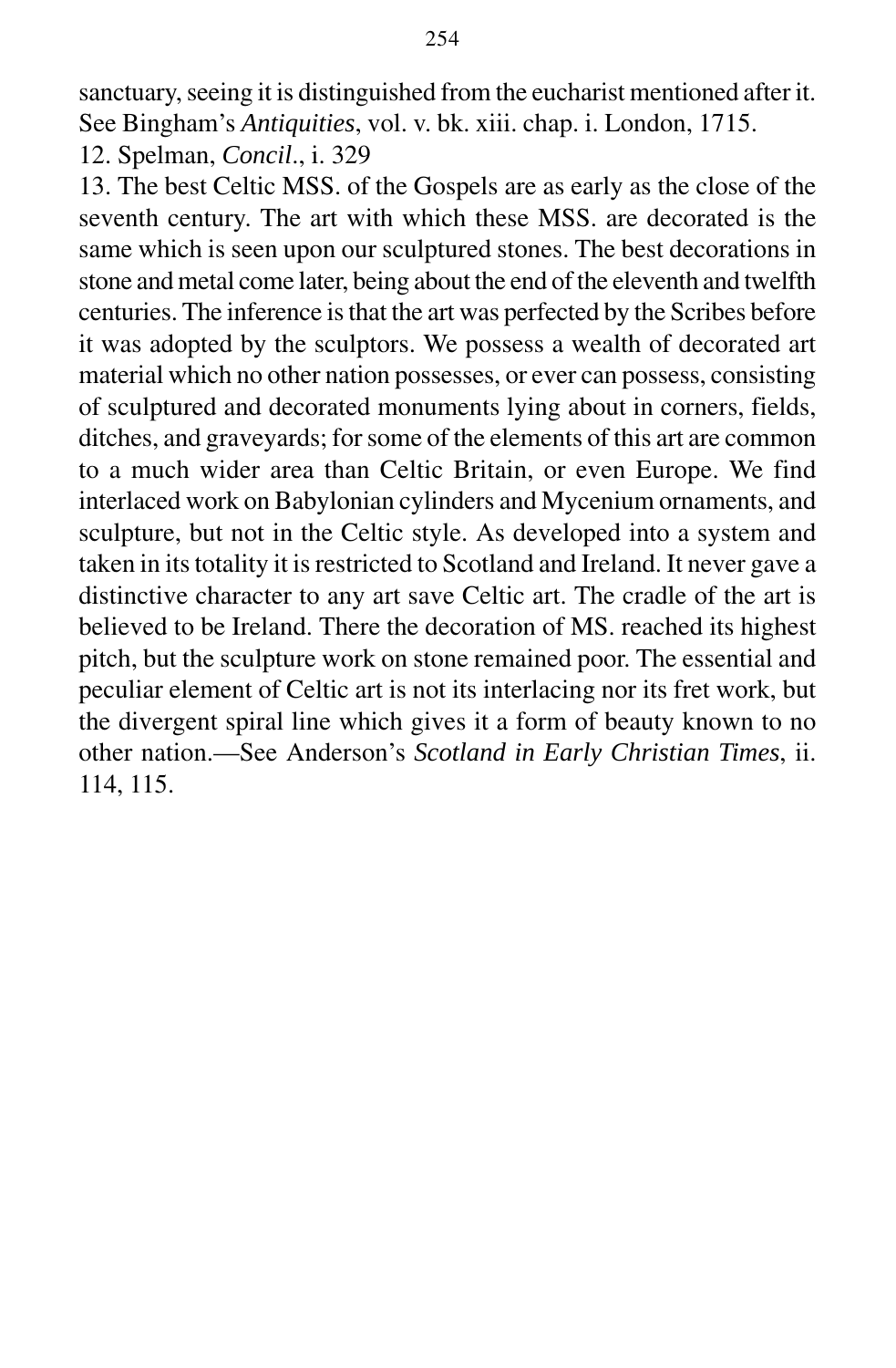#### CHAPTER XXV.

# GENEALOGY OF SCOTTISH KINGS—"THE STONE OF DESTINY" —COLUMBA NEGOTIATES SUCCESSFULLY FOR THE INDEPENDENCE OF THE SCOTTISH MONARCHY—HIS DEATH.

THE first and greatest service which Columba rendered to Scotland was to complete its unfinished evangelization by Christianising all its three nations. Yet another service did he render. He it was who planted the Scottish monarchy. The first really independent king who swayed the scepter over the Scots had the crown placed upon his head by the abbot-presbyter of Iona. The arrival of Columba, we have said above, was at a critical moment in the history of the Scots of Kintyre. In 560 they had sustained a severe defeat from King Brude, and their possession of their lands had in consequence become exceedingly precarious. Their expulsion from Kintyre, which then hung in the balance, would have been the extinction of whatever Christianity there was in Alba. But with the arrival of Columba in 563 came the turning of the tide in their fortunes. The influence of Columba with the now Christian Brude was exerted in their favour, and the colony took a new and deeper root. They were ruled over at the time of Columba's arrival by a king of their own nation, and had been so from the days of Fergus I., who led them across to the Argylshire coast. But their king was a tributary of the supreme monarch of Ireland, whose seat was at Tara. Columba, whose views were far-reaching, and who took the deepest interest in the fortunes of his countrymen in Kintyre, aimed at consolidating their nationality on this side of the channel, and making the sovereign authority among them independent. An opportunity of effecting this patriotic purpose soon offered.

The King of the Scots died about four years after the arrival of Columba. His successor in the direct line lacked the talents requisite for the government of a little territory occupied by not the most docile subjects, and in danger of being swallowed up by a powerful neighbour. Columba set aside this feeble prince, and, acting according to Brehon, or Irish law, which permitted such deviations when the regular heir was a minor, or incapable, he selected Aidan, who had been trained in the institution of Iona, to fill the throne. Seating him on the "stone of fate," <sup>1</sup> he solemnly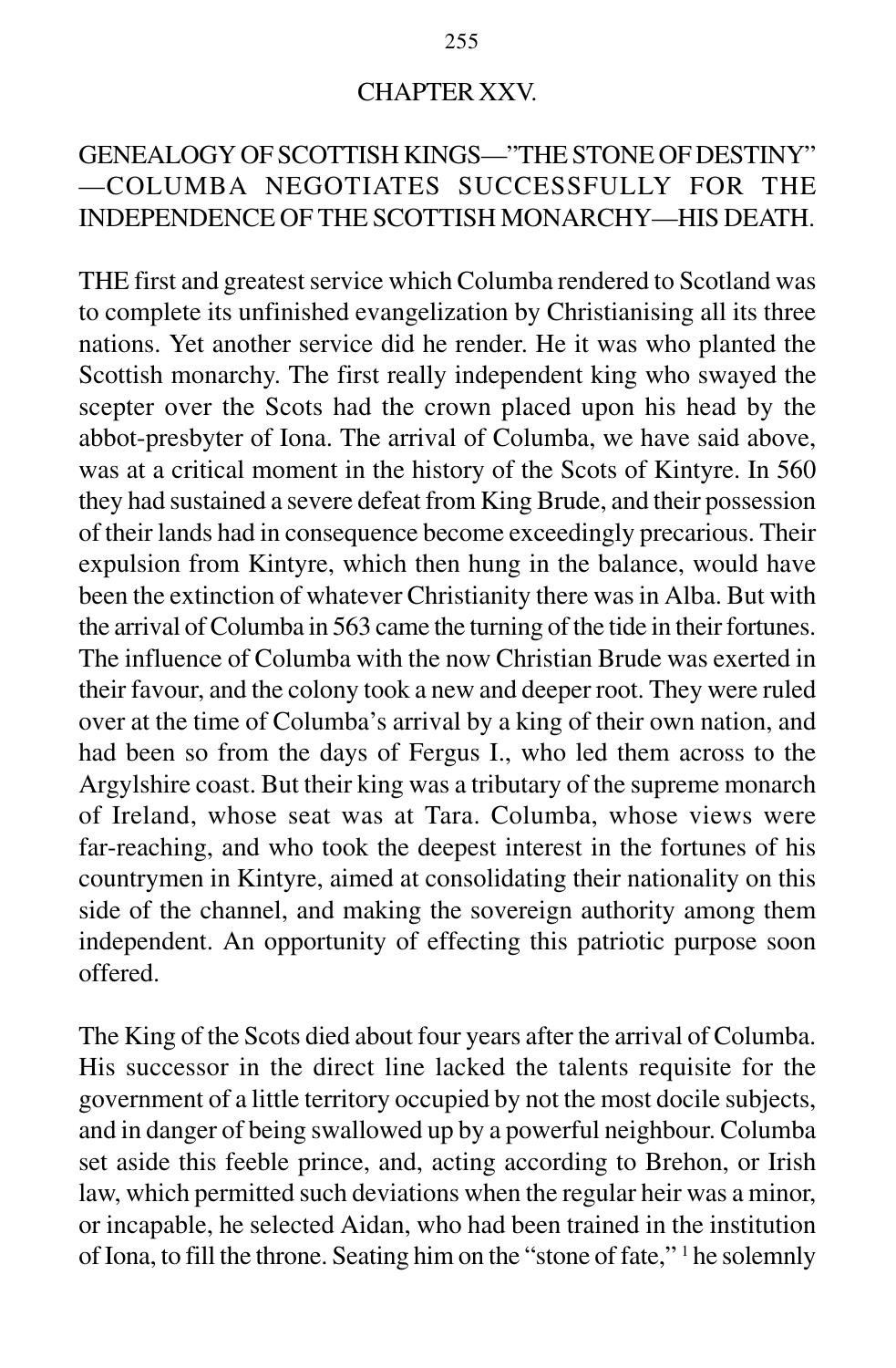anointed him King of the Scottish Dalriada, exacting from both monarch and subjects a promise that they would abide in the profession of the Christian faith. Aidan's reign was exceptionally prosperous. 2 He was a descendant of the famous Hibernian monarch Niall of the Nine Hostages, A.D. 400, and his descendants continued to occupy the throne till the union of the Picts and the Scots in 843. Kenneth MacAlpin, under whose rule the two nations became one, was a prince of his house. The male line of these Celtic kings ran on till the close of the thirteenth century, ending with Alexander III. in 1285. Their reign, however, was prolonged in the female line. For now came the dynasties of Bruce and Stuart, which were sprung from a female branch of the royal stock of Kenneth MacAlpin, and through them the blood of Aidan, crowned by Columba in about 567, flowed down to our present gracious sovereign Queen Victoria.

A few years afterwards the National Parliament of Ireland met at Drumceatt, in the neighborhood of Newtonlimavady. That meeting had a decisive influence on the matter of which we now speak, the independence of the Scottish sovereignty. The assemblage which we see gathering on the great plain of Drumceatt was historic, and continued to be spoken of through many following centuries. Thither came every one of rank in Ireland—the chieftains and lords, the abbots of monasteries, the heads of the great schools, and the clergy of the land. It continued in session for the unusually long period of fourteen months. Columba, as a man of princely rank and of large experience, was asked to assist with his counsel at this Convention. He accepted the invitation, and repaired to Ireland. It was the weight of his influence that led the assembly to the decision to which it came on two important matters. The first related to the Bards of Ireland. They were a powerful order, and presuming on their high office, they had been guilty of some arrogant acts which had kindled the popular wrath against them; and at this moment a decree of expulsion hung over their heads. Columba, himself a poet, pleaded the cause of the bards so sympathetically, that his eloquence disarmed the popular odium and the obnoxious decree was revolted, and harp and song continued to resound in Erin.

The other matter which engaged the negotiations of Columba at the Drumceatt Council was a still weightier one, and this affair, too, he was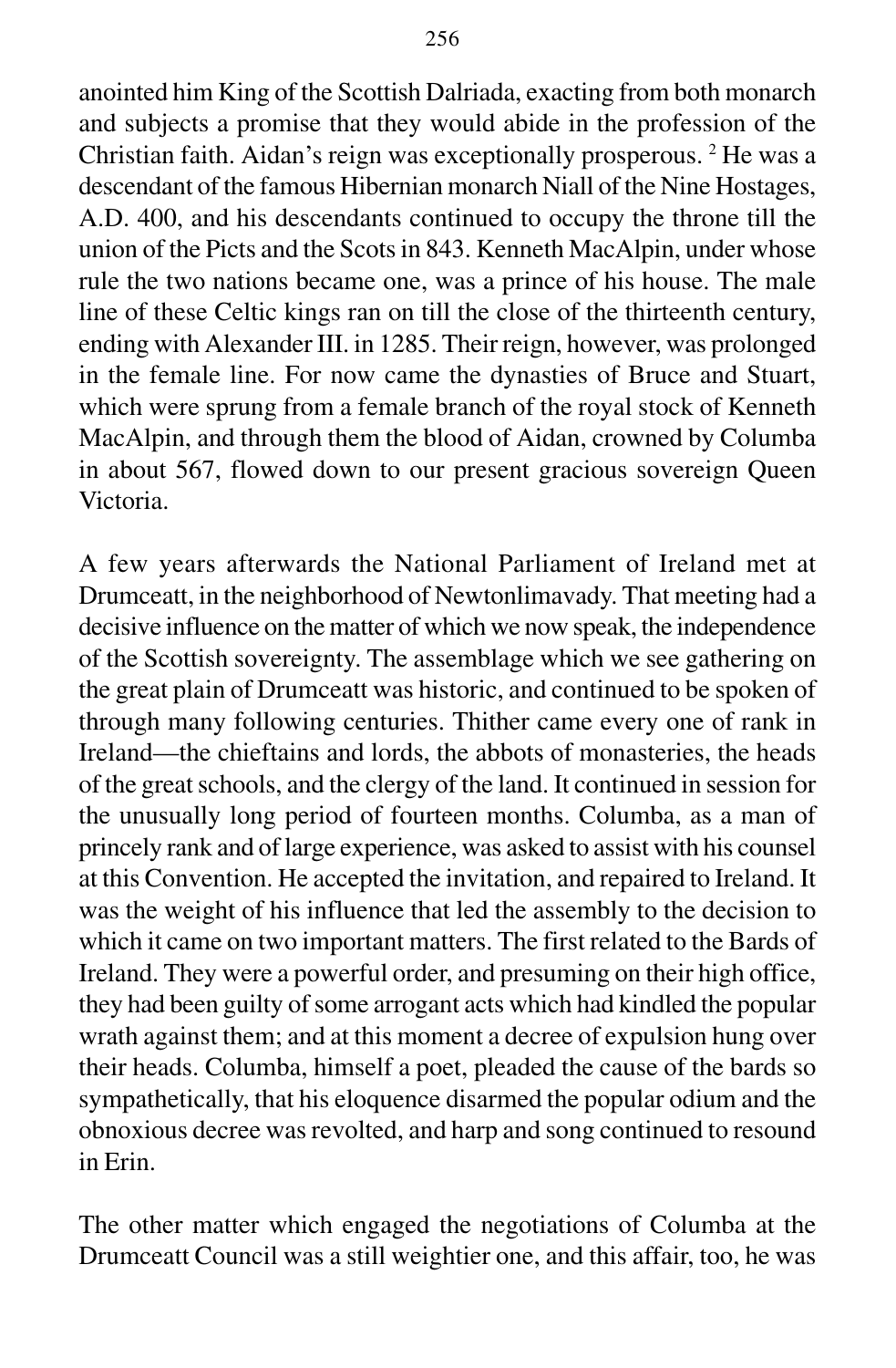able to conduct to a successful termination. It was the question of the independence of the Scottish kings. The princes of the Scottish Dalriada thought it hard that they should have to send tribute across the sea to the King of Tara. A monarch who ruled over so ample a dominion, and was master of the rich meadows of Meath, had no need to tax their bare mountains and heaths moors. Columba was able to put the matter in such a light that the King of Tara consented to forego the tribute, and to relieve his Scotch colony in Alba from the suzerainty he had exercised over it. From that day the Scotch were their own masters, and their rulers took the rank of independent kings. It was the hand of the presbyter-abbot of Iona that laid the foundation-stone of Scotch independent monarchy.

King Brude lived after his conversion twenty years, dying in 585. His throne continued to be filled by a Christian prince, who favoured, and, doubtless, also furthered the evangelization of his dominions. These northern kings do not appear to have taken offense at the erection of the Scots into an independent monarchy. Perhaps they judged that the wide realms and numerous tribes of Pictland had nothing to fear from the handful of Dalriadan Scots in Kintyre. But in truth, Columba, while he lived, was a bond of union between the two nations; and when he went to the grave, the Christianity he had planted kept the peace between Scot and Pict. The sword rested, but the plough was busy at work. The mattock and the spade were in great request in a land which had lain fallow for ages; and the Caledonian speedily discovered how much more profitable it was to water the soil with his sweat than with his blood. There were hurrying feet in valley and glen, but it was not the tread of men hastening to battle, but the throng of worshippers gathering to the sanctuary, to offer their homage to One who was no longer to them the unknown God. There were voices among the mountains, but these sounds were not the echoes of the war-cry of other days, nor the wail of widow over the slain of the battlefield, nor the shriek of victim as he was being dragged by Druid to be immolated on the altar, they were the deep, solemn melody of the psalm pealed forth by a thousand voices, or mayhap, the clear and eloquent tones of a Culdee orator preaching in the fervid Celtic the Gospel which Chrysostom had poured forth in a stream of mellifluous Greek in the great church of Constantinople, or which had been thundered in Latin by Augustine to the crowds of Hippo.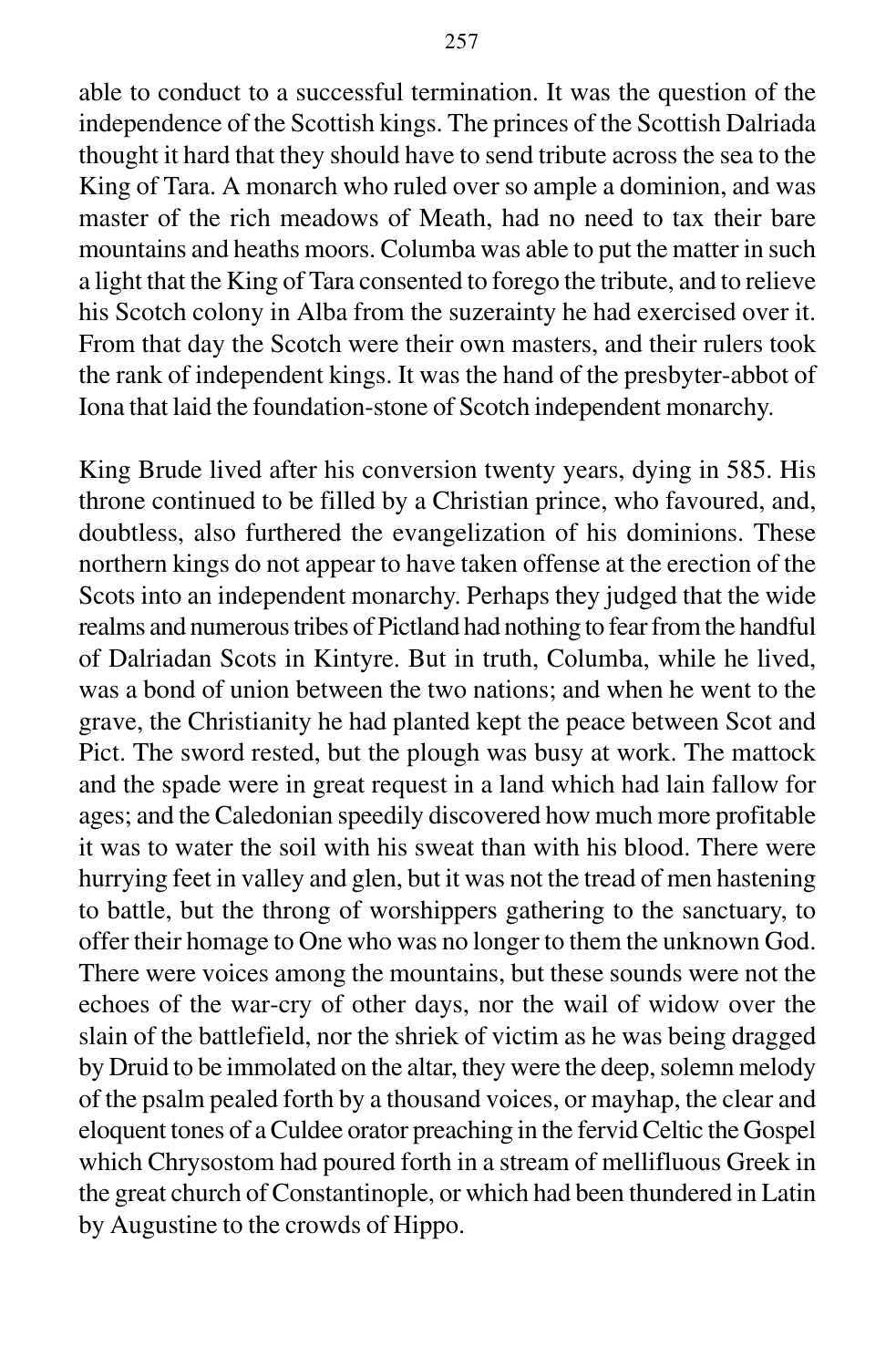But of all changes, that which had passed on the people themselves was by far the greatest. No words could adequately depict their altered circumstances and prospects. Till the day that Columba anchored his osier craft on their shore, their wretched lot had been to be born in serfdom, to pass life in exile from the duties and dignities of manhood; to starve on an infertile soil; to shiver in the winter's tempests, and pour out their blood in the quarrels of their chiefs. This sad heritage father had transmitted to son for many generations. The Caledonian had never hoped to see an end of these evils. The chief must tyrannize, and the serf must submit and suffer. So had it been in his father's days, and so would it be in those of his sons after him—darkness, slavery, misery in interminable vista. While so he thought, lo! all suddenly these evils were gone. How, he could not well explain. He had fought no battle, he had shed no blood; and yet his whole condition was changed: a new world was all round about him. What a marvelous transformation! and how unaccountable, till he came to understand that it was the silent mighty energy of Christianity that had wrought it.

The hour was now come when Columba must die. As cometh sleep to the infant, soft and sweet, so came death to the aged presbyter-abbot of Iona. The sublime calm of his latter end formed a fitting close to the quiet, simple grandeur in which his whole life had been passed. He knew that he was to be taken up, even as the traveler knows that he is approaching a serener clime when he feels a balmier air, and a brighter light all round him; but his demeanor did not alter in the least, save that it partook of a deeper solemnity. His interest in his island, and all in it, continued the same, though soon to exchange it for a fairer dwelling. Columba bids his cart be got ready that he may make his last circuit of his isle, and take his last look of endeared, familiar objects, and speak his last greetings to his companions in labour. He drops obscure hints of what is to happen, but his heart is too tender to permit him to break the intelligence in plain words, knowing the sorrow into which it would plunge the family of Hy. Crossing to the western plain, where some of the brethren were at work in the field, we hear him say to them in gentle tones, "during the paschal solemnities in the month of April now past, with desire have I desired to depart to Christ the Lord. But lest a joyous festival should be turned for you into mourning, I thought it better to put off for a little longer the time of my departure from the world." Then, turning his face towards the east,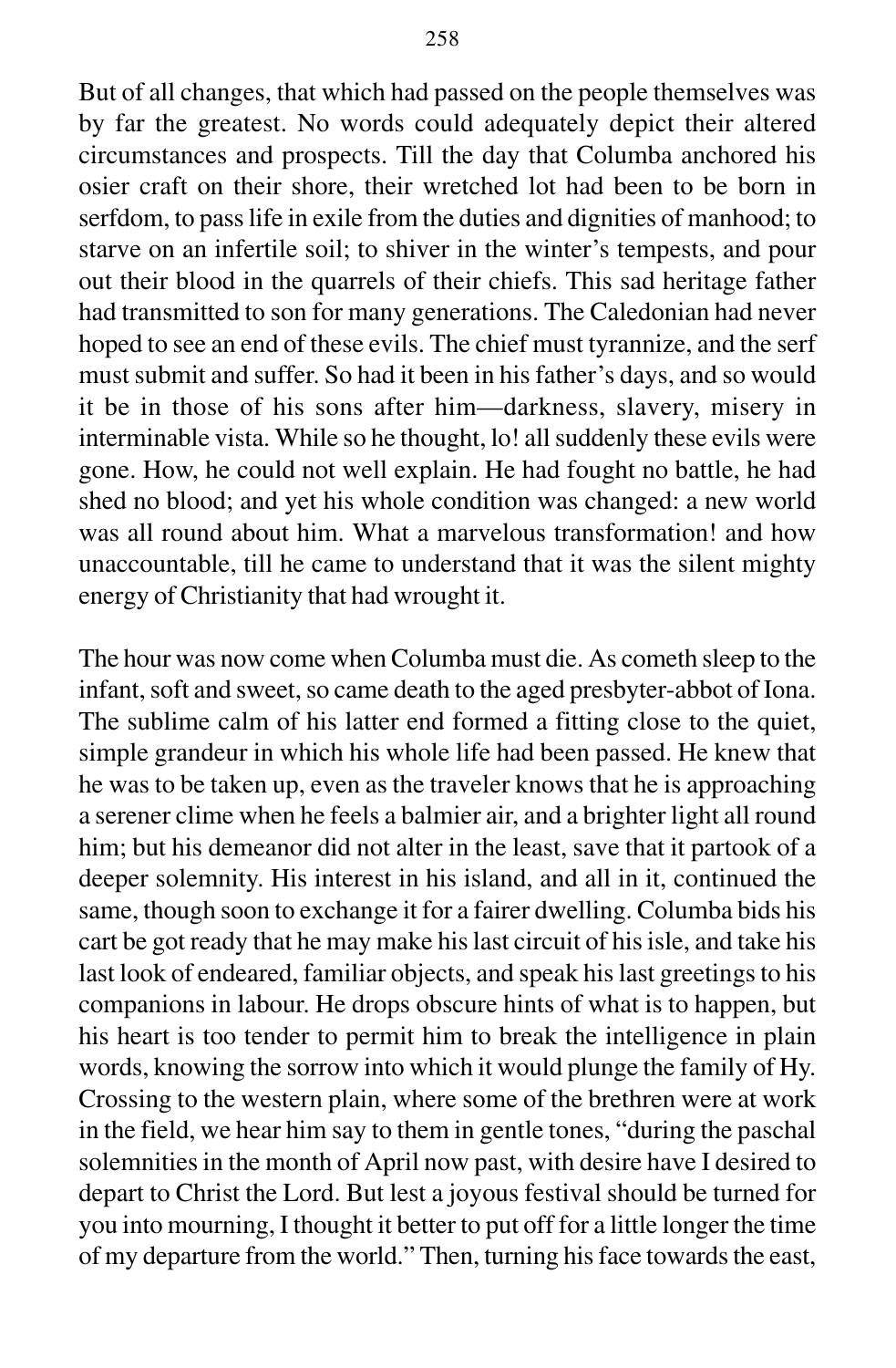he blessed the island and its inhabitants.

It was the month of May. The sun of summer was on the seas around Iona, and the early green was brightening the shore and mountains of the mainland. The scene would vividly recall to mind his first arrival on the island at the same season of the year, thirty-four years before. What a succession since of labours and sorrows, of hopes and disappointments, of joys and triumphs! But the work has been done, the lamp has been kindled, and we hear Columba say, "I depart in peace, since my eyes have seen Caledonia a Christian land."

Another week passes. Columba is still with his brethren, but there remain to him only a few hours, and then, by the upward road, which the good and the great of all ages have trodden, he shall ascend above the stars and enter the gates of an everlasting life. The sad presentiment of his departure weighs down his brethren. It was Saturday (June 8th, 597).<sup>3</sup> We hear him say to his trusted attendant, Diormit, "This day in Holy Scripture is called Sabbath, which means rest. And this day is indeed a Sabbath to me, for it is the last day of my present toilsome life, and on it I rest after the fatigues of my labours." They then went together to the barn, and Columba expressed his joy at the store of corn laid up in it, as securing the brethren against want during the coming winter—a matter of some importance in a climate where the seasons were so variable, and the harvests so uncertain. Returning on foot, Columba felt fatigued, and sat down by the wayside. As he rested, the old white horse that had been used to carry milk to the monastery came up, and laying his head upon his master's breast, seemed to court his caresses as if he knew it was the last time he should ever feel the touch of his hand. Diormit was for driving the animal away. "No," said Columba," "suffer it, for why should not the dumb brute express his sorrow, for surely he knows that his master is to leave him?" Accompanied by Diormit, Columba next ascended an eminence which commanded a view of the college. Spreading forth his hands, he blessed it, foretelling, according to Adamnan, its future prosperity and glory. It was a benediction from the portals of the sky. Descending, Columba entered his hut, and straightway resumed his usual task—to him not labour but solace—of transcribing the psalter. Having come to that verse of the thirty-fourth psalm, where it is written, "They that seek the Lord shall not want any good thing," he laid down the pen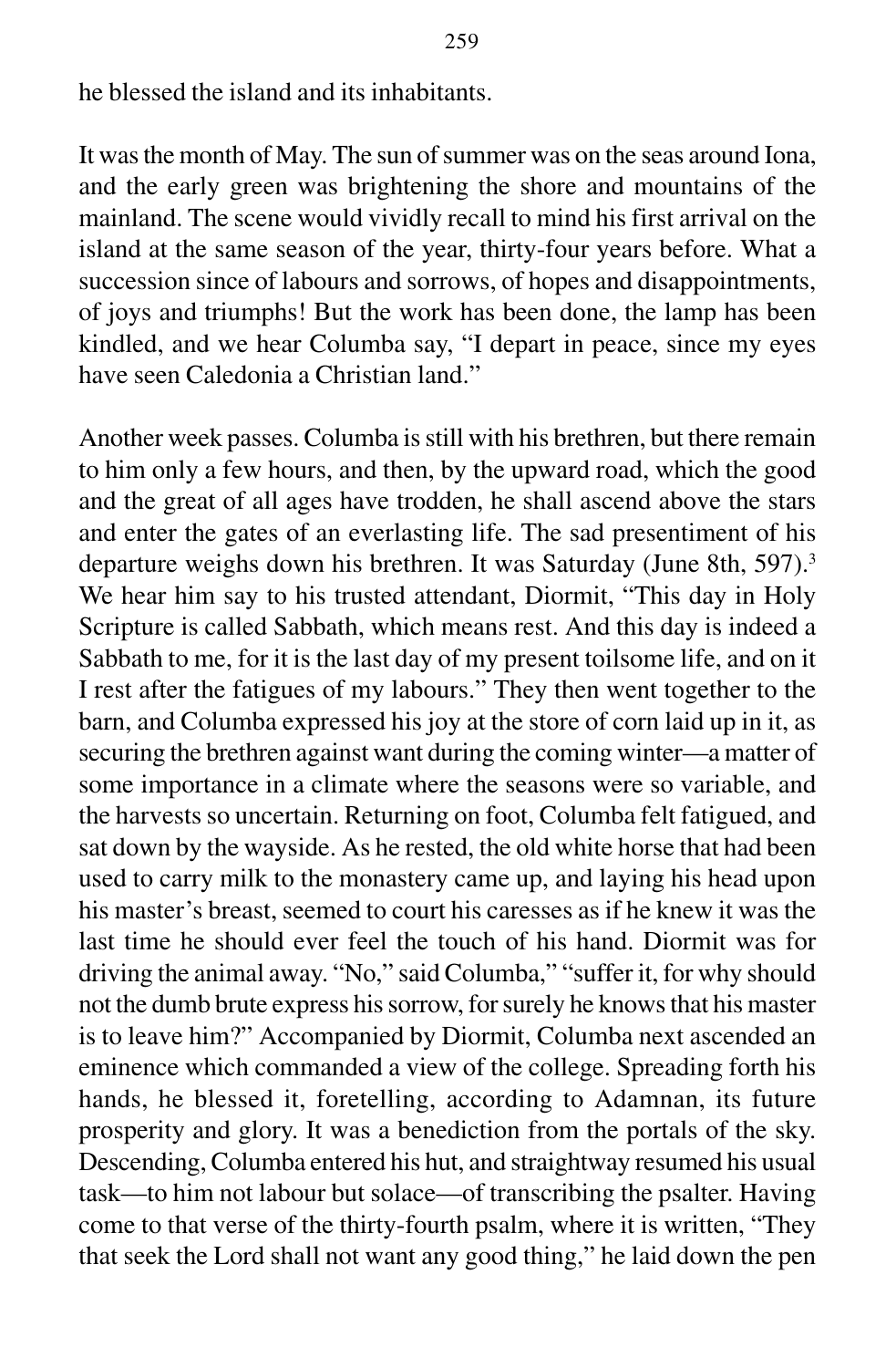and said, "Here let the page and my work end together;" what follows let Baithen write." It was now the hour of evening service. He arose and went to the church, and joined in the singing of the psalms. Returning to his dormitory, he dictated a few lines of farewell counsel to the brethren, recommending mutual and unfeigned charity. This done, he lay down to sleep. Soon came the hour of midnight. The Lord's Day had commenced: the bell sounded for prayers. Columba arose from his couch, and hastening to the chapel, he was the first to enter it. Diormit, his faithful servant, followed, but all was dark, and he could not see his master. Lights were speedily brought and Columba was discovered lying prostrate before the altar. Gathering round their presbyter-abbot, the brethren gently raised him up. As they stood awestruck and silent, he raised his hand slowly and feebly, in token of blessing. It dropped, and all was over. There rose a wail of sorrow from the assembled elders. Their head had been taken from them; and while the church resounded with their lamentations, he whom they mourned was lying as warrior lies who rests on the field of his last battle, and sleeps his deep sleep with the wreath of victor round his brow. Truly, the fight was a hard one. Columba had stood up against two Goliaths at once. He grappled with the pagan Druid on the one side, and with the almost pagan Pope on the other. He had fallen fighting gloriously, and not unsuccessfully, against both; and posterity has pronounced its verdict upon the man, and upon his battle by voting him we speak figuratively—a tomb of the whitest marble.

### Endnotes

1. In the *Monasticon* we find the following description of the "Fatal Stone"*—lia fail*, or *Kaiser Stuhl* —"the ancient coronation-stone of Scotland," which is now placed below the seat of the coronation chair in Westminster Abbey, with one end or side visible. We may admit the possibility of its being the same stone on which the ancient kings of Ireland seated themselves when crowned on the hill of Tara, and which Fergus (the son of Eric), the first king of Scotland, took with him when he led the Dalriads to the shores of Argyleshire. He himself was crowned upon it.... Our earliest monarchs made the like use of the stone at Dunstaffnage. It continued there as the coronation seat till the reign of Kenneth II., who removed it to Scone. Every Scottish king was crowned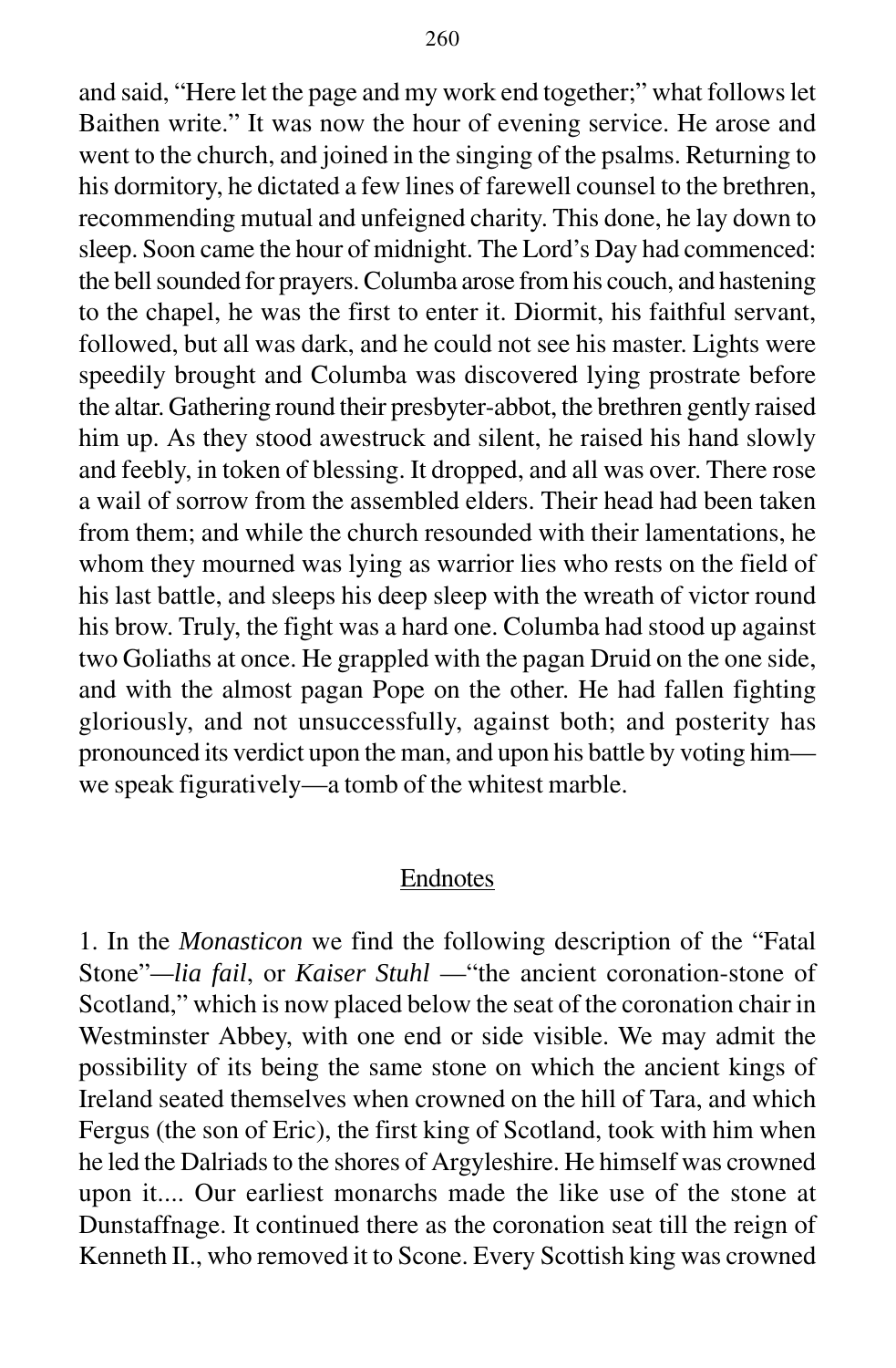and consecrated thereupon till the year 1296, when Edward I. took it to England, where ever since, in the church of Westminster Abbey, every British sovereign, seated on this "stone of destiny," has had the crown placed upon his head. A record exists of the expenses attending its removal to Westminster. Edward is said to have taken away the stone for the purpose of defeating an ancient prophecy which runs thus:—

"Unless old prophecies and words are vain,

Where'er this stone is found, the Scots shall reign."

The prophecy was regarded as verified when James VI. ascended the throne of England. See *Monasticon*, vol. i. pp. 28-30.

2. See *Scottish Nation*, vol. i. 321; Reeve's *Vita. Colum*., pp. 81, 82; *Historians of Scotland*, vol. vi.

3. Adamnan, *Life of Columb*., p. 95.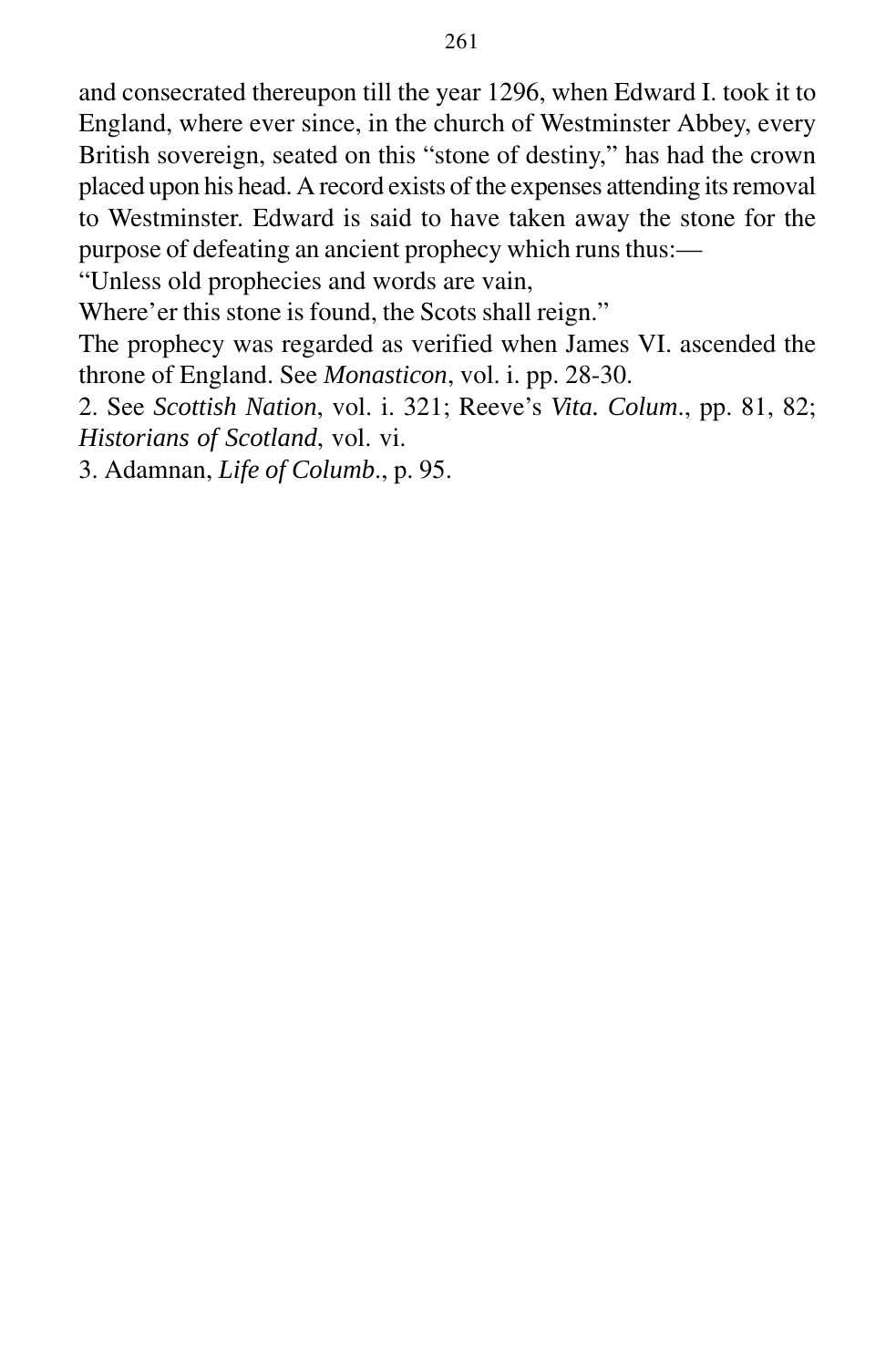### CHAPTER XXVI.

# THE CELTIC EVANGELIZATION—FRIDOLT AND FRANCE— DISIBOD AND THE RHINE—COLUMBANUS AND THE VOSGES, SWITZERLAND AND ITALY.

COLUMBA had gone to the grave, but there came no pause in his work. The mourners around his bier doubtless thought, as they bore him to the sepulchre, that along with his ashes they were consigning to the urn the work he had inaugurated, and that the sun of Iona had set. They were mistaken. There is only one Life with which the perpetuity of the Gospel is bound up, but that Life is not on earth, nor is it subject to the laws of mortality. In truth, it was not till the tomb had closed over the Great Presbyter that it was seen how enduring his work was destined to prove, and how vast the dimensions into which it was to open out. The evangelisation of the northern Picts was but the dawn of that glorious day which the Lamp of Iona was to diffuse around it. Its rays were to cross the sea, and illuminate far-off realms which the descent of the northern nations had plunged into the darkness of a second night.

We must trace rapidly the flight of the "doves of Iona," from country to country, bearing the olive branch of the Gospel. Their first field of missionary labour out of their own country was Northumbria, and the north-eastern counties of England generally. England needed to be evangelized the second time. The Anglo-Saxons had brought with them the paganism of the North. They had mercilessly slaughtered the British population, and swept away the early Christianity of England, setting up the worship of Thor and Woden on the ruins of the British churches.<sup>1</sup> It required no ordinary courage to venture into the midst of these fierce warriors, and to proclaim that Thor was not a god but a demon. At the one extremity of Britain we see Augustine and his monks newly arrived from Rome; at the other extremity we behold Columba and his disciples encamped on Iona. We wait to see which of the two shall venture into this mission field, and brave the wrath of the cruel blood-thirsty idolatrous northmen, who have conquered and possessed the land, razing the churches and slaying the pastors. Augustine and his monks abide under the shadow of the towers of Canterbury, chanting, prayers, and singing canticles. They leave it to the men of Iona to seek out and convert the worshippers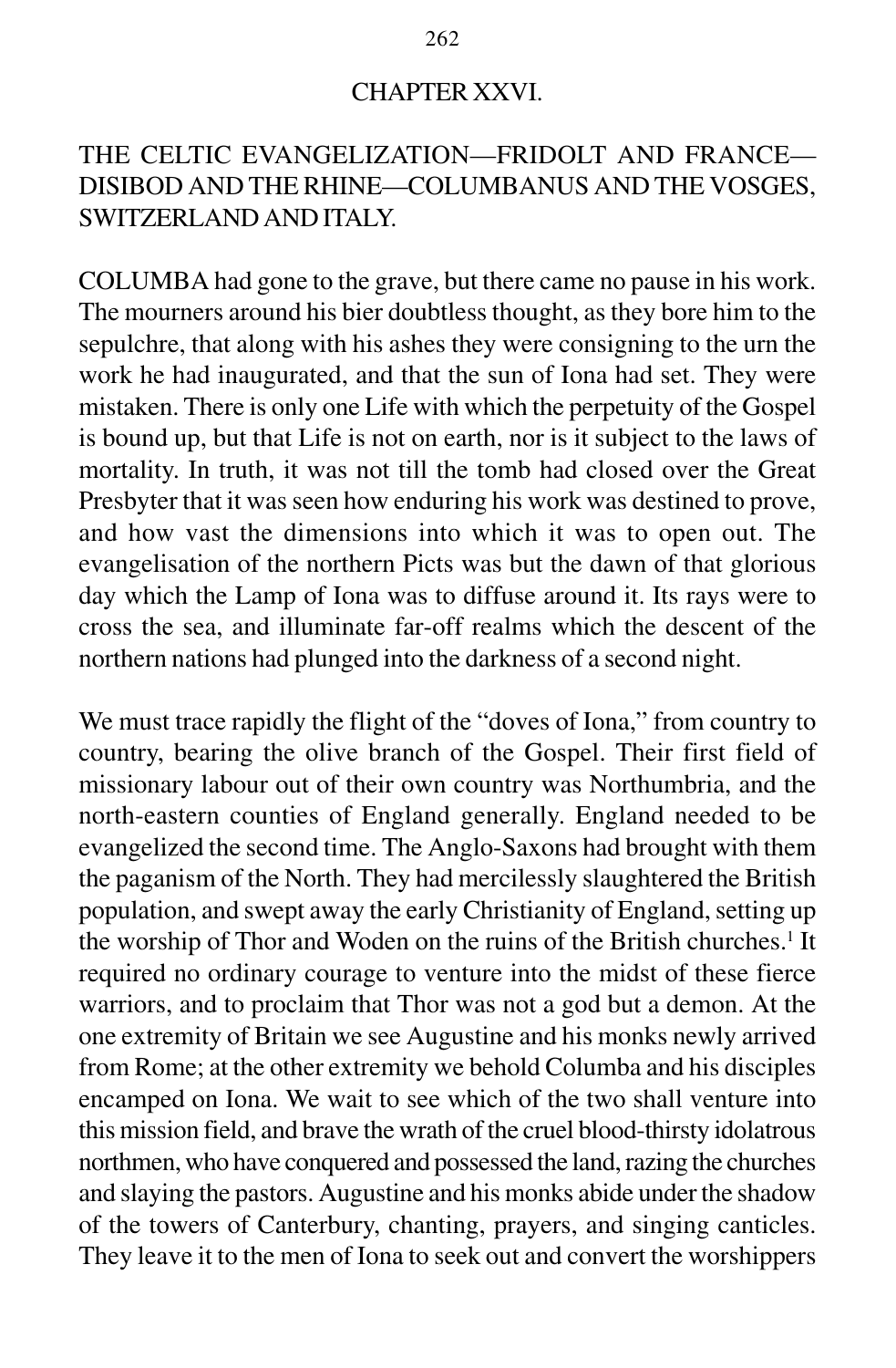of Thor. Donning their gown of undyed wool, thrusting their feet into sandals of cow-hide, swinging their leather water bottle on their shoulder, and grasping their pilgrim staff, the missionaries of Columba set forth on this hazardous enterprise. They cross the Tweed, and enter Northumbria, still wet with the blood of the British Christians, and mayhap to be watered over again with their own. These adventurous men pursue the methods they had practiced in their own northern land. They retire to the island of Lindisfarne on the coast, and make it the base from which to operate on the field they have come to cultivate. It is a second Iona. Its theological teachings were equally evangelical as those of the great school of the north, being drawn from the same fountain, the Bible. In the arts of calligraphy and ornamentation it attained to even higher excellence. The illuminations of the Gospels of Lindisfarne are said to be the finest in Great Britain, and contain all the most elaborate forms of Celtic decoration.2

Between thirty and forty years after the death of Columba, Aidan was ordained by the "Elders," and sent to superintend the work of combating the new paganism of England. Bede has described the man and his manner of working; a truly beautiful picture it is, and, we may be sure, not overdrawn, for the monk of Jarrow was, to say the least, not prejudiced in favour of a class of men who opposed his church in the matter of the tonsure, and, as he tells us, on many points besides. Aidan's character came nobly out in contrast with the teachers of Bede's own day. "In his constant journeys," says the historian, "everywhere, through the towns and country places, he traveled not on horseback, unless when necessity compelled him, but on foot, to the end, that as he went along he might preach to all he met, whether rich or poor; that if pagans, he might invite them to the Christian faith; or if already Christians, he might confirm their faith and encourage them, by words and deeds, to the performance of good works. And so widely did his way of living differ from the laziness of our times that he made it a rule that all who went with him, whether of the clergy or the laity, should give themselves to meditation that is, either to the reading of the Scriptures or the learning of the psalms. This was his own daily occupation, and that of all who accompanied him, wherever they happened to be or to lodge."<sup>3</sup>

The result was just what might have been expected to follow the labours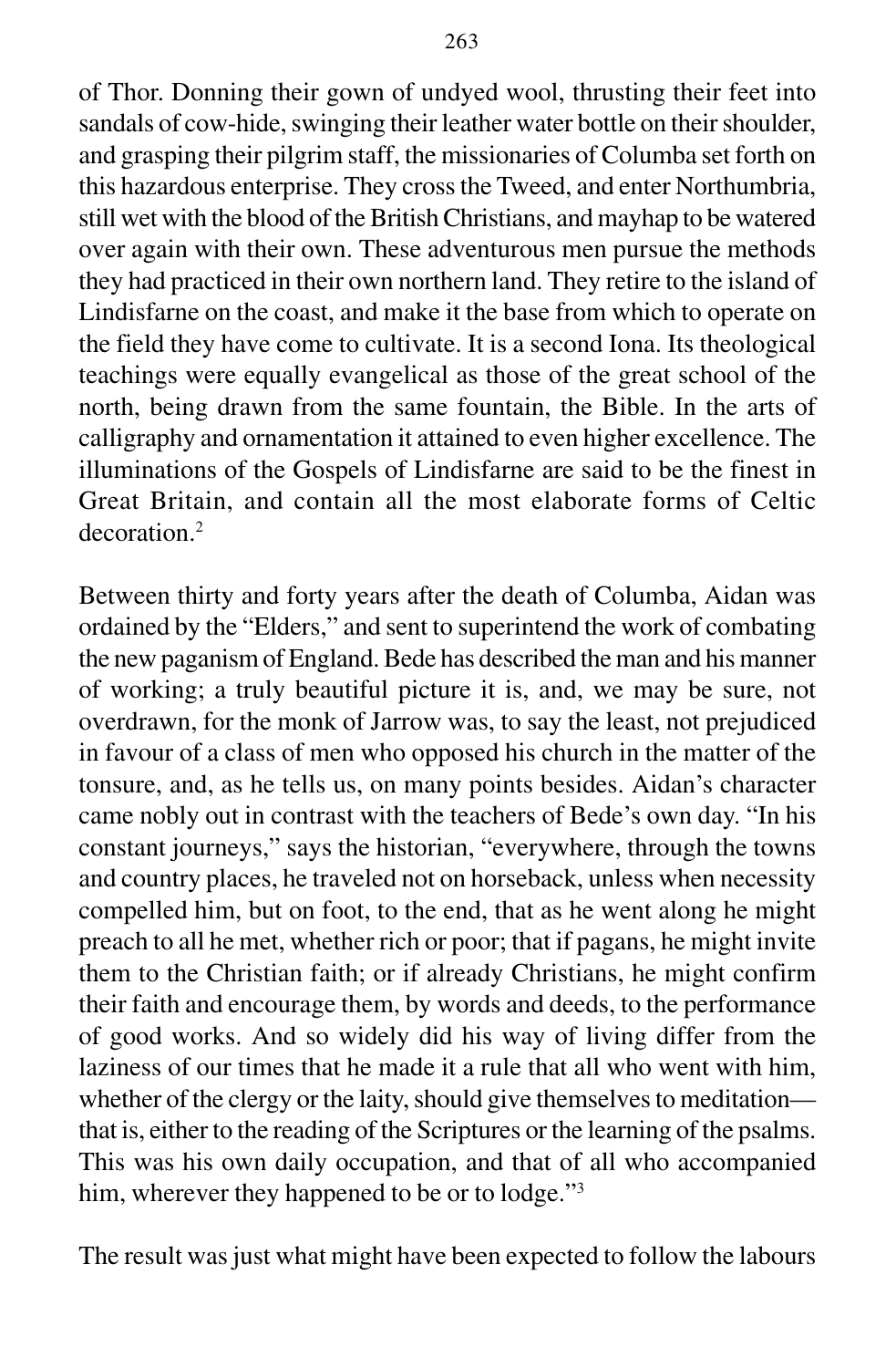of such an evangelist. The Northumbrians, forsaking Thor, whom their fathers had worshiped, turned to Christ, and the light of the Gospel spread over the eastern and midland counties of England as far as the Thames. We mention the following as among the more illustrious of these

evangelists—Aidan, Finian, Colman, Tuda, Ceadda, Caedd, Diuma, Cellagh, Fursey. Under their labours the whole region of the Heptarchy that is, all England from the Thames to the Forth and Clyde, was enlightened with the knowledge of the Saviour. But the northern missionaries found that the worshippers of Thor were not their only opponents. The monks from Rome, who had established their headquarters at Canterbury, offered them a more determined though insidious opposition than the Anglo-Saxon pagans. Of the two religions which had entered England from the north, that of Thor and that of Iona, the monks seemed to believe that the latter was the more heterodox. They gained over Oswy, the King of Northumbria, to their cause, and the first use they made of their triumph was to stop the evangelization and drive out the preachers who had come from Iona. The second result was the bloody battle at Nectan's Mere, which in its turn stopped the march of the monkish host which was advancing northwards on purpose to attack Iona, and root out the nest of heretics which in such numbers were taking their fight southwards. Of the Columban missionaries whom we see the monks of Augustine chasing out of Northumbria (684), Bede has given us a fine picture, which we here quote. He says: "How parsimonious, and how disinterested and strict in their manner of life, he (Colman) and his predecessors were, even the very place which they governed testified, by its simplicity and plainness; for, upon their departure, very few houses, the church excepted, were found there, and those only such, that, without them, there could be no civil existence. They had no money, possessing only some cattle. For whatever money they received from the rich, they immediately gave to the poor. Nor, indeed, had they need to collect monies, or provide houses for the reception of the great men of the world, who, then, never came to the church, but only to pray or *hear* the Word of God. This was the case, then, with the king himself and his retinue, who, if it ever so happened that they *did* take any refreshment, were content with the simple and daily food of the brethren. For, then, the whole solicitude of those teachers was to serve God, not the world; their whole care was to cultivate the heart, not the belly. Consequently, the religious habit was, *at that time*, in great veneration; so that, wherever a clergyman or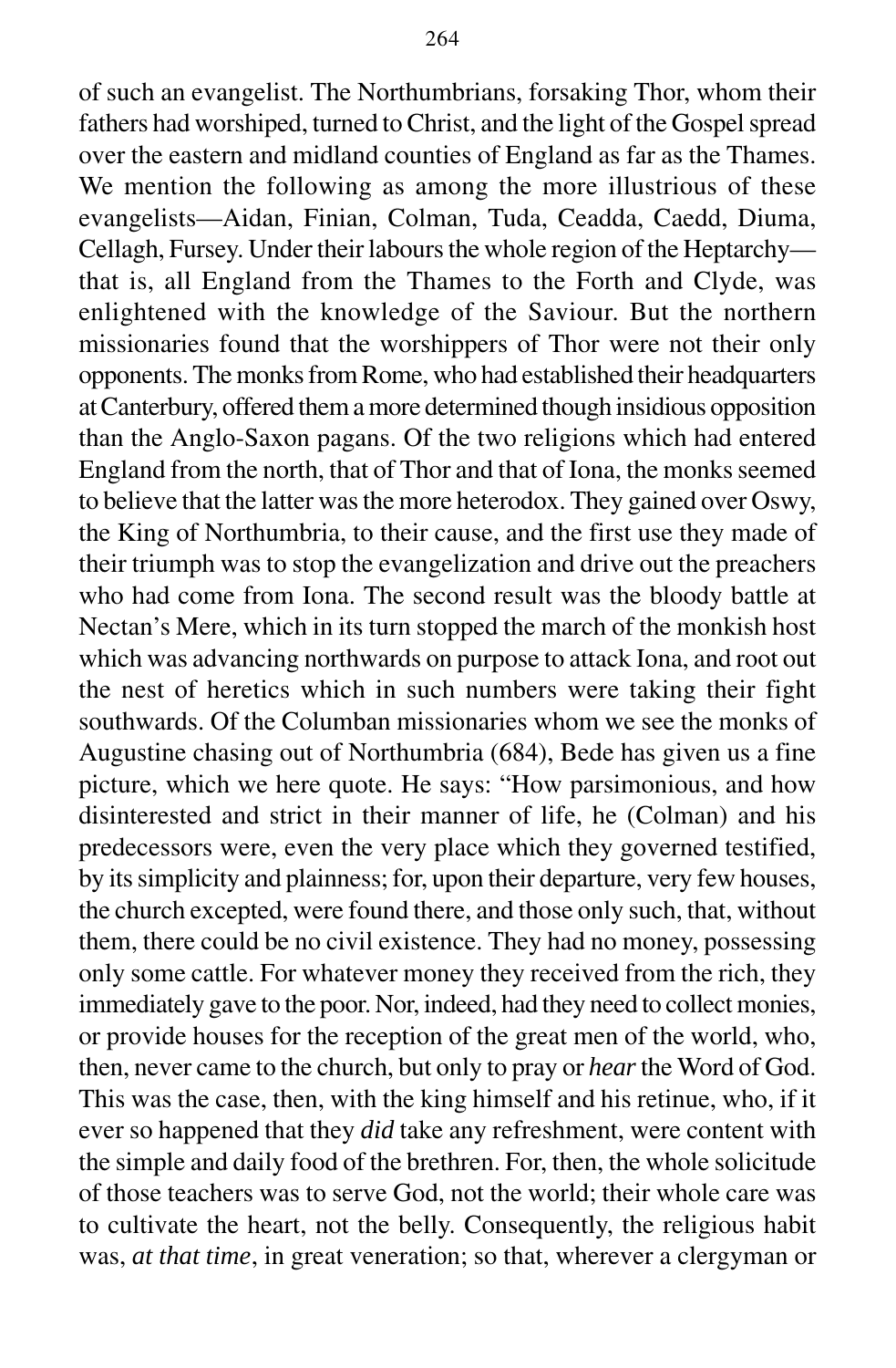monk appeared, he was welcomed by all with joy as God's servant, and they listened earnestly to his preaching. And on the Lord's days they flocked with eagerness to the church or to the monasteries, not for the sake of refreshing their bodies, but of hearing the Word of God; and, if a priest happened to come to a village, the villagers immediately gathered around him, and asked him for the Word of God. Nor had the clergy themselves any other motive for going to the villages than to preach, to baptize, to visit the sick—in one word, the cure of souls, etc., and so far were they from the pest of avarice, that it was even with reluctance they accepted territories and possessions from the secular powers, for the building of churches and monasteries. All which customs prevailed for some time after in the churches of the Northumbrians."<sup>4</sup>

But the seas that bounded Britain could not set limits to the enterprise of the Culdee missionaries. They crossed the Channel and boldly advanced with the evangelical torch into the darkness with which the Gothic irruption had covered France and Switzerland, and generally the nations of western Europe. It would not be easy to find in the whole history of the church a greater outburst of missionary zeal. Iona and its numerous branch colleges in Scotland, and the rich and famous schools of Ireland opened their gates and sent forth army after army for the prosecution of this great campaign. These were not coarse, fiery declaimers, who could discharge volleys of words, but nothing more. They were trained and scholarly men, who could wield "the sword of the Spirit, which is the Word of God." It was a second northern irruption, not this time to sack, and slay, and plunge realms into darkness, but to restore and build up, and say, "let the morning again visit the earth." Without doubt we should have known nothing of the Dark Ages, and we should have had instead a thoroughly evangelized and Scripturally reformed Europe all down through the centuries, if it had not been that Rome, whose power was now great, and whose ambition was even greater, organised numerous orders, and sent them forth to cope with and turn back this army of light-bearers, and efface their traces in all countries by sowing dogmas and rites not very dissimilar from those which the new inhabitants of Europe had brought with them from their native north, and which she persuaded then to accept as Christianity.

The first Culdee to set foot on the great European mission field was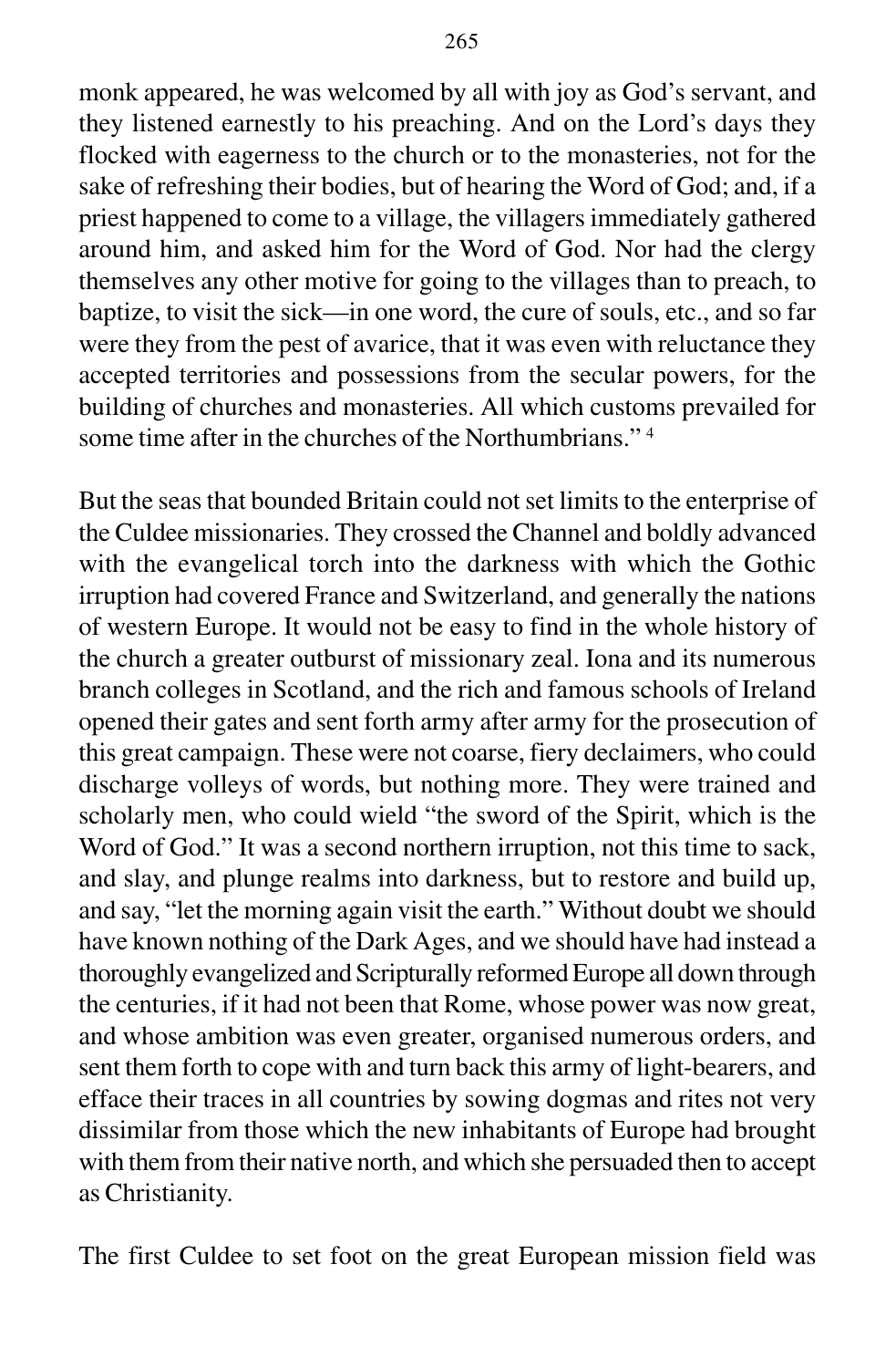Fridolt. He arrived in France in the first year of the sixth century (AD. 501). He was of the school of Patrick, and came from Ireland, for Columba had not yet kindled his lamp on Iona. He is said to have been of noble birth, for none were so eager to serve in the missionary ranks as the Scottish princes of Hibernia. Accompanied by twelve companions, Fridlolt made his way to Poitiers, and there, on the banks of the Clain, where Hilary had flourished a century before, but where he was now forgotten, and where, ten centuries afterwards, Calvin planted the first of the Reformed churches of France, did he establish a monastery or school of evangelical theology. This was just four years after Clovis and his soldiers had assembled in the Cathedral of Rheims to have the baptismal waters sprinkled upon them, and retire from the church as pagan in heart as when they had entered it. At Poitiers was the beginning of the Celtic evangelization on the Continent, and its first fruits were the conversion of numbers of the western Goths from Arianism.5

After a period of most successful labour, Fridolt, leaving his monastery at Poitiers in the care of two of his companions, repaired to the court of Clovis, to solicit permission to open a mission among the pagan populations of the eastern and south-eastern parts of France. The monarch gave his consent, and the Culdee missionary proceeded first to Lorraine and next to Alsace, establishing centers of evangelization in both of these fruitful and well populated provinces. His next move was to Strasburg. Here the great roads of France and Germany intersect, drawing hither at all times a vast concourse of people; and here Fridolt established another center of the "good news," judging that the Gospel would travel quickly along the highways that radiated in all directions from this point. Turning southward and ascending the Rhine towards its sources, he planted a monastery in the high-lying canton of Glarus, another in Choire, which shelters so sweetly at the foot of the Splugen, and a third at Sackingen, an island in the Rhine, a little way above Basle. Before resting from his labours Fridolt had kindled along this great valley, then as now the highroad of nations, a line of beacon-lights, which extended from the Grisson Alps to well nigh the shores of the German Sea.

Forty years afterwards (about A.D. 540), we see another little band of Culdees arriving in the valley of the Rhine and throwing themselves into this great effort of the Celtic Church to Christianise the Continent. In that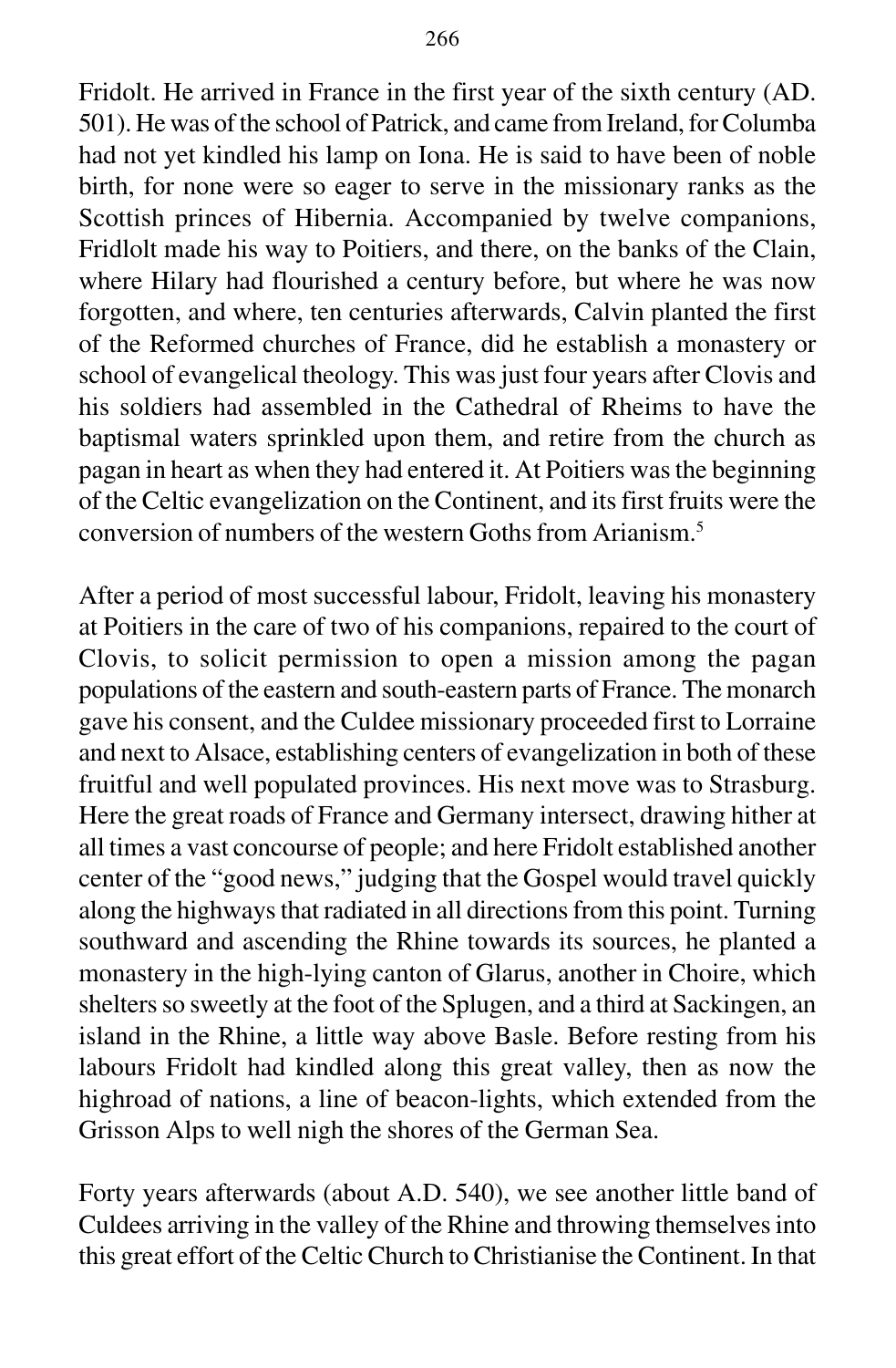year Disibod, with twelve companions, arrived from Ireland. He struck the Rhine at the confluence of the Glan and the Nahe, near Bingen, and there he erected a monastery or college on a neighboring hill, which in memory of the event still bears the name of Disibodenberg. Beginning his evangelisation at the point where Fridolt had ended his, and operating down the stream towards its efflux into the ocean, Disibod completed the Christianisation of the Rhine valley so far as regarded the planting of mission posts and the preparation of a staff of workers. Thus, in fifty years from the commencement of this great movement, we see a line of evangelical beacons kindled along the valley of the Clain in France, and throughout the valley of the Rhine, from its rise in the Alps of the Grisson onward to the sands of the German Sea. Native assistants came to the help of the original Irish and Scotch evangelists. French and German youth were received into the Culdlee colleges, trained and sent forth to evangelize among their countrymen. Many of the names that meet us in the records of the movement are German and French; nor from anything that appears were these recruits from without lacking in genuine Culdee ardour and zeal. This work was done in times no ways peaceful or happy. The storm of the northern invasion was not yet spent. The skies of Europe were still black with gathering and bursting clouds. The tempests of war were sweeping to and fro in the valley of the Rhine region that was seldom exempt from battle when the sword happened to be unsheathed. When the Culdee went forth on his missionary tour he knew not if he should ever return, for every step was amid perils. If he visited the city, famine or plague met him. If he traversed those parts of the country which the sword had desolated, he was exposed to the wild beast or the robber; and if he found himself amid camps, he might encounter at the hands of a lawless soldiery the loss of life or the loss of liberty. Nevertheless, amid the tumults and miseries of which the times were full, the Culdees went onward proclaiming the tidings of salvation. They remembered the heroism of the early Christians, and how they had faced the lions, and the burning pile, and other and more horrible forms of death, to spread Christianity in the Roman empire. They saw the soldiers of an Alaric and a Clovis braving death every day to win a victory, or plant a throne which the sword of the next conqueror would sweep away; and should they be sparing of their blood when the victories to be won were deathless, and the seat to be set up was a throne for the world's Saviour and King?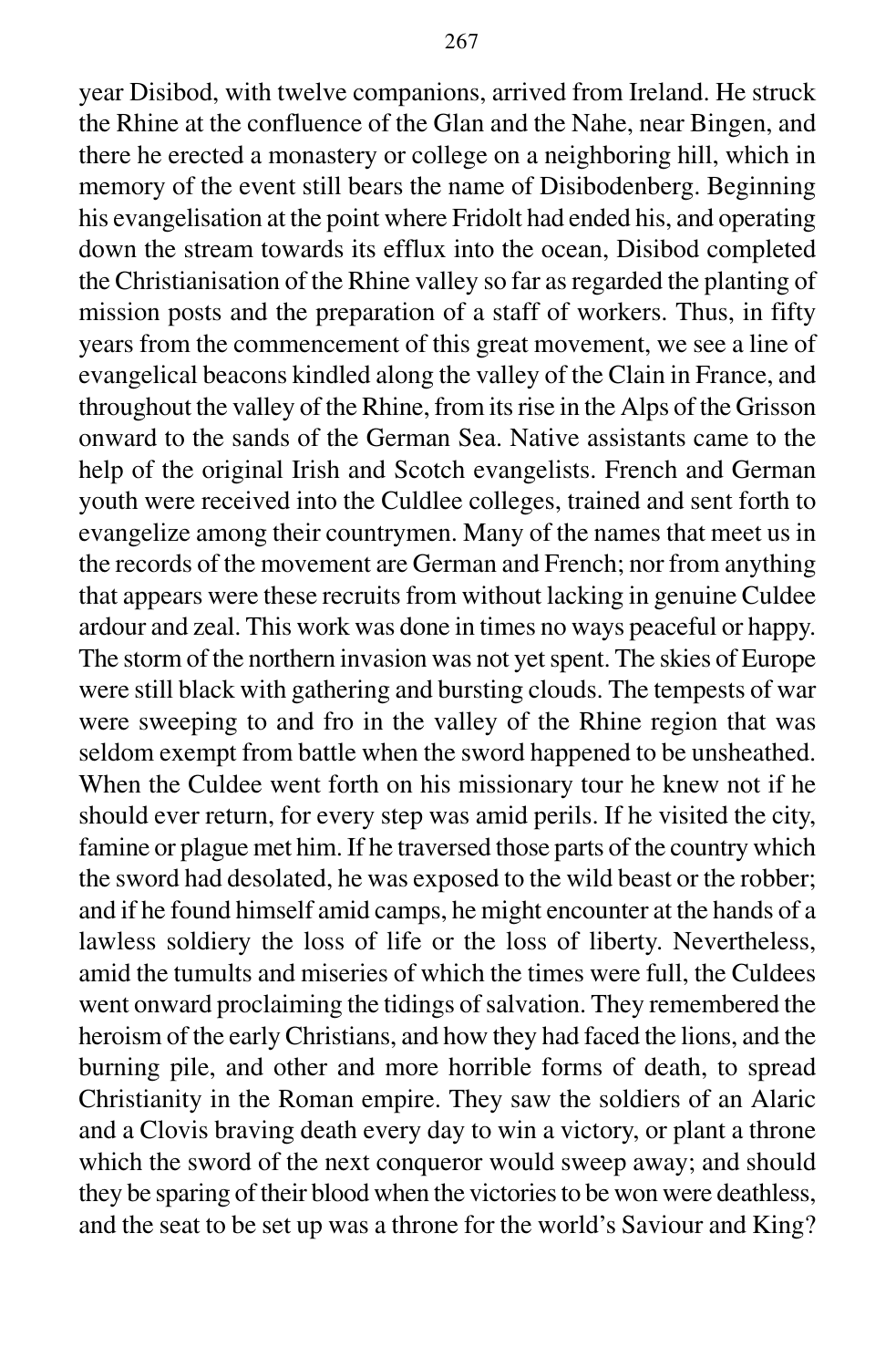Another half century passes, and now the stream of Celtic evangelization sets in full flood. The great Culdee figure at this epoch is Columbanus, or as he is sometimes styled, Columba the younger. He towers above all who had been before him, and he has no successor of equal stature in the work of the evangelization. About the time that the first Columba was being borne to his grave in Iona, the second Columba was stepping upon the mission field of the Continent. He was a man signally cut out for his age and his work. His education had been carefully attended to in the schools of his native land. He had studied in the Monastery of Bangor, under the best masters, among whom were Abbots Silenes and Comgal, who had taught him grammar, rhetoric, mathematics, and all the sciences of the age. A Scot of Ireland he left his native land (A.D. 590), being now thirty years of age, and crossed to France with twelve companions. He was gifted with a natural eloquence, carefully cultivated. He was a ripe theologian. He was of noble and courageous spirit, and like Columba the elder, he was a person that would have graced a court and delighted the eyes of a monarch. He relinquished without a sigh all the openings his own country offered him of rising to distinction, to dignity, and to emolument. His devotion to the work of the mission was entire and perfect. To dispel the heathenism which had settled down with the new nations on Europe, and to withstand the ceremonialism which was supplanting Christianity at Rome, was the grand passion of his soul. Compared with the supreme aim of giving a free gospel to Europe, all things were held by Columbanus to be loss. His career was chequered but brilliant. His life was full of painful vicissitude, but full also of true grandeur. He never turned aside from his grand object whether monarch smiled or frowned upon him, whether princes courted or persecuted him, whether barbarous tribes listened to or hooted at him. Amid alternate favours and neglects, amid journeyings, watchings, perils, incessant toil and frequent disappointment and defeat, Columbanus held on his way with steadfast faith to final victory. At last after many evangelical battles he crowned his career by unfurling the banner of a Scriptural faith in the north of

We do not propose to give in detail the many great services which Columbanus rendered to his age and to the Christian church. His life is an inviting theme, and would form an exciting as well as most instructive

Italy, and in the very face of Rome. He died leaving a name the glory of

which has come down to our day.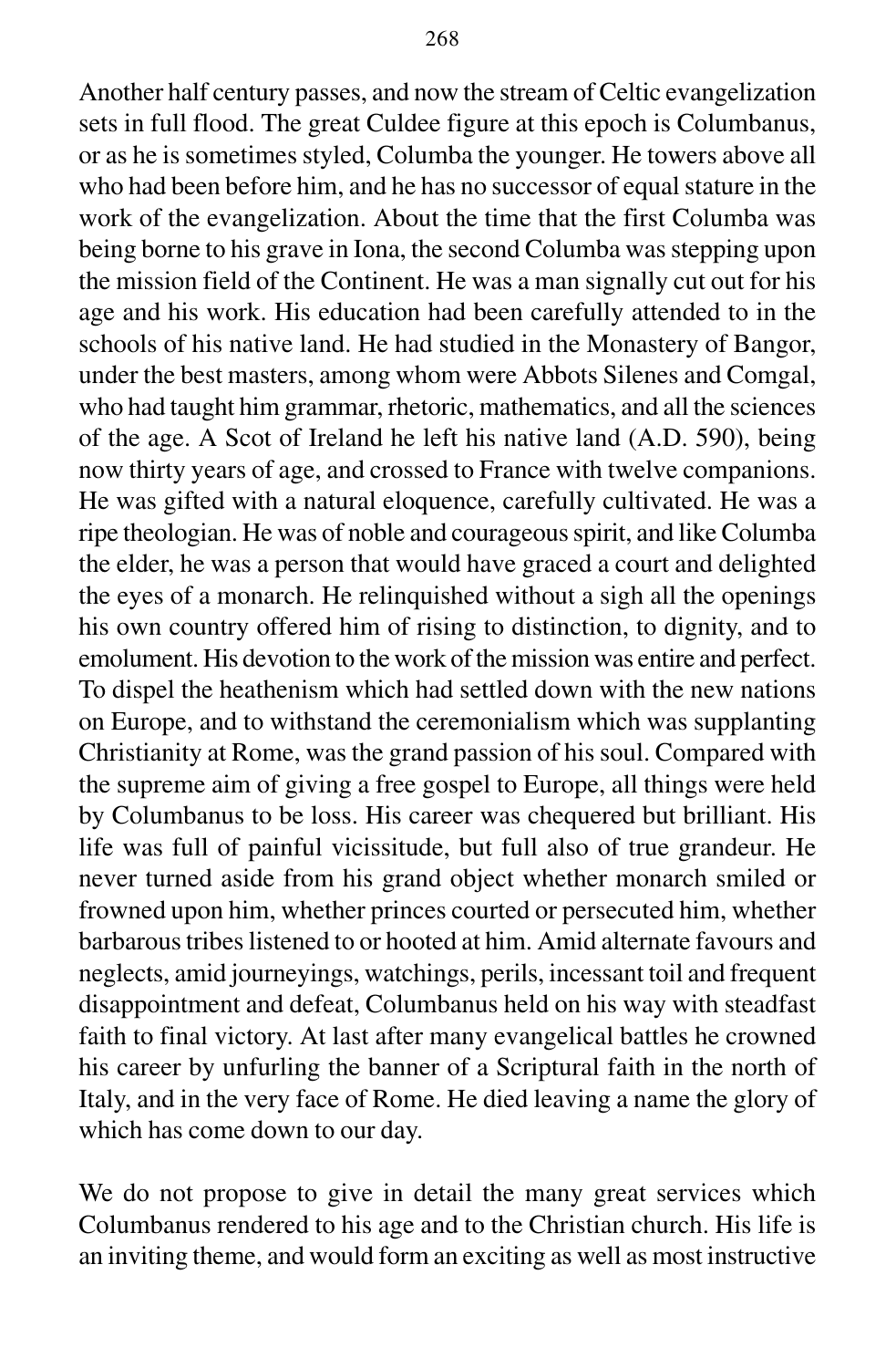story: we can here chronicle actions only so far as they assert their claim to a place in the general stream of history. We must concentrate our observations on one special topic, even the testimony borne by Columbanus to the evangelical faith, and the condemnation he pronounced on the rising superstition of the churchmen and churches of his day. This will enable us to judge how near the Celtic evangelization came to the breadth and completeness of a Reformation; a reformation having Iona instead of Wittenberg for its cradle, and to be dated in ages to come, from the sixth instead of the sixteenth century. Had the times been more auspicious, and the instrumentalities for the diffusion of knowledge more numerous, it might have been unnecessary for Luther to emit his grand protest at Worms, or for the hundreds of thousands of martyrs of the sixteenth and seventeenth centuries to die.

Columbanus stood up at an epoch of marked historic impress. It was big with a most portentous future. His appearance was the signal of far reaching changes in both north and south Europe. It was the year 596. For two years more, and only two years, was Columba to occupy his seat at the head of Iona, and then he should descend into the grave. While this light was seen to set in the north, a star of lurid portent was beheld mounting into the skies of the south. Eleven years were to run their course, and Phocas (A.D. 606) was to place Boniface on the episcopal throne of Christendom. How wonderful the forethought and precision with which the cycles of history have been arranged, and their revolutions measured. No event comes before its time, or lingers a moment behind its appointed hour. There is no miscalculation, no surprise; for unlike the reckoning of mortals, in this high sphere it is never the unexpected that happens. The shadow of a deep darkness was gathering upon the earth, but before it shall close round the nations and shut them in, they are to be given yet another warning to forsake the gods of wood and stone to which they were beginning to bow the knee. It was at this hour that this man, endowed with the gift of a powerful eloquence, learned in all the wisdom of the schools and "full of the Holy Ghost," was sent as a prophet to the European nations. He exhorts kings, he withstands popes, and lifting up his voice, he cries aloud to peoples, "Make haste, and press into the evangelical kingdom while yet the door stands open. There cometh a night, in which you shall not be able to find the way of life, and your feet shall stumble upon the dark mountains."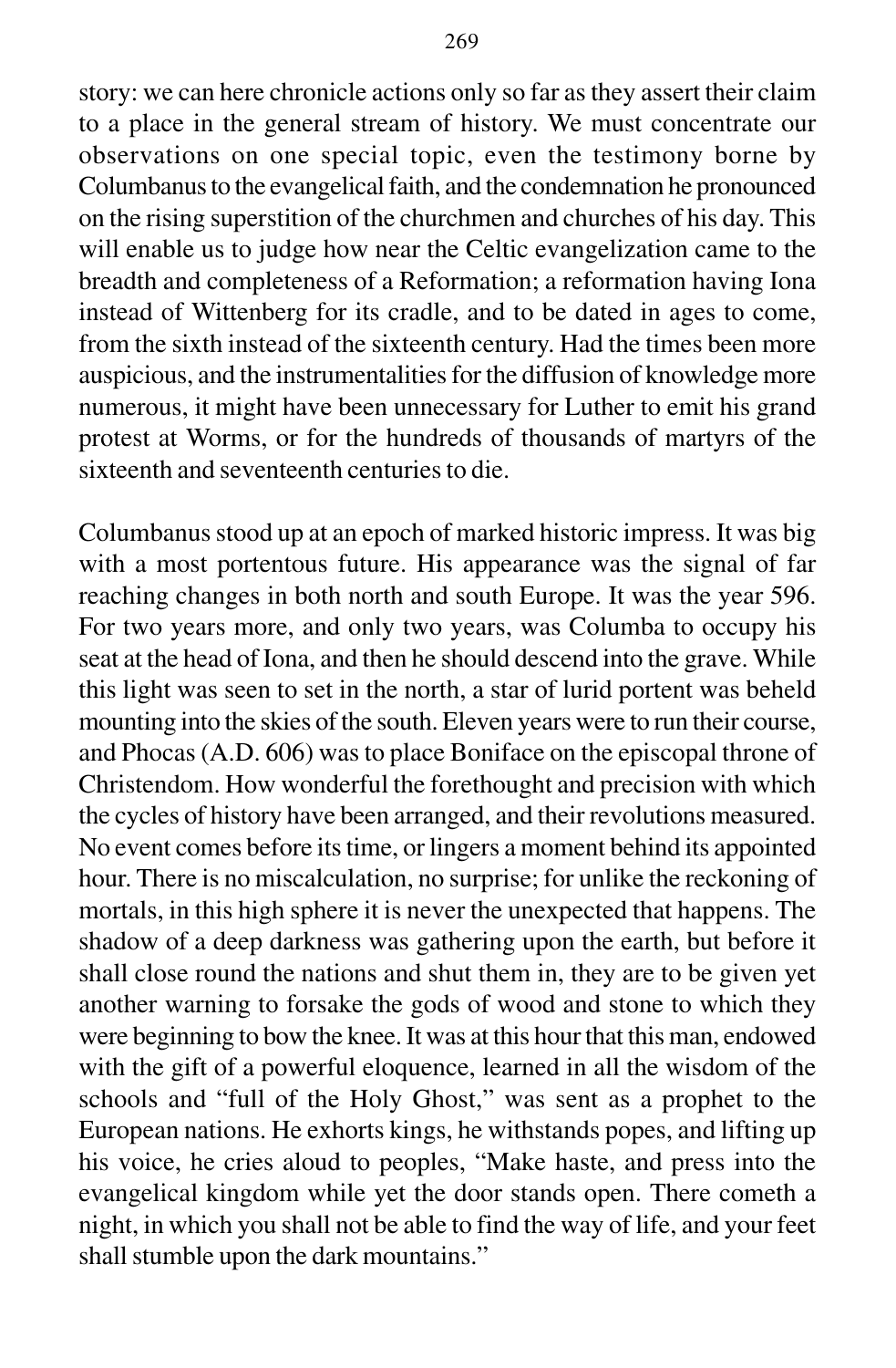In 595, as we have said, Columbanus, with twelve companions, crossed to France, taking Britain on his way. The same motive that made Columba to visit Brude at his royal palace at Inverness, led Columbanus and his companions to present themselves at the French court soon after their arrival in the country. Their errand was to obtain the royal sanction for their contemplated evangelistic tours. Clovis, who had restored by his triumphant arms the church, with dogma and ritual as taught at Rome, after its temporary suppression by the Goths of Alaric, was now in his grave, and his throne was filled by Childebert II. The fame of the missionary had preceded him, his preaching having made a deep impression as he passed along, and he was already known to the monarch when he presented himself in his presence. Struck with the noble bearing and intellectual power of Columbanus, Childebert would have attached him permanently to his court. He saw before him a man who would be the light of his kingdom and the glory of his reign, and he offered him a high position in the French national church, provided he would domicile himself in France. But Columbanus had not come to Gaul to serve in courts, or wear these honours which kings have it in their power to bestow. He declined the royal invitation, saying that so far from coveting the wealth of others, he and his associates had, for the sake of the Gospel, renounced their own. Turning his back on the court, he set out, staff in hand, to the Vosges.

The Bishop of Rome had not yet been heard of among these mountains Thor was still the reigning deity of their inhabitants. Recently arrived from their northern forests, they were still pagan. But the rudeness and superstition which might have deterred another from entering this mountainous region, drew Columbanus towards it. He believed that the Gospel, which he should be the first to preach to the new settlers, would enlighten their deep darkness and tame their savage passions. Nor was he disappointed. After twelve years of labour, passed amid the greatest privations and perils, triumph came to Columbanus, or rather to the Gospel. Thor fell and Christ was invocated. Springs of water opened in this wilderness; and the woody heights and pleasant valleys resound with psalms and prayers to the true God. Columbanus planted in the Vosges three monasteries or colleges, Anegray, Luxovium (Luxeuil), and Fontaines. These schools rose into great fame. Many of the youth,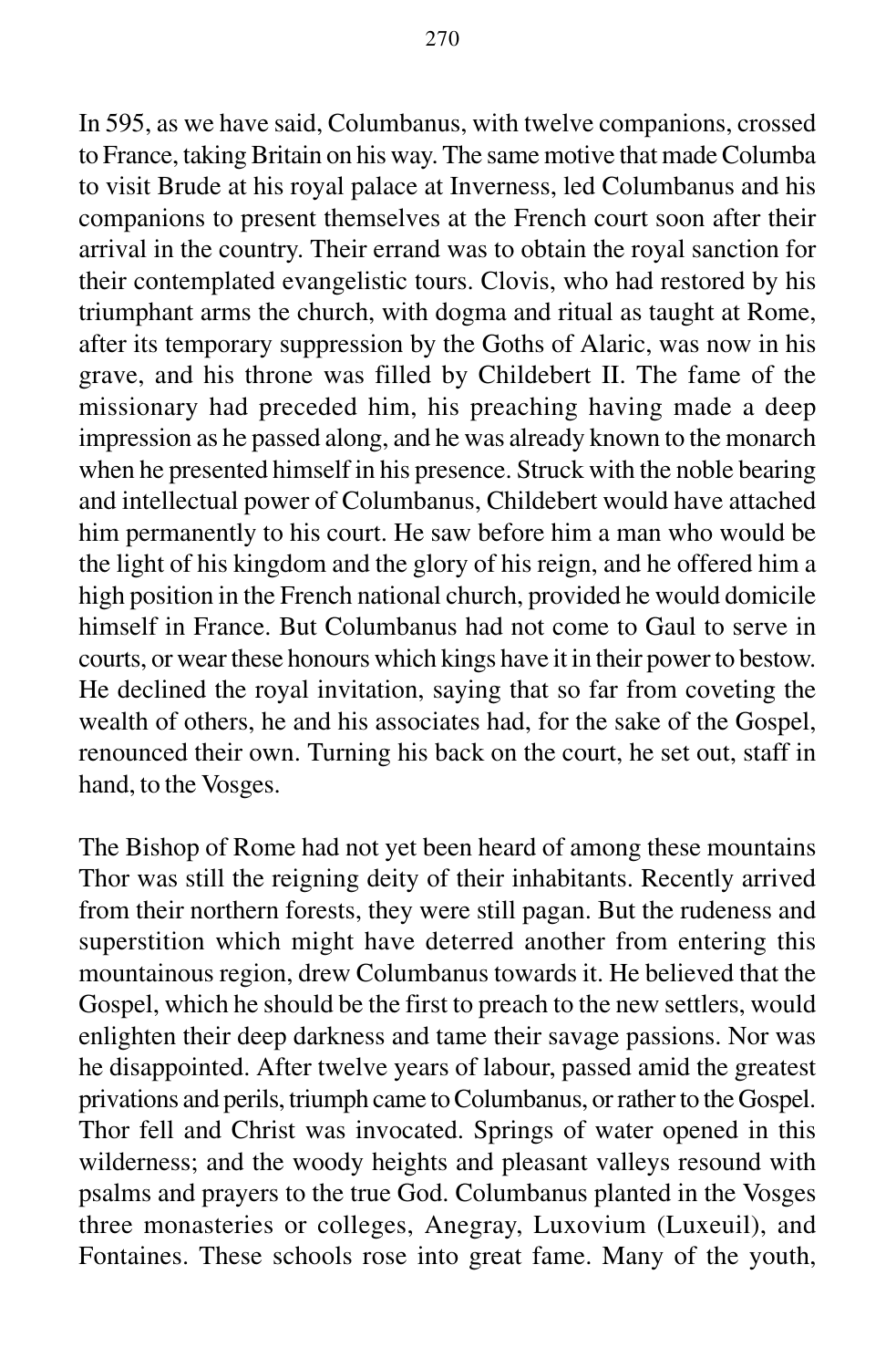converted by the preaching of Columbanus and his brethren, were trained in them as preachers, and were sent forth throughout the region on the service of the mission. Nobles and men of rank sent their sons to be educated in the schools of Columbanus; and princes, following his example, founded similar institutions in their dominions, and the light of Christian learning spread on all sides. Waidelenus, a Duke of Burgundy, became patron of the three monasteries which Columbanus had established, and had himself enrolled as a corresponding member of the Culdean brotherhood.

The monasteries which were the first to be founded became the parents of a numerous progeny. Like a strong and flourishing tree they sent their shoots wide around, and clusters of Culdee schools sprang into existence. The region adjoining the Vosges, and the plains of north-eastern France, then styled Austrasia, began to be dotted with these establishments. They were, equally with the greater houses, schools of the prophets, though on a smaller scale. Each had its complement of scholars, some of whom were in training as preachers of the Gospel, and others, without any special destination, were being initiated into the various learning of which the schools of Ireland and Scotland were the fountain-heads. About this time, too, that is, in the first decades of the seventh century, the missionary bands from Iona began to cross the Channel and enter France. Phalanx after phalanx, from the school of Columba, poured in upon the Continent, flung themselves with a sanctified courage, and an exalted enthusiasm into the midst of the rude warlike pagans of Europe, scenting the battle from afar, and panting like the war horse to join the noble strife. They mightily reinforced the great evangelical movement which their Culdee brethren from Ireland had inaugurated. They were in every point thoroughly trained and equipped for such a warfare. They were hardy. They did not mind the winter's blast. They could bear hunger. Were they thirsty they had recourse to their leather water-bottle. They did not fear the Goth. They could weave and fabricate their own clothes. They could extemporize a currach when they found no bridge on the river they must needs cross. A few twigs and a little clay was all they needed to build a dwelling, and wherever they were masters of a piece of soil they would not want bread, for they were skilful cultivators. Nor did the practice of these various and homely arts in the least dull their ardour or lessen their influence as missionaries. In cities, at the court of princes, in the schools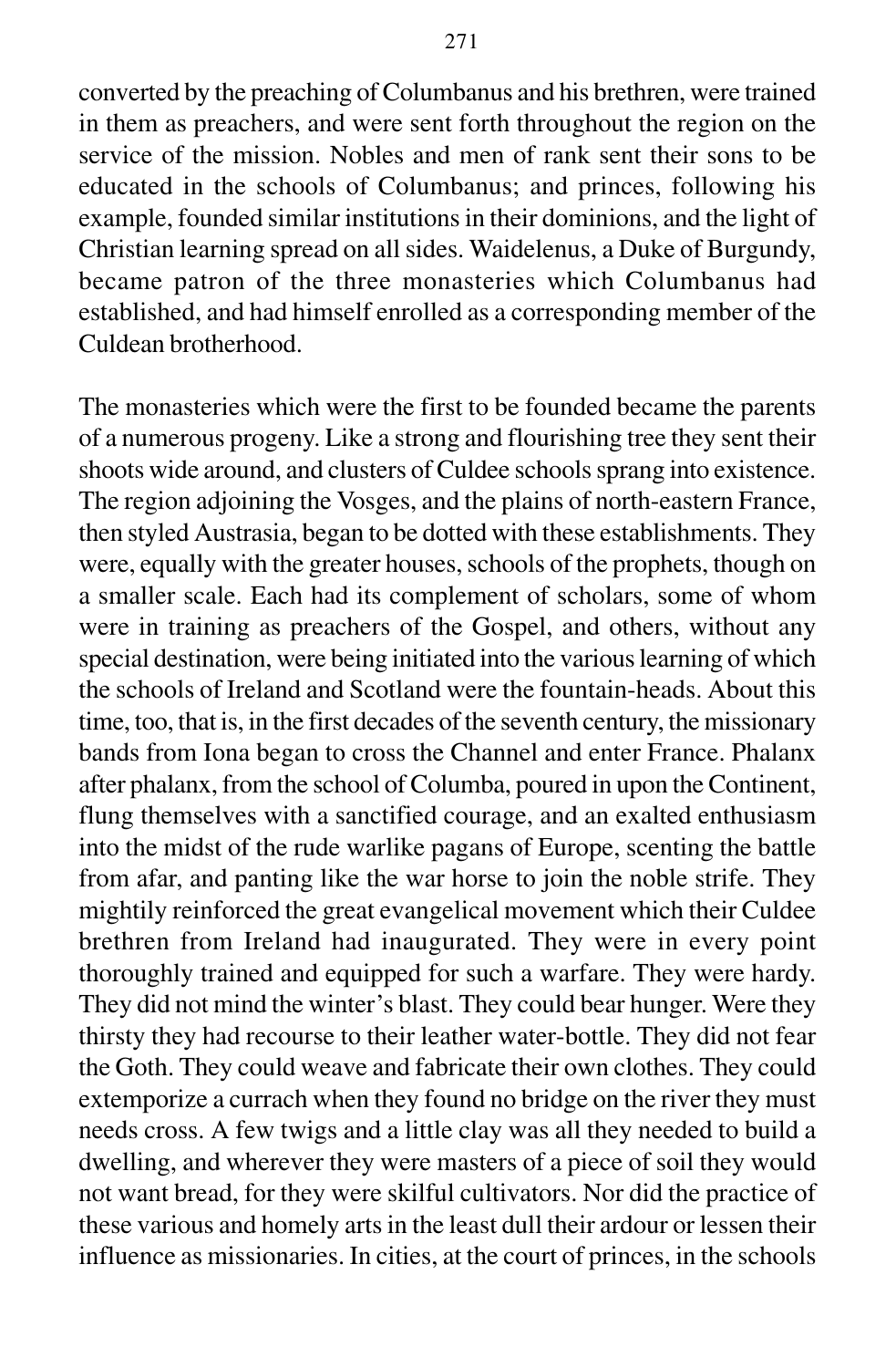of the age, the Culdee took no second place as a scholar and a theologian. He was a many sided man, and his mastery of the arts of life gave him enhanced prestige in the eyes of the natives. When the barbarians saw his wilderness converted into a garden, and cities rising in places which had been the habitation of the beast of prey, he was inclined to believe there was some mysterious power in these men, and some beneficent virtue in the Christianity which they preached. In the fifth century Patrick had crossed the Irish Channel, a solitary missionary, and now, though it is only the opening of the seventh century, we see into how mighty a host his disciples have grown. Armed with weapons, forged in the schools of Ireland and the Columban institutes of Scotland, these warriors rush across the sea, they cover France, and now—sight terrible to Rome—the gleam of their evangelical banners is seen upon the summit of the Alps.

We return to Columbanus. He had kindled the Vosges. The pagan night had given place amid these mountains to the Christian day. The three evangelical beacons—Anegray, Luxeuil, and Fontaines—were radiating their light over the eastern kingdom of the Franks. The tide of success is at the full, when lo! the career of Columbanus is suddenly arrested. Brunhilde, the queen-mother, was a woman of flagitious and scandalous life. She was the Catherine DeMedicé of her age, equally greedy of power, and equally abandoned to pleasure. Of Visigothic descent, she acted as regent for her grandson Thierry, and threw in the path of the young prince numerous seductions to sensual indulgences, that she might enfeeble him in body and in mind, and so prolong her own powers. Columbanus, like another John the Baptist, reproved her, though he could not but know that he was rousing a tigress. He had to pay the penalty of his fidelity and bravery. The enraged queen dispatched a strong detachment of soldiers to his monastery of Luxueil to apprehend him. The troops found him chanting the psalter with his companions. They arrested him, and carrying him across France to Nantes, they put him on board a ship that was about to sail for Ireland. The vessel, with Columbanus on board, proceeded on its way, but a storm setting in, it was driven back, and stranded at the mouth of the Loire. The captain, who saw in Columbanus the Jonah who had raised the storm, commanded him, and the companions who had been sent into exile with him, to leave the ship, and go wherever it might please him. Columbanus was again at liberty, and after a while, pursuing a circuitous route, for he did not pass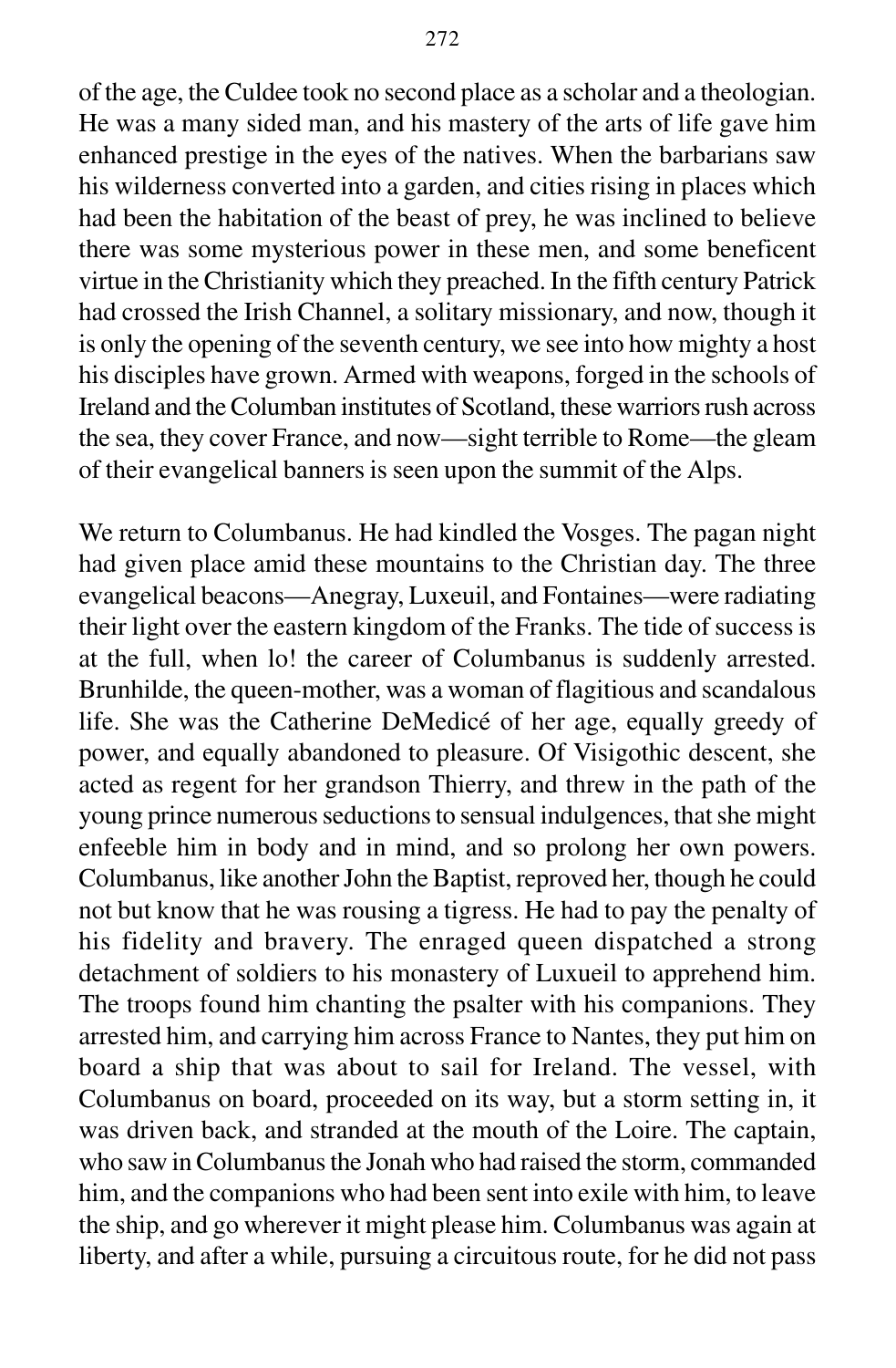through Burgundy, he reached the frontier of Helvetia.

In every age the fugitive from oppression and persecution has sought asylum in this grand mountain citadel of central Europe, whose walls of rock would seem to have been piled high in air that the bondsmen on the plains below might see them and flee thither. Doubtless, the sublimities amid which he now found himself had a soothing effect upon the chafed spirit of Columbanus, even as the majestic stillness of the desert had on Elijah when he fled from the rage of Jezebel. The mountain piercing with needle-like peak the ebon firmament; the snows kindling into living flame at sunrise; the dark and solemn pine forests; the lake, placid and clear as crystal mirror, presented a spectacle that contrasted refreshingly with the turbulence of the passions that had driven him forth, and stilled the rising fret in his own breast. Peace breathed upon him from the mountain tops. His trust in God, helped by the stupendous scene of calm on which he gazed, returned. His despondency departed. The buoyant and courageous spirit of the great Culdee recovered its usual tone. He saw that he had not been dismissed from labour as an unprofitable servant, but, on the contrary, was being called to new triumphs. He girds himself, and straightway sets to work in this new field.

Columbanus was accompanied in his journey by several of those who had come with him from Britain. His exile was shared by his faithful coadjutor Gallus. They go on together to the south. They made their first halt at Tuggen, in the valley of the Linth. Tokens soon made themselves visible to the natives that the Culdees of the north had paid the region a visit. There arose a cluster of huts, schools were opened, the fathers, in long woollen mantle, with pastoral staff in hand, were seen itinerating the district, and drawing the inhabitants into conversation. The night of northern superstition was being broken up, and light was beginning to fill the valley of the Linth. So quietly did the evangelical day dawn in a land which, nine centuries afterwards, was to enjoy for a little space the full splendour of the Reformation.

Columbanus makes another move. We find him next at Bregenz, on the shores of the lake of Constance. The welcome given him by the natives was not a kindly one. They took it ill to have the altars of their gods cast down, and their drink-offerings of beer poured on the earth. They thought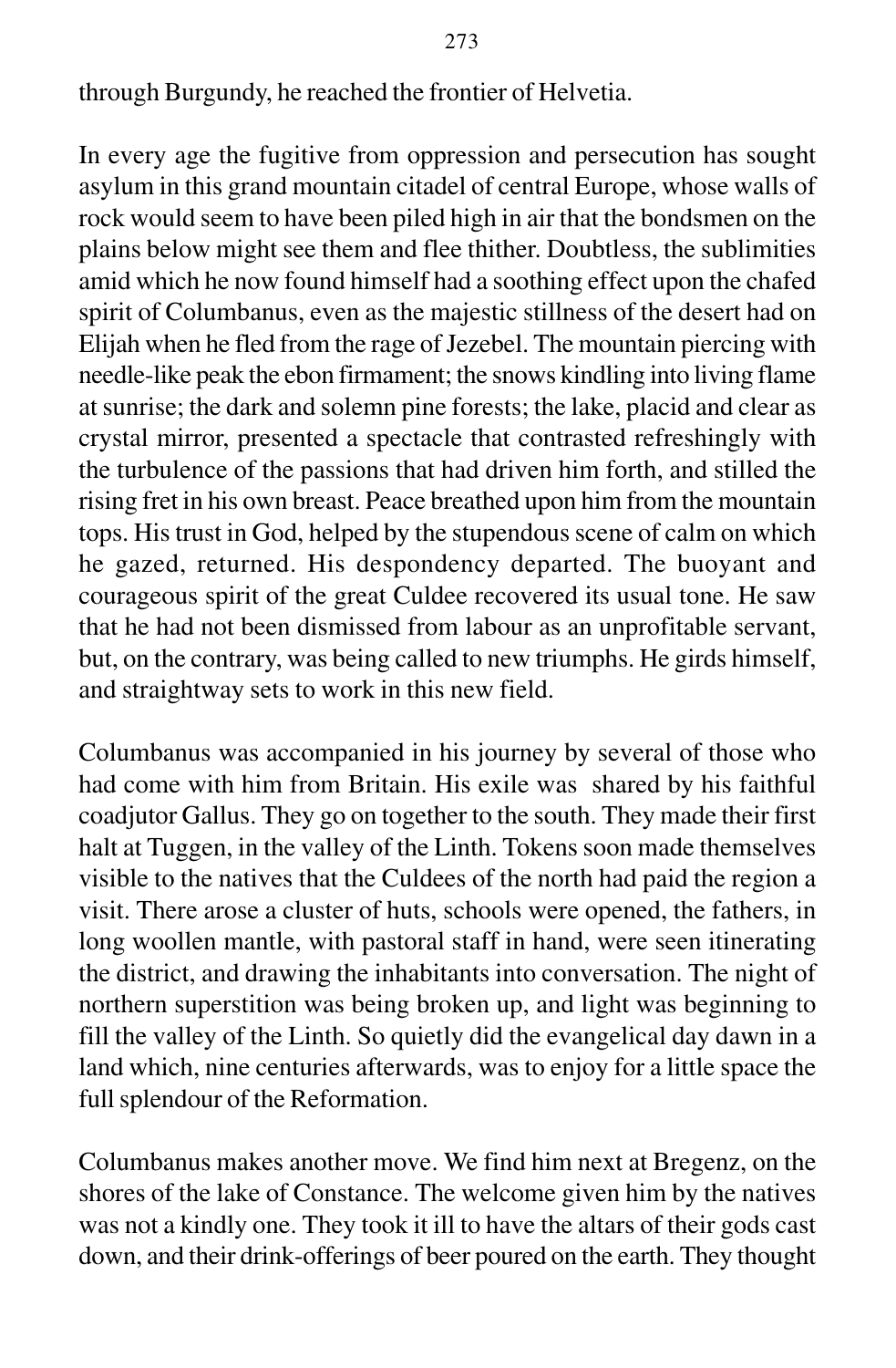to starve out the missionaries, but Columbanus, and his companions, went to the lake and fished, to the wood and gathered the wild berries, and made a shift to live. Meanwhile they returned good for evil by continuing to teach, preach, and evangelize, and not without success. They came on the traces of the churches and schools which Fridolt had planted a hundred years before, and raised them up from the partial ruin into which they had fallen, and set going a more rigorous evangelization on their foundations. Having kindled the light on a spot on which the stakes of Huss and Jerome were afterwards to shed a glory, Columbanus went on still farther towards the south, and arrived at Zurich. On the lovely shores on which we behold him and his fellow-labourer Gallus arriving, was to be passed the ministry of Zwingle. In the preaching of Columbanus the men of the Bodensee had a promise of the fuller light which was to break on this region in the sixteenth century. The great Culdee missionary, as he passes on through the cities, lakes, and mountains of Switzerland, seems sent as a pioneer to open a track for the light-bearers of the Reformation.

He had thought to find rest amid these schools of his own planting, and to spend what yet remained to him of life in nursing them into full maturity and vigour, and marking, as his own sun declined, the evangelical day-brightening apace, and filling with its glory this whole region. But his old persecutor still lived. Brunhilde had not yet forgiven the affront he had offered her by his reproof of her profligacy. She found means of making him feel her displeasure in these parts, though distant. He must place the Alps between the queen-mother and himself. We now see Columbanus departing for Italy. It is a mitigation of his sorrow that if he shall see the faces of his converts and scholars no more, he leaves behind him the best beloved of his associates, Gallus, to superintend his monasteries. Faithfully does Gallus discharge the trust committed to him. He tends, as if they had been his own, the schools of his father, instructing the young flocks which had been gathered into them. He inquires into the condition of the monasteries of the Vosges. He finds Luxeuil half destroyed since the departure of Columbanus. He builds it up again, and it becomes the mother of a family of Culdee cloisters. He concludes his labours by founding the monastery of St. Gall, which afterwards became so famous, and which has transmitted the name and fame of this Culdee to our own day.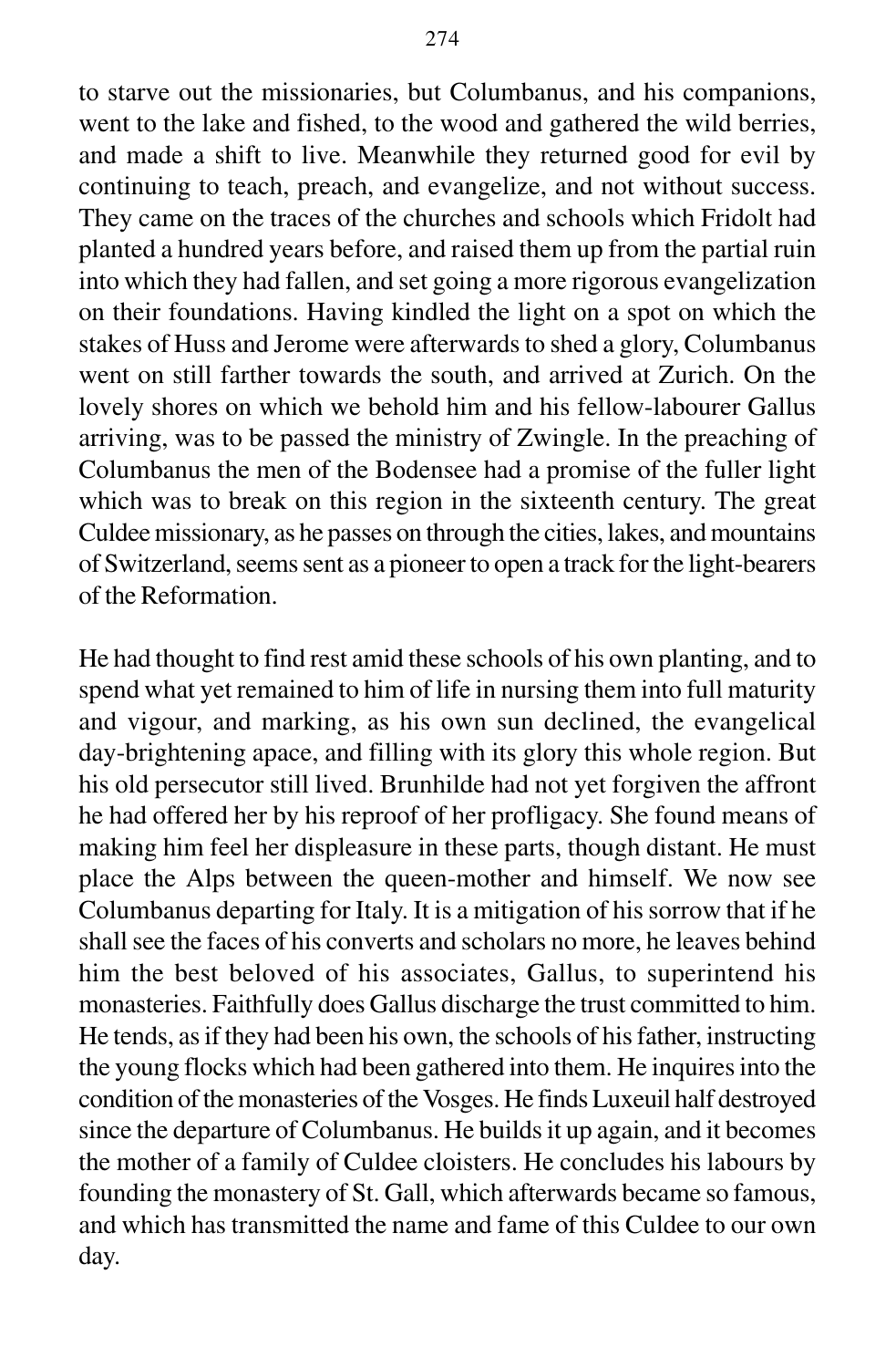By what route Columbanus passed into Italy we do not know. Starting from Zurich he probably took the Rhine as his guide. Threading the rocky gorges by which its stream descends to the lake of Zurich, he would climb the Splugen, and passing under the snows of Monte Rosa, and skirting the shores of the blue Como, he would emerge on that great plain, which along with its new inhabitants had received a new name, and was now known as Lombardy. The path he was traversing led through scenery, grand beyond description, but savage. He had only one companion to share his journey. His spirit was weighed down, not by the length of

the way, but by the mystery of the provinces through which he was as passing. No sooner is he about to reap what he has sowed, than he must rise up and leave the harvest to be gathered by others, while he goes elsewhere to break up new ground. What means this? Those who are selected for the highest service must pass life in solitariness. They are pioneers, and they can never receive the full sympathy of the men of their own age, nor even themselves comprehend the full bearing of the labours in which they are called to be occupied. Columbanus, as he plods onward with heavy heart, knows not that he is entering Italy to do a work of greater moment than any he had yet accomplished; a work that should profit not his own age only but the ages to come. He had kindled the Gospel lamp in the Vosges, and its light had streamed down on the plains of France. He had crossed the frontier of Helvetia, and preached the "good news" to the herdsman of its mountains. But he must come nearer that portentous combination of pagan ideas and Christian forms that was developing at Rome, that he may take its measure more accurately, and gauge the extent of the danger with which it was fraught to the world than he could do at a distance. Like Elijah, who was summoned from the mountains of Gilead to reprove Ahab and warn Israel, so Columbanus descends from the Alps to rebuke the Bishop of Rome, and sound a note of warning to the nations of Christendom. To the Pontiff he says, "Cleanse your chair," and the nations he exhorts to return to their obedience to the Chief Shepherd which is not he of the Tiber, but Jesus Christ. Divine judgments, we hear him tell them, are at the door, and will certainly enter unless speedy repentance and amendment shall intervene. Such was the commission borne by this prophet of the nations. He appeared on the eve of the great darkness, and he called on the nations of Europe to rouse themselves before the night had shut them in, to bewail their folly in the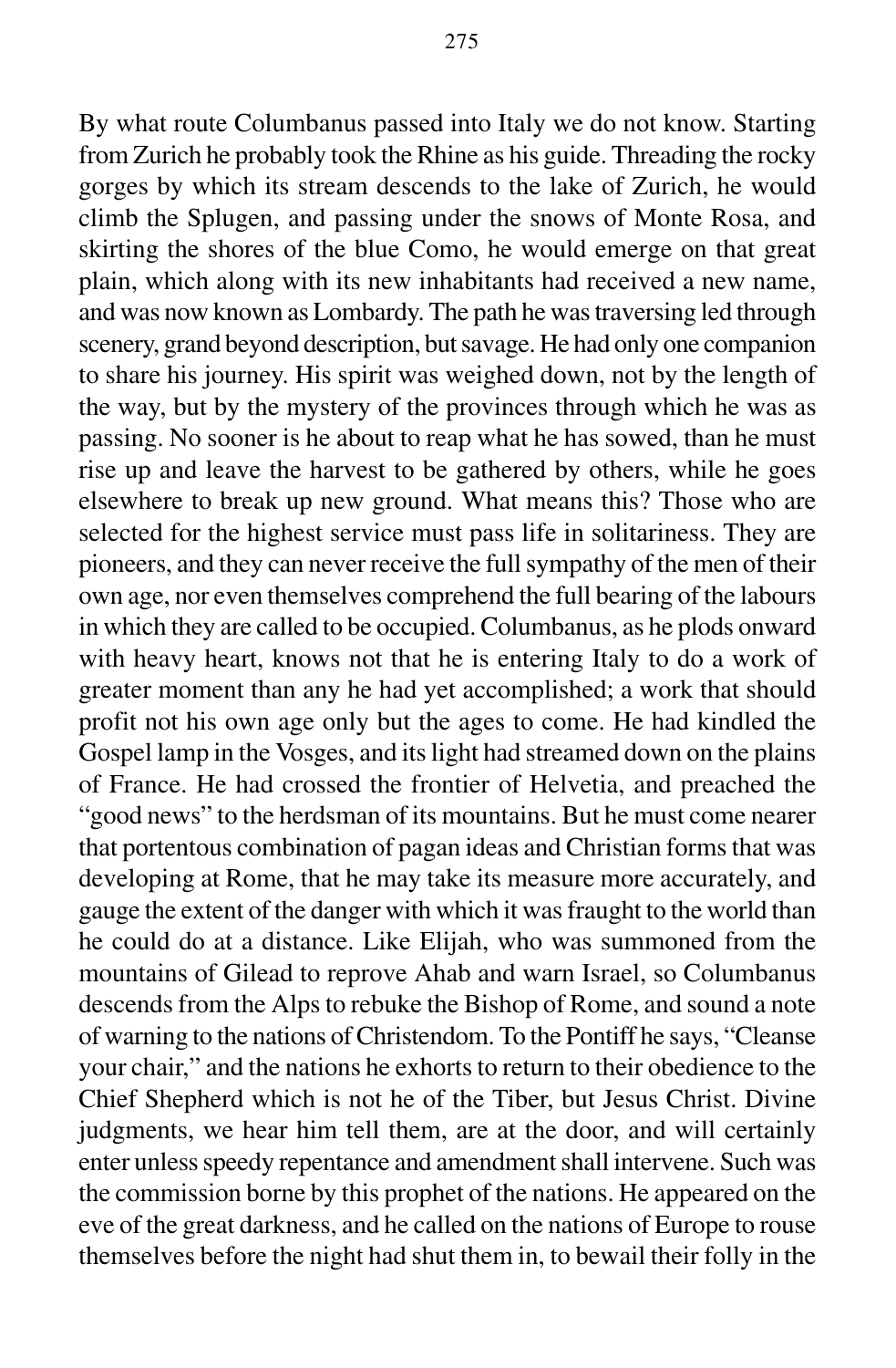prison house of their oppressor. The testimony of Columbanus, as courageously as faithfully discharged, re-echoed from the Alps to the very gates of Rome, as we shall see in our next chapter.

Few personal traits have been left us of these Culdees; but the incidental glimpses we obtain of their private lives reveal to us a class of men of most patient, gentle, and loving spirit. Under their homely clothing they carry a sensitive and tender heart, and amid their toilsome and perilous journeys, and the rude and cruel treatment to which they are subjected, we see them preserving a wonderful equanimity and sweetness. They are full of sympathy with nature, and with all that is pure and beautiful. Wherever they raise their huts, there fertility and loveliness spring up. They know how to disarm the suspicion and win the confidence of the savage. Nay, the very beasts of the field come under the spell of their kindliness. We have already given an instance in the case of Columba. Who is not touched when he sees the old white horse of the monastery come up to the aged abbot as he rests by the wayside, and lay his head confidently on Columba's breast. Jonas, in his "Life" of Columbanus, relates a similar anecdote of that Culdean father, which shows that, despite the stormy scenes amid which he lived, and the wrongs meted out to him, he cherished a singular sweetness of disposition and a kindly sympathy with all living creatures.<sup>6</sup> The squirrels, says Jonas of Bobbio, would come down from the trees and sit on the shoulder of Columbanus, and creep into the breast of his mantle. The birds knew his voice, and when he called them they came to him. Jonas says that he had it from the mouth of Chagnold, a fellow Culdee. Other animals, usually less amenable to the control of man, owned the strange spell of Columbanus sympathetic nature, and yielded compliance with his wishes. He commanded a bear to leave the valley in which he was evanelising, and forthwith the animal quitted the district. The narrator does not claim the credit of miracle for this, inasmuch as the brown bear never attacks human beings unless anger enrages, or hunger impels it.

#### Endnotes

- 1. See *British Nation*, vol i, pp. 310, 311.
- 2. Paper read by Mr. J. Romilly Allen before Society of Antiquaries,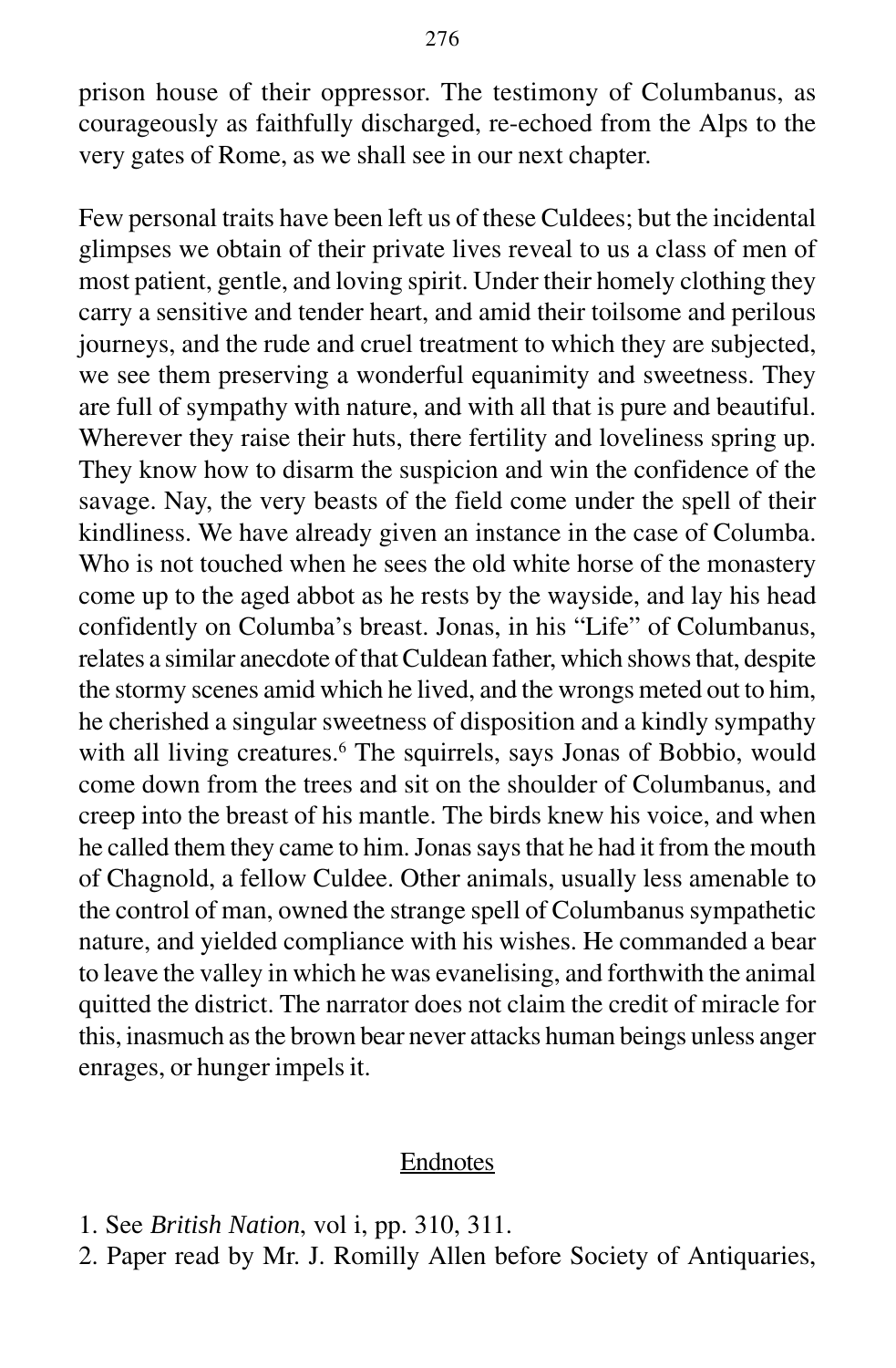Scotland, May 11, 1885.

3. Bede, lit. iii. c. 5. Let us mark the distinction of Bede. The Culdees read the "Scriptures," and "learned the psalms." They got them by heart, and could sing them by night as well as by day. The man who has reached the age of fifty, and cannot sing the psalms without a printed psalter, has either a weak memory or a weak piety.

4. *Eccles. Hist*., lib. iii. c. 2.

5. The main source of information on the subject of the Celtic Evangelisation in the sixth and following centuries is the laborious and learned work of Dr. Ebrard of Erlangen, entitled, Zeitshrift fur die Historische Theologie—Die Irosschottish Missionskirche des sechsten, siebenten und auchten Jahrhunderts, und ihre Verbreitung und Bedentung auf dem Festland, Von Dr. J. H. A. Ebrard, Gutersloch, 1873. Dr. Ebrard's *History of the Culdee Missions* is compiled from the most authentic ancient authorities, among others, from Mabillon, "Acta Benedictinorum," sæculum ii.; Mone, "Quellensammlung der Badischen Geishichte;" "Columbanus Epistles" in "Bibliotheca Patrum Maxima;" "Vita Columbani," by Jonas of Bobbio; Pertz, "Monumenta Germanica," "Kirchengeschichte Deutschlands," and the most ancient lives of a few of the saints.

6. Dr. J. H. A. Ebrard *Die Iroschottishe Missions Kirche des schesten, siebenten und auchten Jahrhundert und ihre Verbreitung und Bedentung, auf dem Festland*, p. 268.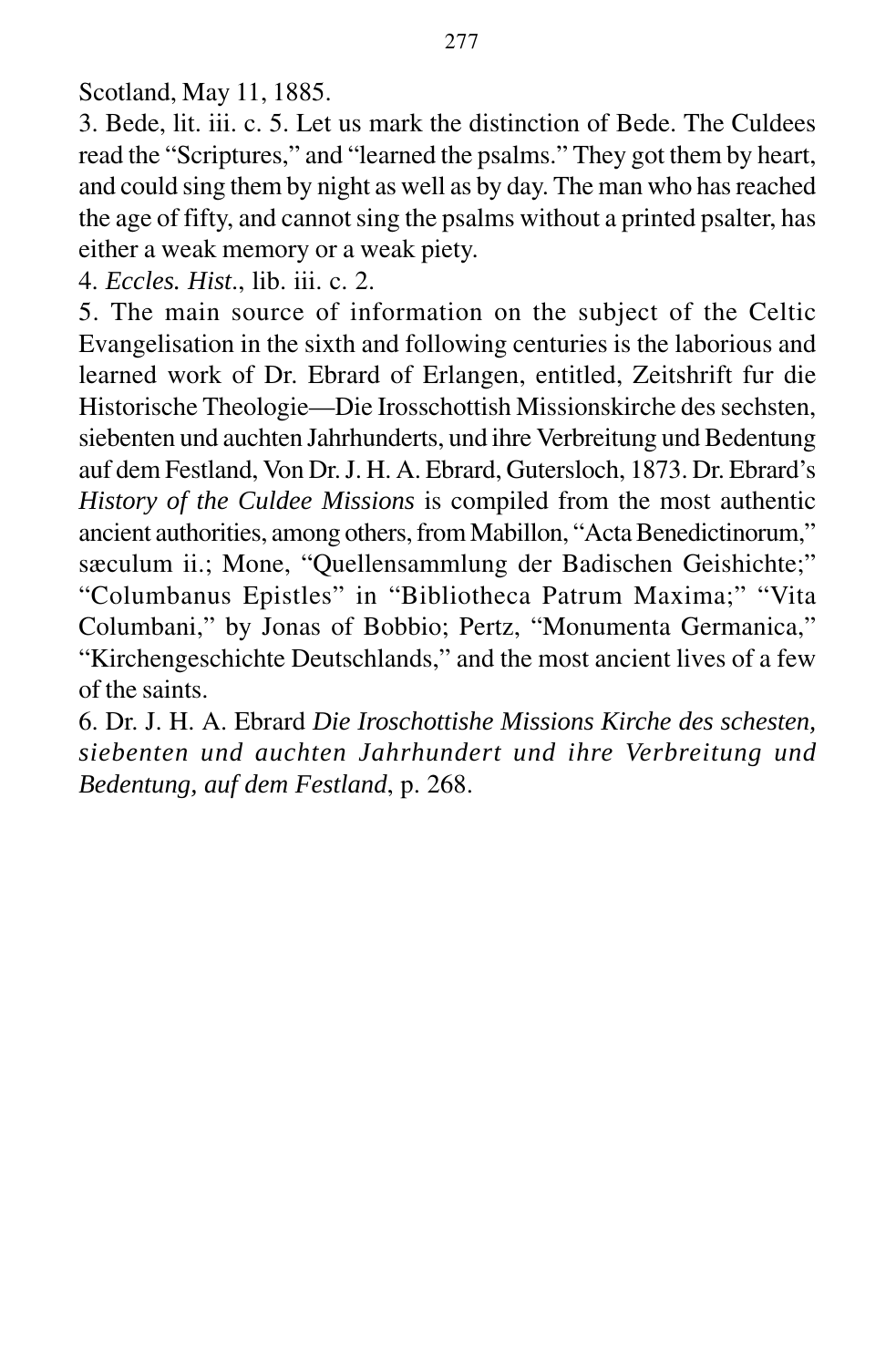#### CHAPTER XXVII.

# COLUMBANUS IN ITALY—HIS GREAT PROTEST AGAINST THE PAPACY—HIS LETTER TO POPE BONIFACE IV.—FOUNDS BOBBIO.

WE have followed Columbanus across the Alps. Over him is now the sky of Italy, and around him is many a town and river, renowned in the heroic age of Rome, and suggesting to the cultured Culdee the virtue and patriotism of an earlier day, in contrast with the venality and pusillanimity which led to the fall of the great empire. The once invincible Roman was gone, and the barbarous Lombard had come in his room: where Cæsar was law, Alboin now swayed his scepter. So passes the glory of States; and so do empires created by the sword fall by the sword; but the kingdom, in the erection of which Columbanus was privileged to take part, was one which the arms of no conqueror should ever overthrow. The motto on the banner under which he fought was the same with that which remains to this hour written on the walls of the mosque of St. Sophia at Constantinople—"Thy Kingdom, O Christ, is an everlasting Kingdom" an unconscious prognostication by the Turk, one would think, that Islam must yet yield up the scepter to Christianity.

Columbanus had been only a short while in Italy when tidings reached him that his enemy, Brunhilde, had fallen from power, and that the throne was now filled by Clotaire II., a sovereign friendly to the Culdee evangelisation, and in particular to Columbanus himself. This opened his way back to his monasteries, should he feel inclined to return. His children in the Vosges sent him a pressing invitation to come and live amongst them, and preside over the churches and schools which had been of his own planting, and which were now beginning again to flourish. But his new environments had shed new lights on the path of duty. A Divine hand had led him into this land. Many things he should never have understood in the remote Vosges, and the sequestered Bodensee stood here revealed in the light of day. A mysterious power was rising in the chair of the Roman bishop, which, if allowed to develop into full stature, would, he foresaw, one day extinguish the faith and crush the liberty of the Christian church. Columbanus was the right man, and he had come at the right hour. He was here to sound a warning peal of what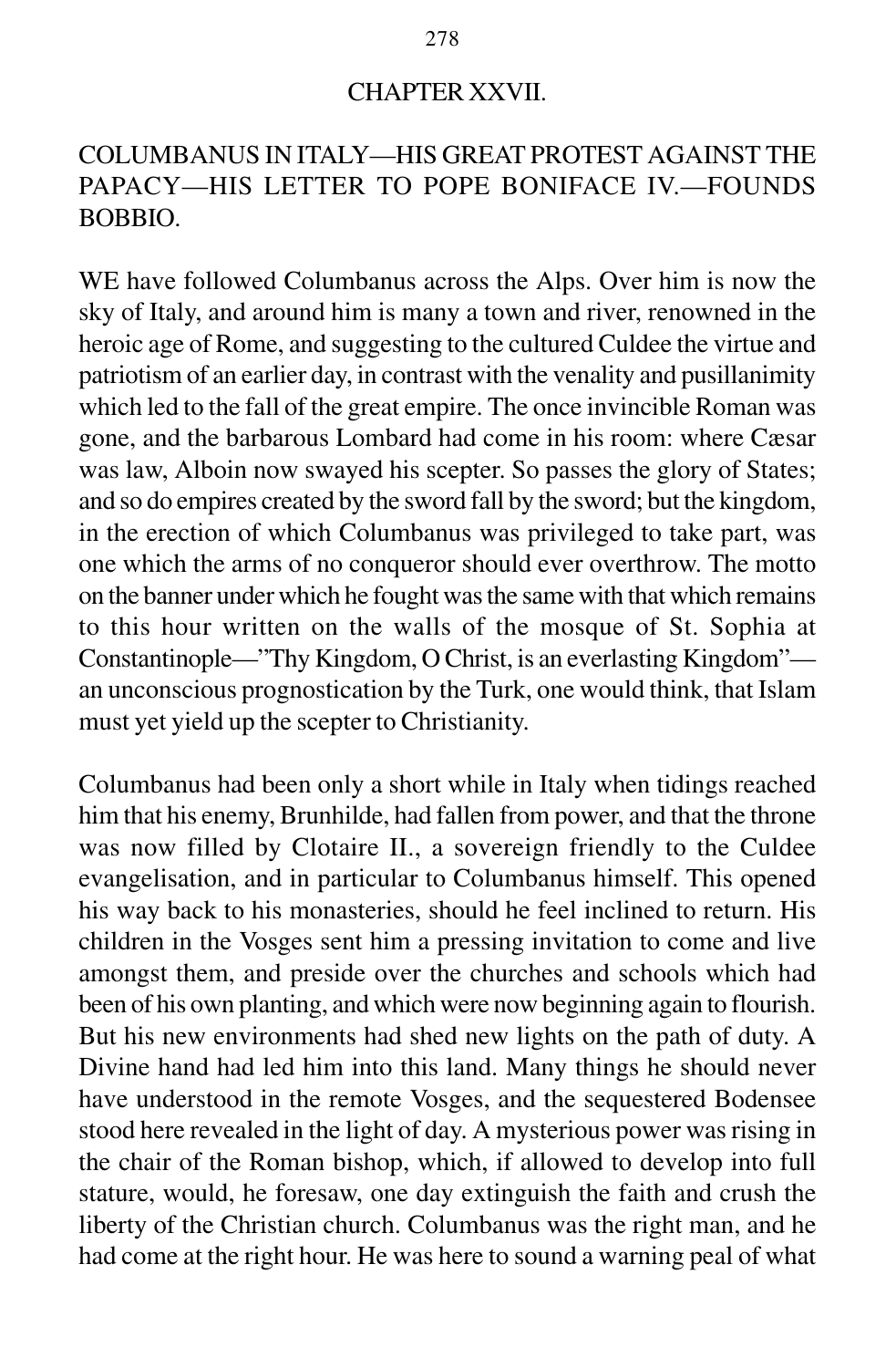was coming. He must first of all admonish the bishop of Rome that he was climbing like Lucifer, and that unless he retraced his steps, while yet there was time, he should fall like Lucifer. And second, he must show the peoples of Christendom the bondage that was preparing for them, and exhort them to resist before the yoke had become too strong to be broken. He was here, moreover, to hold open the door to the Culdee army that was advancing behind him, to whom Columbanus was to bequeath the battle after he had gone to his grave. He struck the first blow, and the rank and file of the Culdee host rushed in and long maintained the struggle against Gothic paganisms and Roman corruptions. To the teachings of these men it is owing that the church of Milan retained its independence in the face of Rome till the eleventh century, and that Christianity flourished in a measure of apostolic purity in the north of Italy, long after it had been grossly corrupted in many places both south and north of the Alps. We have a noble relic of the pre-Reforrnation Christianity of sub-Alpine Italy in the Waldensian Church.

Occasion soon offered for Columbanus to raise his voice. Just eight years before his arrival an imperial decree had installed the Bishop of Rome spiritual sovereign of Christendom. It is as not to strengthen Christianity but to strengthen himself that Phocas, the usurper and murderer, conferred this stupendous dignity on Boniface III. It was simply a piece of State policy. The residence of the emperor was now at Constantinople, and who so well fitted to fill his place at Rome, and to conciliate the provinces of the western world, to the rule of the absent emperor, as the supreme pastor of the church? Phocas, therefore, placed Boniface, in his empty chair. The priestly influence of the one would be a prop to the imperial power of the other, and the chair on the banks of the Tiber would uphold the tottering throne at Byzantium. So thought Phocas; and his policy has been pursued, to the infinite damage of both states and churches, by the kings of Europe for 1200 years; nor is it antiquated even yet. We may conceive how startling to the simple and spiritual minded Culdee must have been the spectacle that met his gaze when he entered Italy—a chair changed into a throne, a pastor transformed into a monarch, who instead of preaching the Gospel, was occupying himself with political cares and ambitions, was imposing taxes, regulating finance, and giving orders for the enrolling of soldiers and the movements of troops!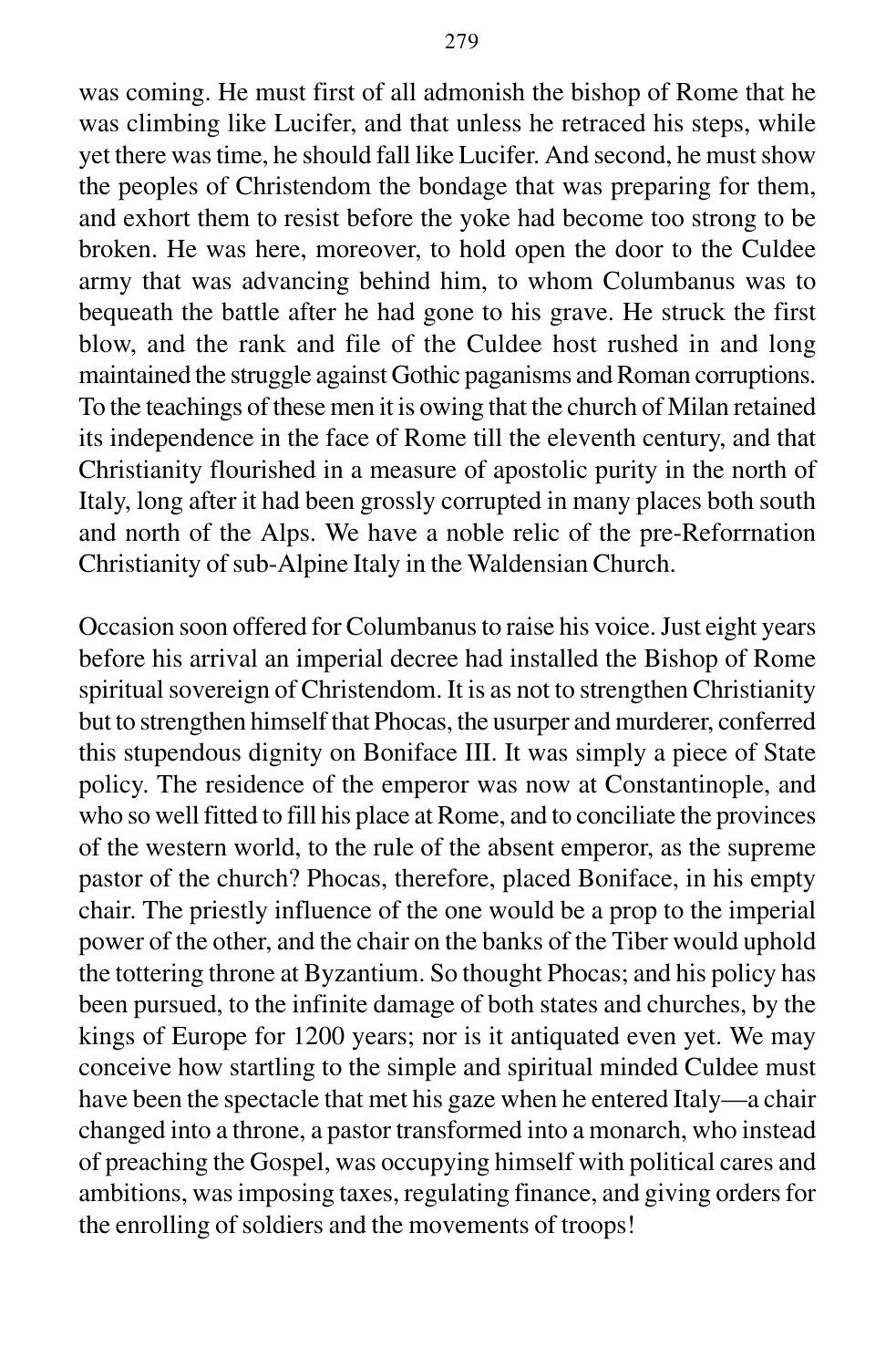And now we hear the voice of Columbanus clear and loud, and verily there is no uncertain sound in the trumpet peal that resounds through Italy. The more immediate occasion of Columbanus' interference was what is known in history as "the Controversy of the Three Chapters." To see how it bears on our subject, and especially how it brings out in the clearest possible light the INDEPENDENCE of the Culdee Church, and its explicit refusal to submit to the dictation of the Roman See in matters of faith, we must attend a little to this dispute. In the middle of the sixth century three eminent fathers—Theodore of Mopsuestia, Theodoret, and Ibas of Odessa—were condemned as heterodox by a council at Constantinople (A.D.553), now called the fifth Ecumenical council. The fourth general council, that of Chalcedon, had approved the writings of these Fathers as orthodox. The influence of the Emperor Justinian, however, procured, as we have said, the condemnation of their writings as execrable and blasphemous, and pursuing his victory over the three bishops, Justinian, by imprisonment and exile, compelled Vigilius, Bishop of Rome, to concur in the condemnatory sentence of the council of Constantinople. The question—was the condemnation of the three Fathers just and righteous, or false and iniquitous?—divided the Church. We have seen the side on which Rome ranged herself. Which side did the Celtic, that is, the Culdee Church, take? Did she follow in the wake of Rome? Far from it. She gave her verdict on the side of the three Fathers, and in condemnation of Rome. We can see no belief in the infallibility of Peter's chair here; no submission to the alleged papal supremacy. Cardinal Baronius brings out most clearly the independence of the Culdee Church at this epoch, while at the same time he rebukes that church most severely for daring to differ from Rome. The Cardinal says:—

"By the malice of the evil spirit it happened that the Irish Church, which up to this time had been well cultured, was overcast with dense gloom, having suffered shipwreck by her not following in the wake of the bark of Peter, which sails at the head of all, pointing the way into the harbour of salvation.... For *all* the bishops which were in Ireland rose up unanimously, with most ardent zeal, in defense of the Three Chapters. And when (afterwards) they heard that the Church of Rome had adopted the condemnation of the Three Chapters, and strengthened the fifth synod by her concurrence, they added also this further impiety, that they separated themselves from the same. And in this state they continued a very long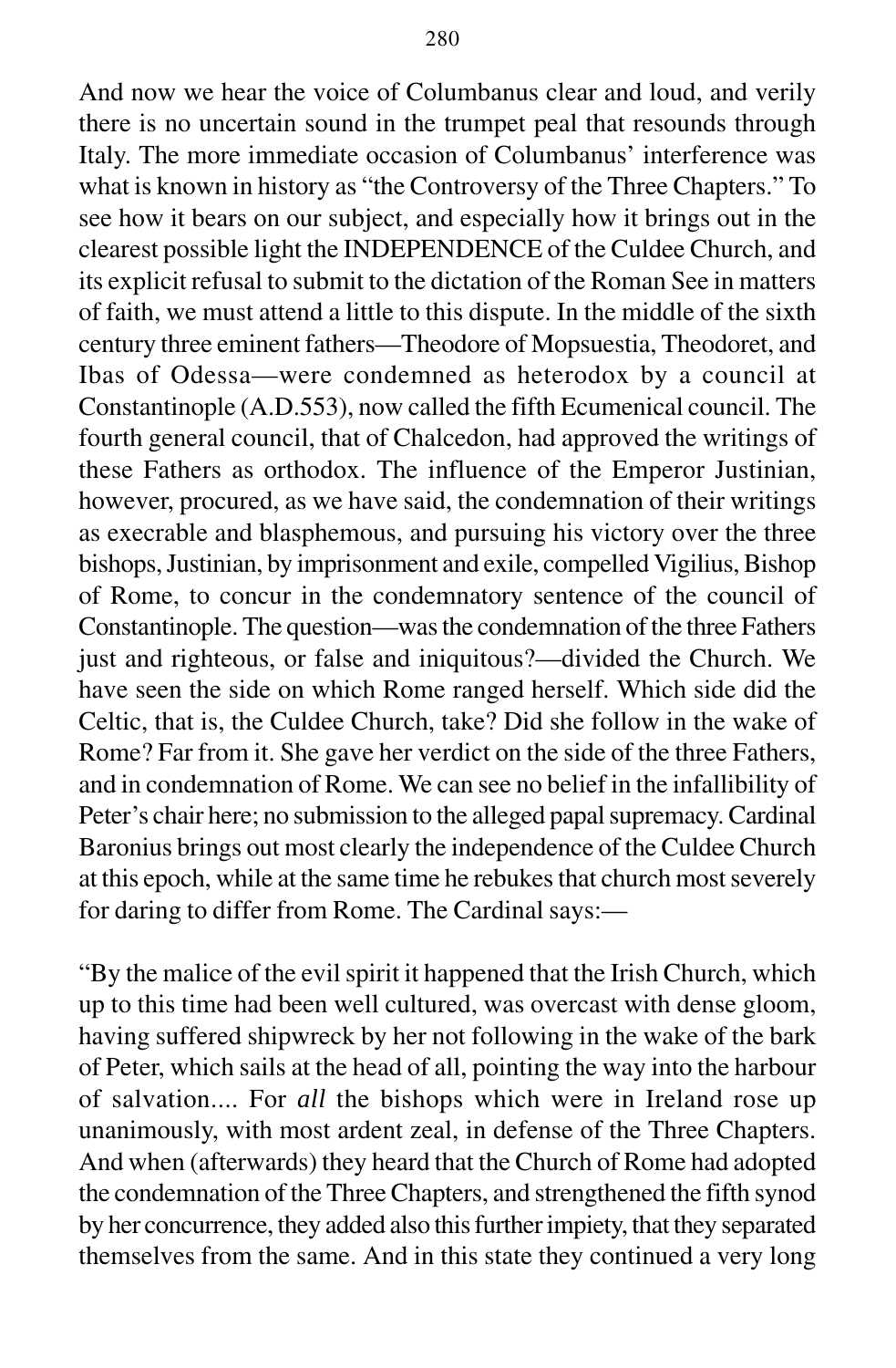time, pitying those who followed the fifth synod as wanderers from the straight path of the faith."1

The clear meaning of this highly metaphorical passage is that the judgment of the Scoto-Irish Church in this controversy was in flat opposition to that of Rome, and added thereto this farther impiety," "that she separated herself from the Roman communion," that is, excommunicated the Pope and all his adherents, and continued "a very long time wanderers from the straight path." Yes, she continued till the middle of the twelfth century, when the soldiers of Henry II., crossing the Channel, drove the Irish into the Roman fold at the point of their swords.

So far Baronius: let us next hear Columbanus. He arrives in Italy in A.D. 612, just eight years, as we have said, after the title of "Universal Bishop," had been conferred on Boniface by imperial decree. Columbanus takes up his abode at Milan, and commences evangelistic efforts among the Lombards. The controversy of the "Three Chapters" is still raging, and Aigilulf, King of the Lombards, requests him to indite a remonstrance to the Pope, exhorting him in steering the bark of Peter, to eschew the tackings and shiftings which were causing so many scandals. Columbanus fell in the more readily with the king's proposal, because he saw in it an opportunity of vindicating his own church by pronouncing adversely on the action of Rome. He sat down and wrote an epistle to Boniface IV, who now filled the papal chair. To ears accustomed, as were those of the Pope, to the siren song of adulation, the honest words of the Culdee missionary must have fallen with the stunning force of a thunderclap. As we read Columbanus' letter, we feel as if Luther held the pen. Certainly, till we come down to the sixteenth century, we meet with nothing breathing a sturdier independence or a more uncompromising protestantism than this famous epistle. The Culdee missionary gives the Pope all his legal titles, and then proceeds:—

"It is not vanity, but grief, that compels me, a mere dwarf, of the meanest rank, to write to such lofty personages, seeing that the name of God is blasphemed among the nations, through you contending with one another. For I do grieve, I confess, for the infamy of the chair of St. Peter. . . . The storm threatens the wreck of the ship of the church; and hence it is that I, a timid sailor, cry out, 'Keep watch, for the water has already made its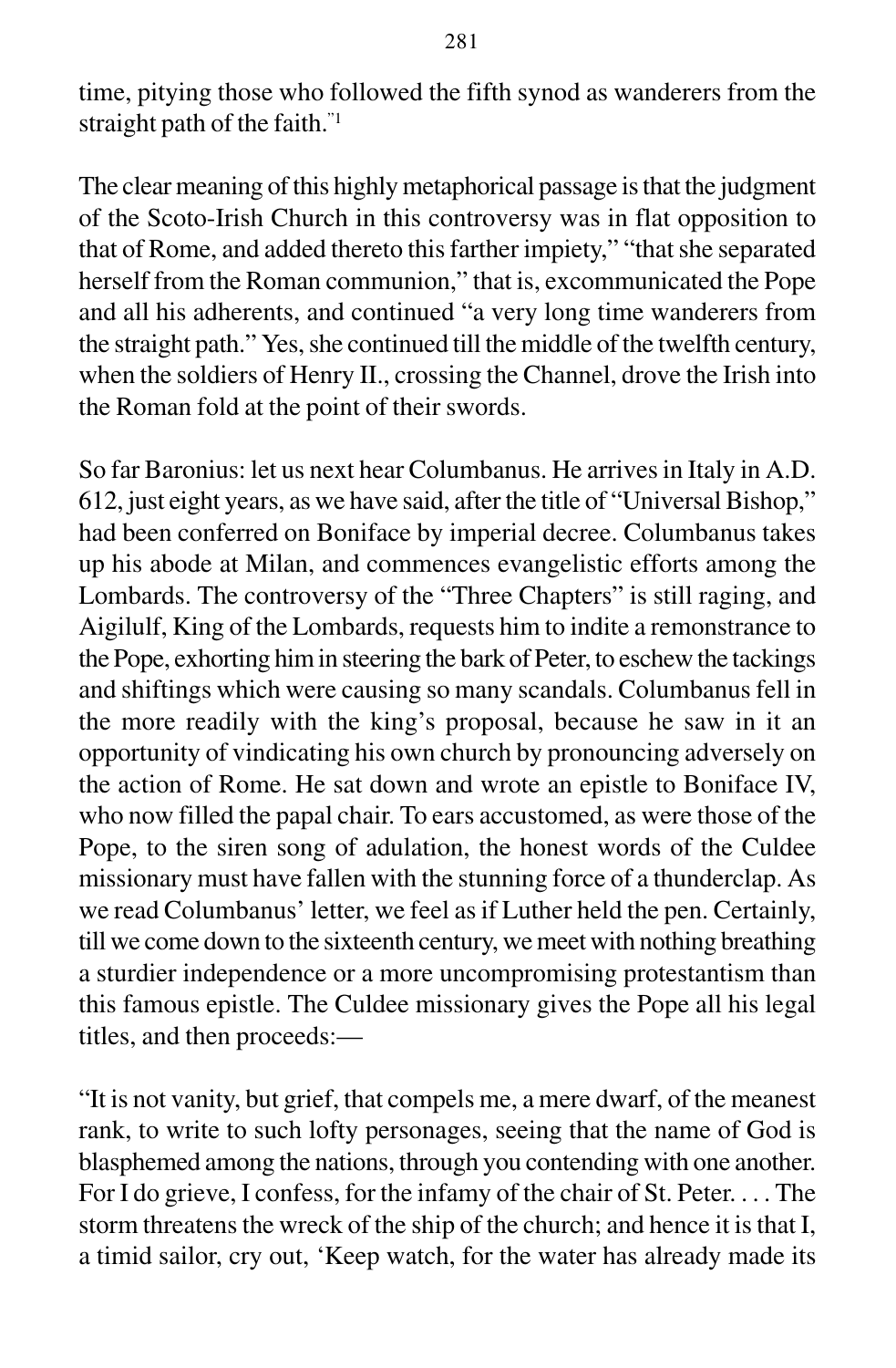entrance into the vessel, and the ship is in jeopardy.' For we are the disciples of Saints Peter and Paul, and of all those their disciples, who by the Holy Ghost have written the divine canon. Yes, we, the whole body of the Irish, who are inhibitors of the ends of the world, and receive nothing beyond the teaching of the evangelists and the apostles. There has never been amongst us any heretic, any Judaizer, any schismatic; but the catholic faith has been held unshaken by us, as it was first delivered to us by you, the successors, to be sure, of the holy apostles.... Therefore that thou mayest not be deprived of apostolic honour, preserve the apostolic faith,<sup>2</sup> confirm it by testimony, strengthen it by writing, fortify it by synod, to the end that none may justly resist thee. Despise not the poor advice of a stranger, as being a teacher of one who is zealous for thy sake. The world is now drawing to an end; THE PRINCE OF PASTORS<sup>3</sup> is approaching; beware lest he find thee remiss and negligent, both beating thy fellow servants with the blows of an evil example, and eating and drinking with Hebrews; lest what follows (in that place of Scripture) befall thee, as the consequence of thy security. 'For he who is ignorant shall be ignorant' (1 Cor. xiv. 38). Watch, therefore, I pray thee, O pope; watch, and again I say watch, because, doubtless, Vigilius did not keep Vigil,<sup>4</sup> whom those who throw blame upon thee cry out to be the HEAD OF THE SCANDAL."

This places, first of all, the creed of the Scoto-Irish Church beyond dispute. On the testimony of her most distinguished son in the seventh century, that church held nothing "beyond the teaching of the evangelists and the apostles." There is not a word here of the "traditions of the Fathers," or the "decrees of councils," which form so large a part of the creed of Rome at this day. "You, the successors of the holy apostles," says Columbanus. You, as discharging the office of bishops in the same city, but not, therefore, vested in the peculiar powers and prerogatives of the apostles, much less those higher prerogatives, which the popes arrogate to themselves, though the apostles never claimed then. Columbanus continues:—

"Lest, therefore, the murderer from the beginning (Satan) bind men in this his very long cord of error, let the cause, I beseech thee, of the schism be immediately cut off from thee by the sword, as it were, of St. Peter, that is, by a true confession of faith in a synod, and by a renouncing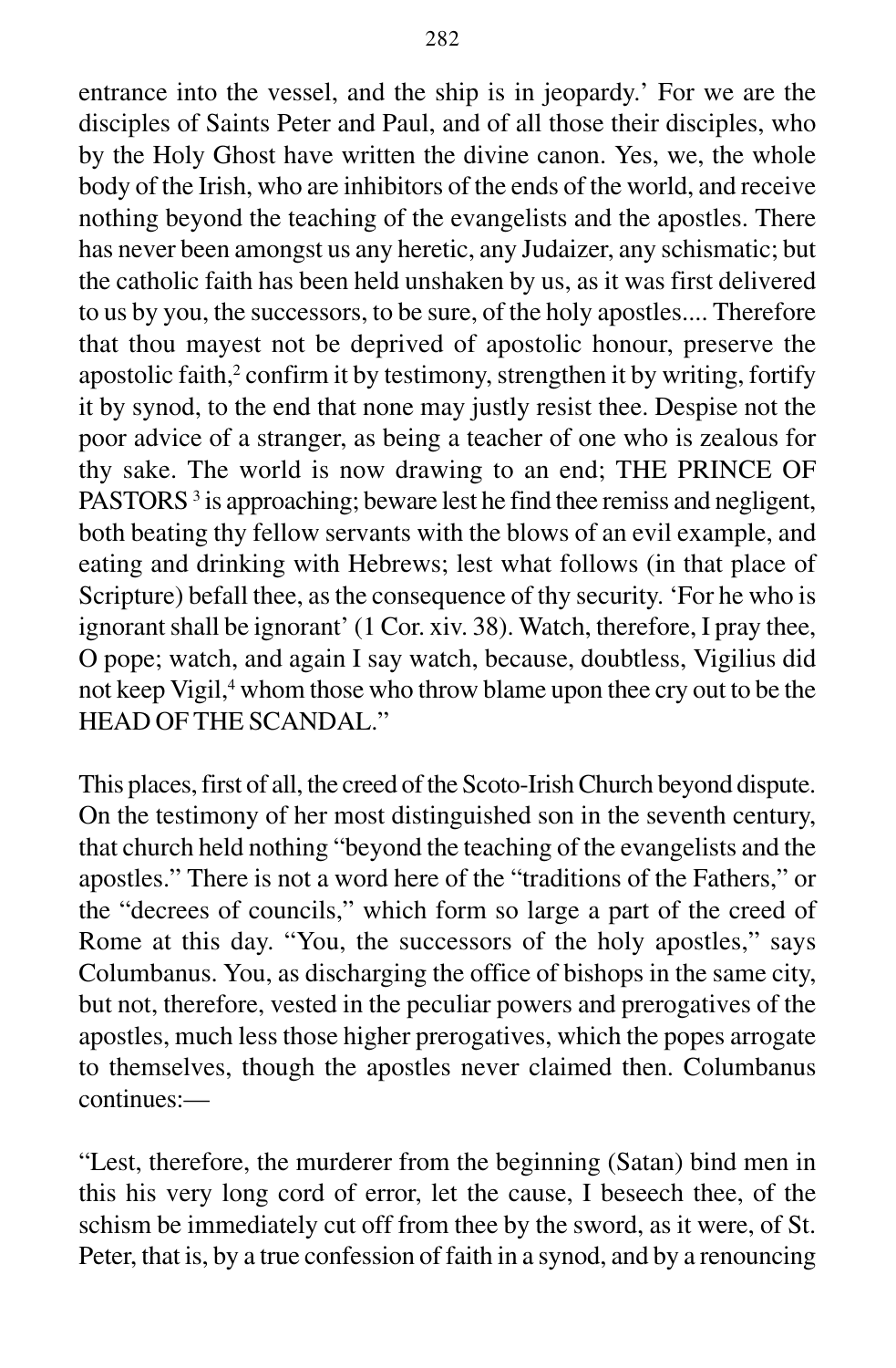of all heretics, that thou mayest cleanse the chair of Peter from every error; nay, horror! if any (as is reported) has gained an entrance there, if not, that its purity may be known of all. For it is doleful, nay, deplorable, if in an apostolic seat the catholic faith is not held . . . Therefore I beseech you, for Christ's sake, come to the relief of your good name, which is torn to pieces among the nations, that your silence be no longer imputed to your treachery by your rivals. Dissemble, therefore, no longer, keep no longer silence, but send forth the voice of a true shepherd. Surely the blame is yours, if you have wandered from the true faith, and made void the first faith. Deservedly do your juniors resist you; deservedly do they refuse communion with you, until the memory of the wicked be wiped out from you, and consigned to oblivion. For if these charges are more certain than false, then the tables being turned, your sons are changed into the head, and you into the tail, which is a grief, even to say. Therefore, also, they shall be your judges who have always kept the catholic faith, no matter who they be, even though they may appear to be your juniors.<sup>5</sup> For the orthodox and true catholics are they who have never, at any time, either received or defended heretics, or any persons suspected of heresy, but have always zealously persevered in the true faith."

Columbanus could not recognise Boniface as "Head of the Church," but he did not for a moment question his right to be called "Head of the Scandal." It is also here assured that the Church of Rome may lose the apostolic faith; nay, it is distinctly intimated that she had already done so, and that her title to "apostolic" had lapsed; and Columbanus puts it to her whether she does not hear the approaching footsteps of the PRINCE of pastors coming to call her to a reckoning? We proceed with Columbanus:—

"Inerrant !" we hear Columbanus exclaim. You have already erred, O Rome !—fatally, foully erred. No longer do you shine as a star in the apostolic firmament. You have fallen from that high sphere; you have plunged into the night, and unless you speedily regain the orbit in which you once shone, there is reserved for you only the "blackness of darkness," "An apostolic seat!" again exclaims Columbanus. Your chair, O! Pope, is defiled with heresy. Deadly errors have crept into it; it harbours horrors and impieties. "Catholic!" again cries Columbanus. The true Catholicism you have lost.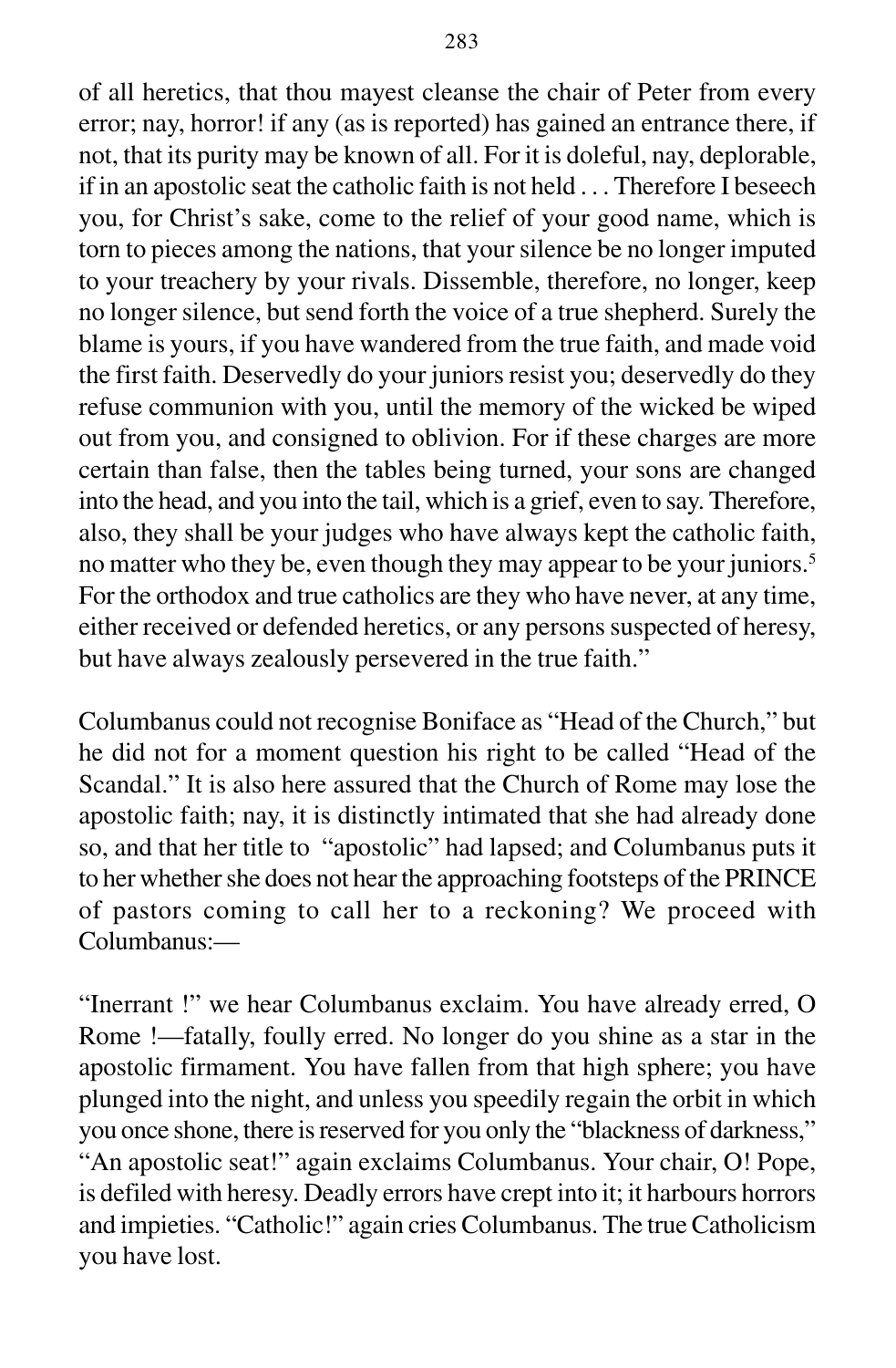Could any one better define Catholicism than this Protestant of the seventh century? *The orthodox and the true Catholics are they who have always zealously persevered in the true faith.* So does the Culdee tell the man who claimed to have a monopoly of Catholicism. Columbanus goes further still:

"With us it is not persons, but reason, that has weight; but the love of gospel-peace compels me to speak out freely, what a stupor has come over you both that ought to have remained one choir.... For we, as I said before, have been devoted to the chair of St Peter; for though Rome be great and renowned, yet with us she is great and renowned only on account of that chair. For though that ancient and most august name (Rome) of Ausonian glory became renowned even to our western and out-of-the-world parts; yet from the time in which God vouchsafed to be the Son of God, and, riding on his two most glowing steeds, Peter and Paul, stirred up the stagnant waters of this world, and multiplied charioteers to the millions of innumerable nations; the head charioteer Himself —namely, Christ, the true Father, the Horseman of Israel, came even unto us. Since that time you (Romans) are great and illustrious with us, and Rome is more noble and renowned; nay, you are, if one may so speak, well-nigh celestial with us, for the sake of Christ's two apostles, and Rome is the head of the churches of the world, saving the singular prerogative of the place of our Lord's resurrection."

This passage abounds in delicate touches of sarcasm, as does the whole epistle. "The Head-charioteer and the true Father—namely, Christ." He it was who sent the Gospel to the countrymen of Columbanus by his two radiant steeds, Peter and Paul, speaking in their inspired writings, and not that other who styles himself, by the grace of Phocas, "universal Head and Father." "With us," says Columbanus, speaking in the name of the Scots of Ireland, "we are devoted to the chair of St. Peter." not, surely, to the chair of Boniface, which was "defiled with heresy," but to the chair of St. Peter; which was none other than the confession of faith made by Peter. Only so long as the Popes retained Peter's faith did they sit in Peter's chair. So does Columbanus affirm, as the following extract will show. And even with the glory of that faith around her, Rome was second to Jerusalem. This makes clear the sort of Headship which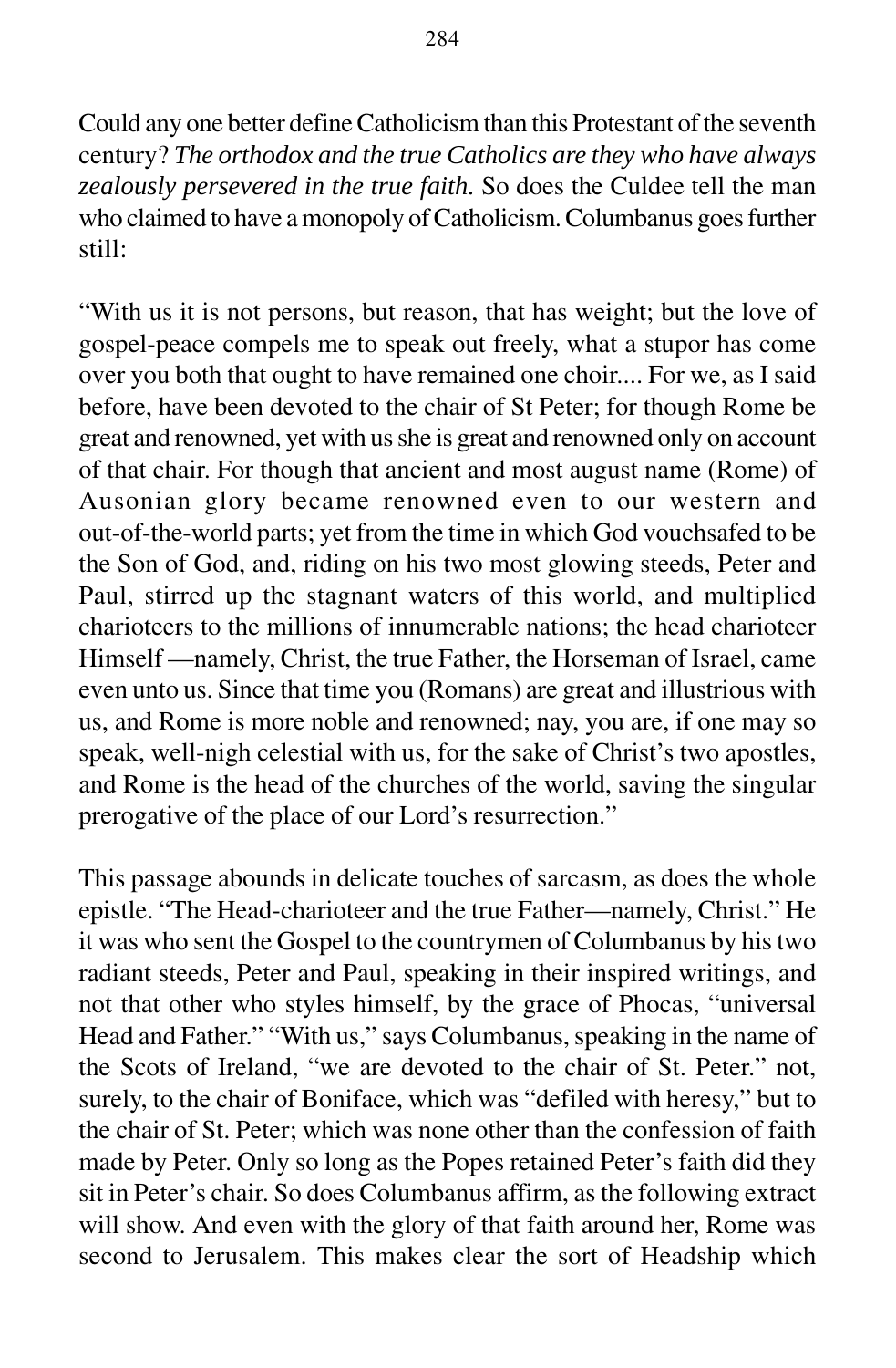Columbanus ascribed to Rome. It was a headship of honour, and not of authority. It was Jerusalem first, Rome next; and both on grounds of pious and reverent feeling, and not of Divine appointment. And this honour and dignity, he tells the Roman bishop, would remain with him not a day longer than he retained the true faith. The chair of Peter lacking Peter's faith was no better than the chair of Roman Augur or of pagan Druid.

"Thus it is, then, that as your honour was great, in consideration of the dignity of the chair; so you have need of great care, that you lose not your dignity through any perversity. For so long shall power remain with you, as right reason remains with you. For the key-keeper of the Kingdom of Heaven is He who, by true knowledge, opens to the worthy, and shuts to the unworthy; otherwise, if He do the contrary, he will be able neither to open nor to shut. Seeing, then, that these are true principles, and received as indisputably true by all the wise—since you (because forsooth, no one is ignorant how our Saviour gave to St. Peter the keys of the kingdom of Heaven)—since you, I say, assume to yourselves, by some arrogance or other, I know not what, an authority and power in Divine things above others, know that, if you even think such a thing in your hearts, the less will your power be with the Lord; because that which makes unity of power and prerogative, all the world over, is unity of faith, to the end that liberty to the truth be given everywhere by all, and access to error, be in like manner refused by all; seeing it was a right confession, that gave the privilege, even to the holy key-keeper himself, THE COMMON FATHER-ABBOT OF US ALL" 6

This is conclusive as regards the opinion of Colunbanus and the Culdee Church on the claim of Rome to exclusive power. Columbanus scouts it. You the Roman Church, says Columbanus, affirm that the "keys" which Peter received from his Lord, he has transmitted to you, and to you only, and, therefore, that you possess the exclusive prerogative of opening and shutting to men the kingdom of heaven. It is an unheard-of arrogance the very thought sinks you. These "keys," Peter received not for himself, nor for you, but for ALL of us. He was the father-abbot, not of the Roman Church only, but of all churches. All of us have a common interest in him, and all of us who have what Peter had—namely, a right confession of faith, have the same power to open and to shut which he had. It was his Confession of Faith that made Peter a door-keeper and a key-bearer,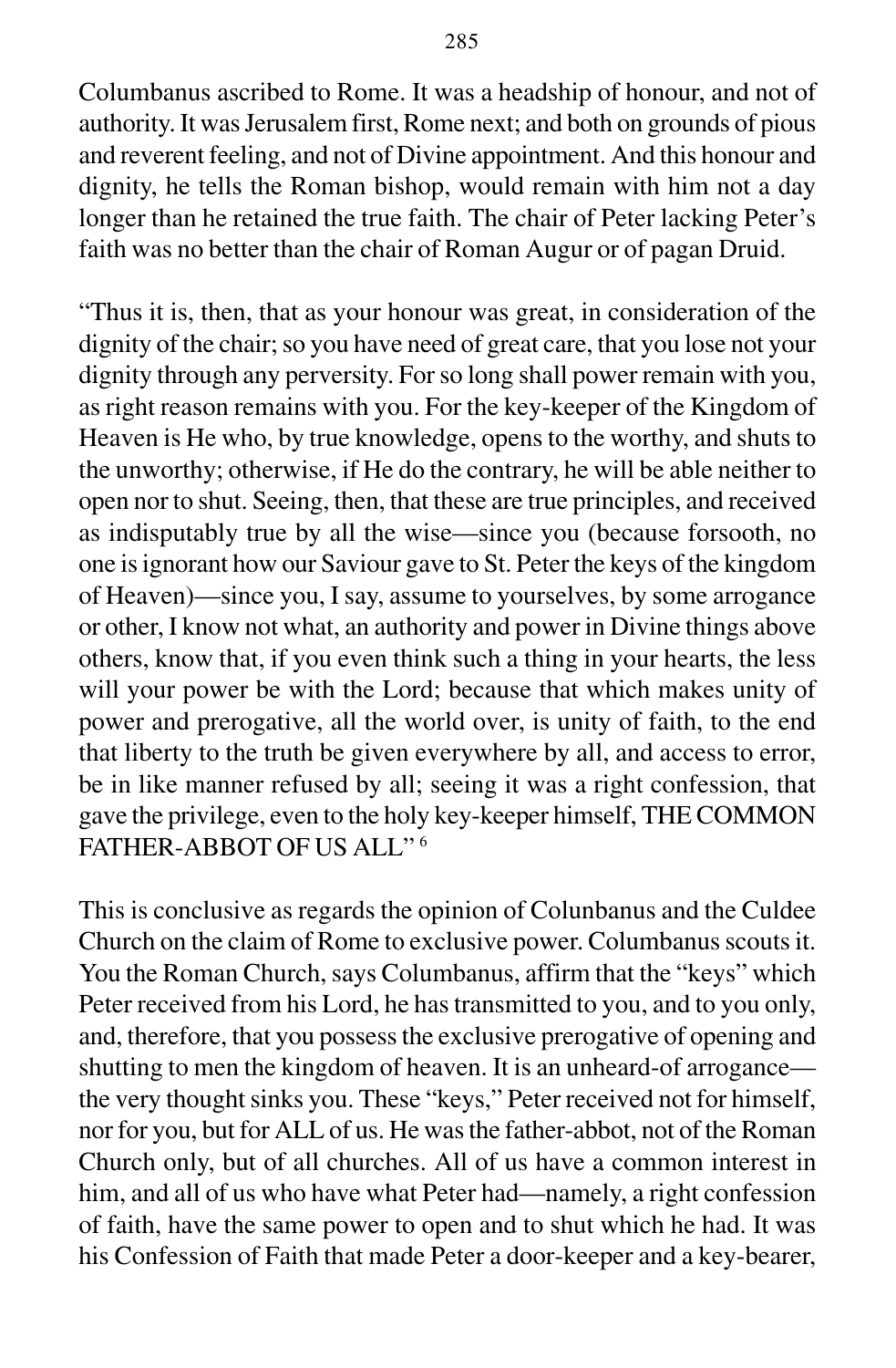and the church only that retains Peter's faith sits in Peter's chair, and wields Peter's sword. The passage is a distinct claim on the part of the Celtic church to full equality with, and entire independence of, the Church of Rome.

The epistle of Columbanus to Boniface IV. is one of the noblest monuments of antiquity. It is a specimen of the classic polish, the lettered grace, and the intellectual power which flourished in the schools of Iona and Ireland at that age. It is more: it is an enduring monument of the apostolic Christianity that formed the creed of the Scottish churches of Ireland and Scotland. Its sarcasm is refined, but cutting. Its logic carries the reason captive; its honesty and courage are beyond all praise, considering that when it was written from east and west flattery only was pouring in upon the man whom Phocas had made head of the universal church. In the midst of the hundreds of bishops who cringe and grovel at the foot of the papal chair, Columbanus stands erect. But the crowning excellence of this manifesto is its moral earnestness. The finger of Providence is seen in ordering that such a manifesto should be emitted at this epoch. It was a weighty and solemn call to Rome to adventure not a step farther in her newly path; and it was an equally weighty and solemn call to the nations of Europe to abandon her communion and get out from under her shadow should Rome refuse to reform. Neither Rome nor the nations gave heed to the warning. The former, century by century, departed farther from the simplicity and purity of Christianity, climbing higher and higher into the empyrean of political power, and the latter sank apace into darkness and bondage. Nevertheless the manifesto of the great Culdee was not in vain, nor did his words fall on the ground.

The epistle of Columbanus stood on the records of the age a public notification of an apostasy into which almost all churches had gone headlong, and after lying neglected for a thousand years, Luther brought it forth, and in substance published it a second time in the hearing of assembled Christendom at the Diet of Worms. It received subsequent ratification in the ever-memorable PROTEST of the German princes at Spires. It lives in the Reformation. And it will go down the ages an imperishable monument that the Reformed church is the *old*, and the church of the pontiff the *new*. The former has its institution from Christ, the latter from Phocas.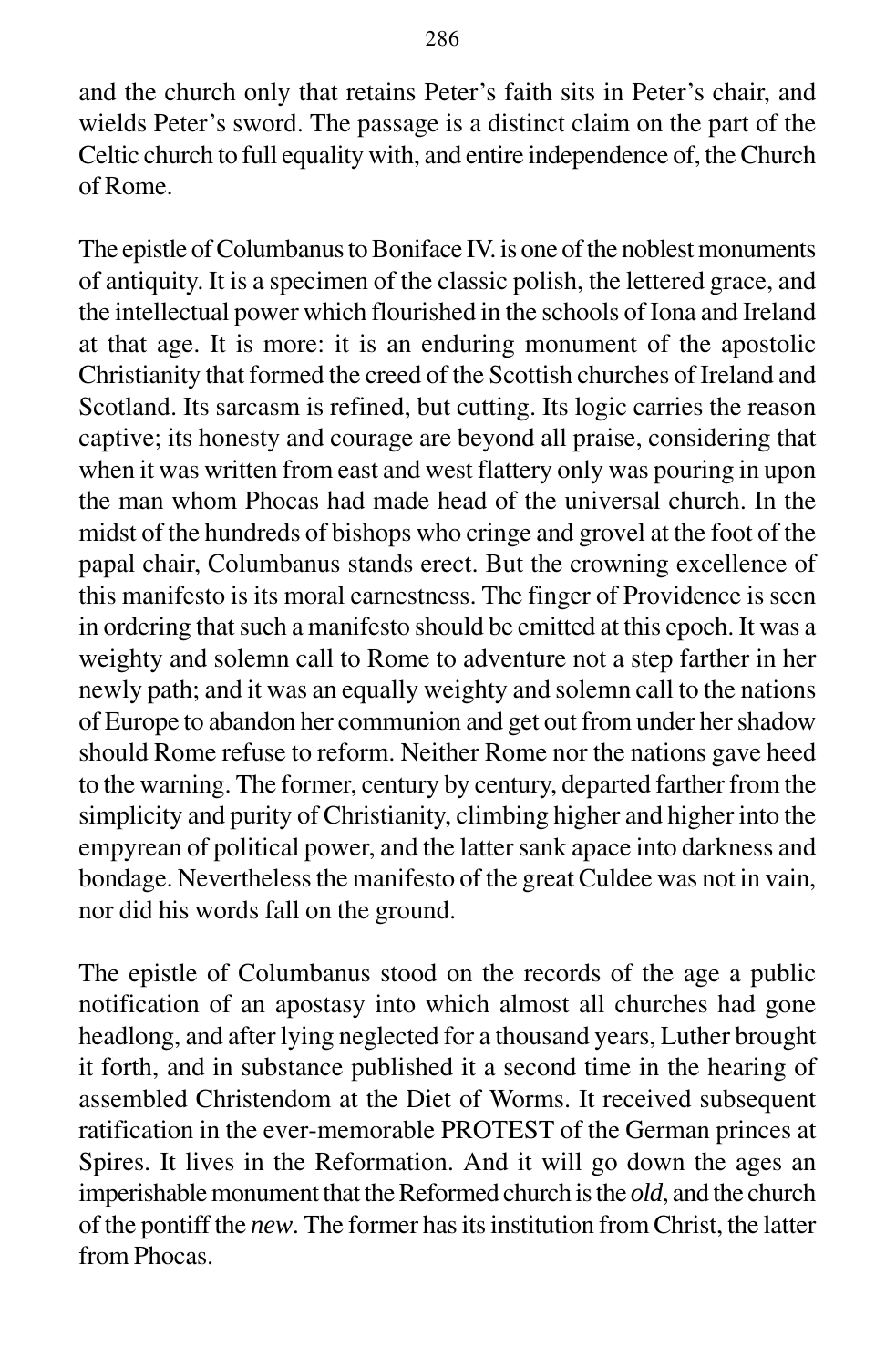When Columbanus laid down his pen after writing his epistle, or rather his three epistles—for besides his letter to Boniface IV. he wrote two to Pope Gregory;—he may be said to have finished his work. He lived after this two years and founded the monastery of Bobbio, in a gorge of the Apennines between Milan and Genoa. He died at Bobbio, 615, and his tomb was still to be seen there in the seventeenth century, when it was visited and described by the learned Mabillon.

## Endnotes

1. *Baron. Annales*, Tom. vii., an. 566, col. 619. Coloniæ Agrippinæ, 1609.

- 2. Ut ergo honore apostolico non careas conserva fidem apostolicaam.
- 3. One of the titles of the Pope when the epistle was written.
- 4. Vigilius non bene vigilavit.
- 5. Younger churches, i.e., who received the faith later.
- 6. *Epistola S. Columbani ad Bonifacium Papam IV. Maxima BibliothecVeterum Patrum*. Tom. xii. p28, et seq. *Lugduni*, 1677.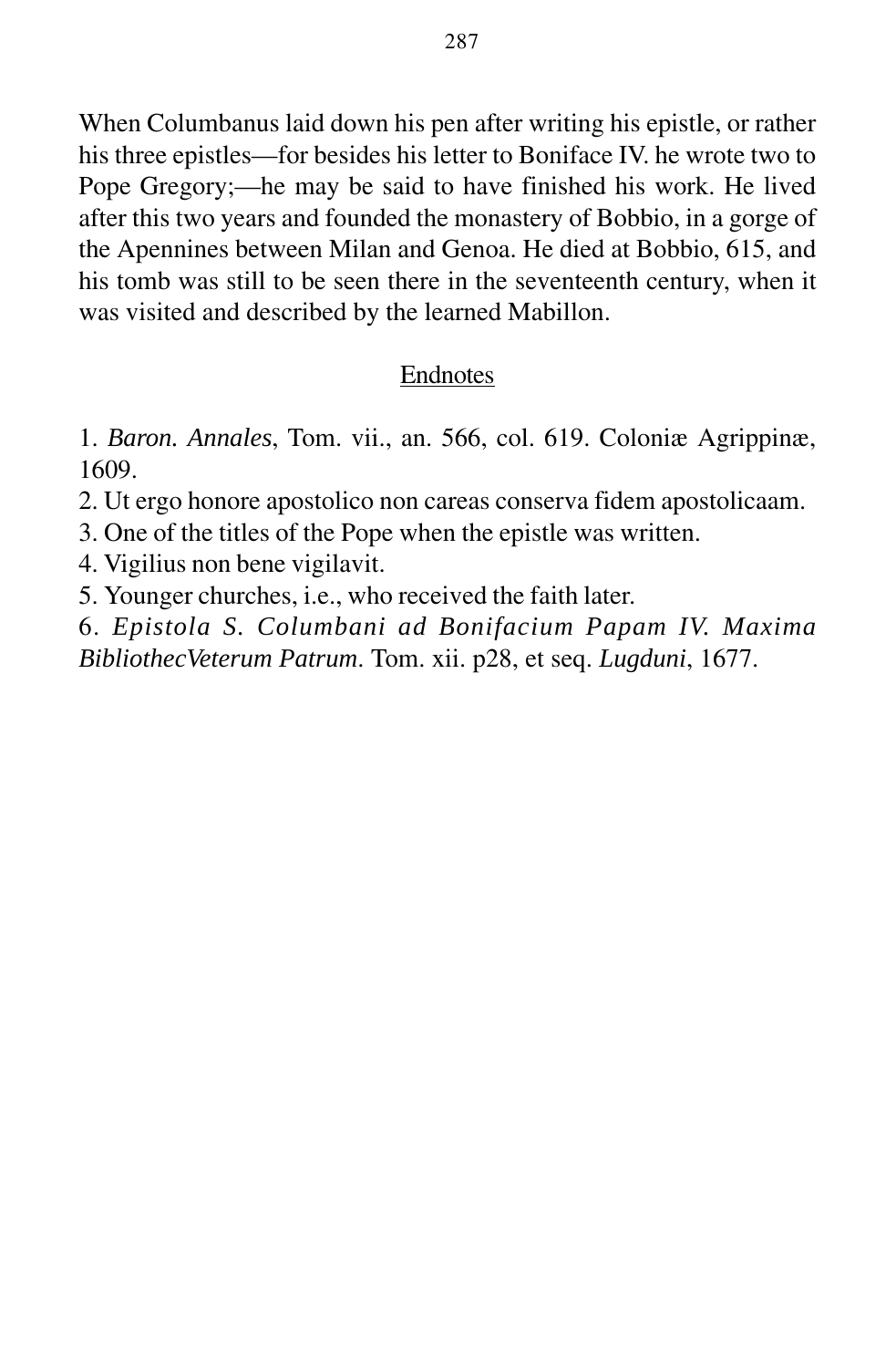#### CHAPTER XXVIII.

# THE CULDEAN CHURCH—IN THE RHINELAND—IN GERMANY—IN HOLLAND, ETC.—WILLIBROD AND BONIFACE— OVERTHROW OF THE CULDEAN CHURCH.

WE return to the Celtic evangelization. The Culdee host which is seen doing battle with the darkness of Europe, is being numerously recruited both from Iona and from the colleges of Ireland. The result is that the Columban houses are multiplying, and the area of the evangelization is, year by year, being enlarged. We begin with France. Fridolt, as we have said, broke ground at Poitiers in 501. Having started the work at this central point he removed to the Rhine, a stream already historic, though the dwellers on its banks were still heathen. This dark land now began to see a great light. Ultimately Columbanus, as we have seen, came to the Vosges, and planted, along with other monasteries, Luxeuil, which became a fruitful mother of Culdee cloisters, which in due time dotted the Frankish plains to the west. Anthurius, a personal friend of Columbanus, we find enrolled in this army of evangelical crusaders. He founded a number of Culdean houses on the Marne, of which the most famous was the monastery of the Rebaix. His two sons, Dado and Ado, were united with him in this pious labour. At Hombeg, near Remirmont, to which Arnulf, of Metz, had retired  $\frac{1}{1}$  was not a cloisters but a single cell.

There came hither Germanus, the son of the senator of Treves, a lad of seventeen, who was instructed in the faith, and after being trained in agriculture, as was the Culdee fashion, he set out, in company of Fridvald, one of the few surviving brethren of Columbanus, in search of a spot on which to build a monastery. He found a suitable place on the banks of the Birs, a river well stocked with fish, and there he reared a cloister which he named Grand Ville. Other two houses owe their erection to him—St. Paul, upon the Wohrd, and one at Ursetz, on the Doubs. After Germanus came his contemporary Wandregisil, who had a more adventurous career. He set out for Bobbio, but on his way thither, stopped in the Jura. Thence he went to the well known Culdee Audoin, who had become bishop of Rouen, by whom he was consecrated as sub-dean. He afterwards repaired to the Culdee Abbot-bishop, Anudomar of Boulogne, who ordained him a presbyter, and now he founded the cloister of St. Vaudrille. His exclusive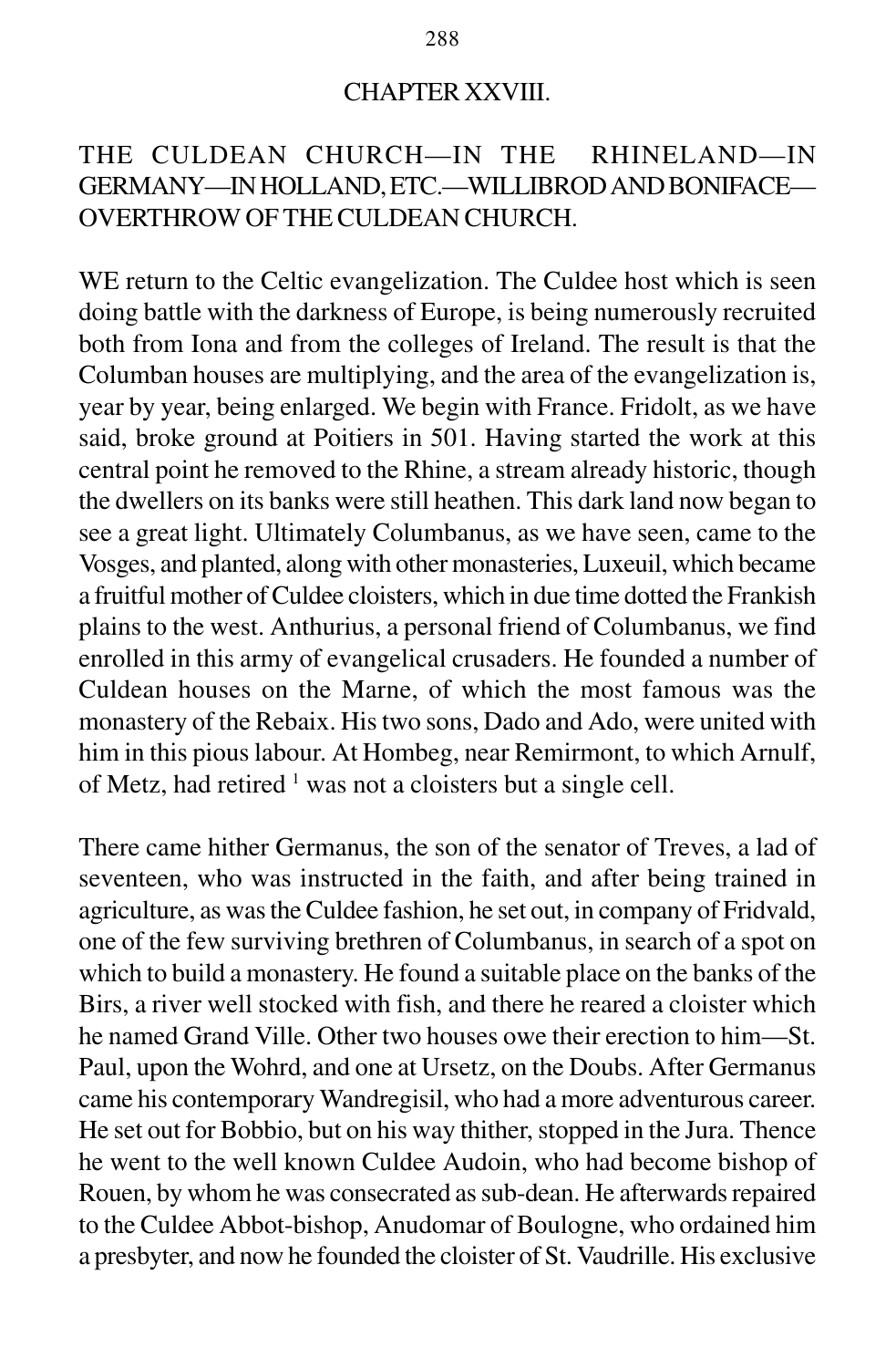work was the conversion of the heathen in the parts about. He lived amongst the wild men, and in this he evinced the genuine Culdee spirit. He took as his motto, "Not unto us, but unto Thy name be the glory."<sup>2</sup>

Under Clodwig II. the wealthy Frankish noble Leudobode founded the Cenobite cloister of Fleury, near Sully,on the right bank of the Loire, east of Orleans. The letter of foundation contains as witnesses the name of Odonus, four abbots, one presbyter, three deacons, of which one subscribes himself " deacanus et vice-dominus" also a lay deacon, an attender on the sick, and eight lay witnesses. 3 Culdean houses arose in Laon, Bourges, Paris, Solignac, Charenton, at the sources of the Moselle, in the mountains of the Jura, and on the banks of the Seine. "Towards the end of the seventh century," says Ebrard, " there were in the north of France alone, *i.e*., to the north of the Loire and the Rhone, more than forty monasteries, all daughters and grand-daughters of Luxeuil, and all obeying the rule of Columbanus." We find the whole of France, about A.D. 600, strewed with Culdee cloisters, Languedoc, Provence, and Dauphine excepted.<sup>4</sup> At that time it was not uncommon for persons to come all the way from Constantinople to Britain to learn the methods of evangelising.<sup>5</sup> In Aquitaine there existed a great number of Culdee houses. In that province, under the rule of the Western Goths, who had been converted from Arianism by Fridolt, the Culdee Church government appears to have been the prevailing form; almost, indeed, the universal form. King Witiza (701-711) commanded all his clergy to be married, or as Anisette expresses it, "he introduced everywhere the Culdee form of church government with its married clergy." This drew upon him the displeasure of the Roman clergy of Spain, who succeeded at last in expelling him from his throne.<sup>6</sup> Throughout the vast extent of French territory which has come under our eyes, "the Culdees," says Ebrard, "found no opposing agencies, no rival monasteries; they met with only a secularized and debased clergy. All the Merovingian sovereigns, Brunhilde excepted welcomed them." Their lands were cultivated, their subjects were instructed, and the disorders of the national clergy were held in check. These benefits repaid an hundredfold the patronage the Merovingians extended to the Culdee institutions.. Even so dutiful a son of the "Church" as Montalemlert cannot withhold the tribute of his praise from these early reformers—Protestants before the age of Protestantism. "The great Abbey of Sequania (Luxeuil)," says he, "became a nursery of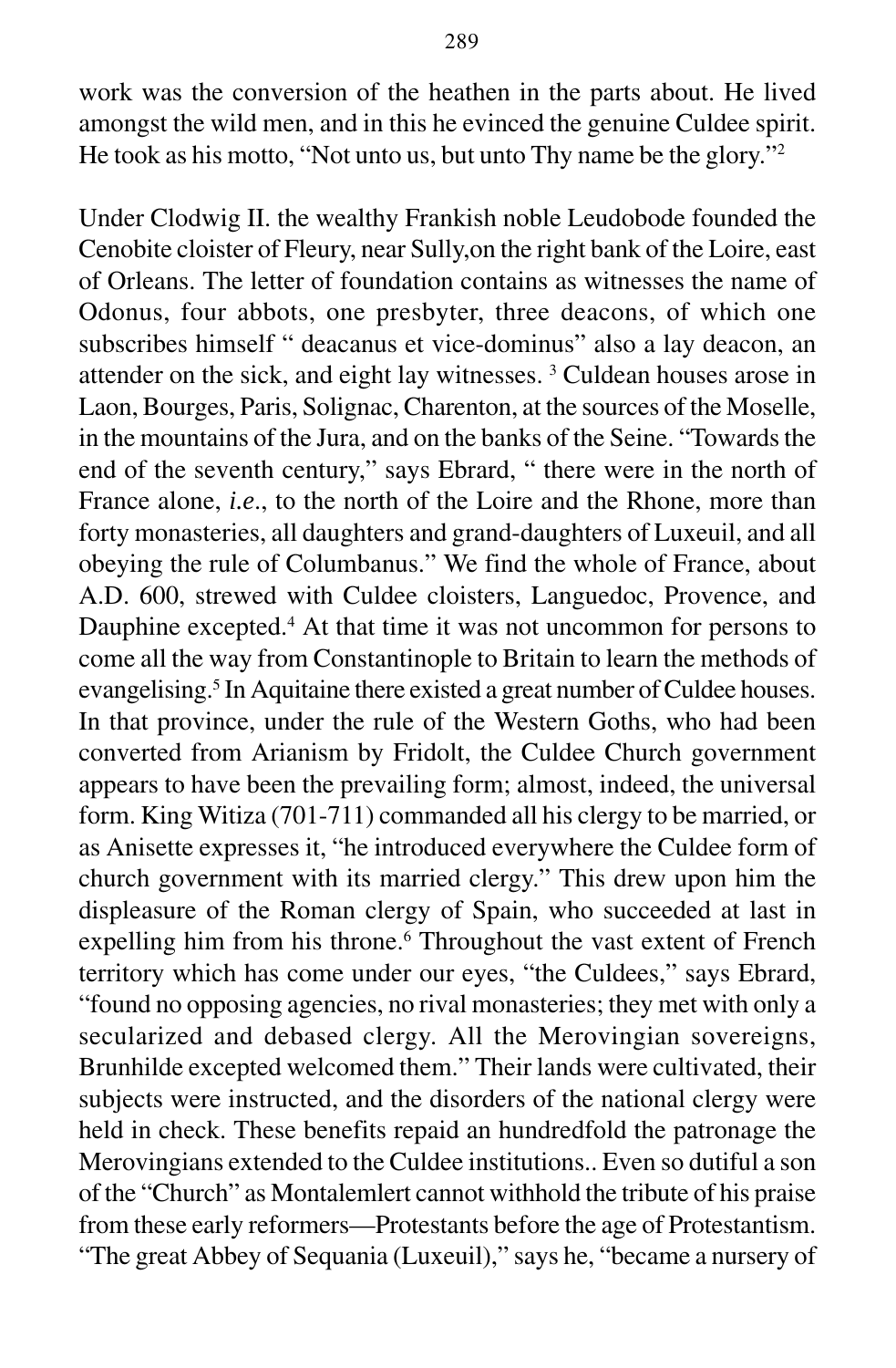bishops and abbots, preachers and reformers, for the whole Church of these vast countries, and principally for the two kingdoms of Austrasia and Burgundy. Luxeuil was the most celebrated school of Christendom during the seventh century, and the most frequented. The monks and clerks of other monasteries, and, more numerous still, the children of the noblest Frank and Burgundian races, crowded to it. Lyons, Autun, Langres, and Strasburg, the most famous cities of Gaul, sent their youth thither."7

Pressing over the frontier of France on the east, the Culdees established themselves in the Rhine valley. The first to break a path into this wilderness of heathenism—for such this lovely valley then was—we have seen was Fridolt and Disibod; but its full illumination begins with the arrival of Columbanus in the end of the sixth century. His persecutor, Queen Brunhilde, became, unconsciously, a fellow-worker with the great missionary. As he fled before her, he kindled lamps of Divine knowledge in his track. While he passed upon his way, these continued to burn, and in the seventh century a line of Culdean churches and schools stretched along the whole course of the Rhine, from Moire, underneath the Grisson Alps, to the islands of the Rhine-delta.

It was the Culdee lamp that burned at Constance, at Basle, at Spires, at Worms, at Mainz, and at Cologne. Boniface, the emissary of Rome, came afterwards to put out these lights. Where the Culdee abbot had exercised his paternal government, Boniface installed a mitered hierarchy with lordly power; and where the simple Culdee oratory had stood, there rose a superb cathedral, in which the scriptural worship of Iona was replaced by the new and gorgeous rites of Rome.

Beyond the Rhine was a vast territory, broken by woody mountains and intersected by great rivers, stretching eastward to the mountain barriers of Bohemia. In that age this wide tract was inhabited by pagan races. It was a daring feat for the Culdee to carry his lamp into this great and terrible wilderness—this land overhung by the shadow of death; yet the ardor of the Culdee enabled him to accomplish this unspeakably hazardous, but unspeakably glorious enterprise. "One man," it has been said, "does the work, and another runs off with all the praise." It never was more signally so than in this case. The man who figures in history as the "apostle of the Germans" is Boniface, the emissary of Rome. The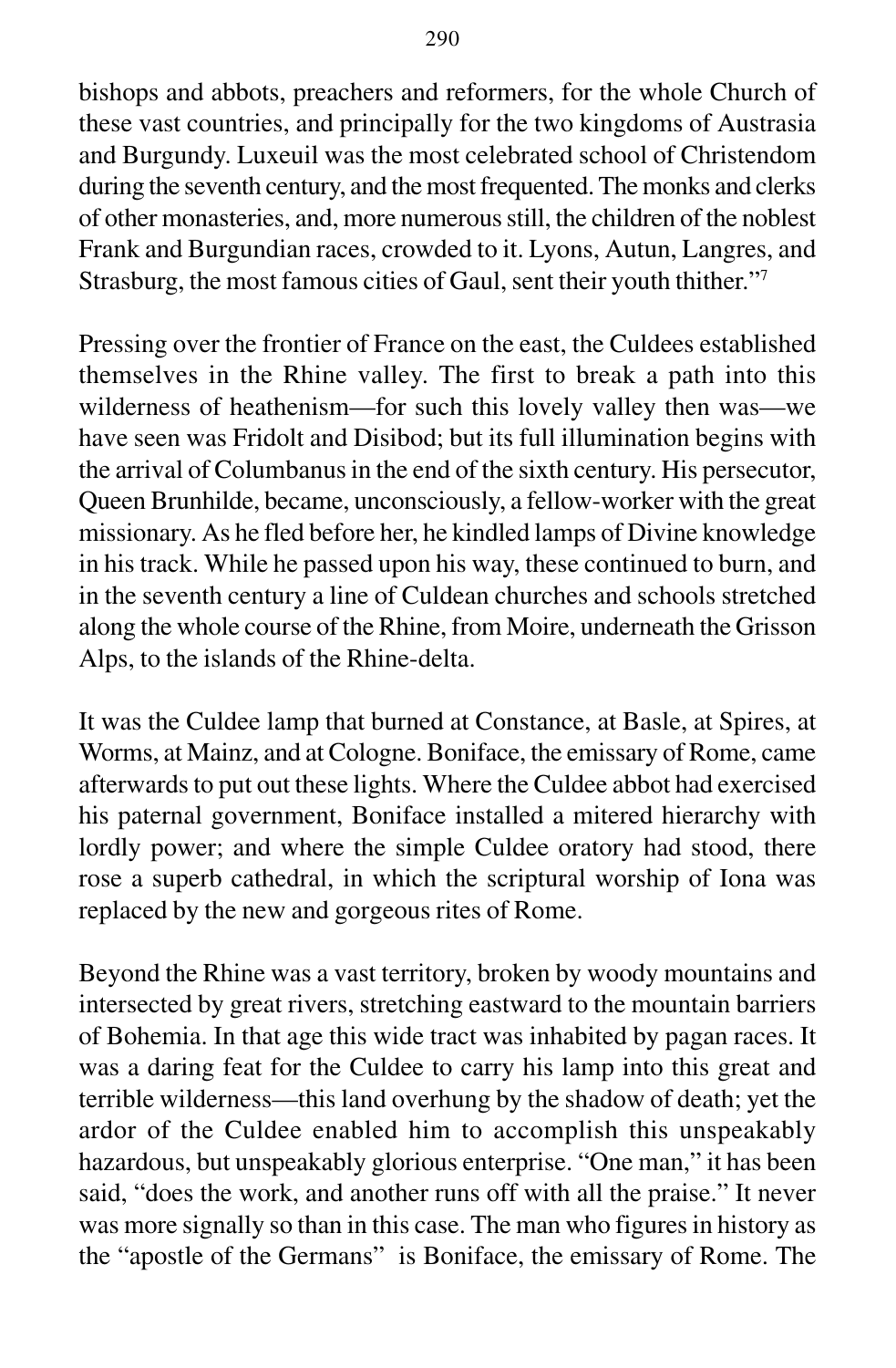real "apostle of the Germans" was the Culdee Church. It was the first to break a pathway into this great heathen world. But for it the Germans might have continued the worshippers of Thor till Luther arrived. The missionaries of the North and the West knew well the moral condition of this land, and they entered it on purpose to plant the Cross on the ruins of its pagan shrines. The greatness of the conquest fired their imagination not less than their piety. And the work they came to do they accomplished, though at infinite toil and hazard. They spread themselves, in the course of their peregrinations, from the banks of the Rhine to the frontier of Bohemia. They searched amid the forests and the morasses and mountain chains of that vast expanse for suitable centers from which to diffuse the light, and having found such, they proceeded to erect their little city of log huts, with its oratory, its school, its refectory, its barn for storing their grain, and its mill for grinding their meal. It was another Iona on the German plain. Their little village they prudently enclosed with a rath; for their encampment was in the midst of barbarians, who were not likely to show much consideration to the strangers, till they knew something more of the errand on which they had come. Christian life was possible only in an insulated Christian community.

The first lesson the Culdees gave their heathen neighbours was in the arts. The fields around their encampment ploughed and cropped, the fishing-net flung into the lake or into the river, the gin set to snare the wild fowl or the roe, would suggest to the wild men, in whom the disposition to roam was still strong, the advantages of settled over barbarian life. The good order of the Culdee families was a yet higher picture of civilization not likely to be thrown away upon those who were both quick to observe and apt to learn. Years might pass till the Germans were gained to listen to higher teachings, but the patient labours of the missionaries, who gave their lessons by the wayside, in woods, anywhere, in short, were at last crowned with success; and over the whole of western Germany schools and churches arose, which there under Culdee government, and were fountains of Culdee theology.

We can give only a few of the names that figure in this first Christianization of Germany. From North Friesland and Heligoland to the Rhine Delta, and from the Rhine Delta through Hessen to the Saale; and on the Maine through the whole of Thuringia, known at this day as the Black Forest,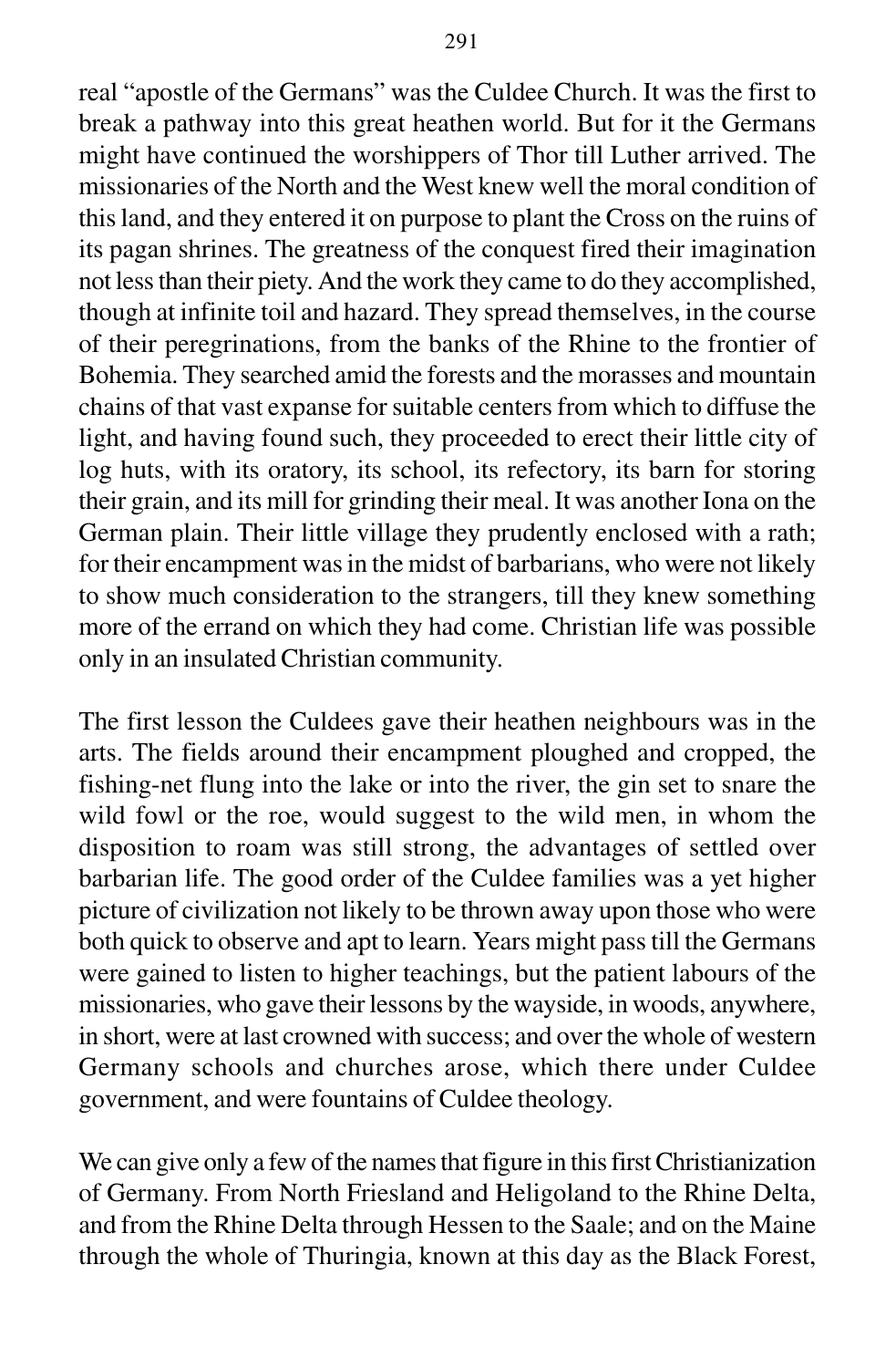did the sons of the Culdees lay the solid foundation of a mission-work in accordance with the Word of God.<sup>8</sup> One of the more distinguished of this mission band was Willibrod, an Anglo-Saxon by birth. He threw himself with great ardour into the conversion of the Germanic nations, and in the end of the seventh century he passed over into Holland, with eleven of his countrymen, and began operations among the Frieslanders. From thence he went to Heligoland, but being cruelly treated by King Radbod, who put a member of the mission-party to death, he departed to Denmark, where he evangelized. Finally he returned to Holland, where his second ministry was attended with remarkable success. We shall see in the sequel that he was ultimately compelled to lay these evangelical spoils at the feet of the Pope. He died at Utrecht, and did not live to see the damage which the compliance of his old age inflicted upon that cause for which he had spent the vigour of his manhood, with a devotion and success that have carried his fame down to our day.<sup>9</sup>

About the same time, or a little before (685), Killean, born in Scotland, entered the field. One Sabbath, as he sat in church, the text, "Whosoever taketh not up his cross and followeth me, cannot be my disciple," came into his mind, and he resolved to become a missionary. He set out with twelve companions for the country of the eastern Franks, among whom the labours of this little band of Scotchmen were rewarded with numerous conversions. The first conversion of Bavaria was by Eustasius about 618, a few years after the death of Columba. Its second evangeliser, Erfurt, was sprung of an aristocratic Frankish family, and under him the mission greatly prospered. Culdeeism ascended the Danube, entered the Lower Pannonia, churches and cloisters were founded everywhere in the region, on the Waller See and on the ruins of the Roman city of Salzburg. The years 696-710, embrace the labours of this missionary. The footsteps of the Culdees can be traced as far north as Iceland. They had their stations there, and continued their labours, relieving each other by turns, till driven out by the Norwegian invaders in the ninth century. "There were then," says Ara, the Norwegian historian, <sup>10</sup> "Christians there whom the Norwegians call *Papas*" (Fathers). "There were left by them," says another Icelandic writer, "Irish books, bells, and crooked staffs, and several other things, which seemed to indicate that they were west men," *i.e*., Culdees.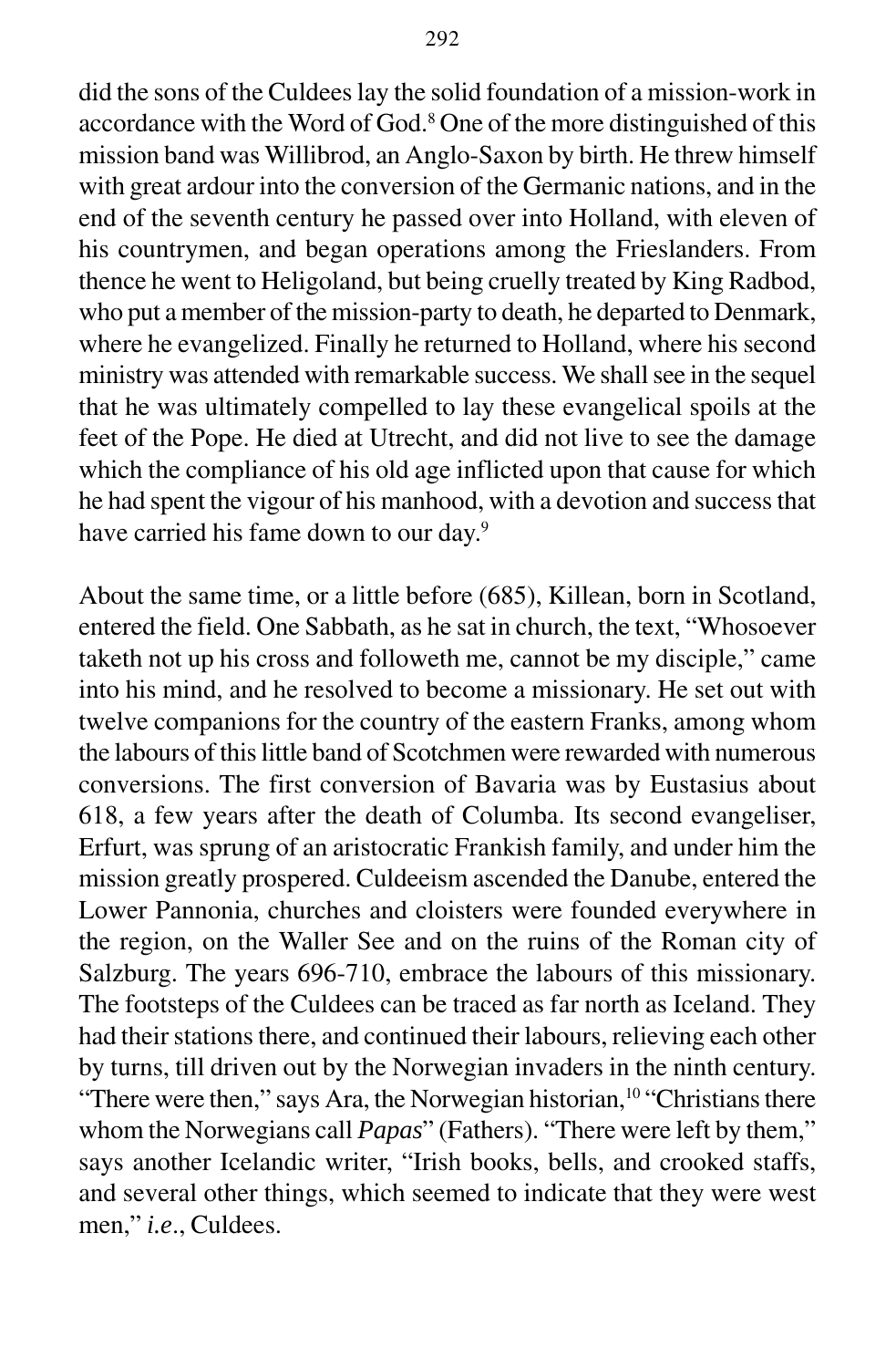Throughout the wide extent of our survey Culdeeism stood distinct and apart in its faith, in its worship, and in its government from the Roman Church. As regards all these points the Culdee Church continued unchanged during the sixth, seventh, and eighth centuries. Its one supreme authority was Holy Scripture. Each house—which combined in one, church, school, and colony—had an abbot chosen by its members, who exercised not lordly but paternal sway. To him the bishops, or missionary pastors, were subject. The bulk of its clergy were married men. They trained their own missionaries, and having ordained them, sent them forth to fields, the selection of which would seem to have been left largely to themselves. They dwelt in clusters of timber huts, and not in one stone building, as was the Roman fashion in succeeding centuries. They united agricultural labours with their mission work proper. Some of the richest provinces in Germany and France at this day were first broken in from the wilderness by the industry of the Culdees. They were indefatigable transcribers of theological treatises, psalters, and Holy Scripture. The museums of many of the Continental universities are stocked with the fruits of their pen. The Ambrosian Library of Milan has a Commentary of Columbanus on the Psalms, long ascribed to Jerome, which, with other Culdee relics, it accounts amongst its most precious treasures. The crowning gift of the Culdee pen to these early churches was a translation of the Bible into the vernacular. The first Frankish translation of the Scriptures, Ebrard says, was given by Oatfridis to the German people in 750. It was no part of the policy of the Culdees to keep under the spirit of their converts by imposing upon them the yoke of a foreign tongue, or the authority of a ruling city. The Gospel adapted itself to the nations among whom it journeyed, addressing each in its own tongue. To the Germans it became a German; to the Franks a Frank. The Romans invited the nations to come to Italy if they would receive the Gospel; the Culdees brought the Gospel from Italy to the nations.

The explorations of Ebrard have revolutionized our conceptions of the early Christian church of western Europe. History till now knew nothing really of this great, widespread, apostolic church. It had tracked the footsteps of a few individual Culdees; it had registered a few incidents of their story. But the facts it had picked up and transmitted were fragmentary, insulated, and failed utterly to give us any adequate idea of the importance and grandeur of the drama of which they were broken-off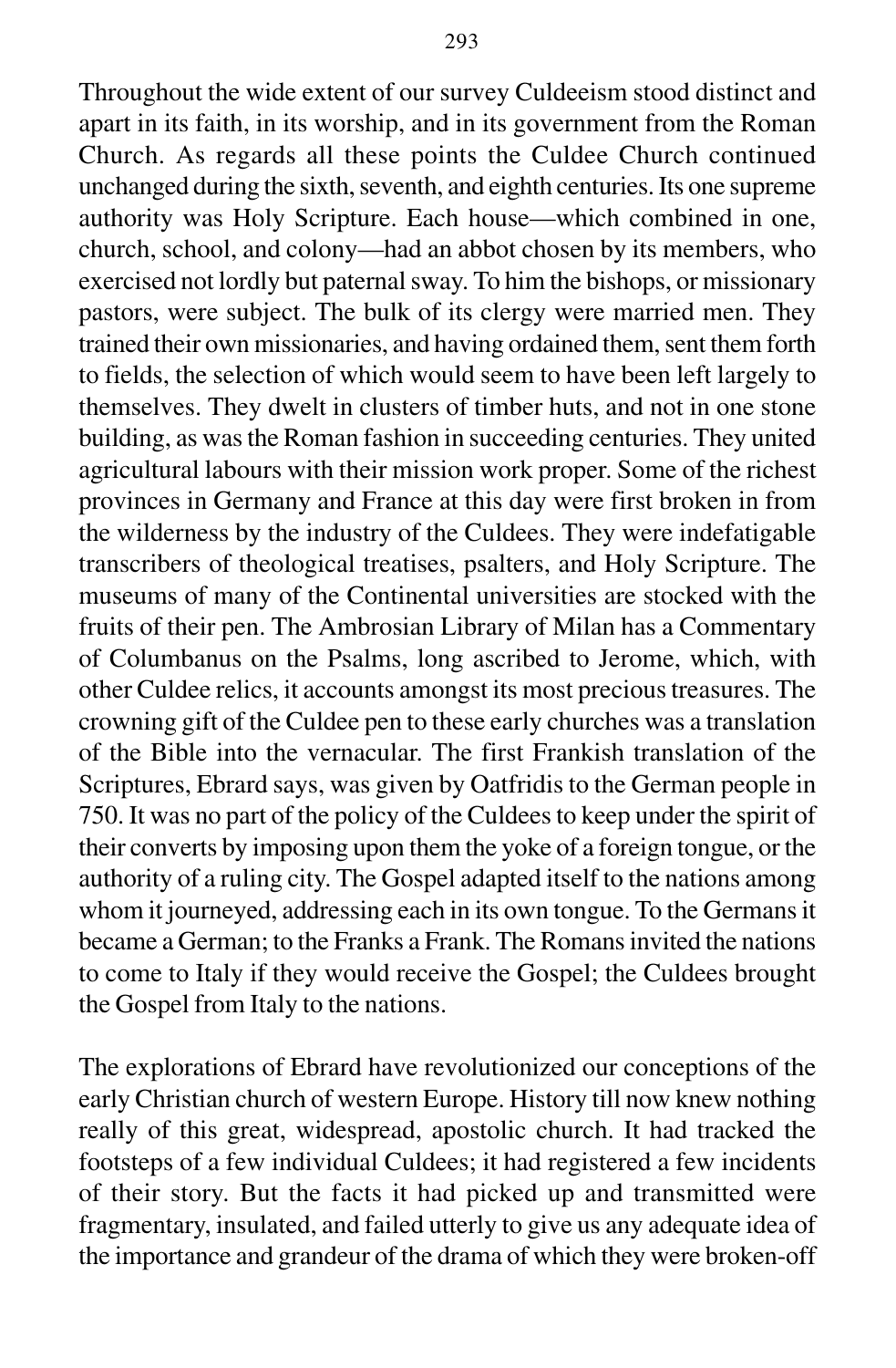parts. History has enriched itself by this discovery which has made us acquainted with an enterprise of spiritual chivalry so vast and so long sustained that we hardly know where to look for its like. Historians had filled their page with the miserable jealousies, quarrels, and battles of Roman bishops and Roman councils when, lo! the veil rises from the sixth century, and there stands to view a church at Iona and Bangor, at the ends of the world, instinct with the spirit of the Bible, bursting with missionary zeal, pouring out armies of thorough-trained missionaries, who spread themselves south and north—in short, over all western Europe, and in the face of a thousand dangers—wars, deserts, seas, barbarous tribes—invite the nations to drink of the Water of Life from the golden fountains of the Scriptures. It is, says Ebrard, "of this Rome-free and essentially evangelical church, which was governed from the island of Iona, that Columba, the younger, writes that it numbered a thousand

abbots, all under the jurisdiction of one Archimandrite." 11

We shall sum up our rapid sketch of this church—in the presence of which that of Rome in the same centuries stands dwarfed—in the words of Ebrard:— "If now we look back upon all the ground we have gone over, leaving out of view altogether the extension which the Culdean Church had obtained up to 661 in Ireland, Scotland, and Northumberland, and confining our attention to its spread on the Continent, we find this religious community in France, at the beginning of the eighth century, existing in the heart of the National Church, and not merely tolerated, but over the whole country, from the Jura to Nantes, and from this line as far north as the delta of the Rhine, Rome-free, and entirely unrestricted in its internal organisation, decidedly favoured by the Merovingian kings, even dominating the National Church in the sense of spiritual and intellectual influence, and often also taking a part in its external government by the appointment of its abbots to important sees. We find the whole of the northern half of France sowed, so to speak, with monasteries, with all their peculiarities, in unopposed development. Then we find the whole of Rhineland converted to Christianity by this Culdean Church, and ecclesiastically governed by it in its own peculiar manner; likewise the whole of the country now called Franconia, and Alamannia, and Bavaria, converted and ecclesiastically governed by Culdeans, and Culdeans alone. And if we are to speak of the influences of the British Church, as some express themselves, it must at least be confessed that these influences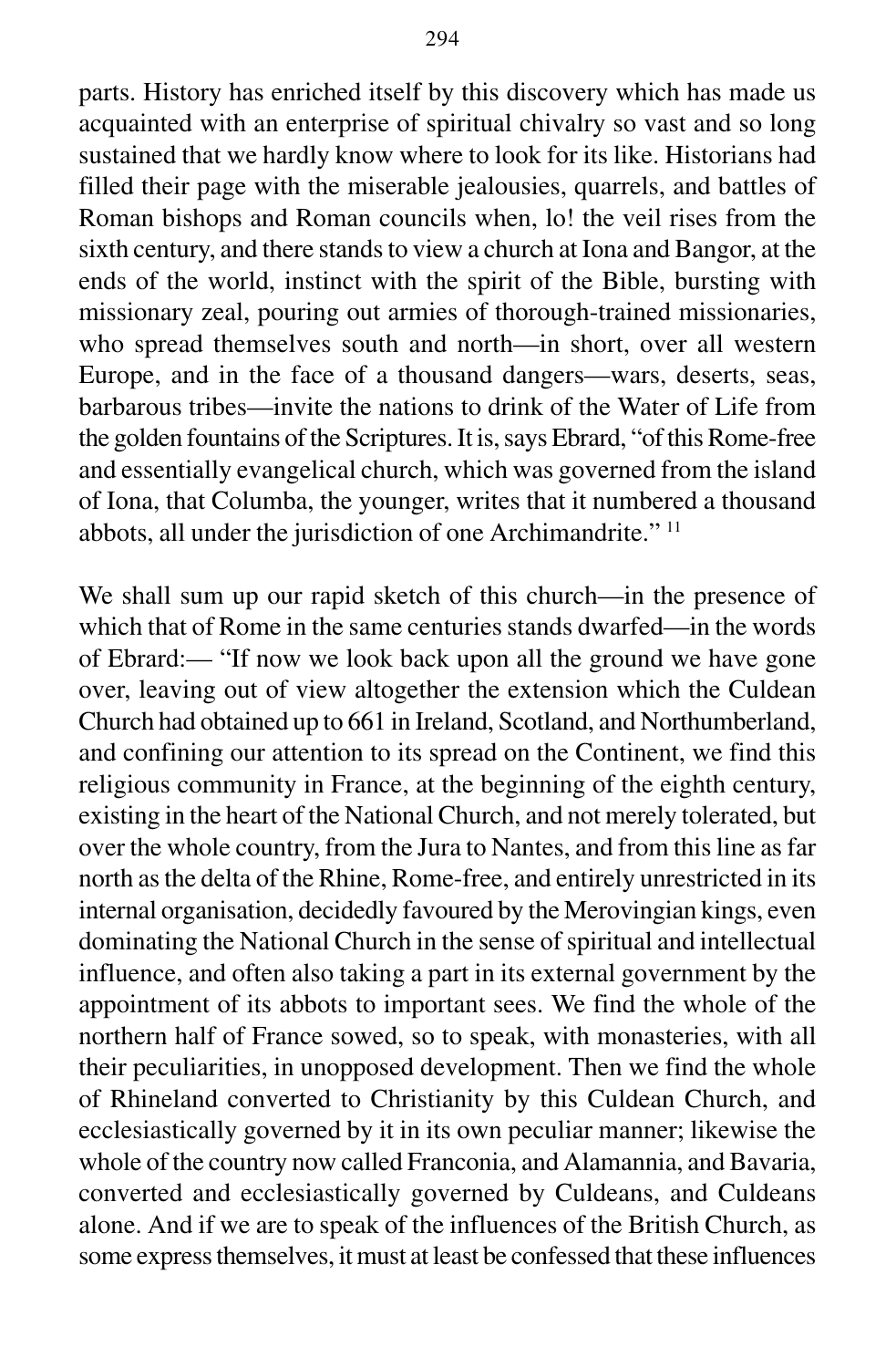might be compared to the overflow of a river, which covers the whole land. All the distinctive peculiarities of the Culdean Church—its married priests, its sending out of its missionaries by twelve, its practice of constructing its settlements in separate houses, its subjection of *chorepiscopi* (or bishops of monasteries) to the rule of the abbots—all this we find in Bavaria and Alamannia in 730-739, just as it was in Scotland in 565. It is all one and the same church-fellowship, that of the *Viri-Dei*, or in Irish, the *Keile De.* In the whole south and west, and in a great part of the north of Germany, before 'the apostle of Germany was heard of, we find in existence a flourishing, well-organised, Rome-free church, whose sole supreme authority was the Holy Scriptures, and whose preaching was the word of the free redeeming grace of God in Christ Jesus."

Gladly would we permit the curtain to descend on the Culdee Church while yet its root is firm in the soil and its boughs are stretched from Iona in the West to Bohemia on the East, and its shadow covers France and Germany besides. Gladly would we spare ourselves and our readers the melancholy recital of the tragic extirpation of this once noble vine. We must, however, pursue our subject a little further. We behold Western Europe on the point of completing its reformation. The spiritual illumination which has broke upon it from the north is year by year filling its sky with glory, when, all suddenly, its nations are thrown back again into night. What has occasioned a reversal so sad? It is the off-repeated tale of profound dissimulation on the one side, and a too credulous trust on the other. Winfrid, an Anglo-Saxon by birth, and a Benedictine monk, in 719 seeks out Willibrod, then at the head of the Culdee evangelization, and under a great show of guilelessness and much pious zeal, insinuates himself into his favour. He desires to study the methods of evangelising under the Culdee leader. "He crept in beside Willibrod," says Dr. Ebrard, "as the wolf steals in beside the shepherd," and lived for three years with him, a professed coadjutor, but in reality a spy. At the end of three years he returned to Rome, whence he had come, and where he had been instructed.12 Pope Gregory II. consecrated him as bishop, and changed his name to Bonifacius, the "good-doer," as if in anticipation of the services expected from him. He returned to Germany, no longer wearing the Culdee mask, but as the legate extraordinary of the Pope. He brought with him letters from the pontiff, addressed to all princes, enjoining them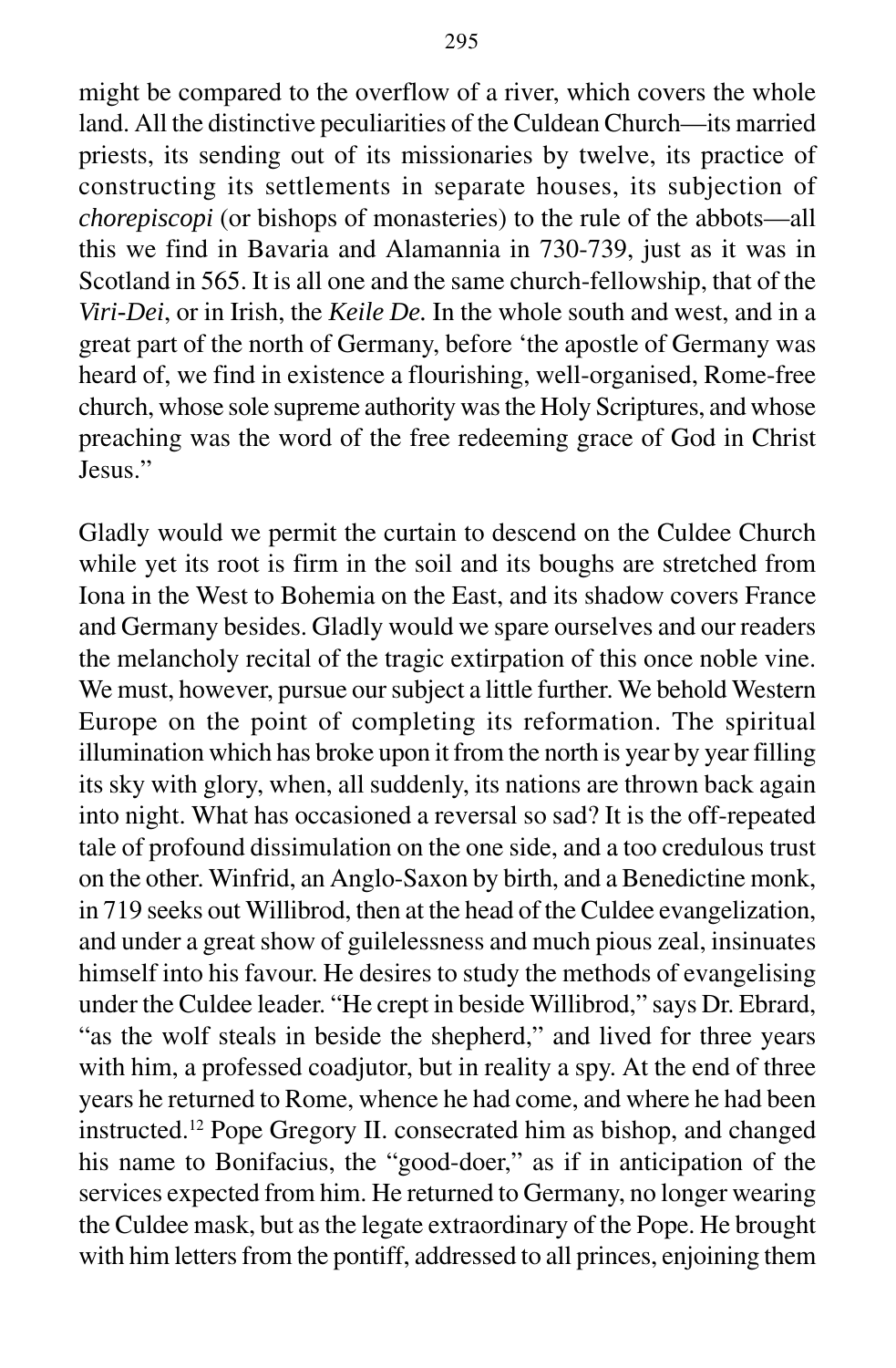to assist him in ruling the churches over which he had been set. Supported by the authority of Carloman and Pepin of France, he proceeded to suppress the Culdee establishments by changing them into bishoprics subject to the authority of Rome. He founded in Germany the Sees of Wartzburg, Burabourg, Erfurt, and Aichstadt, and in 744 the monastery of Fulda. This was the method Boniface adopted to evangelise the Germans, even metamorphosing Culdee missionaries into Benedictine monks, and Culdee colleges into Romish Sees, by fair means if possible, by force where artifice failed. It was in this way that he earned his title of "apostle of the Germans." Even historians who think him deserving of the honour do not conceal the startling vices that deformed his life. Mosheim, for instance, observes of him that his "zeal for the glory and authority of the Roman pontiff equaled, if it did not surpass, his zeal for the service of Christ and the propagation of his religion," and that he "often employed violence and terror, and sometimes artifice and fraud, in order to multiply the number of Christians," "and discovered a cunning and insidious turn of mind," and "ignorance of many things appertaining to the true nature and genius of the Christian religion." 13 The historian Ranke speaks in similar terms of this "apostle of the Germans." 14 Nevertheless, both ascribe to him, mistakenly of course, the glory of converting the Germans from heathenism. We see the foundations of Culdeeism beginning to be sapped.

What helped, doubtless, to pave the way for the fall of the Culdee Church, was the partial apostasy of Willibrod. In his latter days he was drawn into an acknowledgment of the supremacy of the Pope, and accepted at his hands the bishopric of Utrecht. Willibrod could plead precedents for accepting a Roman miter. Some eminent Culdees in the century before had accepted high positions in the National Church from the kings of France, though they still remained within the lines of Culdeeism. Willibrod accepted his appointment from the pontiff, a power before which, if one begins to bow, he is sure at last to fall. His locks were shorn, and though he still governed the Culdee Churches of Thuringia, it was with a diminished authority. Next, Boniface arrived from Rome as legate extraordinary, and soon to be primate of Germany. In his former pupil and colleague Willibrod now found a superior and master. The papal legate had no inclination to betake himself to the forests and break up new ground. It was not to his taste to risk his precious life amongst those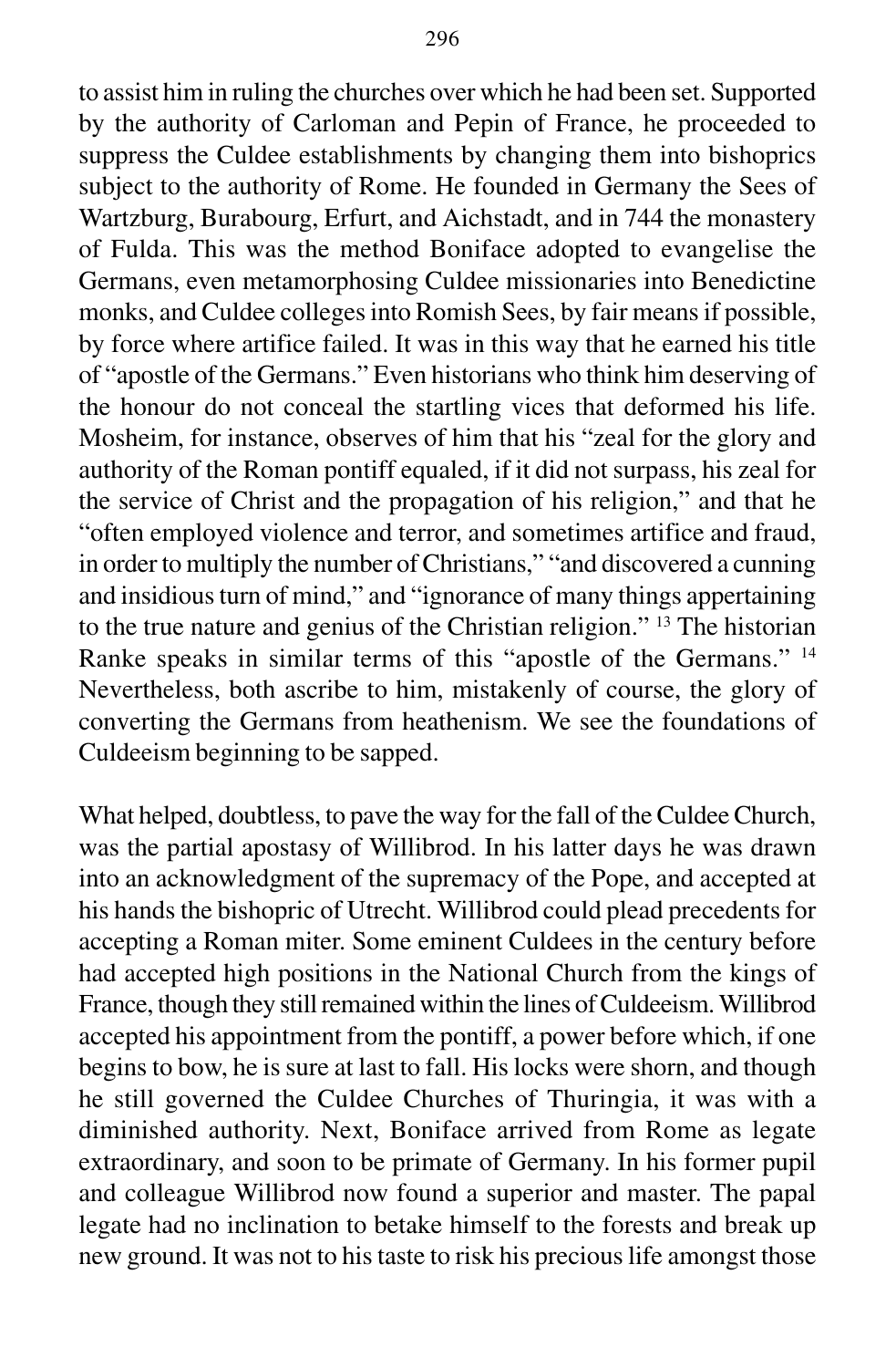of the Germans who were still heathens. He preferred to build upon the foundations that Willibrod and other Culdees had laid, and to effect a second conversion of Germany on the ruins of its first conversion.

Meanwhile, another cause hastened the downfall of the Culdean Church. The supreme political power of the West had passed from the Merovingian to the Carlovingian race. Pepin of Heristal stood up. He turned back the Moslem by his arms, and saved Europe. The Pope, seeing it for his interests, allied himself with this rising house. Thus the pontiff was able to wield the Carlovingian power against his rivals and enemies the Culdees. This turned the balance in the conflict. Boniface, the papal legate, was supported by the friendship and authority of the French monarch. Willibrod was handicapped in the struggle. He had to contend against both the papal and the royal power wielded by Boniface, now become primate of all Germany, and to whom he, as bishop of Utrecht, owed obedience. The issue was that Willibrod, after forty years labour (680-720), had to surrender this whole region to Boniface, and the battle was lost.

The transformation of these countries went on apace. It became the policy of both courts, that of Rome and that of France, to wear out the Culdees, and eventually efface every vestige of them. Where had stood a Culdee oratory or church, there rose a superb cathedral for the Roman worship. Where a Culdee abbot had ruled, there a diocesan bishop bore sway. Where a cluster of log huts, inhabited by Culdee brethren, had stood, there was erected a large stone building, in which monks of the Benedictine order sheltered. The words which Bishop Aungerville addressed to the friars of his day apply to the change we see passing on the Rhineland and the German countries with even more point:— "Now base Thersites handles the arms of Achilles; the choicest trappings are thrown away upon lazy asses; blinking night-birds lord it in the nest of eagles; and the silly kite sits on the perch of the hawk." The traveler, as he passes along the lovely valley of the Rhine, or visits the German cities, fails to reflect, it may be, that the ecclesiastical edifices that everywhere meet his eye and awaken his admiration are in truth the memorials of the great Celtic evangelization of the early centuries. These monuments of the wealth and power of Rome rise on the spots where Culdee builders were the first to rear human habitations, where Culdee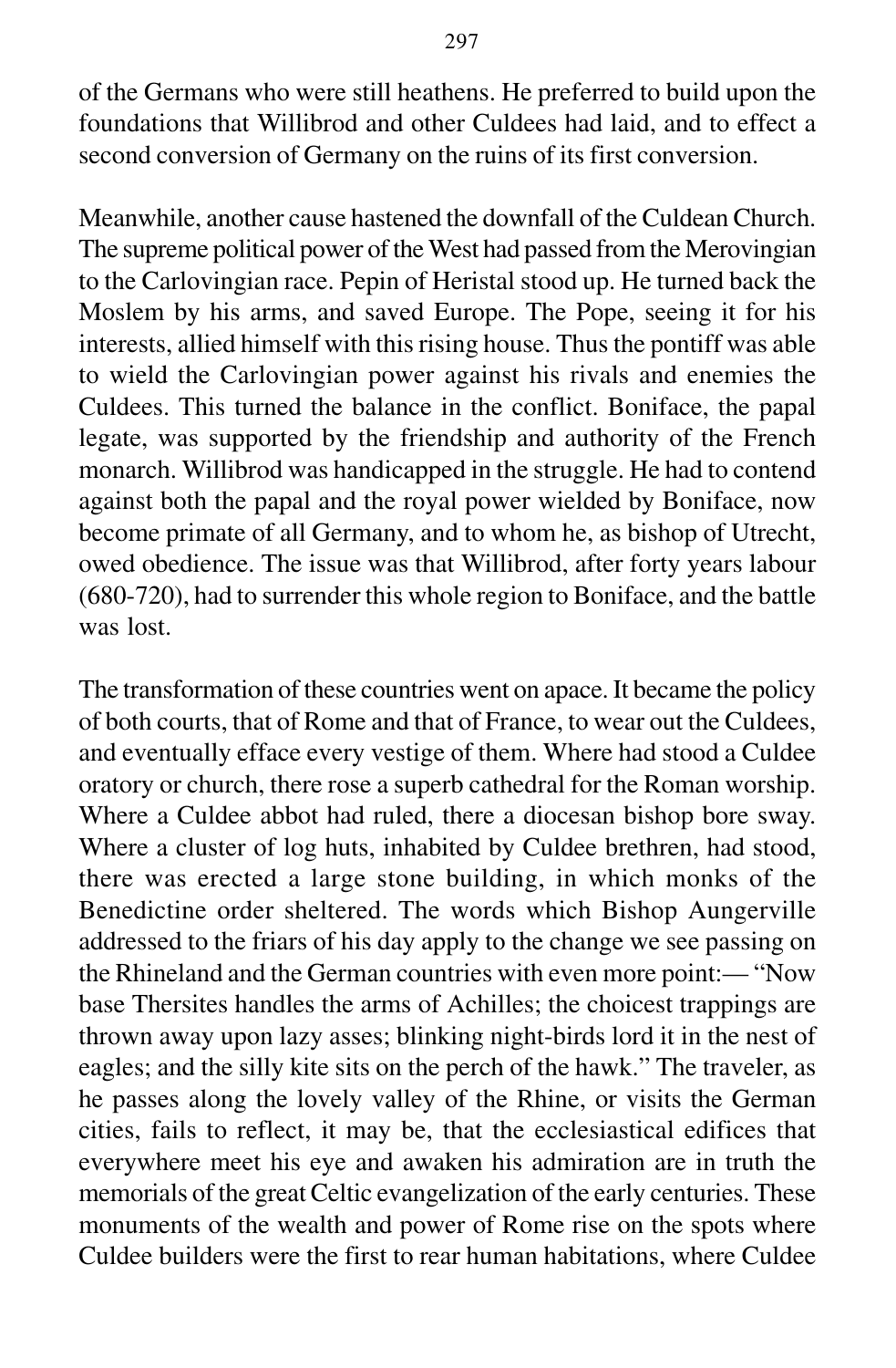agriculturists were the first to cultivate the ground, and where Culdee missionaries were the first to open the Book of Life to the eyes of the ignorant natives.

When the light of the Culdee Christianisation began to fade away, and at last went out, the shadows of the Dark Ages fell fast and thick. Who, we ask, is responsible for the loss of these ten centuries? There is no room here to hesitate. The Destroyer of the Culdee Church must answer at the bar of posterity to this terrible indictment. The fiat that decreed that the Celtic evangelization should be suppressed, also decreed that Christendom should abide for ages without light and without liberty. That decree will yet crush into dust many a marble tomb, and sweep from history's page many a name which at this hour shines brightly there. The world will not easily condone so great a crime once it has come to the clear apprehension of it. Meanwhile it is far from having attained to this. With a touch of Islam resignation it looks on the Dark Ages as a dispensation, so fixed and absolute that it was no more in its power to avoid passing through its darkness than it is in its power to forbid an eclipse, or stay the going down of the sun. But the world will one day come to think more rationally of it, and then it will ask why knowledge was enchained, and why so many ages were given over to wars and superstition and slavery, which, but for the suppression of the Celtic evangelization, would have been ennobled with freedom, enriched with the spoils of art, and crowned with the blessings of a pure Christianity.

## Endnotes

1. Ebrard, *Die Iroschottishe Missionskirche des sechten, sieventen und auchten Jahrhunderts*, p. 313.

2. Ebrard, *Die Iroschottishe Missionskirche* &c. pp. 313, 314.

3. *Ibid*., p. 315.

- 4. *Ebrard*, p. 318.
- 5. *Ibid*., p. 316.
- 6. *Ibid*., p. 320.

7. *Monks of the West*, Book vii. This brilliant work is not exempt from the charge of misleading. It confuses in the mind of the reader two very different classes of monks and monasteries, even the Culdee missionaries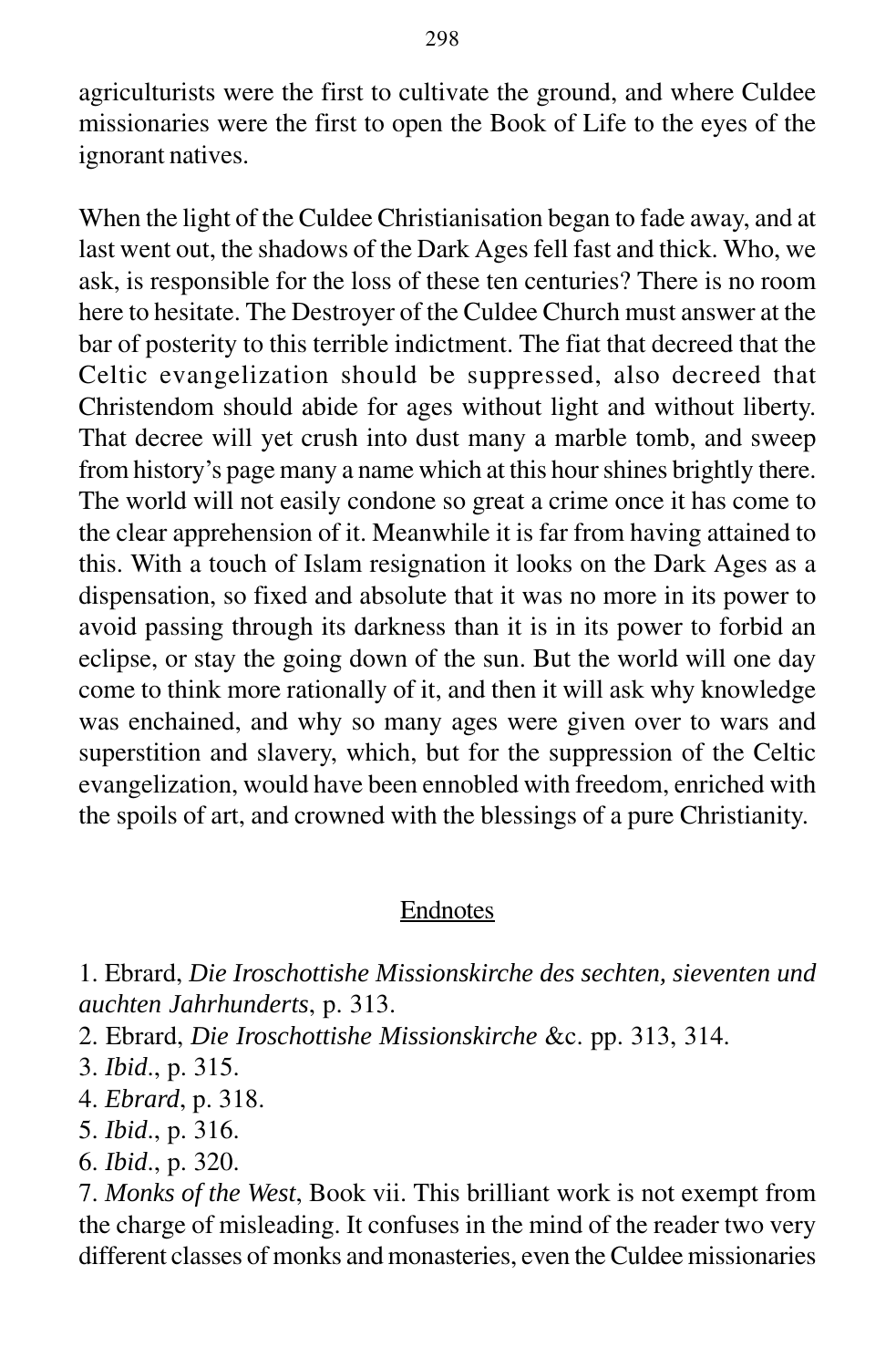and the Roman monks who succeeded them, men of a wholly different spirit, and who worked for wholly different ends, and who ultimately succeeded in undoing the labours of the Culdee evangelists. But in this Montalembert has only followed the example of his church, which has claimed many of these early Culdees as belonging to herself, by placing them in her calendar of saintship. It will amuse the reader to learn that among others whom she has canonized is Columbanus, the man who was her greatest and most uncompromising opponent in the early ages. We need not say that these Culdees had been long in their grave before Rome ventured to "honour them," as Montalembert calls it, "with public worship."

8. *Ebrard*, p. 390.

9. Mosheim, cent. vii. part i. chap. i. See also Alcuin's *Life of Willibrod*, in Mabillon's *Lives of the Saints*.

10. Ara, *Multeisius*, cited by Lanigan.

11. *Zeitschrift für die Hiatorische Theologie*. Paper 5th. *Die Iroschottishe Missionskirche des sechten, sieventen und auchten Jahrhunderts und ihre verbreitung auf dem* Festland, p. 389.

12. *Ebrard*, p. 393.

13. Mosheim, cent. viii., part i., chap. i.

14. *History of the Popes*, Book i., clap, i.